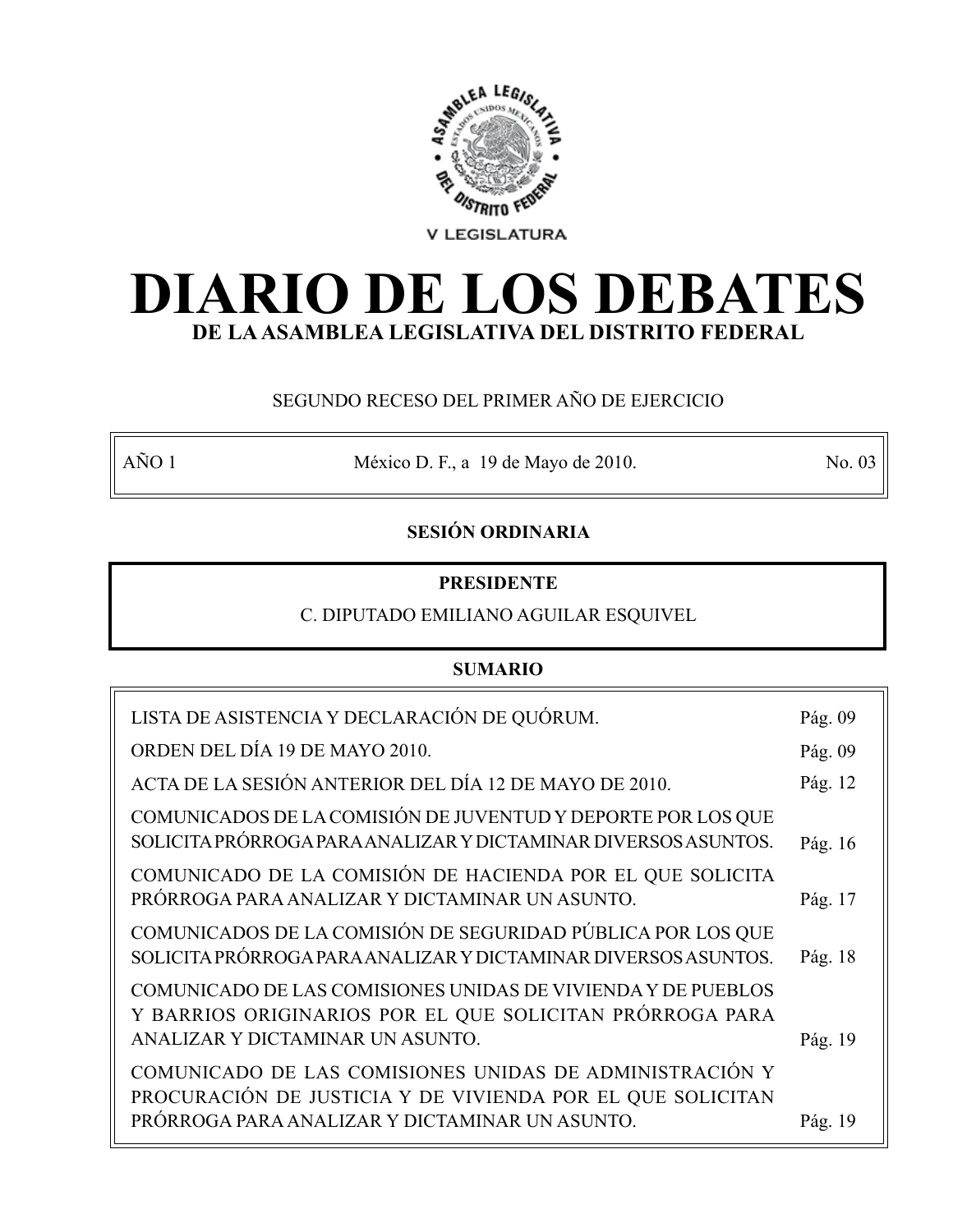| COMUNICADO DE LAS COMISIONES UNIDAS DE ADMINISTRACIÓN Y<br>PROCURACIÓN DE JUSTICIA Y DE PUEBLOS Y BARRIOS ORIGINARIOS POR<br>EL QUE SOLICITAN PRÓRROGA PARA ANALIZAR Y DICTAMINAR UN ASUNTO.                 | Pág. 20            |
|--------------------------------------------------------------------------------------------------------------------------------------------------------------------------------------------------------------|--------------------|
| COMUNICADO DE LAS COMISIONES UNIDAS DE ADMINISTRACIÓN Y<br>PROCURACIÓN DE JUSTICIA Y DE SEGURIDAD PÚBLICA POR EL QUE<br>SOLICITAN PRÓRROGA PARA ANALIZAR Y DICTAMINAR UN ASUNTO.                             | Pág. 20            |
| COMUNICADOS DE LA COMISIÓN DE TRANSPARENCIA DE LA GESTIÓN, POR<br>LOS QUE SOLICITA PRÓRROGA PARA ANALIZAR Y DICTAMINAR DIVERSOS<br><b>ASUNTOS.</b>                                                           | Pág. 20            |
| COMUNICADO DE LA COMISIÓN DE USO Y APROVECHAMIENTO DE BIENES<br>Y SERVICIOS PÚBLICOS, POR EL QUE SOLICITA PRÓRROGA PARA ANALIZAR<br>Y DICTAMINAR UN ASUNTO.                                                  | Pág. 21            |
| COMUNICADO DE LA COMISIÓN DE ADMINISTRACIÓN PÚBLICA LOCAL POR<br>EL QUE SOLICITA PRÓRROGA PARA ANALIZAR Y DICTAMINAR DIVERSOS<br><b>ASUNTOS.</b>                                                             | Pág. 21            |
| COMUNICADOS DE LA COMISIÓN DE ASUNTOS LABORALES Y PREVISIÓN<br>SOCIAL POR LOS QUE SOLICITA PRÓRROGA PARA ANALIZAR Y DICTAMINAR<br><b>DIVERSOS ASUNTOS.</b>                                                   | Pág. 22            |
| COMUNICADO DE LAS COMISIONES UNIDAS DE ASUNTOS LABORALES Y<br>PREVISIÓN SOCIAL Y DE DERECHOS HUMANOS POR EL QUE SOLICITAN<br>PRÓRROGA PARA ANALIZAR Y DICTAMINAR UN ASUNTO.                                  | Pág. 22            |
| COMUNICADO DE LA COMISIÓN DE PARTICIPACIÓN CIUDADANA POR EL<br>QUE SOLICITA PRÓRROGA PARA ANALIZAR Y DICTAMINAR UN ASUNTO.                                                                                   | Pág. 23            |
| COMUNICADO DE LAS COMISIONES UNIDAS DE ADMINISTRACIÓN Y<br>PROCURACIÓN DE JUSTICIA Y DE ASUNTOS POLÍTICO-ELECTORALES POR<br>EL QUE SOLICITAN PRÓRROGA PARA ANALIZAR Y DICTAMINAR DIVERSOS<br><b>ASUNTOS.</b> | Pág. 23            |
| COMUNICADO DE LAS COMISIONES UNIDAS DE HACIENDA Y DE<br>PRESERVACIÓN DEL MEDIO AMBIENTE Y PROTECCIÓN ECOLÓGICA POR<br>EL QUE SOLICITAN PRÓRROGA PARA ANALIZAR Y DICTAMINAR DIVERSOS                          |                    |
| <b>ASUNTOS.</b><br>COMUNICADO DE LAS COMISIONES UNIDAS DE HACIENDA Y DE GESTIÓN<br>INTEGRAL DEL AGUA POR EL QUE SOLICITAN PRÓRROGA PARA ANALIZAR                                                             | Pág. 24            |
| Y DICTAMINAR UN ASUNTO.<br>COMUNICADO DE LA COMISIÓN DE CIENCIA Y TECNOLOGÍA, POR EL QUE<br>SOLICITA PRÓRROGA PARA ANALIZAR Y DICTAMINAR UN ASUNTO.                                                          | Pág. 24<br>Pág. 25 |
| COMUNICADO DE LA COMISIÓN DE PRESUPUESTO Y CUENTA PÚBLICA POR<br>EL QUE SOLICITAN PRÓRROGA PARA ANALIZAR Y DICTAMINAR DIVERSOS<br><b>ASUNTOS.</b>                                                            | Pág. 25            |
| COMUNICADOS DE LA SECRETARÍA DE GOBIERNO DEL DISTRITO FEDERAL,<br>MEDIANTE LOS CUALES REMITE RESPUESTAS A DIVERSOS ASUNTOS.                                                                                  | Pág. 26            |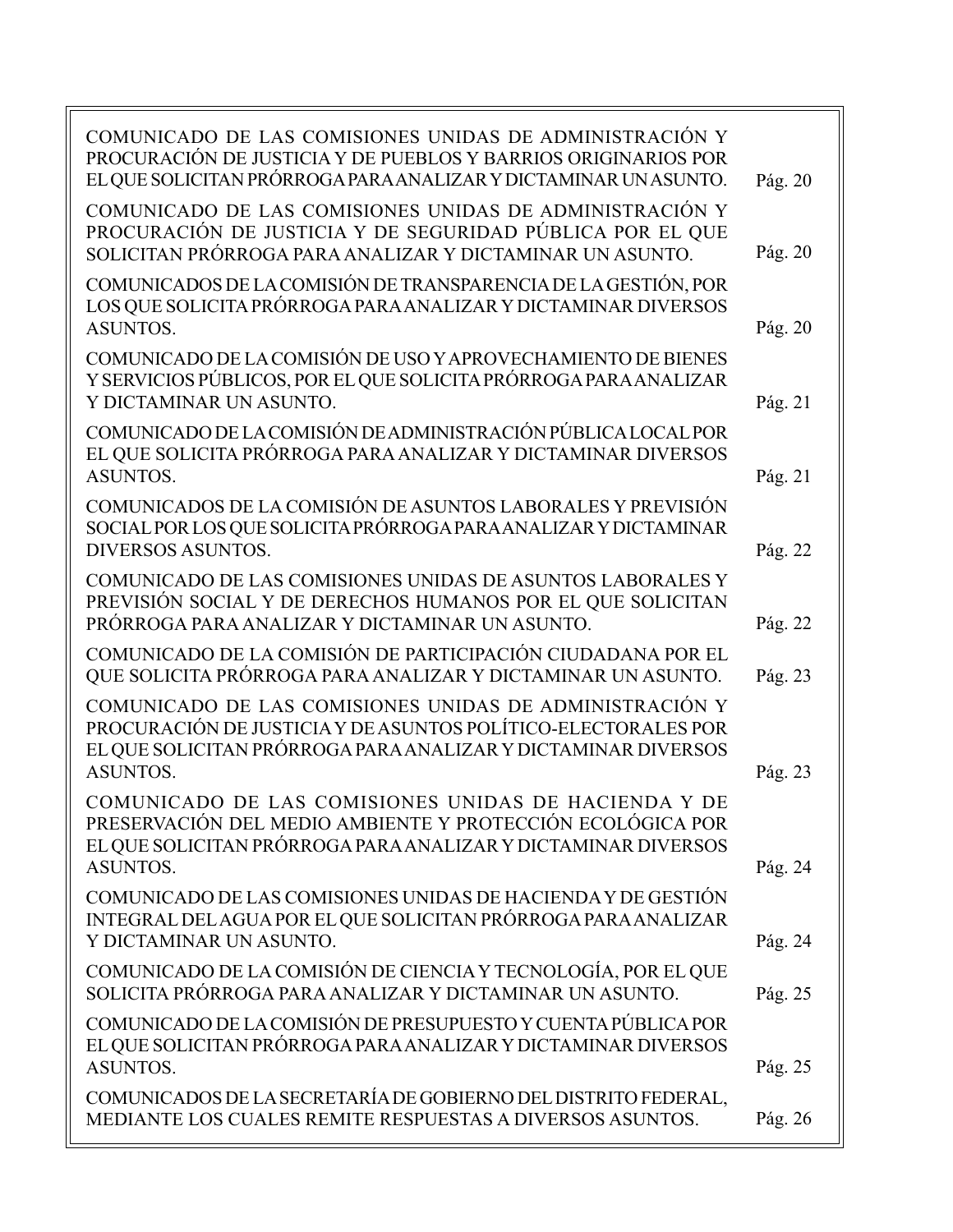| COMUNICADO DEL INSTITUTO DEL DEPORTE DEL DISTRITO FEDERAL POR<br>EL QUE REMITE UNA RESPUESTA A UN ASUNTO.                                                                                                                                                                                                                                                                                                                                                                                                                                                                                                                                              | Pág. 34 |
|--------------------------------------------------------------------------------------------------------------------------------------------------------------------------------------------------------------------------------------------------------------------------------------------------------------------------------------------------------------------------------------------------------------------------------------------------------------------------------------------------------------------------------------------------------------------------------------------------------------------------------------------------------|---------|
| COMUNICADO DE LA COMISIÓN DE DERECHOS HUMANOS DEL DISTRITO<br>FEDERAL POR EL QUE REMITE UNA RESPUESTA A UN ASUNTO.                                                                                                                                                                                                                                                                                                                                                                                                                                                                                                                                     | Pág. 34 |
| COMUNICADO DE LA SUBSECRETARÍA DE ENLACE LEGISLATIVO DE LA<br>SECRETARÍA DE GOBERNACIÓN POR EL QUE REMITE UNA RESPUESTA A<br>UN ASUNTO.                                                                                                                                                                                                                                                                                                                                                                                                                                                                                                                | Pág. 35 |
| PROPOSICIÓN CON PUNTO DE ACUERDO POR MEDIO DEL CUAL SE HACE UN<br>EXHORTO A DIVERSAS AUTORIDADES CON RELACIÓN A LOS ASESINATOS<br>OCURRIDOS EL PASADO 27 DE ABRIL EN EL MUNICIPIO DE COPALA, ESTADO<br>DE OAXACA, QUE PRESENTA EL DIPUTADO DAVID RAZÚ AZNAR, DEL GRUPO<br>PARLAMENTARIO DEL PARTIDO DE LA REVOLUCIÓN DEMOCRÁTICA.                                                                                                                                                                                                                                                                                                                      | Pág. 35 |
| PROPOSICIÓN CON PUNTO DE ACUERDO POR EL QUE SE EXHORTA A LA<br>RECTORA DE LA UNIVERSIDAD AUTÓNOMA DE LA CIUDAD DE MÉXICO,<br>DOCTORA ESTHER OROZCO OROZCO, TENGA A BIEN ACORDAR CON LAS<br>COMISIONES DE EDUCACIÓN Y DE PRESUPUESTO Y CUENTA PÚBLICA LA<br>INSTALACIÓN DE UNAMESA DE TRABAJO CON LA FINALIDAD DE ANALIZAR LAS<br>ACCIONES NECESARIAS PARA CONSOLIDAR Y FORTALECER EL DESARROLLO<br>ESTRATÉGICO DE LA INSTITUCIÓN QUE REPRESENTA, EL DIPUTADO FERNANDO<br>CUÉLLAR REYES, ANOMBRE PROPIO Y DE LOS DIPUTADOS ERASTO ENSÁSTIGA<br>SANTIAGO Y VÍCTOR HUGO ROMO GUERRA, DEL GRUPO PARLAMENTARIO<br>DEL PARTIDO DE LA REVOLUCIÓN DEMOCRÁTICA. | Pág. 37 |
| PROPOSICIÓN CON PUNTO DE ACUERDO POR EL QUE SE DECLARA EL 25 DE<br>MAYO DELAÑO 2010 COMO EL DÍA DEL BICENTENARIO DE LA REVOLUCIÓN<br>DE LA REPÚBLICA DE ARGENTINA EN EL DISTRITO FEDERAL, QUE<br>PRESENTA EL DIPUTADO DAVID RAZÚ AZNAR, A NOMBRE PROPIO Y DEL<br>DIPUTADO MAXIMILIANO REYES ZÚÑIGA, DEL GRUPO PARLAMENTARIO<br>DEL PARTIDO DE LA REVOLUCIÓN DEMOCRÁTICA.                                                                                                                                                                                                                                                                               | Pág. 39 |
| PROPOSICIÓN CON PUNTO DE ACUERDO PARA EXHORTAR AL JEFE DE<br>GOBIERNO DEL DISTRITO FEDERAL, LICENCIADO MARCELO EBRARD<br>CASAUBÓN, A CREAR EL MUSEO LATINOAMERICANO DE LA CIUDAD DE<br>MÉXICO COMO UN ESPACIO PARA EL FOMENTO ARTÍSTICO Y CULTURAL,<br>QUE PRESENTA EL DIPUTADO EMILIANO AGUILAR ESQUIVEL, A NOMBRE<br>DEL DIPUTADO ISRAEL BETANZOS CORTES, DEL GRUPO PARLAMENTARIO<br>DEL PARTIDO REVOLUCIONARIO INSTITUCIONAL.                                                                                                                                                                                                                       | Pág. 42 |
| PROPOSICIÓN CON PUNTO DE ACUERDO PARA EXHORTAR<br>RESPETUOSAMENTE A LA SECRETARÍA DE SALUD DEL GOBIERNO DEL<br>DISTRITO FEDERAL A EFECTO DE QUE SE LLEVEN A CABO LOS ESTUDIOS<br>NECESARIOS PARA DETERMINAR EL RIESGO PARA LA SALUD DE LAS<br>DENOMINADAS BEBIDAS ENERGIZANTES, QUE PRESENTA LA DIPUTADA<br>LIZBETH EUGENIA ROSAS MONTERO A NOMBRE PROPIO Y DE LA DIPUTADA<br>CLAUDIA ELENA ÁGUILA TORRES, DEL GRUPO PARLAMENTARIO DEL<br>PARTIDO DE LA REVOLUCIÓN DEMOCRÁTICA.                                                                                                                                                                        | Pág. 43 |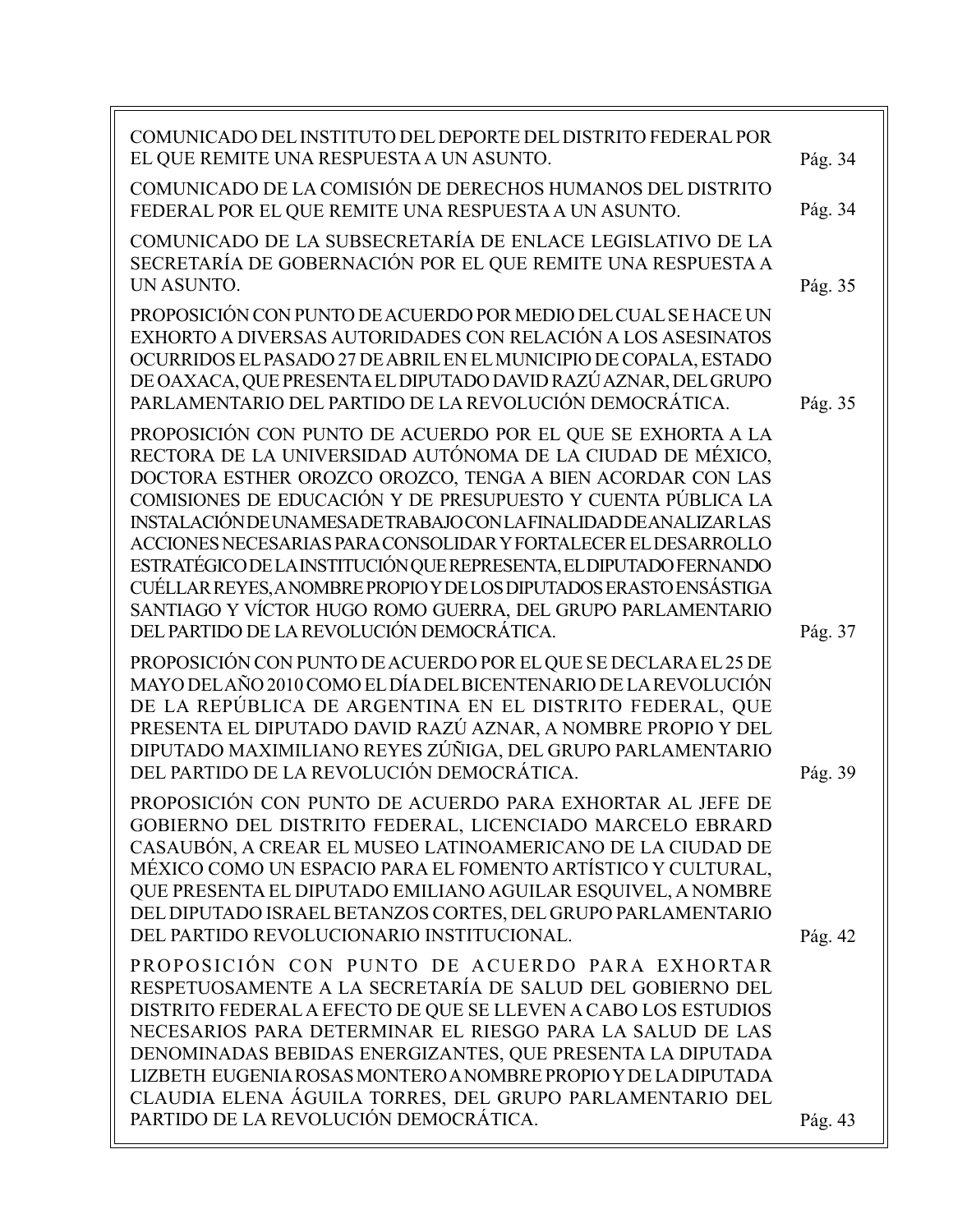| PROPOSICIÓN CON PUNTO DE ACUERDO POR EL QUE SE SOLICITA AL<br>DIRECTOR GENERAL DE LA COMISIÓN FEDERAL DE ELECTRICIDAD Y A<br>LA SECRETARÍA DE ENERGÍA DEL GOBIERNO FEDERAL QUE EN USO DE<br>SUS RESPONSABILIDADES Y ATRIBUCIONES BRINDEN UN SUMINISTRO<br>ELÉCTRICO DE CALIDAD A LA POBLACIÓN DE LA CIUDAD DE MÉXICO, QUE<br>PRESENTA LA DIPUTADA LIZBETH EUGENIA ROSAS MONTERO, DEL GRUPO<br>PARLAMENTARIO DEL PARTIDO DE LA REVOLUCIÓN DEMOCRÁTICA.<br>PROPOSICIÓN CON PUNTO DE ACUERDO POR LA QUE SE SOLICITA AL<br>PROCURADOR GENERAL DE JUSTICIA DEL DISTRITO FEDERAL, DOCTOR<br>MIGUEL ÁNGEL MANCERA, QUE INFORME DE MANERA DETALLADA A ESTA<br>SOBERANÍA DE TODOS LOS CASOS EN QUE SE APLICÓ LA DISPENSA A QUE<br>SE REFIEREN LOS ARTÍCULOS 24 FRACCIÓN XI Y 47 DE LA LEY ORGÁNICA<br>DE LA PROCURADURÍA GENERAL DE JUSTICIA DEL DISTRITO FEDERAL DE<br>DICIEMBRE DEL 2006 A LA FECHA, QUE PRESENTA LA DIPUTADA LIZBETH<br>EUGENIA ROSAS MONTERO, DEL GRUPO PARLAMENTARIO DEL PARTIDO<br>DE LA REVOLUCIÓN DEMOCRÁTICA. | Pág. 45<br>Pág. 49 |
|-------------------------------------------------------------------------------------------------------------------------------------------------------------------------------------------------------------------------------------------------------------------------------------------------------------------------------------------------------------------------------------------------------------------------------------------------------------------------------------------------------------------------------------------------------------------------------------------------------------------------------------------------------------------------------------------------------------------------------------------------------------------------------------------------------------------------------------------------------------------------------------------------------------------------------------------------------------------------------------------------------------------------------|--------------------|
| PROPOSICIÓN CON PUNTO DE ACUERDO POR LA QUE SE EXHORTA<br>RESPETUOSAMENTE A LA SECRETARÍA DE GOBERNACIÓN PARA QUE EN EL<br>ÁMBITO DE SU RESPECTIVA COMPETENCIA APLIQUE LA LEY EN LA MATERIA<br>A EFECTO DE SANCIONAR Y REGULAR LA EMISIÓN DE PROGRAMAS DE<br>TELEVISIÓN CUYO CONTENIDO HAGA APOLOGÍA DE LA VIOLENCIA Y EL<br>CRIMEN, QUE PRESENTA EL DIPUTADO FERNANDO CUÉLLAR REYES, A<br>NOMBRE PROPIO Y DE LA DIPUTADA EDITH RUIZ MENDICUTI, DEL GRUPO<br>PARLAMENTARIO DEL PARTIDO DE LA REVOLUCIÓN DEMOCRÁTICA.                                                                                                                                                                                                                                                                                                                                                                                                                                                                                                          | Pág. 51            |
| PROPOSICIÓN CON PUNTO DE ACUERDO POR EL QUE SE EXHORTA A<br>LA SECRETARÍA DE FINANZAS DEL DISTRITO FEDERAL Y AL SISTEMA<br>DE AGUAS DE LA CIUDAD DE MÉXICO, A QUE AMPLÍE SU ESTRUCTURA<br>ADMINISTRATIVA Y DE SERVICIOS A USUARIOS CORRESPONDIENTES, CON<br>EL FIN DE PROPORCIONAR UN SERVICIO MÁS ÁGIL Y MÁS EFICIENTE EN<br>LOS CENTROS DE ATENCIÓN AL PÚBLICO, QUE PRESENTA LA DIPUTADA<br>LIZBETH EUGENIA ROSAS MONTERO, A NOMBRE PROPIO Y DE LA DIPUTADA<br>CLAUDIA ELENA ÁGUILA TORRES, DEL GRUPO PARLAMENTARIO DEL<br>PARTIDO DE LA REVOLUCIÓN DEMOCRÁTICA                                                                                                                                                                                                                                                                                                                                                                                                                                                             | Pág. 53            |
| PROPOSICIÓN CON PUNTO DE ACUERDO PARA QUE ESTA HONORABLE<br>ASAMBLEA LEGISLATIVA EXHORTE RESPETUOSAMENTE A LOS JEFES<br>DELEGACIONALES PARA QUE EL 50 POR CIENTO DEL RECURSO<br>AUTOGENERADO DE LOS CENTROS Y MÓDULOS DEPORTIVOS SEAN<br>UTILIZADOS PARA EL MANTENIMIENTO Y MEJORA DE LAS INSTALACIONES,<br>QUE PRESENTA LA DIPUTADA LIZBETH EUGENIA ROSAS MONTERO A<br>NOMBRE PROPIO Y DE LA DIPUTADA CLAUDIA ELENA ÁGUILA TORRES, DEL<br>GRUPO PARLAMENTARIO DEL PARTIDO DE LA REVOLUCIÓN DEMOCRÁTICA.<br>PROPOSICIÓN CON PUNTO DE ACUERDO POR MEDIO DEL CUAL SE<br>CONVOCA A UNA MESA DE TRABAJO ANTE LA COMISIÓN DE DESARROLLO<br>E INFRAESTRUCTURA URBANA AL SECRETARIO DE PROTECCIÓN CIVIL                                                                                                                                                                                                                                                                                                                              | Pág. 55            |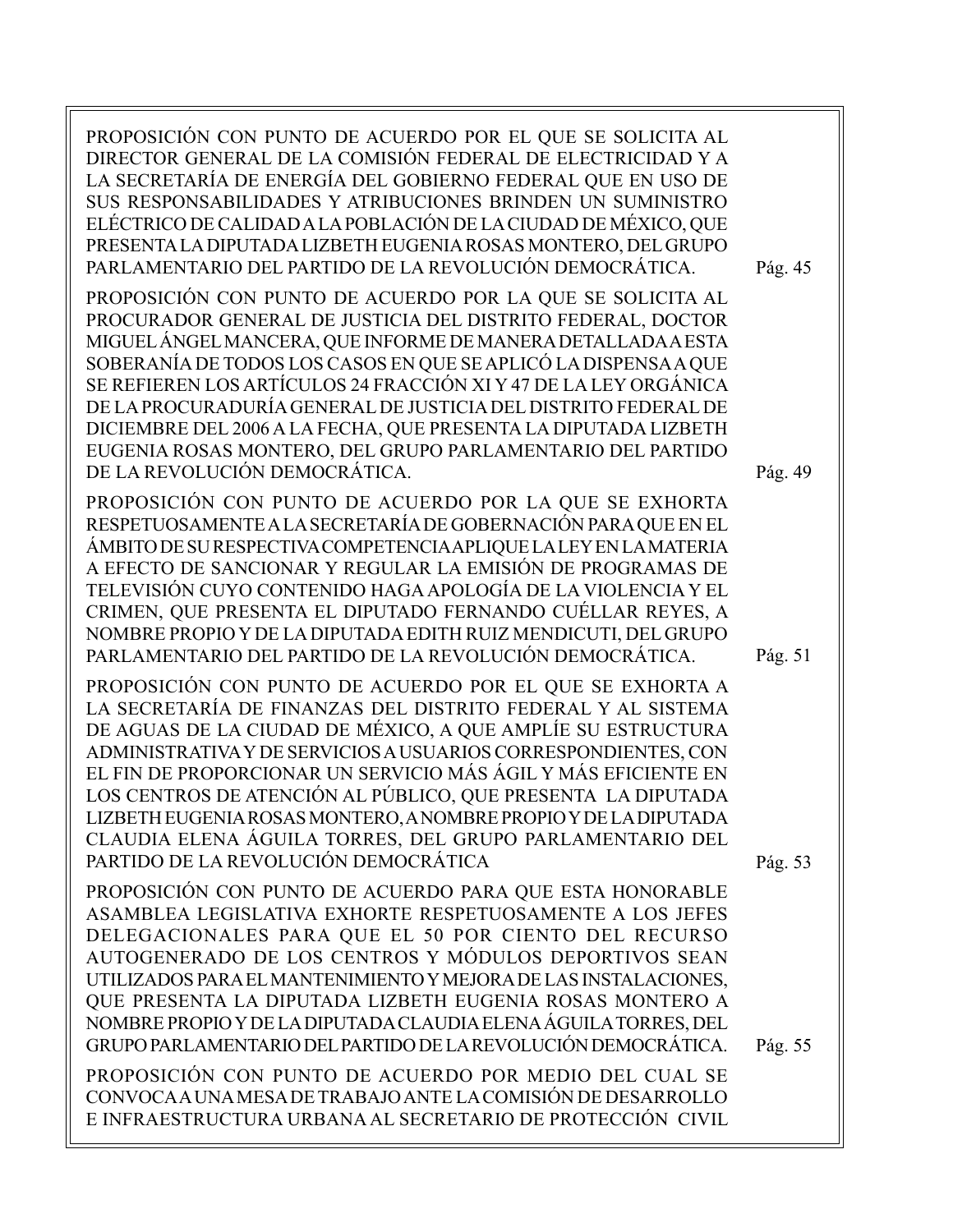Y AL SECRETARIO DE DESARROLLO URBANO Y VIVIENDA, AMBOS DEL DISTRITO FEDERAL, PARA TRATAR LA PROBLEMÁTICA DE LA PUBLICIDAD EXTERIOR EN LA CIUDAD, QUE PRESENTA EL DIPUTADO LEONEL LUNA ESTRADA, DEL GRUPO PARLAMENTARIO DEL PARTIDO DE LA REVOLUCIÓN DEMOCRÁTICA.

PROPOSICIÓN CON PUNTO DE ACUERDO POR EL SE EXHORTA A LA SUBSECRETARÍA DEL SISTEMA PENITENCIARIO DEL DISTRITO FEDERAL, MAESTRA CELINA OSEGUERA PARRA, A BRINDAR DE ACUERDO A LAS DENUNCIAS PRESENTADAS PROTECCIÓN INTEGRAL, A LAS RECLUSAS QUE DENUNCIARON ACTOS QUE POSIBLEMENTE SEAN CONSTITUTIVOS DEL DELITO DE PROSTITUCIÓN Y LENOCINIO AL INTERIOR DE LOS CENTROS PENITENCIARIOS DEL DISTRITO FEDERAL, QUE PRESENTA EL DIPUTADO FEDERICO MANZO SARQUIS, A NOMBRE PROPIO Y DE LA DIPUTADA LÍA LIMÓN GARCÍA, DEL GRUPO PARLAMENTARIO DEL PARTIDO ACCIÓN NACIONAL.

PROPOSICIÓN CON PUNTO DE ACUERDO A TRAVÉS DEL CUAL ESTA ASAMBLEA LEGISLATIVA DEL DISTRITO FEDERAL EXHORTE: 1.- A LOS DIRECTIVOS DE LA PROCURADURÍA FEDERAL DEL CONSUMIDOR A PRESENTAR SU RENUNCIA INMEDIATA, A FIN DE PERMITIR UNA REESTRUCTURACIÓN GENERAL DE LA INSTITUCIÓN PARA ASEGURAR EL CUMPLIMIENTO DE LA RESPONSABILIDAD DE PROTEGER EFECTIVAMENTE AL CONSUMIDOR CONTRA ALIMENTOS FLAGRANTEMENTE NOCIVOS A LA SALUD, QUE HAN CONTRIBUIDO AL DETERIORO DE LA SALUD PÚBLICA. 2.- AL GOBIERNO FEDERAL, PARA QUE NOMBRE UN CUERPO DIRECTIVO EN LA PROCURADURÍA FEDERAL DEL CONSUMIDOR QUE POSEA LA CAPACIDAD Y EL CARÁCTER DE PROCURAR LA DEFENSA DEL CONSUMIDOR Y NO PERMITA LA OFERTA PÚBLICA DE ALIMENTOS QUE SON AJENOS A UNA NUTRICIÓN SALUDABLE, QUE PRESENTA EL DIPUTADO JOSÉ ARTURO LÓPEZ CÁNDIDO, DEL GRUPO PARLAMENTARIO DEL PARTIDO DEL TRABAJO.

PROPOSICIÓN CON PUNTO DE ACUERDO A TRAVÉS DEL CUAL ESTA ASAMBLEA LEGISLATIVA DEL DISTRITO FEDERAL EXHORTA A LA SECRETARÍA DE COMUNICACIONES Y TRANSPORTES DEL GOBIERNO FEDERAL A MOSTRAR UNA ACTITUD DE RESPETO, DE CONSIDERACIÓN Y DE COADYUVANCIA ANTE EL GOBIERNO DEL DISTRITO FEDERAL ANTE LOS USUARIOS DEL SISTEMA DEL TREN SUBURBANO Y ANTE LOS COMPROMISOS POR ELLOS ADQUIRIDOS Y SUFRAGAR SUS PAGOS CONTRAÍDOS Y ATRASOS CON LA SECRETARÍA DE TRANSPORTE Y VIALIDAD DEL GOBIERNO DEL DISTRITO FEDERAL, QUE PRESENTA EL DIPUTADO JOSÉ ARTURO LÓPEZ CÁNDIDO, DEL GRUPO PARLAMENTARIO DEL PARTIDO DEL TRABAJO.

PROPOSICIÓN CON PUNTO DE ACUERDO PARA SOLICITAR AL JEFE DE GOBIERNO DEL DISTRITO FEDERAL QUE A TRAVÉS DE LA SECRETARÍA DE DESARROLLO ECONÓMICO SE REALICEN MESAS DE TRABAJO CON COMERCIANTES DE TIANGUIS Y MERCADOS SOBRERRUEDAS, QUE PRESENTA EL DIPUTADO EMILIANO AGUILAR ESQUIVEL, A NOMBRE DEL DIPUTADO ISRAEL BETANZOS CORTÉS, DEL GRUPO PARLAMENTARIO DEL PARTIDO REVOLUCIONARIO INSTITUCIONAL.

Pág. 56

Pág. 57

Pág. 59

Pág. 61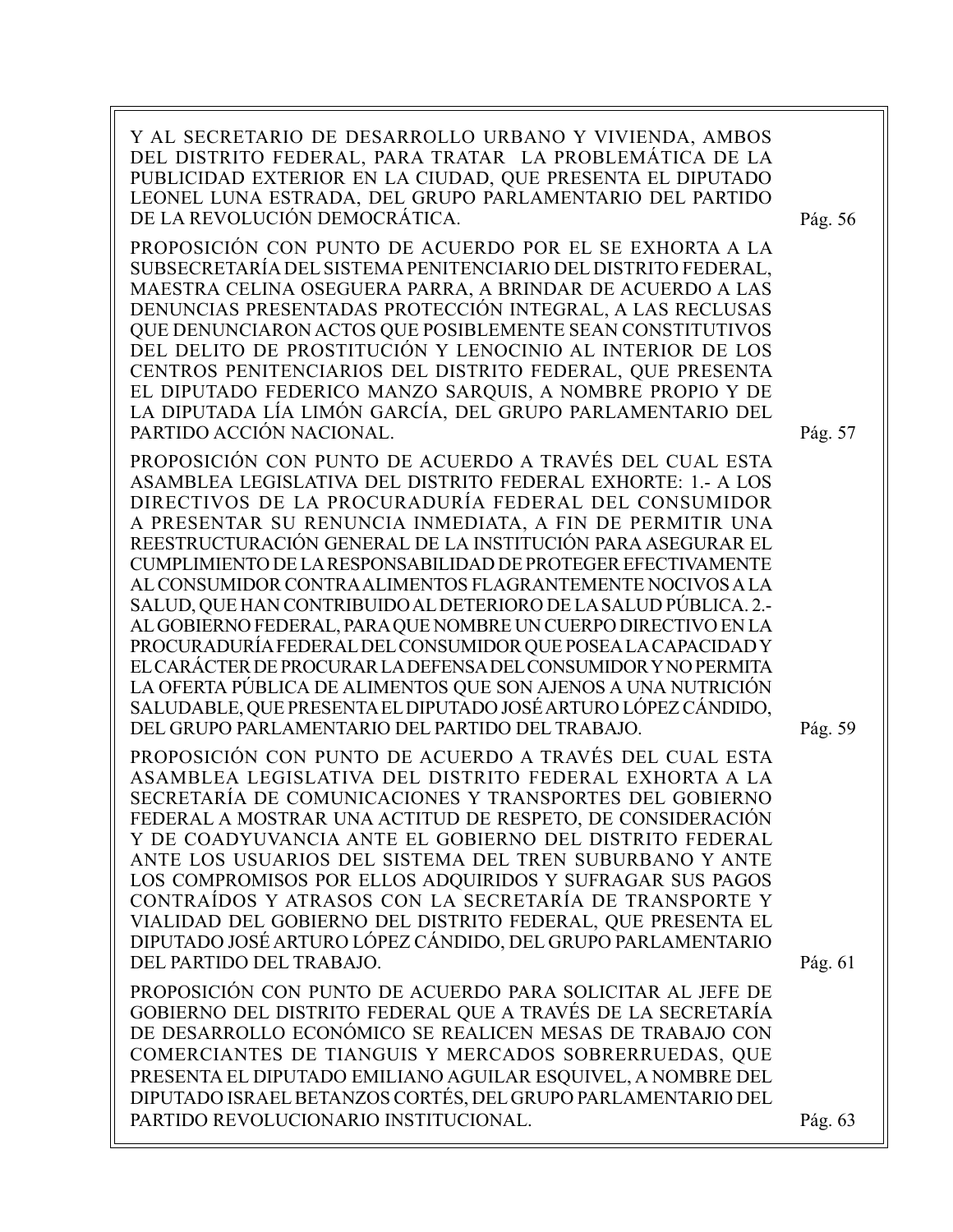PROPOSICIÓN CON PUNTO DE ACUERDO PARA EXHORTAR AL JEFE DELEGACIONAL EN AZCAPOTZALCO, LICENCIADO ENRIQUE VARGAS ANAYA, GIRE SUS APRECIABLES INSTRUCCIONES A QUIEN CORRESPONDA A FIN DE QUE SE IMPLEMENTE EL PROGRAMA DE DESAZOLVE EN LAS DIFERENTES COLONIAS DE LA DELEGACIÓN AZCAPOTZALCO DONDE SE REGISTRARON INUNDACIONES EN LA ÚLTIMA TEMPORADA DE LLUVIAS, QUE PRESENTA EL DIPUTADO CARLO PIZANO SALINAS, A NOMBRE PROPIO Y DEL DIPUTADO JORGE PALACIOS ARROYO, DEL GRUPO PARLAMENTARIO DEL PARTIDO ACCIÓN NACIONAL.

PROPOSICIÓN CON PUNTO DE ACUERDO PARA REALIZAR UNA CORDIAL INVITACIÓN AL TITULAR DEL SISTEMA DE AGUAS DE LA CIUDAD DE MÉXICO PARA QUE PARTICIPE EN UNA MESA DE TRABAJO QUE SE CONFORMARÁ CON LA COMISIÓN DE PROTECCIÓN CIVIL, LA COMISIÓN DE GESTIÓN INTEGRAL DEL AGUA, ASÍ COMO CON LAS Y LOS DIPUTADOS QUE DESEÉN INCORPORARSE A FIN DE QUE CONOCER, ESTUDIAR Y TRABAJAR CONJUNTAMENTE LOS PLANES Y PROGRAMAS METROPOLITANOS DEL DISTRITO FEDERAL, DE ESA DIRECCIÓN, REFERENTES A LA PRÓXIMA TEMPORADA DE LLUVIAS, QUE PRESENTA EL DIPUTADO DAVID RAZÚ AZNAR, A NOMBRE PROPIO Y DE LOS DIPUTADOS GUILLERMO OROZCO LORETO, MAXIMILIANO REYES ZÚÑIGA, VÍCTOR HUGO ROMO GUERRA Y VÍCTOR GABRIEL VARELA LÓPEZ, DEL GRUPO PARLAMENTARIO DEL PARTIDO DE LA REVOLUCIÓN DEMOCRÁTICA.

PROPOSICIÓN CON PUNTO DE ACUERDO PARA EXHORTAR AL CIUDADANO PRESIDENTE DE LOS ESTADOS UNIDOS MEXICANOS, FELIPE CALDERÓN HINOJOSA, PARA QUE DECLARE EL 17 DE MAYO DE MANERA ESPECÍFICA Y TEXTUAL COMO DÍA NACIONAL EN CONTRA DE LA HOMOFOBIA Y TRANSFOBIA, QUE PRESENTA EL DIPUTADO DAVID RAZÚ AZNAR, A NOMBRE PROPIO Y DE LOS DIPUTADOS GUILLERMO OROZCO LORETO, MAXIMILIANO REYES ZÚÑIGA, VÍCTOR HUGO ROMO GUERRA Y VÍCTOR GABRIEL VARELA LÓPEZ, DEL GRUPO PARLAMENTARIO DEL PARTIDO DE LA REVOLUCIÓN DEMOCRÁTICA.

PROPOSICIÓN CON PUNTO DE ACUERDO POR EL QUE SE SOLICITA A LA SECRETARÍA DE TRANSPORTE Y VIALIDAD DEL DISTRITO FEDERAL REMITA UN INFORME MENSUAL DETALLADO SOBRE LA ACTUALIZACIÓN DEL PADRÓN VEHICULAR Y AL SECRETARIO DE FINANZAS DEL DISTRITO FEDERAL UN INFORME DE LOS INGRESOS MENSUALES POR CONCEPTO DE PAGO DE DERECHOS CORRESPONDIENTES A LA NUEVA TARJETA DE CIRCULACIÓN, ASÍ COMO EL DESTINO DE LO RECAUDADO POR ESE CONCEPTO, QUE PRESENTA EL DIPUTADO FEDERICO MANZO SARQUIS, DEL GRUPO PARLAMENTARIO DEL PARTIDO ACCIÓN NACIONAL.

PROPOSICIÓN CON PUNTO DE ACUERDO PARA QUE LA ASAMBLEA LEGISLATIVA DEL DISTRITO FEDERAL ENVÍE AYUDA HUMANITARIA A LA COMUNIDAD DE SAN JUAN COPALA, OAXACA, QUE PRESENTA LA DIPUTADA LIZBETH EUGENIA ROSAS MONTERO, A NOMBRE PROPIO Y DE LAS DIPUTADAS MARICELA CONTRERAS JULIÁN Y ALEIDA ALAVEZ RUIZ, DEL GRUPO PARLAMENTARIO DEL PARTIDO DE LA REVOLUCIÓN DEMOCRÁTICA.

Pág. 66

Pág. 64

Pág. 68

Pág. 72

Pág. 75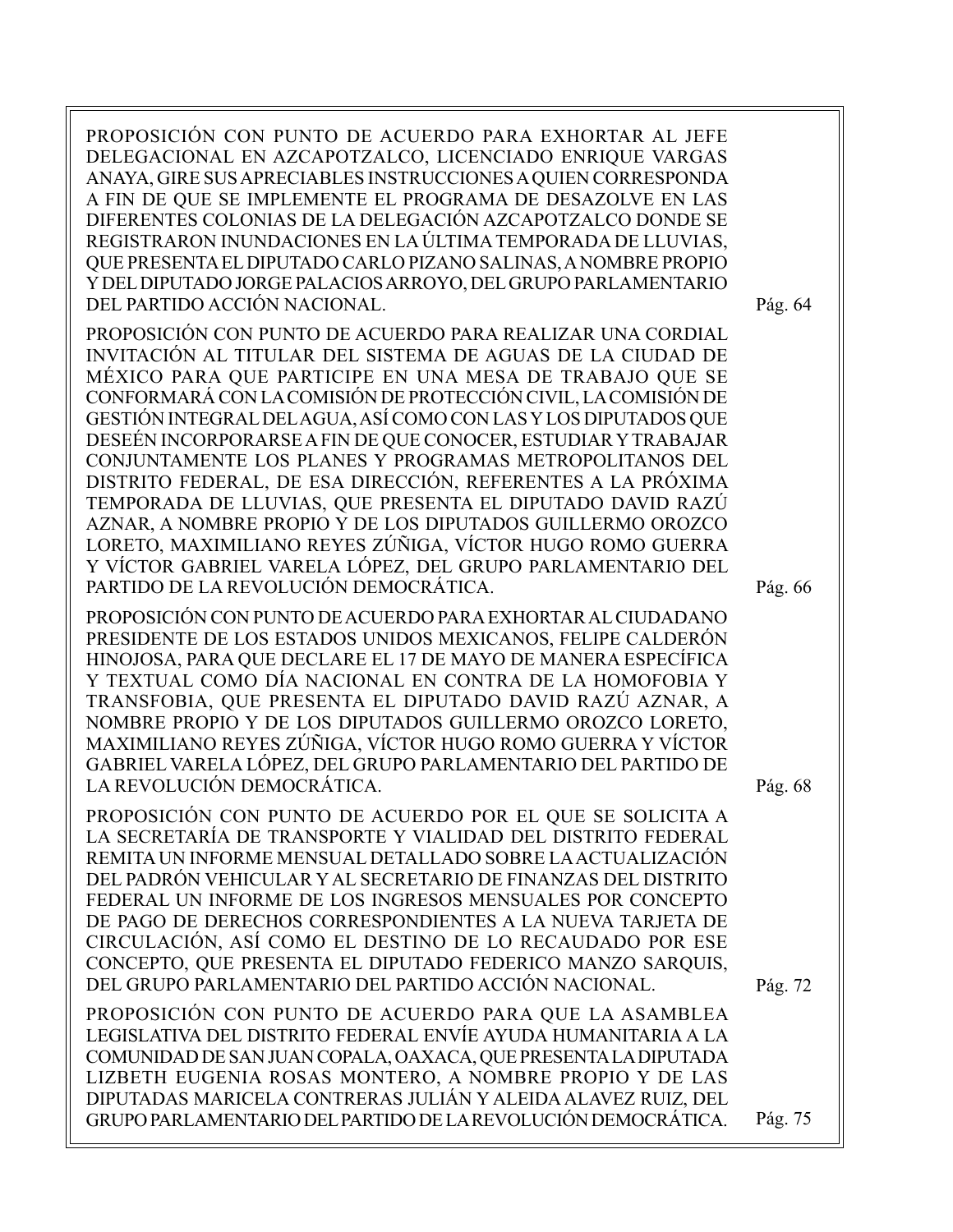PROPOSICIÓN CON PUNTO DE ACUERDO RELACIONADO AL PROGRAMA SOCIAL PARA UNIDADES HABITACIONALES DE INTERÉS SOCIAL EN LA DELEGACIÓN COYOACÁN EJERCICIO 2010, QUE PRESENTA EL DIPUTADO CARLO FABIÁN PIZANO SALINAS, A NOMBRE PROPIO Y DEL DIPUTADO SERGIO ISRAEL EGUREN CORNEJO, DEL GRUPO PARLAMENTARIO DEL PARTIDO ACCIÓN NACIONAL. PROPOSICIÓN CON PUNTO DE ACUERDO POR EL QUE SE SOLICITA A LA SECRETARÍA DE PROTECCIÓN CIVIL DEL DISTRITO FEDERAL INFORME A LA BREVEDAD SOBRE EL PROGRAMA PREVENTIVO QUE TIENE ESTABLECIDO ANTE LAS CONTINGENCIAS QUE PUDIERAN PRESENTARSE EN LA TEMPORADA DE LLUVIAS, QUE PRESENTA EL DIPUTADO LEONEL LUNA ESTRADA, DEL GRUPO PARLAMENTARIO DEL PARTIDO DE LA REVOLUCIÓN DEMOCRÁTICA. PROPOSICIÓN POR LA QUE SE SOLICITA INFORMACIÓN AL JEFE DELEGACIONAL DE MIGUEL HIDALGO RESPECTO A LAS ACTIVIDADES QUE REALIZA PARA LA ATENCIÓN ESTRUCTURAL DE LAS MINAS QUE SE ENCUENTRAN EN SU DEMARCACIÓN, QUE PRESENTA EL DIPUTADO VÍCTOR HUGO ROMO GUERRA, DEL GRUPO PARLAMENTARIO DEL PARTIDO DE LA REVOLUCIÓN DEMOCRÁTICA. PROPOSICIÓN CON PUNTO DE ACUERDO SOBRE CONCENTRACIONES, QUE PRESENTA LA DIPUTADA LIZBETH EUGENIA ROSAS MONTERO, A NOMBRE PROPIO Y DE LA DIPUTADA ALEIDA ALAVEZ RUIZ, DEL GRUPO PARLAMENTARIO DEL PARTIDO DE LA REVOLUCIÓN DEMOCRÁTICA. PROPOSICIÓN CON PUNTO DE ACUERDO PARA HACER UNA ATENTA INVITACIÓN AL COMITÉ DE ADMINISTRACIÓN DE ESTA SOBERANÍA, PARA QUE REALICE LAS ACCIONES, ASÍ COMO LAS GESTIONES NECESARIAS ANTE LAS AUTORIDADES RESPECTIVAS A FIN DE DAR CABAL CUMPLIMIENTO A LA RECOMENDACIÓN 5/2009, DE LA COMISIÓN DE DERECHOS HUMANOS DEL DISTRITO FEDERAL, RELATIVA A LA PROBLEMÁTICA DE ACCESIBILIDAD EN LOS INMUEBLES DE LA ASAMBLEA LEGISLATIVA DEL DISTRITO FEDERAL, QUE PRESENTA EL DIPUTADO DAVID RAZÚ AZNAR, A NOMBRE PROPIO Y DEL DIPUTADO VÍCTOR HUGO ROMO GUERRA, DEL GRUPO PARLAMENTARIO DEL PARTIDO DE LA REVOLUCIÓN DEMOCRÁTICA. PROPOSICIÓN CON PUNTO DE ACUERDO PARA EXHORTAR AL JEFE DE GOBIERNO PARA QUE EN EL ÁMBITO DE SUS FACULTADES INSTRUYA A LA SECRETARÍA DE GOBIERNO, SECRETARÍA DE CULTURA, SECRETARÍA DE DESARROLLO ECONÓMICO, ASÍ COMO A LA SUBSECRETARÍA DEL SISTEMA PENITENCIARIO DEL DISTRITO FEDERAL, ASÍ COMO EXHORTAR A LOS 16 JEFES DELEGACIONALES PARA QUE PUEDAN IMPLEMENTAR LA FERIAS DE ARTESANÍAS Y TRABAJOS ELABORADOS POR INTERNOS PENITENCIARIOS EN EL ZÓCALO DE LA CIUDAD Y EN LAS EXPLANADAS DELEGACIONALES, QUE PRESENTA EL DIPUTADO URIEL GONZÁLEZ MONZÓN, DEL GRUPO PARLAMENTARIO DEL PARTIDO DE LA REVOLUCIÓN DEMOCRÁTICA. Pág. 79 Pág. 77 Pág. 80 Pág. 82 Pág. 83 Pág. 86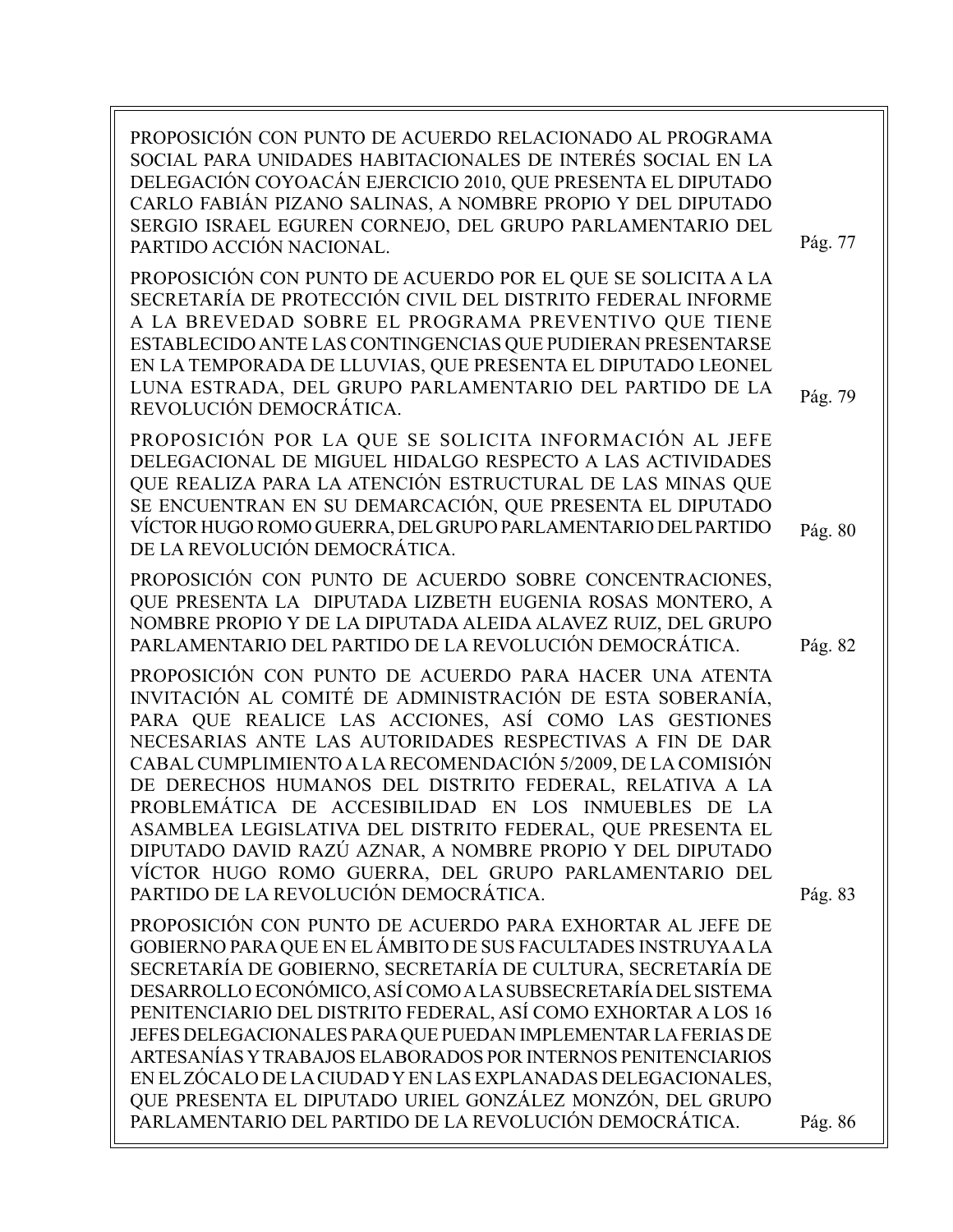PROPOSICIÓN CON PUNTO DE ACUERDO PARA QUE LA COMISIÓN DE GOBIERNO DE LA ASAMBLEA LEGISLATIVA DEL DISTRITO FEDERAL, EN CUMPLIMIENTO A LO DISPUESTO EN EL ARTÍCULO 142 DEL REGLAMENTO DE LOS CENTROS DE RECLUSIÓN DEL DISTRITO FEDERAL, DESIGNEN AL O A LOS REPRESENTANTES QUE ESTÁN EN ESTA V LEGISLATURA E INTEGRARÁN EL ÓRGANO DE VISITA GENERAL, ASÍ COMO PARA PEDIR A ESE ÓRGANO DE VISITA GENERAL INFORME LOS RESULTADOS DE LAS ACCIONES QUE HAN LLEVADO A CABO EN CUMPLIMIENTO DE SUS ATRIBUCIONES, QUE PRESENTA EL DIPUTADO FERNANDO CUÉLLAR REYES, A NOMBRE PROPIO Y DE LA DIPUTADA ABRIL JANNETTE TRUJILLO VÁZQUEZ, DEL GRUPO PARLAMENTARIO DEL PARTIDO DE LA REVOLUCIÓN DEMOCRÁTICA.

PROPOSICIÓN CON PUNTO DE ACUERDO PARA QUE DE MANERA RESPETUOSA LA SECRETARÍA DE SEGURIDAD PÚBLICA DEL DISTRITO FEDERAL PROPORCIONE INFORMACIÓN SOBRE LOS OPERATIVOS REALIZADOS, ALCANCES Y BENEFICIOS QUE SE HAN TENIDO MEDIANTE EL PROGRAMA DE ORDENAMIENTO VIAL EN LAS CALLES DEL CENTRO HISTÓRICO DE LA CIUDAD DE MÉXICO POR MEDIO DE LA INMOVILIZACIÓN DE VEHÍCULOS ESTACIONADOS EN LUGARES PROHIBIDOS, QUE PRESENTA EL DIPUTADO FERNANDO CUÉLLAR REYES, A NOMBRE PROPIO Y DE LA DIPUTADA ABRIL JANNETTE TRUJILLO VÁZQUEZ, DEL GRUPO PARLAMENTARIO DEL PARTIDO DE LA REVOLUCIÓN DEMOCRÁTICA.

PROPOSICIÓN CON PUNTO DE ACUERDO POR EL QUE SE EXHORTA A DISTINTAS AUTORIDADES LOCALES A DAR CUMPLIMIENTO A LA RESOLUCIÓN DE FECHA 21 DE OCTUBRE, EMITIDA POR LA PROCURADURÍA AMBIENTAL Y DEL ORDENAMIENTO TERRITORIAL DEL DISTRITO FEDERAL, QUE PRESENTA EL DIPUTADO FEDERICO MANZO SARQUIS, A NOMBRE DEL DIPUTADO JUAN CARLOS ZÁRRAGA SARMIENTO, DEL GRUPO PARLAMENTARIO DEL PARTIDO DE ACCIÓN NACIONAL.

PRONUNCIAMIENTO A NOMBRE DE LA ASAMBLEA LEGISLATIVA DEL DISTRITO FEDERAL POR EL QUE SE CONDENA ENÉRGICAMENTE LA DESAPARICIÓN DEL LICENCIADO DIEGO FERNÁNDEZ DE CEVALLOS, QUE PRESENTA EL DIPUTADO CARLOS ALBERTO FLORES GUTIÉRREZ, DEL GRUPO PARLAMENTARIO DEL PARTIDO ACCIÓN NACIONAL.

PRONUNCIAMIENTO EN CONTRA DE LOS CRITERIOS CON BASE EN LOS CUALES SE NEGÓ LA INCLUSIÓN EN EL ORDEN DEL DÍA DE LA SESIÓN ANTERIOR DE ESTA DIPUTACIÓN PERMANENTE DE UN ASUNTO, QUE PRESENTA EL DIPUTADO OCTAVIO GUILLERMO WEST SILVA, DEL GRUPO PARLAMENTARIO DEL PARTIDO REVOLUCIONARIO INSTITUCIONAL.

PRONUNCIAMIENTO RESPECTO A LA UNIÓN NACIONAL DE TÉCNICOS Y PROFESIONISTAS PETROLEROS, QUE PRESENTA EL DIPUTADO URIEL GONZÁLEZ MONZÓN, A NOMBRE PROPIO Y DE LA DIPUTADA KAREN QUIROGA ANGUIANO, DEL GRUPO PARLAMENTARIO DEL PARTIDO DE LA REVOLUCIÓN DEMOCRÁTICA.

Pág. 87

Pág. 89

Pág. 93

Pág. 90

Pág. 95

Pág. 94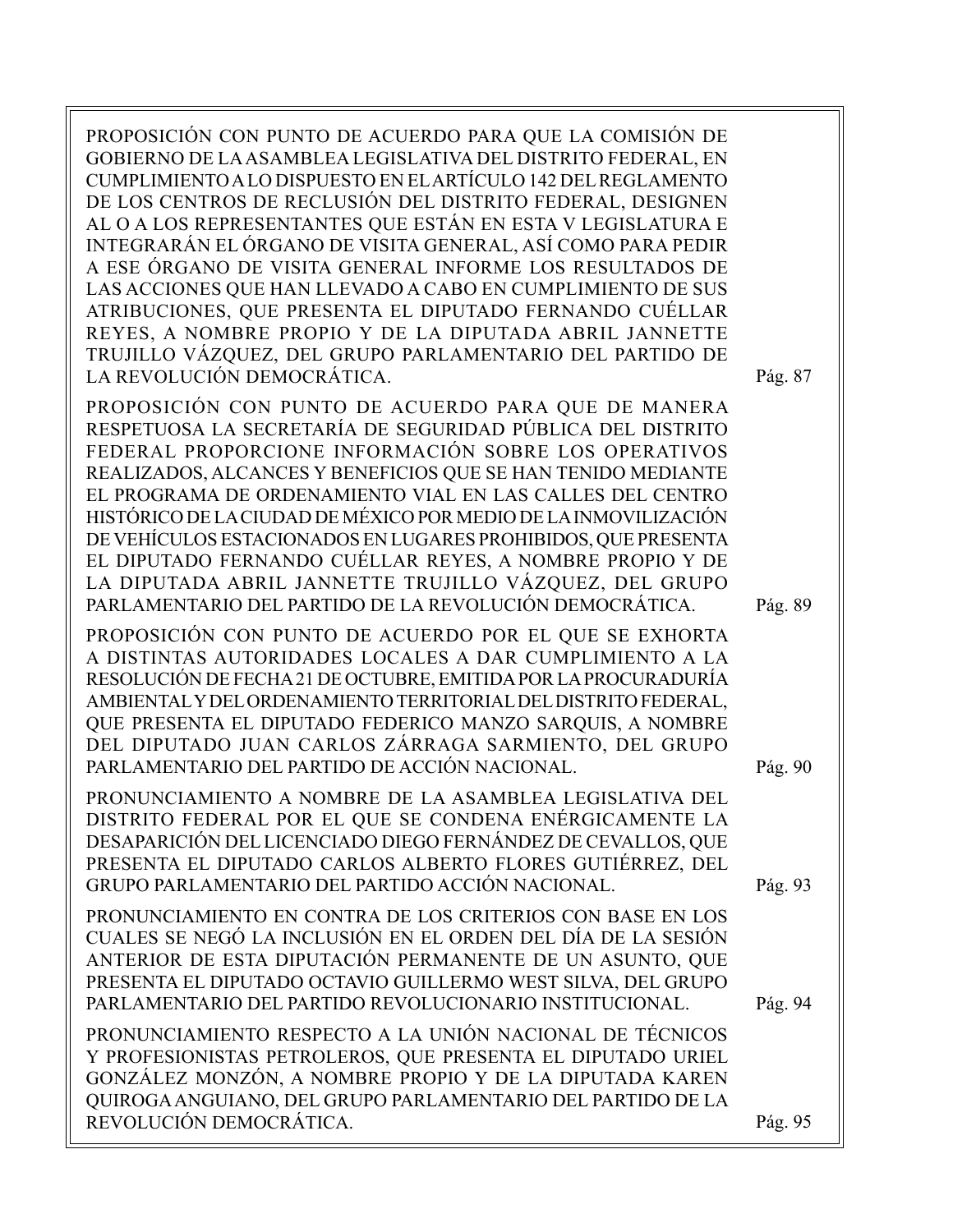#### **A las 11:35 horas.**

**EL C. PRESIDENTE DIPUTADO EMILIANO AGUILAR ESQUIVEL.-** Muy buenos días. Proceda la Secretaría a pasar lista de asistencia a las Diputadas y Diputados.

**EL C. SECRETARIO DIPUTADO CARLOS ALBERTO FLORES GUTIÉRREZ.-** Por instrucciones de la Presidencia, se va a proceder a pasar lista de asistencia.

*(Lista de asistencia)*

**EL C. SECRETARIO.-** Diputado Presidente, hay una asistencia de 7 Diputados. Hay quórum.

**EL C. PRESIDENTE.-** Se abre la sesión.

Proceda la Secretaría a preguntar a la Diputación Permanente en votación económica, si es de dispensarse la lectura del Orden del Día, toda vez que ésta se encuentra en las pantallas táctiles de cada Diputado en el apartado de Gaceta Parlamentaria.

**EL C. SECRETARIO.-** Por instrucciones de la Presidencia se pregunta a la Diputación Permanente si es de dispensarse la lectura del Orden del Día.

Los que estén por la afirmativa, sírvanse manifestarlo levantando la mano.

Los que estén por la negativa, sírvanse manifestarlo levantando la mano.

Se dispensa la lectura, Diputado Presidente.

### **ORDEN DEL DÍA**

Diputación Permanente. 19 de mayo de 2010.

1.- Lista de asistencia.

2.- Lectura del Orden del Día.

3.- Lectura y en su caso aprobación del acta de la sesión anterior.

#### *Comunicados*

4.- Tres de la Comisión de Juventud y Deporte por los que solicita prórroga para analizar y dictaminar diversos asuntos.

5.- Uno de la Comisión de Hacienda por el que solicita prórroga para analizar y dictaminar un asunto.

6.- Tres de la Comisión de Seguridad Pública por los que solicita prórroga para analizar y dictaminar diversos asuntos.

7.- Uno de las Comisiones Unidas de Vivienda y de Pueblos y Barrios Originarios por el que solicitan prórroga para analizar y dictaminar un asunto.

8.- Uno de las Comisiones Unidas de Administración y Procuración de Justicia y de Vivienda por el que solicitan prórroga para analizar y dictaminar un asunto.

9.- Uno de las Comisiones Unidas de Administración y Procuración de Justicia y de Preservación del Medio Ambiente y Protección Ecológica por el que solicitan prórroga para analizar y dictaminar un asunto.

10.- Uno de las Comisiones Unidas de Administración y Procuración de Justicia y de Pueblos y Barrios Originarios por el que solicitan prórroga para analizar y dictaminar un asunto.

11.- Uno de las Comisiones Unidas de Administración y Procuración de Justicia y de Seguridad Pública por el que solicitan prórroga para analizar y dictaminar un asunto.

12.- Dos de la Comisión de Transparencia de la Gestión, por los que solicita prórroga para analizar y dictaminar diversos asuntos.

13.- Uno de la Comisión de Uso y Aprovechamiento de Bienes y Servicios Públicos, por el que solicita prórroga para analizar y dictaminar un asunto.

14.- Uno de la Comisión de Administración Pública Local por el que solicita prórroga para analizar y dictaminar diversos asuntos.

15.- Dos de la Comisión de Asuntos Laborales y Previsión Social por los que solicita prórroga para analizar y dictaminar diversos asuntos.

16.- Uno de las Comisiones Unidas de Asuntos Laborales y Previsión Social y de Derechos Humanos por el que solicitan prórroga para analizar y dictaminar un asunto.

17.- Uno de la Comisión de Participación Ciudadana por el que solicita prórroga para analizar y dictaminar un asunto.

18.- Uno de las Comisiones Unidas de Administración y Procuración de Justicia y de Asuntos Político-Electorales por el que solicitan prórroga para analizar y dictaminar diversos asuntos.

19.- Uno de las Comisiones Unidas de Hacienda y de Preservación del Medio Ambiente y Protección Ecológica por el que solicitan prórroga para analizar y dictaminar diversos asuntos.

20.- Uno de las Comisiones Unidas de Hacienda y de Gestión Integral del Agua por el que solicitan prórroga para analizar y dictaminar un asunto.

21.- Uno de la Comisión de Ciencia y Tecnología, por el que solicita prórroga para analizar y dictaminar un asunto.

22.- Uno de la Comisión de Presupuesto y Cuenta Pública por el que solicitan prórroga para analizar y dictaminar diversos asuntos.

23.- Veinticinco de la Secretaría de Gobierno del Distrito Federal, mediante los cuales remite respuestas a diversos asuntos.

24.- Uno del Instituto del Deporte del Distrito Federal por el que remite una respuesta a un asunto.

25.- Uno de la Comisión de Derechos Humanos del Distrito Federal por el que remite una respuesta a un asunto.

26.- Uno de la Subsecretaría de Enlace Legislativo de la Secretaría de Gobernación por el que remite una respuesta a un asunto.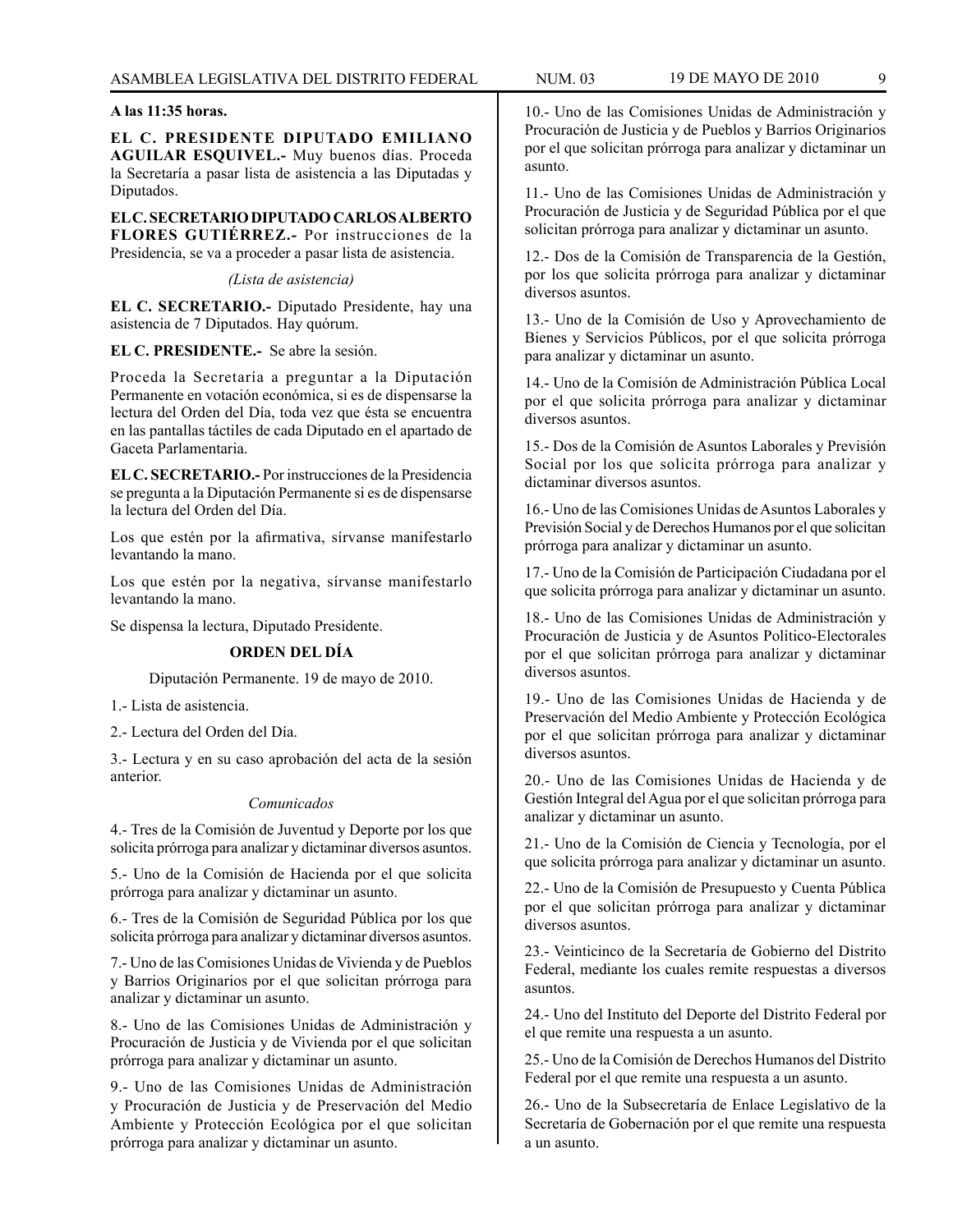#### *Proposiciones*

27.- Con Punto de Acuerdo por medio del cual se hace un exhorto a diversas autoridades, con relación a los asesinatos ocurridos el pasado 27 de abril en el municipio de Copala, Estado de Oaxaca, que presenta el Diputado David Razú Aznar, del Grupo Parlamentario del Partido de la Revolución Democrática.

28.- Con Punto de Acuerdo por el que se exhorta a la rectora de la Universidad Autónoma de la Ciudad de México, Doctora Esther Orozco Orozco, tenga a bien, acordar con las Comisiones de Educación y de Presupuesto y Cuenta Pública, la instalación de una mesa de trabajo, con la finalidad de analizar las acciones necesarias para consolidar y fortalecer el desarrollo estratégico de la Institución, que presenta el Diputado Fernando Cuéllar Reyes a nombre propio y de los Diputados Erasto Ensástiga Santiago y Víctor Hugo Romo Guerra, del Grupo Parlamentario del Partido de la Revolución Democrática.

29.- Con Punto de Acuerdo por el que se declara el 25 de mayo del año 2010 como el Día del Bicentenario de la Revolución de la República de Argentina en el Distrito Federal, que presenta el Diputado David Razú Aznar a nombre propio y del Diputado Maximiliano Reyes Zúñiga, del Grupo Parlamentario del Partido de la Revolución Democrática.

30.- Con Punto de Acuerdo para exhortar respetuosamente a la Secretaría de Salud del Gobierno del Distrito Federal, a efecto de que se lleven a acabo los estudios necesarios para determinar el riesgo para la salud, de las denominadas bebidas energizantes, que presenta la Diputada Lizbeth Eugenia Rosas Montero a nombre propio y de la Diputada Claudia Elena Águila Torres, del Grupo Parlamentario del Partido de la Revolución Democrática.

31.- Con Punto de Acuerdo para exhortar al Jefe de Gobierno del Distrito Federal, Licenciado Marcelo Ebrard Casaubón, a crear el Primer Museo Latinoamericano de la Ciudad de México como un espacio para el fomento artístico y cultural, que presenta el Diputado Israel Betanzos Cortes, del Grupo Parlamentario del Partido Revolucionario Institucional.

32.- Con Punto de Acuerdo por la que se solicita al Director General de la Comisión Federal de Electricidad y a la Secretaría de Energía del Gobierno Federal, que en uso de sus responsabilidades y atribuciones brinden un suministro eléctrico de calidad a la población de la Ciudad de México, que presenta la Diputada Lizbeth Eugenia Rosas Montero, del Grupo Parlamentario del Partido de la Revolución Democrática.

33.- Con Punto de Acuerdo por la que se solicita al Procurador General de Justicia del Distrito Federal, Doctor Miguel Angel Mancera, que informe de manera detallada a esta Soberanía de todos los casos en que se aplicó la dispensa a que se refieren los Artículos 24 fracción XI y 47 de la Ley Orgánica de la Procuraduría General de Justicia del Distrito Federal, de diciembre de 2006 a la fecha, que presenta la Diputada Lizbeth Eugenia Rosas Montero, del Grupo Parlamentario del Partido de la Revolución Democrática.

34.- Con Punto de Acuerdo por la que se exhorta respetuosamente a la Secretaría de Gobernación, para que en el ámbito de su respectiva competencia, aplique la Ley en la materia, a efecto de sancionar y regular la emisión de programas de televisión cuyo contenido haga apología de la violencia y el crimen, que presenta el Diputado Fernando Cuéllar Reyes a nombre propio y de la Diputada Edith Ruiz Mendicuti, del Grupo Parlamentario del Partido de la Revolución Democrática.

35.- Con Punto de Acuerdo por el que se exhorta a la Secretaría de Finanzas del Distrito Federal y al Sistema de Aguas de la Ciudad de México a que amplíen su estructura administrativa y de servicios a usuarios correspondientes con el fin de proporcionar un servicio más ágil y más eficiente en los centros de atención al público, que presenta la Diputada Lizbeth Eugenia Rosas Montero a nombre propio y de la Diputada Claudia Elena Águila Torres, del Grupo Parlamentario Partido de la Revolución Democrática.

36.- Con Punto de Acuerdo para que esta honorable Asamblea Legislativa exhorte respetuosamente a los Jefes Delegacionales para que el 50% del recurso autogenerado de los Centros y Módulos Deportivos sean utilizados para el mantenimiento y mejora de las instalaciones, que presenta la Diputada Lizbeth Eugenia Rosas Montero a nombre propio y de la Diputada Claudia Elena Aguila Torres, del Grupo Parlamentario Partido de la Revolución Democrática.

37.- Con Punto de Acuerdo por medio del cual se convoca a una mesa de trabajo ante la Comisión de Desarrollo e Infraestructura Urbana al Secretario de Protección Civil y al Secretario de Desarrollo Urbano y Vivienda, ambos del Distrito Federal, para tratar la problemática de la publicidad exterior en la Ciudad, que presenta el Diputado Leonel Luna Estrada, del Grupo Parlamentario Partido de la Revolución Democrática.

38.- Con Punto de Acuerdo por el que se exhorta a la Subsecretaria de Sistema Penitenciario del Distrito Federal, Maestra Celina Oseguera Parra, a brindar protección integral a las reclusas que denunciaron hechos de prostitución y lenocinio al interior de los Centros Penitenciarios del Distrito Federal, que presenta el Diputado Federico Manzo Sarquis a nombre propio y de la Diputada Lía Limón García, del Grupo Parlamentario del Partido Acción Nacional.

39.- Con Punto de Acuerdo a través del cual esta Asamblea Legislativa del Distrito Federal exhorte Uno.- A los directivos de la Procuraduría Federal del Consumidor a presentar su renuncia inmediata a fin de permitir una reestructuración general de la institución para asegurar el cumplimiento de la responsabilidad de proteger efectivamente al consumidor contra alimentos flagrantemente nocivos a la salud que han contribuido al deterioro de la salud pública y Dos.- Al Gobierno Federal para que nombre un cuerpo directivo en la Procuraduría Federal del Consumidor que posea la capacidad y el carácter de procurar la defensa del consumidor y no permita la oferta pública de alimentos que son ajenos a una nutrición saludable, que presenta el Diputado José Arturo López Cándido, del Grupo Parlamentario del Partido del Trabajo.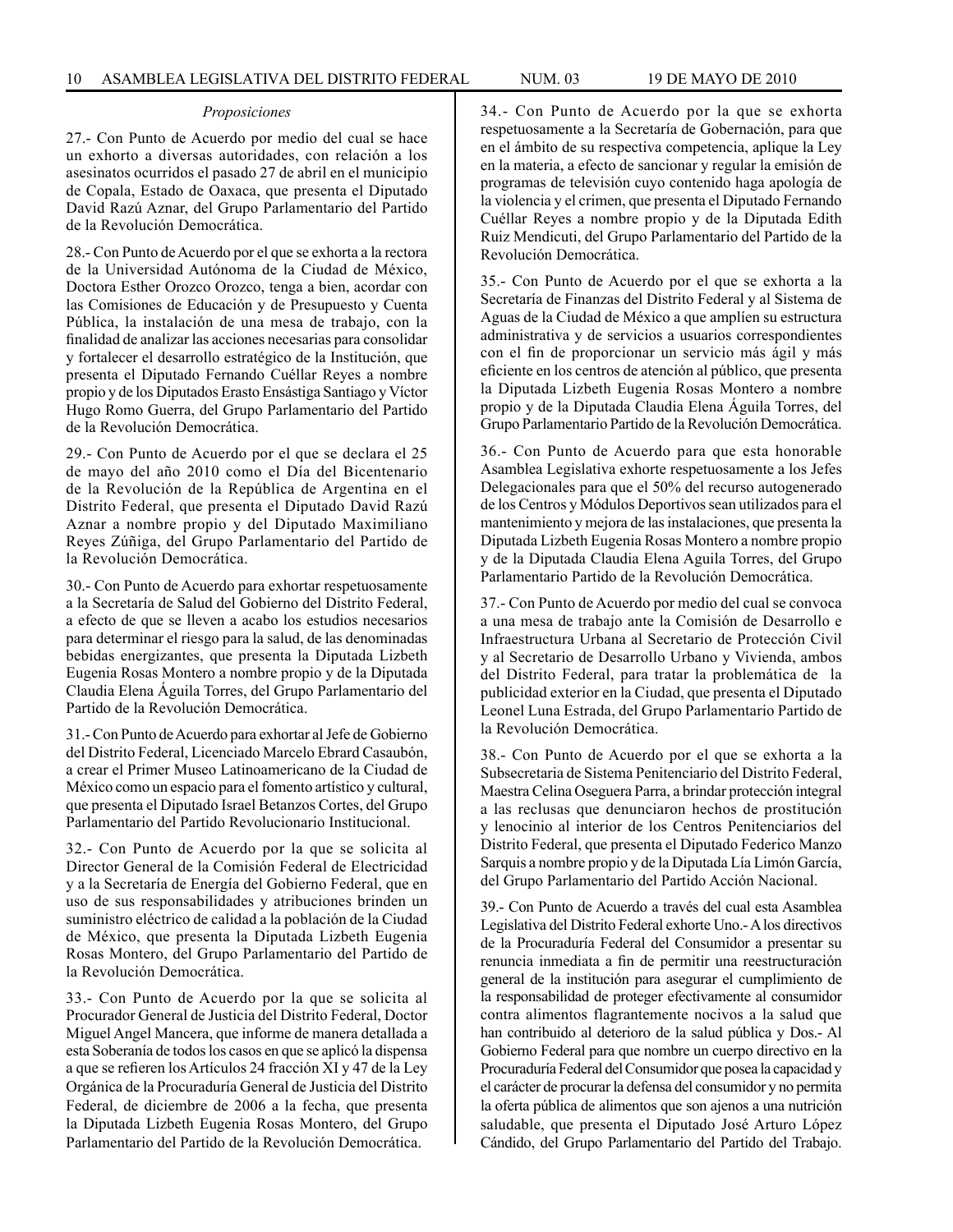40.- Con Punto de Acuerdo a través del cual esta Asamblea Legislativa del Distrito Federal exhorta a la Secretaría de Comunicaciones y Transportes del Gobierno Federal a mostrar una actitud de respeto, de consideración y de coadyuvancia ante el Gobierno del Distrito Federal, ante los usuarios del sistema del Tren Suburbano y ante los compromisos por ellos adquiridos, y sufragar sus pagos contraídos y atrasados con la Secretaría de Transportes y Vialidad del Gobierno del Distrito Federal, que presenta el Diputado José Arturo López Cándido, del Grupo Parlamentario del Partido del Trabajo.

41.- Con Punto de Acuerdo para citar a comparecer ante el pleno de la Asamblea Legislativa del Distrito Federal al Ciudadano Secretario de Finanzas del Distrito Federal, Maestro Mario Delgado Carrillo, que presenta el Diputado Israel Betanzos Cortes, del Grupo Parlamentario del Partido Revolucionario Institucional.

42.- Con Punto de Acuerdo para exhortar a la Comisión de Gobierno de la Asamblea Legislativa del Distrito Federal a discutir y en su caso a aprobar un nuevo esquema de encuentro metropolitano denominado Primer Parlamento Metropolitano, que presenta el Diputado Israel Betanzos Cortes, del Grupo Parlamentario del Partido Revolucionario Institucional.

43.- Con Punto de Acuerdo para solicitar al Jefe de Gobierno del Distrito Federal, que a través de la Secretaría de Desarrollo Económico se realicen mesas de trabajo con comerciantes de tianguis y mercados sobrerruedas, que presenta el Diputado Israel Betanzos Cortes, del Grupo Parlamentario del Partido Revolucionario Institucional.

44.- Con Punto de Acuerdo para exhortar al Jefe Delegacional en Azcapotzalco, Licenciado Enrique Vargas Anaya, gire sus apreciables instrucciones a quien corresponda a fin de que se implemente el programa de desazolve en las diferentes colonias de la delegación Azcapotzalco, donde se registraron inundaciones en la última temporada de lluvias, que presenta el Diputado Jorge Palacios Arroyo, del Grupo Parlamentario del Partido Acción Nacional.

45.- Con Punto de Acuerdo para realizar una cordial invitación al Titular del Sistema de Aguas de la Ciudad de México para que participe en una mesa de trabajo que se conformará con la Comisión de Protección Civil, la Comisión de Gestión Integral del Agua, así como con las y los Diputados que deseen incorporarse, a fin de conocer, estudiar y trabajar conjuntamente, los planes y programas metropolitanos y del Distrito Federal de esa dirección, referentes a la próxima temporada de lluvias, que presenta el Diputado David Razú Aznar a nombre propio y de los Diputados Guillermo Orozco Loreto, Maximiliano Reyes Zúñiga, Víctor Hugo Romo Guerra y Víctor Gabriel Varela López, del Grupo Parlamentario del Partido de la Revolución Democrática.

46.- Con Punto de Acuerdo para exhortar al ciudadano Presidente de los Estados Unidos Mexicanos, Felipe Calderón Hinojosa para que declare el 17 de mayo de manera específica y textual como Día Nacional en Contra de la Homofobia y Transfobia, que presenta el Diputado David Razú Aznar a nombre propio y de los Diputados Guillermo Orozco Loreto, Maximiliano Reyes Zúñiga, Víctor Hugo Romo Guerra y Víctor Gabriel Varela López, del Grupo Parlamentario del Partido de la Revolución Democrática.

47.- Con Punto de Acuerdo por el que se exhorta a distintas autoridades locales a dar cumplimiento a la resolución de fecha veintiuno de octubre emitida por la Procuraduría Ambiental y del Ordenamiento Territorial del Distrito Federal, que presenta el Diputado Juan Carlos Zárraga Sarmiento, del Grupo Parlamentario del Partido Acción Nacional.

48.- Con Punto de Acuerdo por el que se solicita a la Secretario de Transportes y Vialidad del Distrito Federal, remita un informe mensual detallado, sobre la actualización del padrón vehicular y al Secretario de Finanzas del Distrito Federal un informe de los ingresos mensuales por concepto de pago de derechos correspondiente a la nueva tarjeta de circulación, así como el destino de lo recaudado por ese concepto, que presenta el Diputado Federico Manzo Sarquis, del Grupo Parlamentario del Partido Acción Nacional.

49.- Con Punto de Acuerdo para que la Asamblea Legislativa del Distrito Federal envíe ayuda humanitaria a la comunidad de San Juan Copala, Oaxaca, que presenta la Diputada Lizbeth Eugenia Rosas Montero a nombre propio y de las Diputadas Maricela Contreras Julián y Aleida Alavez Ruiz, del Grupo Parlamentario del Partido de la Revolución Democrática.

50.- Con Punto de Acuerdo relacionado al programa social para unidades habitacionales de interés social en la Delegación Coyoacán, ejercicio 2010, que presenta el Grupo Parlamentario del Partido Acción Nacional.

51.- Con Punto de Acuerdo por el que se solicita a la Secretaría de Protección Civil del Distrito Federal, informe a la brevedad sobre el programa preventivo que tiene establecido ante las contingencias que pudieran presentarse en la temporada de lluvias, que presenta el Diputado Leonel Luna Estrada, del Grupo Parlamentario del Partido de la Revolución Democrática.

52.- Con Punto de Acuerdo por el que se solicita a las Secretarías de Obras y Servicios y de Protección Civil del Distrito Federal, informen conjuntamente sobre las obras en materia de mitigación de riesgos, programadas para este año, que presenta el Diputado Leonel Luna Estrada, del Grupo Parlamentario del Partido de la Revolución Democrática.

53.- Con Punto de Acuerdo por el que solicita información al Jefe Delegacional de Miguel Hidalgo respecto a las actividades que realiza para la atención estructural de las minas que se encuentran en su demarcación territorial, que presenta el Diputado Víctor Hugo Romo Guerra, del Grupo Parlamentario del Partido de la Revolución Democrática.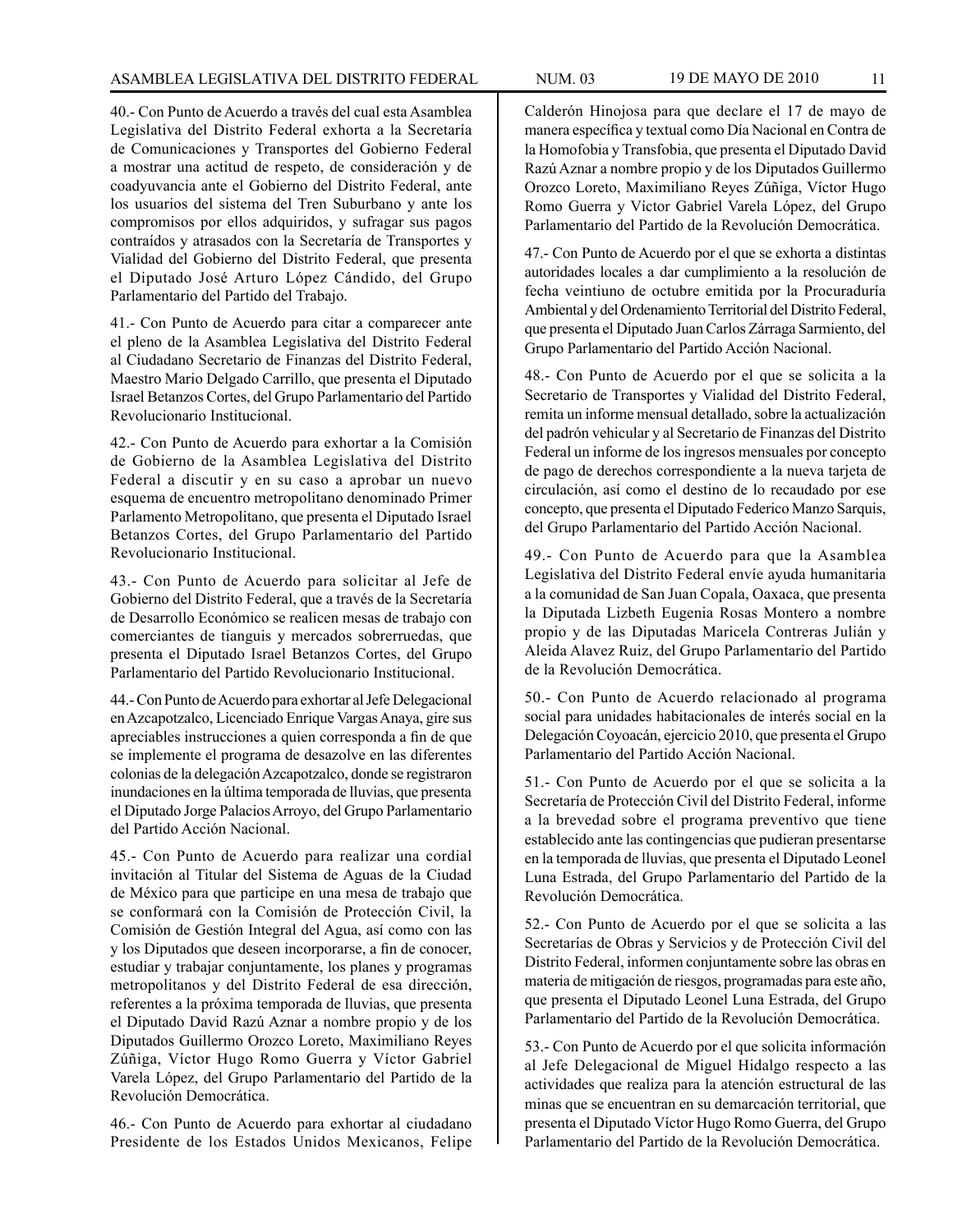54.- Con Punto de Acuerdo sobre concentraciones, que presenta la Diputada Lizbeth Eugenia Rosas Montero a nombre propio y de la Diputada Aleida Alavez Ruiz, del Grupo Parlamentario del Partido de la Revolución Democrática.

55.- Con Punto de Acuerdo para hacer una atenta invitación al Comité de Administración de esta Soberanía para que realice las acciones, así como las gestiones necesarias ante las autoridades respectivas a fin de dar cabal cumplimiento la recomendación 5/2009 de la Comisión de Derechos Humanos del Distrito Federal, relativa a la problemática de accesibilidad en los inmuebles de la Asamblea Legislativa del Distrito Federal, que presenta el Diputado Víctor Hugo Romo Guerra a nombre propio y del Diputado David Razú Aznar, del Grupo Parlamentario del Partido de la Revolución Democrática.

56.- Con Punto de Acuerdo para exhortar al Jefe de Gobierno, para que en el ámbito de sus facultades instruya a la Secretaría de Gobierno, Secretaría de Cultura, Secretaría de Desarrollo Económico, así como a la Subsecretaría del Sistema Penitenciario del Distrito Federal, así como exhortar a los 16 jefes delegacionales para que puedan implementar la feria de artesanías y trabajos elaborados por internos penitenciarios en el Zócalo de la Ciudad, y en las explanadas delegacionales, que presenta la Diputada Karen Quiroga Anguiano a nombre propio y del Diputado Uriel González Monzón, del Grupo Parlamentario del Partido de la Revolución Democrática.

57.- Con Punto de Acuerdo para que la Comisión de Gobierno de la Asamblea Legislativa del Distrito Federal en cumplimiento a lo dispuesto en el Artículo 142 del Reglamento de los Centros de Reclusión del Distrito Federal, designen al o los representantes que están en esta V Legislatura e integrarán el órgano de visita general, así como para pedir a ese órgano de visita general, informe los resultados de las acciones que ha llevado a cabo en cumplimiento de sus atribuciones, que presenta el Diputado Fernando Cuéllar Reyes a nombre propio y de la Diputada Abril Janette Trujillo Vázquez, del Grupo Parlamentario del Partido de la Revolución Democrática.

58.- Con Punto de Acuerdo para que de manera respetuosa la Secretaría de Seguridad Pública del Distrito Federal, proporcione información sobre los operativos realizados, alcances y beneficios que se han tenido mediante el programa de ordenamiento vial en las calles del Centro Histórico de la Ciudad de México, por medio de la inmovilización de vehículos estacionados en lugares prohibidos, que presenta el Diputado Fernando Cuéllar Reyes a nombre propio y de la Diputada Abril Janette Trujillo Vázquez, del Grupo Parlamentario del Partido de la Revolución Democrática.

### *Pronunciamiento*

59.- Pronunciamiento por el que se manifiesta el repudio del secuestro del Licenciado Diego Fernández de Cevallos, que presenta el Diputado Carlos Alberto Flores Gutiérrez, a nombre de la Comisión de Seguridad Pública.

60.- Pronunciamiento en contra de los criterios con base en los cuales se negó la inclusión en el Orden del Día de la sesión anterior de esta Diputación permanente de un asunto, que presenta el Diputado Octavio Guillermo West Silva, del Grupo Parlamentario del Partido Revolucionario Institucional.

61.- Pronunciamiento respecto a la Unión Nacional de Técnicos y Profesionistas Petroleros (UNTyPP), que presenta la Diputada Karen Quiroga Anguiano, del Grupo Parlamentario del Partido de la Revolución Democrática.

**EL C. PRESIDENTE.-** Gracias, Diputado Secretario. En consecuencia, esta Presidencia deja constancia que el orden el día cuenta con 61 puntos.

Se solicita a la Secretaría dar cuenta a la Diputación Permanente con el acta de la sesión anterior.

**EL C. SECRETARIO.-** Diputado Presidente, esta Secretaría le informa que ha sido distribuida el acta de la sesión anterior a los integrantes de la Mesa Directiva por lo que se solicita su autorización para preguntar a la Diputación Permanente si es de aprobarse.

**EL C. PRESIDENTE.-** Adelante, Diputado Secretario.

**EL C. SECRETARIO.-** Está a consideración el acta.

No habiendo quién haga uso de la palabra, en votación económica se pregunta a la Diputación Permanente si es de aprobarse el acta de referencia.

Los que estén por la afirmativa, sírvanse manifestarlo.

Los que estén por la negativa, sírvanse manifestarlo.

Aprobada el acta, Diputado Presidente.

### *ACTA DE LA SESIÓN DEL 12 DE MAYO DEL 2010 PRESIDENCIA DEL DIPUTADO EMILIANO AGUILAR ESQUIVEL*

*En la Ciudad de México, Distrito Federal, siendo las once horas con veinte minutos, del día miércoles doce de mayo del año dos mil diez, con una asistencia de 8 Diputadas y Diputados la Presidencia declaró abierta la Sesión; en votación económica se dispensó la lectura del Orden del Día, toda vez que se encontraba en las pantallas táctiles de los Diputados, en el apartado de la Gaceta Parlamentaria; dejando constancia que estuvo compuesto por 33 puntos, asimismo se aprobó el acta de la Sesión anterior.*

*Posteriormente la Presidencia hizo del conocimiento de la Diputación Permanente, que se recibió un comunicado de la Comisión de Presupuesto y Cuenta Pública. mediante el cual solicitó la ampliación de turno de un asunto; en atención a lo expresado por la presidencia de la citada comisión y virtud a lo establecido en la normatividad vigente que regula los trabajos legislativos de la Asamblea Legislativa, en lo que respecta a turnar preferentemente a un máximo de dos comisiones un asunto y preservar la*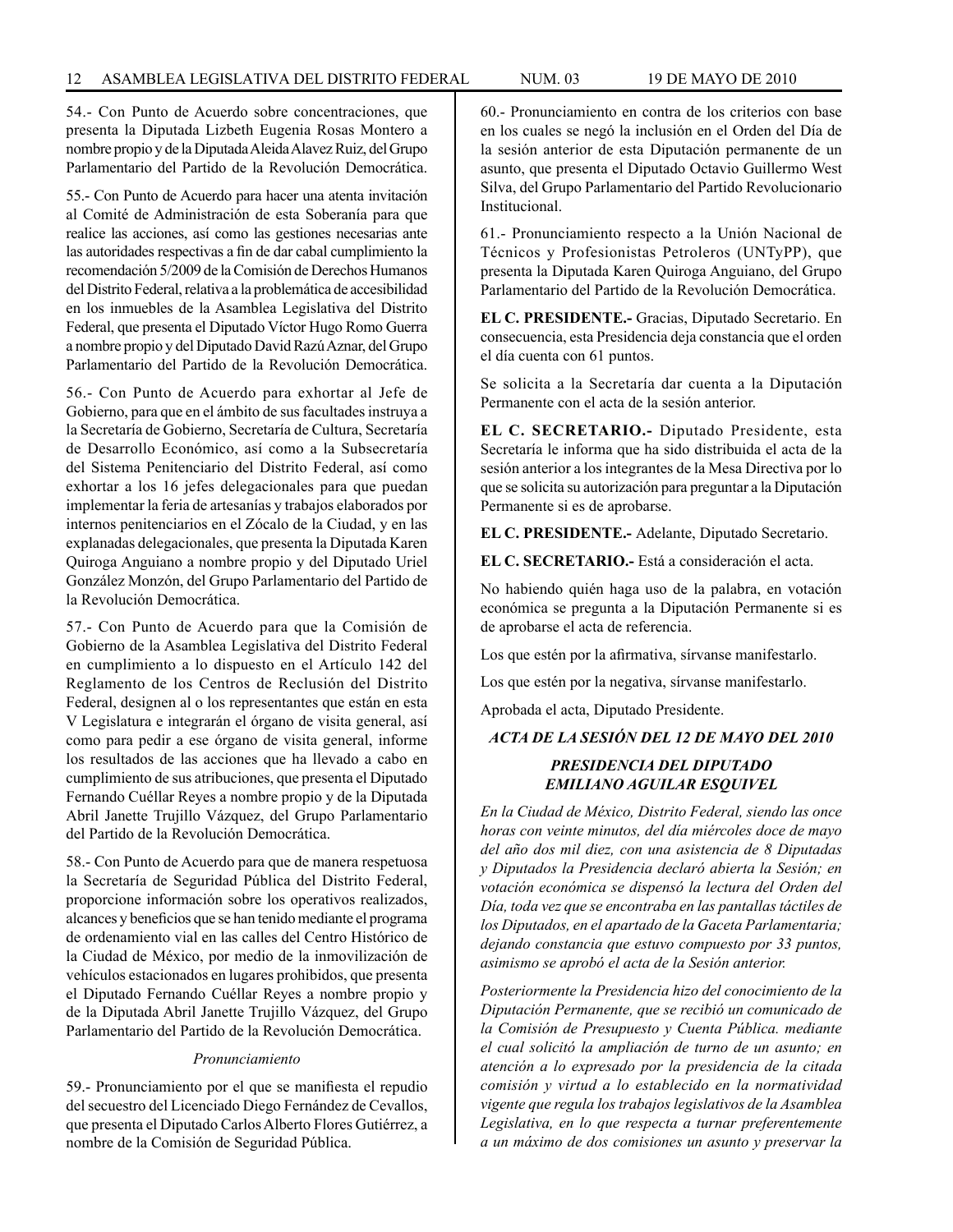*efectividad del trabajo legislativo, la Presidencia autorizó la ampliación de turno exclusivamente para su opinión a la comisión solicitante e instruyó tomar nota a la Secretaría y a la Coordinación de Servicios Parlamentarios, elaborar las comunicaciones correspondientes.*

*Acto seguido la Presidencia hizo del conocimiento de la Diputación Permanente, que se recibieron los siguientes comunicados: 1 de las Comisiones Unidas de Administración y Procuración de Justicia y de Asuntos Laborales y Previsión Social y otro de la Comisión de Vivienda, por medio de los cuales solicitaron prórroga para analizar y dictaminar diversos asuntos respectivamente; en votación económica se autorizaron las prórrogas y se instruyó hacerlo del conocimiento de las presidencias de las comisiones solicitantes.*

*Enseguida, la Presidencia hizo del conocimiento de la Diputación Permanente, que se recibieron los siguientes comunicados: 15 de la Secretaría de Gobierno y 3 de la Subsecretaría de Enlace Legislativo de la Secretaría de Gobernación; toda vez que los comunicados a los que se había hecho referencia, contenían respuestas relativas a asuntos aprobados por el Pleno de la Asamblea Legislativa, por economía procesal parlamentaria la Presidencia determinó se hiciera del conocimiento de los Diputados promoventes y tomar nota a la Secretaría.*

*Posteriormente la Presidencia informó que recibió una Propuesta con Punto de Acuerdo, para que la Secretaría de Seguridad Pública y la Secretaría de Transportes y Vialidad informen a la Asamblea Legislativa del Distrito Federal sobre la situación y condiciones de los depósitos vehiculares del Distrito Federal, suscrita por el Diputado Leobardo Juan Urbina Mosqueda, del Grupo Parlamentario del Partido Revolucionario Institucional; se turnó para su análisis y Dictamen a la Comisión de Transporte y Vialidad.*

*A fin de presentar una Propuesta con Punto de Acuerdo, para exhortar al Licenciado Raúl Armando Quintero Martínez, Secretario de Transportes y Vialidad del Distrito Federal, para que instrumente las medidas pertinentes a fin de que los operadores del Servido de Transporte Público Individual que hayan realizado el trámite para obtener la tarjeta de identificación puedan circular y trabajar libremente, sin ser sancionados mientras reciben su tarjeta de identificación, se concedió el uso de la tribuna al Diputado Emiliano Aguilar Esquivel, a nombre del Diputado Fidel Leonardo Suárez Vivanco, ambos del Grupo Parlamentario del Partido Revolucionario Institucional; en votación económica se consideró de urgente y obvia resolución; asimismo se aprobó y se ordenó remitirla a las autoridades correspondientes para los efectos legales a que hubiese lugar.*

*Inmediatamente después, para presentar una Propuesta con Punto de Acuerdo, para exhortar al Secretario de Finanzas del Gobierno del Distrito Federal, maestro Mario Martín Delgado Carrillo, para que se dé a conocer el listado de las* 

*colonias en las que los contribuyentes de los derechos por el suministro de agua en sistema medido de uso doméstico o mixto reciben el servicio por tandeo, se concedió el uso de la tribuna al Diputado Emiliano Aguilar Esquivel, a nombre del Diputado Fidel Leonardo Suárez Vivanco, ambos del Grupo Parlamentario del Partido Revolucionario Institucional; en votación económica se consideró de urgente y obvia resolución; asimismo se aprobó y se ordenó remitirla a las autoridades correspondientes para los efectos legales a que hubiese lugar.*

*Acto continuo a fin de presentar una Propuesta con Punto de Acuerdo, para exhortar al Jefe Delegacional en Azcapotzalco, Licenciado Enrique Vargas Anaya, para que se habiliten los baños ubicados bajo las gradas del estadio de béisbol y futbol del Centro Deportivo Azcapotzalco, antes La Reynosa de la Delegación Azcapotzalco, se concedió el uso de la tribuna al Diputado Jorge Palacios Arroyo, a nombre propio y del Diputado Carlo Fabián Pizano Salinas, ambos del Grupo Parlamentario del Partido de Acción Nacional; se turnó para su análisis y Dictamen a la Comisión de Uso y Aprovechamiento de Bienes y Servidos Públicos.*

*Posteriormente para presentar una Propuesta con Punto de Acuerdo, para exhortar al doctor Mario Miguel Carrillo Huerta, titular de la Secretaría de Educación del Distrito Federal, para que en colaboración con el Licenciado Enrique Vargas Anaya, Delegado en Azcapotzalco, y en la medida de sus respectivas atribuciones y competencias, giren sus apreciables instrucciones a quien corresponda, a fin de realizar el mantenimiento correctivo de los baños en las escuelas oficiales de nivel primaria de la Delegación Azcapotzalco, se concedió el uso de la tribuna al Diputado Jorge Palacios Arroyo, del Grupo Parlamentario del Partido Acción Nacional; se turnó para su análisis y Dictamen a la Comisión de Uso y Aprovechamiento de Bienes y Servicios Públicos.* 

*Enseguida a fin de presentar una Propuesta con Punto de Acuerdo, por el que se exhorta al Titular del ejecutivo Federal, ciudadano Felipe Calderón Hinojosa, para que sea declarado el 17 de mayo como Día Nacional de la Lucha contra la Homofobia, se concedió el uso de la tribuna a la Diputada Lizbeth Eugenia Rosas Montero, a nombre propio y del Diputado José Luis Muñoz Soria, ambos del Grupo Parlamentario del Partido de la Revolución Democrática; en votación económica se consideró de urgente y obvia resolución; asimismo se aprobó y se ordenó remitirla a las autoridades correspondientes para los efectos legales a que hubiese lugar.*

*De la misma manera para presentar una Propuesta con Punto de Acuerdo, por el que se invita respetuosamente a las y los Diputados de esta Asamblea Legislativa a que participen, así como a sus asesoras y asesores en el Seminario Curso sobre Equidad de Género, a fin de fortalecer el trabajo legislativo con la perspectiva de género, se concedió el uso de la tribuna a la Diputada María*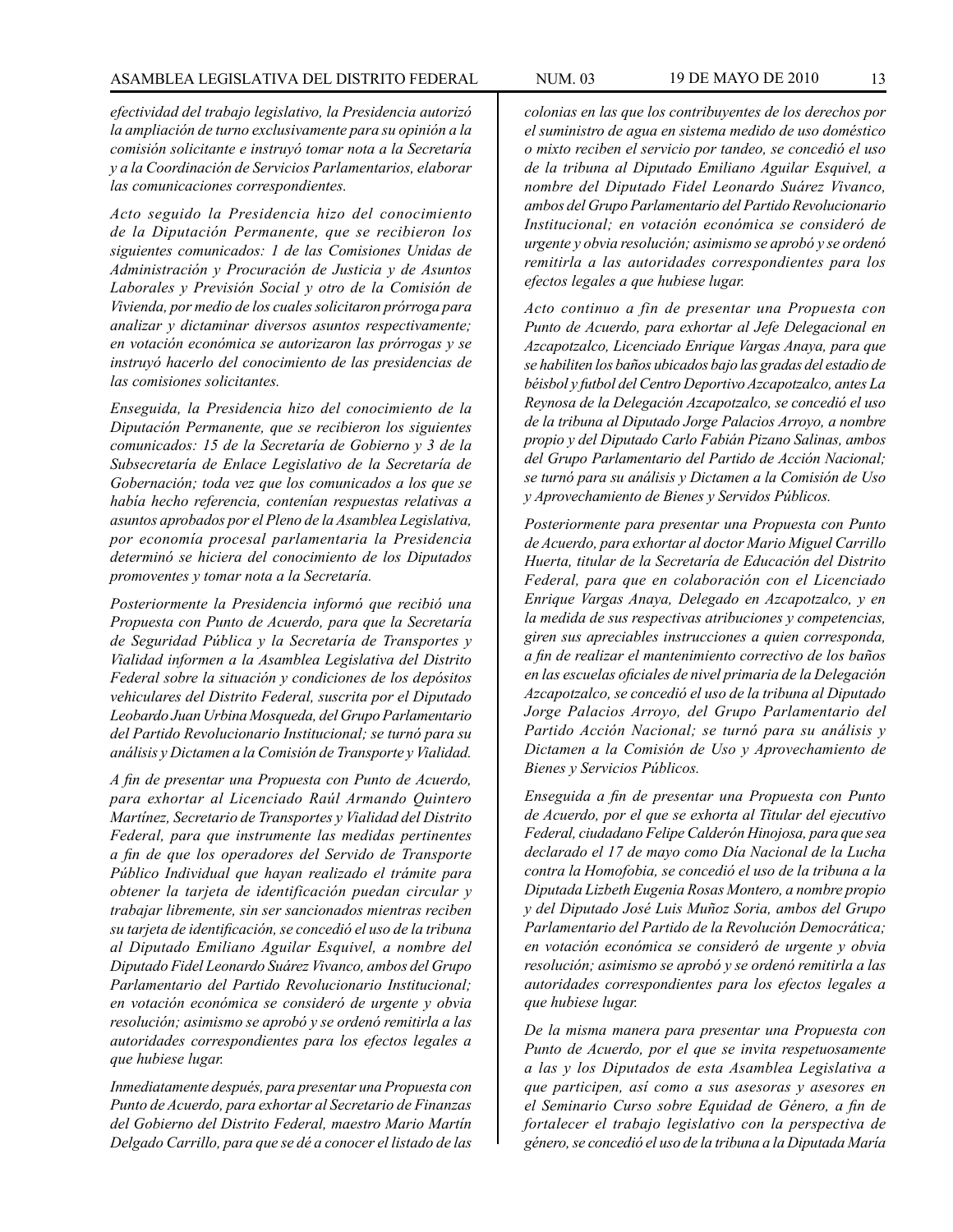*Natividad Patricia Razo Vázquez, a nombre de la Diputada Beatriz Rojas Martínez, Presidenta de la Comisión de Equidad y Género; en votación económica se consideró de urgente y obvia resolución; asimismo se aprobó y se ordenó remitirla a las autoridades correspondientes para los efectos legales a que hubiese lugar.*

*Posteriormente para presentar una Propuesta con Punto de Acuerdo, por el que esta Honorable Asamblea Legislativa del Distrito Federal exhorta a los titulares de las Secretarías del Gobierno Federal y del Distrito Federal para etiquetar en las bebidas energizantes las leyendas no se mezcla con alcohol, no consumir más de una al día y prohibido el consumo para niños y niñas, se concedió el uso de la tribuna al Diputado José Arturo López Cándido, a nombre propio y de la Diputada Ana Estela Aguirre y Juárez, ambos del Grupo Parlamentario del Partido del Trabajo; en votación económica se consideró de urgente y obvia resolución; asimismo se aprobó y se ordenó remitirla a las autoridades correspondientes para los efectos legales a que hubiese lugar.*

*De igual forma para presentar una Propuesta con Punto de Acuerdo, por el que se exhorta al ciudadano Jefe Delegacional en Miguel Hidalgo, a cumplir con las recomendaciones número 22/2008 y 13/2009, emitidas por la Comisión de Derechos Humanos del Distrito Federal y para que la Comisión de Derechos Humanos de la Asamblea Legislativa del Distrito Federal le dé seguimiento al cumplimiento de las mismas, se concedió el uso de la tribuna al Diputado Víctor Hugo Romo Guerra, del Grupo Parlamentario del Partido de la Revolución Democrática; en votación económica se consideró de urgente y obvia resolución; para hablar en contra de la propuesta, la Presidencia concedió el uso de la tribuna hasta por diez minutos al Diputado Carlo Fabián Pizano Salinas, del Grupo Parlamentario del Partido Acción Nacional y para hablar a favor de la misma, se concedió el uso de la tribuna hasta por diez minutos al Diputado Víctor Hugo Romo Guerra, del Grupo Parlamentario del Partido de la Revolución Democrática; en votación económica se aprobó la propuesta y se ordenó remitirla a las autoridades correspondientes para los efectos legales a que hubiese lugar.*

*Inmediatamente después para presentar una Propuesta con Punto de Acuerdo, relativa a la seguridad del exterior en las escuelas a efectos de evitar el narcomenudeo y otros riesgos, se concedió el uso de la tribuna al Diputado Leonel Luna Estrada, del Grupo Parlamentario del Partido de la Revolución Democrática; en votación económica se consideró de urgente y obvia resolución; asimismo se aprobó y se ordenó remitirla a las autoridades correspondientes para los efectos legales a que hubiese lugar.*

*Acto seguido para presentar una Propuesta con Punto de Acuerdo. relativo a la resolución de carácter general mediante la cual se condone totalmente el pago de los* 

*derechos por el suministro de agua correspondiente al ejercicio fiscal 2010 así como de los recargos y sanciones a los contribuyentes de los inmuebles ubicados en las Colonias Consejo Agraristas Mexicanos, Lomas de San Lorenzo Tezonco. Pueblo de San Lorenzo Tezonco y Valle de San Lorenzo Tezonco, se concedió el uso de la tribuna al Diputado Adolfo Uriel González Monzón, a nombre propio y de la Diputada Karen Quiroga Anguiano, ambos del Grupo Parlamentario del Partido de la Revolución Democrática; en votación económica se consideró de urgente y obvia resolución; para hablar en contra de la propuesta, la Presidencia concedió el uso de la tribuna hasta por diez minutos al Diputado Jorge Palacios Arroyo, del Grupo Parlamentario del Partido Acción Nacional y para hablar a favor de la misma, le concedió el uso de la tribuna hasta por diez minutos a la Diputada María Natividad Patricia Razo Vázquez, del Grupo Parlamentario del Partido de la Revolución Democrática; en votación económica se aprobó la propuesta y se ordenó remitirla a las autoridades correspondientes para los efectos legales a que hubiese lugar.*

*La Presidencia, de conformidad con la normatividad que rige la vida interna de este Cuerpo Colegiado, facultó al Diputado Adolfo Uriel González Monzón, del Grupo Parlamentario del Partido de la Revolución Democrática, para que desempeñara las fundones de la Secretaría.*

*Asimismo para presentar una Propuesta con Punto de Acuerdo, por el que se realiza un exhorto a Caminos y Puentes Federales, se concedió el uso de la tribuna a la Diputada Lizbeth Eugenia Rosas Montero, a nombre propio y de la Diputada Aleida Alavez Ruiz, ambas del Grupo Parlamentario del Partido de la Revolución Democrática; en votación económica se consideró de urgente y obvia resolución; asimismo se aprobó y se ordenó remitirla a las autoridades correspondientes para los efectos legales a que hubiese lugar.*

*De la misma manera para presentar una Propuesta con Punto de Acuerdo, a través del cual esta Asamblea Legislativa del Distrito Federal exhorte a la Comisión de Salud de la honorable Cámara de Diputados a considerar impulsar las propuestas de desarrollo de potencial farmacológico alternativo, que podrían representar una opción de tratamiento contra el SIDA y el Cáncer, desarrollados por el científico mexicano Jaime Lagunez Otero, y su equipo de investigación de fármacos al alcance de amplios sectores sociales, se concedió el uso de la tribuna al Diputado José Arturo López Cándido, del Grupo Parlamentario del Partido del Trabajo; en votación económica se consideró de urgente y obvia resolución; asimismo se aprobó y se ordenó remitirla a las autoridades correspondientes para los efectos legales a que hubiese lugar.*

*Enseguida para presentar una Propuesta con Punto de Acuerdo, a través del cual esta Asamblea Legislativa del Distrito Federal exhorte a la Suprema Corte de Justicia de la*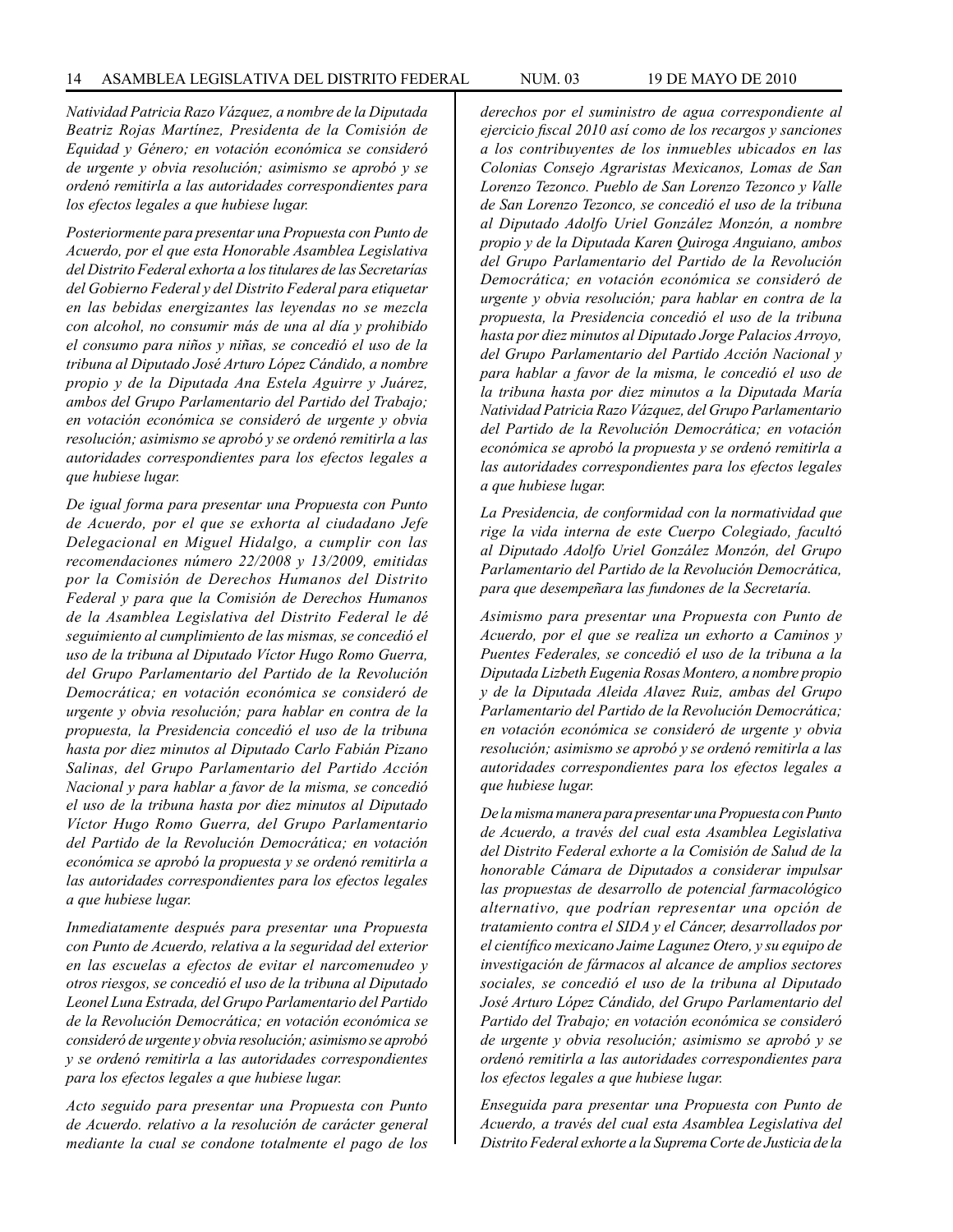*Nación a construir una aportación a la democracia, sentando un precedente a favor de la libertad de los presos políticos del caso Atenco, se concedió el uso de la tribuna al Diputado José Arturo López Cándido, del Grupo Parlamentarlo del Partido del Trabajo; en votación económica se consideró de urgente y obvia resolución; asimismo se aprobó y se ordenó remitirla a las autoridades correspondientes para los efectos legales a que hubiese lugar.*

*La Presidencia hizo del conocimiento de la Asamblea que los puntos enlistadoos en los numerales 24 y 27del Orden del Día habían sido trasladados.*

*Acto continuo para presentar una Propuesta con Punto de Acuerdo, por el que la Asamblea Legislativa del Distrito Federal, V Legislatura, exhorta a Marcelo Ebrard Casaubon, Jefe de Gobierno del Distrito Federal; Raúl Armando Quintero Martínez, Secretario de Transportes y Vialidad del Gobierno del Distrito Federal, y Martha Delgado Peralta, Secretaria del Medio Ambiente del Gobierno del Distrito Federal, para no iniciar la construcción de la Supervía Poniente hasta en tanto no se emita la autorización de impacto ambiental correspondiente a la Barranca y Bosque de Tarango, área de valor ambiental del Distrito Federal, ubicada en la Delegación Álvaro Obregón, así como a Felipe Leal Martínez, Secretario de Desarrollo Urbano y Vivienda del Gobierno del Distrito Federal, para que no se permita la construcción inmobiliaria en las áreas de valor ambiental y en las áreas naturales protegidas del Distrito Federal en lo general y en Álvaro Obregón en lo particular, se concedió el uso de la tribuna al Diputado Federico Manzo Sarquis, a nombre propio y de los Diputados Fernando Rodríguez Doval y Rafael Miguel Medina Pederzini, del Grupo Parlamentario del Partido Acción Nacional; la Presidencia concedió el uso de la palabra desde su curul al Diputado Leonel Luna Estrada, del Grupo Parlamentario del Partido de la Revolución Democrática, para solicitar adherirse al Punto de Acuerdo, lo cual fue aceptado por el orador; en votación económica se consideró de urgente y obvia resolución; asimismo se aprobó y se ordenó remitirla a las autoridades correspondientes para los efectos legales a que hubiese lugar.*

*Inmediatamente después para presentar una Propuesta con Punto de Acuerdo, por el cual se exhorta a la Secretaría de Transportes y Vialidad y a la Delegación Gustavo A, Madero, para que de manera conjunta implementen las medidas necesarias para rehabilitar de manera integral el Centro de Transferencia Modal del Metro Indios Verdes y que la ruta del Corredor Vial Reforma no haga base en Avenida Ticomán, se concedió el uso de la tribuna al Diputado Carlo Fabián Pízano Salinas, del Grupo Parlamentario del Partido Acción Nacional; en votación económica se consideró de urgente y obvia resolución; asimismo se aprobó y se ordenó remitirla a las autoridades correspondientes para los efectos legales a que hubiese lugar.*

*Acto seguido para presentar una Propuesta con Punto de Acuerdo. por el que se solicita al Titular de la Secretaría de Seguridad Pública, Doctor Manuel Mondragón y Kalb,*  *envíe un informe detallado sobre el servicio concesionado de grúas que operan en el Distrito Federal, se concedió el uso de la tribuna al Diputado Carlo Fabián Pizano Salinas, a nombre de la Diputada Mariana Gómez del Campo Gurza, ambos del Grupo Parlamentario del Partido Acción Nacional; en votación económica se consideró de urgente y obvia resolución; asimismo se aprobó y se ordenó remitirla a las autoridades correspondientes para los efectos legales a que hubiese lugar.*

*De igual forma para presentar una Propuesta con Punto de Acuerdo. por medio del cual la Asamblea Legislativa del Distrito Federal, V Legislatura, solicita al Director General del Sistema de Transporte Colectivo Metro un informe detallado de los hundimientos que presentan las Líneas del Metro, así como de las medidas de seguridad en la construcción de la Línea 12, a efecto de evitar dicha problemática, se concedió el uso de la tribuna al Diputado Leonel Luna Estrada, del Grupo Parlamentario del Partido de la Revolución Democrática; en votación económica se consideró de urgente y obvia resolución; asimismo se aprobó y se ordenó remitirla a las autoridades correspondientes para los efectos legales a que hubiese lugar.*

*Asimismo para presentar una Propuesta con Punto de Acuerdo, por la cual se exhorta respetuosamente al Jefe de Gobierno del Distrito Federal, para que a través del Consejo de Salvaguarda del Patrimonio Urbanístico Arquitectónico y en términos de los Artículos 12, 22 fracción V y 46 de la Ley de Salvaguarda del Patrimonio Urbanístico Arquitectónico del Distrito Federal, declare como espacio abierto monumental el: inmueble conocido como el Pasajuegos de Balbuena, ubicado en la Delegación Venustiano Carranza en esta capital, se concedió el uso de la tribuna al Diputado Fernando Cuéllar Reyes a nombre propio y de la Diputada Edith Ruiz Mendicuti, ambos del Grupo Parlamentario del Partido de la Revolución Democrática; en votación económica se consideró de urgente y obvia resolución; asimismo se aprobó y se ordenó remitirla a las autoridades correspondientes para los efectos legales a que hubiese lugar.*

*Enseguida para presentar una Propuesta con Punto de Acuerdo, por la que se exhorta respetuosamente a la Secretaría de Protección Civil del Distrito Federal para que en el ámbito de su competencia revise las condiciones de seguridad y protección civil en que opera la empresa Janel, S.A. de C.V., ubicada en la colonia Granjas Esmeralda. Delegación Iztapalapa, Distrito Federal, y que la Secretaría de Desarrollo Urbano revise la situación y condiciones de uso del suelo en la zona de ubicación de dicha empresa, se concedió el uso de la tribuna al Diputado Fernando Cuéllar Reyes, a nombre propio y de la Diputada Edith Ruiz Mendicuti, ambos del Grupo Parlamentario del Partido de la Revolución Democrática; se turnó para su análisis y Dictamen a las Comisiones Unidas de Protección Civil y de Desarrollo e Infraestructura Urbana.*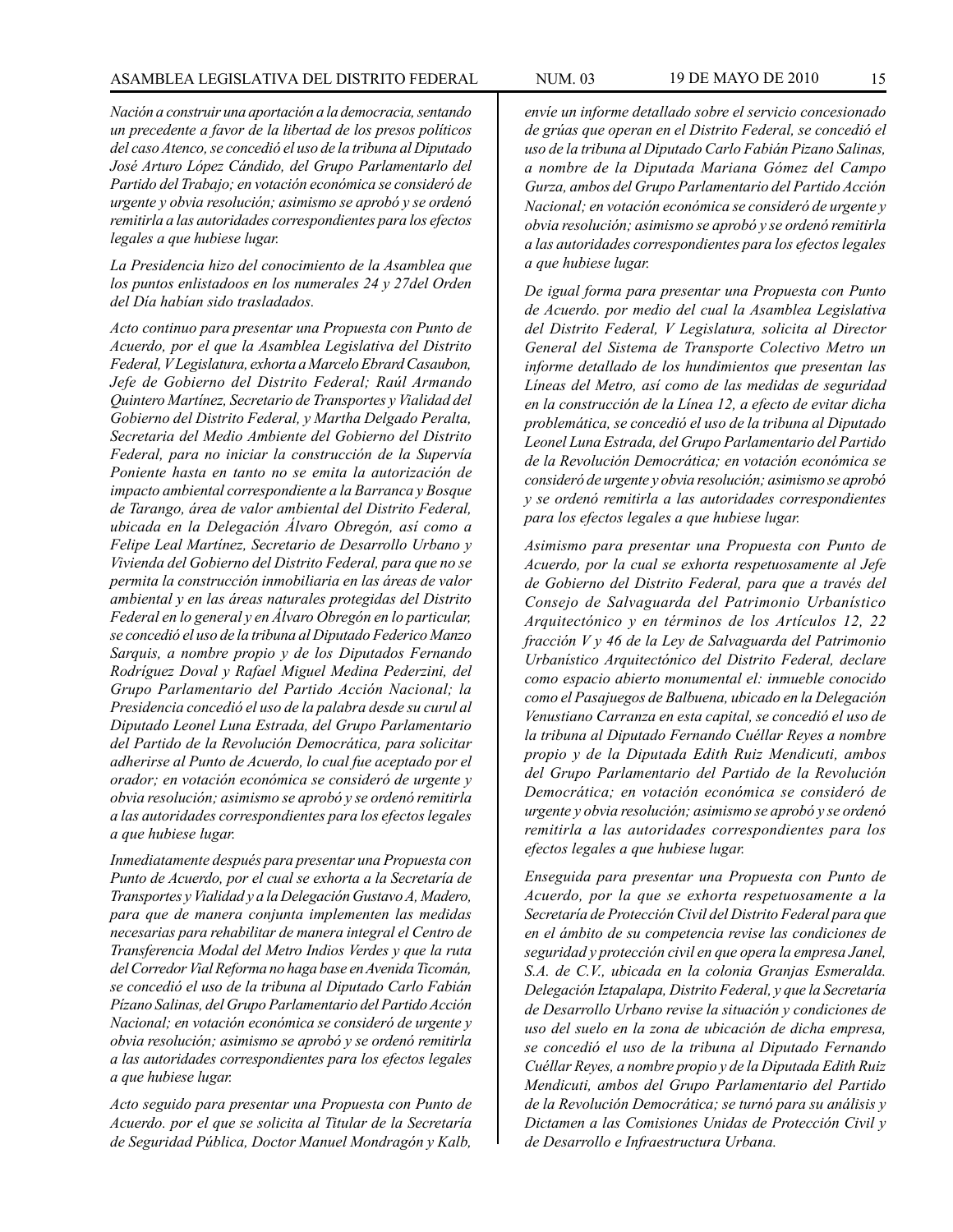*Acto seguido para presentar una Propuesta con Punto de Acuerdo, por el que se solicita al Jefe de Gobierno del Distrito Federal, Licenciado Marcelo Ebrard Casaubon, para que en el ejercicio de sus atribuciones decrete las festividades de la Pasión y Muerte de Cristo de Iztapalapa como patrimonio cultural de la Ciudad, se concedió el uso de la tribuna al Diputado Fernando Cuéllar Reyes, a nombre propio y de la Diputada Edith Ruiz Mendicuti, ambos del Grupo Parlamentario del Partido de la Revolución Democrática; la Presidencia concedió el uso de la palabra desde su curul al Diputado Carlo Fabián Pizano Salinas, del Grupo Parlamentario del Partido Acción Nacional, para solicitar adherirse al Punto de Acuerdo, lo cual fue aceptado por el orador; se turnó para su análisis y Dictamen a la Comisión de Cultura.*

*Posteriormente para presentar una Propuesta con Punto de Acuerdo, por el que se invita respetuosamente a una mesa de trabajo ante las Comisiones Unidas de Transparencia de la Gestión y de Educación de esta Asamblea Legislativa del Distrito Federal, V Legislatura, a la Doctora María Esther Orozco Orozco y al ciudadano Guillermo Anguiano Rodríguez, Rectora y Contralor General, respectivamente, de la Universidad Autónoma de la Ciudad de México, a efecto de informar a este Órgano Legislativo respecto al cumplimiento en las obligaciones de transparencia y rendición de cuentas de la Universidad, se concedió el uso de la tribuna al Diputado Federico Manzo Sarquis, a nombre propio y de la Diputada Lía Limón García, ambos del Grupo Parlamentario del Partido Acción Nacional; en votación económica se consideró de urgente y obvia resolución; para hablar en contra de la propuesta, la Presidencia concedió el uso de la tribuna hasta por diez minutos al Diputado Fernando Cuéllar Reyes, del Grupo Parlamentario del Partido de la Revolución Democrática; asimismo la Presidencia concedió el uso de la palabra desde su curul al Diputado Carlo Fabián Pizano Salinas, del Grupo Parlamentarlo del Partido Acción Nacional para formularle una pregunta al orado, la cual fue aceptada y respondida; para hablar a favor de la propuesta, la Presidencia concedió nuevamente el uso de la tribuna hasta por diez minutos al Diputado Federico Manzo Sarquis; de igual forma para hablar en contra, se concedió el uso de la tribuna al Diputado José Arturo López Cándido, del Grupo Parlamentario del Partido del Trabajo; nuevamente se concedió el uso de la tribuna hasta por cinco minutos al Diputado Carlo Fabián Pizano Salinas, por alusiones de partido; de igual manera se concedió el uso de la palabra desde su curul al Diputado Víctor Hugo Romo Guerra, del Grupo Parlamentario del Partido de la Revolución Democrática, para formularle una pregunta al orador, la cual fue aceptada y respondida; en votación económica no se aprobó la propuesta, consecuentemente se desechó y se instruyó hacerlo del conocimiento de la Diputada promovente.*

*Inmediatamente después la Presidencia informó que recibió una efeméride del día 28 de abril en conmemoración del Aniversario Luctuoso de Miguel Ramos Arizpe, suscrita por el Diputado Leobardo Juan Urblna Mosqueda, del Grupo Parlamentario del Partido Revolucionario Institucional; se instruyó su inserción íntegra en el Diario de los Debates.* 

*Habiéndose agotado los asuntos en cartera y siendo las catorce horas con cuarenta minutos, se levantó la Sesión y se citó para la que tendría lugar el día miércoles 19 de mayo del 2010 a las 11 :00 horas, rogando a todos su puntual asistencia.*

**EL C. PRESIDENTE.-** Esta Presidencia hace del conocimiento de la Diputación Permanente que se recibieron los siguientes comunicados: 3 de la Comisión de Juventud y Deporte, 1 de la Comisión de Hacienda y 3 de la Comisión de Seguridad Pública, 1 de las Comisiones Unidas de Vivienda y de Pueblos y Barrios Originarios, 1 de las Comisiones Unidas de Administración y Procuración de Justicia y de Vivienda, 1 de las Comisiones Unidas de Administración y Procuración de Justicia y de Pueblos y Barrios Originarios, y 1 de las Comisiones Unidas de Administración y Procuración de Justicia y de Seguridad Pública, 2 de la Comisión de Transparencia de la Gestión, 1 de la Comisión de Uso y Aprovechamiento de Bienes y Servicios Públicos y 1 de la Comisión de Administración Pública Local, 2 de la Comisión de Asuntos Laborales y Previsión Social, 1 de las Comisiones Unidas de Asuntos Laborales y Previsión Social y de Derechos Humanos, 1 de la Comisión de Participación Ciudadana, 1 de las Comisiones Unidas de Administración y Procuración de Justicia y de Asuntos Político Electorales, 1 de las Comisiones Unidas de Hacienda y de Preservación del Medio Ambiente y Protección Ecológica, 1 de las Comisiones Unidas de Hacienda y de Gestión Integral del Agua, y 1 de la Comisión de Ciencias y Tecnología, 1 de la Comisión de Presupuesto y Cuenta Pública, por medio de los cuales solicitan prórroga para analizar y dictaminar diversos asuntos respectivamente.

Esta Presidencia, después de revisar las solicitudes recibidas, considera que se actualiza la hipótesis establecida por los párrafos segundo y tercero del Artículo 32 del Reglamento para el Gobierno Interior de la Asamblea Legislativa del Distrito Federal. En tal virtud, proceda la Secretaría a consultar a la Diputación Permanente, en votación económica, si son de autorizarse las solicitudes presentadas por las Comisiones señaladas.

#### *COMISIÓN DE JUVENTUD Y DEPORTE*

*México, D.F., a 12 de mayo 2010.*

*Oficio No.: ALDF/CJD/VL/P/58/10.*

#### *DIP. EMILIANO AGUILAR ESQUIVEL PRESIDENTE DE LA MESA DIRECTIVA DE LA DIPUTACIÓN PERMANENTE DE LA ASAMBLEA LEGISLATIVA DEL DISTRITO FEDERAL PRESENTE*

*Con fundamento en los Artículos 32 párrafo segundo, 86 y 87 párrafo primero del Reglamento para el Gobierno Interior de la Asamblea Legislativa del Distrito Federal, y en atención a los turnos remitidos a esta Comisión al rubro citada, mucho agradeceré tenga a bien someter ante el Pleno de la Diputación Permanente la solicitud de prórroga del plazo correspondiente para análisis y Dictamen del siguiente asunto:*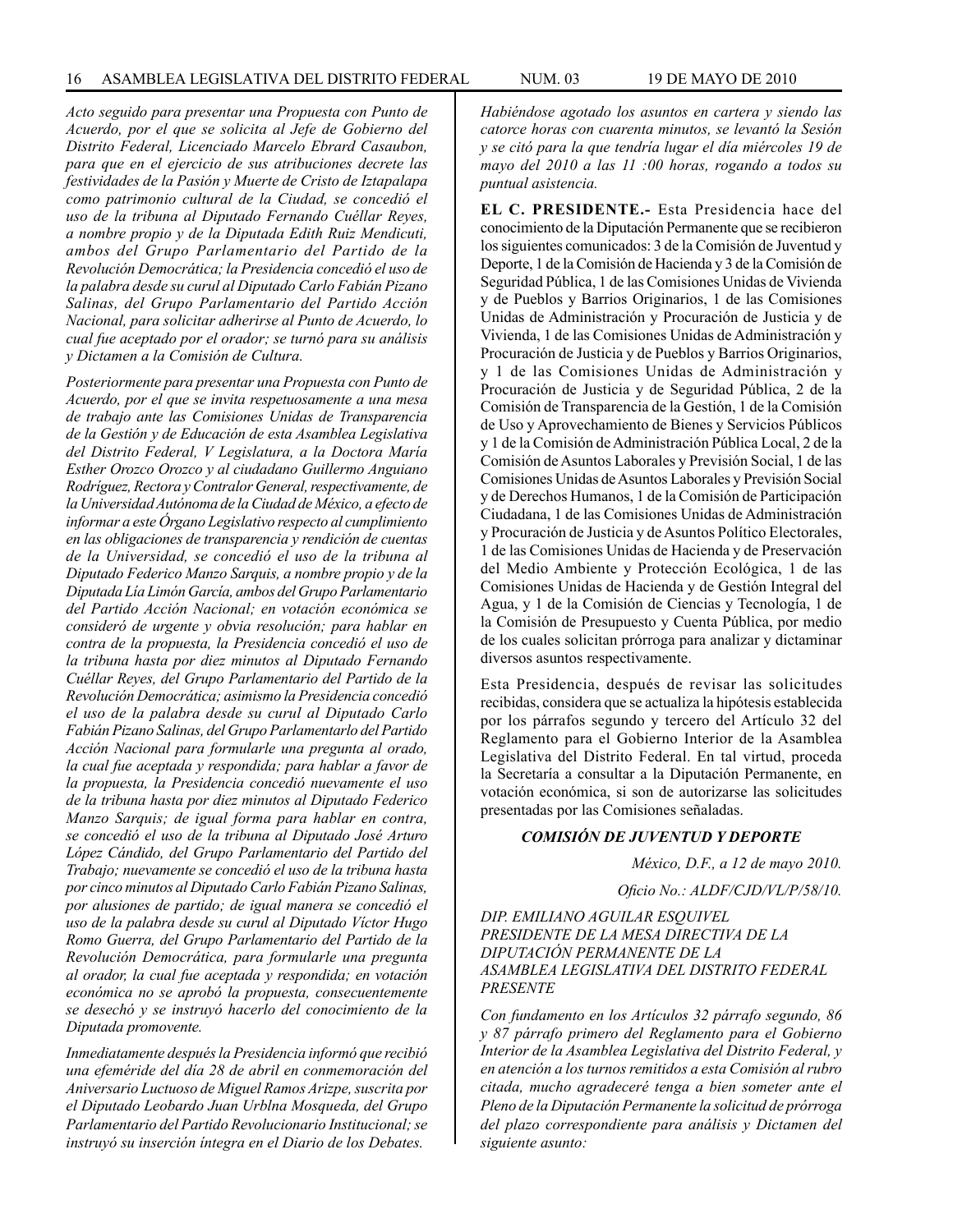*Iniciativa que reforma los Artículos 53 y 57 de la Ley de Las y Los Jóvenes del Distrito Federal.*

*Lo anterior, en virtud de que actualmente esta Comisión se encuentra en el proceso de análisis de todos los elementos que concurren a los asuntos mencionados, tendientes a la elaboración del Dictamen correspondiente.* 

*Sin otro particular, que de usted a sus órdenes.*

#### *ATENTAMENTE*

*Dip. Rafael Medina Pederzini*

### *\_\_\_\_\_ O \_\_\_\_\_*

### *COMISIÓN DE JUVENTUD Y DEPORTE*

*México, D.F., a 12 de mayo 2010. Oficio No.: ALDF/CJD/VL/P/59/10.*

*DIP. EMILIANO AGUILAR ESQUIVEL PRESIDENTE DE LA MESA DIRECTIVA DE LA DIPUTACIÓN PERMANENTE DE LA ASAMBLEA LEGISLATIVA DEL DISTRITO FEDERAL PRESENTE*

*Con fundamento en los Artículos 32 párrafo segundo, 86 y 87 párrafo primero del Reglamento para el Gobierno Interior de la Asamblea Legislativa del Distrito Federal, y en atención a los turnos remitidos a esta Comisión al rubro citada, mucho agradeceré tenga a bien someter ante el Pleno de la Diputación Permanente la solicitud de prórroga del plazo correspondiente para análisis y Dictamen de los siguientes asuntos:*

*Iniciativa con Proyecto de Decreto por el que se reforma el primer párrafo del Artículo 76, de la Ley de Las y Los Jóvenes del Distrito Federal.*

*Iniciativa que reforma la fracción II y se adiciona una fracción del Artículo 76 de la Ley de Las y Los Jóvenes del Distrito Federal.*

*Lo anterior, en virtud de que actualmente esta Comisión se encuentra en el proceso de análisis de todos los elementos que concurren a los asuntos mencionados, tendientes a la elaboración de los dictámenes correspondientes.*

*Sin otro particular, que de usted a sus órdenes.*

#### *ATENTAMENTE*

*Dip. Rafael Medina Pederzini*

#### *\_\_\_\_\_ O \_\_\_\_\_*

### *COMISIÓN DE JUVENTUD Y DEPORTE*

*México, D.F., a 12 de mayo 2010. Oficio No.: ALDF/CJD/VL/P/60/10.* 

### *DIP. EMILIANO AGUILAR ESQUIVEL PRESIDENTE DE LA MESA DIRECTIVA DE LA DIPUTACIÓN PERMANENTE DE LA ASAMBLEA LEGISLATIVA DEL DISTRITO FEDERAL PRESENTE*

*Con fundamento en los Artículos 32 párrafo segundo, 86 y 87 párrafo primero del Reglamento para el Gobierno Interior de la Asamblea Legislativa del Distrito Federal, y en atención a los turnos remitidos a esta Comisión al rubro citada, mucho agradeceré tenga a bien someter ante el Pleno de la Diputación Permanente la solicitud de prórroga del plazo correspondiente para análisis y Dictamen del siguiente asunto:*

*Propuesta con Punto de Acuerdo por el que se exhorta al Ciudadano Marcelo Ebrard Casaubón, Jefe de Gobierno del Distrito Federal, al Ciudadano Mario Carrillo Huerta, Secretario de Educación de la Ciudad de México, para destituir a Javier Hidalgo Ponce, como Director del Instituto de la Juventud de la Ciudad de México.* 

*Lo anterior, en virtud de que actualmente esta Comisión se encuentra en el proceso de análisis de todos los elementos que concurren a los asuntos mencionados, tendientes a la elaboración de los dictámenes correspondientes.* 

*Sin otro particular, que de usted a sus órdenes.* 

#### *ATENTAMENTE*

*Dip. Rafael Medina Pederzini*

*\_\_\_\_\_ O \_\_\_\_\_*

### *COMISIÓN DE HACIENDA*

*México, D.F., a 11 de mayo del 2010.*

*ALDF/CH/176/2010*

### *DIP. EMILIANO AGUILAR ESQUIVEL PRESIDENTE DE LA MESA DIRECTIVA DE LA DIPUTACIÓN PERMANENTE DE LA ASAMBLEA LEGISLATIVA DEL DISTRITO FEDERAL PRESENTE*

*Por este medio, le solicito atentamente que las cuatro Iniciativas con Proyecto de Decreto que se mencionan en las siguientes líneas, turnadas por la Mesa Directiva a la Comisión de Hacienda en las fechas que se indican, para que por sí misma, o en conjunto con la Comisión de Preservación del Medio Ambiente y Protección Ecológica, y de Gestión Integral del Agua, sean analizadas y dictaminadas, reciban el beneficio de la ampliación de plazo a que se refiere el Artículo 32 del Reglamento para el Gobierno Interior de la Asamblea Legislativa del Distrito Federal:*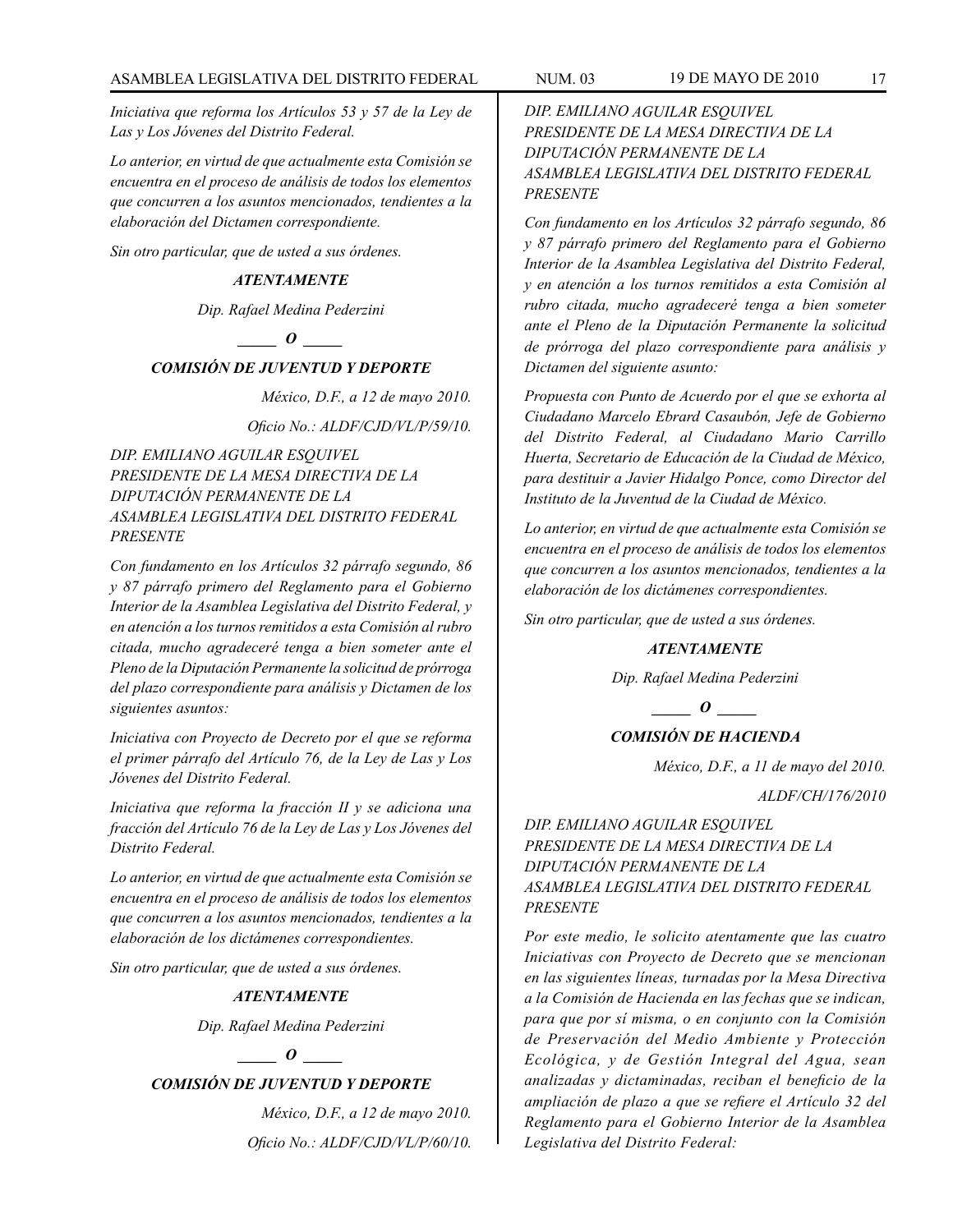| <b>FECHADE</b><br><b>TURNO</b> | <b>OBJETIVO DE LA INICIATIVA</b><br><b>CON PROYECTO DE DECRETO</b>                                                                                              | <b>DIPUTADO PROPONENTE</b>     | <b>COMISIONES</b>                                                                 |
|--------------------------------|-----------------------------------------------------------------------------------------------------------------------------------------------------------------|--------------------------------|-----------------------------------------------------------------------------------|
| 18 de marzo del<br>2010        | Se reforman primero y Segundo<br>párrafo del Artículo 296 Código Fiscal<br>del Distrito Federal                                                                 | José Alberto Couttolenc Güemez | Hacienda                                                                          |
| 18 de marzo del<br>2010        | Deroga último párrafo Artículo 297<br>Código Fiscal del Distrito Federal                                                                                        | José Alberto Couttolenc Güemez | Unidas de Hacienda y Preservación<br>del Medio Ambiente y Protección<br>Ecológica |
| 18 de marzo del<br>2010        | Se reforman y adicionan Diversos<br>Artículos de las Leves Orgánica de la<br>Administración Pública y De Servicio<br>Público y de Desarrollo Urbano del<br>D.E. | José Alberto Couttolenc Güemez | Unidas de Hacienda y Preservación<br>del Medio Ambiente y Protección<br>Ecológica |
| 8 de abril del 2010            | Se reforman y adicionan Diversos<br>Artículos de las Leyes de Desarrollo<br>Urbano, De Aguas y el código Fiscal<br>$del$ $D.F.$                                 | José Alberto Couttolenc Güemez | Unidas de Hacienda y de Gestión<br>Integral del agua                              |

*Lo anterior en virtud de que los temas involucrados en las Iniciativas mencionadas han requerido de diversas investigaciones y consultas por parte de la Comisión de Hacienda, con especialistas y autoridades competentes, por lo cual el tiempo de análisis y de Dictamen superan a los 30 días posteriores a la fecha en que nos fueron turnadas.*

*Por lo anterior solicito atentamente se conceda ampliación de plazo por sesenta días más, conforme lo establece el Artículo 26 del Reglamento para el Gobierno Interior de la Asamblea Legislativa del Distrito Federal.*

#### *ATENTAMENTE*

*Dip. Valentina Valia Batres Guadarrama Presidenta*

*\_\_\_\_\_ O \_\_\_\_\_*

### *COMISIÓN DE SEGURIDAD PÚBLICA*

*Oficio No. ALDF/CAFG/OBO/2010*

 *México, D.F. a 12 de mayo de 2010* 

*DIP. EMILIANO AGUILAR ESQUIVEL PRESIDENTE DE LA MESA DIRECTIVA DE LA DIPUTACIÓN PERMANENTE DE LA ASAMBLEA LEGISLATIVA DEL DISTRITO FEDERAL PRESENTE*

*Por medio de la presente, con fundamento en lo dispuesto por los Artículos 32 párrafo segundo del Reglamento para el Gobierno Interior y 12 fracción IV del Reglamento Interior de las Comisiones, ambos de la Asamblea Legislativa del Distrito Federal, solicito al Pleno de esta Honorable Asamblea, prórroga para la elaboración del Dictamen del siguiente asunto turnado a la Comisión de Seguridad Pública mediante oficio MDSPPA/ CSP/447/2010 con fecha 8 de abril de 2010:* 

*Iniciativa con Proyecto de Decreto por el que se reforman y adicionan los Artículos 3 y 25 de la Ley de Cultura Cívica del Distrito Federal. Presentada por la Dip. Aleida Alavez Ruiz, integrante del Grupo Parlamentario del Partido de la Revolución Democrática.* 

*Lo anterior, toda vez que debido a la carga de trabajo no se ha podido analizar la Iniciativa de referencia.* 

*Sin otro particular.* 

#### *ATENTAMENTE*

*Dip. Carlos Alberto Flores Gutiérrez*

*\_\_\_\_\_ O \_\_\_\_\_*

### *COMISIÓN DE SEGURIDAD PÚBLICA*

*Oficio No. ALDF/CAFG/D79/2010* 

*México, D.F. a 12 de mayo de 2010* 

*DIP. EMILIANO AGUILAR ESQUIVEL PRESIDENTE DE LA MESA DIRECTIVA DE LA DIPUTACIÓN PERMANENTE DE LA ASAMBLEA LEGISLATIVA DEL DISTRITO FEDERAL PRESENTE*

*Por medio de la presente, con fundamento en lo dispuesto por los Artículos 32 párrafo segundo del Reglamento para el Gobierno Interior y 12 fracción IV del Reglamento Interior de las Comisiones, ambos de la Asamblea Legislativa del Distrito Federal, solicito al Pleno de esta Honorable Asamblea, prórroga para la elaboración del Dictamen del siguiente asunto turnado a la Comisión de Seguridad Pública mediante oficio MDSPPA/ CSP/431/2010 con fecha 6 de abril de 2010:* 

*Propuesta con Punto de Acuerdo por el que la Asamblea Legislativa del Distrito Federal, exhorta al Gobierno del Distrito Federal, al Tribunal Superior de Justicia y a la Asamblea Legislativa del Distrito Federal a que inicie los estudios necesarios para implementar medidas de readaptación social que incorporen a los ex convictos a un Programa de Cooperativas para reintegrarse a la sociedad. Presentada por el Dip. Leobardo Juan Urbina Mosqueda, integrante del Grupo Parlamentario del Partido Revolucionario Institucional*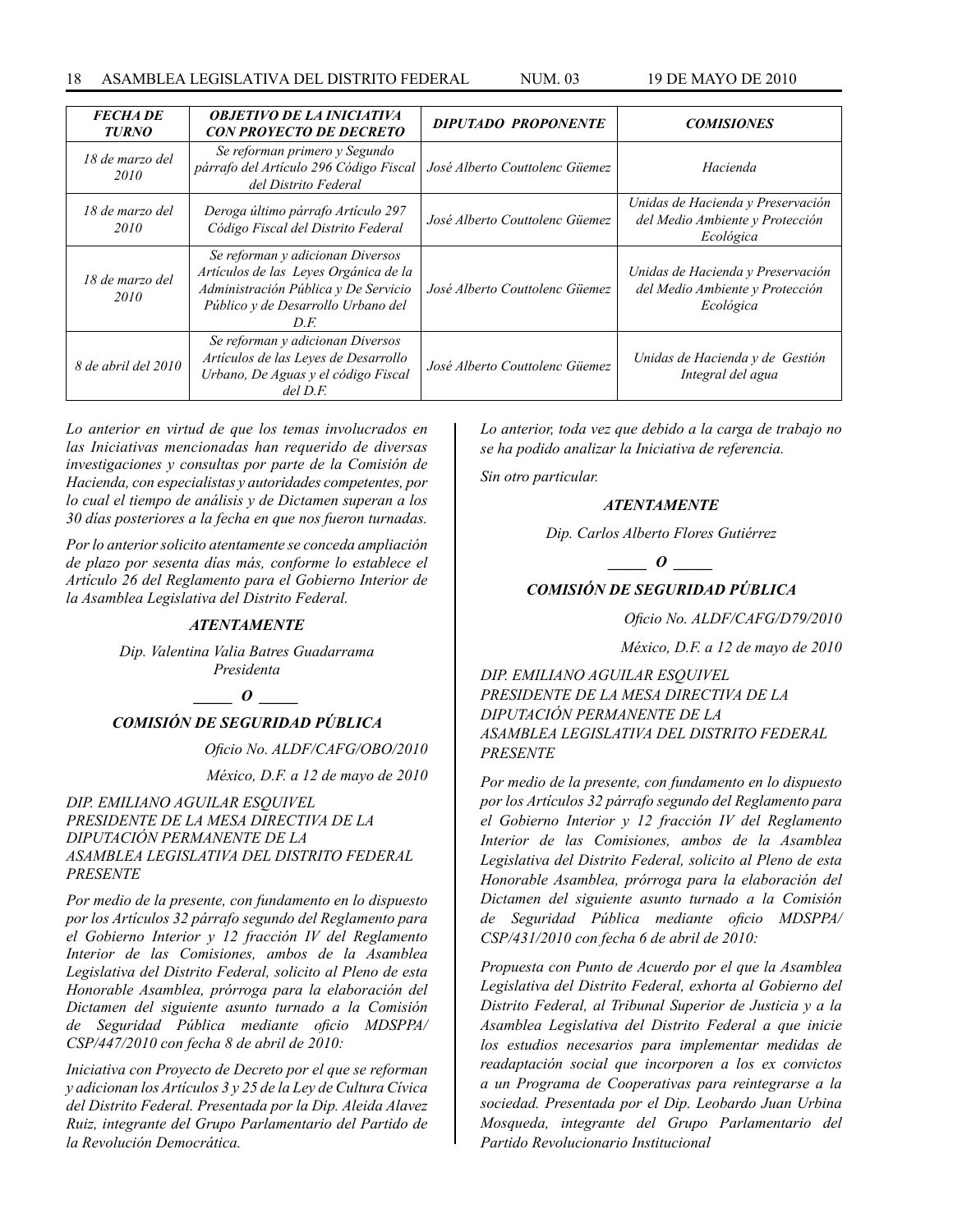*Lo anterior, toda vez que debido a la carga de trabajo no se ha podido analizar la Iniciativa de referencia.* 

*Sin otro particular.* 

#### *ATENTAMENTE*

*Dip. Carlos Alberto Flores Gutiérrez*

### *\_\_\_\_\_ O \_\_\_\_\_*

### *COMISIÓN DE SEGURIDAD PÚBLICA*

*Oficio No. ALDF/CAFG/081/2010* 

*México, D.F. a 12 de mayo de 2010* 

*DIP. EMILIANO AGUILAR ESQUIVEL PRESIDENTE DE LA MESA DIRECTIVA DE LA DIPUTACIÓN PERMANENTE DE LA ASAMBLEA LEGISLATIVA DEL DISTRITO FEDERAL PRESENTE*

*Por medio de la presente, con fundamento en lo dispuesto por los Artículos 32 párrafo segundo del Reglamento para el Gobierno Interior y 12 fracción IV del Reglamento Interior de las Comisiones, ambos de la Asamblea Legislativa del Distrito Federal, solicito al Pleno de esta Honorable Asamblea, prórroga para la elaboración del Dictamen del siguiente asunto turnado a las Comisiones Unidas de Seguridad Pública y de Salud y Asistencia Social, mediante oficio MDSPPA/ CSP/622/2010 con fecha 13 de abril de 2010:* 

*Iniciativa de Decreto que reforma y adiciona diversos Artículos de la Ley de Cultura Cívica y la Ley de Salud, ambas del Distrito Federal. Presentada por el Dip. Sergio Israel Eguren Cornejo, integrante del Grupo Parlamentario del Partido Acción Nacional.* 

*Lo anterior, toda vez que debido a la carga de trabajo no se ha podido analizar la Iniciativa de referencia.* 

*Sin otro particular.* 

#### *ATENTAMENTE*

*Dip. Carlos Alberto Flores Gutiérrez*

*\_\_\_\_\_ O \_\_\_\_\_*

### *COMISIÓN DE VIVIENDA*

*Ciudad de México, 12 de mayo de 2010.*

*ALDFVUCSVII045/2010.*

*DIP. EMILIANO AGUILAR ESQUIVEL PRESIDENTE DE LA MESA DIRECTIVA DE LA DIPUTACIÓN PERMANENTE DE LA ASAMBLEA LEGISLATIVA DEL DISTRITO FEDERAL PRESENTE*

*Con fundamento en el Artículo 32 segundo párrafo deL Reglamento para el Gobierno Interior de la Asamblea Legislativa del Distrito Federal, solicitamos se someta a consideración del Pleno, la prórroga del término para la presentación del Dictamen correspondiente a la siguiente propuesta:*

*Iniciativa con Proyecto de Decreto para reformar y adicionar la Ley de Vivienda del Distrito Federal en* 

*materia indígena, que presentó el Diputado Alejandro López Villanueva, del Grupo Parlamentario del Partido de la Revolución Democrática, turnada el 25 de marzo del 2010, mediante oficio MDSPPA/CSP/259/2010, a las Comisiones Unidas de Vivienda y de Pueblos y Barrios Originarlos, para su análisis y Dictamen ante el Pleno de la Asamblea Legislativa del Distrito Federal.*

*Lo anterior debido al exceso de trabajo.*

*Agradezco su atención a la presente solicitud y quedo cordialmente a sus órdenes.*

#### *ATENTAMENTE*

*Dip. Ana Estela Aguirre y Juárez Presidenta de la Comisión de Vivienda*

*Dip. Horacio Martínez Meza Presidente de la Comisión de Pueblos y Barrios Originarios*

*\_\_\_\_\_ O \_\_\_\_\_*

#### *COMISIÓN DE ADMINISTRACIÓN Y PROCURACIÓN DE JUSTICIA*

*México, Distrito Federal, a 4 de mayo del 2010.*

*ALDF/VL/137/2010.*

*DIP. EMILIANO AGUILAR ESQUIVEL PRESIDENTE DE LA MESA DIRECTIVA DE LA DIPUTACIÓN PERMANENTE DE LA ASAMBLEA LEGISLATIVA DEL DISTRITO FEDERAL PRESENTE*

*Con fundamento en el Artículo 32 segundo párrafo del Reglamento para el Gobierno Interior de lo Asamblea Legislativa del Distrito Federal, solicitamos se someta a consideración del Pleno, la prórroga del término para la presentación del Dictamen correspondiente a la siguiente propuesta:*

*Iniciativa con Proyecto de Decreto por el que se crea la nueva Ley de Propiedad en Condominio de Inmuebles para el Distrito Federal, que adiciona la fracción X al Artículo 2993 del Código Civil para el Distrito Federal, y la fracción IX del Artículo 443 del Código de Procedimientos Civiles para el Distrito Federal, que presentó la Diputada Ana Estela Aguirre y Juárez, del Grupo Parlamentario del Partido del Trabajo, turnada el 15 de abril del 2010, mediante oficio número MDSPPA/CSP/754/20IO, a las Comisiones Unidas de Vivienda y Administración y Procuración de Justicia, para su análisis y Dictamen, ante el Pleno de la Asamblea Legislativa.*

*Sin otro particular por el momento, aprovechamos la ocasión para reiterarle las seguridades de nuestra más alta y distinguida consideración.*

#### *ATENTAMENTE*

*Dip. Horacio Martínez Meza Presidente de la Comisión de Pueblos y Barrios Originarios*

*Dip. Ana Estela Aguirre y Juárez Presidenta de la Comisión de Vivienda*

*\_\_\_\_\_ O \_\_\_\_\_*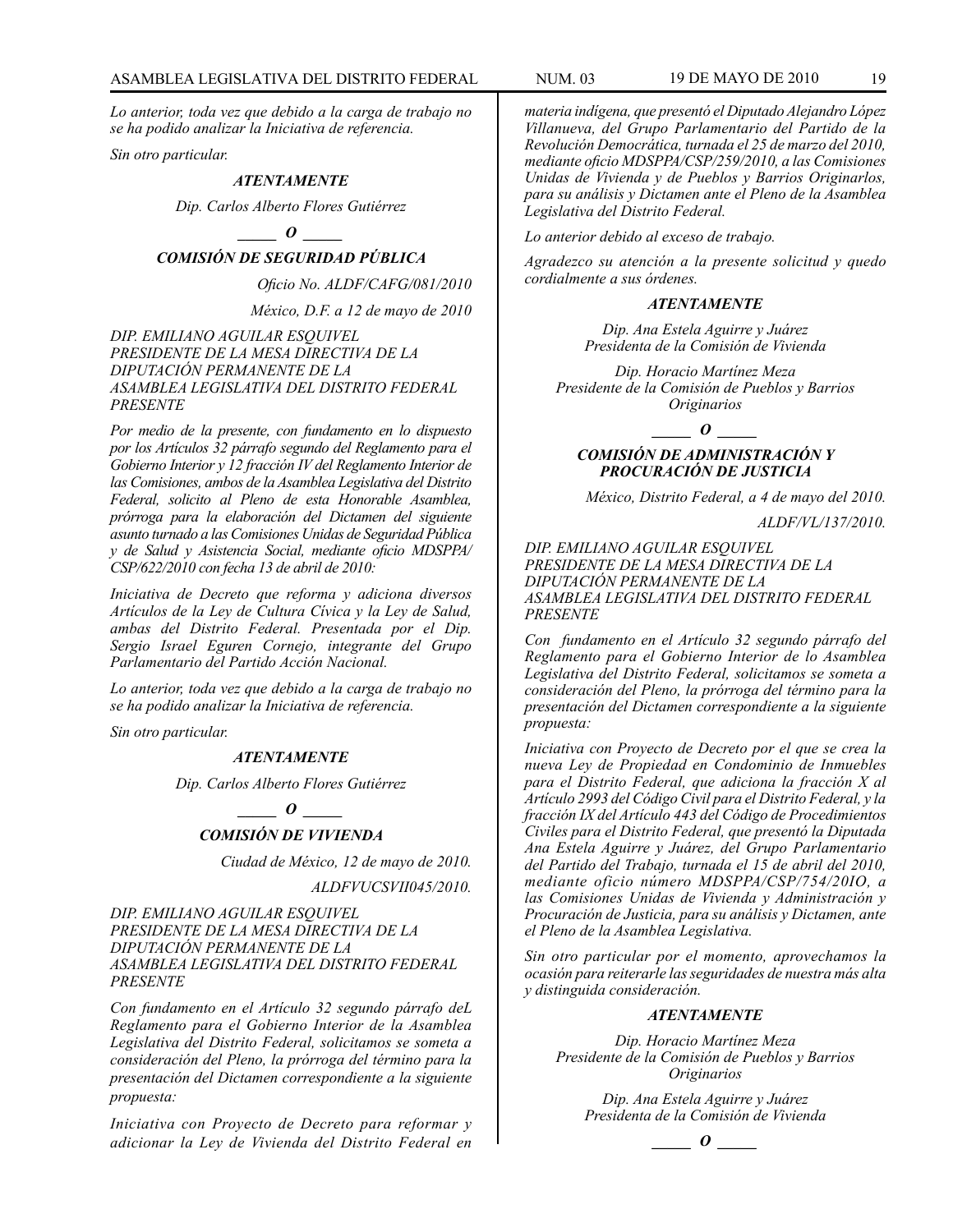#### *COMISIÓN DE ADMINISTRACIÓN Y PROCURACIÓN DE JUSTICIA*

*México, Distrito Federa, a 4 de mayo del 2010.*

*ALDF/VL/CAPJ/136/2010.*

*DIP. EMILIANO AGUILAR ESQUIVEL PRESIDENTE DE LA MESA DIRECTIVA DE LA DIPUTACIÓN PERMANENTE DE LA ASAMBLEA LEGISLATIVA DEL DISTRITO FEDERAL PRESENTE*

*Con fundamento en el Artículo 32 segundo párrafo del Reglamento para el Gobierno Interior de lo Asamblea Legislativa del Distrito Federal, solicitamos se someta a consideración del Pleno la prórroga del término para la presentación del Dictamen correspondiente a la siguiente propuesta:*

*Iniciativa con Proyecto de Decreto por el cual se reforman y adicionan diversas disposiciones del Código Civil para el Distrito Federal, que presentó la Diputada Alicia Virginia Téllez Sánchez, del Grupo Parlamentario del Partido Revolucionario Institucional turnado el 23 de marzo del 2010, mediante oficio número MDSPPA/CSP/179/2010, a las Comisiones Unidas de Administración y Procuración de Justicia y de Pueblo y Barrios Originarios, para su análisis y Dictamen, ante el Pleno de la Asamblea Legislativa.*

*Sin otro particular por el momento, aprovechamos la ocasión paro reiterarle las seguridades de nuestra más alta y distinguida consideración.* 

#### *ATENTAMENTE*

*Dip. Julio César Moreno Rivera Presidente de la Comisión de Administración y Procuración de Justicia*

*Dip. Horacio Martínez Meza Presidente de la Comisión de Pueblos y Barrios Originarios y Atención a Migrantes*

#### *\_\_\_\_\_ O \_\_\_\_\_*

### *COMISIÓN DE ADMINISTRACIÓN Y PROCURACIÓN DE JUSTICIA*

*México, Distrito Federal, a 4 de mayo del 2010.*

*ALDF/VL/CAPJ/131/2010.*

*DIP. EMILIANO AGUILAR ESQUIVEL PRESIDENTE DE LA MESA DIRECTIVA DE LA DIPUTACIÓN PERMANENTE DE LA ASAMBLEA LEGISLATIVA DEL DISTRITO FEDERAL PRESENTE*

*Con fundamento en lo dispuesto en el Artículo 32 segundo párrafo del Reglamento para el Gobierno Interior de la Asamblea Legislativa del Distrito Federal, solicitamos se someta a consideración del Pleno, la prórroga del término para la presentación de los dictámenes correspondientes a las siguientes propuestas:*

*1. Iniciativa con Proyecto de Decreto por el que se adicionó un Título Vigésimo Octavo al Código Penal; se deroga la fracción XI del Artículo 25 de la Ley de Cultura Cívica, ambos ordenamientos para el Distrito Federal y se reforma el párrafo terceto del Artículo 33 de la Ley para la Celebración de Espectáculos Públicos en el Distrito Federal, que presentó el Diputado Rafael Miguel Medina Pederzini, del Grupo Parlamentario del Partido Acción Nacional, turnado el 18 de marzo del 2010, mediante oficio número MDSPPA/CSP/133/2010, o las Comisiones Unidas de Administración y Procuración de Justicia y Seguridad Pública, para su análisis y Dictamen ante el Pleno de la Asamblea Legislativa.*

*2. Iniciativa por la que se crea la Ley de Observatorio Ciudadano en materia de Seguridad Pública y Administración y Procuración de Justicia del Distrito Federal, que presentó el Diputado Carlos Alberto Flores Gutiérrez, del Grupo Parlamentario del Partido Acción Nacional, turnado el 6 de abril del 2010, mediante oficio número MDSPPA/CSP/421/2010, a las Comisiones Unidas de Seguridad Pública y de Administración y Procuración de Justicia, para su análisis y dictamen, ante el Pleno de la Asamblea Legislativa.*

*3. Iniciativa con Proyecto de Decreto por el que se reforman y derogan diversas disposiciones del Código Penal para el Distrito Federal y se crea la Ley Contra el Secuestro para el Distrito Federal, que presentó el Diputado Carlos Alberto Flores Gutiérrez, del Grupo Parlamentario del Partido Acción Nacional, turnada el 23 de marzo del 2010, mediante oficio número MDSPPA/CSP/179/201º, a las Comisiones Unidas de Administración y Procuración de Justicia y Seguridad Pública, para su análisis y Dictamen, ante el Pleno de la Asamblea Legislativa.*

*Sin otra particular por el momento, aprovechamos la ocasión para reiterarle las seguridades de nuestra más alta y distinguida consideración.*

#### *ATENTAMENTE*

*Dip. Julio César Moreno Rivera Presidente de la Comisión de Administración y Procuración de Justicia*

*Dip. Carlos Alberto Flores Gutiérrez Presidente de la Comisión de Seguridad Pública*

*\_\_\_\_\_ O \_\_\_\_\_*

### *COMISIÓN DE TRANSPARENCIA DE LA GESTIÓN*

*México, D.F., a 7 de mayo de 2010*

*Oficio No. DLLG/CTG/060/10*

*DIP. EMILIANO AGUILAR ESQUIVEL PRESIDENTE DE LA MESA DIRECTIVA DE LA DIPUTACIÓN PERMANENTE DE LA ASAMBLEA LEGISLATIVA DEL DISTRITO FEDERAL PRESENTE*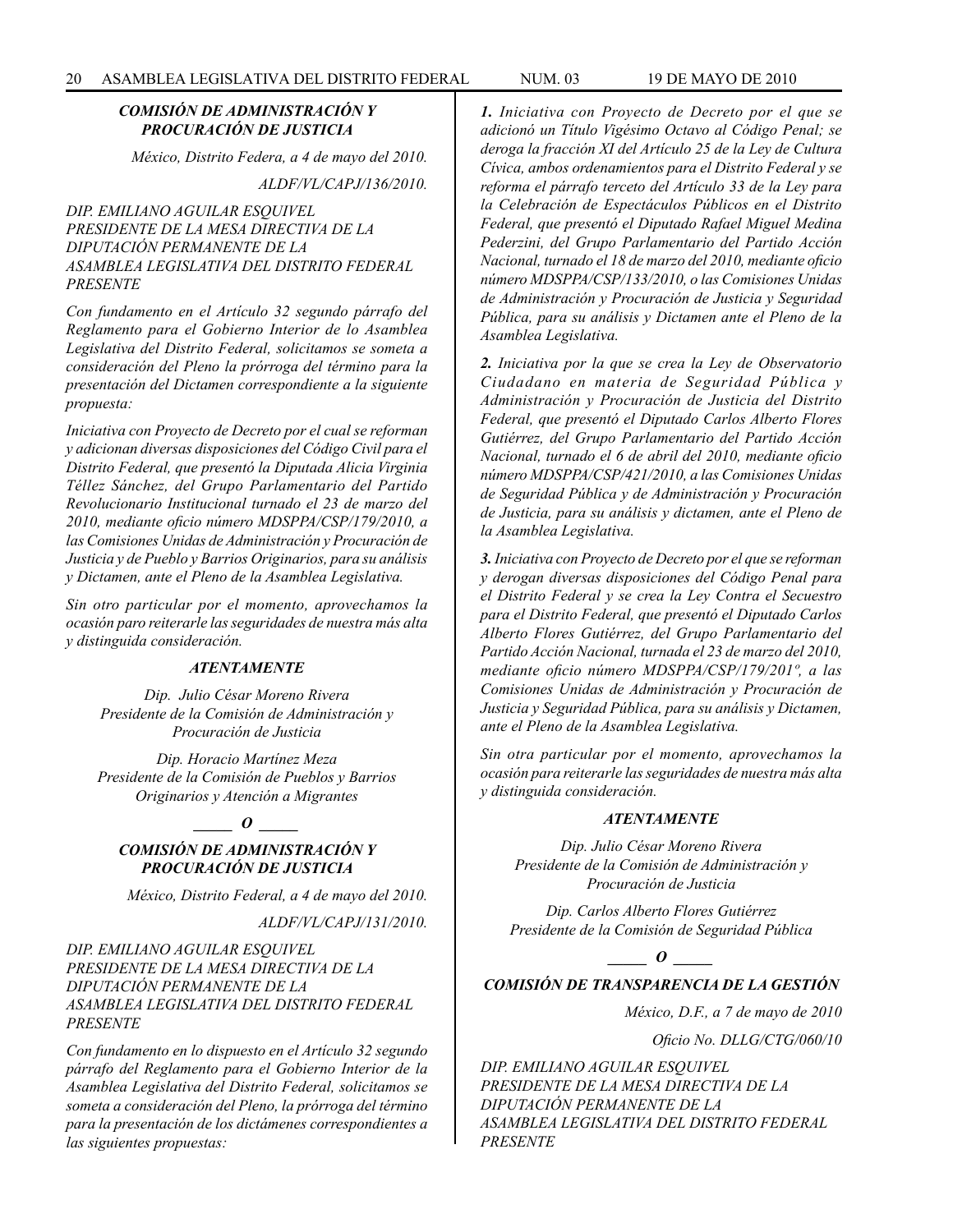### ASAMBLEA LEGISLATIVA DEL DISTRITO FEDERAL NUM. 03 19 de mayo DE 2010 21

*Con fundamento en lo dispuesto por el Artículo 87 del Reglamento para el Gobierno Interior de la Asamblea Legislativa del Distrito Federal, solicito a Usted, que someta a consideración del Pleno de este Órgano Legislativo, la solicitud de prórroga para que la Comisión de Transparencia de la Gestión, realice el análisis del Punto de Acuerdo por el que se instruye a la Comisión de Gobierno, al Comité de Administración y a la Oficialía Mayor de la Asamblea Legislativa del Distrito Federal V Legislatura a instrumentar los mecanismos necesarios, a efecto de que los 66 Módulos de Atención, Orientación y Quejas Ciudadanas de los Diputados, cuenten con los elementos necesarios para fungir como centros de información documentación y difusión en materia de Transparencia y Acceso a la Información Pública. Presentado por una servidora.*

*Lo anterior, toda vez que el Punto de Acuerdo referido, se encuentra en estudio respectivo para su correspondiente dictaminación. Sin más por el momento y en espera de su oportuna atención al particular, me despido de Usted, enviándole un cordial saludo.*

#### *ATENTAMENTE*

*Dip. Lía Limón García*

*\_\_\_\_\_ O \_\_\_\_\_*

### *COMISIÓN DE TRANSPARENCIA DE LA GESTIÓN*

*México, D.F., a 11 de mayo de 2010* 

*Oficio No. DLLG/CTG/062/10* 

*DIP. EMILIANO AGUILAR ESQUIVEL PRESIDENTE DE LA MESA DIRECTIVA DE LA DIPUTACIÓN PERMANENTE DE LA ASAMBLEA LEGISLATIVA DEL DISTRITO FEDERAL PRESENTE*

*Con fundamento en lo dispuesto por el Artículo 87 del Reglamento para el Gobierno Interior de la Asamblea Legislativa del Distrito Federal, solicito a Usted, que someta a consideración del Pleno de este Órgano Legislativo, la solicitud de prórroga para que la Comisión de Transparencia de la Gestión, realice el análisis del Punto de Acuerdo para solicitar al Secretario de Obras del Distrito Federal, informe a la Comisión de Vigilancia de la Contaduría Mayor de Hacienda los detalles del Proyecto Súper Vía Poniente. Presentado por el Diputado Leonel Luna Estrada integrante de Grupo Parlamentario del Partido Revolucionario Democrático.* 

*Lo anterior, toda vez que el Punto de Acuerdo referido, se encuentra en estudio respectivo para su correspondiente dictaminación. Sin más por el momento y en espera de su oportuna atención al particular, me despido de Usted, enviándole un cordial saludo.* 

#### *ATENTAMENTE*

*Dip. Lía Limón García*



### *COMISIÓN DE USO Y APROVECHAMIENTO DE BIENES Y SERVICIOS PÚBLICOS*

*México, D.F., 17 de mayo 2010.*

*Oficio No. CUABSPIIBC/21/10*

*DIP. EMILIANO AGUILAR ESQUIVEL PRESIDENTE DE LA MESA DIRECTIVA DE LA DIPUTACIÓN PERMANENTE DE LA ASAMBLEA LEGISLATIVA DEL DISTRITO FEDERAL PRESENTE*

*Con fundamento en lo dispuesto en los Artículos 50 fracciones IV y V, Y 58 fracción XVI, de la Ley Orgánica; y 32 del Reglamento para el Gobierno Interior, ambos ordenamientos de la Asamblea Legislativa del Distrito Federal, me permito solicitarle, tenga a bien consultar al Pleno de la Diputación Permanente, autorice ampliar el plazo para dictaminar la Propuesta con Punto de Acuerdo por el que se exhorta al Jefe de Gobierno del Distrito Federal a que se realicen diversas acciones tendientes a rehabilitar de inmediato el pasajuego de Balbuena con el objeto de que se preserven las prácticas de los Juegos de la pelota mixteca y tarasca; que remitió el Diputado Rafael Miguel Medina Pederzini, del Grupo Parlamentario del Partido Acción Nacional, la cual fue turnada a la Comisión de Uso y Aprovechamiento de Bienes y Servicios Públicos, mediante el oficio número MDSPPA/562/2010.*

*Lo anterior, en virtud de que esta Comisión está realizando el análisis correspondiente de la propuesta mencionada para la elaboración del Dictamen respectivo.*

*Sin otro particular, aprovecho la ocasión para enviarle un cordial saludo.*

#### *ATENTAMENTE*

*Dip. Israel Betanzos Cortes Presidente*

 $\bm{o}$ 

### *COMISIÓN DE ADMINISTRACIÓN PÚBLICA LOCAL*

*México, D.F., a 13 de Mayo de 2010.*

*Oficio CAPL/V/046/10*

*DIP. EMILIANO AGUILAR ESQUIVEL PRESIDENTE DE LA MESA DIRECTIVA DE LA DIPUTACIÓN PERMANENTE DE LA ASAMBLEA LEGISLATIVA DEL DISTRITO FEDERAL PRESENTE*

*En atención y con fundamento en lo establecido en el Artículo 32 párrafo primero del Reglamento para el Gobierno Interior de la Asamblea Legislativa, respetuosamente se solicita prórroga para los Puntos de Acuerdo e Iniciativas, siguientes:*

*1. Propuesta con Punto de Acuerdo para solicitar la Conformación del Comité de trabajo que formule los estudios para establecer, modificar o reordenar la División Territorial del Distrito Federal.*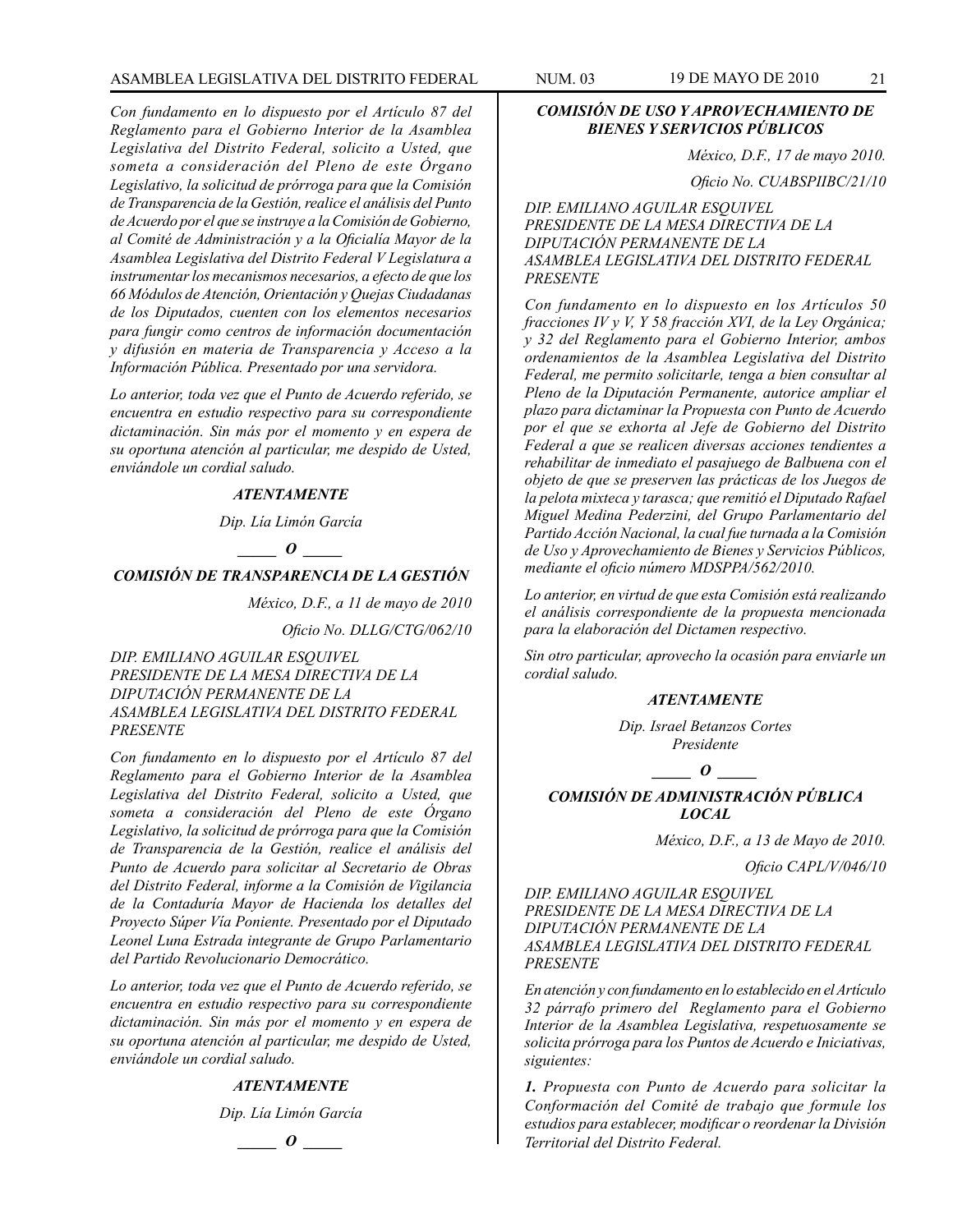#### 22 ASAMBLEA LEGISLATIVA DEL DISTRITO FEDERAL NUM. 03 19 de mayo de 2010

*2. Iniciativa con Proyecto de Decreto por el que se adicionan un Artículo 46 Bis a la Ley para la Celebración de Espectáculos Públicos del Distrito Federal.*

*3. Iniciativa con Proyecto de Decreto por el que se reforma y adiciona el Artículo 15 y 23 quater y se deroga el Artículo 32 bis de la Ley Orgánica de la Administración Pública del Distrito Federal.*

*4. Iniciativa por la que se reforman y adicionan diversos Ordenamientos Legales del Distrito Federal.*

*5. Iniciativa de Decreto que reforma los Artículos 20 y 42, se adiciona un párrafo al Artículo 82 y se derogan los Artículos 43, 44, 45, 46, 47, 48 y fracción II del Artículo 13 de la Ley para la Celebración de Espectáculos Públicos.*

*6. Propuesta con Punto de Acuerdo para citar a la Dra. Leticia Bonifaz Alfonso, a una mesa de trabajo ante la Comisión de Administración Pública Local.*

*7. Propuesta con Punto de Acuerdo para solicitar Información a las autoridades del Gobierno del Distrito Federal y a los 16 Jefes Delegacionales relacionada con los Establecimientos Mercantiles.*

*8. Propuesta con Punto de Acuerdo para exhortar al Jefe de Gobierno del Distrito Federal, Marcelo Luis Ebrad Casaubon, que se sirva expedir el Reglamento de la Ley de Establecimientos Mercantiles del Distrito Federal publicada el lunes 26 de enero del año próximo pasado.*

*9. Iniciativa de Decreto por el que se reforma y adicionan diversos Artículos de la Ley del Instituto de Verificación Administrativa del Distrito Federal.*

*10. Propuesta con Punto de Acuerdo por el que se solicita a la mesa Directiva de esta Honorable Asamblea Legislativa, exhortar al Jefe de Gobierno del Distrito Federal y a todos los funcionarios y Servidores Públicos integrantes del Órgano Ejecutivo del Distrito Federal a cumplir y acatarse a las disposiciones de la Ley de Austeridad y Gasto Eficiente para el Gobierno del Distrito Federal.*

*11. Iniciativa de reforma que adiciona un párrafo segundo al Artículo 38 de la Ley Orgánica de la Administración Pública del Distrito Federal, para establecer los requisitos que deberán cumplir las personas designadas para ocupar el cargo de Director General de Administración en las Delegaciones con miras a su profesionalización y adecuado desempeño.*

*12. Iniciativa con Proyecto de Decreto por el que se reforman y adicionan diversas disposiciones de la Ley del Instituto de Verificación Administrativa del Distrito Federal.*

*Sin otro particular, reciba un cordial saludo.*

### *ATENTAMENTE*

*Dip. José Luis Muñoz Soria*

$$
\_\_o\_
$$

#### *COMISIÓN DE ASUNTOS LABORALES Y PREVISIÓN SOCIAL*

*"2008 - 2010 Bicentenario de la Independencia y Centenario de la Revolución Mexicana"*

*México, Distrito Federal, a 12 de mayo de 2010*

*Oficio: DIP/JALC/221/10*

*Asunto: Solicitud de prórroga.*

*DIP. EMILIANO AGUILAR ESQUIVEL PRESIDENTE DE LA MESA DIRECTIVA DE LA DIPUTACIÓN PERMANENTE DE LA ASAMBLEA LEGISLATIVA DEL DISTRITO FEDERAL PRESENTE*

*Con fundamento en el Artículo 32 segundo párrafo del Reglamento para el Gobierno Interior de la Asamblea Legislativa del Distrito Federal, solicitamos se someta a consideración del Pleno, la prórroga del termino para la presentación del Dictamen correspondiente a la siguiente propuesta.*

*Proposición con Punto de Acuerdo por el que se exhorta al Jefe de Gobierno del Distrito Federal, Lic. Marcelo Ebrard a respetar los derechos laborales de los trabajadores del Gobierno del Distrito Federal, que presentó el Dip, Rafael Calderón Jiménez, del Grupo Parlamentario Acción Nacional, turnada a la Comisión de Asuntos Laborales y Previsión Social*

*Sin más por el momento, y en espera de su amable atención, le envió un cordial saludo.*

#### *ATENTAMENTE*

*Dip. José Arturo López Cándido Presidente*

*\_\_\_\_\_ O \_\_\_\_\_*

### *COMISIÓN DE ASUNTOS LABORALES Y PREVISIÓN SOCIAL*

*"2008 - 2010 Bicentenario de la Independencia y Centenario de la Revolución Mexicana"*

*México, Distrito Federal, a 12 de mayo de 2010*

*Oficio: DIP/JALC/220/10*

*Asunto: Solicitud de prórroga.*

*DIP. EMILIANO AGUILAR ESQUIVEL PRESIDENTE DE LA MESA DIRECTIVA DE LA DIPUTACIÓN PERMANENTE DE LA ASAMBLEA LEGISLATIVA DEL DISTRITO FEDERAL PRESENTE*

*Con fundamento en el Artículo 32 segundo párrafo del Reglamento para el Gobierno Interior de la Asamblea Legislativa del Distrito Federal, solicitamos se someta a consideración del Pleno, la prórroga del termino para la presentación del Dictamen correspondiente a la siguiente propuesta.*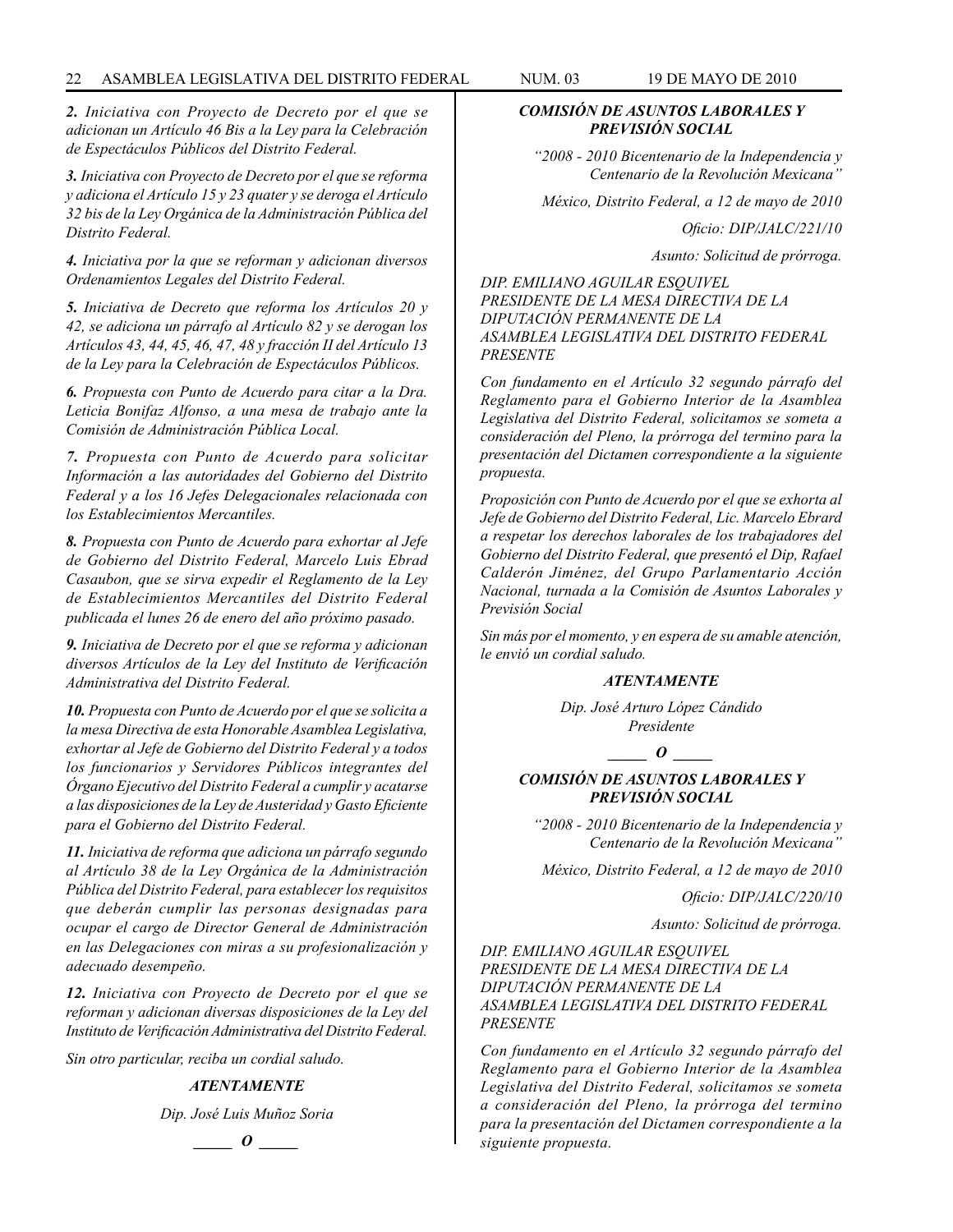### ASAMBLEA LEGISLATIVA DEL DISTRITO FEDERAL NUM. 03 19 de mayo DE 2010 23

*Proposición con Punto de Acuerdo por el que se exhorta a los titulares de las 16 delegaciones del Distrito Federal para que en el ámbito de su competencia realicen cada seis meses ferias del empleo destinadas a los habitantes de cada una de las demarcaciones, que presentó el Dip. José Giovanni Gutiérrez Aguilar, del Grupo Parlamentario Acción Nacional, turnada a la Comisión de Asuntos Laborales y Previsión Social.*

*Sin más por el momento, y en espera de su amable atención, le envío un cordial saludo.*

#### *ATENTAMENTE*

*Dip. José Arturo López Cándido Presidente*

*\_\_\_\_\_ O \_\_\_\_\_*

*COMISIÓN DE ASUNTOS LABORALES Y PREVISIÓN SOCIAL*

*"2008 - 2010 Bicentenario de la Independencia y Centenario de la Revolución Mexicana"*

*México, Distrito Federal, a 12 de mayo de 2010*

*Oficio: DIP/JALC/222/10*

*Asunto: Solicitud de prórroga.*

*DIP. EMILIANO AGUILAR ESQUIVEL PRESIDENTE DE LA MESA DIRECTIVA DE LA DIPUTACIÓN PERMANENTE DE LA ASAMBLEA LEGISLATIVA DEL DISTRITO FEDERAL PRESENTE*

*Con fundamento en el Artículo 32 segundo párrafo del Reglamento para el Gobierno Interior de la Asamblea Legislativa del Distrito Federal, solicitamos se someta a consideración del Pleno, la prórroga del termino para la presentación del Dictamen correspondiente a la siguiente propuesta.*

*Iniciativa con Proyecto de Decreto por el que se crea la Ley para prevenir, corregir y sancionar el acoso psicológico en el trabajo para el Distrito Federal, a fin de erradicar el Acoso Psicológico en el Trabajo, que presentó la Dip. Ana Estela Aguirre y Juárez, del Grupo Parlamentario del Partido del Trabajo, turnada el 18 de marzo del 2010, mediante oficio MDSPPA/CSP/048/2010, a las Comisiones Unidas de Asuntos Laborales y Previsión Social y Derechos Humanos, para su análisis y Dictamen ante el pleno de la Asamblea Legislativa.*

*Sin más por el momento, y en espera de su amable atención, le envío un cordial saludo.*

#### *ATENTAMENTE*

*Dip. José Arturo López Cándido Presidente de la Comisión de Asuntos Laborales y Previsión Social* 

*Dip. David Razú Aznar Presidente de la Comisión de Derechos Humanos*

*\_\_\_\_\_ O \_\_\_\_\_*

*COMISIÓN DE PARTICIPACIÓN CIUDADANA*

*México D.F. a 06 de mayo de 2010.*

*OF. No. 074/PCPC/DIP.LERM/2010*

*DIP. EMILIANO AGUILAR ESQUIVEL PRESIDENTE DE LA MESA DIRECTIVA DE LA DIPUTACIÓN PERMANENTE DE LA ASAMBLEA LEGISLATIVA DEL DISTRITO FEDERAL PRESENTE*

*Por este conducto y con fundamento en los Artículos 32 párrafo segundo y 87 primer párrafo del Reglamento para el Gobierno Interior de la Asamblea Legislativa del Distrito Federal, me permito solicitarle se me conceda una prorroga, a fin de analizar y dictaminar la "Iniciativa de Decreto que reforma y adiciona diversas disposiciones a la Ley de Participación Ciudadana del Distrito Federal", que presento el Diputado Juan Pablo Pérez Mejía, del Grupo Parlamentario del Partido del Trabajo, turnado a esta Comisión la cual presido mediante el Oficio Nº MDSPPA/ CSP/0748/2010.*

*Sin otro particular y en espera de la aprobación solicitada.*

### *ATENTAMENTE*

*Dip. Lizbeth Eugenia Rosas Montero*

*\_\_\_\_\_ O \_\_\_\_\_*

### *COMISIÓN DE ADMINISTRACIÓN Y PROCURACIÓN DE JUSTICIA*

*México. Distrito Federal, a 4 de mayo del 2010.*

*ALDF/VL/CAPJ/130/2010.*

*DIP. EMILIANO AGUILAR ESQUIVEL PRESIDENTE DE LA MESA DIRECTIVA DE LA DIPUTACIÓN PERMANENTE DE LA ASAMBLEA LEGISLATIVA DEL DISTRITO FEDERAL PRESENTE*

*Con fundamento en el Artículo 32 segundo párrafo del Reglamento para el Gobierno Interior de la Asamblea Legislativa del Distrito Federal, solicitemos se someta a consideración del Pleno, la prórroga del término para la presentación de los dictámenes correspondientes a las siguientes propuestas:*

*1. Iniciativa con Proyecto de Decreto por el que se reforman diversas disposiciones del Código Penal para el Distrito Federal en materia de Delitos Electorales, que presentó el Diputado Juan Carlos Zárraga Sarmiento, del Grupo Parlamentario del Partido Acción Nacional turnada el 18 de marzo del 2010, mediante oficio número MDSPPA/CSP/063/2010, a las Comisiones Unidas de Administración y Procuración de Justicia y de Asuntos Político Electorales, para su análisis y Dictamen, ante el pleno de la Asamblea Legislativa.*

*2. Iniciativa con Proyecto de Decreto que reforma y adiciona diversos Artículos 351. 352, 353 y 356 del Código Penal para el Distrito Federal, que presentó la*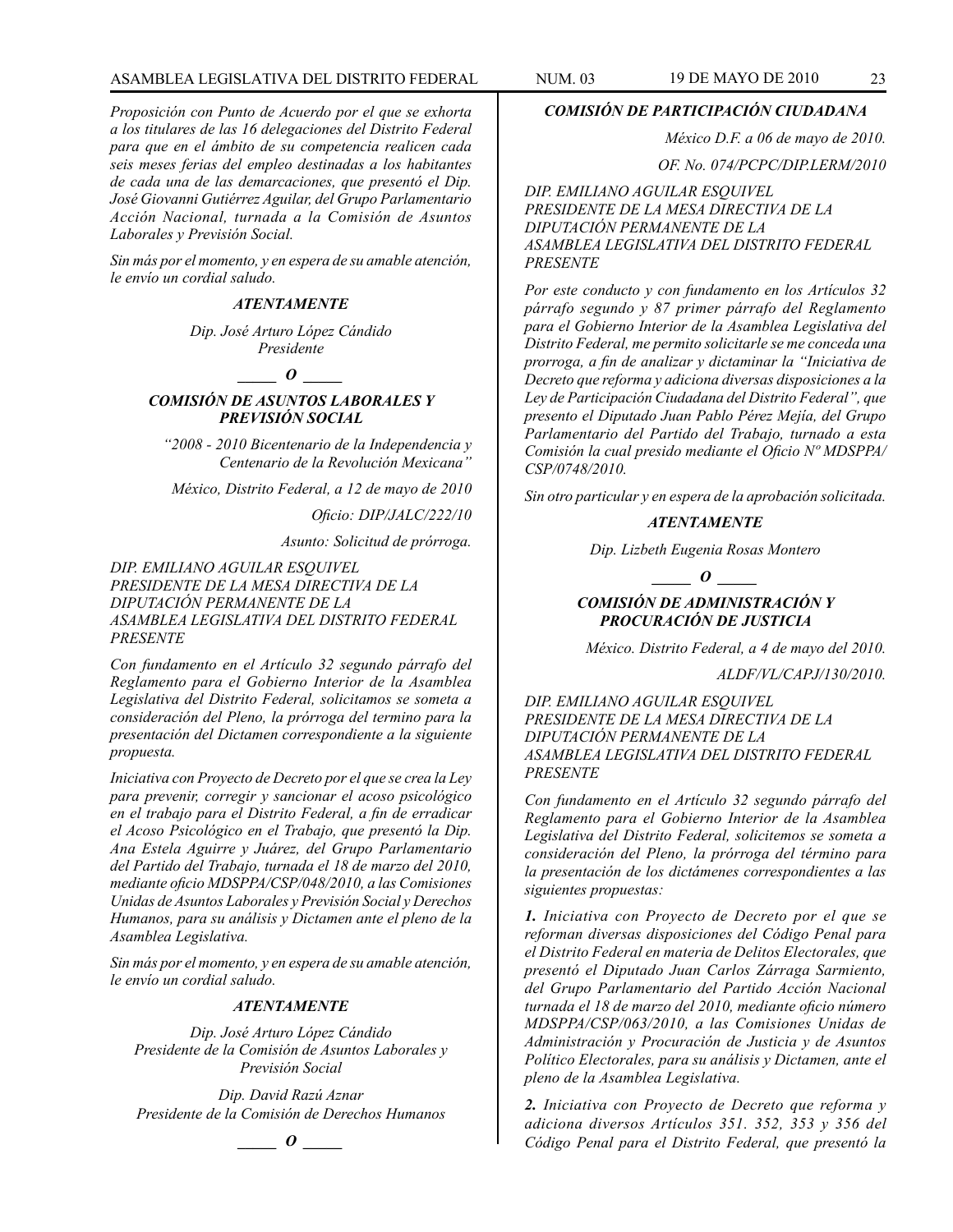*Diputada Valentina Valia Batres Guadarrama, del Grupo Parlamentario del Partido de la Revolución Democrática, turnada el 23 de marzo del 2010, mediante oficio número MDSPPA/CSP/168/2010, a las Comisiones Unidos de Administración y Procuración de Justicia y de Asuntos Político Electorales, para su análisis y Dictamen, ante el Pleno de lo Asamblea Legislativa.*

*3. Iniciativa de reforma con Proyecto de Decreto, por el que se adiciona nueva fracción XII al Artículo 31 de la Ley Orgánica del Tribunal de lo Contencioso Administrativo del Distrito Federal; recorriendo en su orden la actual; y se modifica el Artículo 146 de la Ley del Procesal Electoral para el Distrito Federal, que presentó el Diputado Octavio Guillermo West Silva, del Grupo Parlamentario del Partido ,Revolucionario Institucional, turnada el 13 de abril del 2010, mediante oficio número MDSPPA/CSP/624/2010,a las Comisiones de Administración y Procuración de Justicio y de Asuntos Político Electorales, para su análisis y Dictamen, ante el Pleno de la Asamblea Legislativa.*

*4. Iniciativa de reforma con Proyecto de Decreto por el que se adiciona un Artículo 119 bis al Código de Procedimientos Penales, que presentó el Diputado Octavio Guillermo West Silva, del Grupo Parlamentario del Partido Revolucionario Institucional, turnada el 22 de abril del 2010, mediante oficio número MDSPPA/CSP/1101/2010, a las Comisiones Unidas de Administración y Procuración de Justicia y de Asuntos Político Electorales, para su análisis y Dictamen, ante el Pleno de la Asamblea Legislativa.*

*Sin otro particular por el momento, aprovechamos la ocasión para reiterarle las seguridades de nuestra más alta y distinguida consideración.*

#### *ATENTAMENTE*

*Dip. Julio César Moreno Rivera Presidente de la Comisión de Administración y Procuración de Justicia*

*Dip. José Valentín Maldonado Salgado Presidente de la Comisión de Asuntos Político Electorales*

#### $\bm{o}$

### *COMISIONES UNIDAS DE HACIENDA Y DE PRESERVACIÓN DEL MEDIO AMBIENTE Y PROTECCIÓN ECOLÓGICA*

*México, D.F., a 17 de mayo del 2010.*

*ALDF/CH/197/2010*

#### *DIP. EMILIANO AGUILAR ESQUIVEL PRESIDENTE DE LA MESA DIRECTIVA DE LA DIPUTACIÓN PERMANENTE DE LA ASAMBLEA LEGISLATIVA DEL DISTRITO FEDERAL PRESENTE*

*Por este medio, se solicita atentamente que las cuatro Iniciativas con Proyecto de Decreto que se mencionan en los siguientes líneas, turnadas por la Mesa Directiva a las Comisiones Unidas de Haciendo y de Preservación del*  *Medio Ambiente y Protección Ecológica en las fechas que se indican, para que sean analizadas y dictaminadas, reciban el beneficio de lo ampliación de plazo a que se refiere el Artículo 32 del Reglamento para el Gobierno Interior de la Asamblea Legislativa del Distrito Federal:*

| <b>FECHA</b><br>DE<br><b>TURNO</b> | <i><b>OBJETIVO</b></i><br>DE LA<br><i><b>INICIATIVA</b></i><br>CON<br><b>PROYECTO</b><br><b>DE DECRETO</b>  | <b>DIPUTADO</b><br><b>PROPONENTE</b> | <b>COMISIONES</b><br><b>UNIDAS</b>                                            |
|------------------------------------|-------------------------------------------------------------------------------------------------------------|--------------------------------------|-------------------------------------------------------------------------------|
| 18de<br>marzo<br>de 2010           | Reforman<br>primero y<br>segundo<br>párrafo del<br>Artículo 296<br>Código Fiscal<br>del Distrito<br>Federal | José Alberto<br>Couttolenc<br>Güemez | Hacienda y<br>Preservación del<br>Medio Ambiente<br>y Protección<br>Ecológica |
| 18de<br>marzo<br>de 2010           | Deroga<br>último<br>párrafo<br>Artículo 297<br>Código Fiscal<br>del Distrito<br>Federal                     | José Alberto<br>Couttolenc<br>Güemez | Hacienda y<br>Preservación del<br>Medio Ambiente<br>y Protección<br>Ecológica |

*Lo anterior en virtud de que 1los temas involucrados en las Iniciativas mencionadas han requerido de diversos investigaciones y consultas por parte de las Comisiones Unidos de Hacienda y de Preservación del Medio Ambiente y Protección Ecológica, con especialistas y autoridades competentes, por lo cual el tiempo de análisis y de Dictamen superan a los 30 días posteriores a la fecha en que nos fueron turnadas.*

*Por lo anterior solicito atentamente se conceda ampliación de plazo por sesenta días más, conforme lo establece el Artículo 26 del Reglamento para el Gobierno Interior de la Asamblea Legislativa del Distrito Federal.*

#### *ATENTAMENTE LOS PRESIDENTES*

*Dip. Valentina Valia Batres Guadarrama Comisión de Hacienda*

*Dip. José Alberto Couttolenc Güemez Comisión del Medio Ambiente y Protección Ecológica*

### *\_\_\_\_\_ O \_\_\_\_\_*

### *COMISIONES UNIDAS DE HACIENDA Y GESTIÓN INTEGRAL DEL AGUA*

*México, D.F., a 17 de mayo del 2010*

*ALDF/CHGIA/198/2010*

*DIP. EMILIANO AGUILAR ESQUIVEL PRESIDENTE DE LA MESA DIRECTIVA DE LA DIPUTACIÓN PERMANENTE DE LA ASAMBLEA LEGISLATIVA DEL DISTRITO FEDERAL PRESENTE*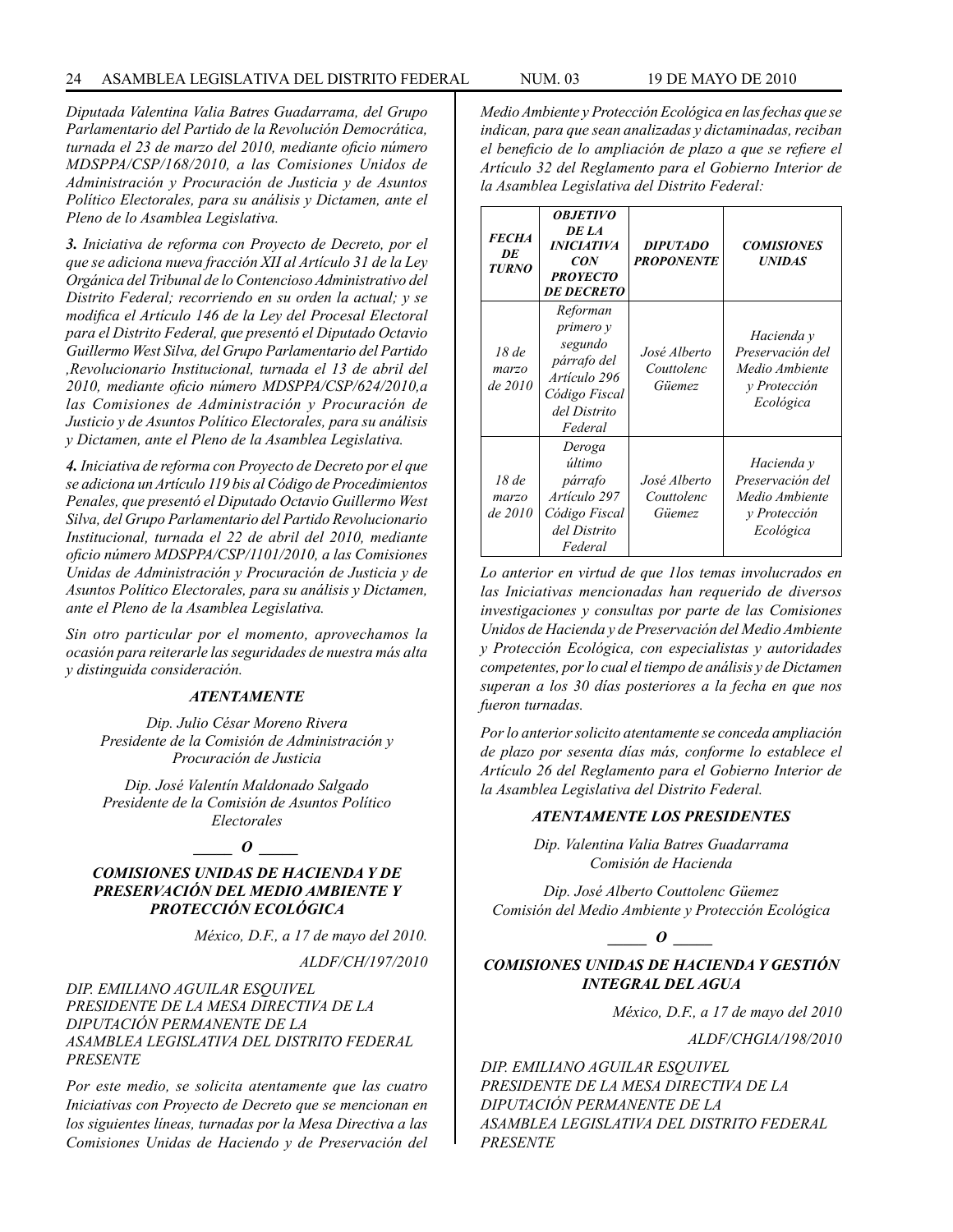### ASAMBLEA LEGISLATIVA DEL DISTRITO FEDERAL NUM. 03 19 de mayo DE 2010 25

*Por este medio, le solicito atentamente que la Iniciativa con Proyecto de Decreto que se menciona en los siguientes líneas, turnado por la Mesa Directivo a las Comisiones Unidas de Hacienda y de Gestión Integral del Agua en la fecha que se indica, para que sea analizada y dictaminada, reciba el beneficio de la ampliación de plazo a que se refiere el Artículo 32 del Reglamento para el Gobierno Interior de la Asamblea Legislativa del Distrito Federal:*

| <b>FECHA</b><br>DE<br><b>TURNO</b> | <b>OBJETIVO DE LA</b><br>INICIATIVA CON<br><b>PROYECTO DE</b><br><b>DECRETO</b>                                                                                                                                                                                                                                                                                                                                                                                                                                                                                                                                                                                                                                                                                                                              | <b>DIPUTADO</b><br><b>PROPONENTE</b> | <b>COMISIONES</b>                             |
|------------------------------------|--------------------------------------------------------------------------------------------------------------------------------------------------------------------------------------------------------------------------------------------------------------------------------------------------------------------------------------------------------------------------------------------------------------------------------------------------------------------------------------------------------------------------------------------------------------------------------------------------------------------------------------------------------------------------------------------------------------------------------------------------------------------------------------------------------------|--------------------------------------|-----------------------------------------------|
| 8 de<br>abril<br>del 2010          | Reforma la<br>fracción XII<br>del Artículo 33.<br>se adiciona la<br>fracción II y se<br>recorren en su<br>numeración las<br>subsecuentes<br>del Artículo 34.<br><i>v</i> se adiciona<br>un párrafo al<br>Artículo 60 de la<br>Lev de Desarrollo<br>Urbano del<br>Distrito Federal,<br>se reforma la<br>fracción VI del<br>Artículo 35, se<br>reforma el primer<br>párrafo del<br>Artículo 86 bis<br>1, se adiciona un<br>párrafo segundo<br>al Artículo 86 bis<br>1, recorriéndose<br>en su numeración<br>los siguientes<br><i>párrafos, se</i><br>reforma el tercer<br>párrafo del<br>Artículo 86 bis<br>1 y se reforma<br>el Artículo 125,<br>todos de la Ley<br>de Aguas del<br>Distrito Federal,<br>asimismo, se<br>adiciona un<br>Artículo 314<br>ter, al Código<br>Financiero del<br>Distrito Federal. | José Alberto<br>Couttolenc<br>Güemez | Hacienda<br>y Gestión<br>Integral del<br>Agua |

*Lo anterior en virtud da que el temo involucrado en la Iniciativa mencionada ha requerido de diversas investigaciones y consultas por lo cual el tiempo de análisis y de Dictamen supera a los 30 días posteriores a la fecha en que fue turnada.*

*Por lo anterior solicito atentamente se conceda ampliación de plazo por sesenta días más, conforme lo establece el Artículo 26 del Reglamento para el gobierno Interior de la Asamblea Legislativa del Distrito Federal.* 

#### *ATENTAMENTE LOS PRESIDENTES*

*Dip. Valentina Valia Batres Guadarrama Comisión de Hacienda*

*Dip. Víctor Gabriel Varela López Comisión de Gestión Integral del Agua*

*\_\_\_\_\_ O \_\_\_\_\_ COMISIÓN DE CIENCIA Y TECNOLOGÍA*.

*México D. F., 17 de mayo de 2010.*

*Oficio ALDF/V/CCT/033/10.*

*DIP. EMILIANO AGUILAR ESQUIVEL PRESIDENTE DE LA MESA DIRECTIVA DE LA DIPUTACIÓN PERMANENTE DE LA ASAMBLEA LEGISLATIVA DEL DISTRITO FEDERAL PRESENTE*

*Con fundamento en el Artículo 32, segundo párrafo del Reglamento para el Gobierno Interior de la Asamblea Legislativa del Distrito Federal, le solicito la ampliación de termino a la Comisión de Ciencia y Tecnología para emitir el Dictamen de la Iniciativa con Proyecto de Decreto por el que se reforman diversas disposiciones de la Ley de Residuos Sólidos del D. F. en materia de Reutilización, Reciclaje y Manejo Integral de Residuos, presentada por el Dip. Juan Carlos Zárraga Sarmiento.*

*Agradeciendo de antemano la atención que sirva prestar a la presente, le envío un cordial saludo.*

### *ATENTAMENTE*

*Dip. Sergio Israel Eguren Cornejo Presidente*

*\_\_\_\_\_ O \_\_\_\_\_*

### *COMISIÓN DE PRESUPUESTO Y CUENTA PÚBLICA*

*México, D.F., a 18 de Mayo de 2010*

*No. OFICIO: ST-CPyCP/2010/070*

*DIP. EMILIANO AGUILAR ESQUIVEL PRESIDENTE DE LA MESA DIRECTIVA DE LA DIPUTACIÓN PERMANENTE DE LA ASAMBLEA LEGISLATIVA DEL DISTRITO FEDERAL PRESENTE*

*Con fundamento en el Artículo 32 segundo párrafo del Reglamento para el Gobierno Interior de la Asamblea Legislativa del Distrito Federal, y rn atención al turno remitido a esta Comisión de Presupuesto y Cuenta Pública, le solicito amablemente tenga a bien someter a consideración la solicitud de prórroga del plazo correspondiente para análisis y Dictamen del siguiente asunto:*

*Iniciativa con Proyecto de Decreto por el que se adiciona la Ley de Presupuesto y Gasto Eficiente del Distrito Federal.*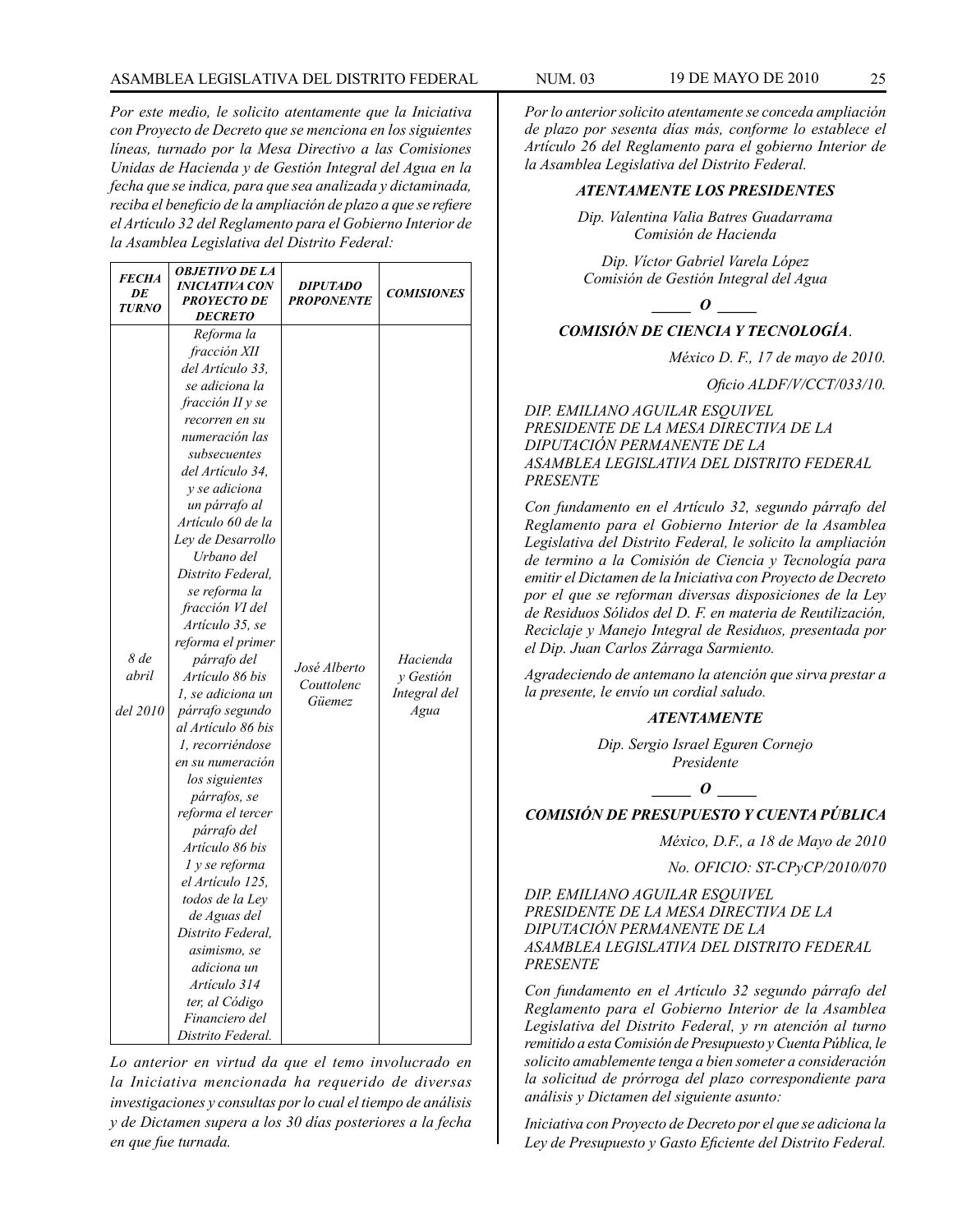*Iniciativa con Proyecto de Decreto por el que se reforman, derogan y adicionan, diversos Artículos de la Ley de Adquisiciones para el Distrito Federal y se reforma el Artículo 83 fracción IV de la Ley de Presupuesto y Gasto Eficiente del Distrito Federal.*

*Iniciativa de reforma que adiciona un Artículo 18 Bis a la Ley de Presupuesto y Gastó Eficiente del Distrito Federal; así como un párrafo tercero al Artículo 89 de la Ley Orgánica de la Asamblea Legislativa del D.F. recorriendo en su orden los subsecuentes.*

*Iniciativa con Proyecto de Decreto por la que se reforman diversos Artículos a la Ley Orgánica de la Contaduría Mayor de Hacienda de la Asamblea Legislativa del D.F.*

*Iniciativa con Proyecto de Decreto por el que se comunica a la Secretaría de Finanzas del D.F. la asignación del remanente de hasta 163 millones de pesos del ejercicio fiscal 2009 del Presupuesto de la Asamblea Legislativa del D.F. a la Universidad Autónoma de la Ciudad de México conforme el Artículo 71, párrafo cuarto de la Ley de Presupuesto y Gasto Eficiente del DF.*

*Iniciativa de reformas que propone la modificación de los Artículos 10 fracción XIV de la Ley Orgánica de la Contaduría Mayor de Hacienda da la ALDF; 64 párrafo primero; párrafo cuarto fracciones I, II, III, V, VI, VII, X, XII, XIV, XV, XVI, XVII, XIX; y se deroga el párrafo quinto del mismo; así como se modifica el Artículo 65, ambos reglamentos para el Gobierno Interior de la ALDF del D.F., y se adiciona un nuevo inciso el al Artículo 10, recorriendo en su orden los subsecuentes incisos, y tres nuevos Artículos 18 bis, 18 ter y 18 quarter de la Ley Orgánica de la Contaduría Mayor de Hacienda de la ALDF del DF, con la finalidad de crear una Contraloría General de la Contaduría Mayor de Hacienda de esta Asamblea, independientemente de la Contraloría General del Órgano Legislativo, y cuyo titular sea designado por la mayoría calificada de los Diputados integrantes de la Legislatura*

*Lo anterior, en virtud de que actualmente estas Comisiones se encuentran en el proceso de análisis de todos los elementos que concurren al asunto mencionado, tendiente a su dictaminación.*

*Sin otro particular, quedo de usted.*

#### *ATENTAMENTE*

#### *Dip. Erasto Ensástiga Santiago Presidente*

**EL C. SECRETARIO.-** Por instrucciones de la Presidencia, y en votación económica, se pregunta a los Diputados integrantes de la Diputación Permanente si son de autorizarse las solicitudes de prórroga de las Comisiones de referencia.

Los que estén por la afirmativa, sírvanse manifestarlo levantando la mano.

Los que estén por la negativa.

Se autoriza, Diputado Presidente.

**EL C. PRESIDENTE.-** Hágase del conocimiento de las Presidencias de las Comisiones solicitantes para los efectos correspondientes.

Esta Presidencia hace del conocimiento de la Diputación Permanente que se recibieron los siguientes comunicados: 25 de la Secretaría de Gobierno, 1 del Instituto del Deporte del Distrito Federal, 1 de la Comisión de Derechos Humanos del Distrito Federal y 1 de la Subsecretaría de Enlace Legislativo de la Secretaría de Gobernación. Asimismo, se informa a esta Diputación Permanente que toda vez que los comunicados a los que se ha hecho referencia contienen respuestas relativas a asuntos aprobados por este Órgano Legislativo, por economía procesal parlamentaria se toma la siguiente determinación:

Hágase del conocimiento de los Diputados promoventes y tome nota la Secretaría.

#### *SECRETARÍA DE GOBIERNO*

*"2008 2010 Bicentenario de la Independencia y Centenario de la Revolución, en la Ciudad de México"*

*SG/LVH/330/2010*

*México, Distrito Federal, 23 de abril de 2010.*

*LIC. GERARDO VILLANUEVA ALBARRÁN DIRECTOR GENERAL DEL INSTITUTO DEL DEPORTE DEL DISTRITO FEDERAL PRESENTE*

*Por instrucciones del Secretario de Gobierno, Lic. José Ángel Ávila Pérez, adjunto oficio MDSPPA/CSP/983/2010 y anexo del mismo, de fecha 20 de abril del año en curso, suscrito por el Presidente de la Mesa Directiva de la Asamblea Legislativa del Distrito Federal, mediante el cual se hace del conocimiento que en esa misma fecha fue aprobado un Punto de Acuerdo, por el que se exhorta a dar cumplimiento al laudo dentro del expediente, 5778/02, dictado por la Segunda Sala del Tribunal Federal de Conciliación y Arbitraje, a favor de la C. María del Pilar Caballero Royacelli.*

*Lo anterior con la atenta solicitud de que se dirija al titular de esta dependencia, la información necesaria para atender dicho planteamiento o, en su caso, la relativa a las acciones que al respecto estime procedente realizar, marcando copia al suscrito.*

*Sin otro particular, le envío un cordial saludo.*

#### *ATENTAMENTE*

*"Sufragio Efectivo, No Reelección"*

*Lic. Luis Villanueva Herrera Asesor Jurídico del Secretario de Gobierno*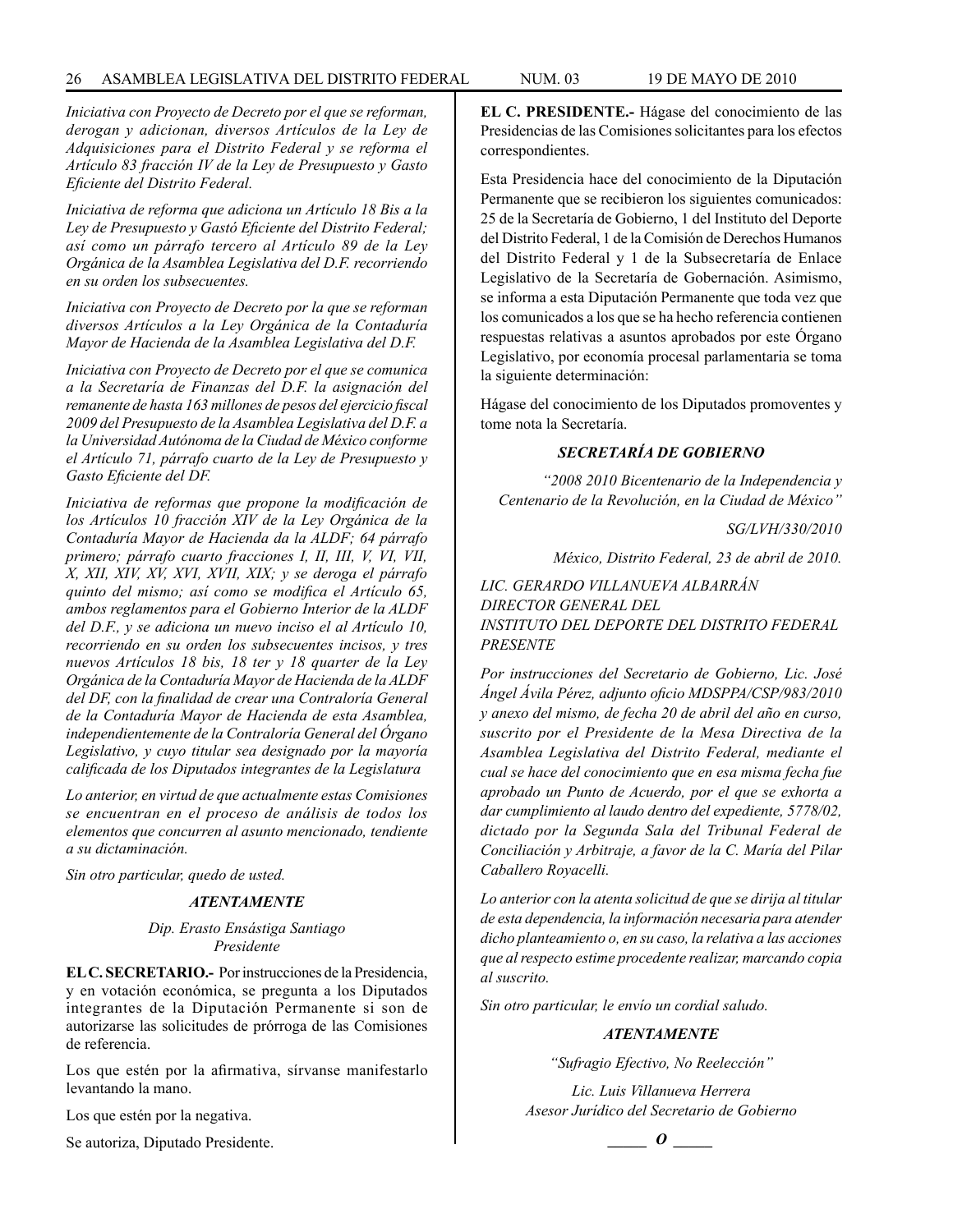### *SECRETARÍA DE GOBIERNO*

*"2008 2010 Bicentenario de la Independencia y Centenario de la Revolución, en la Ciudad de México"*

#### *SGILVH/342/2010.*

*México, Distrito Federal, 06 de mayo de 2010.*

*DIP. MARÍA ALEJANDRA BARRALES MAGDALENO PRESIDENTA DE LA COMISIÓN DE GOBIERNO DE LA ASAMBLEA LEGISLATIVA DEL DISTRITO FEDERAL PRESENTE*

*Por instrucciones del Secretario de Gobierno, Lic. José Ángel Ávila Pérez, adjunto oficio GDF-SMA-SACM-DEO-DDTR-44-10, mediante el cual el Director Ejecutivo de Operación del Sistema de Aguas de la Ciudad de México, da respuesta a un Punto de Acuerdo, por el que se exhorta a implementar un plan de trabajo preventivo y de mantenimiento para evitar daños por las inundaciones, considerando una intensa labor de desazolve.*

*Lo anterior, en relación con el oficio MDPPPA/ CSP/0617/2010, en donde se comunicó por parte del Presidente de la Mesa Directiva de la Diputación Permanente de ese Órgano Legislativo, la aprobación de un Punto de Acuerdo relacionado con el asunto antes citado.*

*Aprovecho la oportunidad para enviarle un cordial saludo.*

#### *ATENTAMENTE*

*"Sufragio Efectivo, No Reelección"*

*Lic. Luis Villanueva Herrera Asesor Jurídico del Secretario de Gobierno*

*\_\_\_\_\_ O \_\_\_\_\_*

### *SECRETARÍA DE GOBIERNO*

*"2008 2010 Bicentenario de la Independencia y Centenario de la Revolución, en la Ciudad de México"*

*SG/LVH/343/2010.*

*México, Distrito Federal, 06 de mayo de 2010.*

*DIP. MARÍA ALEJANDRA BARRALES MAGDALENO PRESIDENTA DE LA COMISIÓN DE GOBIERNO DE LA ASAMBLEA LEGISLATIVA DEL DISTRITO FEDERAL PRESENTE*

*Por instrucciones del Secretario de Gobierno, Lic. José Ángel Ávila Pérez, adjunto oficio SC/169/10, mediante el cual la Secretaría de Cultura del Distrito Federal, da respuesta a un Punto de Acuerdo, por el que se exhorta para que en coordinación y coadyuvancia con la Delegación Cuauhtémoc declare la Plaza Garibaldi como patrimonio cultural y turístico tangible e intangible de la Ciudad de México.*

*Lo anterior, en relación con el oficio MDSPP/CSP/395/2010, en donde se comunicó por parte de la Presidenta de la Mesa Directiva de ese Órgano Legislativo, la aprobación de un Punto de Acuerdo relacionado con el asunto antes citado.*

*Aprovecho la oportunidad para enviarle un cordial saludo.*

#### *ATENTAMENTE*

*"Sufragio Efectivo, No Reelección"*

*Lic. Luis Villanueva Herrera Asesor Jurídico del Secretario de Gobierno*

*\_\_\_\_\_ O \_\_\_\_\_*

### *SECRETARÍA DE GOBIERNO*

*"2008 2010 Bicentenario de la Independencia y Centenario de la Revolución, en la Ciudad de México"*

*SG/LVH/357/2010.*

*México, Distrito Federal, 06 de mayo de: 2010.*

*DIP. MARÍA ALEJANDRA BARRALES MAGDALENO PRESIDENTA DE LA COMISIÓN DE GOBIERNO DE LA ASAMBLEA LEGISLATIVA DEL DISTRITO FEDERAL PRESENTE*

*Por instrucciones del Secretario de Gobierno, Lic. José Ángel Ávila Pérez, adjunto oficio SPC/SCPPP/DGP/0773/10 y anexo del mismo, mediante el cual el Director General de Prevención de la Secretaría de Protección Civil del Distrito Federal, da respuesta a un Punto de Acuerdo, por el que se solicita a informar diversos aspectos relacionados con la gasolineras del Distrito federal, en especial, la que se ubica en la calle de Gavilán No. 200, Colonia Guadalupe del Moral, en la delegación Iztapalapa, con el nombre de Grupo Collado, S.A. de C.V.*

*Lo anterior, en relación con el oficio MDPPPA/ CSP/1642/2009, en donde se comunicó por parte de la Presidenta de la Mesa Directiva de ese Órgano Legislativo, la aprobación de un Punto de Acuerdo relacionado con el asunto antes citado.*

*Aprovecho la oportunidad para enviarte un cordial saludo.*

#### *ATENTAMENTE*

*"Sufragio Efectivo, No Reelección"*

*Lic. Luis Villanueva Herrera Asesor Jurídico del Secretario de Gobierno*

*\_\_\_\_\_ O \_\_\_\_\_*

### *SECRETARÍA DE GOBIERNO*

*"2008 2010 Bicentenario de la Independencia y Centenario de la Revolución, en la Ciudad de México"*

*SG/LVH/358/2010.*

*México, Distrito Federal. 06 de mayo de 2010.*

*DIP. MARÍA ALEJANDRA BARRALES MAGDALENO PRESIDENTA DE LA COMISIÓN DE GOBIERNO DE LA ASAMBLEA LEGISLATIVA DEL DISTRITO FEDERAL PRESENTE*

*Por instrucciones del Secretario de Gobierno, Lic. José Ángel Ávila Pérez, adjunto oficio PGJDF/CAP-3/034/2010,*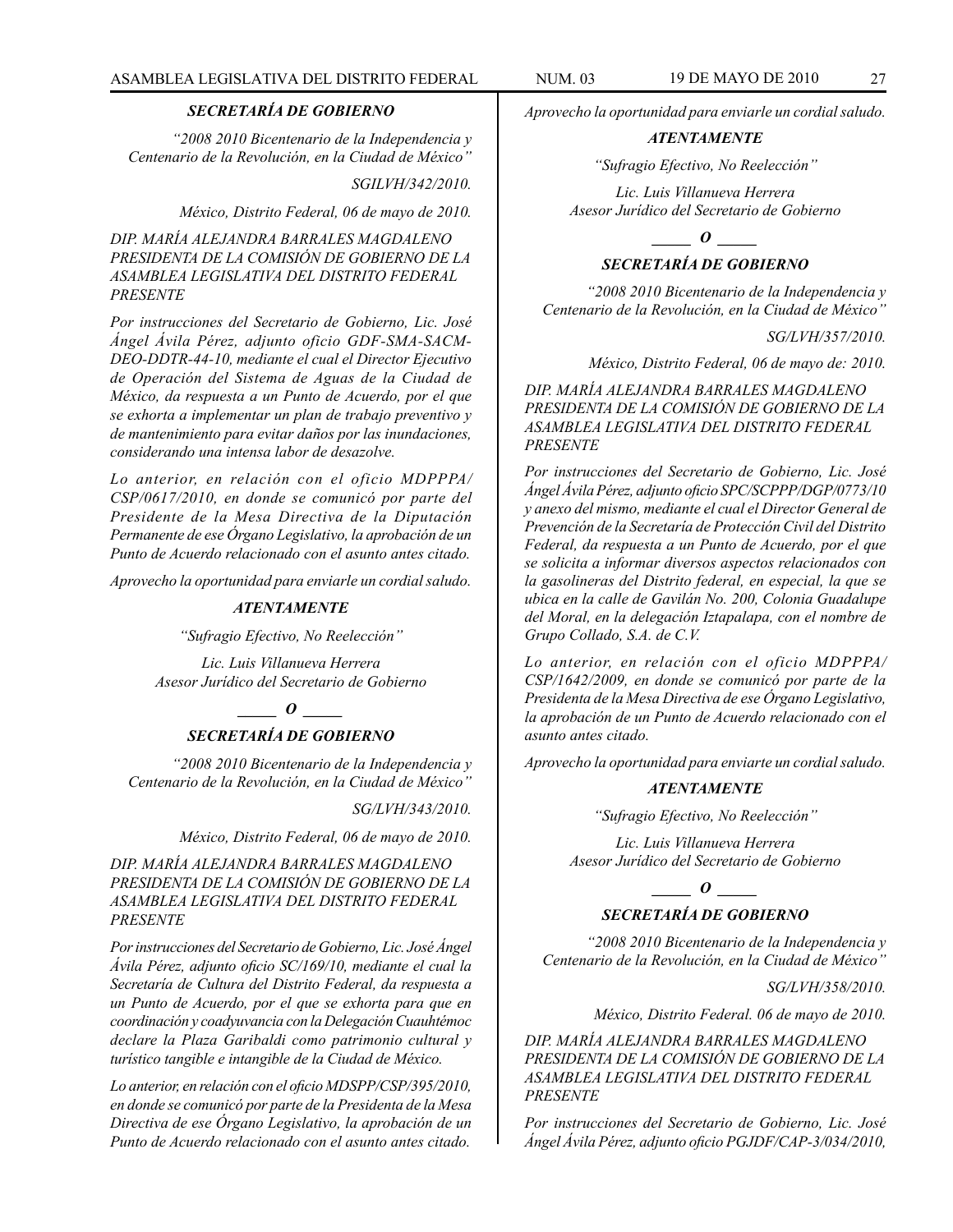*mediante el cual el Coordinador de Asesores de la Procuraduría General de Justicia del Distrito Federal, da respuesta a un Punto de Acuerdo. por el que se exhorta informar si los hechos ocurridos el pasado 22 de febrero en Milpa Alta existió coordinación por parte de la Procuraduría General de la República hacia las autoridades del Gobierno del Distrito Federal y si hubo órdenes de aprehensión o presentación de los vecinos detenidos.*

*Lo anterior, en relación con el oficio MDPPPA/CSP/0839/ 2010, en donde se comunicó por parte del Presidente de la Mesa Directiva de la Diputación Permanente de ese Órgano Legislativo, la aprobación de un Punto de Acuerdo relacionado con el asunto antes citado.*

*Aprovecho la oportunidad para enviarle un cordial saludo.*

#### *ATENTAMENTE*

*"Sufragio Efectivo, No Reelección"*

*Lic. Luis Villanueva Herrera Asesor Jurídico del Secretario de Gobierno*

## *\_\_\_\_\_ O \_\_\_\_\_*

### *SECRETARÍA DE GOBIERNO*

*"2008 2010 Bicentenario de la Independencia y Centenario de la Revolución, en la Ciudad de México"*

*SG/LVH/360/2010*

*México. Distrito Federal, 06 de mayo de 2010.*

*DIP. MARÍA ALEJANDRA BARRALES MAGDALENO PRESIDENTA DE LA COMISIÓN DE GOBIERNO DE LA ASAMBLEA LEGISLATIVA DEL DISTRITO FEDERAL PRESENTE*

*Por instrucciones del Secretario de Gobierno, Lic. José Ángel Ávila Pérez, adjunto oficio SPC/OA/067/10 y anexos del mismo, mediante el cual el Asesor del Secretario de Protección Civil del Distrito Federal, da respuesta a un Punto de Acuerdo, por el que se solicita informar cómo se han distribuido los apoyos en especie, que la Secretaría de Gobernación entregó como ayuda a las 4 demarcaciones políticas afectadas por las inundaciones.*

*Lo anterior, en relación con el oficio MDPPPA/CSP/0772/ 2010, en donde se comunicó por parte del Presidente de la Mesa Directiva de la Diputación Permanente de ese Órgano Legislativo, la aprobación de un Punto de Acuerdo relacionado con el asunto antes citado.*

*Aprovecho la oportunidad para enviarle un cordial saludo,*

#### *ATENTAMENTE*

*"Sufragio Efectivo, No Reelección"*

*Lic. Luis Villanueva Herrera Asesor Jurídico del Secretario de Gobierno*



#### *SECRETARÍA DE GOBIERNO*

*"2008 2010 Bicentenario de la Independencia y Centenario de la Revolución, en la Ciudad de México"*

*SG/LVH/361/2010.*

*México, Distrito Federal, 06 de mayo de 2010.*

*DIP. MARÍA ALEJANDRA BARRALES MAGDALENO PRESIDENTA DE LA COMISIÓN DE GOBIERNO DE LA ASAMBLEA LEGISLATIVA DEL DISTRITO FEDERAL PRESENTE*

*Por Instrucciones del Secretario de Gobierno, Lic. José Ángel Ávila Pérez, adjunto oficio SPC-SCPPP/ DGP/0788/2010 y anexos del mismo, mediante el cual el Director General de Prevención de la Secretaria de Protección Civil del Distrito Federal, da respuesta a un Punto de Acuerdo, por el que se exhorta a realizar las acciones pertinentes para reforzar las medidas preventivas a fin de que la población no se vea afectada a consecuencia de la presente temporada de calor en el Distrito federal, así como reforzar las medidas provisorias para prevenir la ocurrencia de incendios forestales que dañen el entorno del Distrito Federal.*

*Lo anterior, en relación con el oficio MDSPPA/CSP/786/2010, en donde se comunicó por parte del Presidente de la Mesa Directiva de ese Órgano Legislativo, la aprobación de un Punto de Acuerdo relacionado con el asunto antes citado.*

*Aprovecho la oportunidad para enviarle un cordial saludo.*

### *ATENTAMENTE*

*"Sufragio Efectivo, No Reelección"*

*Lic. Luis Villanueva Herrera Asesor Jurídico del Secretario de Gobierno*

*\_\_\_\_\_ O \_\_\_\_\_*

### *SECRETARÍA DE GOBIERNO*

*"2008 2010 Bicentenario de la Independencia y Centenario de la Revolución, en la Ciudad de México"*

*SG/LVH/362/2010.*

*México, Distrito Federal, 06 de mayo de 2010.*

*DIP. MARÍA ALEJANDRA BARRALES MAGDALENO PRESIDENTA DE LA COMISIÓN DE GOBIERNO DE LA ASAMBLEA LEGISLATIVA DEL DISTRITO FEDERAL PRESENTE*

*Por instrucciones del Secretario de Gobierno, Lic. José Ángel Ávila Pérez, adjunto oficio sin número, de techa 29 de abril del año en curso, mediante el cual el Agente del Ministerio Público de la Fiscalía Central de Investigación de Asuntos Especiales y Electorales de la Procuraduría General de Justicia del Distrito Federal, da respuesta a un Punto de Acuerdo, por el que se solicita esclarecer a la brevedad la gestión perpetrada contra la Revista Contralínea.*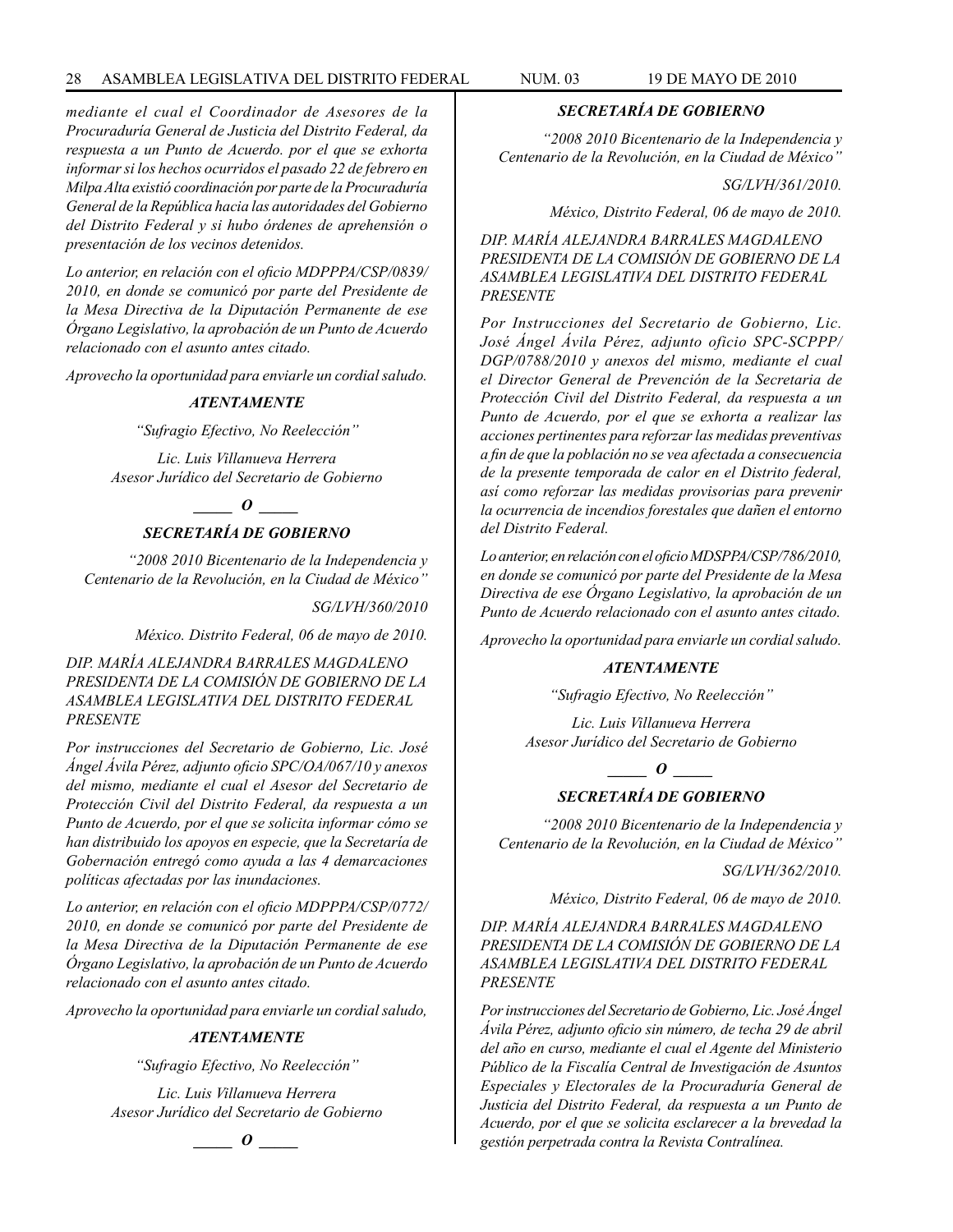*Lo anterior, en relación con el oficio MDSPPA/CSP/666/2010, en donde se comunicó por parte del Presidente de la Mesa Directiva de ese Órgano Legislativo, la aprobación de un Punto de Acuerdo relacionado con el asunto antes citado.*

*Aprovecho la oportunidad para enviarte un cordial saludo.*

#### *ATENTAMENTE*

*"Sufragio Efectivo, No Reelección"*

*Lic. Luis Villanueva Herrera Asesor Jurídico del Secretario de Gobierno*

*\_\_\_\_\_ O \_\_\_\_\_*

### *SECRETARÍA DE GOBIERNO*

*"2008 2010 Bicentenario de la Independencia y Centenario de la Revolución, en la Ciudad de México"*

*SG/LVH/364/2010.*

*México, Distrito Federal, 06 de mayo de 2010.*

*DIP. MARÍA ALEJANDRA BARRALES MAGDALENO PRESIDENTA DE LA COMISIÓN DE GOBIERNO DE LA ASAMBLEA LEGISLATIVA DEL DISTRITO FEDERAL PRESENTE*

*Por instrucciones del Secretario de Gobierno, Lic. José Ángel Ávila Pérez, adjunto oficio S- 34/0361/10 y anexos del mismo, de fecha 26 de abril del año en curso, mediante el cual el Secretario de Desarrollo Urbano y Vivienda del Distrito Federal, da respuesta a un Punto de Acuerdo, por el que se exhorta realizar la modificación del Programa de Desarrollo Urbano de la Delegación Milpa Alta, donde se incluya el cambio de uso de suelo para el predio ubicado en el paraje conocido como La Cebada, asignándole una zonificación que permita un equipamiento para fines educativos,Lo anterior, en relación con el oficio MDSPPA/ CSP/784/2010, en donde se comunicó por parte del Presidente de la Mesa Directiva de ese Órgano Legislativo, la aprobación de un Punto de Acuerdo relacionado con el asunto antes citado,*

*Aprovecho la oportunidad para enviarle un cordial saludo,*

#### *ATENTAMENTE*

*"Sufragio Efectivo, No Reelección"*

*Lic. Luis Villanueva Herrera Asesor Jurídico del Secretario de Gobierno*

#### $\bm{o}$

### *SECRETARÍA DE GOBIERNO COORDINACIÓN DE ENLACE DELEGACIONAL*

*"2008 2010 Bicentenario de la Independencia y Centenario de la Revolución, en la Ciudad de México"*

*México. D.F., 13 de mayo de 2010*

*SG/CED/0796/2010*

*DIP. EMILIANO AGUILAR ESQUIVEL PRESIDENTE DE LA MESA DIRECTIVA DE LA DIPUTACIÓN PERMANENTE DE LA ASAMBLEA LEGISLATIVA DEL DISTRITO FEDERAL PRESENTE*

*Distinguido Presidente de la Mesa Directiva:*

*En atención al oficio MDSPPA/CSP/767/2010 enviado al Lic. José Ángel Ávila Pérez, Secretario de Gobierno del Distrito Federal, me permito remitir copia del oficio número DGDS/402/2010, suscrito por el Dr. Fernando Daniel Cravioto Padilla, Director General de Desarrollo Social en la Delegación Coyoacán, por el que informa el número de mastografías realizadas en el año 2009.*

*Lo anterior en referencia al Punto de Acuerdo aprobado por el Pleno de la Asamblea Legislativa del Distrito Federal, en Sesión celebrada el pasado 15 de abril, relativo al padrón de beneficiarias del último programa de detección de cáncer de mama, realizado en cada una de las demarcaciones.*

*Sin otro particular, reciba un cordial saludo.*

#### *ATENTAMENTE*

*Lic. Eliseo Moyao Morales Coordinador*

#### *\_\_\_\_\_ O \_\_\_\_\_\_*

#### *SECRETARÍA DE GOBIERNO*

*"2008 2010 Bicentenario de la Independencia y Centenario de la Revolución, en la Ciudad de México"*

*SG/LVH/355/2010.*

*México, Distrito Federal, 06 de mayo de 2010.*

*DIP. MARÍA ALEJANDRA BARRALES MAGDALENO PRESIDENTA DE LA COMISIÓN DE GOBIERNO DE LA ASAMBLEA LEGISLATIVA DEL DISTRITO FEDERAL PRESENTE*

*Por instrucciones del Secretario de Gobierno, Lic. José Ángel Ávila Pérez, adjunto oficio DGCNCP/0622/2010 y anexos del mismo, de fecha 29 de abril del año en curso, mediante el cual el Director Jurídico de la Subsecretaría de Egresos de la Secretaría de Finanzas del Distrito Federal, da respuesta a un Dictamen, por el que se solicita informar sobre la asignación presupuestal que se contempla para el mantenimiento y conservación de los mercados públicos en el Distrito Federal para el ejercicio fiscal 2010.*

*Lo anterior, en relación con el oficio MDSPPA/CSP/698/2010, en donde se comunicó por parte del Presidente de la Mesa Directiva de ese Órgano Legislativo, la aprobación de un Punto de Acuerdo relacionado con el asunto antes citado,*

*Aprovecho la oportunidad para enviarle un cordial saludo.*

#### *ATENTAMENTE*

*"Sufragio Efectivo, No Reelección"*

*Lic. Luis Villanueva Herrera Asesor Jurídico del Secretario de Gobierno*

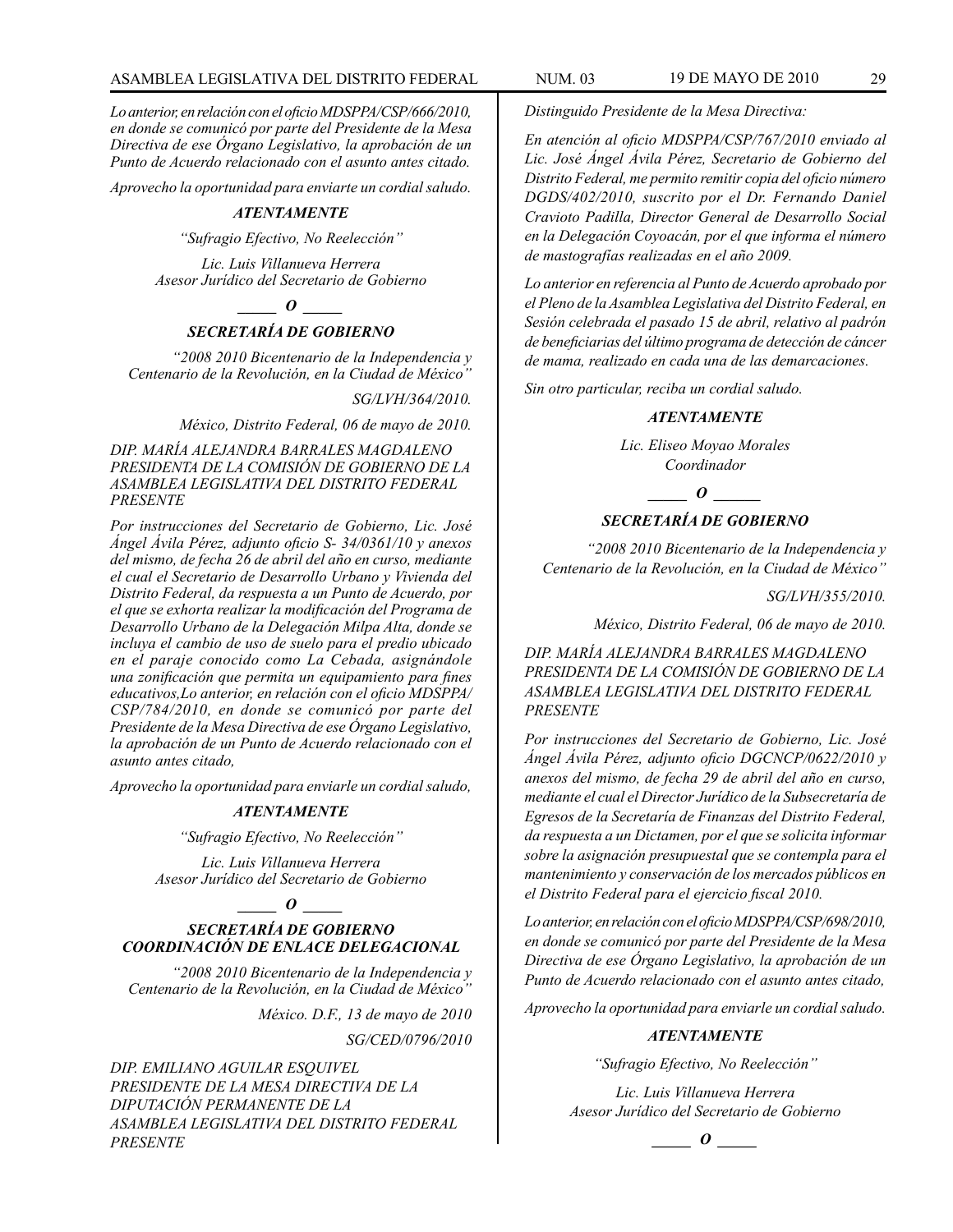#### *SECRETARÍA DE GOBIERNO*

*"2008 2010 Bicentenario de la Independencia y Centenario de la Revolución, en la Ciudad de México"*

*SG/LVH/367/2010.*

*México. Distrito Federal, 06 de mayo de 2010.*

*DIP. MARÍA ALEJANDRA BARRALES MAGDALENO PRESIDENTA DE LA COMISIÓN DE GOBIERNO DE LA ASAMBLEA LEGISLATIVA DEL DISTRITO FEDERAL PRESENTE*

*Por instrucciones del Secretario de Gobierno, Lic. José Ángel Ávila Pérez, adjunto oficio DG/00380/2010 y anexos del mismo, mediante el cual el Director General del Instituto de Vivienda del Distrito Federal, informa diversos aspectos relativos al estado que guarda su administración, así mismo, sobre los apoyos destinados al programa de vivienda en alto riesgo.*

*Lo anterior, en relación con el oficio MDSPPA/CSP/561/2010, en donde se comunicó por parte del Presidente de la Mesa Directiva de ese Órgano Legislativo, la aprobación de un Punto de Acuerdo relacionado con el asunto antes citado.*

*Aprovecho la oportunidad para enviarle un cordial saludo,*

#### *ATENTAMENTE*

*"Sufragio Efectivo, No Reelección"*

*Lic. Luis Villanueva Herrera Asesor Jurídico del Secretario de Gobierno*

### *\_\_\_\_\_ O \_\_\_\_\_*

*SECRETARÍA DE GOBIERNO COORDINACIÓN DE ENLACE DELEGACIONAL*

*"2008 2010 Bicentenario de la Independencia y Centenario de la Revolución, en la Ciudad de México"*

*México, D.F. 13 de mayo de 2010* 

*SG/CED/0789/2010* 

*DIP. EMILIANO AGUILAR ESQUIVEL PRESIDENTE DE LA MESA DIRECTIVA DE LA DIPUTACIÓN PERMANENTE DE LA ASAMBLEA LEGISLATIVA DEL DISTRITO FEDERAL PRESENTE*

*Distinguido Presidente de la Mesa Directiva:* 

*En atención al oficio MDSPPA/CSP/700/2010 dirigido al Lic. José Ángel Ávila Pérez, Secretario de Gobierno del Distrito Federal, me permito entregar copia del oficio número JD/162/2010, suscrito por el C. Enrique Vargas Anaya, Jefe Delegacional en Azcapotzalco, por el que envía información solicitada en el Punto de Acuerdo aprobado por el Pleno de la Asamblea Legislativa del Distrito Federal, el 15 de abril del presente año, relativo a la entrega de un informe pormenorizado y por escrito, en un término de 15 días, sobre recursos asignados para el mantenimiento de mercados públicos en cada demarcación territorial.* 

*Sin otro particular, reciba un cordial saludo.* 

### *ATENTAMENTE*

*Lic. Eliseo Moyao Morales Coordinador*

### *o*  $\theta$

### *SECRETARÍA DE GOBIERNO COORDINACIÓN DE ENLACE DELEGACIONAL*

*"2008 2010 Bicentenario de la Independencia y Centenario de la Revolución, en la Ciudad de México"*

*México, D.F., 13 de mayo de 2010* 

*SG/CED/0790/2010* 

*DIP. EMILIANO AGUILAR ESQUIVEL PRESIDENTE DE LA MESA DIRECTIVA DE LA DIPUTACIÓN PERMANENTE DE LA ASAMBLEA LEGISLATIVA DEL DISTRITO FEDERAL PRESENTE*

*Distinguido Presidente de la Mesa Directiva:* 

*En atención al oficio MDSPPA/CSP/722/2010 dirigido al Lic. José Ángel Ávila Pérez, Secretario de Gobierno del Distrito Federal, me permito entregar copia del oficio número JDI/0619/2010, suscrito por el Lic. Francisco Javier Sánchez Cervantes, Jefe Delegacional en Iztacalco, por el que informa que esa demarcación no cuenta con asignación presupuestal para el Programa de Mantenimiento de Mercados, para el primer trimestre del ejercicio fiscal 2010.* 

*Lo anterior en referencia al Punto de Acuerdo aprobado por el Pleno de la Asamblea Legislativa del Distrito Federal, el 15 de abril del presente año, sobre esa materia.* 

*Sin otro particular, reciba un cordial saludo.* 

#### *ATENTAMENTE*

*Lic. Eliseo Moyao Morales Coordinador*

### $\overline{\phantom{a}}$  *0*

### *SECRETARÍA DE GOBIERNO COORDINACIÓN DE ENLACE DELEGACIONAL*

*"2008 2010 Bicentenario de la Independencia y Centenario de la Revolución, en la Ciudad de México"*

*México, D.F., 13 de mayo de 2010* 

*SG/CED/0791/2010* 

*DIP. EMILIANO AGUILAR ESQUIVEL PRESIDENTE DE LA MESA DIRECTIVA DE LA DIPUTACIÓN PERMANENTE DE LA ASAMBLEA LEGISLATIVA DEL DISTRITO FEDERAL PRESENTE*

*Distinguido Presidente de la Mesa Directiva:*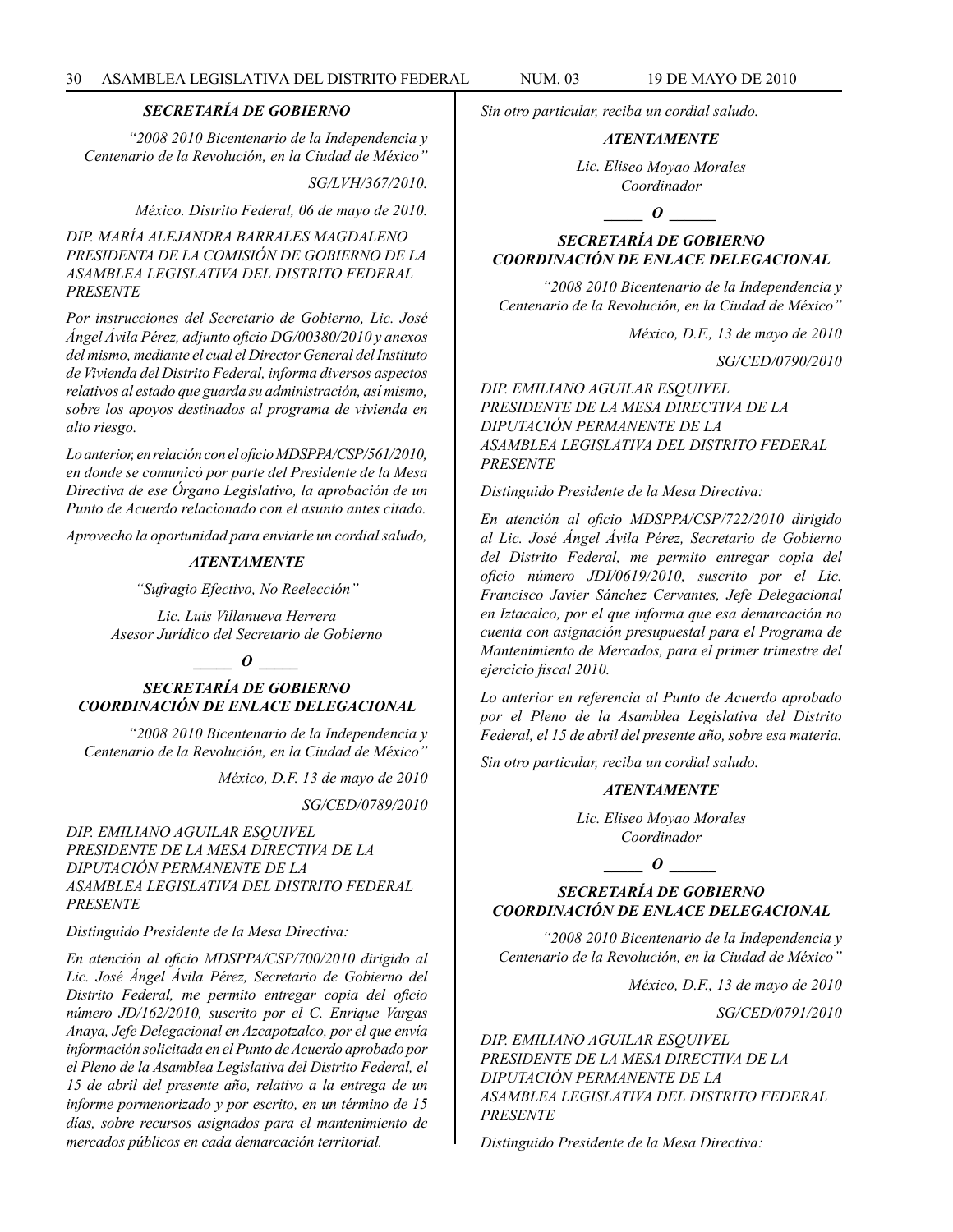### ASAMBLEA LEGISLATIVA DEL DISTRITO FEDERAL NUM. 03 19 DE MAYO DE 2010 31

*En atención al oficio MDSPPA/CSP/706/2010 dirigido al Lic. José Ángel Ávila Pérez, Secretario de Gobierno del Distrito Federal, me permito entregar copia deL oficio número JDI/620/2010, suscrito por el Lic. Francisco Javier Sánchez Cervantes, Jefe Delegacional en Iztacalco, por el que informa que esa demarcación no cuenta con asignación presupuestal para el Programa de Mantenimiento de los Mercados para el ejercicio fiscal 2020; y remite relación de mercados atendidos durante el 2009.* 

*Lo anterior en referencia al Punto de Acuerdo aprobado por el Pleno de la Asamblea Legislativa del Distrito Federal, el 15 de abril del presente año, relativo a la entrega de un informe pormenorizado y por escrito, en un término de 15 días, sobre recursos asignados para el mantenimiento de mercados públicos en cada demarcación territorial.* 

*Sin otro particular, reciba un cordial saludo.* 

#### *ATENTAMENTE*

*Lic. Eliseo Moyao Morales Coordinador*

*\_\_\_\_\_ O \_\_\_\_\_\_*

### *SECRETARÍA DE GOBIERNO COORDINACIÓN DE ENLACE DELEGACIONAL*

*"2008 2010 Bicentenario de la Independencia y Centenario de la Revolución, en la Ciudad de México"*

*México, D.F., 13 de mayo de 2010* 

*SG/CED/0792/2010* 

*DIP. EMILIANO AGUILAR ESQUIVEL PRESIDENTE DE LA MESA DIRECTIVA DE LA DIPUTACIÓN PERMANENTE DE LA ASAMBLEA LEGISLATIVA DEL DISTRITO FEDERAL PRESENTE*

#### *Distinguido Presidente de la Mesa Directiva:*

*En atención al oficio MDSPPA/CSP/126/2010 enviado al Lic. José Ángel Ávila Pérez, Secretario de Gobierno del Distrito Federal, me permito remitir copia oficio número DGJG/SPC/0648/10, suscrito por José Carlos Guerrero Ascencio, Subdirector de Protección Civil en la Delegación Venustiano Carranza, por el que envía comunicados oficiales y responde al tercer resolutivo del Punto de Acuerdo aprobado por el Pleno de la Asamblea Legislativa del Distrito Federal, el 18 de marzo del presente, relativo al Plan Permanente Anticontingencias del Distrito Federal.* 

*Sin otro particular, reciba un cordial saludo.* 

#### *ATENTAMENTE*

*Lic. Eliseo Moyao Morales Coordinador*

### *\_\_\_\_\_ O \_\_\_\_\_\_*

### *SECRETARÍA DE GOBIERNO COORDINACIÓN DE ENLACE DELEGACIONAL*

*"2008 2010 Bicentenario de la Independencia y Centenario de la Revolución, en la Ciudad de México"*

*México, D.F., 13 de mayo de 2010*

*SG/CED/0793/2010*

*DIP. EMILIANO AGUILAR ESQUIVEL PRESIDENTE DE LA MESA DIRECTIVA DE LA DIPUTACIÓN PERMANENTE DE LA ASAMBLEA LEGISLATIVA DEL DISTRITO FEDERAL PRESENTE*

*Distinguido Presidente de la Mesa Directiva:*

*En atención al oficio MDSPPA/CSP/879/2010 enviado al Lic. José Ángel Ávila Pérez, Secretario de Gobierno del Distrito Federal, me permito remitir copia del oficio número DGJG/6604/2010, suscrito por el Lic. Luís Vizcaíno Carmona, Director General Jurídico y de Gobierno en la Delegación Benito Juárez, por el que informa sobre las acciones realizadas, para dar cumplimiento al Punto de Acuerdo aprobado por el Pleno de la Asamblea Legislativa del Distrito Federal, en Sesión celebrada el pasada 15 de abril, relativo a la "Jornada Notarial 2Q10".*

*Sin otro particular, reciba un cordial saludo.*

#### *ATENTAMENTE*

*Lic. Eliseo Moyao Morales Coordinador*

*\_\_\_\_\_ O \_\_\_\_\_\_*

### *SECRETARÍA DE GOBIERNO COORDINACIÓN DE ENLACE DELEGACIONAL*

*"2008 2010 Bicentenario de la Independencia y Centenario de la Revolución, en la Ciudad de México"*

*México, D.F. 13 de mayo de 2010* 

*SG/CED/0795/2010* 

*DIP. EMILIANO AGUILAR ESQUIVEL PRESIDENTE DE LA MESA DIRECTIVA DE LA DIPUTACIÓN PERMANENTE DE LA ASAMBLEA LEGISLATIVA DEL DISTRITO FEDERAL PRESENTE*

*Distinguido Presidente de la Mesa Directiva:* 

*En atención al oficio MDSPPA/CSP/766/2010 enviado al Lic. José Ángel Ávila Pérez, Secretario de Gobierno del Distrito Federal, me permito remitir copia del oficio número DSMS/410/2010, suscrito por el Dr. Raúl Vanegas Bolaños, Director de Servicios Médicos y Sociales en la Delegación Benito Juárez, por el que envía disco*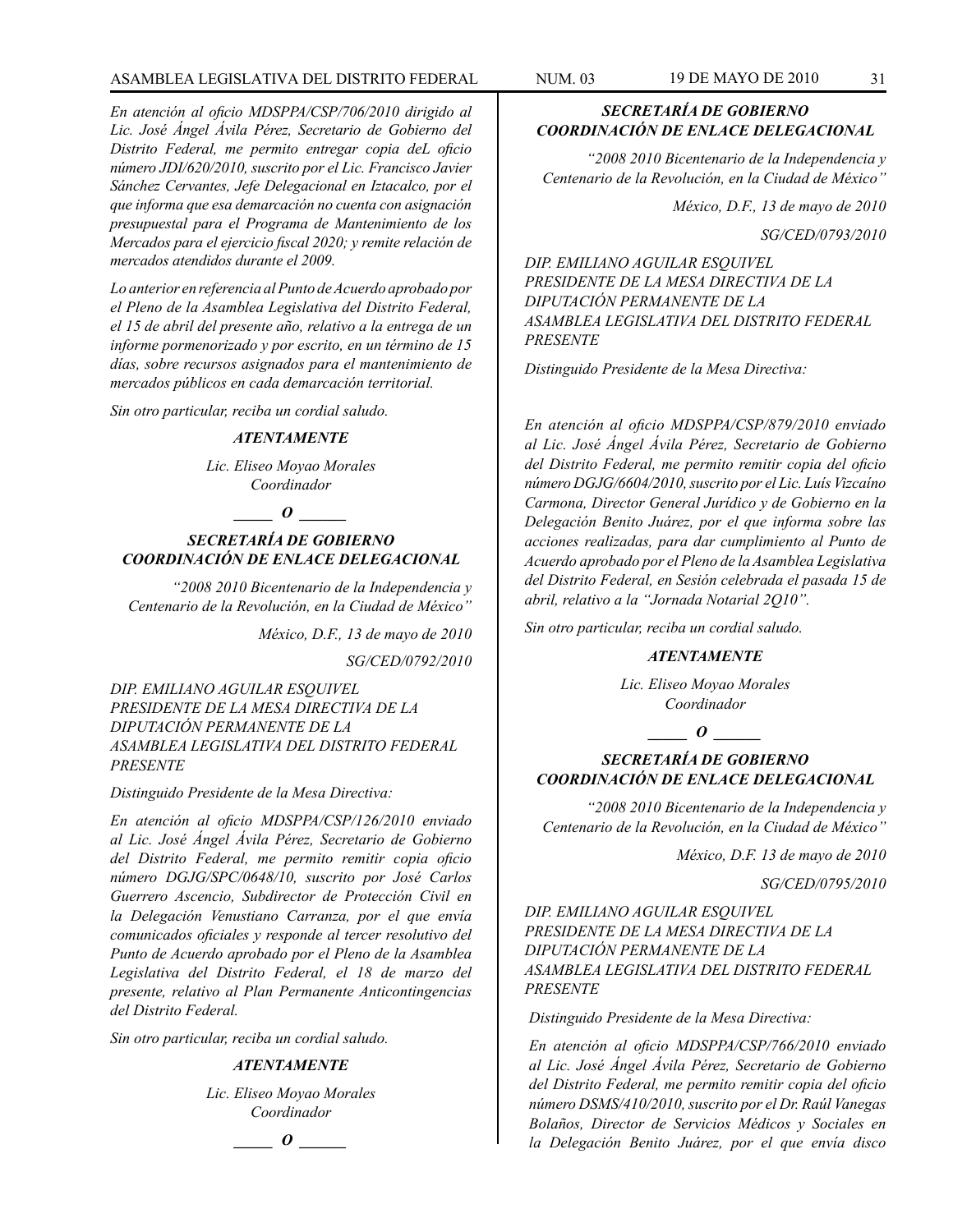*compacto (CD) con el padrón de beneficiarias del estudio de mastografía correspondiente a los años 2008, 2009 Y 2010 (abril). Asimismo entrega impreso gráficas con reporte de mastografías realizadas.* 

*Lo anterior en referencia al Punto de Acuerdo aprobado por el Pleno de la Asamblea Legislativa del Distrito Federal, en Sesión celebrada el pasado 15 de abril, relativo al padrón de beneficiarias del último programa realizado en cada una de las demarcaciones.* 

*Sin otro particular, reciba un cordial saludo.* 

#### *ATENTAMENTE*

*Lic. Eliseo Moyao Morales Coordinador*

 $\bm{o}$ 

### *SECRETARÍA DE GOBIERNO COORDINACIÓN DE ENLACE DELEGACIONAL*

*"2008 2010 Bicentenario de la Independencia y Centenario de la Revolución, en la Ciudad de México"*

*México, D. F. 13 de mayo de 2010* 

*SG/CED/0795/2010* 

*DIP. EMILIANO AGUILAR ESQUIVEL PRESIDENTE DE LA MESA DIRECTIVA DE LA DIPUTACIÓN PERMANENTE DE LA ASAMBLEA LEGISLATIVA DEL DISTRITO FEDERAL PRESENTE*

*Distinguido Presidente de la Mesa Directiva:* 

*En atención al oficio MDSPPA/CSP/766/2010 enviado al Lic. José Ángel Ávila Pérez, Secretario de Gobierno del Distrito Federal, me permito remitir copia del oficio número DSMS/410/2010, suscrito por el Dr. Raúl Vanegas Bolaños, Director de Servicios Médicos y Sociales en la Delegación Benito Juárez, por el que envía disco compacto (CD) con el padrón de beneficiarias del estudio de mastografía correspondiente a los años 2008, 2009 Y 2010 (abril). Asimismo entrega impreso gráficas con reporte de mastografías realizadas.* 

*Lo anterior en referencia al Punto de Acuerdo aprobado por el Pleno de la Asamblea Legislativa del Distrito Federal, en Sesión celebrada el pasado 15 de abril, relativo al padrón de beneficiarias del último programa realizado en cada una de las demarcaciones.* 

*Sin otro particular, reciba un cordial saludo.* 

#### *ATENTAMENTE*

*Lic. Eliseo Moyao Morales Coordinador*



### *SECRETARÍA DE GOBIERNO COORDINACIÓN DE ENLACE DELEGACIONAL*

*"2008 2010 Bicentenario de la Independencia y Centenario de la Revolución, en la Ciudad de México"*

*México, D.F., 13 de mayo de 2010* 

*SG/CED/0797/2010* 

*DIP. EMILIANO AGUILAR ESQUIVEL PRESIDENTE DE LA MESA DIRECTIVA DE LA DIPUTACIÓN PERMANENTE DE LA ASAMBLEA LEGISLATIVA DEL DISTRITO FEDERAL PRESENTE*

*Distinguido Presidente de la Mesa Directiva:* 

*En atención al oficio MDSPPA/CSP/627/2010 enviado al Lic. José Ángel Ávila Pérez, Secretario de Gobierno del Distrito Federal, me permito remitir copia del oficio número DELAZCA/CPMA/293/2010, suscrito por la Lic. Ma. Del Carmen Contreras Chávez, Coordinadora de Planeación y Modernización Administrativa en la Delegación Azcapotzalco, por el que informa sobre las acciones realizadas en esa demarcación, para dar cumplimiento al Punto de Acuerdo aprobado por el Pleno de la Asamblea Legislativa del Distrito Federal, en Sesión celebrada el pasado 13 de abril del presente, relativo a la instalación de un botón anticorrupción en las páginas de internet de las Delegaciones Políticas.* 

*Sin otro particular, reciba un cordial saludo.* 

#### *ATENTAMENTE*

*Lic. Eliseo Moyao Morales Coordinador*

*\_\_\_\_\_ O \_\_\_\_\_\_*

### *SECRETARÍA DE GOBIERNO COORDINACIÓN DE ENLACE DELEGACIONAL*

*"2008 2010 Bicentenario de la Independencia y Centenario de la Revolución, en la Ciudad de México"*

*México, D.F., 13 de mayo de 2010*

*SG/CED/0798/2010*

*DIP. EMILIANO AGUILAR ESQUIVEL PRESIDENTE DE LA MESA DIRECTIVA DE LA DIPUTACIÓN PERMANENTE DE LA ASAMBLEA LEGISLATIVA DEL DISTRITO FEDERAL PRESENTE*

*Distinguido Presidente de la Mesa Directiva:*

*En atención al oficio MDSPPNCSP/300/2010 dirigido al Lic. José Ángel Ávila Pérez, Secretario de Gobierno del Distrito Federal, me permito entregar copia del oficio número DGDS/259/2010, suscrito por el Lic. Jorge Rivera Olivos, Director General de Desarrollo Social en la Delegación Milpa Alta, por el que informa las actividades*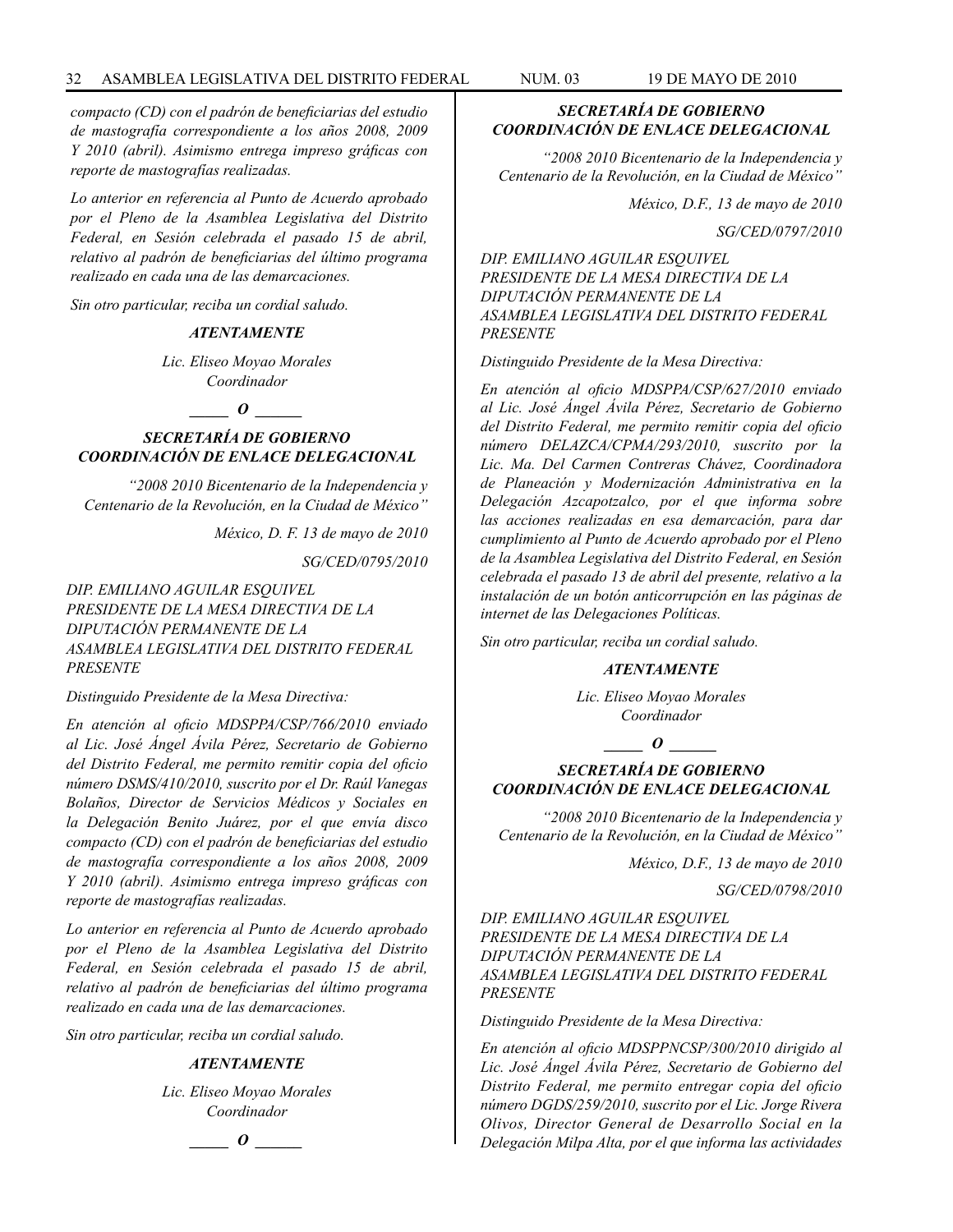*que llevan a cabo en esa demarcación, a fin de dar cumplimiento al Punto de Acuerdo aprobado por el Pleno de la Asamblea Legislativa del Distrito Federal, en Sesión celebrada el día 25 de marzo del presente, relativo a la realización de campañas de esterilización a Las pequeñas especies de mascotas domésticas o callejeras.*

*Sin otro particular, reciba un cordial saludo.*

#### *ATENTAMENTE*

*Lic. Eliseo Moyao Morales Coordinador*

#### $\bm{o}$

#### *SECRETARÍA DE GOBIERNO COORDINACIÓN DE ENLACE DELEGACIONAL*

*"2008 2010 Bicentenario de la Independencia y Centenario de la Revolución, en la Ciudad de México"*

*México, D.F. 13 de mayo de 2010*

*SG/CED/0799/2010*

*DIP. EMILIANO AGUILAR ESQUIVEL PRESIDENTE DE LA MESA DIRECTIVA DE LA DIPUTACIÓN PERMANENTE DE LA ASAMBLEA LEGISLATIVA DEL DISTRITO FEDERAL PRESENTE*

*Distinguido Presidente de la Mesa Directiva:*

*En atención al oficio MDSPPA/CSP/798/2010 enviado al Lic. José Ángel Ávila Pérez, Secretario de Gobierno del Distrito Federal, me permito remitir copia del oficio número DGDS/260110, suscrito por el Lic. Jorge Rivera Olivos, Director General de Desarrollo Social en la Delegación Milpa Alta, por el que informa las acciones llevadas a cabo en esa demarcación, para dar cumplimiento al Punto de Acuerdo aprobado por el Pleno de la Asamblea Legislativa del Distrito Federal, en Sesión celebrada el pasado 15 de abril, relativo a las medidas preventivas a fin de que la población no se vea afectada a consecuencia de la presente temporada de calor.*

*Sin otro particular, reciba un cordial saludo.*

#### *ATENTAMENTE*

*Lic. Eliseo Moyao Morales Coordinador*

#### *\_\_\_\_\_ O \_\_\_\_\_\_*

#### *SECRETARÍA DE GOBIERNO COORDINACIÓN DE ENLACE DELEGACIONAL*

*"2008 2010 Bicentenario de la Independencia y Centenario de la Revolución, en la Ciudad de México"*

*México, D.F., 13 de mayo de 2010*

*SG/CED/0800/2010*

*DIP. EMILIANO AGUILAR ESQUIVEL PRESIDENTE DE LA MESA DIRECTIVA DE LA DIPUTACIÓN PERMANENTE DE LA ASAMBLEA LEGISLATIVA DEL DISTRITO FEDERAL PRESENTE*

*Distinguido Presidente de la Mesa Directiva:*

*En atención al oficio MDSPPA/CSP/962/2010 enviado al Lic. José Ángel Ávila Pérez, Secretario de Gobierno del Distrito Federal, me permito remitir copia del oficio número DGJG/SVRI0279110, suscrito por el Lic. Camilo Campos López, Director General Jurídico y de Gobierno en la Delegación Cuajimalpa de Morelos, por el que informa sobre las acciones llevadas a cabo en esa demarcación, para dar cumplimiento al Punto de Acuerdo aprobado por el Pleno de la Asamblea Legislativa del Distrito Federal, en Sesión celebrada el pasado 20 de abril, relativo a la realización de verificaciones a fin de detectar y, en su caso, sancionar conforme a la Ley, actos de discriminación que se presenten en antros, discotecas, clubes, centros nocturnos, bares, cantinas, etc.*

*Sin otro particular, reciba un cordial saludo.*

#### *ATENTAMENTE*

*Lic. Eliseo Moyao Morales Coordinador*

### *\_\_\_\_\_ O \_\_\_\_\_\_*

### *SECRETARÍA DE GOBIERNO COORDINACIÓN DE ENLACE DELEGACIONAL*

*"2008 2010 Bicentenario de la Independencia y Centenario de la Revolución, en la Ciudad de México"*

*México, D.F., 13 de mayo de 2010* 

*SG/CED/0801/2010* 

*DIP. EMILIANO AGUILAR ESQUIVEL PRESIDENTE DE LA MESA DIRECTIVA DE LA DIPUTACIÓN PERMANENTE DE LA ASAMBLEA LEGISLATIVA DEL DISTRITO FEDERAL PRESENTE*

*Distinguido Presidente de la Mesa Directiva:* 

*En atención al oficio MDSPPA/CSP/801/2010 enviado al Lic. José Ángel Ávila Pérez, Secretario de Gobierno del Distrito Federal, me permito remitir copia del oficio número SPC/0647/10, suscrito por José Carlos Guerrero Ascencio, Subdirector de Protección Civil en Venustiano Carranza, por el que informa las acciones que se llevan a cabo en esa delegación, para dar cumplimiento al Punto de Acuerdo aprobado por el Pleno de la Asamblea Legislativa del Distrito Federal, en Sesión celebrada el pasado 15 de abril, relativo a las medidas preventivas a fin de que la población no se vea afectada a consecuencia de la presente temporada de calor.* 

*Sin otro particular, reciba un cordial saludo.* 

#### *ATENTAMENTE*

*Lic. Eliseo Moyao Morales Coordinador*

*\_\_\_\_\_ O \_\_\_\_\_\_*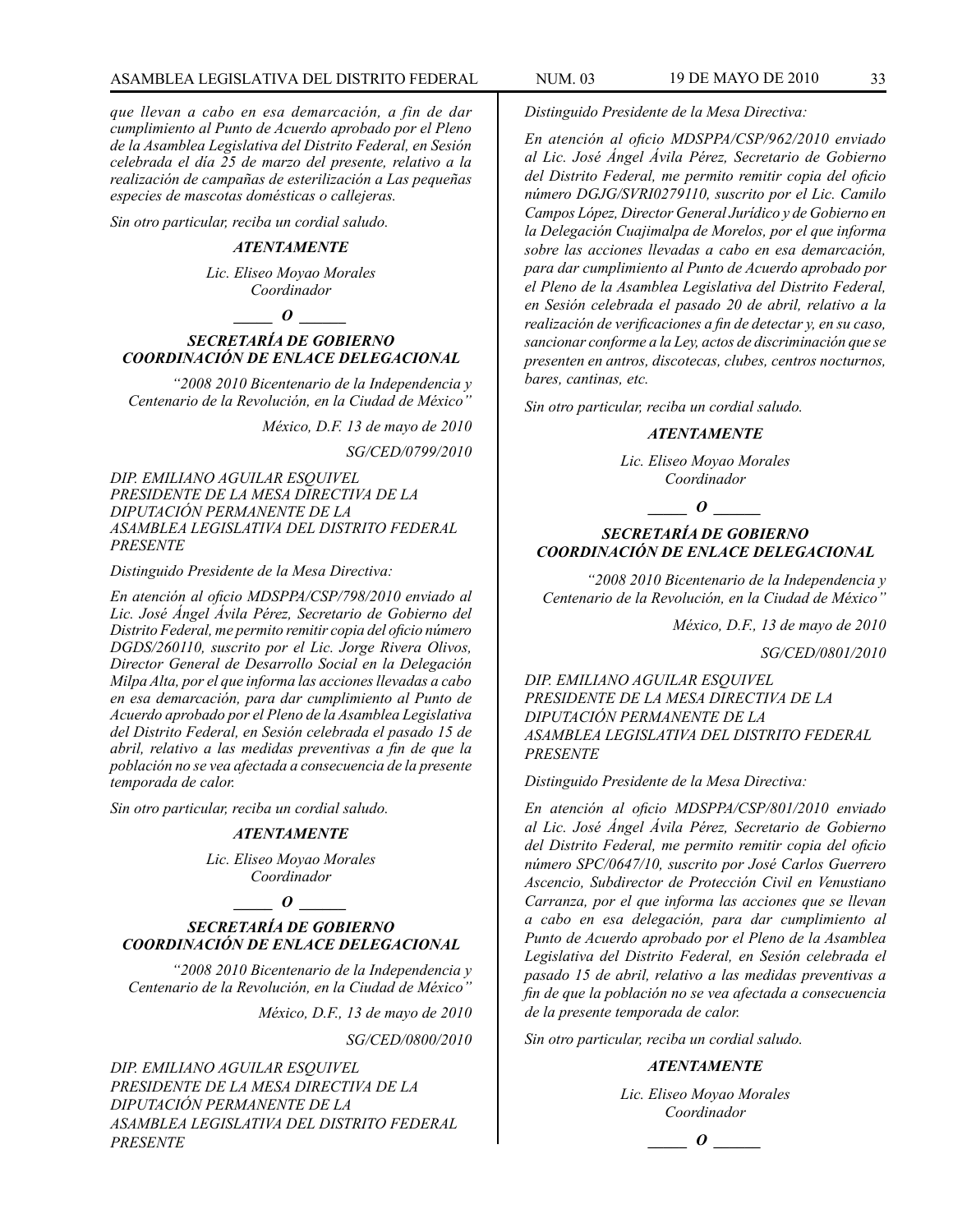#### *INSTITUTO DEL DEPORTE DEL DISTRITO FEDERAL DIRECCIÓN GENERAL*

*Ciudad de México, 14 mayo de 2010*

*IDDF/DG/680/2010*

*DIP. JULIO CÉSAR MORENO RIVERA PRESIDENTE DE LA MESA DIRECTIVA DE LA ASAMBLEA LEGISLATIVA DEL DISTRITO FEDERAL V LEGISLATURA PRESENTE* 

*Me refiero al oficio SG/LVH/330/2010, de fecha 23 de abril del año en curso, suscrito por el C. Luis Villanueva Herrera, Asesor Jurídico del Secretario de Gobierno del Distrito Federal mediante el cual hace referencia al Punto de Acuerdo aprobado por el Pleno de la H. Asamblea Legislativa del Distrito Federal el 20 de abril del 2010, a través del cual se exhorta al cumplimiento a lo ordenado en Laudo emitido por H. Tribunal Federal de Conciliación y Arbitraje a favor de la C. María del Pilar Caballero Royacelli. Sobre el particular, me permito informarle lo siguiente:*

*1. La C. María del Pitar Caballero Royacelli, ocupa desde el 16 de febrero de 1998 y hasta la fecha la plaza de base 2804297, con número de empleado 235848, código de puesto S14003. Nivel 40 y con una denominación del puesto como Vigilante, la cual se encuentra adscrita a la Secretaría de Desarrollo Social del Gobierno del Distrito Federal (028-00-00-00-0000);*

*2. El 31 de octubre de 2009, la C. María del Pilar Caballero Royacelli, demando al Gobierno del Distrito Federal la homologación de funciones, es decir, de Vigilante a Dietista, así como, el pago de diferencias salariales y prestaciones;*

*3. El 27 de octubre de 2008 el H. Tribunal Federal de Conciliación y Arbitraje emitió el laudo en el que se condena al Instituto del Deporte del Distrito Federal a la homologación y al pago de diferencias salariales y prestaciones;*

*4. Mediante el oficio IDDF/DG/650/2010 del 7 de mayo de 2010, solicité la colaboración del C. Ricardo Martín Hernández Ramírez. Director General de Administración de la Secretaría de Desarrollo Social del Gobierno del Distrito Federal, a efecto de conformar una mesa de trabajo que para determinar las acciones que sean procedentes para dar cumplimiento a lo ordenado mediante el laudo de referencia atendiendo que la plaza de base que ocupa la C. María del Pilar Caballero Royacelli, está adscrita a esa Dependencia y en consecuencia el Instituto carece de facultades para realizar los trámites y gestiones correspondientes ante la Dirección General de Administración de Personal de la Oficialía Mayor del Gobierno del Distrito Federal;*

*5. Que mediante el oficio IDDF/DG/665/2010, del 7 de mayo de 2010, se realizó consulta al Mtro. León Javier Martínez Sánchez:, Director General de Servicios Legales de la Consejería Jurídica y de Servicios Legales respecto de la competencia de la Secretaría de Desarrollo Social del Gobierno del Distrito Federal y del Instituto del Deporte*  *para dar cumplimiento a lo ordenado por el H. Tribunal Federal de Conciliación y Arbitraje; y*

*6. Que el 13 de mayo de 2010, se celebró reunión con la C.P. Roxana Cuesta Romero, Directora General de Egresos A de la Secretaria de Fianzas, Lic. Guillermo Salvador Boyzo González, Director de Administración de Personal de la Dirección General de Administración de Personal de la Oficialía Mayor, Mtro. León Javier Martínez Sánchez, Director General de Servicios Legales de la Consejería Jurídica y de Servicios Legales, coincidiendo que el cumplimiento del Laudo corresponde a la Secretaría de Desarrollo Social derivado de que la plaza que ocupa C. María del Pilar Caballero Royacelli se encuentra adscrita a dicha Dependencia.*

*Actualmente, estamos en espera de la respuesta oficial de la Dirección General de Servicios Legales, y del Director General de Administración de la Secretaría de Desarrollo Social del Gobierno del Distrito Federal para la establecer la mesa de trabajo y realizar las acciones conducentes para el cumplimiento.*

*Sin más por el momento, aprovecho el conducto para enviarle un cordial saludo.*

#### *ATENTAMENTE*

*Gerardo Villanueva Albarrán Director General*

*\_\_\_\_\_ O \_\_\_\_\_*

*COMISIÓN NACIONAL DE DERECHOS HUMANOS DIRECCIÓN GENERAL DE ASUNTOS JURÍDICOS*

*Oficio: CNDH/DGAJ/423/2010*

*México, D. F. 13 de mayo de 2010.*

*Asunto: Se da respuesta al oficio No.*

*MDSPPA/CSP/1129/2010*

*DIP. JULIO CÉSAR MORENO RIVERA PRESIDENTE DE LA MESA DIRECTIVA DE LA ASAMBLEA LEGISLATIVA DEL DISTRITO FEDERAL V LEGISLATURA PRESENTE* 

*Por medio del presente hago referencia a su atento oficio No. MDSPPA/CSP/112912010, de 22 de abril de 2010, recibido el 23 de abril del presente año, por medio del cual solicita a la Comisión Nacional de los Derechos Humanos emitir una opinión sobre el exhorto de la Asamblea Legislativa del Distrito Federal, exhorta al H. Congreso de la Unión, a la Secretaría de Gobernación y la Instituto Federal Electoral, para que se implementen las medidas necesarias y se pueda incluir información de los donadores voluntarios de órganos en la Credencial para votar con fotografía.*

*Al respecto, la Comisión Nacional de los Derechos Humanos al ser un Órgano Constitucional Autónomo, cuyo objeto primordial es la protección, observancia, promoción, estudio y divulgación de los derechos humanos que ampara*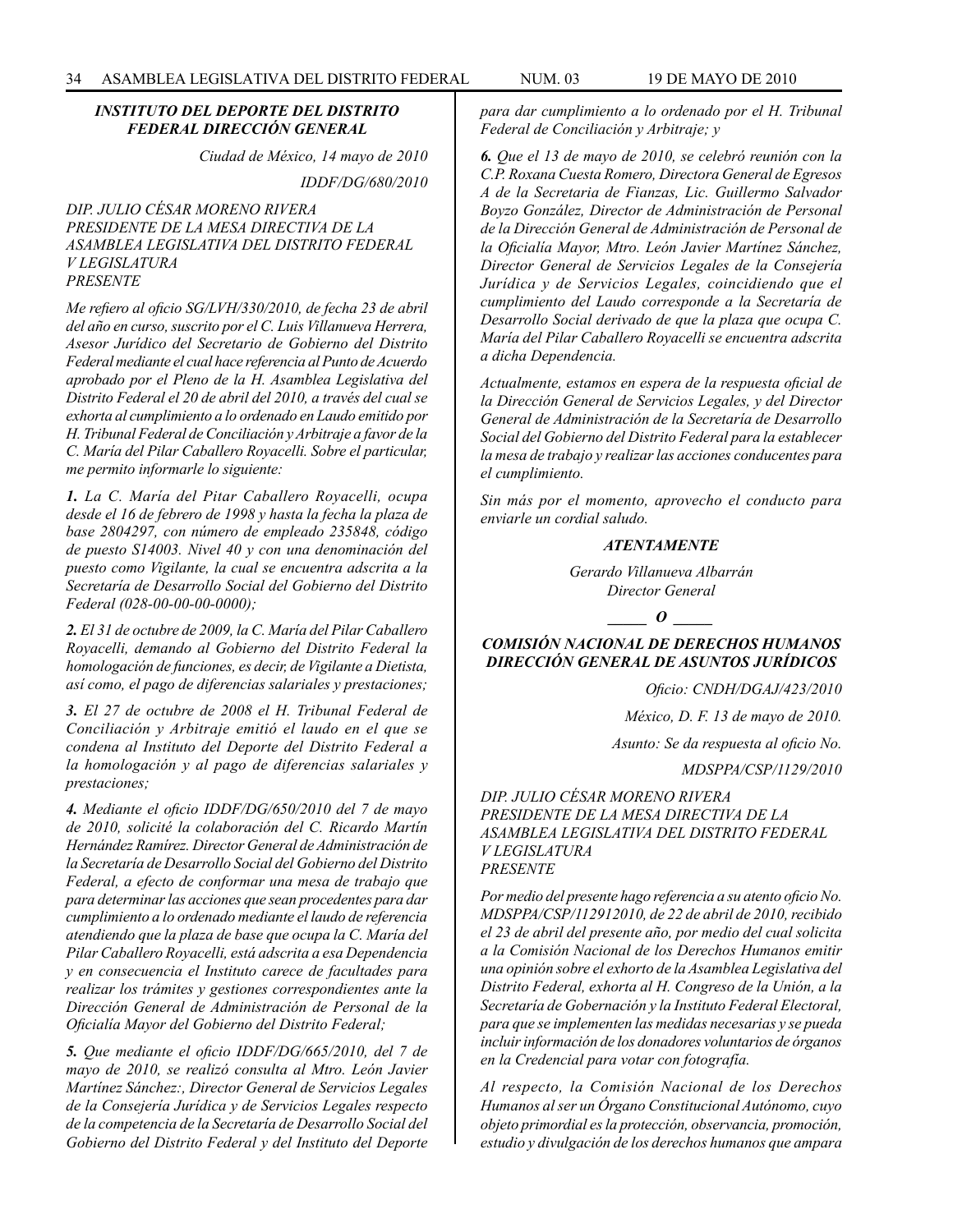### ASAMBLEA LEGISLATIVA DEL DISTRITO FEDERAL NUM. 03 19 de mayo DE 2010 35

*el orden jurídico mexicano, conforme a lo dispuesto por los Artículos 102, Apartado B, de la Constitución Política de los Estados Unidos Mexicanos, 2º de la Ley de la Comisión Nacional de los Derechos Humanos y 1º de su Reglamento Interno, no puede quedar sujeto a las instrucciones de ninguna otra autoridad o servidor público, porque eso implicaría restringir o limitar su autonomía, conforme a lo establecido por el Artículo 54 de la Ley de la CNDH.*

*ARTÍCULO 54. Ninguna autoridad o servidor público dará instrucciones a la Comisión Nacional de Derechos Humanos, con motivo de los informes a que se refiere el Artículo 52 de esta ley,*

*En virtud de lo expuesto, este Órgano Autónomo debe regirse únicamente por sus lineamientos y las normas específicas que lo constituyen, actuando dentro del ámbito de las facultades que le fueron concedidas, con base en las mismas no puede sujetarse a otra autoridad, como se mencionó anteriormente, por lo que, no es posible acceder a su solicitud de emitir una opinión en tomo a la propuesta de merito.*

*No obstante lo anterior, le comunico que esta Institución está trabajando de manera conjunta con el Instituto Federal Electoral para verificar la viabilidad de la propuesta.*

*Sin otro particular, le envío un cordial saludo.*

### *ATENTAMENTE*

*Dr. Javier Sepúlveda Amed Director General*

*\_\_\_\_\_ O \_\_\_\_\_*

*SECRETARÍA DE GOBERNACIÓN SUBSECRETARÍA DE ENLACE LEGISLATIVO UNIDAD DE ENLACE LEGISLATIVO*

*Oficio No. SEL/UEL/311/1484/10* 

*México, D.F., a 12 de mayo de 2010* 

### *SECRETARIOS DE LA H. ASAMBLEA LEGISLATIVA DEL DISTRITO FEDERAL PRESENTES*

*En respuesta al atento oficio MDPPPA/CSP/0550/2010 signado por el Diputado Rafael Miguel Medina Pederzini, Presidente de la Mesa Directiva de la Diputación Permanente de ese Cuerpo Colegiado, me permito remitir para los fines procedentes, copia del similar número DGPPCIN/0908/10 suscrito por la C. Erika Santoyo Morales, Directora General de Políticas Públicas y Coordinación Interinstitucional de la Procuraduría General de la República, mediante el cual responde el Punto de Acuerdo relativo al asesinato de periodistas.* 

### *ATENTAMENTE*

*Lic. Gonzalo Altamirano Dimas Titular de la Unidad*

**EL C. PRESIDENTE.-** Para presentar una Propuesta con Punto de Acuerdo por medio del cual se hace un exhorto a diversas autoridades con relación a los asesinatos ocurridos el pasado 27 de abril en el municipio de Copala, Estado de Oaxaca, se concede el uso de la Tribuna al Diputado David Razú Aznar, del Grupo Parlamentario del Partido de la Revolución Democrática.

**EL C. DIPUTADO DAVID RAZÚ AZNAR.-** Con su venia, Diputado Presidente.

*PROPOSICIÓN CON PUNTO DE ACUERDO POR MEDIO DEL CUAL SE HACE UN EXHORTO A DIVERSAS AUTORIDADES, CON RELACIÓN A LOS ASESINATOS OCURRIDOS EL PASADO 27 DE ABRIL EN EL MUNICIPIO DE COPALA, ESTADO DE OAXACA.*

*DIP. EMILIANO AGUILAR ESQUIVEL PRESIDENTE DE LA MESA DIRECTIVA DE LA DIPUTACIÓN PERMANENTE DE LA ASAMBLEA LEGISLATIVA DEL DISTRITO FEDERAL PRESENTE*

*El suscrito Diputado integrante del Grupo Parlamentario del Partido de la Revolución Democrática en la Asamblea Legislativa del Distrito Federal, V Legislatura, con fundamento en lo dispuesto por los Artículo 17 fracción VI de la Ley Orgánica y 133 del Reglamento para el Gobierno Interior ambos de la Asamblea Legislativa del Distrito Federal, someto consideración de esta Honorable Asamblea Legislativa, la siguiente "Proposición con Punto de Acuerdo por medio del cual se hace un exhorto a diversas autoridades, con relación a los asesinatos ocurridos el pasado 27 de abril en el Municipio de Copala, Estado de Oaxaca", conforme a los siguientes:*

### *ANTECEDENTES*

*Copala proviene de dos voces de origen náhuatl Capille-Copallitech que traducido al español significa "Lugar de Copal" o donde abunda el copal, el municipio con este nombre, pertenece a la región de la Costa Chica, se localiza al sureste del estado de Guerrero, enclavado en los márgenes del río de su mismo nombre y del océano Pacífico, sobre la carretera Acapulco Pinotepa Nacional, Oaxaca, a 117 Kilómetros del puerto de Acapulco. Limita al norte con el municipio de Cuautepec, al este con Azoyú; al oeste con Florencio Villarreal y al sur con el océano Pacífico. Cuenta con una extensión territorial es de 344.4 kilómetros cuadrados. De acuerdo al XII Censo General de Población y Vivienda 2000 efectuado por el Instituto Nacional de Estadística, Geografía e Informática (INEGI), la población total del municipio de Copala fue de 13,060 habitantes, de los cuales 6,398 son hombres y 6,662 mujeres, representando el 48.5% y 51.5% respectivamente. La población total del municipio representa el 0.42 por ciento con relación a la población total del Estado de Oaxaca.*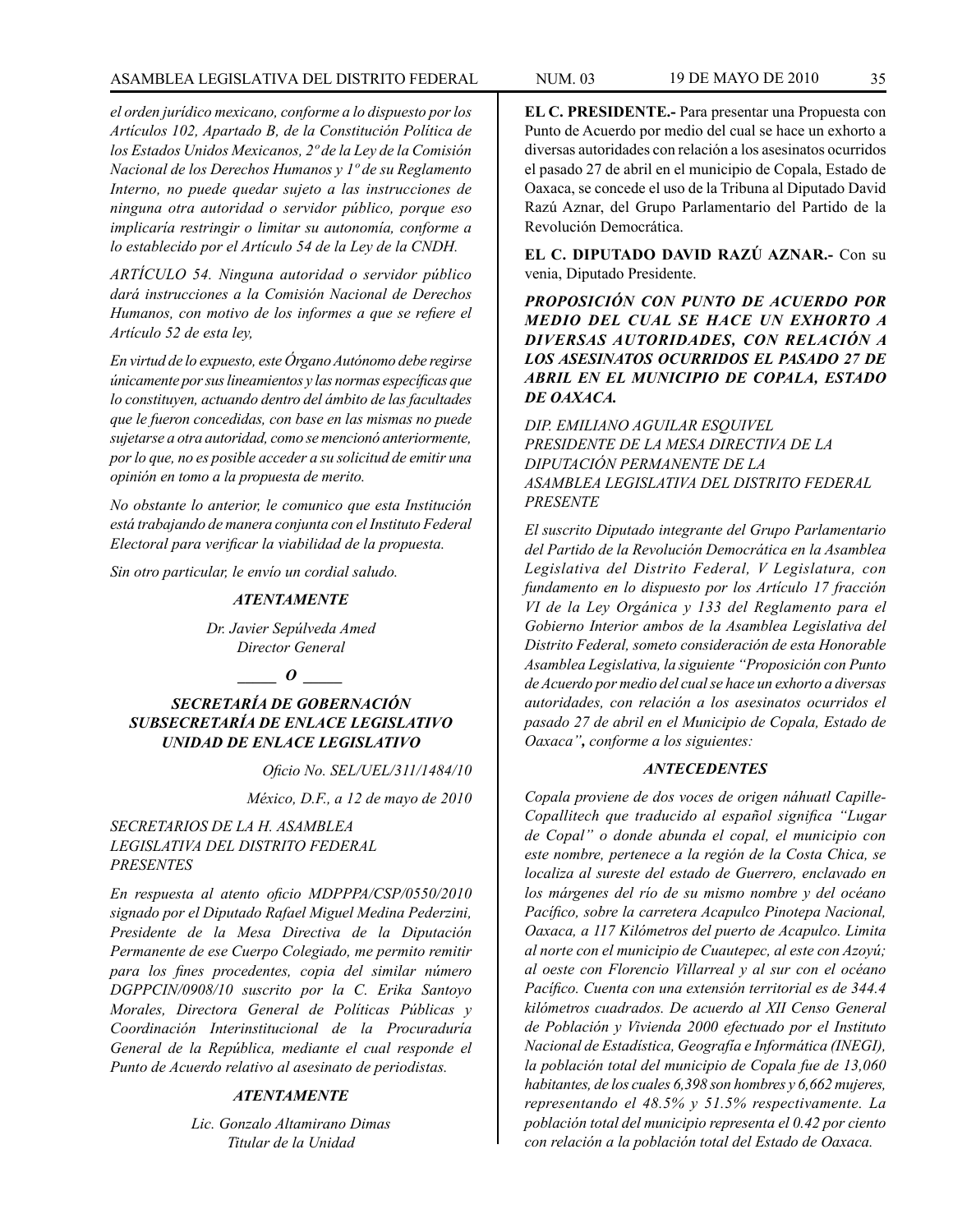*En este municipio oaxaqueño, se encuentra en la actualidad dividido, con añejos conflictos y enfrentamientos internos a los cuales el Estado no ha sido ajeno. Una parte del mismo decidió hace tres años optar por la construcción autonómica del municipio de San Juan Copala, asumiendo válidamente que el núcleo esencial de la creación jurídico política de un municipio reside en la decisión mayoritaria de los habitantes del territorio correspondiente, y que tienen respaldo en los derechos como pueblos indígenas reconocidos en el plano internacional. Es necesario destacar que no están usurpando la representación de todo el pueblo triqui; han concentrado su fuerza en un municipio. Por ello, junto a la intervención de relatores de la ONU sobre derechos humanos individuales, están tratando de hacer valer su derecho como pueblo indígena.*

*Durante el Foro sobre la Situación de Derechos de los Pueblos Indígenas en el Estado de Oaxaca, diversas Organizaciones de la Sociedad Civil se manifestaron ante la situación político-social en el Municipio de Copala, advirtiendo que la situación en el Estado de Oaxaca y en especial en el citado Municipio se ha agravado por la falta de respeto a los Usos y Costumbres, lo que genera conflictos políticos e incluso armados.*

*La violencia estructural en el Estado de Oaxaca entró de nuevo en escena el pasado 27 de abril con la emboscada a la Caravana de Paz que intentaba romper el cerco en que se tiene al municipio autónomo de San Juan Copala. El asesinato de la destacada activista Beatriz Cariño Trujillo, del Centro de Apoyo Comunitario Trabajando Unidos (Cactus), y del internacionalista Tyri Antero Jaakkola, originario de Finlandia, forma parte de la cadena de impunidad en la entidad y particularmente en la región triqui. Lamentablemente, detrás de ellos están muchas otras víctimas de los mismos crímenes que a la fecha no han sido esclarecidos ni sus responsables sancionados.*

*Los gobiernos, tanto estatal como federal, son directamente responsable por acción u omisión, de las condiciones que imperan en el Municipio de Copala, en especial de los asesinatos referidos, pues están obligados a garantizar el respeto a los derechos humanos individuales de todas y todos, así como a los colectivos de los pueblos indígenas, que resultan por desgracia tan ajenos a los caciques. En este mismo sentido, la Procuraduría General de la República, atrajo la investigación sobre los ominosos hechos del pasado 27 de abril, sin que hasta la fechase haya dado avances sobre la misma.*

*Es de señalar que en las diversas acciones de solidaridad y protesta, San Juan Copala aparece generalmente como el lugar de destino de la caravana agredida y en algunos casos se refiere la situación grave que viven las familias sin agua, luz eléctrica, servicios educativos, alimentos. Sin embargo, el abrumador impacto del atentado contra defensoras y defensores de derechos humanos, las víctimas individuales, no debe hacernos pasar por alto, así sea de manera involuntaria, que estamos ante un eslabón más del*  *hostigamiento persistente contra un esfuerzo colectivo por ejercer el derecho a la autonomía por parte de un sector del pueblo indígena triqui.*

*El accionar paramilitar de una de las fracciones triquis en pugna, la Unión de Bienestar Social para la Región Triqui (Ubisort) de filiación priísta, es ejemplo de los Instrumentos del Estado para mantener el conflicto con la apariencia de que lo es sólo en el plano intracomunitario, estrategia que se ha empleado en otras entidades con resultados dramáticos. En este caso dicha organización ha sido señalada como la responsable del atentado contra la caravana civil de paz.*

*Es importante señalar, que sin la añeja intervención estatal posiblemente los triquis discriminan sus diferencias de manera pacífica. Recordemos cómo les fue arrebatado el carácter de municipio en 1948 por una hegemonía política en el estado que desde entonces ha criminalizado la lucha social. Los triquis se han rebelado una y otra vez ante la injusticia; por ello, han sido estigmatizados de manera racista y existe el temor que esta construcción histórica haya permeado en el resto de pueblos indígenas en Oaxaca, que de una u otra manera hacen sentir que los triquis son algo aparte. Quizá por ello, dentro del cúmulo de protestas y reacciones a la agresión sufrida por la caravana solidaria con el municipio autónomo, no destacan las organizaciones indígenas de la entidad.*

*Ante una situación así, desde Serapaz se vienen realizando esfuerzos por mediar entre el MULT (Movimiento de Unificación y Lucha Triqui) y el MULTI (ahora municipio autónomo). Se requiere la convicción de ambas partes sobre la necesidad de construir un acuerdo de coexistencia en lógica de paz, amerita un claro deslinde frente al accionar paramilitar de UBISORT y contra Ia impunidad. De otra manera el Estado seguirá capitalizando sus diferencias.*

*Defensores internacionales de derechos humanos, participantes en el Foro Social Mundial condenaron el asesinato de los activistas Beatriz Cariño Trujillo y Yyri Jaakkola, y anunciaron que integraran una misión civil para observar las elecciones del 4 de julio próximo y evitar más agresiones al pueblo.*

*Juan Manuel Luke, miembro del Foro de Autoridades Locales por la Inclusión Social y la Democracia, de Andalucía, España, dijo que el Consejo Internacional del Foro Social Mundial presionará a los gobiernos estatal y federal para que asuman su responsabilidad con San Juan Copala y no queden impunes los asesinatos, cuestionó la legitimidad de un gobierno que permite la represión, el acoso y la violación a derechos humanos en el estado, además, agregó que organizaciones sociales y civiles están coordinando la constitución de una gran comisión que estará presente durante fa jornada electoral, con la participación no sólo de defensores de derechos humanos, sino también de periodistas, concluyó haciendo un llamado a la sociedad nacional e internacional para que se pronuncie ante la barbarie cometida y, sobre todo, exija a las autoridades soluciones a la problemática histórica en la zona triqui.*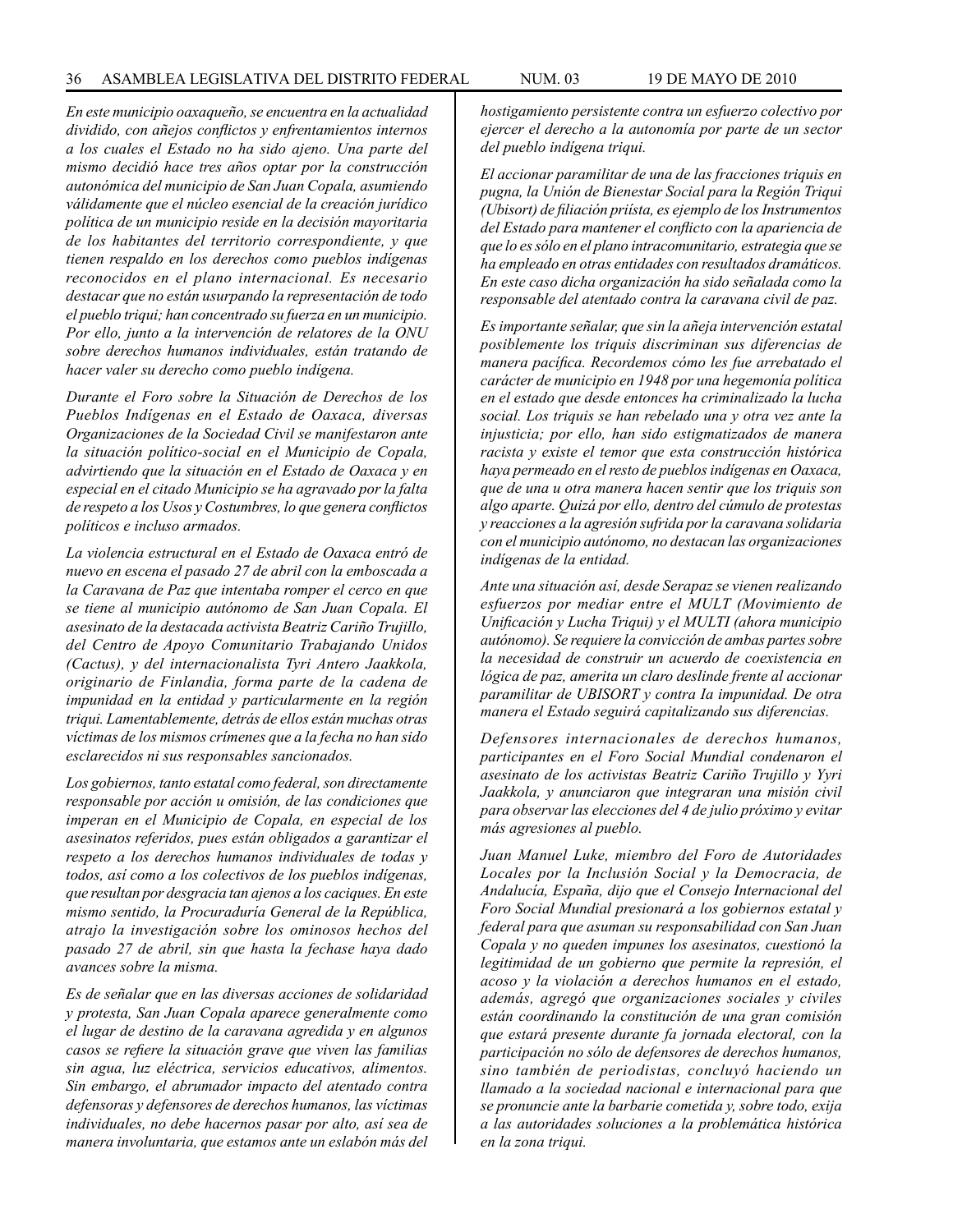*En dicho foro, también estuvieron Marcos Leyva Madrid, director de Servicios para una Educación Alternativa, Rita Freire, de Brasil, y Azril Bacal, de Sueda, integrantes del Consejo Internacional del Foro Social Mundial, así como Samir Abi, de Togo, e Ivette Lacava y María Dolores Villagómez, de México.*

*Por lo anteriormente expuesto y fundado someto a consideración del Pleno de la Diputación Permanente del primer año legislativo, del segundo periodo, de esta Asamblea Legislativa, el siguiente:*

## *PUNTO DE ACUERDO*

*ÚNICO: Se exhorta al titular del Ejecutivo Federal a girar las instrucciones correspondientes para la intervención de las autoridades pertinentes para garantizar el inmediato desarme de los grupos paramilitares documentados en diversos medios de comunicación operando actualmente en el Municipio de Copala, Estado de Oaxaca, así como para que se inicien los procesos judiciales necesarios para sancionar todas las conductas criminales y de violación a los Derechos Humanos que han tenido lugar como resultado del conflicto.*

*Dado en el recinto legislativo a los diecinueve días del mes de mayo del dos mil diez.*

## *ATENTAMENTE*

#### *Dip. David Razú Aznar*

Es cuanto, Diputado Presidente.

**EL C. PRESIDENTE.-** En términos de lo dispuesto por el Artículo 133 del Reglamento para el Gobierno Interior de la Asamblea Legislativa del Distrito Federal, consulte la Secretaría a la Diputación Permanente en votación económica si la propuesta presentada por el Diputado David Razú Aznar se considera de urgente y obvia resolución.

**EL C. SECRETARIO DIPUTADO VÍCTOR HUGO ROMO GUERRA.-** Por instrucciones de la Presidencia y en votación económica, se consulta a la Diputación Permanente si la propuesta de referencia se considera de urgente y obvia resolución.

Los que estén por la afirmativa, sírvanse manifestarlo levantando la mano.

Los que estén por la negativa, sírvanse manifestarlo levantando la mano.

Se considera de urgente y obvia resolución, Diputado Presidente.

**EL C. PRESIDENTE.-** Está a discusión la propuesta. ¿Existen oradores en contra?

Proceda la Secretaría a preguntar a la Diputación Permanente en votación económica si es de aprobarse la propuesta a discusión.

**EL C. SECRETARIO.-** Por instrucciones de la Presidencia y en votación económica, se pregunta a la Diputación Permanente si está a favor o en contra de la propuesta sometida a su consideración.

Los que estén por la afirmativa, sírvanse manifestarlo levantando la mano.

Los que estén por la negativa, sírvanse manifestarlo levantando la mano.

Aprobada la propuesta, Diputado Presidente.

**EL C. PRESIDENTE.-** Remítase a las autoridades correspondientes para los efectos legales a que haya lugar.

Para presentar una Propuesta con Punto de Acuerdo por el que se exhorta a la Rectora de la Universidad Autónoma de la Ciudad de México, Doctora Esther Orozco Orozco, tenga a bien acordar con las Comisiones de Educación y de Presupuesto y Cuenta Pública la instalación de una mesa de trabajo con la finalidad de analizar las acciones necesarias para consolidar y fortalecer el desarrollo estratégico de la Institución que representa, se concede el uso de la Tribuna al Diputado Fernando Cuéllar Reyes, a nombre propio y de los Diputados Erasto Ensástiga Santiago y Víctor Hugo Romo Guerra, del Grupo Parlamentario del Partido de la Revolución Democrática.

**EL C. DIPUTADO FERNANDO CUÉLLAR REYES.-** Con su venia, Diputado Presidente.

*PUNTO DE ACUERDO POR EL QUE SE EXHORTA A LA RECTORA DE LA UNIVERSIDAD AUTÓNOMA DE LA CIUDAD DE MÉXICO, DOCTORA ESTHER OROZCO OROZCO, TENGA A BIEN, ACORDAR CON LAS COMISIONES DE EDUCACIÓN Y DE PRESU-PUESTO Y CUENTA PÚBLICA, LA INSTALACIÓN DE UNA MESA DE TRABAJO, CON LA FINALIDAD DE ANALIZAR LAS ACCIONES NECESARIAS PARA CONSOLIDAR Y FORTALECER EL DESARROLLO ESTRATÉGICO DE DICHA INSTITUCIÓN.*

*México, D.F., a 19 de mayo de 2010.*

*DIP. EMILIANO AGUILAR ESQUIVEL PRESIDENTE DE LA MESA DIRECTIVA DE LA DIPUTACIÓN PERMANENTE DE LA ASAMBLEA LEGISLATIVA DEL DISTRITO FEDERAL PRESENTE*

*Los Diputados que suscriben la presente, Dip. Erasto Ensástiga Santiago, Dip. Víctor Hugo Romo Guerra y Dip. Fernando Cuéllar Reyes, de la Fracción Parlamentaria del Partido de la Revolución Democrática, con base en lo dispuesto en los Artículos 17 fracciones 1lI y VI de la Ley Orgánica de la Asamblea Legislativa del Distrito Federal, así como 93. 132 y 133 del Reglamento para el Gobierno Interior de la misma, sometemos a consideración del Pleno de la Diputación Permanente, la presente proposición con "Punto de Acuerdo por el que se exhorta a la Rectora de la Universidad Autónoma de la Ciudad de México, Dra. Esther Orozco Orozco, tenga a bien, acordar con las Comisiones de Educación y de Presupuesto y Cuenta Pública, la instalación de una mesa de trabajo, con la finalidad de analizar las acciones necesarias para consolidar y fortalecer el desarrollo estratégico de la institución que representa", al tenor de las siguientes:*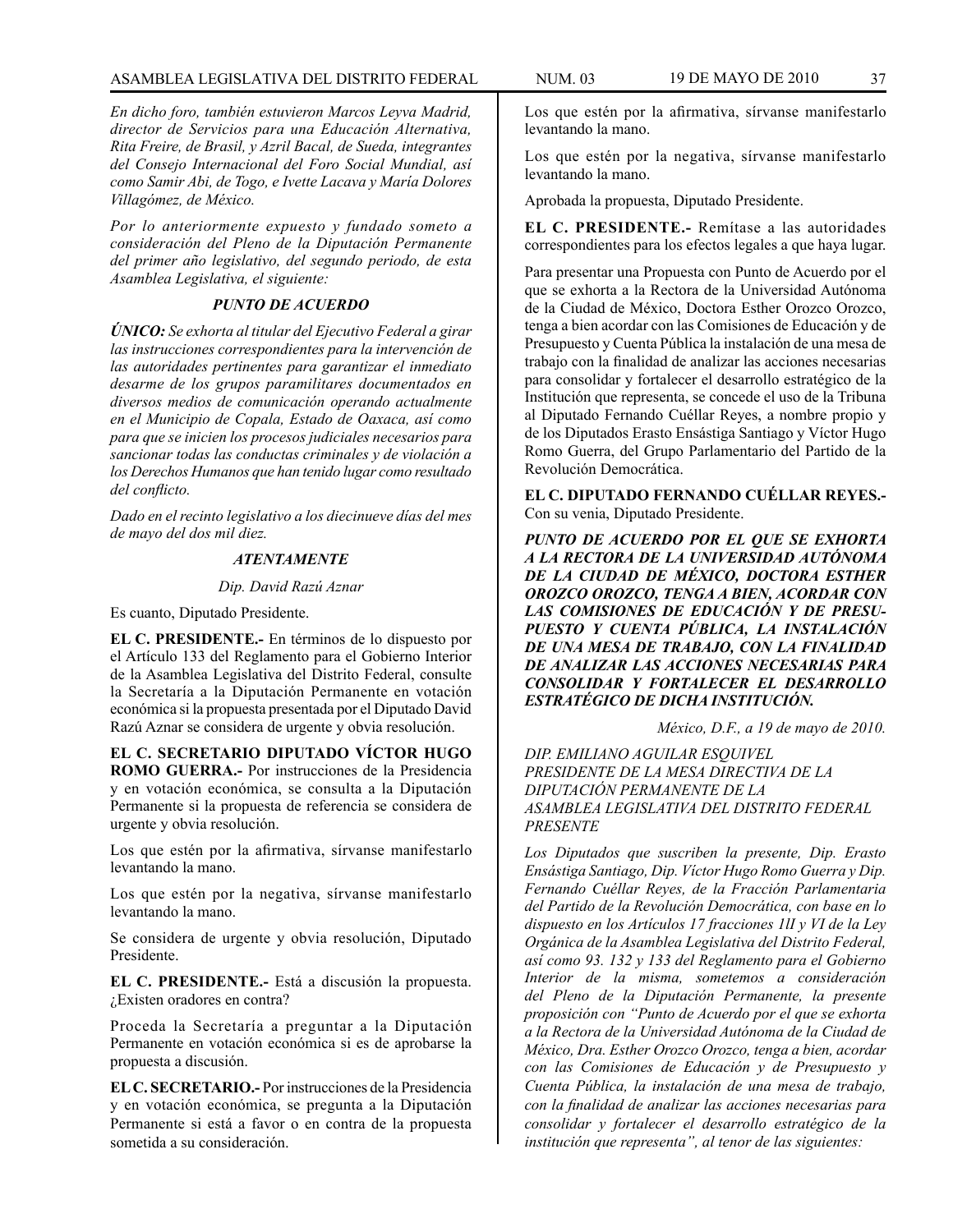### *CONSIDERACIONES*

*La Universidad Autónoma de la Ciudad de México, fue creada mediante Decreto publicado el 26 de abril de 2001 en la Gaceta Oficial del Distrito Federal, por el entonces Jefe de Gobierno del Distrito Federal, Licenciado Andrés Manuel López Obrador. Su misión estuvo definida desde su origen como una alternativa para atender la demanda de educación superior, pues desde 1974, no se creaba una universidad pública en la Ciudad de México.* 

*Posteriormente, el 5 de enero de 2005, el Jefe de Gobierno publicó en la Gaceta Oficial del Distrito Federal, la Ley de la Universidad Autónoma de la Ciudad de México, mediante la cual se dotó de autonomía al organismo público descentralizado.* 

*La UACM, ha sido alternativa para miles de jóvenes que han optado por continuar sus estudios profesionales. Habiendo iniciado sus actividades en 2001 con 566 alumnos, hacia finales de 2009, su matrícula total fue de 11 mil 307 alumnos. De acuerdo con información de la propia UACM, la proyección de su matrícula para el 2011 es de 15 mil 684 alumnos, para el 2012 de 19 mil 250 y, para el 2013 de 22 mil 664 alumnos.* 

*En cinco unidades ubicadas en diferentes zonas del Distrito Federal, se imparten 12 licenciaturas innovadoras. Se imparten además 8 programas de maestría y dos doctorados. Para ello, cuenta con una planta docente compuesta por 867 profesores, de los cuales, 754 tienen contratos de exclusividad a tiempo completo.* 

*A partir de la información proporcionada por la UACM, se observa que el perfil de sus profesores está definido de la siguiente manera: 15.2 % tiene doctorado, 44.3 % tiene maestría, 39.0 % tiene licenciatura y solamente el 1.3 % es pasante de licenciatura.* 

*Sin embargo, llama la atención que, de acuerdo al informe sobre algunos de sus resultados, las trayectorias escolares indican que al finalizar 2009, se habían otorgado 73 títulos y grados, no obstante que el avance de créditos de estudiantes de licenciatura destaca que el 45 % ha cubierto entre el 91 y 100 % de los créditos totales.* 

*Por otra parte, se informa que el crecimiento de su infraestructura y equipamiento se encuentran detenidos. Es el caso de los planteles de San Lorenzo Tezonco y de Cuauhtepec, principalmente.* 

*En efecto, durante los últimos años el presupuesto de la UACM ha visto reducir su tasa de crecimiento. Adicionalmente, los efectos de la crisis económica en los dos últimos años, han traído restricciones presupuestales y la urgencia de atender de manera ineludible, el aumento salarial de su plantilla laboral.* 

*El presupuesto de la Universidad muestra una disminución relativa en su tasa de crecimiento, pues mientras que en 2004 se observó un incremento porcentual del 123 %*  *respecto a 2003, 45.31 % para 2005, 35.12 % en 2006 y para el 2007 de 41.03 %, la tasa de crecimiento anual ha sido menor en los últimos tres años: para 2008 fue de 1.48, para 2009 de 1.86 y para 2010 de 3.56 %.* 

*El C. Carlos Eduardo González Hernández, Secretario Técnico de la Comisión de Enlace Gubernamental, del Primer Consejo Universitario de la Universidad Autónoma de la Ciudad de México, mediante sendo comunicado fechado el 16 de marzo, dirigido al Diputado Erasto Ensástiga Santiago, Presidente de la Comisión de Presupuesto y Cuenta Pública de esta soberanía, informó que dicha Comisión de Enlace Gubernamental, estaba facultada para realizar las gestiones necesarias y convenientes para lograr la interlocución con los órganos de gobierno locales y federales a fin de lograr la participación conjunta del Gobierno y la Universidad en el desarrollo estratégico de ésta. En tal sentido solicitó una reunión de trabajo con la Comisión de Presupuesto y Cuenta Pública con la finalidad de buscar mecanismos de articulación entre la Universidad y la Asamblea que permitieran un desarrollo que potenciara la contribución que la Universidad hace al Distrito Federal y sus habitantes.* 

*En respuesta, el 18 de marzo, mediante Oficio Número ST-CPyCP/201O/035, con fecha 17 de marzo, el Presidente de la Comisión de Presupuesto y Cuenta Pública planteó que, para llevar a cabo dicha reunión, era necesario contar con información previa, que respetuosos de la Autonomía de la Universidad, solicitaba que a dicha reunión asistiera el Ingeniero Manuel Pérez Rocha, el entonces Rector de misma, igualmente, con la finalidad de que la Comisión de Presupuesto y Cuenta Pública tuviera elementos suficientes y claros para analizar y atender las necesidades operativas y económicas de la UACM, se solicitaba la información correspondiente al comparativo de los años 2008-2009 y 2009-2010 de las percepciones detalladas del personal adscrito a la Universidad, en el que se precisara el personal docente, el personal administrativo por categoría y área, personal de base, etcétera. Así también la información respecto a la obra pública en proceso y avance, información sobre los subejercicios de años anteriores y su aplicación. Igualmente, de acuerdo al Artículo Séptimo Transitorio de la Ley de Presupuesto y Gasto Eficiente, se solicitó informara los lineamientos tendientes a optimizar su presupuesto y eficientar su gasto.* 

*Durante los días que le siguieron a dichos comunicados, el Rector se entrevistó con la Presidenta de la Comisión de Gobierno de la Asamblea, al mismo tiempo que el Presidente de la Comisión de Presupuesto y Cuenta Pública se reunía con el Secretario de Finanzas, el Subsecretario de Egresos y con el Jefe de Gobierno del Distrito Federal, para gestionar las posibles alternativas de solución a la problemática de la UACM.* 

*En la Sesión Ordinaria del 8 de abril, el Pleno de la Asamblea aprobó el Punto de Acuerdo, por medio del cual se citaba al Rector a una Mesa de Trabajo, la cual*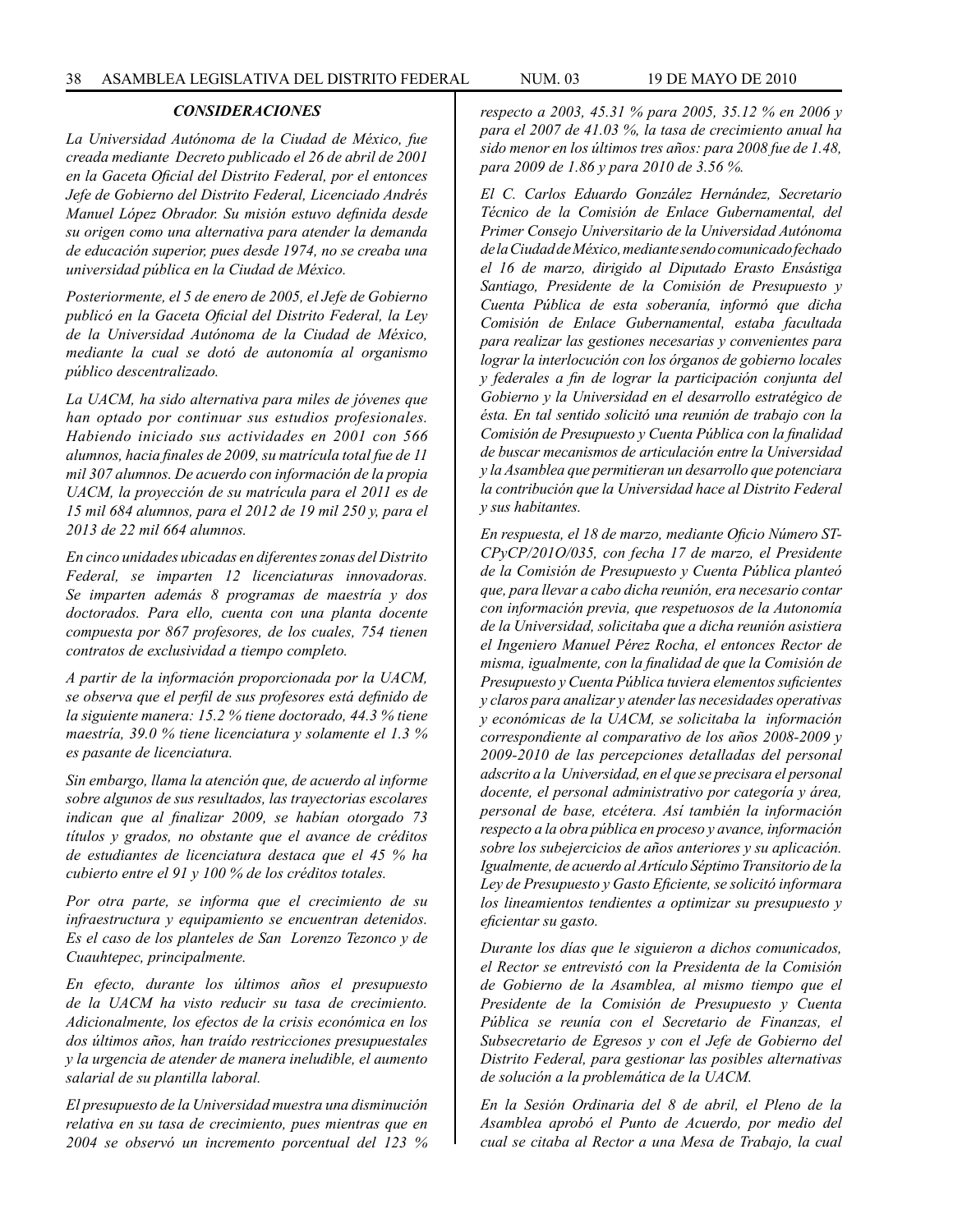*se llevaría a efecto el día 14 del mismo mes, con las Comisiones de Presupuesto y Cuenta Pública, Educación. Ciencia y Tecnología, y de Transparencia de la Gestión.* 

*Llegado el día 14 de abril, el Rector Manuel Pérez Rocha, consideró, con justificada razón, que los términos imperativos e inquisitorios del citatorio, vulneraban la autonomía universitaria por lo que informó a la Asamblea su determinación de no asistir a la Mesa de Trabajo programada, señalando que en todo caso dicho encuentro deberla ser convenido por ambas partes, de común acuerdo.* 

*En ese sentido, la toma de protesta de la Dra. Esther Orozco Orozco, como Rectora de la Universidad Autónoma de la Ciudad de México, el pasado 7 de mayo, es motivo de beneplácito y crea amplias expectativas para continuar de manera renovada la consolidación y el fortalecimiento de su proyecto educativo, para que continúe contribuyendo en la formación de profesionistas con un alto perfil.*

*En consecuencia y habiendo expuesto lo anterior, se somete a consideración del Pleno de la Diputación Permanente, el siguiente:* 

## *PUNTO DE ACUERDO*

*ÚNICO.-Se exhorta a la Rectora de la Universidad Autónoma de la Ciudad de México, Dra. Esther Orozco Orozco, tenga a bien, acordar con las Comisiones de Educación y de Presupuesto y Cuenta Pública, la instalación de una mesa de trabajo con la finalidad de analizar las acciones necesarias para consolidar y fortalecer el desarrollo estratégico de la institución que representa.*

#### *ATENTAMENTE*

*Dip. Erasto Ensástiga Santiago, Dip. Fernando Cuéllar Reyes, Dip. Víctor Hugo Romo Guerra*

**EL C. PRESIDENTE.-** En términos de lo dispuesto por el Artículo 133 del Reglamento para el Gobierno Interior de la Asamblea Legislativa del Distrito Federal, consulte la Secretaría a la Diputación Permanente en votación económica si la propuesta presentada por el Diputado Fernando Cuéllar Reyes se considera de urgente y obvia resolución.

**EL C. SECRETARIO.-** Por instrucciones de la Presidencia y en votación económica se consulta a la Diputación Permanente si la propuesta de referencia se considera de urgente y obvia resolución.

Los que estén por la afirmativa, sírvanse manifestarlo levantando la mano.

Los que estén por la negativa, sírvanse manifestarlo levantando la mano.

Se considera de urgente y obvia resolución, Diputado Presidente.

**EL C. PRESIDENTE.-** Está a discusión la propuesta. ¿Existen oradores en contra?

Proceda la Secretaría a preguntar a la Diputación Permanente en votación económica si es de aprobarse la propuesta a discusión.

**EL C. SECRETARIO.-** Por instrucciones de la Presidencia y en votación económica se pregunta a la Diputación Permanente si está a favor o en contra de la propuesta sometida a su consideración.

Los que estén por la afirmativa, sírvanse manifestarlo levantando la mano.

Los que estén por la negativa, sírvanse manifestarlo levantando la mano.

Aprobada la propuesta, Diputado Presidente.

**EL C. PRESIDENTE.-** Remítase a las autoridades correspondientes para los efectos legales a que haya lugar.

Para presentar una Propuesta con Punto de Acuerdo por el que se declara el 25 de mayo del año 2010 como el *Día del Bicentenario de la Revolución de la República de Argentina en el Distrito Federal*, se concede el uso de la tribuna al Diputado David Razú Aznar, a nombre propio y del Diputado Maximiliano Reyes Zúñiga, del Grupo Parlamentario del Partido de la Revolución Democrática.

**EL C. DIPUTADO DAVID RAZÚ AZNAR.-** Con su venia Diputado Presidente.

*PUNTO DE ACUERDO POR EL QUE SE DECLARA EL 25 DE MAYO DEL DOS MIL DIEZ COMO EL DÍA DEL "BICENTENARIO DE LA REVOLUCIÓN DE LA REPÚBLICA DE ARGENTINA EN EL DISTRITO FEDERAL".* 

*DIP. EMILIANO AGUILAR ESQUIVEL PRESIDENTE DE LA MESA DIRECTIVA DE LA DIPUTACIÓN PERMANENTE DE LA ASAMBLEA LEGISLATIVA DEL DISTRITO FEDERAL PRESENTE*

*El suscrito Diputado DAVID RAZÚ AZNAR, integrante del Grupo Parlamentario del Partido de la Revolución Democrática en esta V Legislatura de la Asamblea Legislativa del Distrito Federal, en uso de las facultades conferidas en el inciso g de la fracción V, de la Base Primera del Artículo 122 de la Constitución Política de los Estados Unidos Mexicanos; así como en los Artículos 10 fracción XXI y XXXV; 17 fracción VI de la Ley Orgánica de la Asamblea Legislativa del Distrito Federal; y 93 y 133 del Reglamento para el Gobierno Interior de la Asamblea Legislativa del Distrito Federal, y demás Artículos correlativos, presento a nombre propio y del Diputado Maximiliano Reyes Zúñiga ante esta H. Soberanía la siguiente Propuesta con Punto de Acuerdo al tenor de la siguiente:*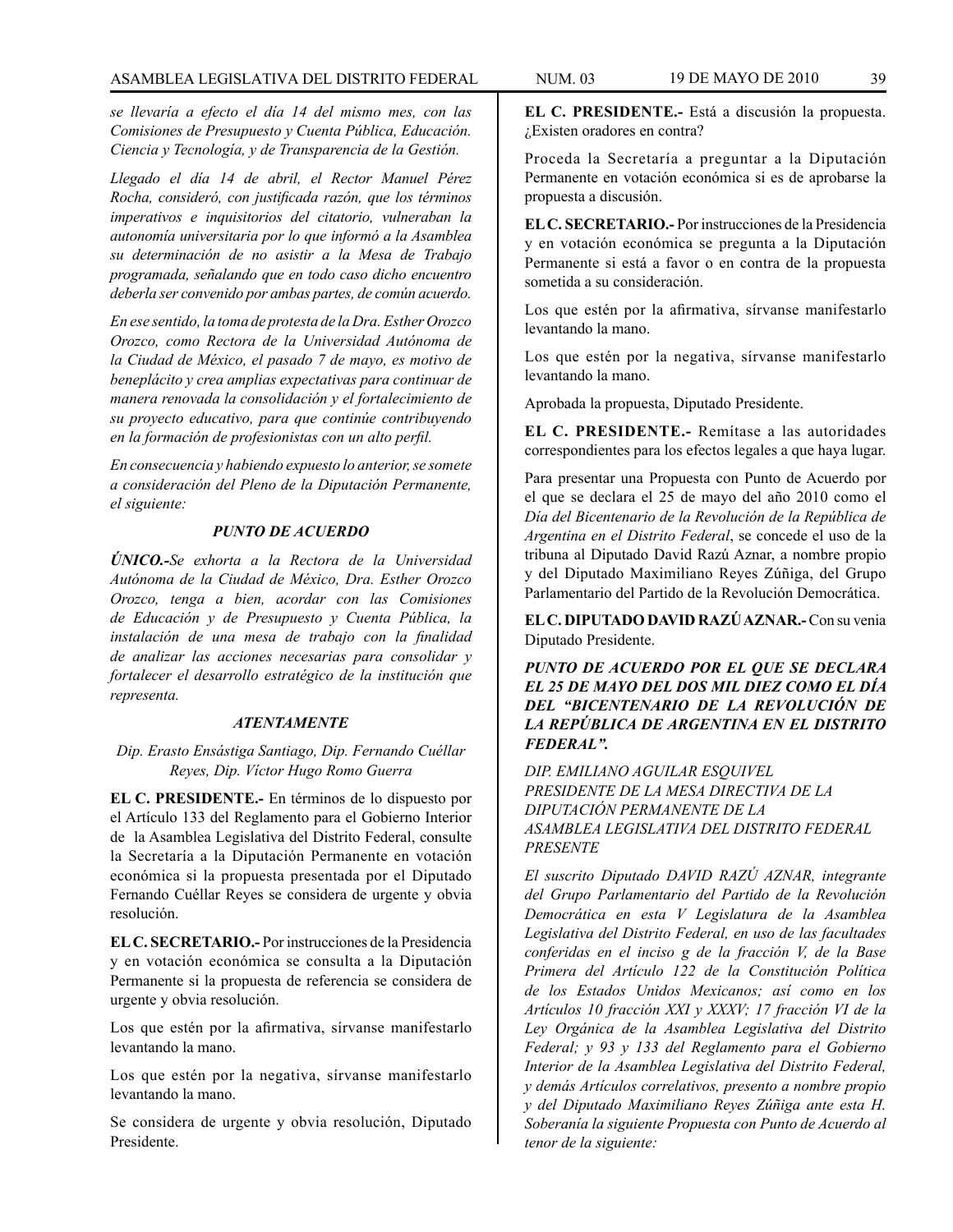### *EXPOSICIÓN DE MOTIVOS*

*De igual forma que este año México celebra el Bicentenario del inicio de la Independencia y el Centenario de la Revolución, el 25 de mayo próximo la República Argentina conmemora el Bicentenario de la Revolución de 1810.* 

*No fue un acontecimiento aislado, sino que formó parte de un proceso de transformación política y social más amplio, que sembró el germen inextinguible de la revolución y que culminó con la Declaración de la Independencia el 9 de julio de 1816.* 

*Diversos factores fueron los que consumaron la ruptura colonial. Tanto la declaración de Independencia de los Estados Unidos en 1776 del colonizador inglés, como los ideales de la Revolución francesa de 1789, sirvieron de ejemplo a Latinoamérica, de que la revolución y la independencia eran posibles; el Virreinato del Río de la Plata no fue la excepción.* 

*Por su lado, la resistencia del pueblo criollo y su participación activa en la defensa de la Ciudad en contra de la invasión de tropas inglesas, aumentó el poder y la popularidad de los lideres criollos, e incrementó la influencia y el fervor de los grupos independentistas, dejando al mismo tiempo en evidencia la incapacidad de la metrópoli española de defender a sus colonias en el contexto de los conflictos internacionales de la época. Como consecuencia de las mismas, mediante el cabildo abierto del 10 de febrero de 1807, los vecinos de Buenos Aires depusieron al Virrey Sobremonte, para elegir a Santiago de Liniers en su lugar, crearon el Regimiento de Patricios, como milicia popular voluntaria, y colocaron en su mando a Cornelio Saavedra; futuro presidente de la Primera Junta Patria.* 

*Sin embargo, no fue hasta que Napoleón forzara a favor de José Bonaparte la renuncia de Carlos IV y de su hijo Fernando VII, en lo que se conoce como las "Abdicaciones de Bayona", que los criollos consideraron posible culminar con el proceso emancipador, dando de esta manera vida a una nueva nación, a partir del proceso revolucionario que se produjo en la Semana de Mayo del 18 al 25 de mayo de 1810.* 

*Conocida la noticia que anunciaba la disolución de la Junta de Sevilla al ser tomada esa Ciudad por los franceses, las reuniones y los debates entre los vecinos notables se multiplicaron y no se tardó en coincidir en la necesidad de que se convocara a un Cabildo abierto destinado a discutir que conducta debía adoptarse ante los sucesos producidos en España.*

*El viernes 18 de mayo, el virrey Cisneros publica un bando en el que pide al pueblo que se mantenga fiel a España. Algunos criollos revolucionarios se juntaron esa misma noche en la casa Rodríguez Peña y decidieron solicitar al Virrey la realización del cabildo abierto.* 

*El sábado 19, los criollos Saavedra, Belgrano y Castelli solicitaron el apoyo de las autoridades virreinales para poder gestionar ante el virrey Cisneros un cabildo abierto,* 

*expresando que de no concederse, lo haría por si sólo el pueblo o moriría en el intento.* 

*El domingo 20, el Virrey aprueba la solicitud de los criollos, e instruye se cursen las 450 invitaciones a los vecinos para que concurran al Cabildo Abierto del día martes 22.* 

*En una larga jornada en la que se discutió principalmente el principio de la retroversión de la soberanía según el cual desaparecido el monarca legítimo el poder vuelve al pueblo y éste es libre de elegir un nuevo gobierno, el martes 22 el Cabildo abierto resuelve que el Virrey cese en el mando.* 

*En esa jornada histórica, los cabildantes reconocieron la autoridad de la Junta Revolucionaria y constituyeron la Primera Junta, presidida por Camelia Saavedra, y primer gobierno patrio.* 

*Firmada el Acta del 25 de Mayo de 1810, la clausura de la ceremonia dentro del recinto estuvo a cargo de Saavedra, quién prometió "mantener el orden, la unión y la fraternidad". Luego se asomó a uno de los balcones del Cabildo, y antes de que se escuchen las salvas de artillería y la agitación de las campanas, se dirigió al pueblo movilizado que continuaba en la Plaza Mayor a la espera de noticias. A partir de entonces y a lo largo de la historia argentina, esa plaza irá acompañando al pueblo argentino en sus gestas políticas. Es la Plaza de Mayo.* 

*La Revolución fue esencialmente una revolución de americanos. Allí están sus antecedentes, orígenes y su proyección.* 

*Sin embargo, el proceso emancipador aún estaba inconcluso dado que restaba la formalización de la Independencia. Don José de San Martín les decía a sus compatriotas: "¿Hasta cuándo esperamos para declarar nuestra independencia? Ánimo, que para los hombres de coraje se han hecho las empresas...".* 

*Fue entonces en Tucumán con la Declaración de la Independencia del 9 de julio de 1816, que los argentinos consolidaron los pasos dados desde 1810.* 

*Las gestas emancipadoras de la Argentina y México han sido similares en sus fuentes y en sus fines, no así los senderos por los que han transitado ambas naciones como países independientes. Sin embargo, fuertes lazos históricos, políticos y culturales han unido a la Argentina con México desde los inicios de sus transformaciones como naciones libres.* 

*Los primeros contactos entre Argentina y México comenzaron en el siglo XIX y se desarrollaron principalmente a través de las Conferencias Panamericanas. Una de las principales acciones concretas que vincularon a ambos países fue la participación de la República Argentina, junto a Brasil y Chile; como mediadores en el conflicto producto de la invasión de los Estados Unidos a México en 1914.*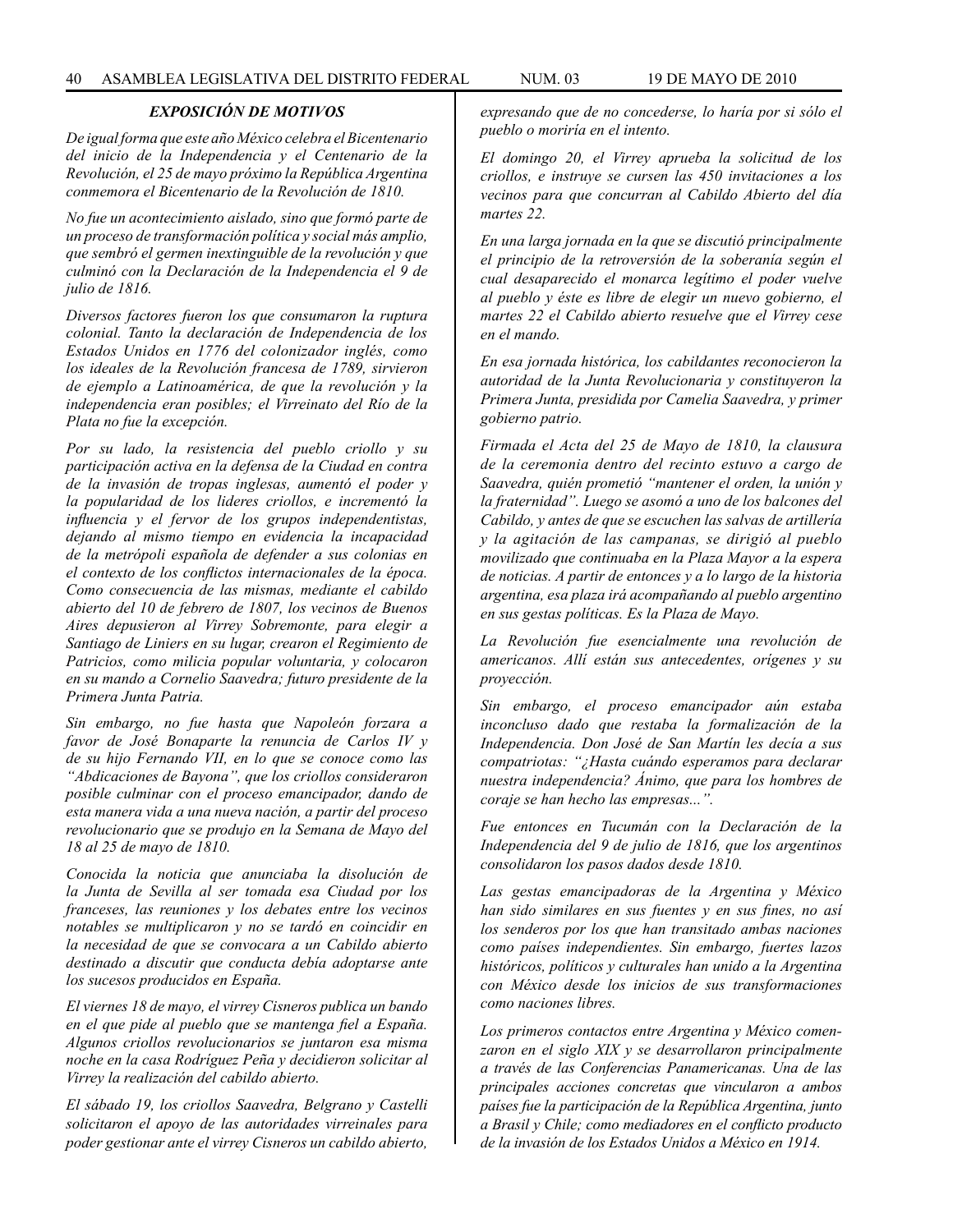*Asimismo, ambas naciones coincidieron en permanecer neutrales frente a la Primera Guerra Mundial y en muchos principios del derecho internacional, como lo son la no intervención, la autodeterminación y la solución pacífica de controversias.* 

*Durante los años 1918 y 1919 la representación de México en Buenos Aires estuvo a cargo del pensador Amado Nervo, quién estrecho culturalmente a los dos países.*

*En el año 1927 ambos países elevaron sus representaciones diplomáticas alrango de embajadas. El destacado pensador Alfonso Reyes fue designado ese año como el primer Embajador de México residente en la Argentina, en tanto que el primer Embajador de la República Argentina en México fue Juan Lagos Mármol. La llegada de Alfonso Reyes profundizó enormemente los lazos culturales que había iniciado Nervo con la firma del "Convenio sobre reciprocidad literaria y artística" de 1928.* 

*Con el fin de la Segunda Guerra Mundial, México se preocupó por que Argentina no quedara excluida del nuevo orden internacional que se estaba gestando, dada su neutralidad frente al conflicto.* 

*En 1960 se produce la primera visita de un Presidente mexicano a la República de Argentina.* 

*Como símbolo del excelente nivel que habían alcanzado las relaciones bilaterales, el 12 de febrero de 1973 fue inaugurado en el Paseo de la Reforma de la Ciudad de México el Monumento al Libertador de Argentina, Don José de San Martín.* 

*Luego vino el golpe de estado de 1976 que interrumpió el orden institucional de Argentina. En este período se destaca el permanente agradecimiento que el pueblo argentino tiene respecto de la generosa actitud de apoyo de México hacia los miles de argentinos del "exilio" que recibieron asilo, refugio y contención en el suelo mexicano.*

*Cabe remarcar que durante el triste hecho que significó la Guerra de las Malvinas, México sostuvo en los foros internacionales el apoyo a las reclamaciones que genuinamente ha realizado Argentina sobre las islas.* 

*Posterior a la caída de la dictadura militar y con la consolidación de las instituciones democráticas la relación se profundiza aún más, se suceden los encuentros presidenciales, se firman numerosos documentos bilaterales y el dinamismo comercial y las inversiones crecen.* 

*En ese sentido, se resalta la firma en julio de 2007 del Acuerdo de Asociación Estratégica, eje rector de la relación bilateral que afianza aún más los vínculos y fortalece y profundiza la integración en todos sus aspectos.* 

*Como consecuencia de este curso histórico común y de la intensificación del proceso integrador, hoy ambos pueblos se encuentran más cerca que siempre.*

*Las relaciones han crecido y se nota un interés mutuo por establecer una alianza estratégica política y económica. La relación se institucionaliza con la Comisión Binacional Permanente constituida en 1990.*

*Asimismo, la comunidad argentina en México, es la más numerosa de sudamericanos en el país. Se estima que aproximadamente 30 mil argentinos radican en territorio mexicano.*

*México y la República de Argentina están profundamente hermanados no sólo por su historia, como parte de una región que fue colonia Reina de España, sino también por los lazos políticos, económicos y sociales que han surgido a lo largo de los siglos posteriores a sus independencias. El Bicentenario de la Revolución de la República de la Argentina, celebrado el 25 de mayo, es una fecha que no sólo recuerda el proceso de independencia y consolidación del estado argentino. También, rememora el inicio de la fraternidad y unión de dos estados que fueron proyectos de nación independientes y soberanas.*

*Por lo anterior, y en acto de consolidación con nuestros hermanos de América Latina es que solicito el apoyo de mis compañeros Diputados para aprobar el siguiente:*

### *PUNTO DE ACUERDO*

*ÚNICO.-POR EL QUE SE DECLARA EL 25 DE MAYO DE DOS MIL DIEZ COMO EL DÍA DEL "BICENTENARIO DE LA REVOLUCIÓN DE LA REPÚBLICA DE ARGEN-TINA EN EL DISTRITO FEDERAL".*

### *ATENTAMENTE*

*Dip. David Razú Aznar*

Es cuanto, Diputado Presidente.

**EL C. PRESIDENTE.-** Esta Presidencia da la más cordial bienvenida a Francisco Tropel, Secretario de la Embajada de la República de Argentina y a Nicolás Vidal, encargado de negocios de la Embajada de la República de Argentina. Bienvenidos sean, señores.

En términos de lo dispuesto por el Artículo 133 del Reglamento para el Gobierno Interior de la Asamblea Legislativa del Distrito Federal, consulte la Secretaría a la Diputación Permanente en votación económica si la propuesta presentada por el Diputado David Razú Aznar, se considera de urgente y obvia resolución.

**EL C. SECRETARIO DIPUTADO CARLOS ALBERTO FLORES GUTIÉRREZ.-** Por instrucciones de la Presidencia y en votación económica, se consulta a la Diputación Permanente si la propuesta de referencia se considera de urgente y obvia resolución.

Los que estén por la afirmativa, sírvanse manifestarlo levantando la mano.

Los que estén por la negativa, sírvanse manifestarlo levantando la mano.

Se considera de urgente y obvia resolución, Diputado Presidente.

**EL C. PRESIDENTE.-** Está a discusión la propuesta. ¿Existen oradores en contra?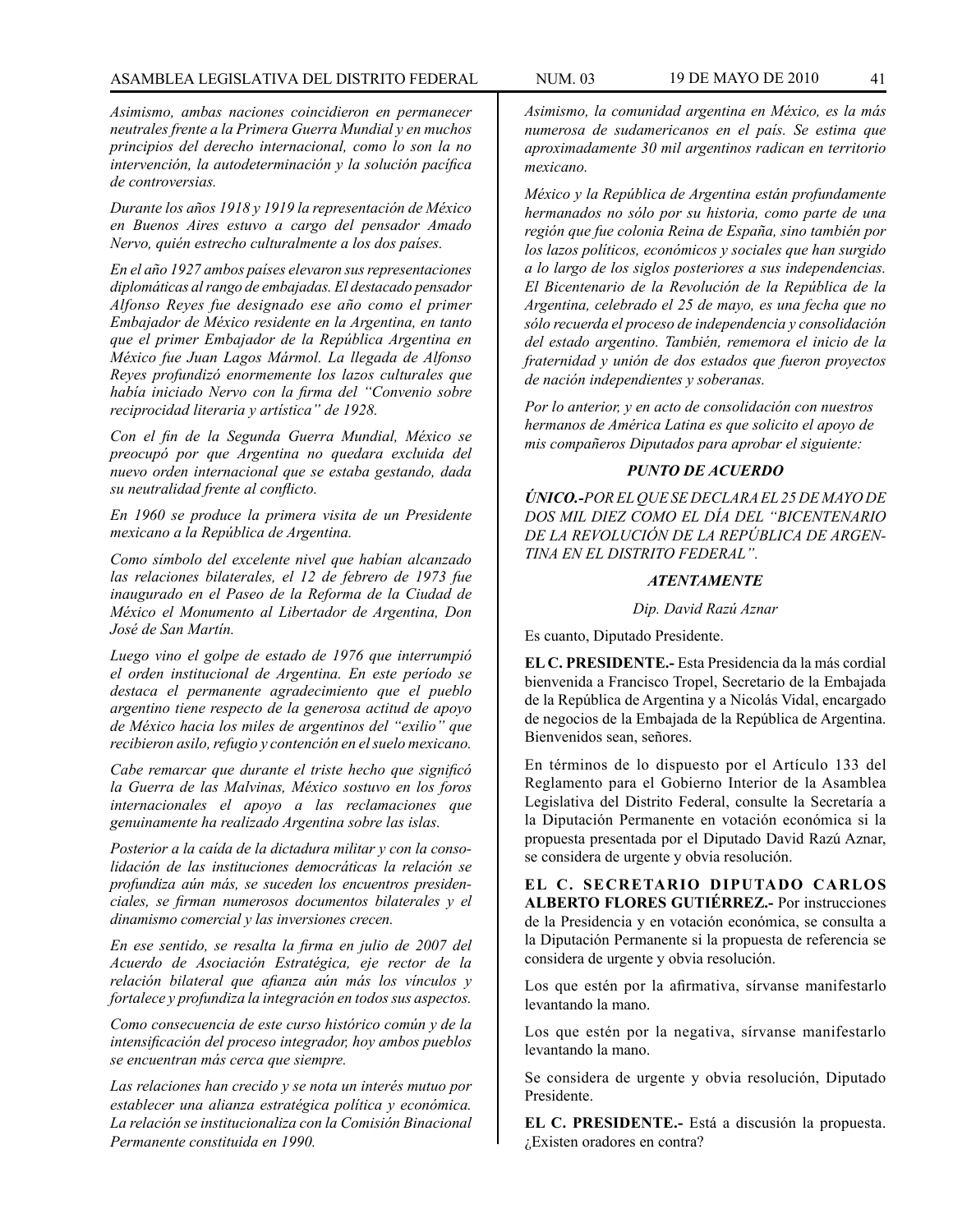Proceda la Secretaría a preguntar a la Diputación Permanente en votación económica si es de aprobarse la propuesta a discusión.

**EL C. SECRETARIO.-** Por instrucciones de la Presidencia y en votación económica, se pregunta a la Diputación Permanente si está a favor o en contra de la propuesta sometida a su consideración.

Los que estén por la afirmativa, sírvanse manifestarlo levantando la mano.

Los que estén por la negativa, sírvanse manifestarlo levantando la mano.

Aprobada la propuesta, Diputado Presidente.

**EL C. PRESIDENTE.-** Remítase a las autoridades correspondientes para los efectos legales a que haya lugar.

**EL C. PRESIDENTE DIPUTADO FERNANDO CUÉLLAR REYES.-** Para presentar una Propuesta con Punto de Acuerdo para exhortar al Jefe de Gobierno del Distrito Federal, Licenciado Marcelo Ebrard Casaubón, a crear el Museo Latinoamericano de la Ciudad de México como un espacio para el fomento artístico y cultural, se concede el uso de la Tribuna al Diputado Emiliano Aguilar Esquivel, a nombre del Diputado Israel Betanzos Cortes, del Grupo Parlamentario del Partido Revolucionario Institucional.

**EL C. DIPUTADO EMILIANO AGUILAR ESQUIVEL.-**  Con su venia, señor Presidente.

*PROPOSICIÓN CON PUNTO DE ACUERDO POR EL QUE SE EXHORTA AL JEFE DE GOBIERNO DEL DISTRITO FEDERAL, LICENCIADO MARCELO EBRARD CASAUBON, A CREAR EL PRIMER MUSEO LATINOAMERICANO DE LA CIUDAD DE MÉXICO COMO UN ESPACIO PARA EL FOMENTO ARTÍSTICO Y CULTURAL.*

*Diputado presidente, a nombre del Diputado Israel Betanzos Cortes y del mío propio, presentamos el siguiente Punto, el cual lo fundamentamos por el Artículo 133.*

*La cultura es el conjunto de todas las formas de vida y expresiones de una sociedad determinada y el arte es un componente de la cultura como expresión de la actividad humana mediante la cual se manifiesta una visión personal sobre lo real o imaginado.*

*Para este caso la Secretaría de Cultura es la entidad encargada de diseñar y normar las políticas, programas y acciones de investigación, formación, difusión, promoción y preservación del arte y la cultura en el Distrito Federal, así como impulsar, desarrollar, coordinar y ejecutar todo tipo de actividades culturales.*

*Las actividades de la Secretaría están orientadas a enriquecer la calidad de las manifestaciones culturales con base en los principios democráticos de igualdad, libertad, tolerancia y pluralidad.*

*Ante esto, la Asociación Civil Arte para las Multitudes, en el marco de los festejos del bicentenario, propone en un marco articulado y cimentado, fundar en la Ciudad de México, el primer Museo Latinoamericano de Arte, Cultura y Educación del mundo.*

*La propuesta de creación de dicho museo es una de las actividades que integran el Programa "Abriendo las Puertas de América Latina", cuya misión es la integración Latinoamericana a través del Arte, la Cultura y la Educación; resaltando la identidad regional con estricto apego a los Derechos Humanos.*

*Este proyecto constaría de 21 salas de exhibición y de proyecciones audiovisuales, un centro de exposiciones y espectáculos artísticos, un auditorio general, una biblioteca latinoamericana y un salón interactivo para personas con capacidades diferentes.*

*Debo manifestar que esta asociación interpuso un escrito en la Jefatura de Gobierno, a fin de que el inmueble ubicado en Avenida Hidalgo sin número entre las calles de Progreso y Vicente García Torres, colindante con el No. 110, Colonia Barrio San Lucas, Delegación Coyoacan, sea destinado para la creación del "Museo Latinoamericano".*

*Que el inmueble solicitado se encuentra en condiciones de total abandono desde hace más de una década, causando graves deterioros estructurales.*

*Esta asociación ha logrado recabar 200 firmas de ciudadanos que apoyan la creación del Centro Cultural Latinoamericano en Coyoacán.*

*El objetivo primordial del primer Museo Latinoamericano, es dar el primer espacio de orden físico dedicado a la difusión de las artes, las culturas, la historia, el desarrollo social y sobre todo representar la unidad latinoamericana como una región integrada. Por lo anteriormente expuesto presento el siguiente Punto de Acuerdo:*

## *ACUERDO*

*PRIMERO: Se exhorta al Jefe de Gobierno del Distrito Federal, Licenciado Marcelo Ebrard Casaubon, a crear el primer Museo Latinoamericano de la Ciudad de México como un espacio para el fomento artístico y cultural.*

*SEGUNDO: Se exhorta al Jefe de Gobierno a disponer del inmueble ubicado en calle Hidalgo de la colonia Barrio San Lucas, de la delegación Coyoacán, antes ex banco del Atlántico, para crear en ese lugar el Museo Latinoamericano de la Ciudad de México, por su espacio histórico y cultural de la zona.*

*TERCERO: Se exhorta al Jefe de Gobierno a considerar, para la administración de ese espacio cultural, a la asociación civil denominada "Arte para las Multitudes".*

## *ATENTAMENTE*

*Dip. Israel Betanzos Cortes*

Es cuanto, señor Presidente.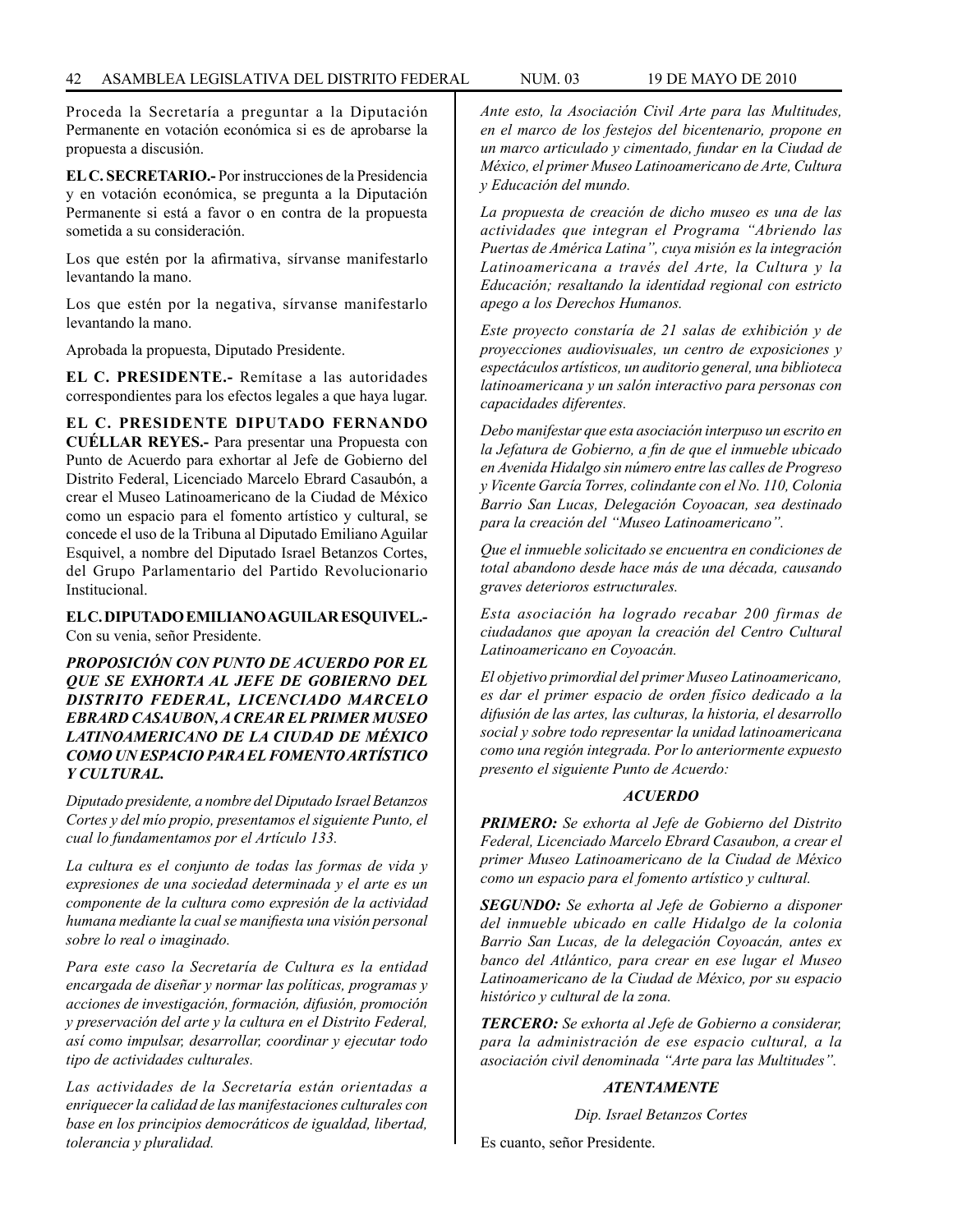**EL C. PRESIDENTE.-** Gracias, Diputado. En términos de lo dispuesto por el Artículo 133 del Reglamento para el Gobierno Interior de la Asamblea Legislativa del Distrito Federal, consulte la Secretaría a la Diputación Permanente, en votación económica, si la propuesta presentada por el Diputado Emiliano Aguilar Esquivel se considera de urgente y obvia resolución.

**EL C. SECRETARIO DIPUTADO VÍCTOR HUGO ROMO GUERRA.-** Por instrucciones de la Presidencia y en votación económica, se consulta a la Diputación Permanente si la propuesta de referencia se considera de urgente y obvia resolución. Los que estén por la afirmativa, sírvanse manifestarlo levantando la mano.

Los que estén por la negativa, sírvanse manifestarlo levantando la mano.

Se considera de urgente y obvia resolución, Diputado Presidente.

**EL C. PRESIDENTE.-** Gracias Diputado Secretario. Está a discusión la propuesta. ¿Existen oradores en contra?

Proceda la Secretaría a preguntar a la Diputación Permanente en votación económica si es de aprobarse la propuesta a discusión.

**EL C. SECRETARIO.-** Por instrucciones de la Presidencia y en votación económica, se pregunta a la Diputación Permanente si está a favor o en contra de la propuesta sometida a su consideración.

Los que estén por la afirmativa, sírvanse manifestarlo levantando la mano.

Los que estén por la negativa, sírvanse manifestarlo levantando la mano.

Aprobada la propuesta, Diputado Presidente.

**EL C. PRESIDENTE.-** Gracias Diputado Secretario. Remítase a las autoridades correspondientes para los efectos legales a que haya lugar.

**EL C. PRESIDENTE DIPUTADO EMILIANO AGUILAR ESQUIVEL.-** Para presentar una Propuesta con Punto de Acuerdo para exhortar respetuosamente a la Secretaría de Salud del Gobierno del Distrito Federal a efecto de que se lleven a cabo los estudios necesarios para determinar el riesgo para la salud de las denominadas bebidas energizantes, se concede el uso de la tribuna a la Diputada Lizbeth Eugenia Rosas Montero a nombre propio y de la Diputada Claudia Elena Águila Torres, del Grupo Parlamentario del Partido de la Revolución Democrática.

**LA C. DIPUTADA LIZBETH EUGENIA ROSAS MONTERO.-** Con su permiso, Diputado Presidente.

*PROPOSICIÓN CON PUNTO DE ACUERDO PARA EXHORTAR RESPETUOSAMENTE A LA SECRETARÍA DE SALUD DEL GOBIERNO DEL DISTRITO FEDERAL, A EFECTO DE QUE SE LLEVEN A CABO LOS ESTUDIOS NECESARIOS PARA DETERMINAR EL RIESGO PARA LA SALUD, DE LAS DENOMINADAS BEBIDAS ENERGIZANTES.*

## *DIP. EMILIANO AGUILAR ESQUIVEL PRESIDENTE DE LA MESA DIRECTIVA DE LA DIPUTACIÓN PERMANENTE DE LA ASAMBLEA LEGISLATIVA DEL DISTRITO FEDERAL PRESENTE*

*Las Diputadas Claudia E. Águila Torres y Lizbeth Eugenia Rosas Montero, integrantes del Grupo Parlamentario del Partido de la Revolución Democrática en esta V Legislatura, con fundamento en lo dispuesto por los Artículos 122, Apartado C, BASE PRIMERA, fracción V, inciso o) de la Constitución Política de los Estados Unidos Mexicanos; los Artículos, 42 fracción XXX del Estatuto de Gobierno del Distrito Federal; los Artículos 10 fracción XXI; 17 fracción VI de la Ley Orgánica de Ia Asamblea Legislativa del Distrito Federal; y el Artículo 133 del Reglamento para el Gobierno Interior de la Asamblea Legislativa del Distrito Federal, someto a la consideración de esta Asamblea Legislativa, la siguiente Proposición con Punto de Acuerdo para exhortar respetuosamente a la Secretaría de Salud del Gobierno del Distrito Federal, a efecto de que se lleven a cabo los estudios necesarios para determinar el riesgo para la salud, de las denominadas bebidas energizantes, de acuerdo con los siguientes:*

#### *ANTECEDENTES*

*Hace aproximadamente 20 años aparecieron las llamadas bebidas energizantes, las cuales fueron propuestas por la industria que las produce, como fuentes de dinamismo y vigor, su repercusión va acompañada de una importante campaña publicitaria de estas bebidas que patrocinan diversos deportes, en muchos países hay personas que se dedican a mostrar los efectos perjudiciales que estas bebidas traen consigo, sin embargo, el mercado de consumidores es cada vez mayor, ya que la adquisición de esta sustancia no está regulada, lo que permite el abuso de las mismas entre la población joven, generando en ellos, adicción a largo plazo, inicialmente fueron utilizadas por deportistas debido a la carga energética que generan, en principio fueron creadas para incrementar la resistencia física, proveer reacciones más veloces, lograr un nivel de concentración mayor, evitar el sueño, proporcionar sensación de bienestar, estimular el metabolismo y ayudar a eliminar sustancias nocivas para al cuerpo.*

*Últimamente en la Ciudad de México, ha crecido mucho el consumo de bebidas energizantes entre personas de todas las edades, siendo más populares entre jóvenes, sobre todo entre 11 a 16 años y de 20 a 25 años, que las toman para "poder aguantar más y mantenerse despiertos", ya sea por diversión o por los trabajos escolares, sin saber los enormes riesgos que eso tiene para la salud.*

*En principio, las llamadas bebidas energizantes fueron creadas para incrementar la resistencia física y proveer al consumidor de reacciones mas veloces, de un nivel de concentración mayor, evitándole el sueño; proporcionándole sensación de bienestar, estimula el metabolismo y ayudando a eliminar sustancias nocivas para el cuerpo, el consumo de estas bebidas está recomendado para días y noches largos,*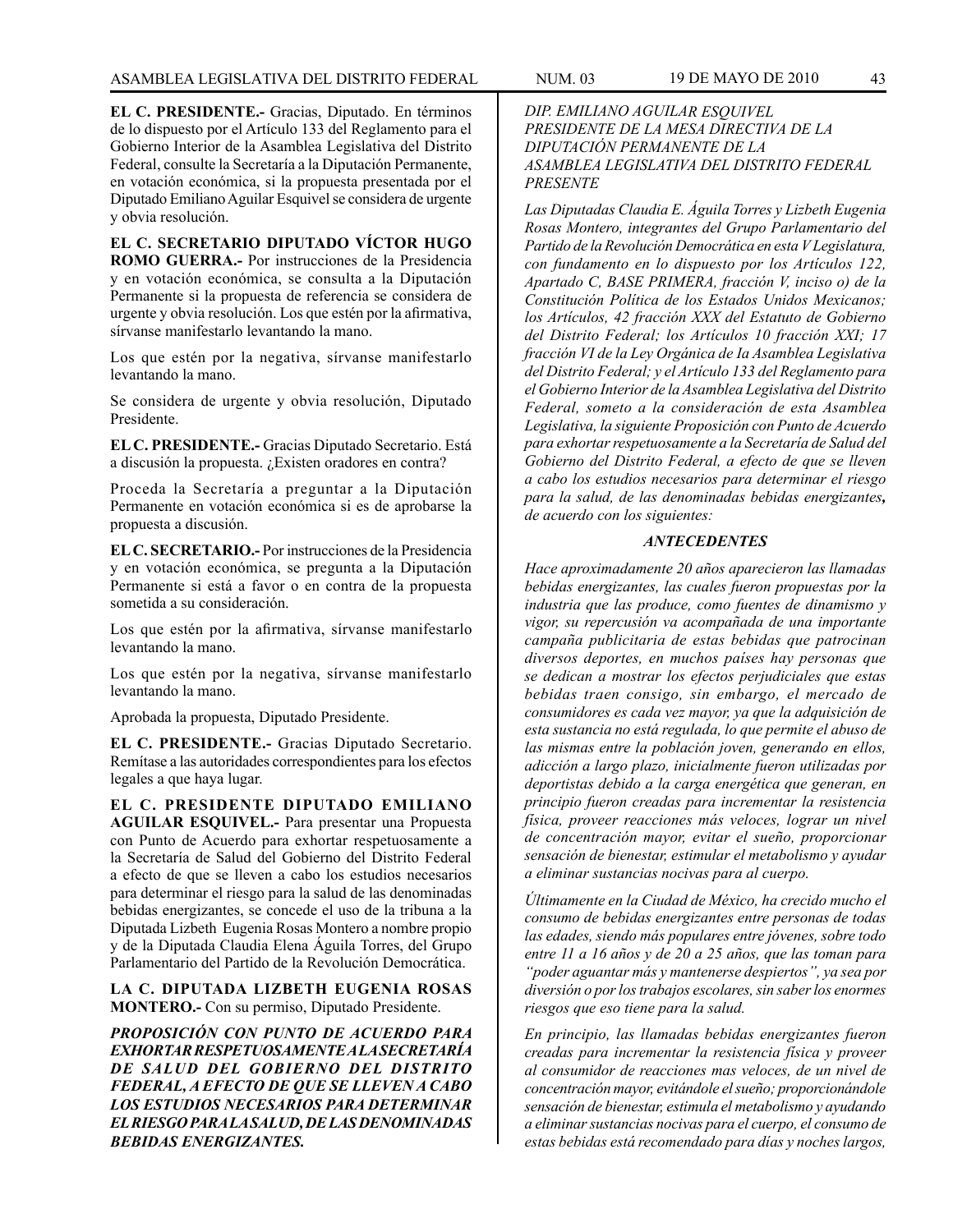*de arduo trabajo, estudio o necesidad de atención extrema; asimismo para ocasiones donde la reserva de energía flaquea y durante la práctica de deportes desgastantes,*

*Este tipo de bebidas se venden libremente en todos los supermercados, bares, kioscos y estaciones de servicios. Cualquier persona, de cualquier edad puede consumir una bebida energizante, tal vez sólo para probarla sin darse cuenta de que según el estado de su organismo esto podría resultar fatal.*

*Las bebidas energizantes son anunciadas en todos los medios, destacando el "levantón" que dan a las personas, pero sin advertir de los riesgos de su consumo desmedido, que puede dañar el sistema nervioso central, las funciones cardiacas y hasta provocar la muerte porque sus efectos se comparen a los que producen otro tipo de drogas.*

*Entre los efectos en la salud que tienen las bebidas energizantes y que se manifiestan alrededor de entre dos y ocho horas después de su consumo y dependiendo de la susceptibilidad de cada persona, son:*

- *Intoxicación.*
- *Enrojecimiento de la cara.*
- *Dolor de cabeza.*
- *Dilatación de pupilas.*
- *Agitación psicomotora.*
- *Hipertensión arterial.*
- *Taquicardias.*
- *Hiperactividad.*
- *Nerviosismo.*
- *Vómitos.*

*Estos síntomas se agravan mucho mas cuando se combinan estas bebidas con alguna otra droga o con bebidas alcohólicas y su consumo puede convertirse en una adicción, debido a que quienes las consumen necesitan aumentar la cantidad para sentir el nivel de "bienestar" esperado que antes lograban con menos, el peligro en estas bebidas no esta en su consumo eventual, sino en el exceso de su consumo y en la forma de combinarlas, pues son utilizadas para preparar cócteles que se vuelven auténticas bombas para el organismo, toda vez ocasionan pérdida de la sensación de embriaguez debido al efecto estimulante de la cafeína, que contrarresta el efecto sedante y los síntomas del consumo de alcohol, haciendo que la persona siga consumiéndolo peligrosamente.*

*Asimismo, al acompañar las bebidas energizantes con alcohol, la mezcla convierte a la bebida en una "bomba letal" que ataca directamente al hígado, provocando daños irreversibles, uno de los componentes de estas bebidas es la vitamina B12, utilizada en medicina para recuperar a pacientes que se encuentran en coma producido* 

*por consumo de alcohol; es por ello que se produce la hipertensión y el estado de excitación.*

*Otro problema al consumir esta combinación es que tanto el alcohol como la cafeína son diuréticos y pueden llevar a una deshidratación, por lo que no deben ser consumidas por deportistas con la finalidad de hidratarse.*

*Estas bebidas contienen Taurina, que se encuentra de forma natural en el cuerpo y en la proteína animal, su límite diario de ingesta es de 1.500 mg y actúa como un neurotransmisor y regulador de sales, en las bebidas energéticas la Taurina se presenta en 1000 mg., por cada 250 ml. del producto, otro de los componentes de las bebidas energizantes es la Glucuronolactona que es un componente estructural de los tejidos fibrosos y conectivos de los organismos animales. Se suele administrar en el tratamiento de enfermedades en las articulaciones, enfermedades del colágeno y como protector hepático.*

*La Cafeína, es un alcaloide que actúa como estimulante del sistema nervioso central, por lo que evita la somnolencia y por lo tanto, aumenta el nivel de alerta. Esta sustancia también se encuentra en las bebidas energizantes y su consumo en grandes cantidades puede causar intoxicación, estas bebidas demoran el cansancio y el sueño; y llegan a ser utilizadas como acompañantes de alcohol, pues se cree que retardan el estado de embriaguez, sin embargo, cuando el efecto de la borrachera pasa, se pueden presentar una serie de reacciones como delirio, desorientación, excitación, taquicardias, convulsiones, hipertensión arterial y deshidratación. En el caso de los jóvenes, algunos llegan a consumir hasta 12 latas de estos productos en un sólo día.*

*Estas consecuencias fueron reconocidas en México por la Comisión Federal para la Protección contra Riesgos Sanitarios (COFEPRIS), la que analizó diferentes marcas de energizantes, para promover la regulación en la venta de estos productos y en la que señalo los siguientes datos:*

*Una lata de este tipo de bebidas energizantes contiene (250 ml), 27 mg de azúcar, 1000 mg de Taurina, 600 mg de glucoronolactona y 80 mg de cafeína, siendo éstos los componentes principales, taurina: su formula química se escribe NH2 - CH2 - CH2 - SO3H, su nombre real es acido aminoetilsulfónico. Es un aminoácido cristalizable que se encuentra en la bilis y que se origina en la hidrólisis del ácido taurocólico; se halla también en los tejidos en pequeñas cantidades, siendo incolora y soluble en agua,*

*La taurina se sintetiza en el cerebro y en el hígado y la concentración en el cerebro es extraordinariamente alta durante las primeras etapas del desarrollo, bajando luego de manera considerable. Se han encontrado altas concentraciones de taurina en la leche materna lo que sustenta aún más su importancia.* 

*Guaraná, originario del amazonas brasileño, siendo su nombre científico paullinia cupana. El componente*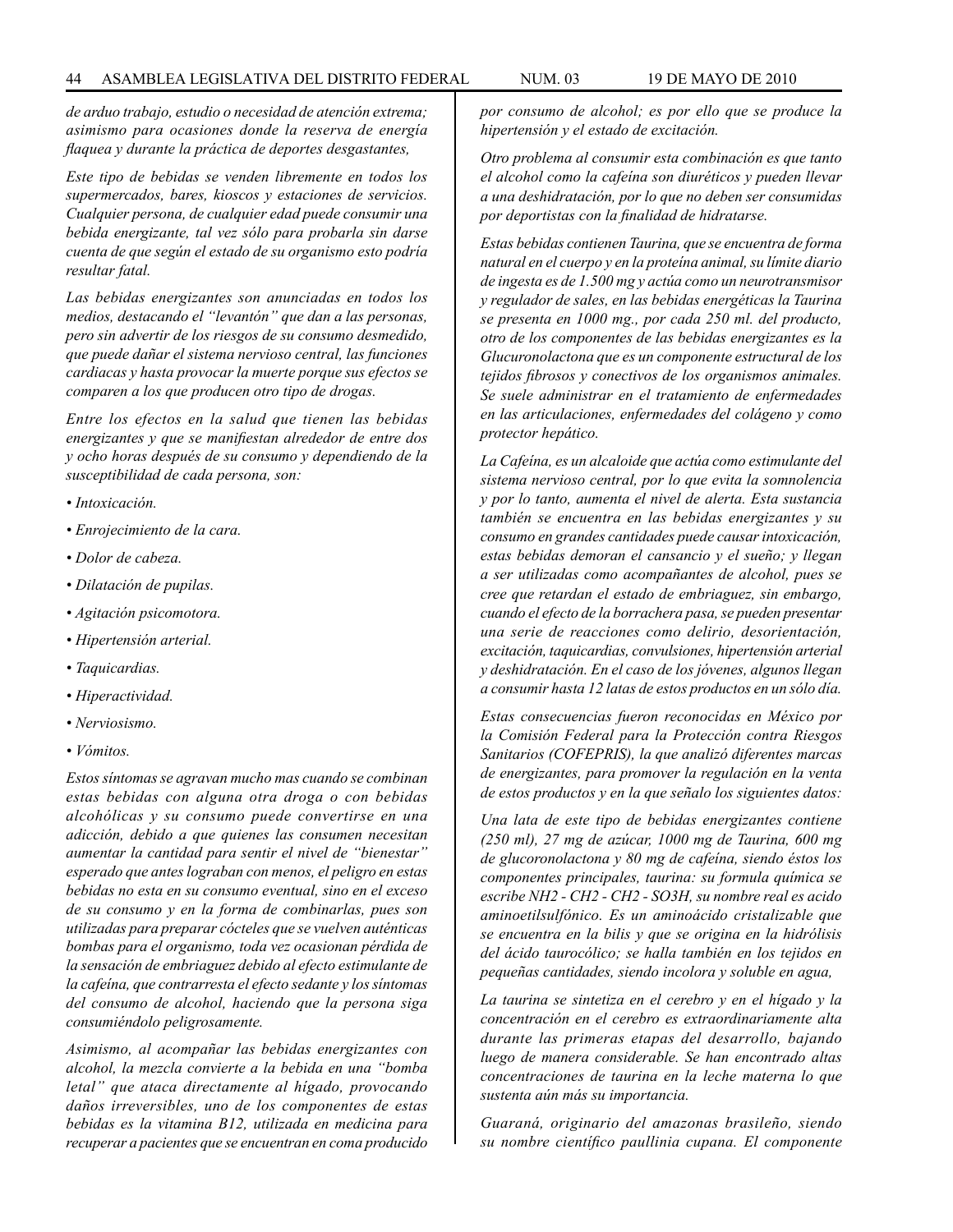## ASAMBLEA LEGISLATIVA DEL DISTRITO FEDERAL NUM. 03 19 de mayo DE 2010 45

*activo tomado de esta fruta es una sustancia llamada guarína. Los indígenas han utilizado estos frutos (de color rojo encendido), durante siglos, por sus propiedades refrescantes y estimulantes. Contiene cafeína pero es más ligero para el sistema digestivo que otras sustancias, es un estimulante del sistema nervioso central por su contenido de cafeína, la cafeína se une a los receptores cerebrales adenosínicos, aumentando el estado de vigilia, y tiene un efecto ergogénico, es decir que aumenta la capacidad de realizar esfuerzo físico, produciendo estimulación cardiaca (efecto inotropo positivo), vasodilatación periférica y vasoconstricción craneal, por lo que también se ha sugerido su empleo para mitigar las migrañas. Estimula el crecimiento muscular y el centro de Ia respiración. Además aumenta la secreción ácida gástrica y la diuresis.*

*La Cafeína es una sustancia famosa por su efecto estimulante, sobre todo en el sistema circulatorio y el cerebro. Su formula química es C8 H10 N4 O2; se extrae del café, del Té de la guaraná y del mate entre otros productos naturales. Se presenta en forma de agujas brillantes incoloras, inodoras y de sabor amargo, los efectos adversos de la cafeína son, en general, leves y transitorios, aunque frecuentes. Puede producir insomnio y nerviosismo, si bien las diferencias en las reacciones individuales pueden ser notables. EI uso prolongado puede producir adicción en algunos casos.*

*La Glucoronolactona es una sustancia también originaria del cuerpo humano, que tiene una función esencialmente desintoxicante.* 

*Tiamina es uno de los nombres dados a la vitamina B1, se encuentra en la carne del cerdo, en el hígado y la carne vacuna. En los vegetales se encuentra en la levadura, en el salvado de arroz, en el maní, en la cebada y en algunos porotos. Participa en el metabolismo de los hidratos de carbono; favorece la absorción de oxigeno en el cerebro e impide la acumulación de los ácidos láctico y pirúvico.*

*Con base en lo anteriormente expuesto, someto a consideración de esta Honorable Asamblea Legislativa del Distrito Federal, V Legislatura, la siguiente PROPOSICIÓN CON PUNTO DE ACUERDO PARA EXHORTAR RESPETUOSAMENTE A LA SECRETARÍA DE SALUD DEL GOBIERNO DEL DISTRITO FEDERAL, A EFECTO DE QUE SE LLEVEN A CABO LOS ESTUDIOS NECESARIOS PARA DETERMINAR EL RIESGO PARA LA SALUD. DE LAS DENOMINADAS BEBIDAS ENERGIZANTES.*

*Dado en el Palacio Legislativo de Donceles y Allende sede de la Asamblea Legislativa del Distrito Federal a los 17 días del mes de mayo de 2010.*

#### *ATENTAMENTE*

*Dip. Claudia Elena Águila Torres y Dip. Lizbeth Eugenia Rosas Montero*

Es cuanto, Diputado Presidente.

**EL C. PRESIDENTE.-** En términos de lo dispuesto por el Artículo 133 del Reglamento para el Gobierno Interior de la Asamblea Legislativa del Distrito Federal, consulte la Secretaría a la Diputación Permanente en votación económica si la propuesta presentada por la Diputada Lizbeth Eugenia Rosas Montero se considera de urgente y obvia resolución.

**EL C. SECRETARIO DIPUTADO CARLOS ALBERTO FLORES GUTIÉRREZ.-** Por instrucciones de la Presidencia y en votación económica, se consulta a la Diputación Permanente si la propuesta de referencia se considera de urgente y obvia resolución.

Los que estén por la afirmativa sírvanse manifestarlo levantando la mano.

Los que estén por la negativa.

Se considera de urgente y obvia resolución, Diputado Presidente.

**EL C. PRESIDENTE.-** Está a discusión la propuesta. ¿Existen oradores en contra?

Proceda la Secretaría a preguntar a la Diputación Permanente en votación económica si es de aprobarse la propuesta a discusión.

**EL C. SECRETARIO.-** Por instrucciones de la Presidencia y en votación económica se pregunta a la Diputación Permanente si está a favor o en contra de la propuesta sometida a su consideración.

Los que estén por la afirmativa, sírvanse manifestarlo levantando la mano.

Los que estén por la negativa, sírvanse manifestarlo.

Aprobada la propuesta, Diputado Presidente.

**EL C. PRESIDENTE.-** Remítase a las autoridades correspondientes para los efectos legales a que haya lugar.

Para presentar una Propuesta con Punto de Acuerdo por el que se solicita al director general de la Comisión Federal de Electricidad y a la Secretaría de Energía del Gobierno Federal que en uso de sus responsabilidades y atribuciones brinden un suministro eléctrico de calidad a la población de la Ciudad de México, se concede el uso de la Tribuna a la Diputada Lizbeth Eugenia Rosas Montero, del Grupo Parlamentario del Partido de la Revolución Democrática.

**LA C. DIPUTADA LIZBETH EUGENIA ROSAS MONTERO.-** Con su venia, Diputado Presidente.

*PROPUESTA CON PUNTO DE ACUERDO DE OBVIA Y URGENTE RESOLUCIÓN POR LA QUE SE SOLICITA AL DIRECTOR GENERAL DE LA COMISIÓN FEDERAL DE ELECTRICIDAD Y A LA SECRETARÍA DE ENERGÍA DEL GOBIERNO FEDERAL, QUE EN CUMPLIMIENTO DE SUS RESPONSABILIDADES Y ATRIBUCIONES BRINDEN UN SUMINISTRO ELÉCTRICO DE CALIDAD A LA POBLACIÓN DE LA CIUDAD DE MÉXICO.*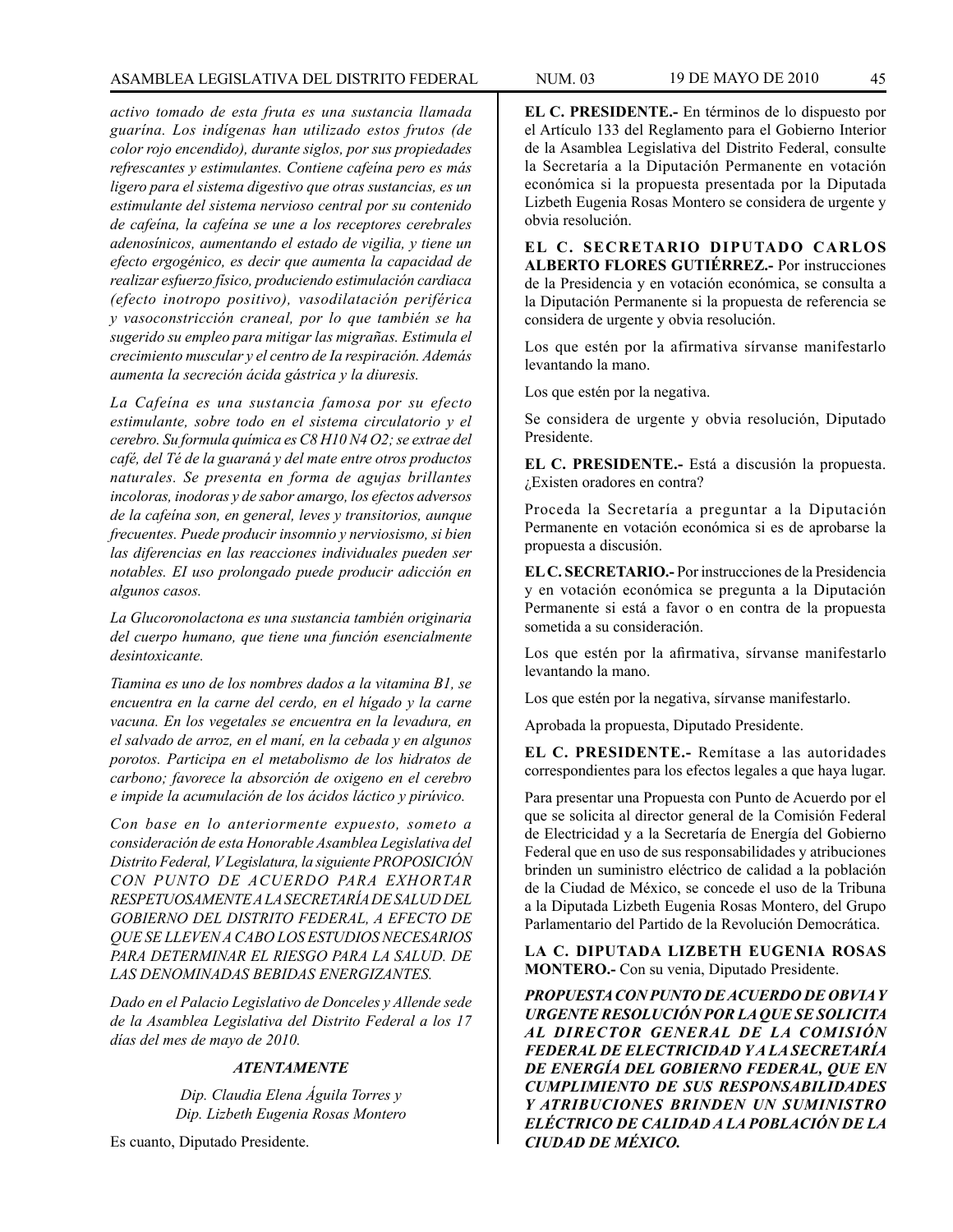## *DIP. EMILIANO AGUILAR ESQUIVEL PRESIDENTE DE LA MESA DIRECTIVA DE LA DIPUTACIÓN PERMANENTE DE LA ASAMBLEA LEGISLATIVA DEL DISTRITO FEDERAL PRESENTE*

*La que suscribe, Diputada Local, integrante del Grupo Parlamentario del Partido de la Revolución Democrática de la V Legislatura de la Asamblea Legislativa del Distrito Federal, y con fundamento en lo dispuesto en el Artículo 17 fracción VI, 18 fracción VII de la Ley Orgánica, 93, 98 y 133 del Reglamento para el Gobierno Interior, ambos de la Asamblea Legislativa del Distrito Federal, someto a su consideración, con carácter de urgente y obvia resolución, la siguiente Proposición con Punto de Acuerdo por la que se solicita al Director General de la Comisión Federal de Electricidad y a la Secretaría de Energía del Gobierno Federal, que en cumplimiento de sus responsabilidades y atribuciones brinden un suministro eléctrico de calidad a la población del Distrito Federal. Conforme a los siguientes:*

#### *ANTECEDENTES*

*¿Alguien ha intentado hablar al 071?, más de diez minutos para que lo atiendan y veinte minutos para tomarle los datos y días y semanas para que le solucionen (a veces) los problemas de luz a los vecinos.*

*Desde el día en que el supuesto Ejecutivo Federal, decretó la extinción del Organismo Descentralizado Luz y Fuerza del Centro, el 11 de octubre del 2009; de manera infame se echó a la calle y al desempleo a 44,000 trabajadores y como consecuencia aumentó el número de pobres en la zona metropolitana, y el desabasto comenzó.*

*Desde esos días no hemos dejado de leer en los medias de información la mala calidad del servicio que presta la CFE, claro, una empresa de "clase mundial".*

*Para no ir más lejos, la semana pasada la mala calidad del servicio aunado a las condiciones climatológicas reportaron 75 colonias sin luz lo que ocasionó 14 bloqueos a vialidades.*

*Y mientras el Gobierno Federal, que pareciera sufre de esquizofrenia, por un lado ofrece asistencia medica a los compañeros en huelga de hambre del SME, y por el otro -y para tapar su incapacidad- los acusa de haber saboteado algunos puntos del servicio eléctrico en el centro histórico.*

*La Comisión Federal de Electricidad, si no tiene el suficiente personal, ni la suficiente capacidad técnicooperativa, para brindar un servicio de calidad en la Ciudad de México, que lo manifieste y que no genere cortinas de humo, escudándose en supuestos actos de sabotaje. si recién están presentando la denuncia de hechos, ¿por qué en los medios de comunicación señalan culpables?, eso demuestra la incapacidad del candidato del empleo.*

*¿Hasta donde llegará su descaro?, tal y como en su fallida guerra contra el Narco. Felipe Calderón, no calculó, ni consideró, que su lucha contra un Sindicato Democrático, acarrearía un servicio de energía eléctrica ineficiente y deplorable a los habitantes de esta Ciudad.*

*¡Ah!, pero alegrémonos, porque la empresa de clase mundial, en efecto es incapaz e inepta para brindar el servicio de energía eléctrica, pero resultó muy buena para promover su "Monedero CFE", ¿que qué es esto?, pues nada mas que un programa muy al estilo Wal Mart, en donde ahora te llegará sin que lo solicites un monedero electrónico que podrás usar en diferentes comercios, (si es que hay luz), y te generará puntos. Lo que no se dice, como siempre, es que se te carga un seguro, los dos primeros meses gratis y en el tercero te lo cobraran en tu recibo.*

*Y ni que decir del programa que ya circula en las redes sociales de que ya tienen en marcha sustituir los medidores por otros digitales que funcionarán como las fichas amigo de Telcel, con el famoso pre-pago; el medidor te indicará cuanto te queda de saldo, para que se termine la luz; si necesitas más energía tendrás que abonar otra ficha.*

*¿Y aquello que ordena nuestra carta magna, con motivos y fines del más alto contenido social?, ¿Aquello que establece que la soberanía reside en el pueblo, que el gobierno se debe totalmente a ese pueblo, que por medio de la constitución le otorga la rectoría del estado del desarrollo nacional en beneficio siempre del mismo pueblo? ¿Que?, ¿Y aquello que parafraseando a Saldaña Harlow, nos indica la Constitución?: "el dominio de la Nación sobre el patrimonio nacional es para regular, en beneficio social, el aprovechamiento de los elementos naturales, para una distribución equitativa de la riqueza pública ....., para el mejoramiento de las condiciones de vida de toda la población, rural y urbana; promover el control de precios para evitar el desabasto y precios exagerados con perjuicio del público en general o del consumo popular" ¿Esto en donde queda?, simplemente a éstos tecnócratas NO LES IMPORTA.*

*La falta de suministro eléctrico en las colonias del Distrito Federal, genera focos de inseguridad, pérdida de electrodomésticos a la ciudadanía, pérdida de ingresos a la pequeña y mediana industria, así coma accidentes y bloqueos viales.*

*Par lo que, desde esta tribuna le exigimos al Gobierno Federal y a su prestadora de energía de clase mundial, que en el ámbito de sus responsabilidades brinde un servicio de calidad que se merece el Distrito Federal.*

*Que ejerzan el presupuesto destinado a la renovación de equipos dañados y obsoletos que han convertido en una bomba de tiempo al Centro Histórico del Distrito Federal.*

*Que dejen transcurrir los términos judiciales para deslindar responsabilidades y no señalen culpables a priori en los medias de comunicación.*

*Por lo anteriormente expuesto y con base en el Artículo 133 del Reglamento para el Gobierno Interior de la Asamblea Legislativa del Distrito Federal, someto a su consideración, como de urgente y obvia resolución el siguiente:*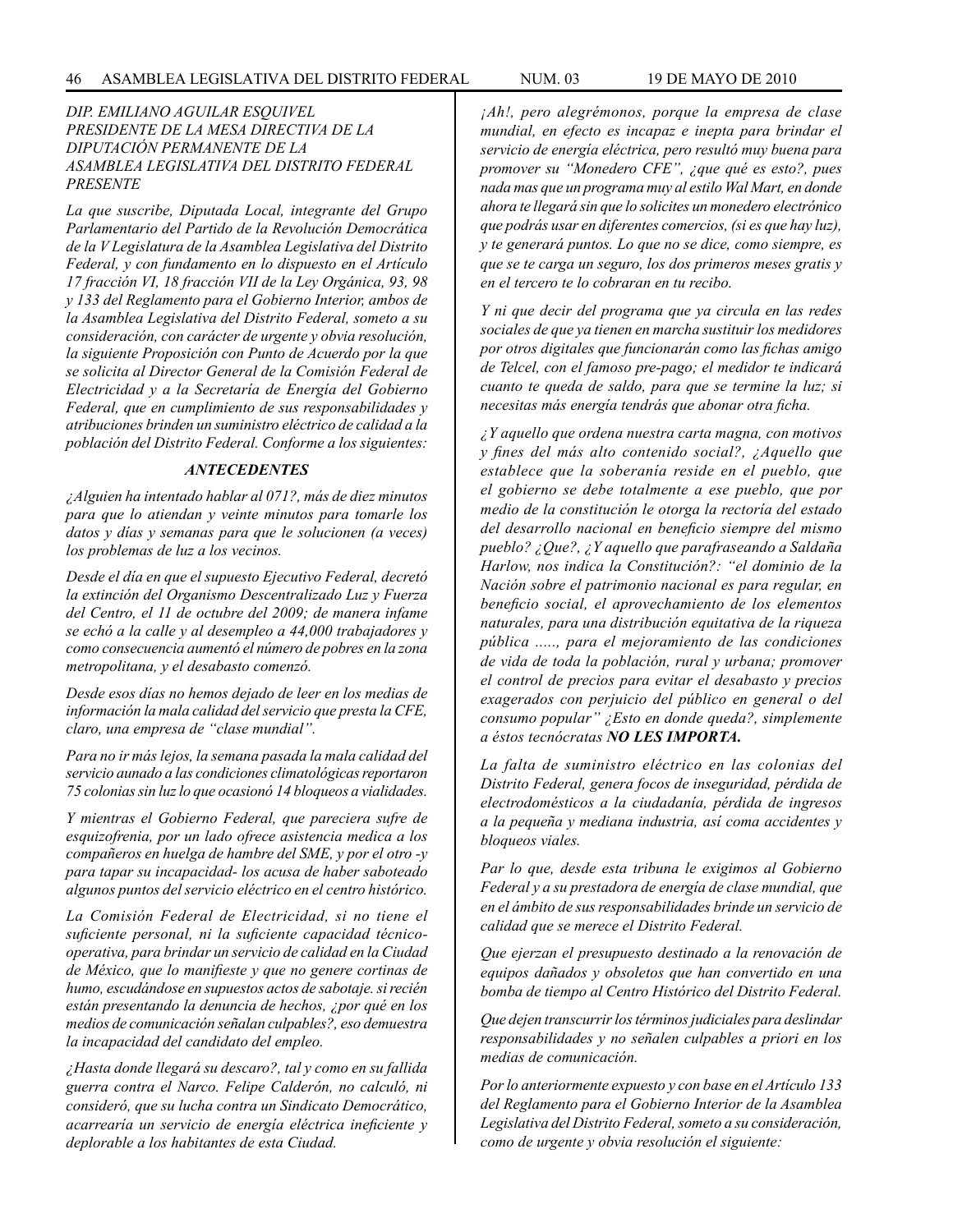### *PUNTO DE ACUERDO*

*PRIMERO.- Se solicita al Director General de la Comisión Federal de Electricidad que en el ámbito de sus responsabilidades y atribuciones brinde un suministro de energía eléctrica eficaz y eficiente a la población del Distrito Federal.*

*SEGUNDO.- Se solicita a la Secretaría de Energía del Gobierno Federal se ejerza el presupuesto destinado a la renovación de equipos dañados y obsoletos en todo el Distrito Federal.*

### *ATENTAMENTE*

#### *Dip. Llzbeth Eugenia Rosas Montero*

Es cuanto, Diputado Presidente.

**EL C. PRESIDENTE.-** En términos de lo dispuesto por el Artículo 133 del Reglamento para el Gobierno Interior de la Asamblea Legislativa del Distrito Federal, consulte al Secretaría a la Diputación Permanente en votación económica si la propuesta presentada por la Diputada Lizbeth Eugenia Rosas Montero se considera de urgente y obvia resolución.

**EL C. SECRETARIO DIPUTADO VÍCTOR HUGO ROMO GUERRA.-** Por instrucciones de la Presidencia y en votación económica, se consulta a la Diputación Permanente si la propuesta de referencia se considera de urgente y obvia resolución.

Los que estén por la afirmativa, sírvanse manifestarlo levantando la mano.

Los que estén por la negativa, sírvanse manifestarlo levantando la mano.

Se considera de urgente y obvia resolución, Diputado Presidente.

**EL C. PRESIDENTE.-** Está a discusión la propuesta. ¿Existen oradores en contra?

Diputado Carlos Flores en contra. Hasta por 10 minutos tiene el uso de la Tribuna, señor Diputado.

**EL C. DIPUTADO CARLOS ALBERTO FLORES GUTIÉRREZ.-** Con su venia, Diputado Presidente.

Quiero señalar que podríamos respaldar los resolutivos finales que presentó la Diputada Lizbeth Rosas, sin tener en cuenta la fundamentación del Punto de Acuerdo.

Creo que todos estamos de acuerdo en que el servicio de electricidad que se brinda a los ciudadanos del Distrito Federal es de pésima calidad.

Lo que no podemos aceptar es que se califique a la Compañía, a CFE, a la Secretaría de Energía, al Gobierno Federal, como ineficientes, cuando acaban de asumir esta responsabilidad, Diputada.

Yo creo que todos tenemos que trabajar para que logren el objetivo por el cual asumieron esta responsabilidad. El tema del servicio de electricidad en el Distrito Federal lleva décadas en decadencia.

Por supuesto que se requiere la modernización del equipo, se requiere la modernización de todo el suministro eléctrico en esta capital y es una inversión mayor, no estamos hablando de una inversión que se va a hacer en unos cuántos meses. Esto lleva mucho tiempo y mucho dinero que se tiene qué canalizar a este punto.

Por otro lado, creo que es importante señalar que las autoridades federales en ningún momento han señalado un presunto responsable por los actos de sabotaje. Quisiera preguntarle a la Diputada de dónde sacó que ya se señaló a alguien. Yo entiendo que el Gobierno Federal no ha señalado un presunto responsable de esta situación. Se está investigando.

Lo que sí quisiera, este señalamiento lo hicieron gente del mismo sindicato, el SME, disidentes al dirigente Martín Esparza, lo que sí quisiera que me explicaran es, ¿por qué su bancada ha venido apoyando a una parte del Sindicato de Electricistas? Concretamente ayer hubo una conferencia de prensa donde estuvo el dirigente Martín Esparza, donde incluso se consigna que se canalizaron recursos de esta Asamblea Legislativa para ese fin y que veo que es toda una estrategia diseñada por su partido para llevar este tema a la Tribuna el día de hoy.

Nos preocupa esta situación, eso sí parcial, facciosa la canalización de recursos a una parte del sindicato, hay qué señalarlo.

Otra parte del sindicato no está en esta posición y son los que sí acusaron al dirigente Martín Esparza del sabotaje, no al Gobierno Federal, el Gobierno Federal está investigando.

Yo le pediría que también le pidiéramos al Gobierno del Distrito Federal que se sumara a estas investigaciones, a la Secretaría de Seguridad Pública, a la Procuraduría General de Justicia del Distrito Federal, que participaran en estas investigaciones del presunto sabotaje que se realizó en el cableado del Centro Histórico, la semana pasada.

Es cuanto, Diputado Presidente.

**EL C. PRESIDENTE.-** Tiene hasta 10 minutos la Diputada Rosas Montero, para hablar a favor del punto a discusión.

## **LA C. DIPUTADA LIZBETH EUGENIA ROSAS MONTERO.-** Sí, Diputado.

Todos estamos claros del tiempo que lleva CFE, la responsable al frente del servicio de suministro de energía, pero todos recordamos también cuáles fueron las palabras del Presidente Calderón, cuáles fueron las palabras de la Secretaría y de todo el Gabinete, cuando garantizaron que el suministro iba a ser de calidad y eficiente en el Distrito Federal y toda la zona conurbada a lo mismo.

Quiero comentarle que precisamente fue Roberto Gil Zuarth, Subsecretario de Gobernación el día 14 de mayo, quien él mismo informa que cuentan con evidencia suficiente de que las explosiones en el Sistema Eléctrico del Centro de la Ciudad de México fueron provocadas intencionalmente, o sea, él lo dice, y culpa y responsabiliza a los ex trabajadores de CFE…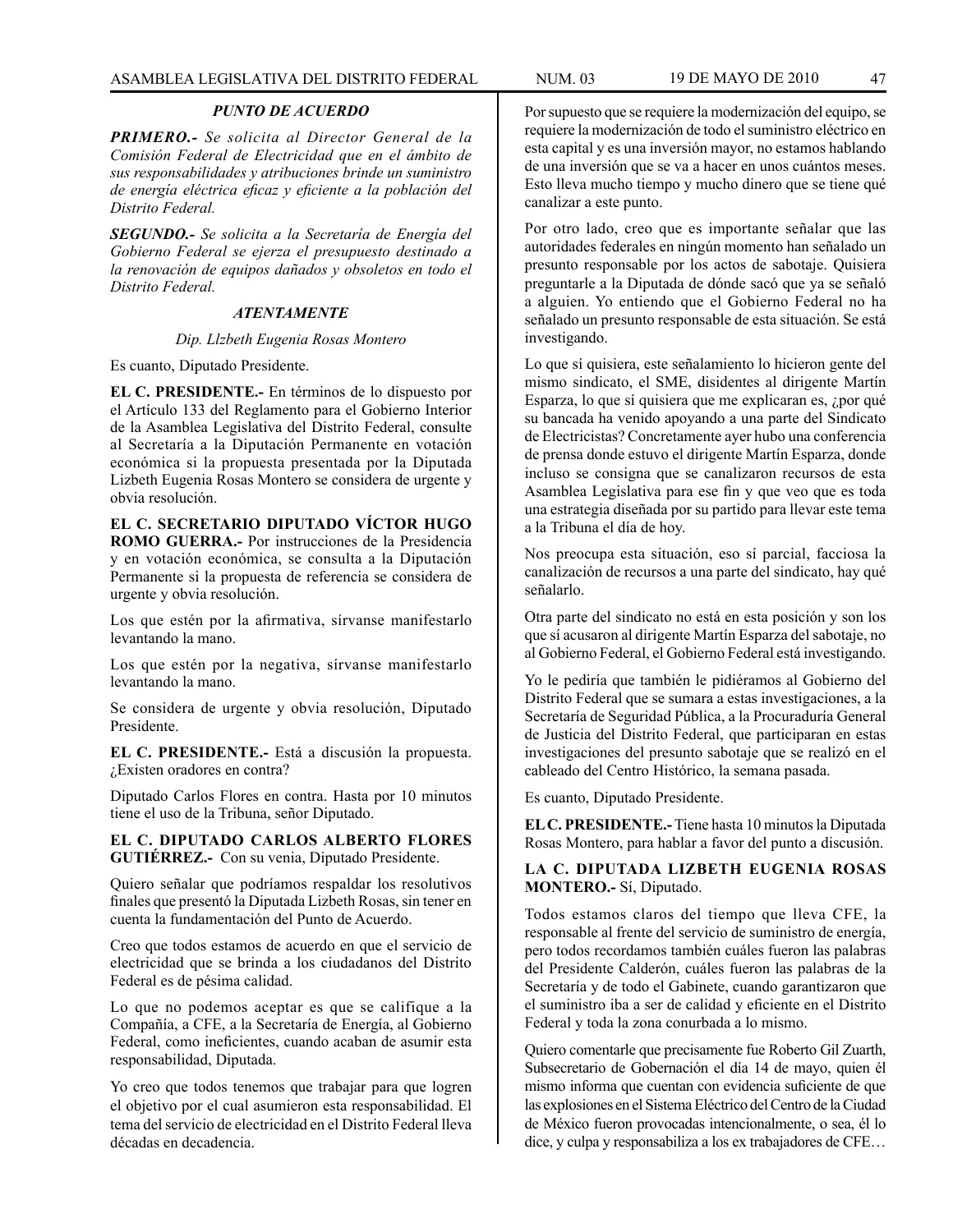### **EL C. DIPUTADO CARLOS ALBERTO FLORES GUTIÉRREZ (Desde su curul).-** Presidente.

**EL C. PRESIDENTE.-** Perdón, Diputada. ¿Con qué objeto, señor Diputado?

**EL C. DIPUTADO CARLOS ALBERTO FLORES GUTIÉRREZ (Desde su curul).-** Para ver si por su conducto me acepta una pregunta la oradora.

**LA C. DIPUTADA LIZBETH EUGENIA ROSAS MONTERO.-** Al final, Diputado Carlos, con mucho gusto.

Entonces él lo declara, lo ha dicho de manera pública, lo ha señalado, responsabiliza a los ex trabajadores, cuando usted puede de manera particular platicar con todos los técnicos que se encargaban de dar ese tipo de servicio en el Centro Histórico y le van a comentar la situación de riesgo de vida, de vida, de minutos, de segundos, que pudiera surgir por siquiera poder introducirse a un lugar donde están las líneas, que precisamente fueron saboteadas y que dice él que fueron por trabajadores de este sindicato.

Entonces yo más bien invitaría a que en vez de que estén haciendo el asunto de manera mediático, haciendo las denuncias en los medios de comunicación para evadir su responsabilidad, que presenten las denuncias correspondientes ante el Ministerio Público, cuál es el problema de no hacerlo así y actuar de manera correcta sin quererse lavar las manos.

Adelante, Diputado Carlos.

## **EL C. DIPUTADO CARLOS ALBERTO FLORES GUTIÉRREZ (Desde su curul).-** Gracias, Diputada.

Quisiera comentarle. Efectivamente señaló que había indicios de que era sabotaje, pero no señaló a ex trabajadores del Sindicato de Luz y Fuerza. Quien hizo este señalamiento fue personal del mismo sindicato, la contraparte del señor Martín Esparza. De hecho se reunieron en la Secretaría de Gobernación autoridades del Gobierno Federal y del Gobierno del Distrito Federal…

**EL C. PRESIDENTE.-** ¿Cuál es la pregunta, señor Diputado?

**EL C. DIPUTADO CARLOS ALBERTO FLORES GUTIÉRREZ (Desde su curul).-** Estoy haciendo el preámbulo.

**EL C. PRESIDENTE.-** Bueno, pero usted pidió una pregunta a la oradora, Diputado.

**EL C. DIPUTADO CARLOS ALBERTO FLORES GUTIÉRREZ (Desde su curul).-** Quisiera que me contestara la oradora de dónde sacó esas declaraciones del Gobierno Federal, donde imputan a una persona en concreto, no donde se hace el señalamiento del sabotaje, eso sí es correcto.

**LA C. DIPUTADA LIZBETH EUGENIA ROSAS MONTERO.-** Le aclaro, Diputado. Son documentos públicos que están en los medios de comunicación y aquí lo traemos, y él acusa a los integrantes ex trabajadores del SME. **EL C. PRESIDENTE.-** Proceda la Secretaría a preguntar a la Diputación Permanente, en votación económica.

**EL C. DIPUTADO CARLOS ALBERTO FLORES GUTIÉRREZ (Desde su curul).-** En contra, señor Presidente.

**EL C. PRESIDENTE.-** Perdón, no lo escuché.

**EL C. DIPUTADO CARLOS ALBERTO FLORES GUTIÉRREZ (Desde su curul).-** Quisiera intervenir en contra.

**EL C. PRESIDENTE.-** En contra. Adelante, señor Diputado.

**EL C. DIPUTADO CARLOS ALBERTO FLORES GUTIÉRREZ.-** Muchas gracias, Presidente.

Yo quisiera que los trabajos de esta Diputación Permanente fueran realmente objetivos. Como lo señalé en un principio, los resolutivos presentados en el Punto de Acuerdo los podríamos apoyar, incluso abundar.

Hubo una reunión de trabajo convocada sí por el Gobierno Federal, donde se involucraron representantes del Gobierno del Distrito Federal, del Estado de México, de Hidalgo, donde se acordó crear un grupo que se enfocara a evitar presuntos sabotajes. Una reunión de trabajo institucional entre ambos gobiernos, Diputada.

Ese fue el preámbulo en el que se reunieron las instancias de gobierno, no se señaló a nadie.

Yo quisiera que no caigamos en el juego de los dichos sin tener la información concreta.

Lo que sí se está haciendo es un trabajo coordinado en beneficio de evitar estos sabotajes.

Ese es el tema que realmente preocupa a los gobiernos y donde se tiene qué enfocar también nuestro trabajo, darle a los ciudadanos del Distrito Federal el servicio que requieren y que merecen, porque realmente es mucho el dinero que se canaliza a este punto.

Es cuanto, Diputado Presidente.

**EL C. PRESIDENTE.-** ¿Algún otro orador a favor?

Proceda la Secretaría a preguntar a la Diputación Permanente, en votación económica, si es de aprobarse la propuesta a discusión.

**EL C. SECRETARIO.-** Por instrucciones de la Presidencia y en votación económica, se pregunta a la Diputación Permanente si está a favor o en contra de la propuesta sometida a su consideración.

Los que estén por la afirmativa, sírvanse manifestarlo levantando la mano.

Los que estén por la negativa, sírvanse manifestarlo levantando la mano.

Aprobada la propuesta, Diputado Presidente.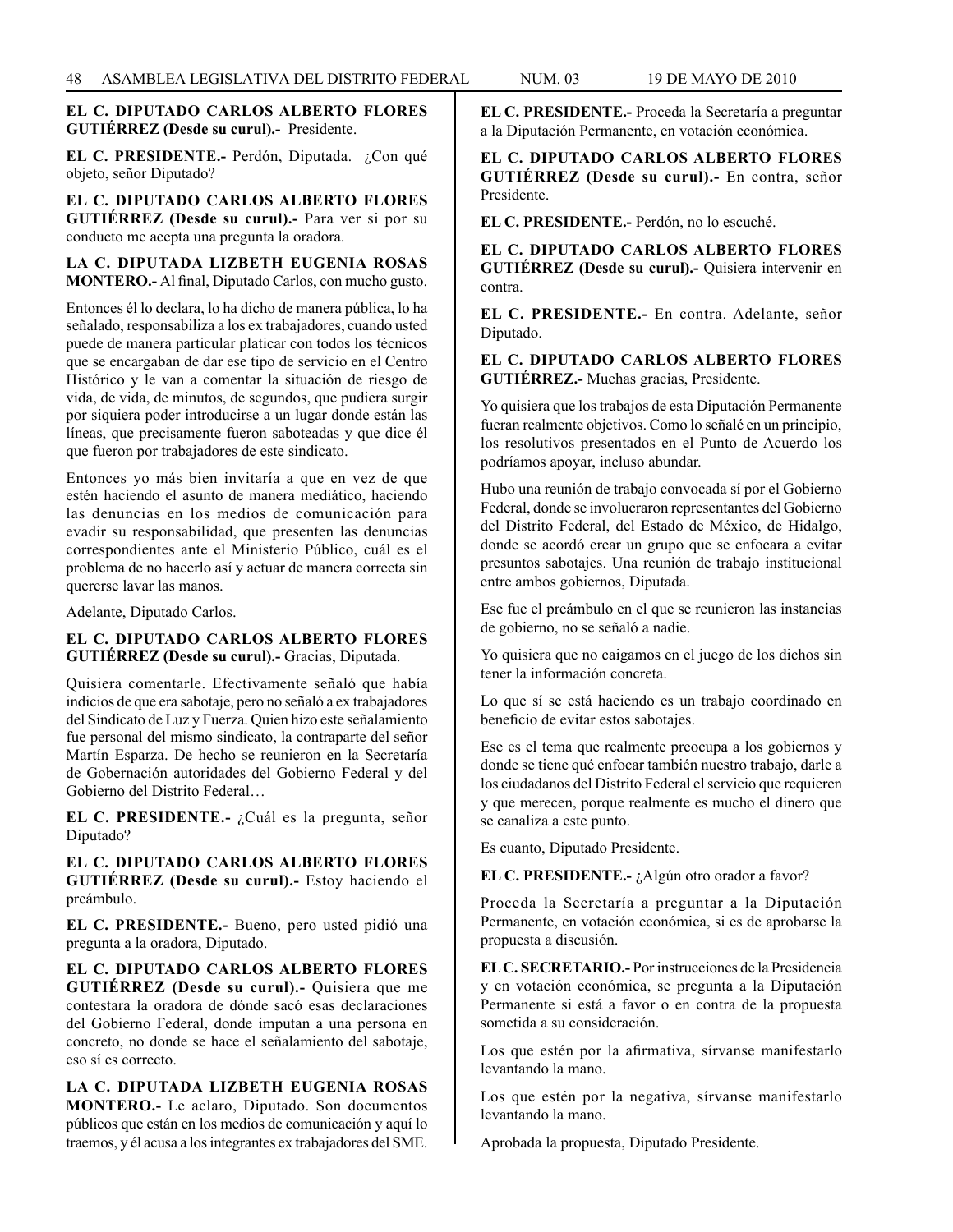**EL C. PRESIDENTE.-** Remítase a las autoridades correspondientes para los efectos legales a que haya lugar.

Para presentar una Propuesta con Punto de Acuerdo por la que se solicita al Procurador General de Justicia del Distrito Federal, Doctor Miguel Ángel Mancera, que informe de manera detallada a esta Soberanía de todos los casos en que se aplicó la dispensa a que se refieren los Artículos 24 fracción XI y 47 de la Ley Orgánica de la Procuraduría General de Justicia del Distrito Federal de diciembre del 2006 a la fecha, se concede el uso de la Tribuna a la Diputada Lizbeth Eugenia Rosas Montero, del Grupo Parlamentario del Partido de la Revolución Democrática.

**LA C. DIPUTADA LIZBETH EUGENIA ROSAS MONTERO.-** Con su venia, Diputado Presidente.

*PROPUESTA CON PUNTO DE ACUERDO DE OBVIA Y URGENTE RESOLUCIÓN POR LA QUE SE SOLICITA AL PROCURADOR GENERAL DE JUSTICIA DEL DISTRITO FEDERAL, DR. MIGUEL ÁNGEL MANCERA, QUE INFORME DE MANERA DETALLADA A ESTA SOBERANÍA DE TODOS LOS CASOS EN QUE SE APLICÓ LA DISPENSA A QUE SE REFIEREN LOS ARTÍCULOS 24 FRACCIÓN XI Y 47 DE LA LEY ORGÁNICA DE LA PROCURADURÍA GENERAL DE JUSTICIA DEL DISTRITO FEDERAL, DE DICIEMBRE DE 2006 A LA FECHA.*

*DIP. EMILIANO AGUILAR ESQUIVEL PRESIDENTE DE LA MESA DIRECTIVA DE LA DIPUTACIÓN PERMANENTE DE LA ASAMBLEA LEGISLATIVA DEL DISTRITO FEDERAL PRESENTE*

*La que suscribe, Diputada Local, integrante del Grupo Parlamentario del Partido de la Revolución Democrática de la V Legislatura de la Asamblea Legislativa del Distrito Federal, y con fundamento en lo dispuesto en al Artículo 17 fracción VI, 18 fracción VII de la Ley Orgánica, 93, 98 y 133 del Reglamento para el Gobierno Interior, ambos de la Asamblea Legislativa del Distrito Federal, someto a su consideración, con carácter de urgente y obvia resolución, la siguiente Propuesta con Punto de Acuerdo por la que se solicita al Procurador General de Justicia del Distrito Federal, que informe de manera detallada a esta soberanía de todos los casos en que se aplicó la dispensa a que se refieren los Artículos 24 fracción XI y 47 de la Ley Orgánica de la PGJDF, de diciembre de 2006 a la fecha. Conforme a los siguientes:*

#### *ANTECEDENTES*

*El pasado mes de septiembre de 2009, se publicó la Ley Orgánica de la Procuraduría General de Justicia del Distrito Federal, recordemos que con no pocos esfuerzos y un intento de algunos senadores de controvertirla; finalmente se aprobó y en la actualidad es un texto vigente que en muchas aristas ha venido a fortalecer la labor de la institución que norma.*

*Sin embargo, como toda ley, esta no es perfecta, sino más bien perfectible, es por ello que con el mejor de los ánimos de crítica constructiva, somete a esta Diputación Permanente el presente punto; con la finalidad de entender y observar porque un instrumento como el que señalan los Artículos 24 fracción XI y 47, del ordenamiento en comento, al parecer pasó de ser un instrumento de excepción a uno ordinaria; situación que genera, no sólo la inconformidad de miembros del servicio profesional de carrera de la propia procuraduría, sino que puede llegar a poner en entre dicho la institucionalidad de éste ente tan importante para la vida del Distrito Federal.*

*Sobre todo en estos tiempos, en que la criminalidad se ha especializado a tal grado, que en ocasiones superan a las instituciones, no solo en armamento y poder corruptor de dinero, sino en adiestramiento, capacitación y sentido de pertenencia hacia sus corporaciones criminales.*

*Es por ello que el servicio público de carrera es un instrumento valiosísimo y primordial en la regulación del ingreso y ascenso de servidores públicos que en gran medida combate la corrupción. y fomenta la especialización de servidores públicos que cada día se hacen más necesarios en el ámbito de la seguridad pública y de la procuración de justicia, al estar capacitados de mejor manera en protocolos de colaboración y atención ciudadana.*

*No sólo eso, actualmente estamos viviendo y viendo como se ha empezado a trastocar el estatus quo de élites empresariales y políticas con actos delictivos, del crimen organizado, que no son sino síntomas de una arraigada enfermedad llamada corrupción, que se debe combatir desde cada estera y nivel de gobierno sin cortapisas y sin titubeos, dicho combate no puede ser de otro modo sino con los instrumentos que generen identidad y arraigo en las instituciones, que se cree el incentivo de avanzar de manera legal y legítima al seno de dichas instituciones; y sobre todo que los conocimientos académicos, de capacitación y la experiencia acumulada que existen en las jóvenes generaciones de los institutos de formación y capacitación sean verdaderamente aprovechados. Con la finalidad de rotar y oxigenar estructuras que de otra manera seguirán anquilosadas.*

*El 9 de septiembre pasado, se publicó la Ley en comento que propone la creación de la Policía Investigadora, que continúa coadyuvando, al igual que los Oficiales Secretarios y Peritos, con el Ministerio Público, los Artículos 37, 38, 40 y 43 de dicho ordenamiento disponen los requisitos que deberán cubrir las y los aspirantes para ingresar y permanecer en los cargos de Agentes del Ministerio Público, Oficiales Secretarios, Agentes de la Policía de Investigación y Peritos, respectivamente.*

*También se prevé en sus Artículos 24 fracción XI y 47 que a la letra dicen:* 

*Artículo 24. (Atribuciones no delegables), El Procurador General de Justicia del Distrito Federal, ejercerá las atribuciones no delegables siguientes:*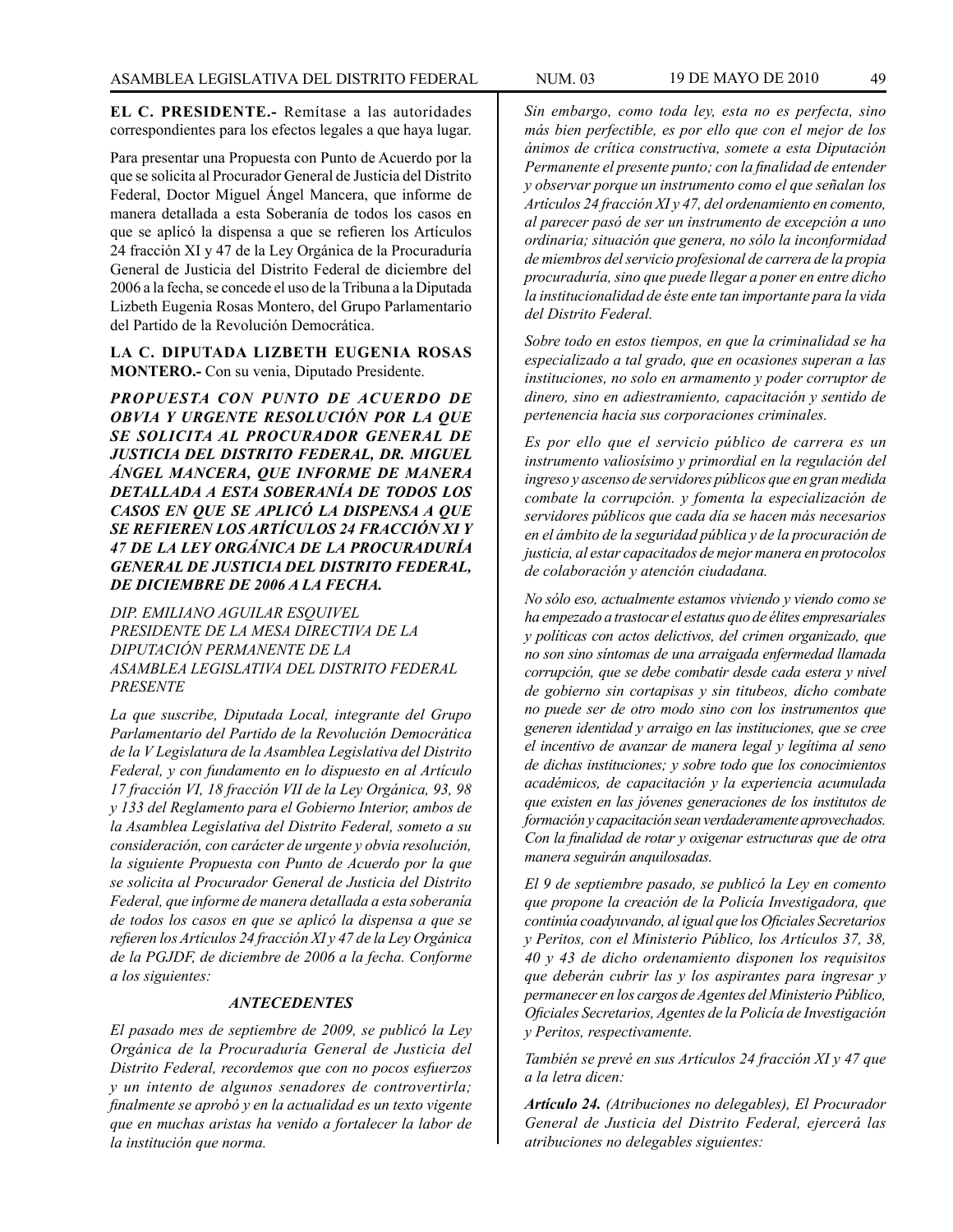## *I. a X.*

*XI. Dispensar la presentación de concursos de ingreso para Agentes del Ministerio Público, Oficiales Secretarios y Agentes de la Policía de Investigación, Peritos, a personas con amplia: experiencia profesional, en los términos de esta Ley demás disposiciones aplicables;*

## *XII. a XXXV.*

*Artículo 47. (Dispensa del concurso de ingreso). EI Procurador podrá, en casos excepcionales y tratándose de personas con amplia experiencia profesional, dispensar la presentación de los concursos de ingreso para Agentes del Ministerio Público, Oficiales Secretarios, Agentes de la Policía de Investigación o Peritos.*

*Los dispensados deberán reunir, en lo conducente, los requisitos establecidos en los Artículos 37, 38. 40 y 43 de esta ley, sobre la base de que no serán miembros del servicio público de carrera, a menos que acrediten los concursos y evaluaciones que se les practiquen, en los términos de las normas reglamentarias de esta Ley y demás disposiciones legales aplicables.*

*Dichos Artículos, claramente dejan ver que el espíritu de ésta norma, es decir la DISPENSA, es de excepción, sin embargo información que ha venido circulando en diversos medios de comunicación desde finales de 2008, han asegurada que el ex - procurador Rodolfo Félix Cárdenas, abusó de dicha facultad, y que en su administración llegó a ingresar por ésta vía a mas de 150 (ciento cincuenta) policías; conocidos al interior de la institución como la "generación Maruchan", dado que no sólo ingresaron, sino que de manera excepcionalmente rápida ascendieron a comandantes y comandantes en jefe.*

*Lamentablemente se tienen datos de que con la llegada del Dr. Mancera a la Procuraduría esta situación no ha mejorado, y que haciendo uso de la facultad de la dispensa, se ha colocado a un importante número de Comandantes de Policía de Investigación al frente de las Coordinaciones Territoriales de Seguridad Pública y Procuración de Justicia.*

*Ésta circunstancia como anteriormente comentaba, no sólo genera inconformidad entre el personal que sí está cumpliendo con los pasos del servicio profesional de carrera, sino que al exterior genera una imagen de improvisación y relajamiento en las medidas de control que la procuraduría establece.*

*La obligación de esta Soberanía es la de velar par los intereses de la ciudadanía del Distrito Federal, desde el ámbito de sus competencias, es por ello que la labor del legislador no termina can la expedición de las Leyes; debe continuar en la observación y supervisión de su aplicación; y en su momento poder incluir las reformas legales y legitimas necesarias.*

*Por lo anteriormente expuesto y con base en el Artículo 133 del Reglamento para el Gobierno Interior de la Asamblea Legislativa del Distrito Federal, someto a su consideración, como de urgente y obvia resolución el siguiente:*

## *PUNTO DE ACUERDO*

*PRIMERO.- Se le solicita al Procurador General de Justicia del Distrito Federal, Dr. Miguel Ángel Mancera, que informe de manera detallada a ésta soberanía de todos los casos en que se aplicó la dispensa a que se refieren los Artículos 24 fracción XI y 47 de la Ley Orgánica de la Procuraduría General de Justicia del Distrito Federal, de Diciembre de 2006 a la fecha.*

*SEGUNDO.- El informe lo deberá entregar en un término de 7 días hábiles, contados a partir de la recepción de este Punto de Acuerdo; mismo que solicito respetuosamente se haga llegar a su servidora en cuanto se tenga en ésta Soberanía, sin dilaciones.*

*TERCERO.- En dicho Informe se deberá incluir como mínimo: fecha, nombre, curriculum, puesto, justificación y motivación de la dispensa otorgada a cada servidor público que haya estado o se encuentre laborando en la Procuraduría General de Justicia del Distrito Federal en el período de diciembre de 2006 a la fecha; incluyendo a aquellos elementos que fueron dados de baja y el motivo de dicha baja.*

## *ATENTAMENTE*

*Dip. Lizbeth Eugenia Rosas Montero*

Es cuanto, Diputado Presidente.

**EL C. PRESIDENTE.-** En términos de lo dispuesto por el Artículo 133 del Reglamento para el Gobierno Interior de la Asamblea Legislativa del Distrito Federal, consulte la Secretaría a la Diputación Permanente en votación económica si la propuesta presentada por la Diputada Lizbeth Eugenia Rosas Montero se considera de urgente y obvia resolución.

**EL C. SECRETARIO DIPUTADO CARLOS ALBERTO FLORES GUTIÉRREZ.-** Por instrucciones de la Presidencia y en votación económica se consulta a los Diputados integrantes de la Diputación Permanente si la propuesta presentada se considera de urgente y obvia resolución.

Los que estén por la afirmativa sírvanse manifestarlo.

Los que estén por la negativa.

Se considera de urgente y obvia resolución, Diputado Presidente.

**EL C. PRESIDENTE.-** Está a discusión la propuesta. ¿Existen oradores en contra?

Proceda la Secretaría a preguntar a la Diputación Permanente en votación económica si es de aprobarse la propuesta a discusión.

**EL C. SECRETARIO.-** Por instrucciones de la Presidencia y en votación económica, se pregunta a la Diputación Permanente si está a favor o en contra de la propuesta sometida a su consideración.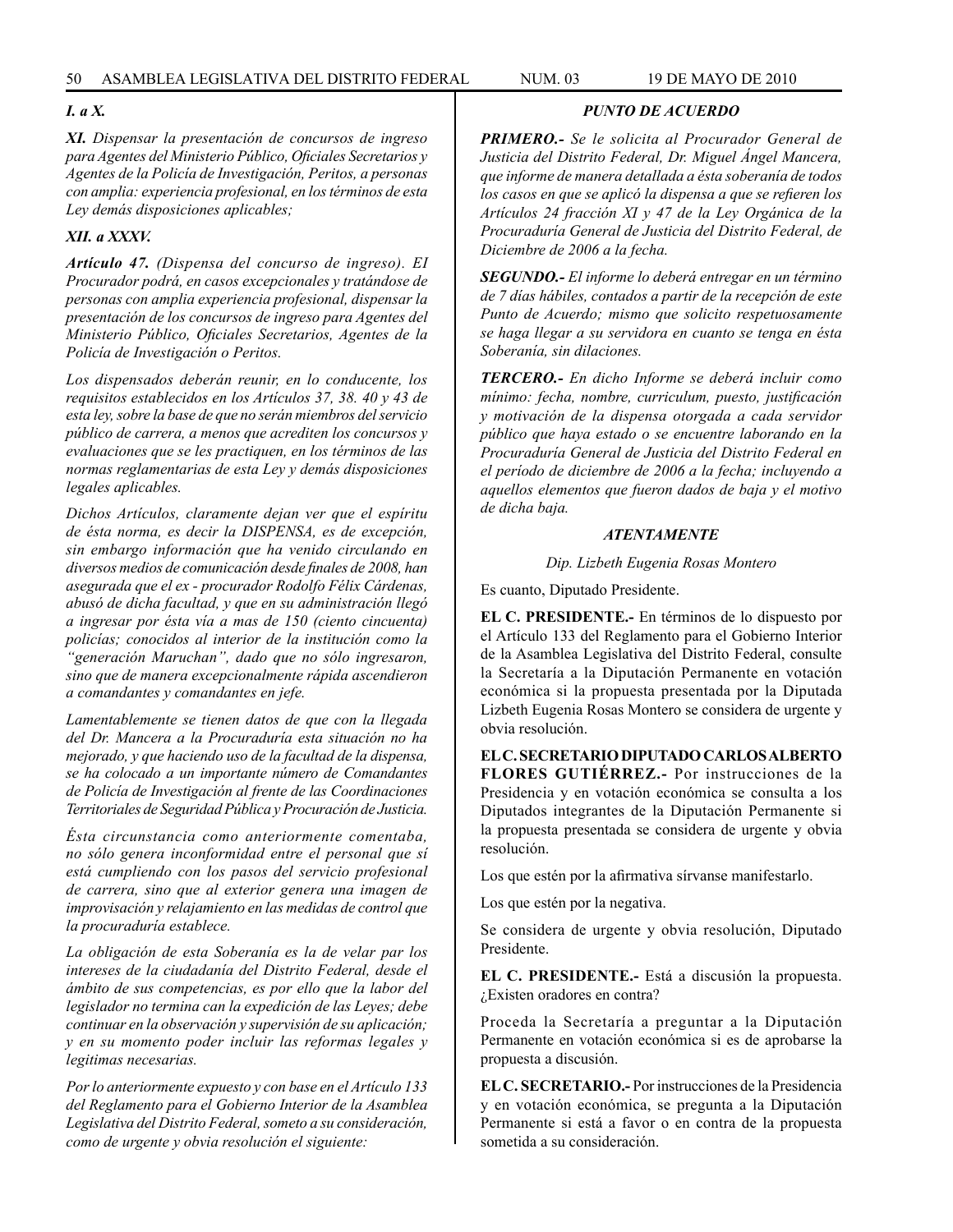Los que estén por la afirmativa, sírvanse manifestarlo levantando la mano.

Los que estén por la negativa.

Aprobada la propuesta, Diputado Presidente.

**EL C. PRESIDENTE.-** Remítase a las autoridades correspondientes para los efectos legales a que haya lugar.

Para presentar una Propuesta con Punto de Acuerdo por la que se exhorta respetuosamente a la Secretaría de Gobernación para que en el ámbito de su respectiva competencia aplique la Ley en la materia a efecto de sancionar y regular la emisión de programas de televisión cuyo contenido haga apología de la violencia y el crimen, se concede el uso de la Tribuna al Diputado Fernando Cuéllar Reyes, a nombre propio y de la Diputada Edith Ruiz Mendicuti, del Grupo Parlamentario del Partido de la Revolución Democrática.

**EL C. DIPUTADO FERNANDO CUÉLLAR REYES.-** Con su venia Diputado Presidente.

*PROPOSICIÓN CON PUNTO DE ACUERDO POR LA QUE SE EXHORTA RESPETUOSAMENTE A LA SECRETARÍA DE GOBERNACIÓN, PARA QUE EN EL ÁMBITO DE SU RESPECTIVA COMPETENCIA, APLIQUE LA LEY EN LA MATERIA, A EFECTO DE SANCIONAR Y REGULAR LA EMISIÓN DE PROGRAMAS DE TELEVISIÓN CUYO CONTENIDO HAGA APOLOGÍA DE LA VIOLENCIA Y EL CRIMEN.*

*DIP. EMILIANO AGUILAR ESQUIVEL PRESIDENTE DE LA MESA DIRECTIVA DE LA DIPUTACIÓN PERMANENTE DE LA ASAMBLEA LEGISLATIVA DEL DISTRITO FEDERAL PRESENTE*

*La suscrita Diputada Edith Ruiz Mendicuti, integrante del Grupo Parlamentario del Partido de la Revolución Democrática, de la Asamblea Legislativa del Distrito Federal V Legislatura, con fundamento en lo dispuesto por los Artículos 122 base primera inciso I de la Constitución Política de los Estados Unidos Mexicanos, 42 fracción VIII, XIV, XVI del Estatuto de Gobierno del Distrito Federal, 10, fracción XXI, 17, fracción VI de la Ley Orgánica, y 133 del Reglamento para el Gobierno Interior, ambos de la Asamblea Legislativa del Distrito Federal, someto a consideración de esa Diputación permanente, la siguiente Proposición con Punto de Acuerdo por la que se exhorta respetuosamente a la Secretaría de Gobernación, para que en el ámbito de su respectiva competencia, aplique la Ley en la materia, a efecto de sancionar y regular la emisión de programas de televisión cuyo contenido haga apología de la violencia y el crimen, conforme a la siguiente:* 

## *EXPOSICIÓN DE MOTIVOS*

## *I. Jóvenes y violencia*

*En México, la población de jóvenes entre 15 y 29 años asciende a 29.1 millones de personas, lo que representa el 27.3 por ciento o poco más de una cuarta parte de la población total.* 

*El Instituto Nacional de Estadísticas y Geografía (INEGI) informó que éste es un segmento de la población que tiene un crecimiento demográfico sostenido, y se estima que en 29.3 millones en 2010 y a un máximo histórico de 29.5 millones en 2015, para luego comenzar a reducir su tamaño, de los 29.1 millones de jóvenes, 14.4 millones son hombres y 14.7 millones son mujeres.* 

*Durante el primer trimestre de 2008, la población económicamente activa (PEA) del país entre los 15 y 29 años, fue de 14.9 millones de personas, estos jóvenes representan 33.1 por ciento de la fuerza de trabajo total.* 

*De los casi 15 millones de jóvenes económicamente activos, 13.9 millones se encuentran ocupados, siendo el Estado de México, Distrito Federal y Jalisco los mercados de trabajo más grandes del país para este sector, con 1.8 millones en el primer caso y poco más de un millón de jóvenes ocupados en cada una de las otras dos entidades.* 

*En el ámbito nacional, de cada 100 hombres y mujeres de 15 a 29 años, 34 asisten a la escuela según la Encuesta Nacional de Ocupación y Empleo 2007, con mayor presencia de la población masculina respecto a la femenina, ya que 35 de cada 100 hombres asisten a algún centro de enseñanza escolar y por 33 de cada 100 en el caso de las mujeres.* 

*Por el contrario, en el país, 30.8 por ciento de los jóvenes se encuentra en rezago educativo, que se refiere a la población que no ha logrado concluir la educación básica obligatoria.* 

*En cuanto a las adicciones, de los jóvenes, 5.8 por ciento ha probado alguna vez drogas en su vida y 4.16 millones tienen un problema de dependencia al alcohol, es decir, 15.5 por ciento del total de personas de 15 a 29 años del país, según la Encuesta Nacional de Adicciones 2002.* 

*En materia de trabajo la tasa de desempleo más alta en el país, de 6.3 por ciento, se ubica en la población que tiene entre 14 y 24 años, mientras que la general es de 3.5 por ciento.* 

*Entre los efectos del desempleo juvenil "la frustración que experimenta este sector", sobre todo aquellos que estudian en los niveles medio y superior. Para muchos, tener una licenciatura ya no es un elemento que les permita conseguir una movilidad social o que les garantice su ingreso al mercado laboral.* 

*Respecto a la violencia, según la OCDE, 60 % de jóvenes han reportado algún tipo de abuso, intimidación y agresión verbal, además de que se calcula que la mitad de las y los estudiantes han tenido contacto con las drogas o el alcohol.* 

*Un estudio realizado por la Secretaría de Educación del Distrito Federal en coordinación con la Universidad Intercontinental entre tres mil 480 alumnos de 29 primarias y secundarias, revela que 77% de los estudiantes ha sido víctima, agresor y testigo de maltrato.*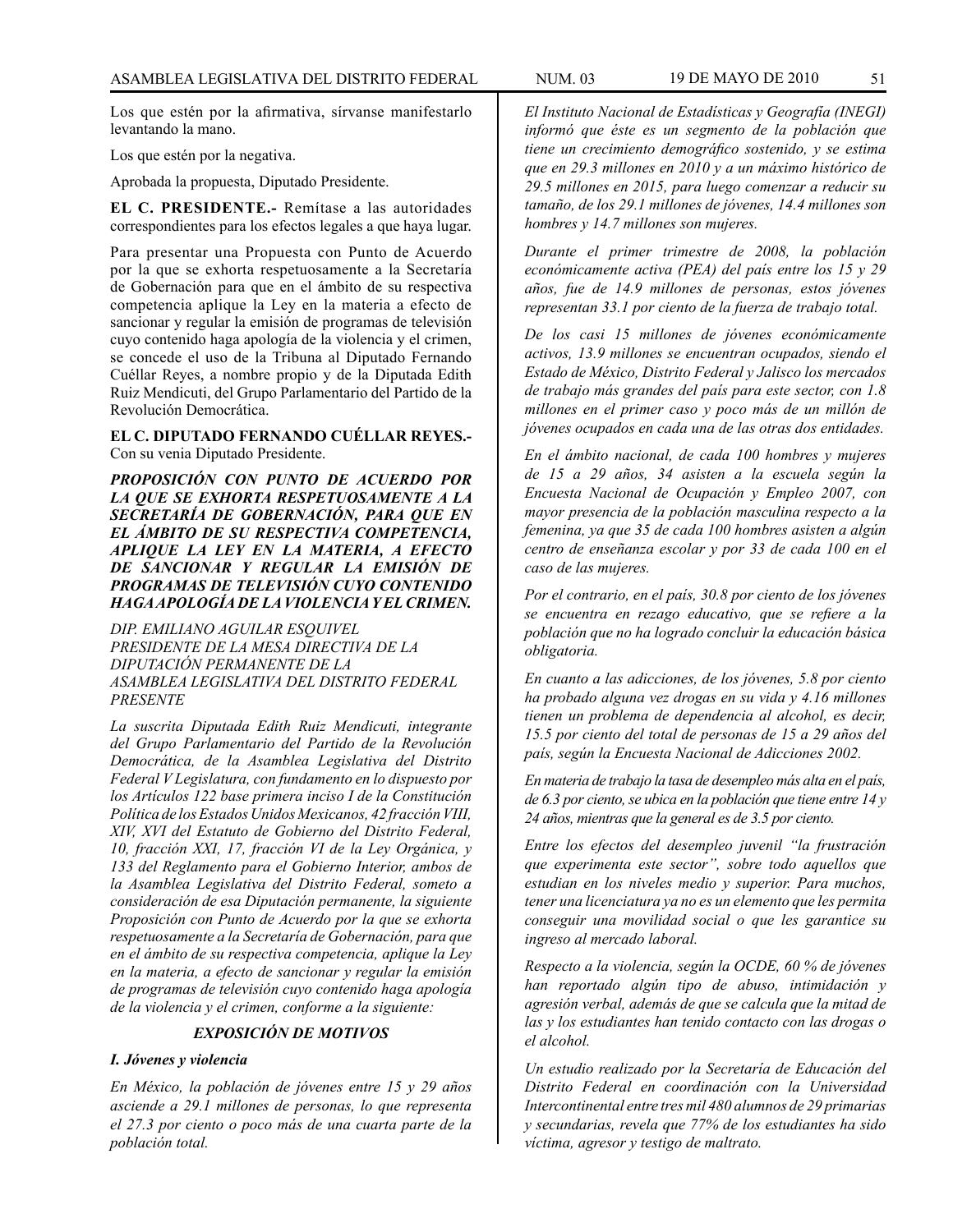*El Secretario de Educación del Distrito Federal, ha señalado que los sitios donde se presenta con mayor frecuencia esta práctica son los salones de clase y el patio, durante la hora del recreo, informo que en el que 52% de los consultados dijo molestar a sus compañeros porque los provocan. Además la mayoría atribuye el maltrato a una broma, al hecho de que los demás la consideran diferente o porque gozan de intimidarlos.* 

### *II. Medios de comunicación*

*La televisión es el medio de entretenimiento por excelencia, es una forma de diversión económica y de gran aceptación, cuyo costo no parece variar mucho a pesar de las crisis económicas. La televisión en México como en cualquier otro país, forma parte de un sistema político, económico y social, y está determinada por él. Su historia se caracteriza por la relación que ha existido entre el sector gubernamental y el grupo privado que aprovechó las primeras concesiones para crear una importante empresa de comunicación. La situación actual es consecuencia del uso que se le ha dado a lo largo de su desarrollo, con un .carácter primordial y profundamente comercial que ha inclinado su papel hacia una fuente inagotable de beneficios propios.* 

*En un estudio denominado "Medios de Comunicación electrónicos y violencia" Sarah García Silberman y Alberto Jiménez Tapia, señalan que en México, los canales de alcance nacional programan en conjunto, 60% de programas nacionales y 40% de extranjeros; de estos el 90% proviene de Estados Unidos y 85% presenta contenidos con violencia explicita (asaltos, homicidios, persecuciones, choques, etc.). Por otro lado, es sabido que la transmisión televisiva por cable y antena parabólica adquiere cada vez mayor importancia, al igual que la difusión de películas en disco, el uso de juegos electrónicos y otras vías de exposición a contenidos violentos por medios electrónicos.* 

*Los programas de contenido violento abarcan una gran cantidad de de géneros y temáticas. Un caso especial ha sido el de los noticiarios "amarillistas", los cuales son muestra evidente de que el objetivo, antes de informar a nivel cognitivo, es excitar en el plano afectivo. Se trata de una de las principales manifestaciones de la tendencia de los medios en cuanto a mostrar las emociones humanas en toda su crudeza, agresividad, angustia, desesperación, soledad, e insatisfacción mediante la espectacularización del dolor y la tragedia humanos.* 

*Con el surgimiento de éste tipo de programas, el debate sobre la violencia en televisión se reactivo públicamente. Diversas voces se elevaron en contra de este tipo de transmisiones que hacen gala de hechos y escenas violentas. Criticados por amplios sectores de la sociedad, incluidos legisladores y el propio Presidente de la República, algunos noticiarios de nota roja dejaron de transmitirse. Se ha insistido en que el bombardeo que se hace a los televidentes* 

*puede ocasionar actitudes de miedo, pasividad o agresión, y que incluso pueden servir como justificación para aplicar mano dura en el combate al crimen.* 

## *III. Ámbito Administrativo*

*La Ley Orgánica de la Administración Pública Federal establece claramente la responsabilidad de la Secretaría de Gobernación en materia de transmisión de programas de televisión, al respecto señala:* 

*Artículo 27.-A la Secretaría de Gobernación corresponde el despacho de los siguientes asuntos:* 

*XXI. Vigilar que las publicaciones impresas y las transmisiones de radio y televisión, así como las películas cinematográficas, se mantengan dentro de los límites del respeto a la vida privada, a la paz y moral pública y a la dignidad personal, y no ataquen los derechos de terceros, ni provoquen la comisión de algún delito o perturben el orden público;* 

*Es claro que no se ha respetado lo señalado por la ley, y aún más grave es que este incumplimiento ha motivado el crecimiento de la violencia.* 

*Por ello, considero necesario como responsabilidad de esta Soberanía, y ante la situación de inseguridad y violencia que prevalece en nuestra sociedad, hacer un llamado a la Secretaría de Gobernación para que de conformidad con sus facultades y ámbito de competencia, aplique la Ley y en la materia, para sancionar y regular la emisión de programas de televisión cuyo contenido haga apología de la violencia y el crimen.* 

*Por lo anteriormente expuesto y fundado, someto a la consideración del Pleno de esta Soberanía la siguiente proposición con:*

#### *PUNTO DE ACUERDO*

*ÚNICO.-Se exhorta respetuosamente a la Secretaría de Gobernación, para que en ámbito de su respectiva competencia, aplique la Ley en la materia, a efecto de sancionar y regular la emisión de programas de televisión cuyo contenido haga apología de la violencia y crimen.*

*Este Punto de Acuerdo se presenta por el Dip. Fernando Cuéllar Reyes a nombre de la Dip. Edith Ruiz Mendicuti.*

#### *SUSCRIBEN*

*Dip. Edith Ruiz Mendicuti, Dip. Fernando Cuéllar Reyes y Dip. Emiliano Aguilar Esquivel.*

Es cuanto, Diputado Presidente.

**EL C. PRESIDENTE.-** En términos de lo dispuesto por el Artículo 133 del Reglamento para el Gobierno Interior de la Asamblea Legislativa del Distrito Federal, consulte al Secretaría a la Diputación Permanente en votación económica si la propuesta presentada por el Diputado Fernando Cuéllar Reyes se considera de urgente y obvia resolución.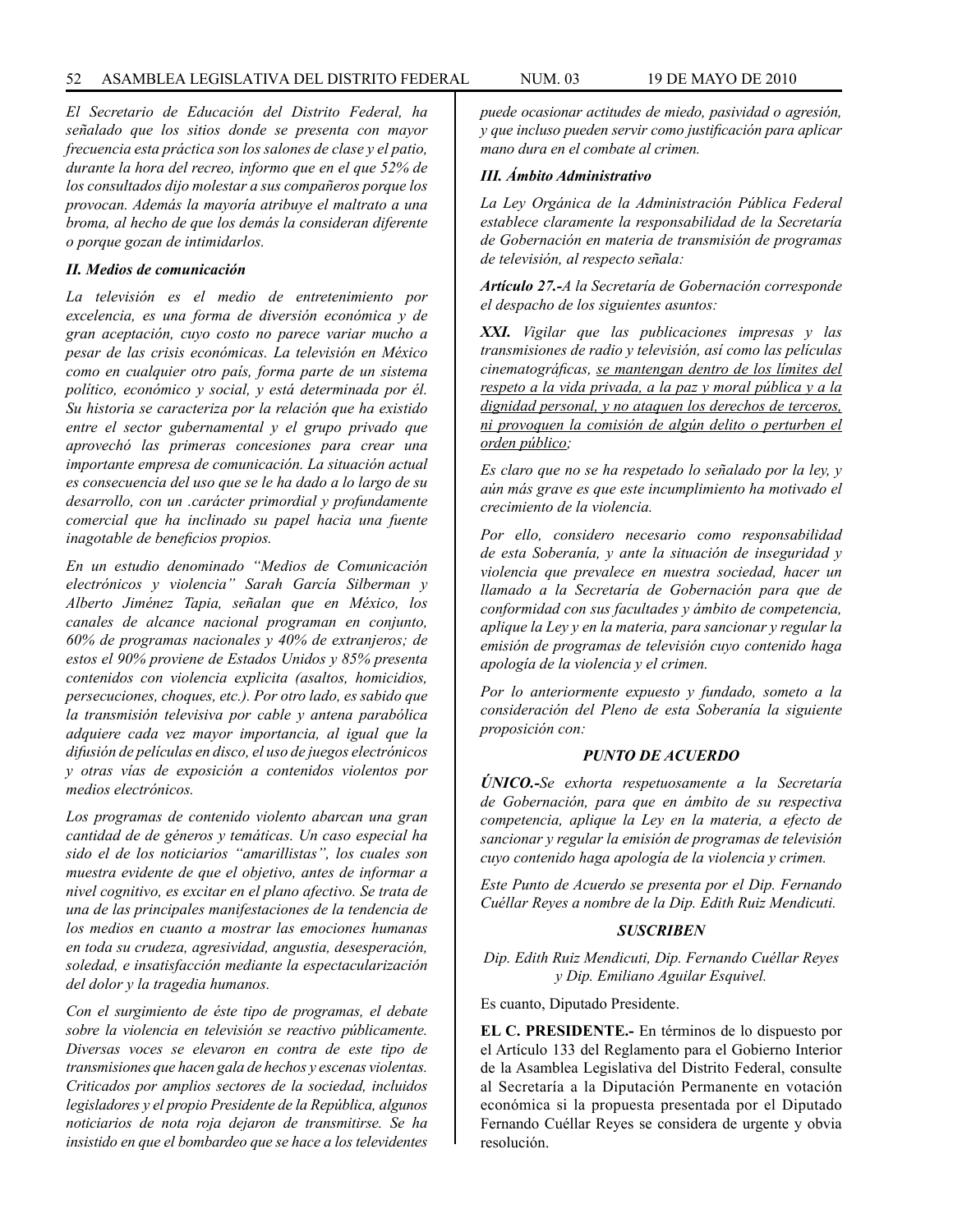**EL C. SECRETARIO DIPUTADO CARLOS ALBERTO FLORES GUTIÉRREZ.-** Por instrucciones de la Presidencia y en votación económica, se consulta a la Diputación Permanente si la propuesta de referencia se considera de urgente y obvia resolución.

Los que estén por la afirmativa, sírvanse manifestarlo levantando la mano.

Los que estén por la negativa, sírvanse manifestarlo levantando la mano.

Se considera de urgente y obvia resolución, Diputado Presidente.

**EL C. PRESIDENTE.-** Está a discusión la propuesta. ¿Existen oradores en contra?

Yo quisiera usar el micrófono, Diputado Cuéllar, para que me permita incluirme en su Punto de Acuerdo en mi calidad de Diputado.

Proceda la Secretaría a preguntar a la Diputación Permanente en votación económica si es de aprobarse la propuesta a discusión.

**EL C. SECRETARIO.-** Por instrucciones de la Presidencia y en votación económica se pregunta a la Diputación Permanente si está a favor o en contra de la propuesta sometida a su consideración.

Los que estén por la afirmativa, sírvanse manifestarlo levantando la mano.

Los que estén por la negativa, sírvanse manifestarlo.

Aprobada la propuesta, Diputado Presidente.

**EL C. PRESIDENTE.-** Remítase a las autoridades correspondientes para los efectos legales a que haya lugar.

Para presentar una Propuesta con Punto de Acuerdo por el que se exhorta a la Secretaría de Finanzas del Distrito Federal y al Sistema de Aguas de la Ciudad de México, a que amplíe su estructura administrativa y de servicios a usuarios correspondientes, con el fin de proporcionar un servicio más ágil y más eficiente en los centros de atención al público, se concede el uso de la Tribuna a la Diputada Lizbeth Eugenia Rosas Montero, a nombre propio y de la Diputada Claudia Elena Aguilar Torres, del Grupo Parlamentario del Partido de la Revolución Democrática.

## **LA C. DIPUTADA LIZBETH EUGENIA ROSAS MONTERO.-** Gracias, Diputado Presidente, con su venia.

*PROPOSICIÓN CON PUNTO DE ACUERDO POR EL QUE SE EXHORTA A LA SECRETARÍA DE FINANZAS DEL DISTRITO FEDERAL Y AL SISTEMA DE AGUAS DE LA CIUDAD DE MÉXICO A QUE AMPLÍEN SU ESTRUCTURA ADMINISTRATIVA Y DE SERVICIOS A USUARIOS CORRESPONDIENTES CON EL FIN DE PROPORCIONAR UN SERVICIO MÁS ÁGIL Y MÁS EFICIENTE EN LOS CENTROS DE ATENCIÓN AL PÚBLICO.*

## *DIP. EMILIANO AGUILAR ESQUIVEL PRESIDENTE DE LA MESA DIRECTIVA DE LA DIPUTACIÓN PERMANENTE DE LA ASAMBLEA LEGISLATIVA DEL DISTRITO FEDERAL PRESENTE*

*Las Diputadas suscritas Lizbeth Eugenia Rosas Montero y Claudia Elena Águila Torres, integrantes del Grupo Parlamentario del Partido de la Revolución Democrática en esta V Legislatura, con fundamento en lo dispuesto por los Artículos 122, Apartado C, BASE PRIMERA, fracción V. inciso e) de la Constitución Política de los Estados Unidos Mexicanos; los Artículos 36, 42 fracción IX, 46 fracción I, del Estatuto de Gobierno del Distrito Federal; los Artículos 10 fracción I,11, 17 fracción IV y VI, 88 fracción I de la Ley Orgánica de la Asamblea Legislativa del Distrito Federal y el Artículo 85 fracción I, 133 del Reglamento para el Gobierno Interior de la Asamblea Legislativa del Distrito Federal, sometemos a consideración de esta Asamblea Legislativa, la siguiente Proposición con Punto de Acuerdo por el que se exhorta a la Secretaría de Finanzas del Distrito Federal y al Sistema de Aguas de la Ciudad de México a que amplíen su estructura administrativa y de servicios a usuarios correspondientes con el fin de proporcionar un servicio más ágil y más eficiente en los Centros de Atención al Público.*

## *EXPOSICIÓN DE MOTIVOS*

*Desde que ingresó la izquierda al gobierno capitalino en 1997 fue mejorando la atención al público en general por parte de las diversas dependencias gubernamentales, tanto a nivel delegacional como en las diversas secretarías. La mayoría de las áreas de atención y trámites han sufrido cambios para bien, aunque no esta de más decir que todavía queda mucho por hacer y muchos aspectos por mejorar u optimizar. Uno de ellos es en lo relativo a los requisitos para la realización de los trámites y otro el de la duración de estos, no en el momento de solicitar o tramitar algo, sino el tiempo que va a tardar en ser resuelto o el tiempo que tendrá que esperar el usuario para obtener una respuesta, que en muchos casos no es favorable o no es resolutiva. La mayoría de los trámites pueden verse afectados por el rezago o el exceso en el proceso de seguimiento o verificación, y todos se verían beneficiados ampliando Ia estructura administrativa o implementando un mayor cuerpo de verificadores que pueda agilizar el análisis y el servicio.*

*Para fortalecer la atención y la agilidad tanto en las demandas como en al servicio a usuarios es importante contar con estructuras administrativas suficientes, con empleados preparados y amables, que tengan una buena disposición y una actitud de servicio al público. Un tema actual que está causando preocupación y que puede rebasar a las autoridades si no es atendido oportunamente es el de la reclasificación de las manzanas por concepto del cobro de agua. Los requisitos parecen ser los más indicados (IFE, predial y última boleta del agua); no todas las personas cuentan con las tres, aunque siguen siendo requisitos mínimos. EI único requisito que parece excesivo es el del*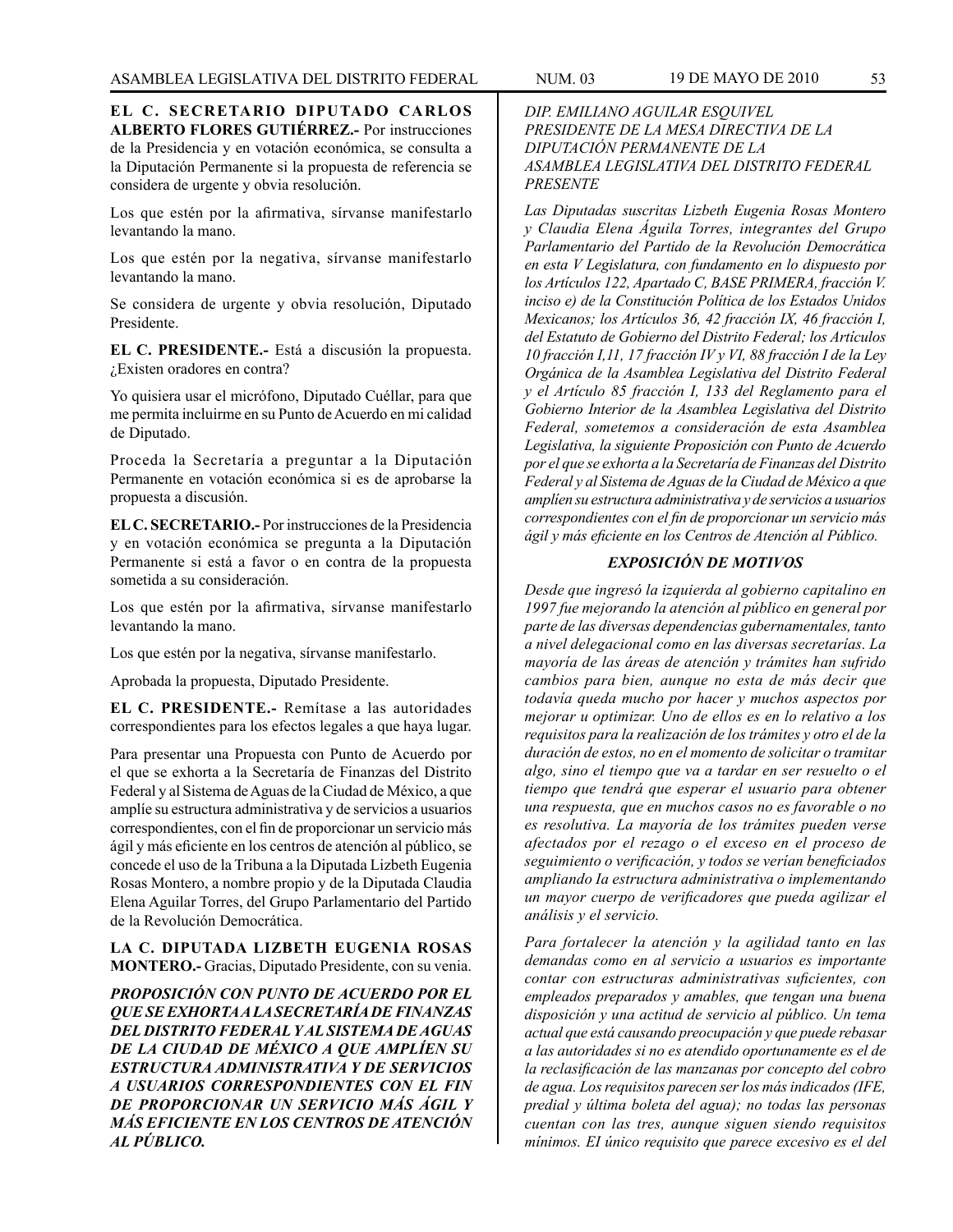*histórico predial, cuyo estado se encuentra bajo control de la tesorería, es decir, el historial de cualquier cuenta es del conocimiento de la institución que lo solicita, desde cuándo y en que forma y cantidad se ha pagado.*

*Si el trámite no fue problema y pudo realizarse cabalmente, lo único que queda es esperar la respuesta por correo, lo que conforme a reglamento se puede demorar hasta 60 días, es aquí en donde el trámite se empantana. ¿Por qué tarda tanto la tesorería o la oficina del agua en responder? Si la respuesta es que se tienen muchos casos por resolver o muchos expedientes acumulados, o que el trámite tarda el tiempo real que las analistas o archivistas tardan en corroborar los datos y en verificar el consumo real por bimestre, en ambos casos diremos que en donde el gasto se pueda medir y en donde la información se puede buscar en redes informáticas el tiempo se puede reducir mucho. Hasta cierto punto es evidente que el sistema de búsqueda y seguimiento es obsoleto, por lo que es necesario ampliar las estructuras y modernizarlas. Si se reduce el tiempo de respuesta y solución aumenta el número de personas satisfechas con su trámite, de lo contrario, éstas se vuelven usuarios en descontento, problemáticos, quienes con mucha facilidad complican o intentan alterar el contexto institucional o la relación entre público usuario y funcionarios.*

*Por otro lado y muy a tono con lo anterior, los trámites se han vuelto un fastidio porque los usuarios asisten con la molestia del aumento de tarifas y el personal que los atiende en ventanilla no cuenta con la información suficiente para resolver sus dudas, Tanto en la tesorería como en las oficinas del agua se requiere personal capacitado que sepa explicar, informar u orientar a la gente en los diversos trámites y en particular, en el asunto de las reclasificaciones, Si en verdad el gobierno en turno se asume como de izquierda y respetuoso de los contribuyentes, tendrá que mejorar la atención comenzando por la preparación del personal que recibe o atiende al público, En estos lugares en donde el contribuyente regularmente se presenta a contribuir, no sólo debería tratársele como un objeto que fríamente aporta y espera a que la autoridad cumpla, sino como un valioso contribuyente que pone su grano de arena para que las instituciones, la sociedad y la ciudad mejoren. Los contribuyentes merecen un mejor trato, profesional, adecuado, fundamentado e informado,*

*Es importante resaltar que las demandas ciudadanas y las solicitudes como las de la reclasificación sí son atendidas y pueden resolverse por la vía institucional, como adultos, los inconformes deben informarse, reunir sus documentos, armar su expediente y solicitar su modificación, cosa que en el proceso de elaboración del nuevo esquema tarifario los Diputados de derecha pudieron gestionar y no hicieron, y ahora que llegan las nuevas boletas quieren solucionar con reclamos y alborotando centenares de inconformes como si fueran infantes inca paces de realizar su propio trámite.*

### *CONSIDERANDOS*

*1. Se propone que el tiempo de respuesta tanto en los trámites de reclasificación de tarifas de agua como en los demás, se reduzca hasta en un cincuenta par ciento, es decir, de 60 días a 30 días y si es posible, menos.*

*2. Que todas las oficinas tributarias y del agua cuenten con personal capacitado que brinde atención y orientación suficiente en todos los trámites.*

*3. Que el personal de dichas dependencias que atiende directamente al público a través de ventanillas lo haga bajo los siguientes principios: amabilidad, respeto, tolerancia, claridad y verdad.*

*Con base en lo anteriormente expuesto, sometemos a consideración de ésta Honorable Asamblea Legislativa del Distrito Federal, V Legislatura, la siguiente PROPOSICIÓN CON PUNTO DE ACUERDO POR EL QUE SE EXHORTA A LA SECRETARÍA DE FINANZAS DEL DISTRITO FEDERAL Y AL SISTEMA DE AGUAS DE LA CIUDAD DE MÉXICO A QUE AMPLÍEN SU ESTRUCTURA ADMINISTRATIVA Y DE SERVICIOS A USUARIOS CORRESPONDIENTES CON EL FIN DE PROPORCIONAR UN SERVICIO MÁS ÁGIL Y MÁS EFICIENTE EN LOS CENTROS DE ATENCIÓN AL PÚBLICO.*

*Dado en el Pleno de la Asamblea Legislativa del Distrito Federal a los 19 días del mes de mayo del dos mil diez.*

#### *ATENTAMENTE*

*Dip. Lizbeth Eugenia Rosas Montero y Dip. Claudia Elena Águila Torres*

Es cuanto, Diputado Presidente.

**EL C. PRESIDENTE.-** Gracias, Diputada. En términos En términos de lo dispuesto por el Artículo 133 del Reglamento para el Gobierno Interior de la Asamblea Legislativa del Distrito Federal, consulte la Secretaría a la Diputación Permanente, en votación económica, si la propuesta presentada por la Diputada Lizbeth Eugenia Rosas Montero se considera de urgente y obvia resolución.

**EL C. SECRETARIO DIPUTADO VÍCTOR HUGO ROMO GUERRA.-** Por instrucciones de la Presidencia y en votación económica se consulta a la Diputación Permanente si la propuesta de referencia se considera de urgente y obvia resolución.

Los que estén por la afirmativa, sírvanse manifestarlo levantando la mano.

Los que estén por la negativa, sírvanse manifestarlo levantando la mano.

Se considera de urgente y obvia resolución, Diputado Presidente.

**EL C. PRESIDENTE.-** Está a discusión la propuesta. ¿Existen oradores en contra?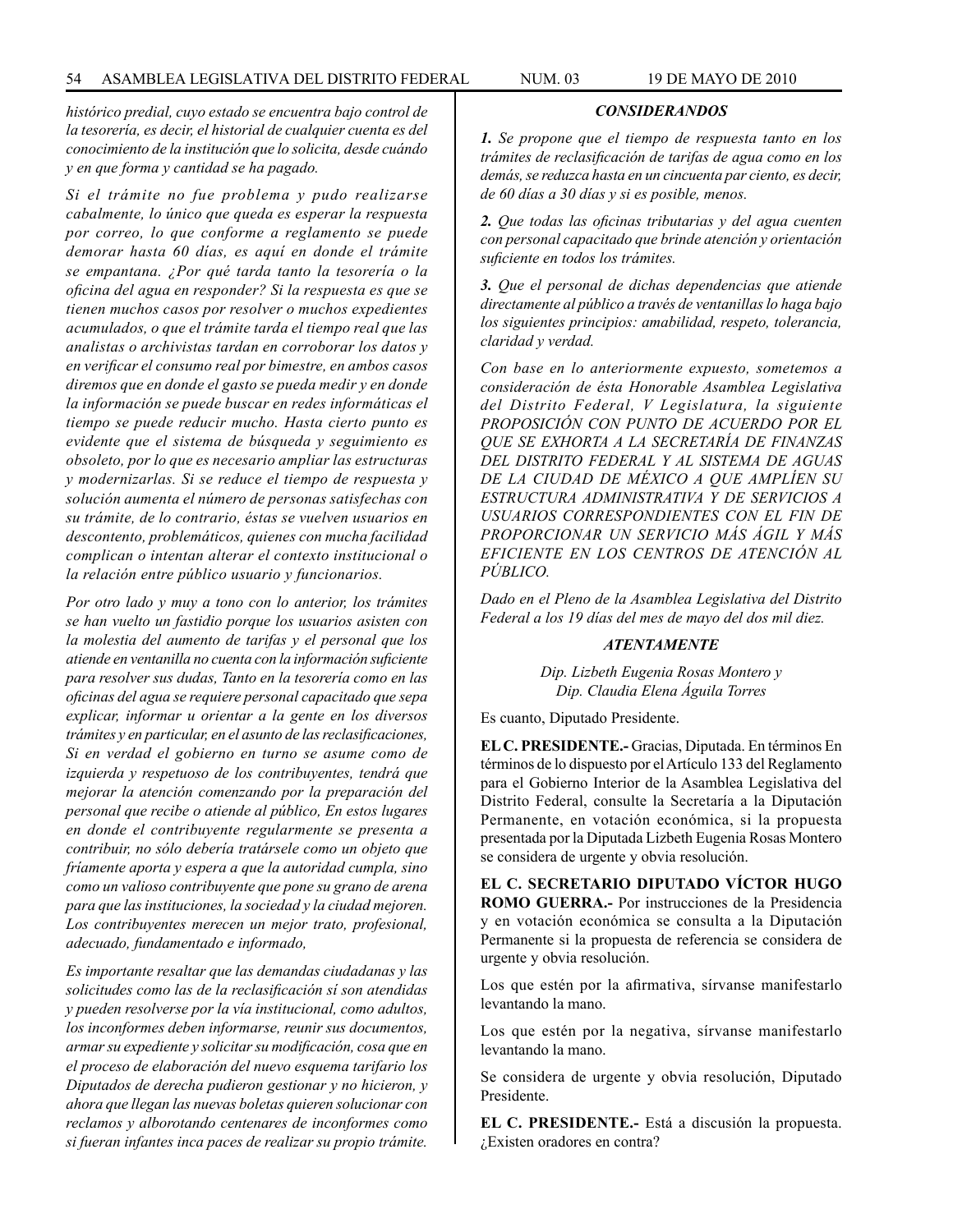Proceda la Secretaría a preguntar a la Diputación Permanente, en votación económica, si es de aprobarse la propuesta a discusión.

**EL C. SECRETARIO.-** Por instrucciones de la Presidencia y en votación económica se pregunta a la Diputación Permanente si está a favor o en contra de la propuesta sometida a su consideración.

Los que estén por la afirmativa, sírvanse manifestarlo levantando la mano.

Los que estén por la negativa, sírvanse manifestarlo levantando la mano.

Aprobada la propuesta, Diputado Presidente.

**EL C. PRESIDENTE.-** Remítase a las autoridades correspondientes para los efectos legales a que haya lugar.

Esta Presidencia informa que recibió una Propuesta con Punto de Acuerdo para que esta honorable Asamblea Legislativa exhorte respetuosamente a los Jefes Delegacionales para que el 50 por ciento del recurso autogenerado de los centros y módulos deportivos sean utilizados para el mantenimiento y mejora de las instalaciones, suscrita por las Diputadas Lizbeth Eugenia Rosas Montero y Claudia Águila Torres, del Grupo Parlamentario del Partido de la Revolución Democrática.

Con fundamento en lo dispuesto por los Artículos 50 fracción IV y V de la Ley Orgánica de la Asamblea Legislativa del Distrito Federal, 28, 29 y 132 del Reglamento para el Gobierno Interior se turna para su análisis y Dictamen a la Comisión de Presupuesto y Cuenta Pública.

*PROPOSICIÓN CON PUNTO DE ACUERDO PARA QUE ESTA HONORABLE ASAMBLEA LEGISLATIVA EXHORTE RESPETUOSAMENTE A TODOS LOS JEFES DELEGACIONALES PARA QUE EL 50% DEL RECURSO AUTOGENERADO DE LOS CENTROS Y MÓDULOS DEPORTIVOS SEAN UTILIZADOS PARA EL MANTENIMIENTO Y MEJORA DE LAS INSTALACIONES.*

*DIP. EMILIANO AGUILAR ESQUIVEL PRESIDENTE DE LA MESA DIRECTIVA DE LA DIPUTACIÓN PERMANENTE DE LA ASAMBLEA LEGISLATIVA DEL DISTRITO FEDERAL PRESENTE*

*Las Diputadas suscritas Claudia Elena Águila Torres y Lizbeth Eugenia Rosas Montero, integrantes del Grupo Parlamentario del Partido de la Revolución Democrática en esta V Legislatura, con fundamento en lo dispuesto por los Artículos 122, Apartado C, BASE PRIMERA, fracción V, inciso e) de la Constitución Política de los Estados Unidos Mexicanos; los Artículos 36, 42 fracción IX, 46 fracción I, del Estatuto de Gobierno del Distrito Federal; los Artículos 10 fracción I, 11, 17 fracción IV y VI, 88 fracción I de la Ley Orgánica de la Asamblea Legislativa del Distrito Federal y el Artículo 85 fracción I, 133 del Reglamento para el Gobierno Interior de la Asamblea Legislativa del Distrito* 

*Federal. sometemos a la consideración de esta Asamblea Legislativa, la siguiente Proposición con Punto de Acuerdo para que esta Honorable Asamblea Legislativa exhorte respetuosamente a todos los Jefes Delegacionales para que el 50% del recurso autogenerado de los Centros y Módulos Deportivos sean utilizados para el mantenimiento y mejora de las instalaciones de acuerdo con los siguientes:*

## *EXPOSICIÓN DE MOTIVOS*

*Los centros y módulos deportivos son lugares de esparcimiento familiar y social en donde los ciudadanos desde niños pequeños hasta adultos mayores asisten para realizar una amplia gama de actividades deportivas, lúdicas, talleres, y fiestas infantiles, entre otros, esto con el fin de desarrollarse física, social y mentalmente.*

*En el Distrito Federal existen 187 centros y módulos deportivos, los cuales generan recursos económicos por impartir estas actividades, el préstamo de las instalaciones, así como también por el uso del estacionamiento a los cuales se les denomina autogenerados, y que varían de acuerdo a la actividad que se realice y el tiempo de utilización de las instalaciones.*

*Cada Delegación tiene su propia cuenta global en donde los usuarios de los centros o módulos deportivos correspondientes a cada demarcación tienen que depositar y en materia de estacionamientos el cobro es al momento y en efectivo donde se lleva un control del número de usuarios. Un porcentaje de estos recursos son utilizados para el pago de nómina de honorarios autogenerados a los trabajadores de estos deportivos y el resto es utilizado para otro tipo de pagos no especificados y ajenos a los centros y módulos deportivos.*

*La mayoría de las instalaciones de cualquier índole, con el paso del tiempo y el uso frecuente se van deteriorando; encontramos la mayor parte de los centres y módulos deportivos en condiciones deplorables como proyectos iniciados y nunca concluidos, falta de iluminación, algunos con canchas en pésimo estado como polvorines, muros grafiteados, rejas y mayas ciclónicas destruidas lo cual provoca que por las noches estos se conviertan en lugares idóneos para la delincuencia y en el día den muy mal aspecto, además de que los mismos usuarios de los centros y módulos deportivos se quejen de las condiciones de las instalaciones. Son contados los centros y módulos deportivos, regularmente los más utilizados y los más grandes, los únicos que se mantienen en optimas condiciones, quedando el resto en el abandono.*

*Se propone que de los recursos autogenerados de los centros y módulos deportivos se utilice un 50% de lo recabado en ellos mismos, cada uno en su Delegación correspondiente para que de esta manera, cada una de las Delegaciones se encargue de dar el mantenimiento adecuado y concluir los proyectos inconclusos, dándole prioridad a los centros y módulos deportivos que se encuentran en las peores condiciones para así no sólo mejorar la imagen, sino también la seguridad que dará más tranquilidad y confianza a los ciudadanos que utilizan las instalaciones; asimismo,*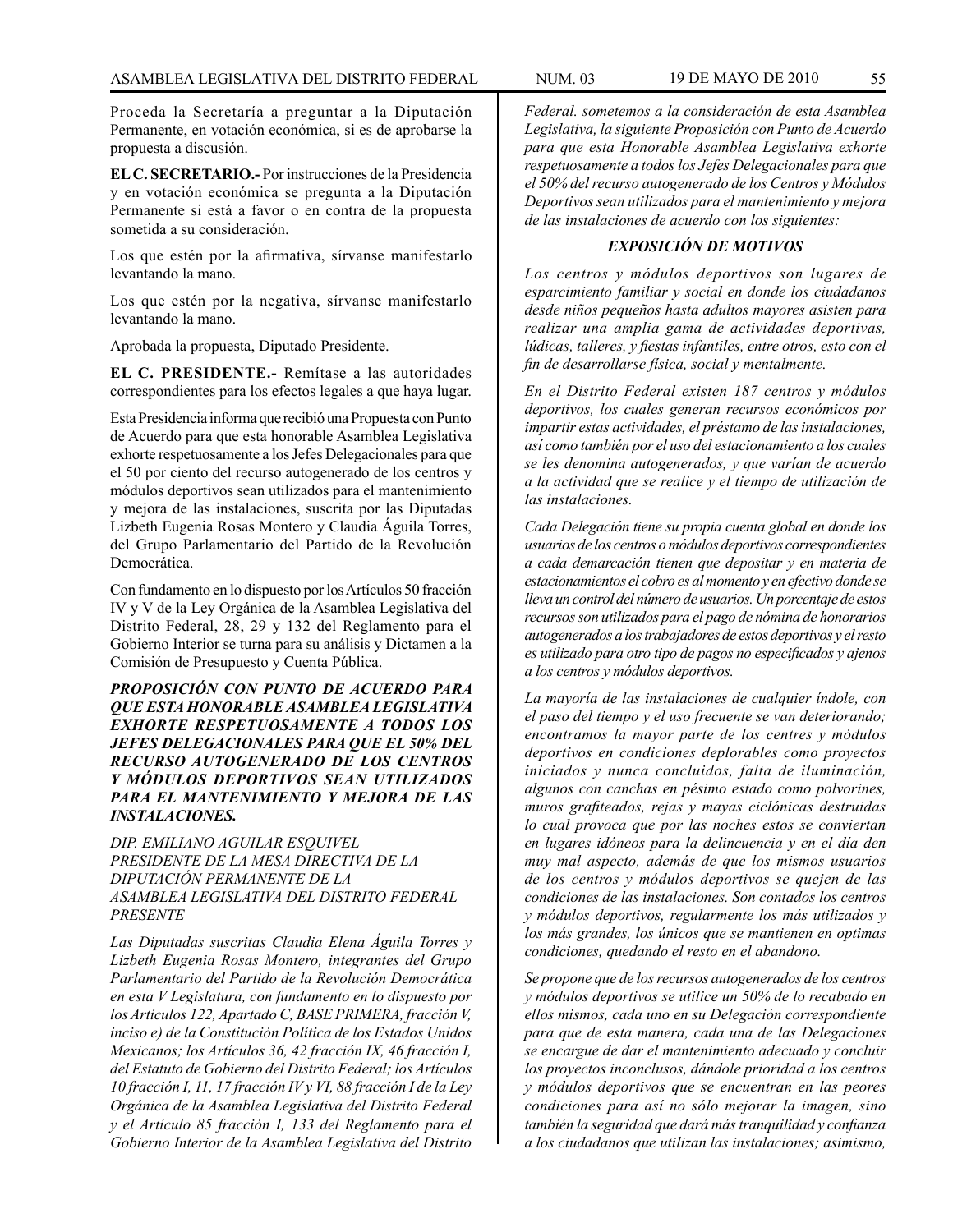*seria del conocimiento de los usuarios que los recursos económicos autogenerados que se perciben en estos centros y módulos deportivos son destinados al mejoramiento de la imagen y el servicio que brindan.*

*Con base en lo anteriormente expuesto, sometemos a consideración de esta Honorable Asamblea Legislativa del Distrito Federal, V Legislatura, la siguiente PROPOSICIÓN CON PUNTO DE ACUERDO PARA QUE ESTA HONORABLE ASAMBLEA LEGISLATIVA EXHORTE RESPETUOSAMENTE A TODOS LOS JEFES DELEGACIONALES PARA QUE EL 50% DEL RECURSO AUTOGENERADO DE LOS CENTROS Y MÓDULOS DEPORTIVOS SEAN UTILIZADOS PARA EL MANTENIMIENTO Y MEJORA DE LAS INSTALACIONES.*

*Dado en el pleno de la Asamblea Legislativa del Distrito Federal a los 19 días del mes de mayo del dos mil diez.*

#### *ATENTAMENTE*

## *Dip. Lizbeth Eugenia Rosas Montero y Dip. Claudia Elena Águila Torres*

**EL C. PRESIDENTE.-** Para presentar una Propuesta con Punto de Acuerdo por medio del cual se convoca a una mesa de trabajo ante la Comisión de Desarrollo e Infraestructura Urbana al Secretario de Protección Civil y al Secretario de Desarrollo Urbano y Vivienda, ambos del Distrito Federal, para tratar la problemática de la publicidad exterior en la ciudad, se concede el uso de la tribuna al Diputado Leonel Luna Estrada, del Grupo Parlamentario del Partido de la Revolución Democrática.

**EL C. DIPUTADO LEONEL LUNA ESTRADA.-** Con su permiso, Diputado Presidente.

*PROPOSICIÓN CON PUNTO DE ACUERDO POR MEDIO DEL CUAL SE CONVOCA A UNA MESA DE TRABAJO ANTE LA COMISIÓN DE DESARROLLO E INFRAESTRUCTURA URBANA AL SECRETARIO DE PROTECCIÓN CIVIL Y AL SECRETARIO DE DESARROLLO URBANO Y VIVIENDA, AMBOS DEL DISTRITO FEDERAL PARA TRATAR LA PROBLEMÁTICA DE LA PUBLICIDAD EXTERIOR EN LA CIUDAD.*

*DIP. EMILIANO AGUILAR ESQUIVEL PRESIDENTE DE LA MESA DIRECTIVA DE LA DIPUTACIÓN PERMANENTE DE LA ASAMBLEA LEGISLATIVA DEL DISTRITO FEDERAL PRESENTE*

*El que suscribe. Diputado Leonel Luna Estrada, integrante del Grupo Parlamentario del Partido de la Revolución Democrática. con fundamento en lo dispuesto en los Artículos 17 fracción VI de la Ley Orgánica y 133 del Reglamento para el Gobierno Interior ambos de la Asamblea Legislativa del Distrito Federal, someto a la consideración de este Honorable Pleno la preposición con Punto de Acuerdo al rubro citada, al tenor siguiente:*

*Como es del conocimiento de todos, en días recientes se ha presentado la polémica relativa a la publicidad exterior en el Distrito Federal, éste tema no es nuevo, ya en otras legislaturas, como en esta, se ha tocado el tema y se han hecho esfuerzos para regular dicha actividad.*

*La problemática de la publicidad exterior debe ser tomada desde diversos enfoques: desde el punto de vista urbano y del de la protección civil.*

*EI desarrollo urbano de cualquier ciudad contempla una gran gama de aspectos. La publicidad exterior es uno de ellos, ya que dentro de la planeación urbanística también se contempla la parte relativa a la imagen que se pretende dar a la urbe en desarrollo.*

*Asimismo, es importante no dejar de lado que el aumento de publicidad en una ciudad no sólo afecta el paisaje, también afecta la seguridad de los habitantes de la misma, en virtud de que gran parte de la publicidad se hace a través de espectaculares de grandes dimensiones, los cuales se colocan en azoteas o en las colindancias de propiedades particulares, lo cual representa un riesgo por si mismo, sin dejar de ver que dichas estructuras se encuentran de igual manera, a los lados de avenidas muy transitadas.*

*Son muchos los casos de estructuras que se han venido abajo por las condiciones del clima propias de nuestra ciudad, en las que el viento o la falta de mantenimiento, así como de planeación las arroja sobre propiedades o avenidas generando inconvenientes económicos y daños a los que habitan en los alrededores o transitan cerca de ellas.*

*Ahora bien, existe gran inquietud por parte de las empresas dedicadas a esta actividad, en el sentido de que no se les permite desarrollar la misma de manera adecuada, razón por lo cual es necesario establecer mecanismos de trabajo y coordinación con las autoridades encargadas de hacer cumplir la norma y de establecer los criterios a los cuales de deben sujetar las empresas dedicadas a este rubro, con la finalidad de dilucidar las inquietudes de los sectores implicados en el tema.*

*Como representantes de la sociedad tenemos el gran compromiso de atender las demandas de todos los sectores, desde aquellos que sienten disminuido su campo de acción, hasta aquellos que exigen seguridad personal y de su patrimonio, razón por lo cual es necesario llevar a cabo mesas de trabajo con las autoridades responsables, en primera instancia, para conocer las medidas que se aplicarán para el correcto desarrollo urbano, así como las encargadas de implementar medidas de protección civil.*

*Por lo anteriormente expuesto, someto a la consideración del Pleno de esta V Legislatura de la Asamblea Legislativa del Distrito Federal, la siguiente Proposición con Punto de Acuerdo para quedar como sigue:*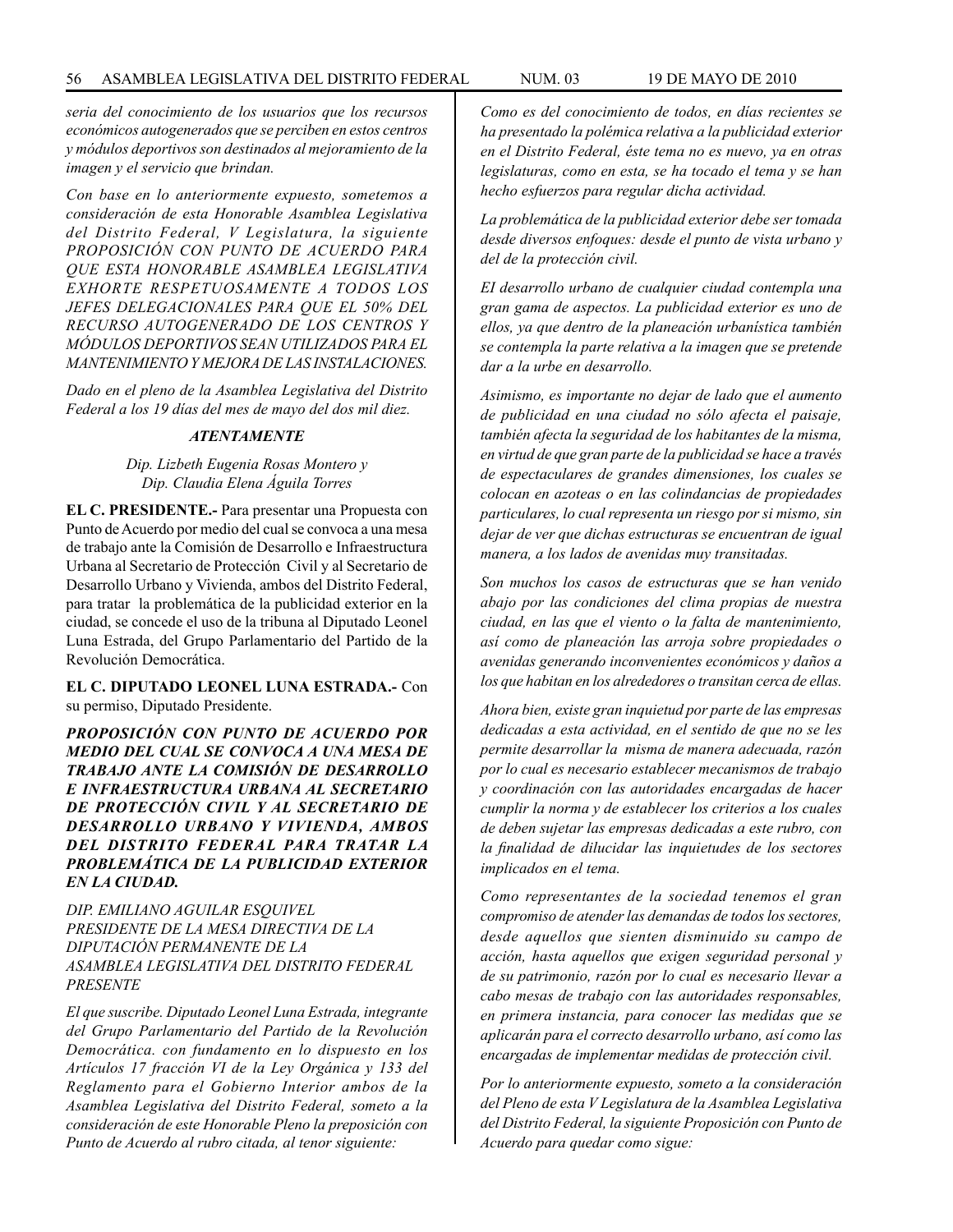### *PUNTO DE ACUERDO*

*PRIMERO: LA ASAMBLEA LEGISLATIVA DEL DISTRITO FEDERAL V LEGISLATURA CONVOCA A UNA MESA DE TRABAJO ANTE LA COMISIÓN DE DESARROLLO E INFRAESTRUCTURA URBANA, AL SECRETARIO DE PROTECCIÓN CIVIL Y AL SECRETARIO DE DESARROLLO URBANO Y VIVIENDA, AMBOS DEL DISTRITO FEDERAL, PARA TRATAR LA PROBLEMÁTICA DE LA PUBLICIDAD EXTERIOR EN LA CIUDAD.*

*SEGUNDO: LA SESIÓN DE TRABAJO SE LLEVARÁ A CABO EL DÍA JUEVES 27 DE MAYO A LAS 11 HORAS EN EL LUGAR QUE DESIGNE LA COMISIÓN DE DESARROLLO E INFRAESTRUCTURA URBANA.*

#### *ATENTAMENTE*

*Dip. Leonel Luna Estrada y Dip. Guillermo Sánchez Torres*

*Dado en el Salón de Sesiones del Recinto Legislativo a los 19 días de mayo de 2010.*

Es cuanto, Diputado Presidente.

**EL C. PRESIDENTE.-** Gracias, Diputado. En términos de lo dispuesto por el Artículo 133 del Reglamento para el Gobierno Interior de la Asamblea Legislativa del Distrito Federal, consulte la Secretaría a la Diputación Permanente en votación económica si la propuesta presentada por el Diputado Leonel Luna Estrada se considera de urgente y obvia resolución.

**EL C. SECRETARIO DIPUTADO CARLOS ALBERTO FLORES GUTIÉRREZ.-** Por instrucciones de la Presidencia y en votación económica se consulta a la Diputación Permanente si la propuesta de referencia se considera de urgente y obvia resolución.

Los que estén por la afirmativa, sírvanse manifestarlo levantando la mano.

Los que estén por la negativa, sírvanse manifestarlo levantando la mano.

Se considera de urgente y obvia resolución, Diputado Presidente.

**EL C. PRESIDENTE.-** Está a discusión la propuesta. ¿Existen oradores en contra?

Proceda la Secretaría a preguntar a la Diputación Permanente en votación económica si es de aprobarse la propuesta a discusión.

**EL C. SECRETARIO.-** Por instrucciones de la Presidencia y en votación económica se pregunta a la Diputación Permanente si está a favor o en contra de la propuesta sometida a su consideración.

Los que estén por la afirmativa, sírvanse manifestarlo levantando la mano.

Los que estén por la negativa, sírvanse manifestarlo levantando la mano.

Aprobada la propuesta, Diputado Presidente.

**EL C. PRESIDENTE.-** Remítase a las autoridades correspondientes para los efectos legales a que haya lugar.

Para presentar una Propuesta con Punto de Acuerdo por el se exhorta a la Subsecretaría del Sistema Penitenciario del Distrito Federal, Maestra Celina Oseguera Parra, a brindar de acuerdo a las denuncias presentadas protección integral, a las reclusas que denunciaron actos que posiblemente sean constitutivos del delito de prostitución y lenocinio al interior de los centros penitenciarios del Distrito Federal, se concede el uso de la Tribuna al Diputado Federico Manzo Sarquis, a nombre propio y de la Diputada Lía Limón García, del Grupo Parlamentario del Partido Acción Nacional.

**EL C. DIPUTADO FEDERICO MANZO SARQUIS.-** Con la venia de la Presidencia.

*PROPOSICIÓN CON PUNTO DE ACUERDO POR EL QUE SE EXHORTA A LA SUBSECRETARIA DE SISTEMA PENITENCIARIO DEL DISTRITO FEDERAL, MAESTRA CELINA OSEGUERA PARRA, A BRINDAR, DE ACUERDO A LAS DENUNCIAS PRESENTADAS, PROTECCIÓN INTEGRAL A LAS RECLUSAS QUE DENUNCIARON ACTOS QUE POSIBLEMENTE SEAN CONSTITUTIVOS DE DELITOS DE PROSTITUCIÓN Y LENOCINIO AL INTERIOR DE LOS CENTROS PENITENCIARIOS DEL DISTRITO FEDERAL.*

*DIP. EMILIANO AGUILAR ESQUIVEL PRESIDENTE DE LA MESA DIRECTIVA DE LA DIPUTACIÓN PERMANENTE DE LA ASAMBLEA LEGISLATIVA DEL DISTRITO FEDERAL PRESENTE*

*La suscrita Diputada Lía Limón García, integrante del Grupo Parlamentario del Partido Acción Nacional, de esta Asamblea Legislativa del Distrito Federal, con fundamento en lo dispuesto por los Artículos 17 fracción VI de la Ley Orgánica y 133 del Reglamento para el Gobierno Interior, ambos de la Asamblea Legislativa del Distrito Federal, sometemos a consideración de este Órgano Legislativo, la siguiente Proposición con Punto de Acuerdo por el que se exhorta a la Subsecretaria de Sistema Penitenciario del Distrito Federal, Maestra Celina Oseguera Parra, a brindar, de acuerdo a las denuncias presentadas, protección integral a las reclusas que denunciaron actos que posiblemente sean constitutivos de delitos de prostitución y lenocinio al interior de los centros penitenciarios del Distrito Federal, al tenor de los siguientes:*

### *ANTECEDENTES*

*1.- El Sistema Penitenciario es el último eslabón del Proceso de Justicia ya que a este le corresponde la custodia, tratamiento y reinserción a la sociedad de quienes infringen la Ley.*

*2.- Actualmente se encuentran recluidos en los centros penitenciarios del Distrito Federal, 1 mil 394 mujeres y 38 mil 417 hombres, es decir, 39 mil 811 internos, datos que arrojan que existe una sobrepoblación aproximada*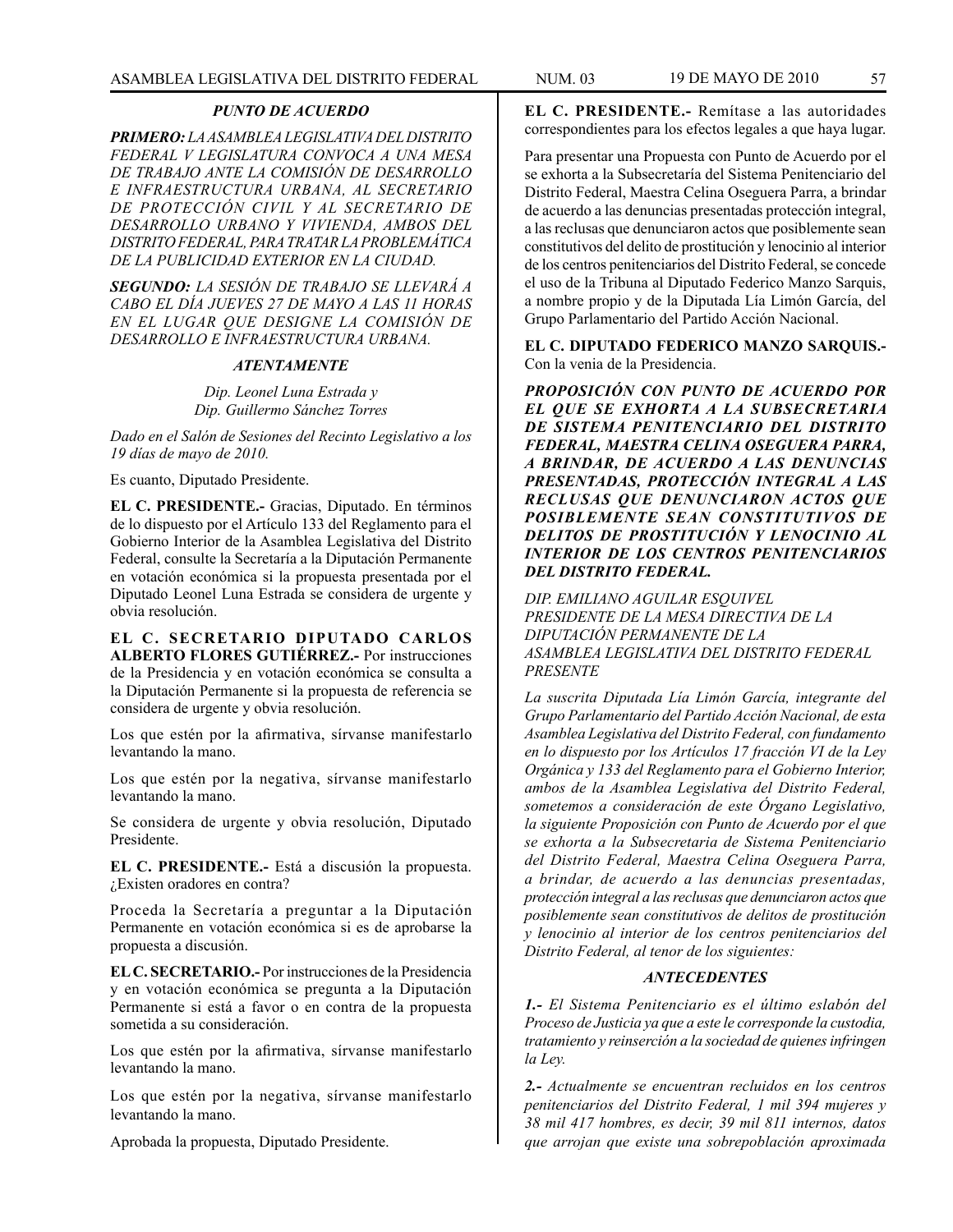*de 84.34% en la capacidad instalada que es de 21 mil 597 espacios, lo que ocasiona un alto número de quejas respecto a la trasgresión de los derechos humanos al interior de los centros de reclusión.*

*3.- Asimismo durante el año 2009, se creó la Dirección Ejecutiva de Derechos Humanas dentro de la estructura de la Subsecretaría de Gobierno, con el objeto de atender con mayor eficiencia y de manera oportuna todos los temas relacionados con derechos humanos.*

*4.- Hace unos días a través de los medios de comunicación se denunció que tres internas realizaban prácticas de lenocinio y prostitución dentro de los Centros Femeniles de Readaptación Social de Santa Martha Acatitla y de Tepepan.*

*5.- El 19 de abril de este año, se solicitó la comparecencia de la Maestra Celina Oseguera Parra, Subsecretaria de Sistema Penitenciario, ante la Comisión de Administración y Procuración de Justicia de este Órgano Legislativo, con el objeto de explicar la situación de las reclusas que sufrieron lenocinio dentro de los Centros de Reclusión Femeniles.*

*6.- En dicha comparecencia la funcionaria explicó que en los tres casos referidos con anterioridad, no hay indicios de que haya funcionarios de mandos involucrados, no obstante actualmente se encuentra en etapa de integración el proceso administrativo y la averiguación previa correspondiente.*

## *CONSIDERAN DOS*

*PRIMERO.- Que de conformidad con el Artículo 32 fracciones XX y XXII del Reglamento Interior de la Administración Pública del Distrito Federal, a la Subsecretaría de Sistema Penitenciario del Distrito Federal le corresponde cuidar y vigilar por el cumplimiento puntual y absoluto del respeto de los derechos humanos de los procesados, así como atender los criterios para la profesionalización y eficiencia del personal técnico, además de ordenar y vigilar que en el desarrollo de los programas y funciones del personal de la Subsecretaría de Sistema Penitenciario, no se realicen acciones que motiven la violación a los derechos humanos de los internos y visitantes;*

*SEGUNDO.- Que de conformidad con el Artículo 9 de la Ley de Ejecución de Sanciones Penales para el Distrito Federal, a todo indiciado, procesado, reclamado o sentenciado que ingrese a una Institución del Sistema Penitenciario debe respetarse su dignidad personal, salvaguardando sus derechos humanos, por lo que se le dará el trato y tratamiento a las disposiciones constitucionales, leyes y tratados aplicables en la materia;*

*TERCERO.- Que de conformidad con el Artículo 8 fracciones III, VII, XII, XXVI Y XXXII de la Ley del Instituto de las Mujeres del Distrito Federal, es atribución del Instituto impulsar acciones que protejan a las mujeres que sean violentadas y discriminadas en cualquier órgano público o privado;*

*CUARTO.- Que de conformidad con los Artículos 5, 6 fracciones I, II, VI Y VII de la Ley de Acceso de las Mujeres a una Vida Libre de Violencia para el Distrito Federal, se debe reconocer, promover, proteger y garantizar el derecho de las mujeres a una vida diga y libre de violencia entendiendo ésta última como toda acción u omisión que basada en su género y derivada del uso y/o abuso de poder, tenga por objeto o resultado un daño o sufrimiento físico, psicológico, sexual o la muerte a las mujeres, tanto en el ámbito público como el privado;*

*QUINTO.- Que aún y cuando se informó a los Diputados integrantes de la Comisión de Administración y Procuración de Justicia, que no había funcionarios involucrados en los presuntos casos de prostitución, la Procuraduría General de Justicia del Distrito Federal hasta ahora ha enviado citatorios a dos empleadas administrativas del Juzgado 43 Penal, para que declaren respecto a dichos hechos;*

*SEXTO.- Que las autoridades penitenciarias hicieron caso omiso de trasladar al menos seis reas del Centro Femenil de Readaptación Social de Santa Martha al Centro de Tepepan a fin de evitar que fueran amenazadas y salvaguardar su Integridad, sin embargo, y como se anunció en los diversos medios de comunicación, las internas negaron los hechos ante el Ministerio Público y en consecuencia no se realizó el traslado correspondiente;*

*SÉPTIMO.- Que asimismo, el Instituto de las Mujeres del Distrito Federal en ejercicio de sus atribuciones, debe establecer vinculación permanente con las autoridades de procuración, administración e impartición de justicia, con el objeto de contribuir a erradicar cualquier forma de violencia contra las mujeres en la Ciudad, y*

*OCTAVO.- Que debido a los actos de prostitución y lenocinio contra las tres reclusas, posiblemente cometidos en el interior de los centros de reclusión del Distrito Federal, es necesario que este Órgano Legislativo se pronuncie con el objeto de exhortar a las autoridades competentes, para que en el marco de sus facultades investiguen los hechos con la debida celeridad y transparencia; asimismo, solicitar a la Subsecretaría que brinde las facilidades necesarias para que la Comisión de Derechos Humanos y Procuraduría General de Justicia, ambas del Distrito Federal, indaguen los hechos y deslinden responsabilidades.*

*Por lo anteriormente expuesto y fundado someto a consideración de la Diputación Permanente el siguiente:*

#### *PUNTO DE ACUERDO*

*PRIMERO.- Se exhorta a la Maestra Celina Oseguera Parra, Subsecretaria del Sistema Penitenciario del Distrito Federal a:*

*a) Colaborar con la Procuraduría General de Justicia y la Comisión de Derechos Humanos, ambas del Distrito Federal, a efecto de que se investiguen los hechos posiblemente constitutivos de delito, en el caso de las tres reclusas que denunciaron hechos de lenocinio y prostitución al interior de los centros de reclusión del Distrito Federal.*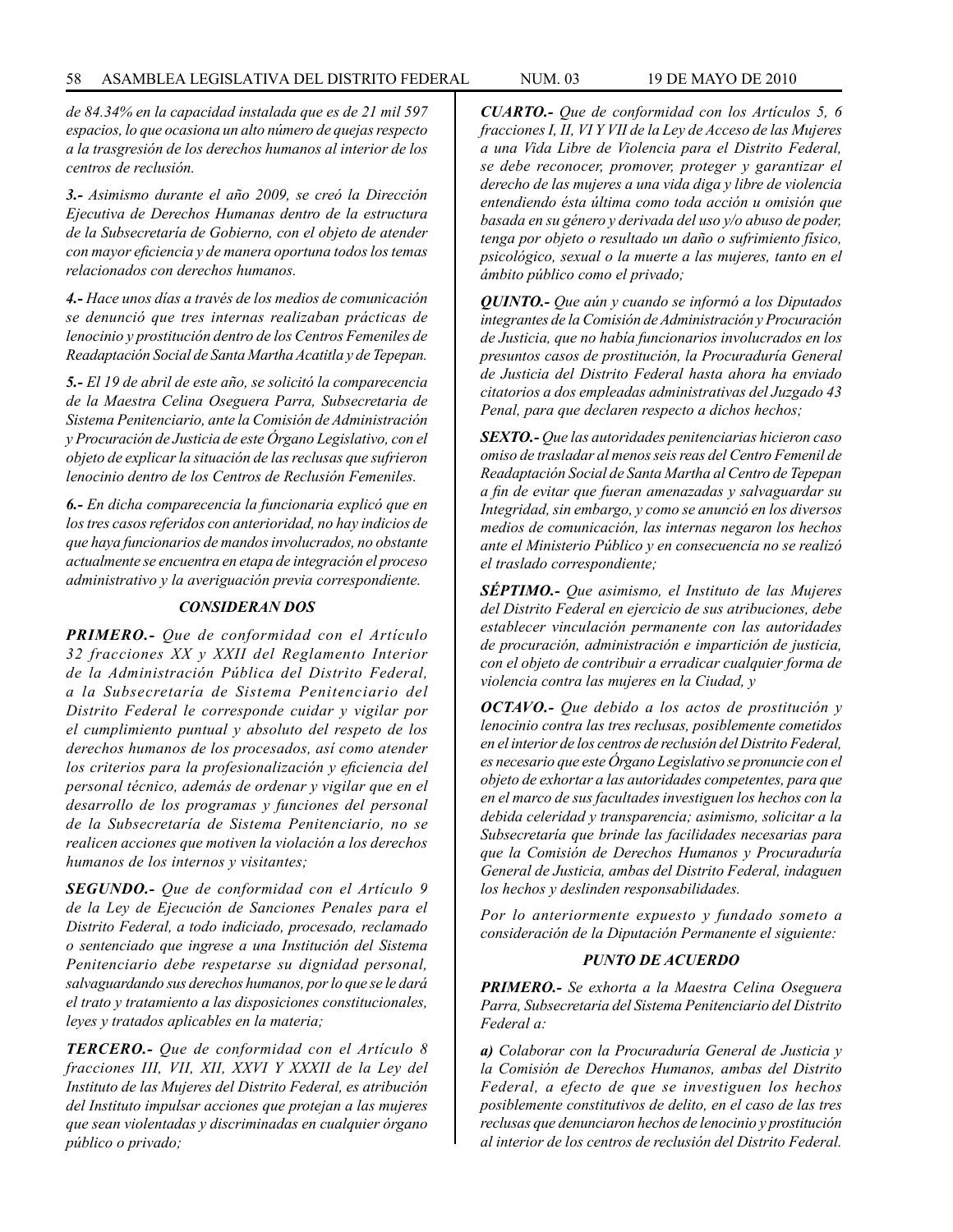## ASAMBLEA LEGISLATIVA DEL DISTRITO FEDERAL NUM. 03 19 de mayo DE 2010 59

*b) Brindar protección integral a las reclusas involucradas en las quejas presentadas ante la Comisión de Derechos Humanos del Distrito Federal, relativas a posibles actos de prostitución y lenocinio al interior de los Centros de Reclusión del Distrito Federal, con el objeto de evitar que existan actos de intimidación y amenazas que inhiban la declaración de las internas.*

*c) Establecer un rol de atención e información con todas las internas, a fin de hacerles saber sus derechos y puedan denunciar prácticas irregulares a las que pudieran estar expuestas dentro de los reclusorios.*

*d) Remitir un informe detallado a este Órgano Legislativo respecto a las medidas implementadas para salvaguardar la integridad física y psicológica de las tres reclusas que denunciaron posibles actos de lenocinio y prostitución al interior de los centros de reclusión del Distrito Federal.*

*SEGUNDO.- Se solicita al Instituto de las Mujeres del Distrito Federal, a que en el ámbito de sus facultades, promueva la cultura de la denuncia por actos que contravengan la dignidad de las mujeres de esta Ciudad, en especial que reúna la información que considere necesaria y se pronuncie sabre la situación prevaleciente al interior de los centros de reclusión del Distrito Federal.*

*TERCERO.- Se solicita a la Subprocuraduría de Atención a Víctimas del Delito de la Procuraduría General de Justicia del Distrito Federal informe sabre las medidas cautelares que, en su casa, se hubieran determinado para salvaguardar la integridad física y psicológica de las tres reclusas que denunciaron hechos de posible prostitución y lenocinio al interior de los centros de reclusión en el Distrito Federal.*

## *ATENTAMENTE GRUPO PARLAMENTARIO DEL PARTIDO ACCIÓN NACIONAL*

*Dip. Lía Limón García, Dip. Carlos Alberto Flores Gutiérrez, Dip. Federico Manzo Sarquis, Dip. Carlo Fabián Pizano Salinas.*

Es cuanto, Diputado Presidente.

**EL C. DIPUTADO DAVID RAZÚ AZNAR (Desde su curul)**.- Presidente.

**EL C. PRESIDENTE.-** Gracias Diputado. Dígame Diputado Razú.

**EL C. DIPUTADO DAVID RAZÚ AZNAR (Desde su curul).-** Para preguntarle por su conducto al orador si me permite sumarme a la propuesta del Punto de Acuerdo.

**EL C. DIPUTADO FEDERICO MANZO SARQUIS.-** Sí, adelante, sin ningún inconveniente.

**EL C. PRESIDENTE.-** En términos de lo dispuesto por el Artículo 133 del Reglamento para el Gobierno Interior de la Asamblea Legislativa del Distrito Federal, consulte la Secretaría a la Diputación Permanente en votación económica si la propuesta presentada por el Diputado Federico Manzo Sarquis se considera de urgente y obvia resolución.

**EL C. SECRETARIO DIPUTADO VÍCTOR HUGO ROMO GUERRA.-** Por instrucciones de la Presidencia y en votación económica se consulta a la Diputación Permanente si la propuesta de referencia se considera de urgente y obvia resolución.

Los que estén por la afirmativa, sírvanse manifestarlo levantando la mano.

Los que estén por la negativa, sírvanse manifestarlo levantando la mano.

Se considera de urgente y obvia resolución, Diputado Presidente.

**EL C. PRESIDENTE.-** Está a discusión la propuesta. ¿Existen oradores en contra?

Proceda la Secretaría a preguntar a la Diputación Permanente en votación económica si es de aprobarse la propuesta a discusión.

**EL C. SECRETARIO.-** Por instrucciones de la Presidencia y en votación económica se pregunta a la Diputación Permanente si está a favor o en contra de la propuesta sometida a su consideración.

Los que estén por la afirmativa, sírvanse manifestarlo levantando la mano.

Los que estén por la negativa, sírvanse manifestarlo levantando la mano.

Aprobada la propuesta, Diputado Presidente.

**EL C. PRESIDENTE.-** Gracias Diputado Secretario. Remítase a las autoridades correspondientes para los efectos legales a que haya lugar.

Para presentar una Propuesta con Punto de Acuerdo a través del cual esta Asamblea Legislativa del Distrito Federal exhorte: 1.- A los directivos de la Procuraduría Federal del Consumidor a presentar su renuncia inmediata, a fin de permitir una reestructuración general de la Institución para asegurar el cumplimiento de la responsabilidad de proteger efectivamente al consumidor contra alimentos flagrantemente nocivos a la salud, que han contribuido al deterioro de la salud pública. 2.- Al Gobierno Federal, para que nombre un cuerpo directivo en la Procuraduría Federal del Consumidor que posea la capacidad y el carácter de procurar la defensa del consumidor y no permita la oferta pública de alimentos que son ajenos a una nutrición saludable, se concede el uso de la Tribuna al Diputado José Arturo López Cándido, del Grupo Parlamentario del Partido del Trabajo.

**EL C. DIPUTADO JOSÉ ARTURO LÓPEZ CÁNDIDO**.- Gracias, señor Presidente.

*PROPUESTA CON PUNTO DE ACUERDO A TRAVÉS DEL CUAL SE EXHORTA AL TITULAR DE LA PROCURADURÍA FEDERAL DEL CONSUMIDOR A PRESENTAR SU RENUNCIA INMEDIATA A FIN DE PERMITIR UNA REESTRUCTURACIÓN GENERAL DE LA INSTITUCIÓN PARA ASEGURAR*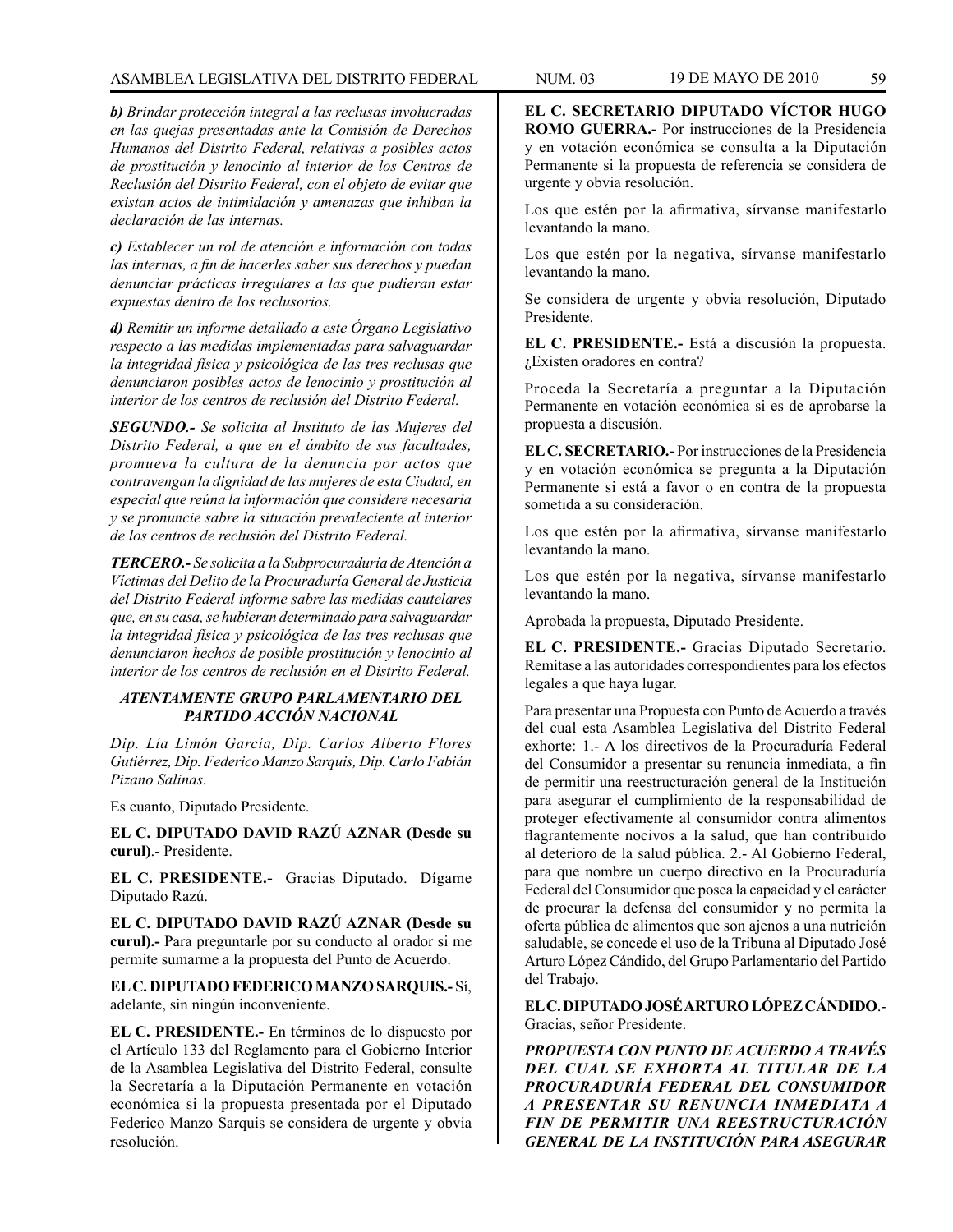*EL CUMPLIMIENTO DE LA RESPONSABILIDAD DE PROTEGER EFECTIVAMENTE AL CONSUMIDOR PARTICULARMENTE CONTRA ALIMENTOS FLAGRANTEMENTE NOCIVOS PARA LA SALUD QUE HAN CONTRIBUIDO AL DETERIORO DE LA SALUD PÚBLICA EN TODAS LAS ENTIDADES DE NUESTRO PAÍS, ASÍ MISMO SE EXHORTA AL GOBIERNO FEDERAL PARA QUE NOMBRE UN CUERPO DIRECTIVO EN LA PROCURADURÍA FEDERAL DEL CONSUMIDOR QUE POSEA LA CAPACIDAD Y EL CARÁCTER DE PROCURAR LA DEFENSA DEL CONSUMIDOR Y NO PERMITA LA OFERTA PÚBLICA DE ALIMENTOS QUE SON AJENOS A UNA NUTRICIÓN SALUDABLE.*

*DIP. EMILIANO AGUILAR ESQUIVEL PRESIDENTE DE LA MESA DIRECTIVA DE LA DIPUTACIÓN PERMANENTE DE LA ASAMBLEA LEGISLATIVA DEL DISTRITO FEDERAL PRESENTE*

*Los que suscriben Diputados José Arturo López Candido, Juan Pablo Pérez Mejía y Ana Estela Aguirre y Juárez, integrantes del Grupo Parlamentario del Partido del Trabajo, de la V Legislatura de la Asamblea Legislativa del Distrito Federal, y con fundamento en lo dispuesto por los artículos 122 Base Primera Fracción V, de la Constitución Política de los Estados Unidos Mexicanos 36 y 42 del Estatuto de Gobierno del Distrito Federal; 17, 46 y 58 de la Ley Orgánica de la Asamblea Legislativa del Distrito Federal, 93 y 132 del Reglamento para el Gobierno Interior de la Asamblea Legislativa del Distrito Federal, sometemos a la consideración de la Diputación Permanente de esta Soberanía, la Propuesta con Punto de Acuerdo de urgente y obvia resolución a través del cual se exhorta al Titular de la Procuraduría Federal del Consumidor a presentar su renuncia inmediata a fin de permitir una reestructuración general de la institución para asegurar el cumplimiento de la responsabilidad de proteger efectivamente al consumidor particularmente contra alimentos flagrantemente nocivos para la salud que han contribuido al deterioro de la salud pública en todas las entidades de nuestro país, así mismo se exhorta al Gobierno Federal para que nombre un cuerpo directivo en la Procuraduría Federal del Consumidor que posea la capacidad y el carácter de procurar la defensa del consumidor y no permita la oferta pública de alimentos que son ajenos a una nutrición saludable, al tenor de los siguientes:*

#### *CONSIDERANDOS*

*1.- Que en sus documentos públicos la Procuraduría Federal del Consumidor (PROFECO) declara que sus objetivos son, entre otros: Proteger los derechos del consumidor; Promover los derechos del consumidor; Fomentar una cultura de consumo inteligente; Prevenir y corregir prácticas abusivas en las relaciones de consumo; Fortalecer el poder de los consumidores brindándoles información y asesoría; Desarrollar proveedores conscientes e informados para que ejerzan sus derechos y cumplan sus obligaciones con los consumidores y; Propiciar y vigilar el cumplimiento de la normatividad por los proveedores.*

*2.- Que los siete derechos básicos del consumidor, expuestos en la página de Internet de la PROFECO, son: 1. Derecho a la información; 2. Derecho a la educación; 3. Derecho a elegir; 4. Derecho a la seguridad y calidad; 5. Derecho a no ser discriminados; 6. Derecho a la compensación y 7. Derecho a la protección.*

*3.- Que nuestro país se encuentra ante un fenómeno social negativo que ha propiciado ser el país con mayor incidencia de la obesidad, un desorden alimenticio masivo, sin precedentes, que afecta severamente la salud pública. Millones de mexicanos, particularmente la infancia, padecer secuelas patológicas graves en las próximas décadas.*

*4.- Un fenómeno de tales dimensiones solamente se puede determinar por la omisión de responsabilidades de políticas públicas de salud. Estamos en presencia de una negligencia sistemática, sincronizada y administrada de instituciones de Estado, que han omitido regular la oferta pública de alimentos perniciosos cuyo consumo masivo, alentado por inmensas campañas publicitarias permanentes, ha generado un deterioro extrema de la salud pública. EI estado de la obesidad en México es inocultable para el mundo, así como sus causas y procesos propiciatorios que no son productos del azar sino de una deliberada política.*

*5.- Una revisión de los objetivos de la PROFECO y de los derechos del consumidor que esa institución asegura proteger, asociado con la brutal situación de obesidad en el país, hace deducir que esta institución no ha cumplido con las responsabilidades de protección del consumidor, antes bien, ha asumido una actitud permisiva para que exista una oferta de alimentos nocivos, que ha generado un enriquecimiento abusivo a costa de daños irreversibles contra la salud.*

*Por lo anteriormente expuesto y fundado se somete a su consideración el siguiente Punto de Acuerdo de Urgente y Obvia resolución:*

*PRIMERO. LA ASAMBLEA LEGISLATIVA DEL DISTRITO FEDERAL EXHORTA AL TITULAR DE LA PROCURADURÍA FEDERAL DEL CONSUMIDOR A PRESENTAR SU RENUNCIA INMEDIATA A FIN DE PERMITIR UNA REESTRUCTURACIÓN GENERAL DE LA INSTITUCIÓN PARA ASEGURAR EL CUMPLIMIENTO DE LA RESPONSABILIDAD DE PROTEGER EFECTIVAMENTE AL CONSUMIDOR*  PARTICULARMENTE CONTRA ALIMENTOS *FLAGRANTEMENTE NOCIVOS PARA LA SALUD QUE HAN CONTRIBUIDO AL DETERIORO DE LA SALUD PÚBLICA EN TODAS LAS ENTIDADES DE NUESTRO PAÍS.*

*SEGUNDO. SE EXHORTA AL TITULAR DEL EJECUTIVO FEDERAL PARA QUE NOMBRE UN CUERPO DIRECTIVO EN LA PROCURADURÍA FEDERAL DEL CONSUMIDOR QUE POSEA LA CAPACIDAD Y EL CARÁCTER DE PROCURAR LA DEFENSA DEL CONSUMIDOR Y NO PERMITA LA OFERTA PÚBLICA DE ALIMENTOS QUE SON AJENOS A UNA NUTRICIÓN SALUDABLE.*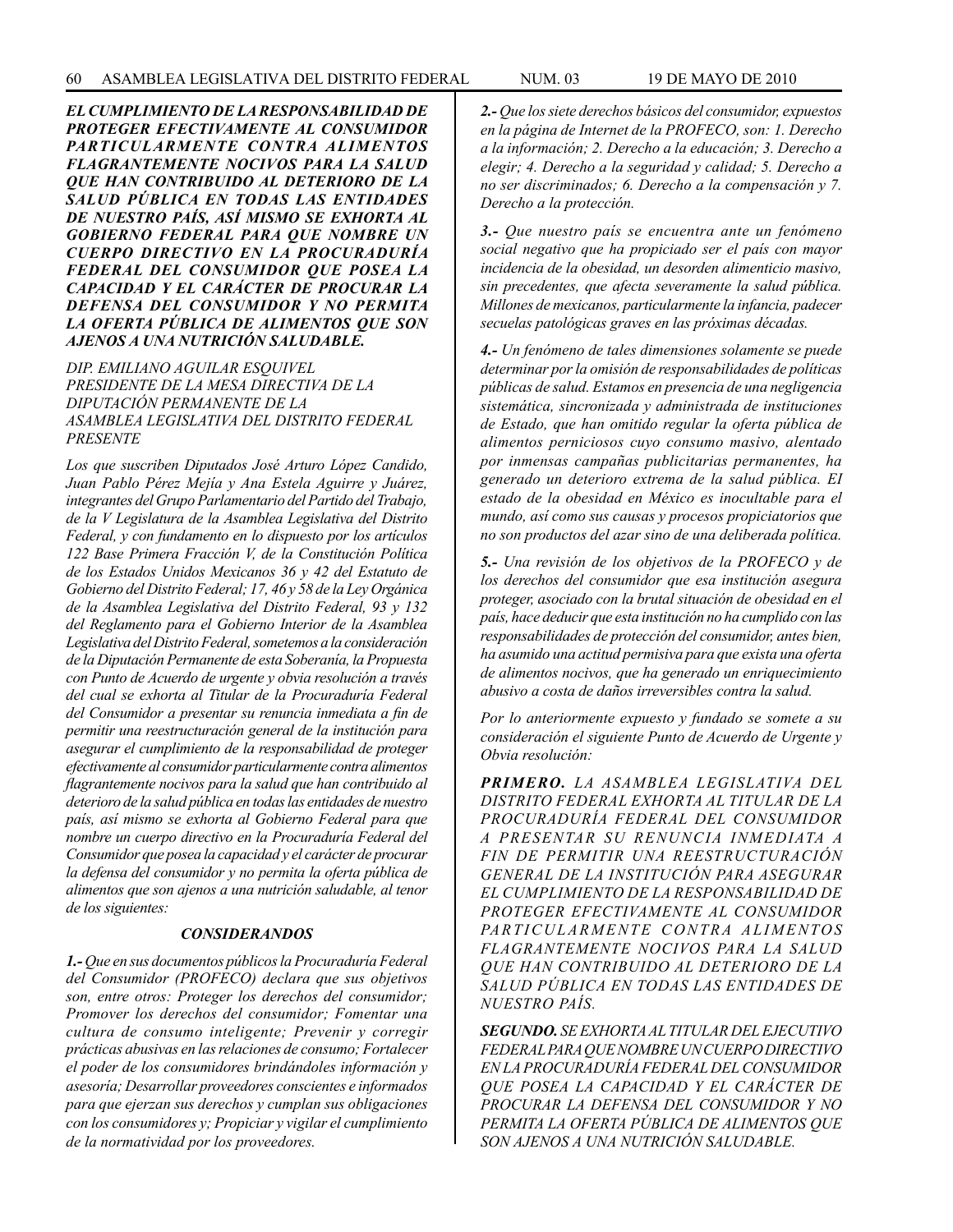*TERCERO. PUBLÍQUESE EN UN DIARIO DE CIRCULACIÓN NACIONAL.*

### *ATENTAMENTE*

*Dip. José Arturo López Cándido*

Muchas gracias, señor Presidente.

**EL C. PRESIDENTE.-** Gracias, Diputado. En términos de lo dispuesto por el Artículo 133 del Reglamento para el Gobierno Interior de la Asamblea Legislativa del Distrito Federal, consulte la Secretaría a la Diputación Permanente, en votación económica, si la propuesta presentada por el Diputado José Arturo López Cánido se considera de urgente y obvia resolución.

**EL C. SECRETARIO.-** Por instrucciones de la Presidencia y en votación económica se consulta a la Diputación Permanente si la propuesta de referencia se considera de urgente y obvia resolución.

Los que estén por la afirmativa, sírvanse manifestarlo levantando la mano.

Los que estén por la negativa, sírvanse manifestarlo levantando la mano.

**EL C. DIPUTADO CARLO FABIÁN PIZANO SALINAS (Desde su curul)***.-* Presidente.

**EL C. PRESIDENTE.-** Adelante, señor Diputado.

**EL C. DIPUTADO CARLO FABIÁN PIZANO SALINAS (Desde su curul)***.-* En virtud del planteamiento del Diputado López Cándido y en virtud de que pareciera que debiéramos contar con mayor información, yo le propondría al Diputado promovente que pudiéramos enviar este Punto de Acuerdo por 132, a efecto de poder discutir con mayor profundidad y mayor información la temática que plantea el señor Diputado.

**EL C. PRESIDENTE.-** Diputado Cándido.

**EL C. DIPUTADO JOSÉ ARTURO LÓPEZ CÁNDIDO (Desde su curul)***.-* Está bien.

**EL C. PRESIDENTE.-** ¿Por el 32?

**EL C. DIPUTADO JOSÉ ARTURO LÓPEZ CÁNDIDO (Desde su curul)***.-* Sí.

**EL C. PRESIDENTE.-** Correcto.

**EL C. DIPUTADO OCTAVIO GUILLERMO WEST SILVA (Desde su curul)***.-* Presidente.

**EL C. PRESIDENTE.-** Diputado West.

**EL C. DIPUTADO OCTAVIO GUILLERMO WEST SILVA (Desde su curul)***.-* Gracias, señor Presidente.

No es procedente esto que se propone, porque ya empezó el trámite del punto en el Pleno. Yo le solicito que se considere que el efecto de la votación, de no considerarse, es exactamente el mismo que está señalando el Diputado, y por lo tanto se turne. No es de urgente y obvia resolución.

**EL C. PRESIDENTE.-** Es correcto, Diputado. Por eso ante el empate y la disposición del Diputado Cándido, lo vamos a mandar por el 132.

Con fundamento en lo dispuesto por los Artículos 50 fracción IV y V de la Ley Orgánica de la Asamblea Legislativa del Distrito Federal, 28 y 132 del Reglamento para su Gobierno Interior, se turna para su análisis y Dictamen a la Comisión de Salud y Asistencia Social.

Para presentar una Propuesta con Punto de Acuerdo a través del cual esta Asamblea Legislativa del Distrito Federal exhorta a la Secretaría de Comunicaciones y Transportes del Gobierno Federal a mostrar una actitud de respeto, de consideración y de coadyuvancia ante el Gobierno del Distrito Federal ante los usuarios del Sistema del Tren Suburbano y ante los compromisos por ellos adquiridos y sufragar sus pagos contraídos y atrasos con la Secretaría de Transporte y Vialidad del Gobierno del Distrito Federal, se concede el uso de la Tribuna al Diputado José Arturo López Cándido, del Grupo Parlamentario del Partido del Trabajo.

**EL C. DIPUTADO JOSÉ ARTURO LÓPEZ CÁNDIDO.-**  Gracias, señor Presidente.

*PROPUESTA CON PUNTO DE ACUERDO A TRAVÉS DEL CUAL ESTA ASAMBLEA LEGISLATIVA DEL DISTRITO FEDERAL EXHORTA A LA SECRETARÍA DE COMUNICACIONES Y TRANSPORTES DEL GOBIERNO FEDERAL A MOSTRAR UNA ACTITUD DE RESPETO Y DE CUMPLIMIENTO DE OBLIGACIONES CON EL GOBIERNO DEL DISTRITO FEDERAL Y SUS HABITANTES, ASÍ COMO PARA CON LOS USUARIOS DEL SISTEMA DE TRANSPORTE CORRESPONDIENTE AL TREN SUBURBANO Y REALIZAR LA TRANSFERENCIA DE LOS RECURSOS PÚBLICOS CONVENIDOS CON LA SECRETARÍA DE TRANSPORTE Y VIALIDAD DEL GOBIERNO DEL DISTRITO FEDERAL.*

*DIP. EMILIANO AGUILAR ESQUIVEL PRESIDENTE DE LA MESA DIRECTIVA DE LA DIPUTACIÓN PERMANENTE DE LA ASAMBLEA LEGISLATIVA DEL DISTRITO FEDERAL PRESENTE*

*Los que suscriben Diputados José Arturo López Cándido, Juan Pablo Pérez Mejía y Ana Estela Aguirre y Juárez, integrantes del Grupo Parlamentario del Partido del Trabajo, de la V Legislatura de la Asamblea Legislativa del Distrito Federal, y con fundamento en lo dispuesto por los Artículos 122 Base Primera Fracción V, de la Constitución Política de los Estados Unidos Mexicanos 36 y 42 del Estatuto de Gobierno del Distrito Federal; 17, 46 y 58 de la Ley Orgánica de la Asamblea Legislativa del Distrito Federal, 93 y 132 del Reglamento para el Gobierno Interior de la Asamblea Legislativa del Distrito Federal, sometemos a la consideración de la Diputación Permanente de esta Soberanía, la Propuesta con Punto de Acuerdo de urgente y obvia resolución a través del cual esta Asamblea*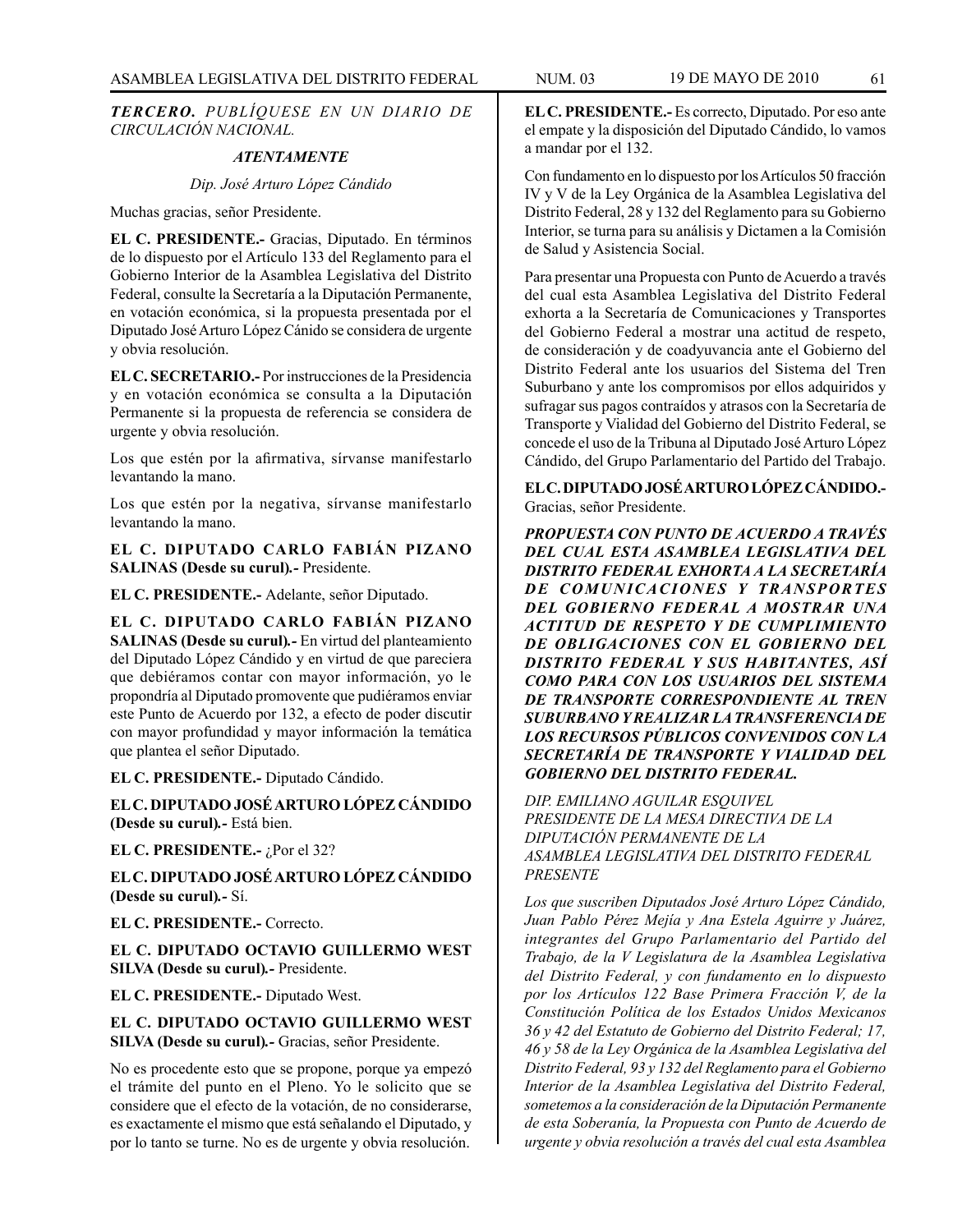*Legislativa del Distrito Federal exhorta a la Secretaría de Comunicaciones y Transportes del Gobierno Federal a mostrar una actitud de respeto y de cumplimiento de obligaciones con el Gobierno del Distrito Federal y sus habitantes, así como para con los usuarios del Sistema de Transporte correspondiente al Tren Suburbano y realizar la transferencia de los recursos públicos convenidos con la Secretaría de Transporte y Vialidad del Gobierno del Distrito Federal, al tenor de los siguientes:*

## *CONSIDERANDOS*

*1.- La Asamblea Legislativa del Distrito Federal se ha pronunciado mediante diversos puntos de acuerdo sobre diversas irregularidades que afectaron a vecinos de las colonias aledañas a todo lo largo de la construcción de las obras del Tren Suburbano. Estas incluyeron daños por los impactos ambientales, de tránsito, de seguridad e inundaciones, incluso desatención e irresponsabilidad ante la centena de heridos de la colisión del año pasado en territorio del Estado de México.*

*Esta obra se ha caracterizado por su agresividad contra la población donde impacta su construcción y por las omisiones legales e informativas legales como el presentar a los vecinos el programa de impactos ambientales o reuniones vecinales para avisar continua y convenientemente de la obra, sus alcances, sus procesos y el trastorno urbano causante. El recurso institucional de comunicación está obstruido dada las muestras de negligencia ante los exhortos, las peticiones y las denuncias, incluso inconformidades de la Comisión de Derechos Humanos del Distrito Federal.*

*El entonces Presidente de la Comisión de Derechos Humanos del Distrito Federal (CDHDF), Emilio Álvarez Icaza Longoria, hizo un recorrido junto con vecinos de las colonias Atlampa y Santa María la Ribera, para observar las afectaciones que han tenido en su vida cotidiana, comunitaria y comercial, por la construcción del Tren Suburbano, ante lo que declaró:*

*"Quedo muy preocupado, indignado, muy molesto, de lo que he visto. No es que se esté en contra de un proyecto de esta naturaleza, pero no se puede acompañar una afectación de esta magnitud, que no se hagan todos los esfuerzos para disminuir y mitigarla a los vecinos. No se puede acompañar que haya un abandono, una dejadez y absoluta indiferencia a los problemas de la comunidad". Esta es una muestra de la calidad de actitud de los responsables de la obra ante los capitalinos.*

*2.- Un diario de circulación nacional informó que: "A más de año y medio de que el Tren Suburbano inició operaciones, el gobierno federal ha incumplido pagos al gobierno capitalino y la construcción de las obras de mitigación para reducir los conflictos viales en Buenavista", esto afectando la vida cotidiana de centenares de miles de capitalinos y de usuarios del estado de México que usan este servicio. El*  *Secretario de Transporte y Vialidad de la ciudad, Armando Quintero Martínez, señaló que "se encuentran en litigio para resolver la problemática, pues durante todos estos meses la administración capitalina ha absorbido los gastos que genera trasladar gratis a miles de usuarios en camiones de la Red de Transporte de Pasajeros (RTP), de Buenavista a la estación del metro Balderas.*

*El funcionario capitalino recordó que el acuerdo con el Gobierno Federal era que se prestaría el servicio mientras se construía un puente peatonal y un túnel que conectarían el Tren Suburbano con la estación del metro Buenavista, así como adecuar el paradero de la estación del Metrobus con el mismo nombre.*

*3.- Una deuda de 28 millones de pesos del Gobierno Federal al Capitalino, afectación al derrotero de la ruta 82 y la falta de conexión para los usuarios del Tren Suburbano es lo que ocurre en Buenavista ante la falta de conclusión de las medidas de mitigación. La Arquitecta Ariadna Montiel, Directora de RTP, explico que la prestación del servicio que recorre las estaciones del Metro de Buenavista-Revolución-Balderas ha implicado un gasto de 48 millones de pesos para el Gobierno Capitalino desde octubre de 2008. Dijo que las autoridades de la Secretaría de Comunicaciones y Transportes (SCT) pagaron 20 millones, pero aún mantiene una deuda de 28 millones de pesos con el Gobierno de la Ciudad por prestar este servicio ante la falta de la construcción de la estación del Metrobus y el túnel que conecte el Suburbano con la estación del Metro Buenavista. La funcionaria precisó que cada mes que transcurre sin tener la conclusión de las obras cuesta 2 millones de pesos a la RTP mantener este servicio.*

*Por lo anteriormente expuesto, se somete a su consideración el siguiente Punto de Acuerdo de Urgente y Obvia resolución:*

*ÚNICO: LA A SAMBLEA LEGISLATIVA DEL DISTRITO FEDERAL EXHORTA A LA SECRETARÍA DE COMUNICACIONES Y TRANSPORTES DEL GOBIERNO FEDERAL A MOSTRAR UNA ACTITUD DE RESPETO Y DE CUMPLIMIENTO DE OBLIGACIONES CON EL GOBIERNO DEL DISTRITO FEDERAL Y SUS HABITANTES, ASÍ COMO PARA CON LOS USUARIOS DEL SISTEMA DE TRANSPORTE CORRESPONDIENTE AL TREN SUBURBANO Y REALIZAR LA TRANSFERENCIA DE LOS RECURSOS PÚBLICOS CONVENIDOS CON LA SECRETARÍA DE TRANSPORTE Y VIALIDAD DEL GOBIERNO DEL DISTRITO FEDERAL, QUE DEBERÁN SER UTILIZADOS PARA MITIGAR EL IMPACTO DE LA OBRAS.*

#### *ATENTAMENTE*

*Dip. José Arturo López Cándido*

Es todo, señor Presidente.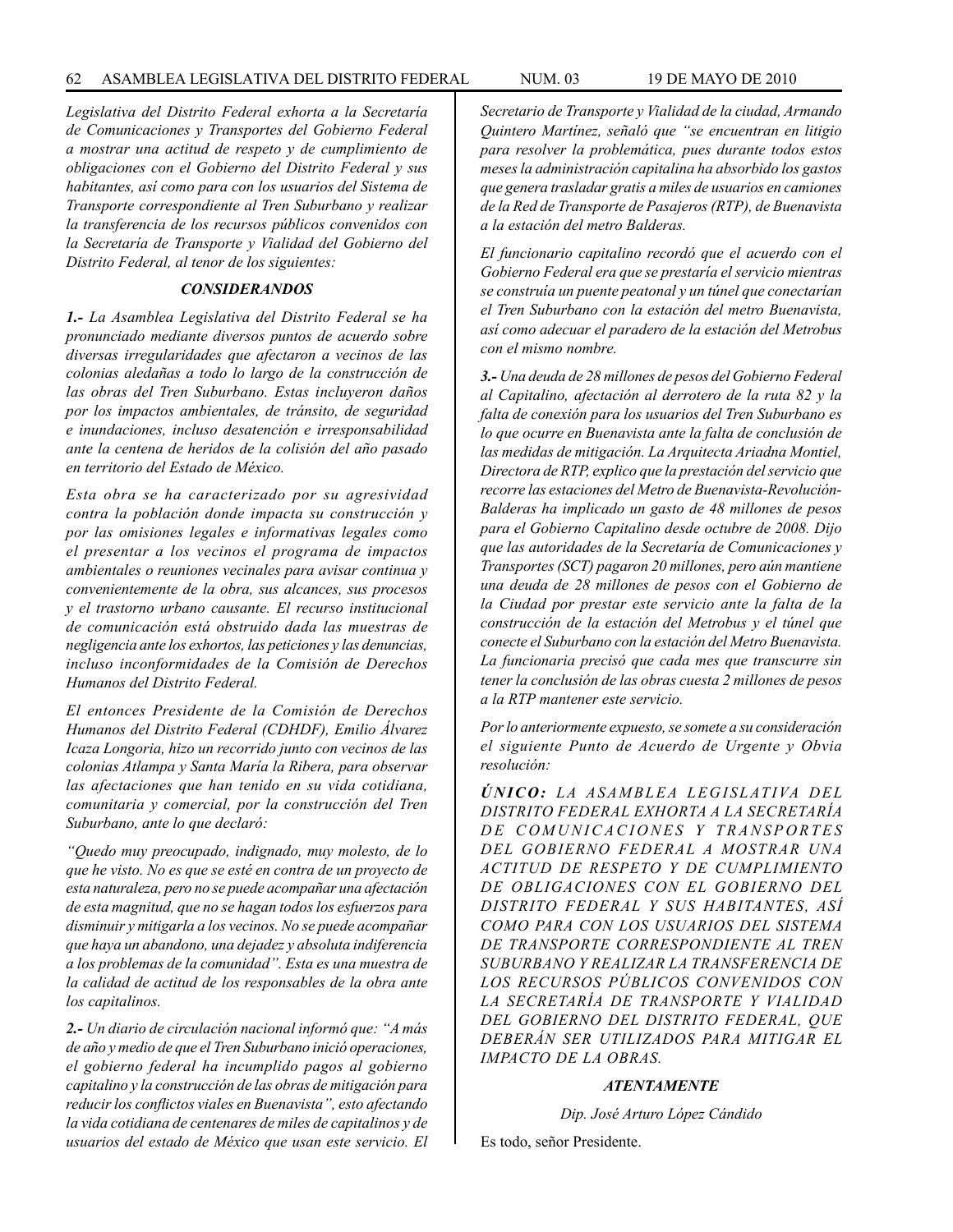**EL C. PRESIDENTE DIPUTADO FERNANDO CUÉLLAR REYES.-** En términos de lo dispuesto por el Artículo 133 del Reglamento para el Gobierno Interior de la Asamblea Legislativa del Distrito Federal, consulte la Secretaría a la Diputación Permanente en votación económica si la propuesta presentada por el Diputado José Arturo López Cándido se considera de urgente y obvia resolución.

**EL C. SECRETARIO DIPUTADO CARLOS ALBERTO FLORES GUTIÉRREZ.-** Por instrucciones de la Presidencia y en votación económica se consulta a la Diputación Permanente si la propuesta de referencia se considera de urgente y obvia resolución.

Los que estén por la afirmativa, sírvanse manifestarlo levantando la mano.

Los que estén por la negativa, sírvanse manifestarlo levantando la mano.

No se considera de urgente y obvia resolución, Diputado Presidente.

**EL C. PRESIDENTE.-** Al no considerarse de urgente y obvia resolución, se turnará por la Presidencia para su análisis y Dictamen a la Comisión de Transporte y Vialidad.

Esta Presidencia hace de su conocimiento que han sido retirados del Orden del Día los puntos enlistados en los numerales 41 y 42.

Para presentar una Propuesta con Punto de Acuerdo para solicitar al Jefe de Gobierno del Distrito Federal que a través de la Secretaría de Desarrollo Económico se realicen mesas de trabajo con comerciantes de tianguis y mercados sobrerruedas, se concede el uso de la Tribuna al Diputado Emiliano Aguilar Esquivel, a nombre del Diputado Israel Betanzos Cortés, del Grupo Parlamentario del Partido Revolucionario Institucional.

**EL C. DIPUTADO EMILIANO AGUILAR ESQUIVEL.-** Con su venia, señor Presidente.

*PUNTO DE ACUERDO PARA SOLICITAR AL JEFE DE GOBIERNO DEL DISTRITO FEDERAL, QUE A TRAVÉS DE LA SECRETARÍA DE DESARROLLO ECONÓMICO, SE REALICEN MESAS DE TRABAJO CON COMERCIANTES DE TIANGUIS Y MERCADOS SOBRERUEDAS.*

*DIP. EMILIANO AGUILAR ESQUIVEL PRESIDENTE DE LA MESA DIRECTIVA DE LA DIPUTACIÓN PERMANENTE DE LA ASAMBLEA LEGISLATIVA DEL DISTRITO FEDERAL PRESENTE*

*Diputado presidente los que suscriben Diputados Israel Betanzos Cortes y Emiliano Aguilar Esquivel, integrantes del Grupo Parlamentario del PRI en esta Honorable Asamblea Legislativa del Distrito Federal, V Legislatura, con fundamento en los Artículos 122 base primera, fracción* 

*V, inciso o) de la Constitución Política de los Estados Unidos Mexicanos, 42 fracción XXX del Estatuto de Gobierno del Distrito Federal, 17 fracción VI de la Ley Orgánica de la Asamblea Legislativa del Distrito Federal y 132 del Reglamento para el Gobierno Interior de la Asamblea Legislativa del Distrito Federal, ponemos a su consideración el presente Punto de Acuerdo al tenor de los siguientes:* 

### *CONSIDERANDOS*

*Que los antecedentes del comercio en nuestro país, podemos situarlos en la época precolombina, cuando se practicaba un intenso y extendido comercio que se basaba principalmente en el mercado al aire libre.* 

*Que en ese entonces se practicaba el trueque y al mismo tiempo se utilizaban diversos tipos de moneda que consistían en semillas de cacao, pequeños tubos de cartílago con granos de oro, piezas de cobre o estaño y pequeños paños de algodón.* 

*Que todos los tianguis del México antiguo el más especial suntuoso y extenso fue el gran mercado de Tlatelolco.* 

*Que a pesar de la tradición de los capitalinos de acudir a los tianguis para abastecerse de alimentos y vestido, el Distrito Federal no cuenta con un marco jurídico específico para esta modalidad ni para el comercio ambulante en general.* 

*Que en lo que respecta a mercados públicos, el reglamento vigente para el Distrito Federal data de 1951.* 

*Que en cuanto al comercio ambulante el citado reglamento sólo hace referencia a quienes lo ejercen, en el Artículo 3, fracción IV, que los comerciantes ambulantes requieren "el empadronamiento necesario para ejercer el comercio en lugar indeterminado y para acudir al domicilio de los consumidores".* 

*Que de acuerdo al Artículo 26 del reglamento, este empadronamiento debe darse en el Departamento de Mercados, actualmente la Secretaría de Desarrollo Económico del Distrito Federal (Sedeco).* 

#### *PUNTO DE ACUERDO*

*Que entre las funciones de la SEDECO esta la de establecer las modificaciones a los lineamientos generales y normas de operación y funcionamiento de los mercados públicos, concentraciones, tianguis y mercados sobre ruedas.*

*Que de igual manera la SEDECO, tiene la función de planear las acciones tendientes a mejorar el funcionamiento y la operación de los mercados públicos.*

*Que de acuerdo a Laura Velásquez Alzua, titular de la SEDECO, en la ciudad de México, se instalan en las calles de toda la ciudad un promedio de 46 mil 676 comerciantes en tianguis y mercados sobre ruedas.*

*Que la demarcación de Iztapalapa es la que concentra el mayor número de tianguis, con 44.*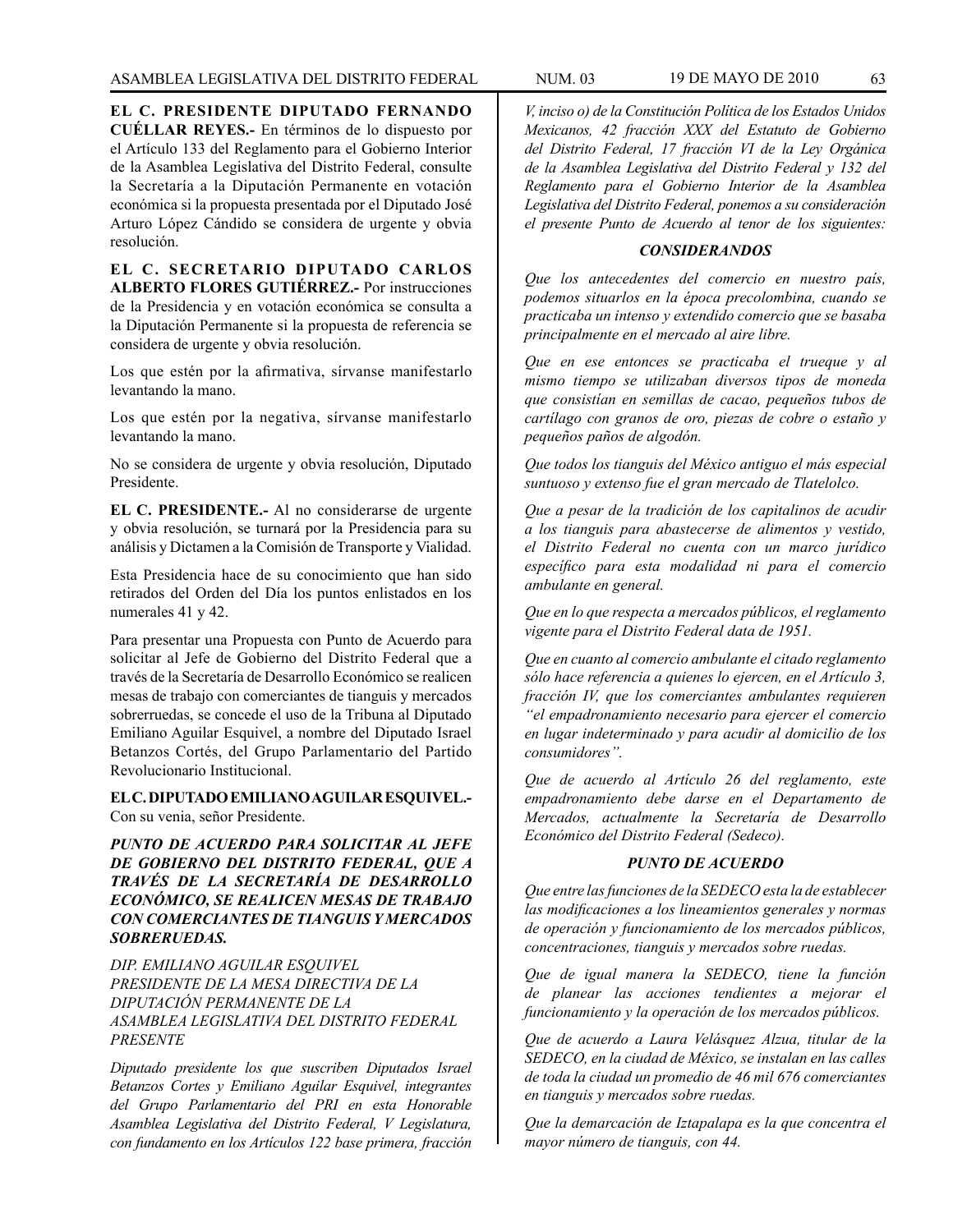*Que la Delegación Gustavo A. Madero es la segunda demarcación con más tianguis, con 225 puntos de concentración, con 12 mil 604 vendedores, además de tener el tianguis más grande de la ciudad, el de la Colonia San Felipe de Jesús.*

*Que no podemos olvidar que la política social es la acción pública para fortalecer la igualdad y la integración social.*

*Que todo habitante del Distrito Federal, tiene el derecho a incorporarse a la vida económica, para sí, elevar su calidad de vida y acceder a todos los servicios públicos.*

*Que la administración pública, para alcanzar sus metas, aplica programas de gobierno, los cuales son el resultado de las necesidades de la comunidad.*

*Que a partir del mes de octubre de 2007, entró en vigencia la tarjeta "Paga Todo", que sustituiría a la tarjeta "Si Vale", impulsada durante la administración 2000-2006 del Gobierno de la Ciudad.*

*Que dicha tarjeta beneficiaría a adultos mayores para realizar compras en 2 mil comercios de la ciudad.*

*Que en el uso de la tarjeta se excluyeron restaurantes, fondas, pequeños comercios, mercados públicos, tianguis y mercados sobre ruedas.*

*Que para el 2008 había 446 mil adultos mayores que se beneficiaban con la Pensión Alimentaria que otorga el Gobierno del Distrito Federal, que consta de 822 pesos mensuales.*

*Que para el 2009 había 7 mil 474 capitalinos beneficiados el Programa de Apoyo Económico para Personas con Discapacidad.*

*Que los casi 100 mil trabajadores del Gobierno del Distrito Federal, recibieron el fin de año de 2009 ocho mil 500 pesos en vales de despensa.* 

*Que el programa Prepa Sí, apoya a más de 230 mil estudiantes de educación media superior y superior con estímulos económicos.* 

*Que los beneficiados de estos programas sociales, sólo pueden utilizar sus tarjetas de débito en determinados establecimientos, excluyendo a los tianguistas y comerciantes de mercados sobreruedas del beneficio económico.* 

*Que los vales de despensa pueden hacerse efectivos en las grandes tiendas de autoservicio y restaurantes.* 

*Que los vales de despensa, ayuda a los trabajados a programar la cantidad que va a gastar en comida y despensa durante el mes.* 

*Que se requieren acciones, para buscar la manera que esos vales de despensa que se entregan a los trabajadores, como parte de prestaciones y programas sociales, puedan ser utilizados por los beneficiados en los tianguis y mercados sobreruedas de la Ciudad.* 

*Que al mismo tiempo, los comerciantes que reciban los vales de despensa, puedan canjearlos por dinero en efectivo, en las empresas proveedoras, lo que les beneficiara en sus ingresos.* 

*Que de esa manera, será mayor el alcance de compra de los beneficiados, además de fortalecer la economía de cientos de familias que comercian día a día en tianguis y mercados sobreruedas de la ciudad.* 

*Por lo anteriormente expuesto se presenta el siguiente Punto de Acuerdo:* 

#### *ACUERDO*

*ÚNICO: Se solicita al Jefe de Gobierno del Distrito Federal, Licenciado Marcelo Luis Ebrard Casaubon, que a través de la Secretaría de Desarrollo Económico, se realicen mesas de trabajo con comerciantes de tianguis, mercados sobreruedas y las empresas proveedoras de vales de despensa, para que los comerciantes de mercados y tianguis sobreruedas, puedan recibir los vales que se entregan como prestación a la planta laboral del sector público y privado, con el fin de canjearlos en la respectiva empresa distribuidora por dinero en efectivo.* 

## *ATENTAMENTE*

## *Dip. Israel Betanzos Cortes y Dip. Emiliano Aguilar Esquivel*

Es cuanto, señor Presidente.

**EL C. PRESIDENTE.-** Gracias Diputado. Con fundamento en lo dispuesto por los Artículos 50 fracciones IV y V de la Ley Orgánica de la Asamblea Legislativa del Distrito Federal, 28, 29 y 132 del Reglamento para su Gobierno Interior, se turna para su análisis y Dictamen a la Comisión de Abasto y Distribución de Alimentos.

Para exhortar al Jefe Delegacional en Azcapotzalco, Licenciado Enrique Vargas Anaya, gire sus apreciables instrucciones a quien corresponda a fin de que se implemente el Programa de Desazolve en las diferentes colonias de la Delegación Azcapotzalco donde se registraron inundaciones en la última temporada de lluvias, se concede el uso de la Tribuna al Diputado Carlo Pizano Salinas, a nombre propio y del Diputado Jorge Palacios Arroyo, del Grupo Parlamentario del Partido Acción Nacional.

### **EL C. DIPUTADO CARLO FABIÁN PIZANO SALINAS.-** Con su venia Diputado Presidente.

*PROPOSICIÓN CON PUNTO DE ACUERDO PARA EXHORTAR AL JEFE DELEGACIONAL EN AZCAPOTZALCO, LIC. ENRIQUE VARGAS ANAYA, GIRE SUS APRECIABLES INSTRUCCIONES A QUIEN CORRESPONDA A FIN DE QUE SE IMPLEMENTE EL PROGRAMA DE DESAZOLVE EN LAS DIFERENTES COLONIAS DE LA DELEGACIÓN AZCAPOTZALCO, DONDE SE REGISTRARON INUNDACIONES EN LA ÚLTIMA TEMPORADA DE LLUVIAS.*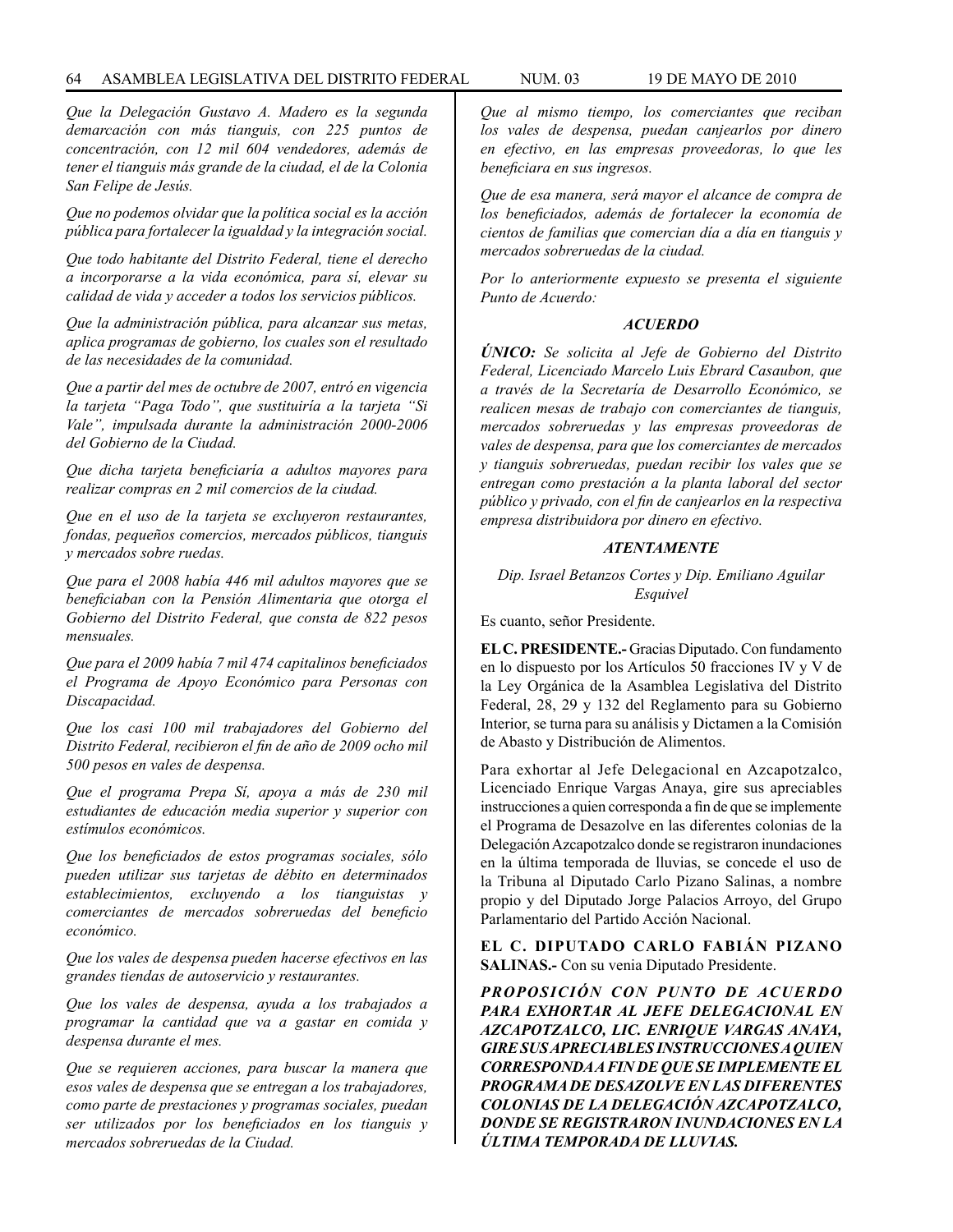## *DIP. EMILIANO AGUILAR ESQUIVEL PRESIDENTE DE LA MESA DIRECTIVA DE LA DIPUTACIÓN PERMANENTE DE LA ASAMBLEA LEGISLATIVA DEL DISTRITO FEDERAL PRESENTE*

*El suscrito, Diputado Jorge Palacios Arroyo de la Asamblea Legislativa del Distrito Federal, V LEGISLATURA, Integrante del Grupo Parlamentario del Partido Acción Nacional, con fundamento en lo dispuesto por los Artículos 11, 17 fracción VI, 18 fracción VII de la Ley Orgánica; 93, 98 y 132 del Reglamento para el Gobierno Interior, ambos de la Asamblea Legislativa del Distrito Federal, someto a la consideración del Pleno de esta Honorable Asamblea Legislativa, para que sea turnado a la comisión correspondiente, la presente: Proposición con Punto de Acuerdo para exhortar al Jefe Delegacional en Azcapotzalco, Lic. Enrique Vargas Anaya, gire sus apreciables instrucciones a quien corresponda a fin de que se implemente el programa de desazolve en las diferentes Colonias de la Delegación Azcapotzalco, donde se registraron inundaciones en la última temporada de lluvias, al tenor de los siguientes antecedentes:*

## *ANTECEDENTES*

*1.- Actualmente la Delegación Azcapotzalco cuenta un programa anual de desazolve para el período 2009-2010, mismo que es Implementado por la Dirección General de Obras y Desarrollo Urbano de la Delegación Azcapotzalco, a cargo del Arquitecto Ricardo Huarte Trujillo, quien el pasado mes de Febrero del presente declaró a los medios de comunicación que se cuenta con varilleros, personal con palas, mini cargadores, ocho volteos, dos equipos vactor y dos pipas de agua tratada, para dar atención al mencionado programa.*

*2.- En las últimas precipitaciones pluviales que se han registrado en la Delegación Azcapotzalco en el transcurso del presente año, las principales colonias afectadas son: Santo Domingo, Electricistas, Ampliación San Pedro Xalpa, Hacienda del Rosario, Prados del Rosario, Santa Lucía, Industrial San Antonio, Ampliación Petrolera, Las Trancas, La Preciosa, San Miguel Amantla, Santiago Ahuizotla, Porvenir y Unidad Habitacional El Rosario.* 

*Colonias como La Ampliación San Pedro Xalpa, a la altura de la Avenida 23 de Abril y Calzada Las Armas han sufrido el desbordamiento del Río de los Remedios, representando un riesgo para la seguridad y patrimonio de los vecinos que se encuentran a un costado del Río.*

*Las grandes cantidades de basura en los registros y la falta de desazolve de las alcantarillas, contribuye a que el sistema de drenaje no tenga un flujo continuo ocasionando taponamiento en las tuberías y al presentarse las lluvias con una precipitación moderada, se originan inundaciones.*

*3.- De acuerdo al Programa Delegacional de Desarrollo Urbano en Azcapotzalco en el apartado 1.2.13 Riesgos y Vulnerabilidad, los problemas más frecuentes que presenta* 

*la Delegación son encharcamientos a lo largo de la Avenida Tezozómoc y en las Colonias San Miguel Amantla, Santa Lucía, Industrial San Antonio, Ampliación Petrolera, Las Trancas, La Preciosa, Santo Domingo y en la Unidad Habitacional el Rosario. Ocasionando un caos vial en las principales calles y avenidas de dichas colonias.*

*4.- La sobrepoblación, la basura, las Invasiones a zonas de reserva ecológica y la sobreexplotación de mantos freáticos han colocado al sistema de drenaje del valle de México en una situación de obsolescencia; estos son múltiples problemas que enfrentan los 12 mil 343 kilómetros de drenaje que dejan a la zona metropolitana en un riesgo permanente de inundaciones provocadas por fuertes lluvias.*

*Tal como lo explica el Ing. Darío Munguía Torres, Jefe de la Unidad de Desazolve de Colectores del Sistema de Aguas de la Ciudad de México (SACM), a los medios de comunicación, tras realizar en 2009 la limpieza de las redes primaria y secundaria del drenaje se generó 17 mil 677 metros cúbicos de basura a lo que se suman 113 mil 500 metros cúbicos de desechos extraídos de 18 de las 32 presas del poniente de la ciudad.*

#### *CONSIDERANDOS*

*PRIMERO. Que la premisa de cualquier gobierno es proteger la vida y bienestar de los ciudadanos.*

*SEGUNDO. Que de conformidad con el Artículo 42 del Estatuto de Gobierno del Distrito Federal, la Asamblea Legislativa es competente y tiene facultades para legislar, regular la prestación y la concesión de los servicios públicos.*

*TERCERO. De acuerdo al Artículo 104 fracción I de la Ley de Aguas del Distrito Federal, la Secretaría del Medio Ambiente del Distrito Federal, conforme a esta Ley y en coordinación con los Gobiernos Federales, Estatales y Municipales conurbados al Distrito Federal tiene la facultad de construir y operar las obras para el control de avenidas y protección contra inundaciones de centros urbanos, poblacionales y aéreas productivas.*

*CUARTO. Conforme al Artículo 18, fracción I de la Ley de Aguas del Distrito Federal, corresponde a las Delegaciones el ejecutar los programas delegacionales de obras para el abastecimiento de agua potable y servicio de drenaje y alcantarillado a partir de redes secundarias, conforme a la autorización y normas que al efecto expida el Sistema de Aguas.*

*QUINTO. Con forme al Artículo 18, fracción IV de la Ley de Aguas del Distrito Federal, corresponde al Lic. Enrique Vargas Anaya, Jefe Delegacional en Azcapotzalco, dar mantenimiento preventivo y correctivo a las redes secundarias de agua potable, drenaje y alcantarillado, conforme a la autorización y normas que al efecto expida el Sistema de Aguas, así como coadyuvar en la reparación de fugas.*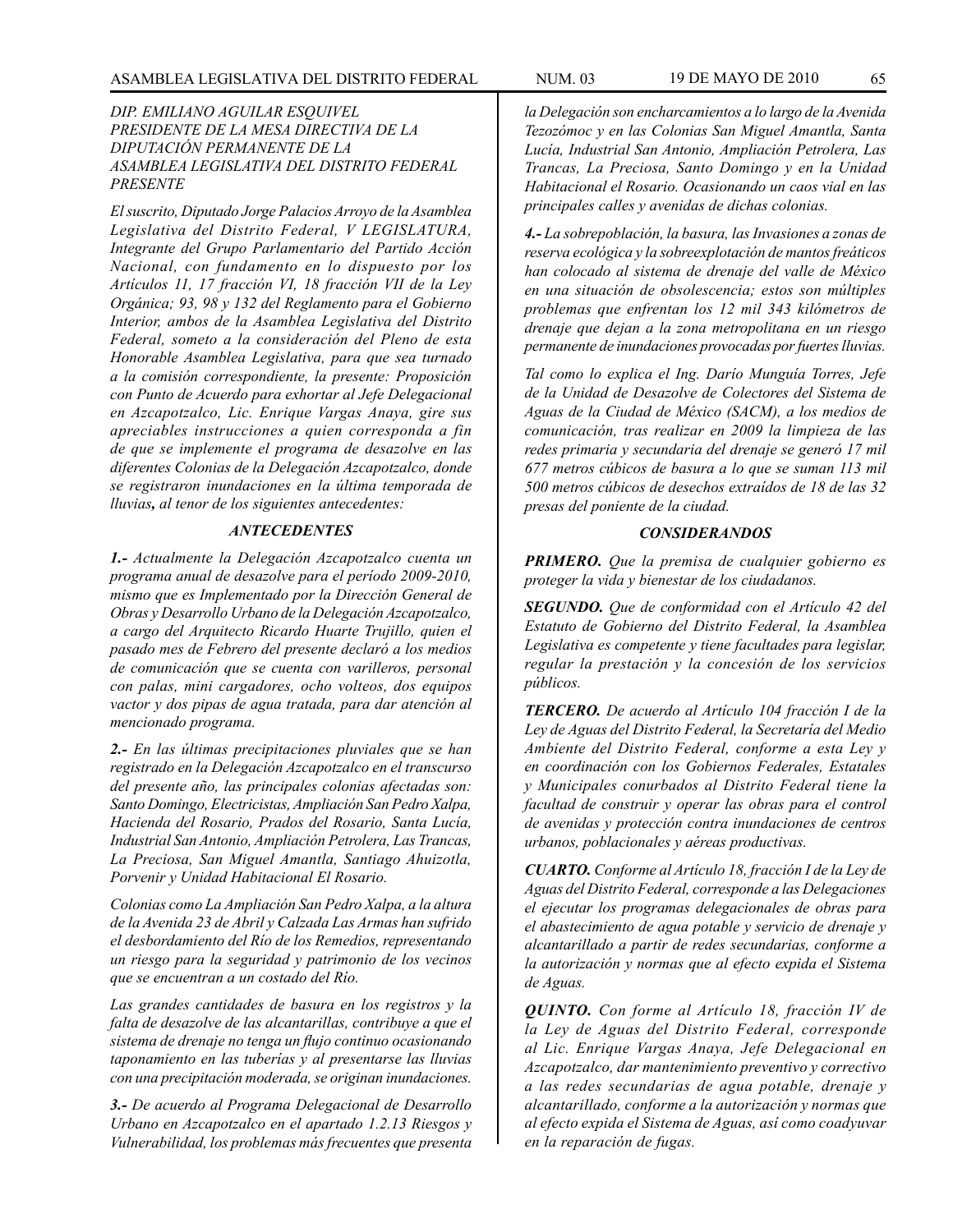*SEXTO. Conforme al Artículo 39 de la Ley de la Administración Pública del Distrito Federal, en la fracción LVIII, corresponde titulares de los órganos Político-Administrativos de cada demarcación territorial, en su caso al Lic. Enrique Vargas Anaya, Jefe Delegacional en Azcapotzalco, prestar en su demarcación territorial los servicios de suministro de agua potable y alcantarillado, que no estén asignados a otras dependencias o entidades, así como analizar y proponer las tarifas correspondientes.*

## *PUNTO DE ACUERDO*

*ÚNICO.- SE SOLICITA DE LA MANERA MÁS ATENTA Y RESPETUOSA AL JEFE DELEGACIONAL EN AZCAPOTZALCO, LIC. ENRIQUE VARGAS ANAYA, GIRE SUS APRECIABLES INSTRUCCIONES A QUIEN CORRESPONDA A FIN DE QUE SE IMPLEMENTE EL PROGRAMA DE DESAZOLVE EN LAS SIGUIENTES COLONIAS DE LA DELEGACIÓN AZCAPOTZALCO: SANTO DOMINGO, ELECTRICISTAS, AMPLIACIÓN SAN PEDRO XALPA, HACIENDA DEL ROSARIO, PRADOS DEL ROSARIO, SANTA LUCÍA, INDUSTRIAL SAN ANTONIO, AMPLIACIÓN PETROLERA, LAS TRANCAS, LA PRECIOSA, SAN MIGUEL AMANTLA, SANTIAGO AHUIZOTLA, PORVENIR Y LA UNIDAD HABITACIONAL EL ROSARIO, DONDE SE REGISTRARON INUNDACIONES EN LA ÚLTIMA TEMPORADA DE LLUVIAS.*

*Recinto Legislativo Mayo 19, 2010.*

#### *ATENTAMENTE*

*Dip. Jorge Palacios Arroyo y Dip. Carlo Fabián Pizano Salinas*

Es cuanto, Diputado Presidente.

**EL C. PRESIDENTE.-** Gracias, Diputado Pizano. Si me permite nada más hacerle una petición, una atenta petición, si pudiera también unirme, suscribirme en este Punto de Acuerdo, considerando que es un asunto muy importante en el caso de Azcapotzalco.

**EL C. DIPUTADO CARLO FABIÁN PIZANO SALINAS.-** Con mucho gusto. Gracias, Diputado Presidente.

**EL C. PRESIDENTE.-** Gracias, Diputado Pizano. Con fundamento en lo dispuesto por los Artículos 50 fracciones IV y V de la Ley Orgánica de la Asamblea Legislativa del Distrito Federal, 28 y 132 del Reglamento para su Gobierno Interior, se turna para su análisis y Dictamen a la Comisión de Uso y Aprovechamiento de Bienes y Servicios Públicos.

Para presentar una Propuesta con Punto de Acuerdo para realizar una cordial invitación al Titular del Sistema de Aguas de la Ciudad de México para que participe en una mesa de trabajo que se conformará con la Comisión de Protección Civil, la Comisión de Gestión Integral del Agua, así como con las y los Diputados que deseen incorporarse

a fin de que conocer, estudiar y trabajar conjuntamente los planes y programas metropolitanos del Distrito Federal, de esa Dirección, referentes a la próxima temporada de lluvias, se concede el uso de la Tribuna al Diputado David Razú Aznar, a nombre propio y de los Diputados Guillermo Orozco Loreto, Maximiliano Reyes Zúñiga, Víctor Hugo Romo Guerra y Víctor Gabriel Varela López, del Grupo Parlamentario del Partido de la Revolución Democrática.

**EL C. DIPUTADO DAVID RAZÚ AZNAR.-** Con su venia, Diputado Presidente.

*PROPOSICIÓN CON PUNTO DE ACUERDO POR EL QUE ESTA ASAMBLEA LEGISLATIVA DEL DISTRITO FEDERAL, HACE UNA CORDIAL INVITACIÓN AL TITULAR DEL SISTEMAS DE AGUAS DE LA CIUDAD DE MÉXICO, PARA QUE PARTICIPE EN UNA MESA DE TRABAJO QUE SE CONFORMARÁ CON LA COMISIÓN DE PROTECCIÓN CIVIL, LA COMISIÓN DE GESTIÓN INTEGRAL DEL AGUA, ASÍ COMO CON LOS DIPUTADOS QUE DESEEN INCORPORARSE, A FIN DE CONOCER, ESTUDIAR Y TRABAJAR CONJUNTAMENTE, LOS PLANES Y PROGRAMAS METROPOLITANOS Y DEL DISTRITO FEDERAL DE ESTA DIRECCIÓN, REFERENTES A LA TEMPORADA DE LLUVIAS.*

*DIP. EMILIANO AGUILAR ESQUIVEL PRESIDENTE DE LA MESA DIRECTIVA DE LA DIPUTACIÓN PERMANENTE DE LA ASAMBLEA LEGISLATIVA DEL DISTRITO FEDERAL PRESENTE*

#### *ANTECEDENTES*

*De conformidad con el Artículo 1º de la Ley de Aguas del Distrito Federal, este cuerpo normativo es de observancia general en el Distrito Federal, sus disposiciones son de orden público e interés social, y tiene por objeto regular la gestión integral de los recursos hídricos y la prestación de los servicios públicos de agua potable, drenaje y alcantarillado, así como el tratamiento y reuso de aguas residuales.* 

*El Artículo 3º de dicho ordenamiento jurídico declara de utilidad pública el mantenimiento, rehabilitación, construcción, operación y ampliación de las obras de abastecimiento de agua potable, drenaje, alcantarillado y tratamiento de aguas residuales.* 

*De acuerdo a lo establecido en el Artículo 5º de la Ley de Aguas del Distrito Federal, toda persona en el Distrito Federal, tiene el derecho al acceso suficiente, seguro e higiénico de agua disponible para su uso personal y doméstico, así como al suministro libre de interferencias. Las autoridades garantizarán este derecho, pudiendo las personas presentar denuncias cuando el ejercicio del mismo se limite por actos, hechos u omisiones de alguna autoridad o persona, tomando en cuenta las limitaciones y restricciones que establece la presente Ley.*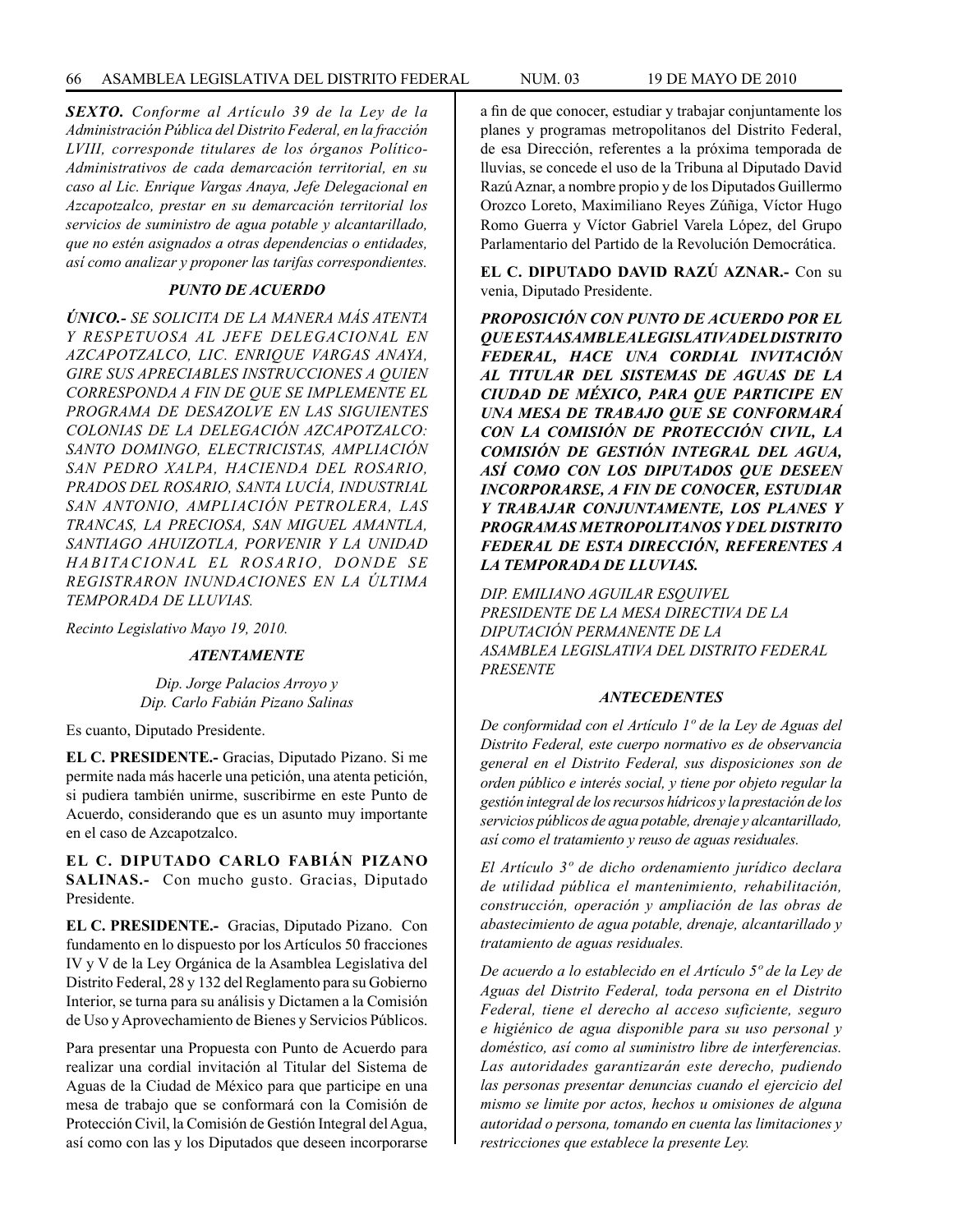*El Artículo 7 del cita cuerpo normativo establece que el Sistema de Aguas de la Ciudad de México es un Órgano Desconcentrado de la Administración Pública del Distrito Federal, adscrito a la Secretaría del Medio Ambiente, cuyo objeto principal es la operación de la infraestructura hidráulica y la prestación del servicio público de agua potable, drenaje y alcantarillado, así como el tratamiento y reuso de aguas residuales, que fungirá como auxiliar de la Secretaría de Finanzas en materia de servicios hidráulicos conforme a lo dispuesto en el Código Financiero del Distrito Federal.*

*El Organismo Público Descentralizado, Sistema de Aguas de la Ciudad de México entró en funcionamiento a partir del 1 de enero de dos mil tres, por Decreto del entonces Jefe de Gobierno del Distrito Federal, Lic. Andrés Manuel López Obrador, al fusionar la otrora Dirección General de Constricción y Operación Hidráulica (DGCOH) y la Comisión de Aguas del Distrito Federal (CADF). Esto, con el fin de crear los mecanismos más adecuados que permitan proporcionar los medios para lograr una eficiente distribución de los servicios hidráulicos en la Ciudad de México. Así como la modernización de los sistemas para su operación, soslayando la duplicidad de funciones al momento de ejercer las acciones en esta materia.*

*El Artículo 12 de la Ley de Aguas del Distrito Federal, menciona que el Sistema de Aguas de la Ciudad de México contará con un Director General, así como la estructura administrativa que se apruebe, mismo que de conformidad con lo estipulado en el Artículo 13 de dicho ordenamiento tendrá las siguientes facultades:*

*I.- Administrar los recursos financieros asignados al órgano en el presupuesto de egresos;*

*II.- Intervenir en materia de ingresos derivados de las actividades del órgano y del ejercicio del gasto en los términos que establezca la normatividad aplicable.*

*III.- Ejecutar los programas y ejercer los presupuestos aprobados por el Consejo Directivo así como los acuerdos del mismo, de conformidad con las normas jurídicas administrativas aplicables;*

*IV.- Formular los programas de organización, reorganización o modernización del órgano;* 

*V.- Elaborar el programa anual de actividades para someterlo a la aprobación del Consejo Directivo;* 

*VI.- Presentar al Consejo Directivo para su aprobación los manuales de organización y de procedimientos, así como las propuestas de reforma a dichos manuales;* 

*VII.- Presentar al Consejo Directivo el informe sobre el desempeño de las actividades del órgano en forma trimestral;* 

*VIII.- Proporcionar la información que solicite el Comisario Público;* 

*IX.- Enterar a la Secretaría de Finanzas los remanentes del ejercicio presupuestal anual así como los ingresos que obtenga con motivo de la prestación de los servicios a cargo del órgano, en los términos de la legislación aplicable;* 

*X.- En su caso, expedir certificación de documentos de asuntos de su competencia; y* 

*XI.- Las demás que le atribuyan otras Leyes y Reglamentos.* 

*El Sistema de Aguas de la Ciudad de México tiene por objetivo suministrar y distribuir los servicios de agua potable y drenaje a los habitantes del Distrito Federal con la cantidad, calidad y eficiencia necesarios, a través de acciones que contribuyan a la adecuada utilización de la infraestructura existente, y fomentar una cultura moderna de utilización que garantice el abasto razonable del recurso. Además de:* 

*Entre las funciones más importantes del Sistema de Aguas de la Ciudad de México está formular, actualizar y controlar el desarrollo del Programa de Operación Hidráulica del Distrito Federal, así como los estudios y proyectos de abastecimiento de agua potable y reaprovechamiento de aguas residuales, construyendo y conservando las obras de infraestructura hidráulica y de drenaje que requiere la ciudad, en coordinación con las autoridades competentes.* 

*Además de operar y conservar los Sistemas de Aprovechamiento y Distribución de Agua Potable y Alcantarillado del Distrito Federal; supervisar y vigilar su funcionamiento; proyectar y ejecutar las obras de prevención y control de inundaciones, hundimientos y movimientos de suelo, siempre y cuando sean de tipo hidráulico; autorizar y supervisar las conexiones del sistema de agua potable, así como la construcción y conservación de pozos y manantiales, ampliando y mejorando los sistemas de agua potable del Distrito Federal.* 

*A la vez, el SACM establece la coordinación con las instituciones y organismos precisos para desarrollar acciones conjuntas con los municipios y estados circunvecinos al Distrito Federal en materia hidráulica, además de planear, instrumentar y coordinar acciones que conduzcan a lograr el uso eficiente del agua en el Distrito Federal* 

*En virtud de la inminente temporada de lluvias que se prevé en la Ciudad de México, es indispensable que esta soberanía trabaje conjuntamente con el Gobierno de la Ciudad para disminuir en la medida de lo posible los factores de riesgo que se pudieran presentar derivado de las precipitaciones pluviales, a fin de coadyuvar con el organismo encargado para tal fin. Sabemos que es muy difícil anticipar contingencias de carácter natural, pero es obligación de las y los Diputados integrantes de esta V Legislatura, escuchar las acciones, planes y programas tanto a nivel metropolitano como exclusivos de la Ciudad en la materia.*

*Por lo anteriormente expuesto y fundado someto a consideración del Pleno de la Diputación Permanente del primer año legislativo, del segundo periodo, de esta Asamblea Legislativa, el siguiente:*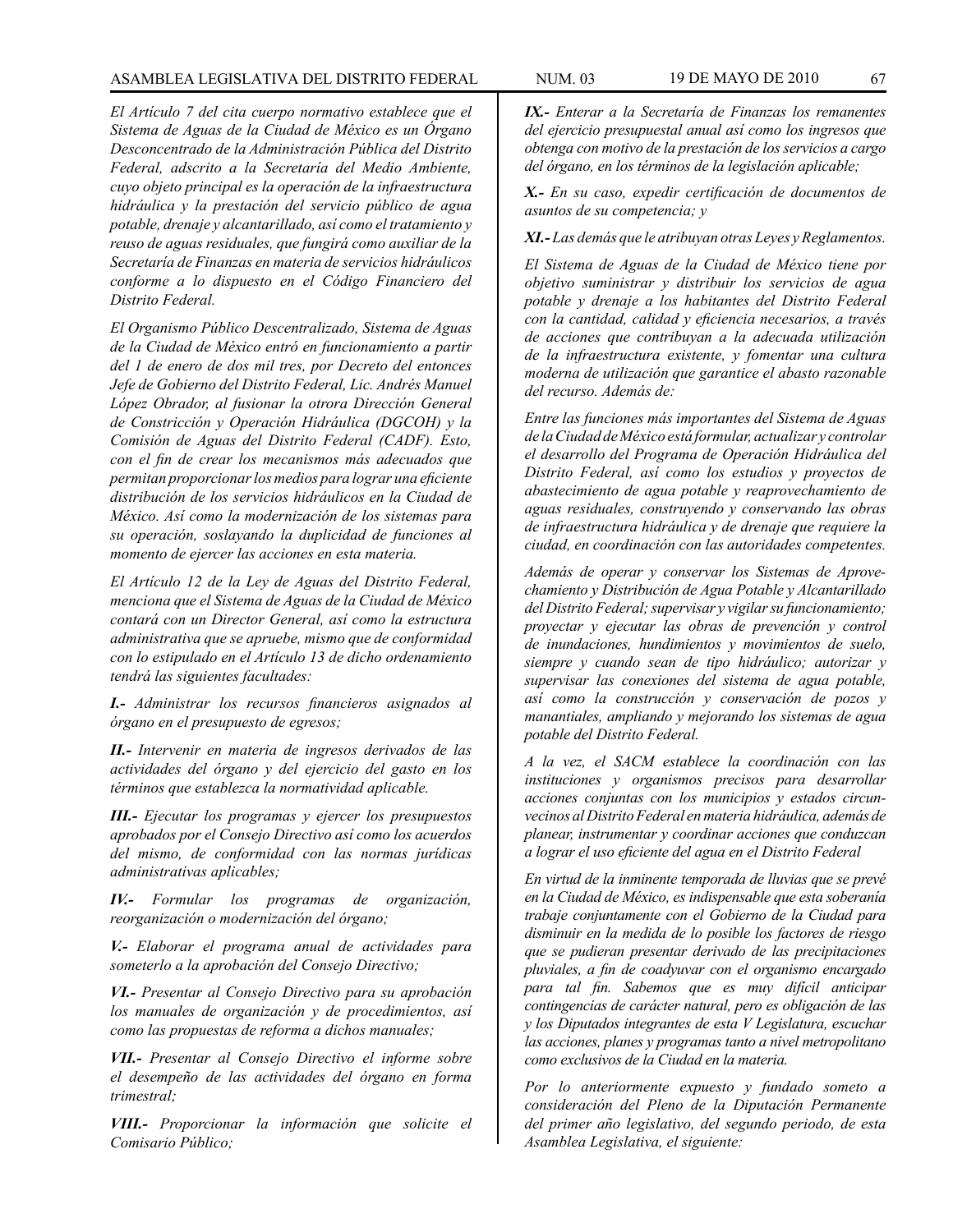## *PUNTO DE ACUERDO*

*PRIMERO.- Esta Asamblea Legislativa del Distrito Federal, hace una cordial invitación al titular del Sistemas de Aguas de la Ciudad de México, para que participe en una mesa de trabajo que se conformará con la Comisión de Protección Civil, la Comisión de Gestión Integral del Agua, así como con los Diputados que deseen incorporarse, a fin de conocer, estudiar y trabajar conjuntamente, los planes y programas metropolitanos y del Distrito Federal de esta dirección, referentes a la temporada de lluvias.*

*SEGUNDO.- Se acuerda que la reunión para la realización de la mesa de trabajo a que se refiere el punto anterior, se llevará a cabo el día jueves veintisiete de mayo de dos mil diez a las 11:30 horas en Salón por definir de la Asamblea Legislativa del Distrito Federal, bajo el siguiente formato:*

*Presentación de las acciones, planes y programas para la temporada de lluvias por parte del titular del Sistema de Aguas de la Ciudad de México, hasta por 60 minutos.*

*Las y los Diputados integrantes de las comisiones de Protección Civil, y de Gestión Integral del Agua, así como de aquellos que no pertenezcan a las mismas pero que quieran participar en la mesa de trabajo, podrán formular preguntas al expositor hasta por dos minutos.*

*El expositor contestará las preguntas formuladas por las y los Diputados en un tiempo no mayor de tres minutos por cuestionamiento formulado.*

*Al titular del Sistema de Aguas de la Ciudad de México, se le concederán hasta diez minutos para conclusiones.*

*TERCERO.- Notifíquese el presente Punto de Acuerdo al titular del Sistema de Aguas de la Ciudad de México, así como a las y los Diputados integrantes de la V Legislatura de la Asamblea Legislativa del Distrito Federal para su conocimiento.*

*Dado en el Recinto Legislativo de la Asamblea Legislativa del Distrito Federal a los diecinueve días del mes de mayo del año dos mil diez.*

## *ATENTAMENTE*

#### *Dip. David Razú Aznar*

Es cuanto, Diputado Presidente.

**EL C. PRESIDENTE.-** En términos de lo dispuesto por el Artículo 133 del Reglamento para el Gobierno Interior de la Asamblea Legislativa del Distrito Federal, consulte la Secretaría a la Diputación Permanente, en votación económica, si la propuesta presentada por el Diputado David Razú Aznar se considera de urgente y obvia resolución.

**EL C. SECRETARIO DIPUTADO CARLOS ALBERTO FLORES GUTIÉRREZ.-** Por instrucciones de la Presidencia y en votación económica se consulta a la Diputación Permanente si la propuesta de referencia se considera de urgente y obvia resolución.

Los que estén por la afirmativa, sírvanse manifestarlo levantando la mano.

Los que estén por la negativa, sírvanse manifestarlo levantando la mano.

Se considera de urgente y obvia resolución, Diputado Presidente.

**EL C. PRESIDENTE.-** Está a discusión la propuesta. ¿Existen oradores en contra?

Proceda la Secretaría a preguntar a la Diputación Permanente, en votación económica, si es de aprobarse la propuesta a discusión.

**EL C. SECRETARIO.-** Por instrucciones de la Presidencia y en votación económica se pregunta a la Diputación Permanente si está a favor o en contra de la propuesta sometida a su consideración.

Los que estén por la afirmativa, sírvanse manifestarlo levantando la mano.

Los que estén por la negativa, sírvanse manifestarlo levantando la mano.

Aprobada la propuesta, Diputado Presidente.

**EL C. PRESIDENTE.-** Remítase a las autoridades correspondientes para los efectos legales a que haya lugar.

Para presentar una Propuesta con Punto de Acuerdo para exhortar al ciudadano Presidente de los Estados Unidos Mexicanos, Felipe Calderón Hinojosa, para que declare el 17 de mayo de manera específica y textual como Día Nacional en Contra de la Homofobia y Transfobia, se concede el uso de la Tribuna al Diputado David Razú Aznar, a nombre propio y de los Diputados Guillermo Orozco Loreto, Maximiliano Reyes Zúñiga, Víctor Hugo Romo Guerra y Víctor Gabriel Varela López, del Grupo Parlamentario del Partido de la Revolución Democrática.

**EL C. DIPUTADO DAVID RAZÚ AZNAR.-** Con su venia, Diputado Presidente.

*PROPOSICIÓN CON PUNTO DE ACUERDO PARA EXHORTAR AL CIUDADANO PRESIDENTE DE LOS ESTADOS UNIDOS MEXICANOS, FELIPE CALDERÓN HINOJOSA PARA QUE DECLARE EL 17 DE MAYO DE MANERA TEXTUAL COMO DÍA NACIONAL EN CONTRA DE LA HOMOFOBIA Y TRANSFOBIA.*

*DIP. EMILIANO AGUILAR ESQUIVEL PRESIDENTE DE LA MESA DIRECTIVA DE LA DIPUTACIÓN PERMANENTE DE LA ASAMBLEA LEGISLATIVA DEL DISTRITO FEDERAL PRESENTE*

*Los suscritos Diputados, David Razú Aznar, Guillermo Orozco Loreto, Maximiliano Reyes Zúñiga y Víctor Hugo Romo Guerra, integrantes del Grupo Parlamentario del Partido de la Revolución Democrática en la Asamblea Legislativa del Distrito Federal, V Legislatura, con*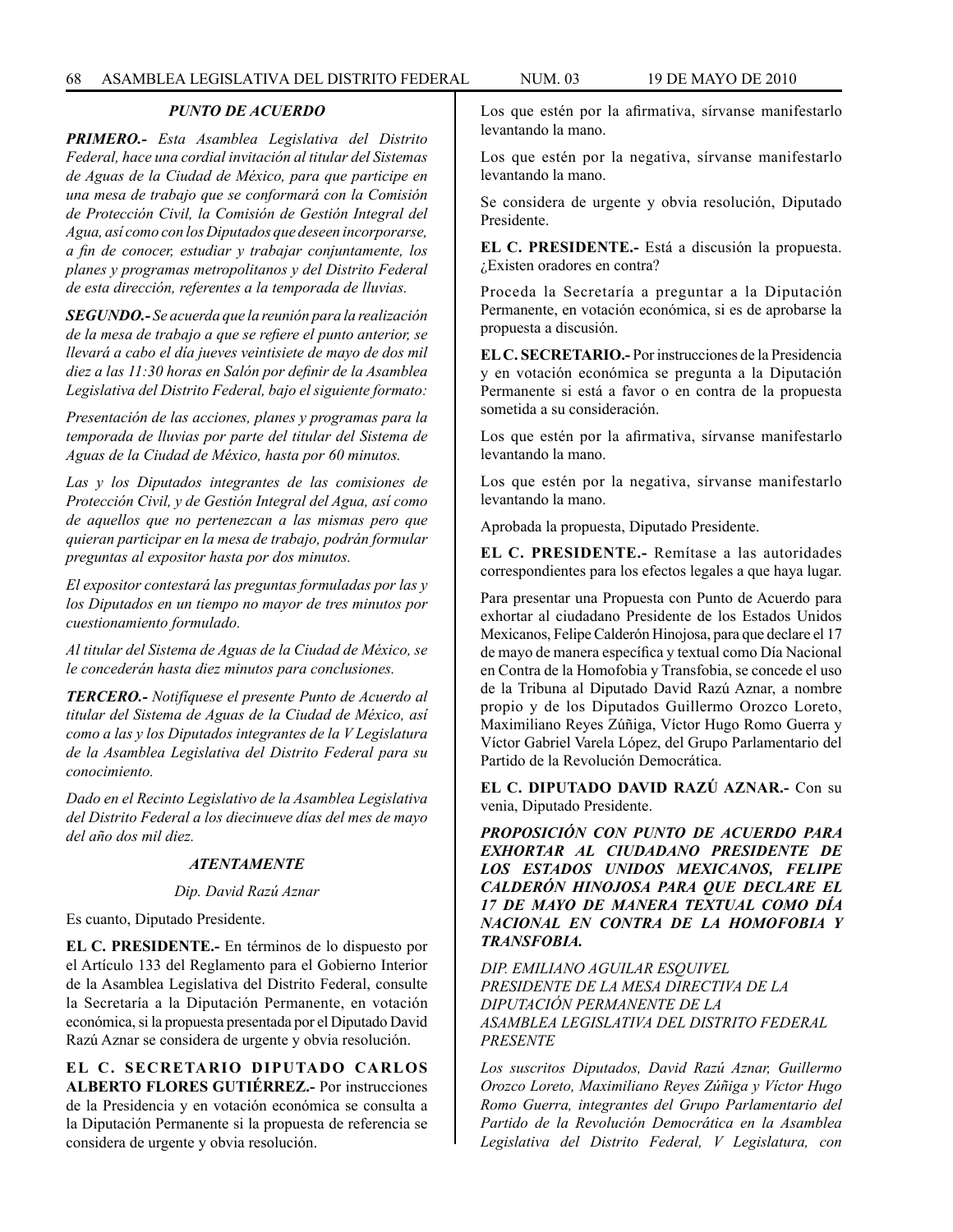*fundamento en lo dispuesto por los Artículos 17 fracción VI de la Ley Orgánica y 133 del Reglamento para el Gobierno Interior ambos de la Asamblea Legislativa del Distrito Federal, sometemos a consideración de esta Honorable Asamblea Legislativa, la siguiente "Proposición con Punto de Acuerdo para exhortar al Ciudadano Presidente de los Estados Unidos Mexicanos, Felipe Calderón Hinojosa para que declare el 17 de mayo de manera textual como Día Nacional en Contra de la Homofobia y Transfobia", conforme a los siguientes:* 

## *ANTECEDENTES*

*La homofobia y transfobia se definen como la "aversión obsesiva hacia las personas homosexuales y/o transexual, transgénero y trasvesti"; como el "rechazo de la homosexualidad; la hostilidad sistemática hacia los homosexuales". La pregunta que resulta pertinente es si a partir de estas definiciones esta aversión obsesiva es, en las sociedades en general, y en particular en la de México, la única responsable de los crímenes por homofobia que de manera impune se cometen.*

*La homofobia ha existido de una u otra manera a lo largo de la historia de la humanidad; "en realidad (…) no es ni una fatalidad transhistórica, imposible de combatir, ni un residuo de la historia destinado a desparecer por sí solo en el tiempo. Constituye un problema humano, grave y complejo, con resonancias.*

*Por muchos años la cultura hegemónica y dominante heterosexual construyó un discurso en el sentido de que la homosexualidad era una enfermedad. Nunca nadie documentó que alguien hay muerto de eso, y la historia dio la razón al eliminarla del catálogo de enfermedades mentales de la Organización Mundial de la Salud (OMS); mas la virulencia de la homofobia sí ha matado a una buena cantidad de hombres homosexuales alrededor del mundo.* 

*En América Latina un homosexual es asesinado cada dos días. El país que encabeza la lista es Brasil, en donde tan sólo en 2007 se registraron 122 homicidios de esta naturaleza. La mitad de ellos eran transexuales. Cenesex refiere que en los últimos veinte años se han documentado de manera oficial más de dos mil crímenes homofóbicos, los cuales fueron ejecutados sobre todo por escuadrones de la muerte. México ocupa el poco honroso segundo lugar, con 35. En Estados Unidos se cometieron 25.*

*Las cifras preliminares dadas a conocer hace unos días en el Informe de Crímenes de Odio por Homofobia, de la Comisión Ciudadana contra Crímenes de Odio, y que en una proyección nacional, indica que entre 1995 y 2008 se han registrado 648 homicidios motivados por odio contra gays, lesbianas y transgénero. "México es el segundo País con mayor índice de crímenes por homofobia en América Latina, sólo superado por Brasil. Algunas estimaciones indican que en el País puede haber un subregistro en que por cada crimen denunciado se cometen otros dos, por lo que la cifra de crímenes de odio por homofobia se elevaría a mil 884", dice el informe.*

*Se reconoce además un aumento importante de crímenes en los últimos años, pues de 1995 a 2000 se registraron en promedio 28 asesinatos homofóbicos por año, cifra que se elevó a 59, de 2001 a 2008.El 2005 fue el pico de casos con 104 asesinatos.*

*En ese sentido, es importante destacar que hace más de tres años, la Cámara de Diputados Federal aprobó un Punto de Acuerdo para declarar el 17 de mayo como "Día Nacional de la Lucha contra la Homofobia", esto en virtud de que precisamente ese día pero de 1990, la Organización Mundial de la Salud (OMS) retiró a la homosexualidad de su lista de enfermedades mentales, sin embargo, el titular del Ejecutivo Federal en un acto irresponsable y que se aleja de la lucha en contra de la homofobia, publicó el día 17 de mayo de 2010 en el Diario Oficial de la Federación, este día como "Día de la Tolerancia y el Respeto a las Preferencias".*

*Evidentemente, lejos de visibilizar a la homofobia y transfobia como un de problema salud, la denominación en el Decreto de referencia invisibiliza la problemática así como las consecuencias de esta, por lo tanto no es admisible la denominación de referencia, primero, porque los problemas de salud pública deben de atenderse con una clara conciencia de su existencia y segundo en virtud de que el 12 de diciembre de 1996, la asamblea General de las Naciones Unidas decretó el 16 de noviembre de cada año como "Día Internacional para la Tolerancia", cuestión que es muy distinta a los fines que se persiguen con la declaración expresa que se pretende con la institución del "Día Nacional de la Lucha contra la Homofobia y Transfobia".*

*Por su parte el pasado 12 de mayo del año en curso la Diputada Lizbeth Eugenia Rosas Moreno a nombre propio y del Diputado José Luis Muñoz Soria, presentó ante esta tribuna el Punto de Acuerdo aprobado por este Órgano Legislativo, donde se menciona lo siguiente:*

*ÚNICO. "PUNTO DE ACUERDO POR EL QUE SE EXHORTA AL TIRULAR DEL EJECUTIVO FEDERAL, CIUDADANO FELIPE CALDERÓN HINOJOSA, PARA QUE SEA DECLARADO EL 17 DE MAY, COMO "DÍA NACIONAL DE LA LUCHA CONTRA LA HOMOFOBIA Y TRANSFOBIA".*

*Por lo anteriormente expuesto y fundado someto a consideración del Pleno de la Diputación Permanente del Primer Año Legislativo, del Segundo Periodo, de esta Asamblea Legislativa, el siguiente:*

## *PROPOSICIÓN CON PUNTO DE ACUERDO*

*PRIMERO. LA ASAMBLEA LEGISLATIVA DE DISTRITO FEDERAL LAMENTA LA DENOMINACIÓN CONTENIDA EN EL DECRETO PUBLICADO EL 17 DE MAYO DE 2010 EN EL DIARIO OFICIAL DE LA FEDERACIÓN, DONDE EL EJECUTIVO FEDERAL DECLARA A ESTE DÍA COMO "DÍA DE LA TOLERANCIA Y EL RESPETO A LAS PREFERENCIAS", POR LAS RAZONES EXPUESTAS EN LOS ANTECEDENTES DE LA PRESENTE PROPOSICIÓN.*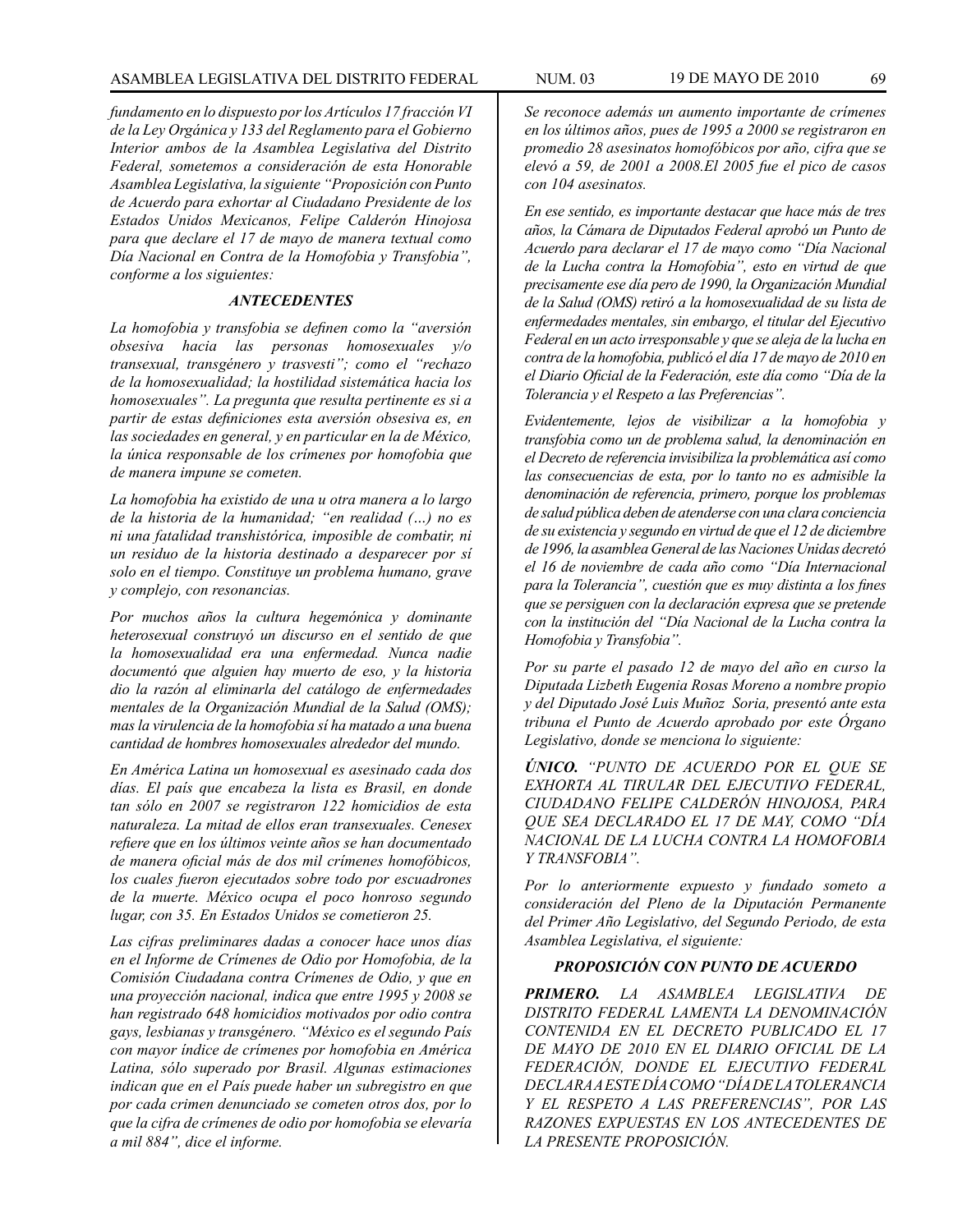*SEGUNDO. SE REITERA EL EXHORTO APROBADO EL PASADO 12 DE MAYO DE 2010 POR ESTA DIPUTACIÓN PERMANENTE PARA QUE SEA DECLARADO EL 17 DE MAYO, ESPECÍFICAMENTE Y DE MANERA TEXTUAL COMO "DIA NACIONAL DE LA LUCHA CONTRA LA HOMOFOBIA Y LA TRANSFOBIA", ACORDE A LOS ESTÁNDARES INTERNACIONALES EN MATERIA DE DISCRIMINACIÓN.* 

*Dado en el Recinto Legislativo de la Asamblea Legislativa del Distrito Federal a los diecinueve días del mes de mayo del año dos mil diez.*

## *ATENTAMENTE*

*Dip. David Razú Aznar y Dip. Víctor Hugo Romo Guerra*

Es cuanto, Diputado Presidente.

**EL C. PRESIDENTE.-** En términos de lo dispuesto por el Artículo 133 del Reglamento para el Gobierno Interior de la Asamblea Legislativa del Distrito Federal, consulte la Secretaría a la Diputación Permanente en votación económica si la propuesta presentada por el Diputado David Razú Aznar se considera de urgente y obvia resolución.

# **EL C. SECRETARIO DIPUTADO VÍCTOR HUGO ROMO GUERRA.-** Por instrucciones de la Presidencia

y en votación económica, se consulta a la Diputación Permanente si la propuesta de referencia se considera de urgente y obvia resolución.

Los que estén por la afirmativa, sírvanse manifestarlo levantando la mano.

Los que estén por la negativa, sírvanse manifestarlo levantando la mano.

Se considera de urgente y obvia resolución, Diputado Presidente.

**EL C. PRESIDENTE.-** Gracias, Diputado Secretario. Está a discusión la propuesta. ¿Existen oradores en contra?

El Diputado Pizano, por 10 minutos; el Diputado West, también en contra.

¿Oradores en pro?

Adelante, Diputado Pizano.

## **EL C. DIPUTADO CARLO FABIÁN PIZANO SALINAS.-** Gracias, Diputado Presidente.

A mí me parece que lo que el titular del Poder Ejecutivo Federal hace es tener una visión mucho más amplia del tema. Yo quisiera leer algunos de los considerandos que contiene el Decreto, que me parece que de alguna manera podría ilustrar de mejor manera a los Diputados integrantes de esta Diputación Permanente. Dice en el Decreto publicado por el Presiente Calderón como considerando lo siguiente:

1.- Que la Ley Federal para Prevenir y Eliminar la Discriminación establece en el Artículo 4º que, para los efectos de esta Ley se entenderá por discriminación toda distinción, exclusión o restricción que, basada en el origen étnico o nacional, sexo, edad, discapacidad, condición social o económica, condiciones de salud, embarazo, lengua, religión, opiniones, preferencias sexuales, estado civil o cualquier otra que tenga por efecto impedir o anular el reconocimiento o el ejercicio de los derechos y la igualdad real de oportunidades de las personas.

Sigue diciendo el Decreto del Presidente Calderón: Que el Plan Nacional de Desarrollo 2007-2012 en el eje, Estado de Derecho y seguridad, en el rubro referente a los derechos humanos determina que asegurar el respeto hacia tales derechos constituye una tarea que no solamente implica la restitución en el goce de los mismos, sino desarrollar esquemas mediante los cuales sea posible prevenir su violación.

Que el Programa Nacional de Derechos Humanos 2008- 2012 establece en su estrategia 1.7 garantizar, por ejemplo, el reconocimiento de los derechos humanos de los grupos que se encuentran en situación de discriminación o de vulnerabilidad, en la elaboración de las políticas públicas de administración pública federal en relación a la no discriminación por preferencia u orientación sexual.

Es decir, lo que fundamenta evidentemente este Decreto es la discriminación hacia personas con tendencia homosexual y que evidentemente el Ejecutivo se suma a esta lucha, pero también aprovecha esta fecha para hacer un llamado mucho más amplio, mucho más profundo, un llamado a la tolerancia de todos los derechos humanos que implica no solamente ciertos tipos de discriminación, sino otras tantas que ocurren en el país y que es necesario afrontar, y me parece que no solamente la definición es mucho más afortunada porque siempre es mejor convocar a algo en positivo que algo en negativo.

Estamos proponiendo que se declare un día de la tolerancia y que la tolerancia nos tendrá que llevar definitivamente a una mayor conciencia de los derechos humanos, y esto no obsta para que en los programas respectivos y las declaratoria respectiva y de lo que se organice desde el Gobierno Federal y otras instancias, se haga énfasis en uno o en otro caso particular que requiera hacerse el énfasis. Me parece que es el Decreto lo que nos da es una herramienta de política pública y de transmitir de alguna manera la importancia del respeto a los derechos humanos no solamente para el caso de las personas con tendencia homosexual, sino también para otros casos que es importante hacer énfasis.

Me parece que el Decreto es un instrumento mucho más útil para no solamente el gobierno, la sociedad civil y otras instancias, sino que permite una lucha mucho más positiva y de lograr transferir una cultura de respeto, de tolerancia en un sentido positivo y por lo tanto no vemos ninguna justificación a un exhorto cuando el Decreto cumple exactamente la finalidad que se persigue.

Es cuanto, Diputado Presidente.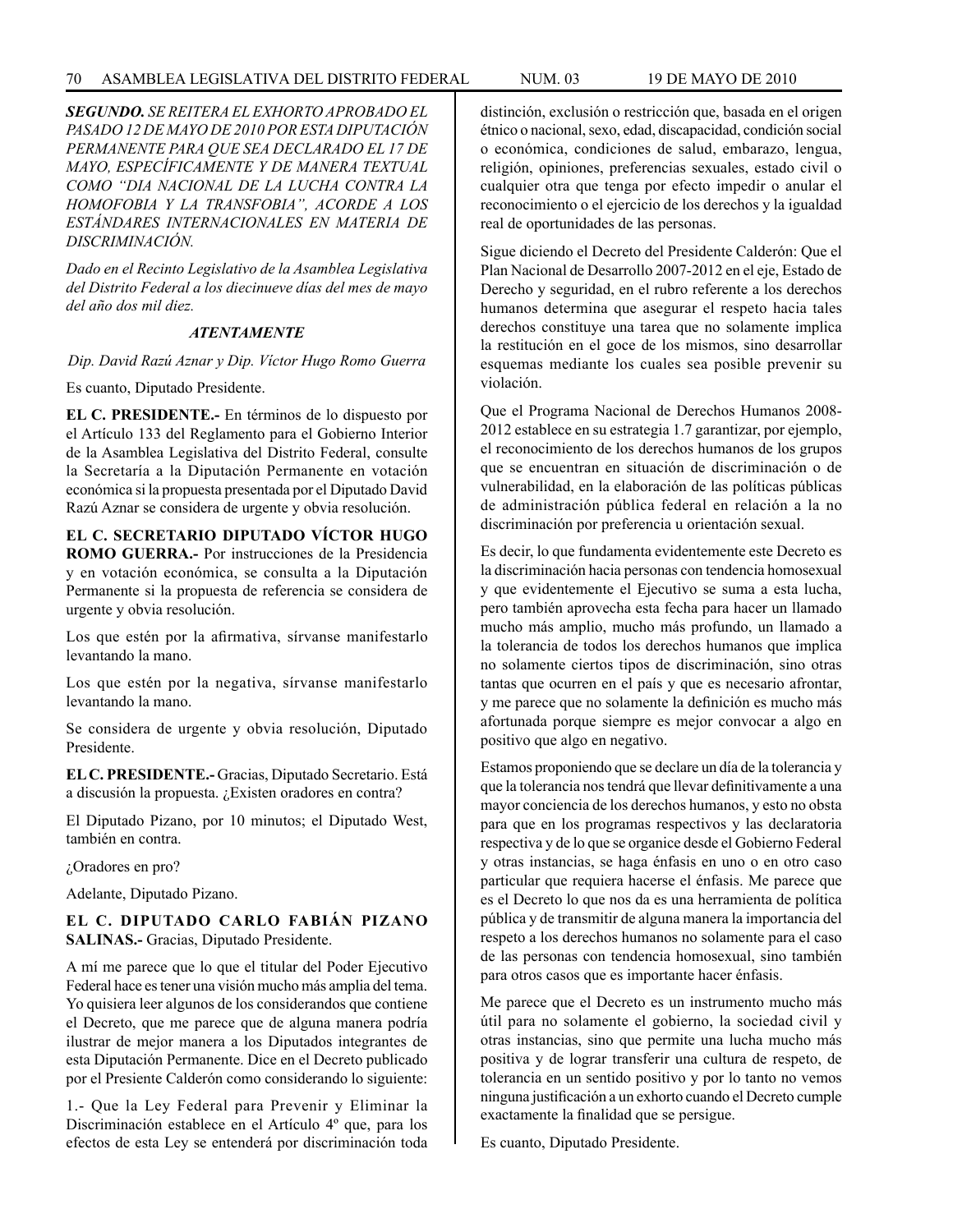## **EL C. PRESIDENTE DIPUTADO EMILIANO AGUILAR ESQUIVEL.-** Gracias Diputado.

Señor Diputado Razú tiene el uso de la Tribuna a favor, hasta por 10 minutos.

**EL C. DIPUTADO DAVID RAZÚ AZNAR.-** Muy brevemente quiero señalar que el punto aquí no es específicamente el *Día de la Tolerancia*. Insisto, el *Día de la Tolerancia* ya existe. Existe desde 1996 instituido por la ONU, *Día Internacional de la Tolerancia* y es el 16 de noviembre además, entonces se quería hacer un *Día de la Tolerancia* podría haberse hecho perfectamente el 16 de noviembre como fue dictaminado por la ONU, en primer lugar.

**EL C. DIPUTADO CARLO FABIÁN PIZANO SALINAS (Desde su curul)***.-* Presidente.

**EL C. PRESIDENTE.-** Perdón, señor Diputado. Adelante Diputado.

**EL C. DIPUTADO CARLO FABIÁN PIZANO SALINAS (Desde su curul)***.-* Si me permite el orador que se le haga una pregunta.

**EL C. PRESIDENTE.-** Diputado.

**EL C. DIPUTADO DAVID RAZÚ AZNAR.-** Encantado.

**EL C. DIPUTADO CARLO FABIÁN PIZANO SALINAS (Desde su curul)***.-* Consultarle al Diputado Razú si actualmente en el país existe declarado por el Poder Ejecutivo algún día a favor de la tolerancia.

**EL C. DIPUTADO DAVID RAZÚ AZNAR.-** No tengo conocimiento del mismo y me parece imprudente que siendo un *Día Internacional* al respecto fuera decretado en una fecha completamente distinta. Insisto, hay un *Día Internacional de la Tolerancia*.

Yo sé que México en ese sentido o nuestro Ejecutivo Federal está buscando mucha originalidad, pero creo que si el mundo completo tiene un día ya usado como *Día para la Tolerancia*, podríamos adherirnos y no tener que ir a contrapelo como se pretende también ir a contrapelo en este caso.

Continúo Diputado Presidente.

Insisto, uno de los temas fundamentales en la lucha contra la homofobia como contra muchos otros males sociales, es justamente su visibilización. Necesitamos saber contra qué se está combatiendo, necesitamos que se conozca el nombre del problema, necesitamos que ese problema sea atacado frontalmente, necesitamos además también y me parece que es una solicitud absolutamente lógica, ir en el mismo sentido en el que se está yendo a nivel internacional.

Por otra parte y también es importante señalar esto, no existe como señalé antes ninguna instancia, ni la Cámara de Diputados Federal ni el Senado ni organizaciones de la sociedad civil, ni siquiera el CONAPRED, el Consejo

Nacional para Prevenir y Erradicar la Discriminación, que en ningún momento le hayan planteado al Ejecutivo Federal una solicitud para declarar un *Día de la Tolerancia y Respeto por las Preferencias*.

La tolerancia además tiene una serie de connotaciones que deberíamos comprender y si bien es cierto que en él, en la exposición de motivos del Decreto se contienen muchos de los elementos a combatir, lo que también es cierto es que la relevancia del Decreto de un día no tiene qué ver con la exposición de motivos. No creo que ningún ciudadano conozca las exposiciones de motivos de todos los días y de todas las efemérides que se han tenido en la República a lo largo de su historia. Lo que sí se conoce es el resolutivo del Decreto; lo que sí se conoce es si es un *Día de la Tolerancia* de cualquier cosa o si es un *Día de Lucha Contra la Homofobia*. Eso da una claridad que no se tiene con el Decreto que se plantea.

No entiendo francamente y tampoco entiendo la oposición que he escuchado, a que hagamos un exhorto a que se decrete lo que se planteó al Ejecutivo que decretara. No veo por qué el Ejecutivo tenga que hacer oídos sordos a lo que ocurre en la comunidad internacional, a lo que decreta la Cámara de Diputados, a lo que decreta o a lo que plantean las distintas organizaciones de la sociedad civil que sí están combatiendo el problema, que sí están trabajando en el combate del problema.

A partir del Decreto renunciaron Embajadores y Consejeros de CONAPRED y asesores de CONAPRED por haber hecho este Decreto en los términos en los que se hizo. No hay respaldo para este Decreto por parte de ninguna de las asociaciones de la sociedad civil que han luchado por la instauración de un Decreto del *Día contra la Homofobia*.

Esto no es otra cosa que una necedad y una insistencia en no reconocer un problema porque no existe el compromiso suficiente para luchar con él. Queremos ese compromiso y exigimos y por eso se plantea este exhorto para que se decrete como *Día contra la Homofobia* y no en términos abiertos de la tolerancia y el respeto.

Es cuanto, Diputado Presidente.

**EL C. PRESIDENTE.-** Gracias, Diputado. Tiene el uso de la Tribuna el Diputado Octavio, hasta por 10 minutos.

**EL C. DIPUTADO OCTAVIO GUILLERMO WEST SILVA.-** Con su venia, compañero Presidente.

El tema que se plantea aquí es exhortar al ciudadano Presidente para que declare el 17 de mayo de manera específica y textual como Día Nacional en Contra de la Homofobia y Transfobia.

Yo no encuentro por ahí el término *transfobia*. Tan simple, creo que es una aportación particular, es una aportación que probablemente la Real Academia y las asociadas apreciarán muchísimo. Hay que aclararlo porque *transfobia*, ¿fobia a qué trans?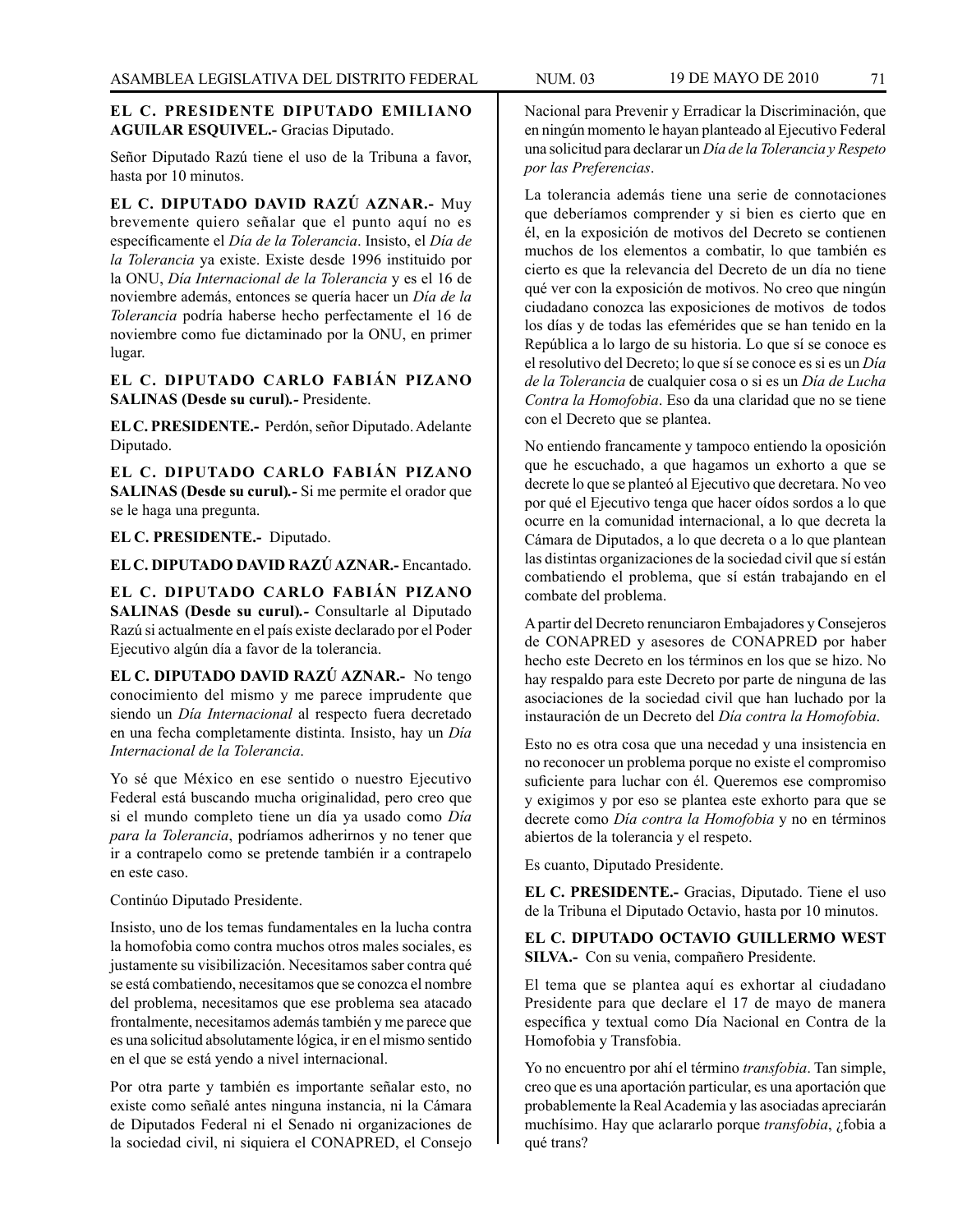Aquí tenemos un problema de fondo. Efectivamente hay un Decreto del susodicho Presidente Calderón, en el que se plantea que el 17 de mayo, considerando que el 17 de mayo de 1990 la Organización Mundial de la Salud suprimió la homosexualidad de su lista de enfermedades mentales, del Catálogo de Enfermedades Mentales, y a partir de entonces en esta fecha celebra cada año a nivel mundial la lucha contra la homofobia.

Tenemos en el primer caso, que estaríamos excediendo el término en cuestión, porque lo que da origen al Decreto del Presidente Calderón, es ese punto, la supresión de la homosexualidad, de la lista de las enfermedades mentales, y no sé qué tenga que ver aquí este asunto de la transfobia.

Por otra parte, sí se declaró un día como Día de la Tolerancia y del Respeto a las Preferencia. El efecto conmemorativo de un día, deviene entonces de un acto de la Organización Mundial de la Salud y no de un acto en el que se esté combatiendo un comportamiento en específico de la sociedad.

En este sentido, con la base con la que fue dictado el Decreto, el que se le reclame a ese Decreto el que no es específico y textual para el combate a la homofobia, a la transfobia, pues no resulta procedente.

Lo que estoy planteando aquí entonces es que existe una satisfacción de propósito con el Decreto en el que se declara el 17 de mayo cada año, al Día de la Tolerancia y Respeto a las Preferencias, supongo que sexuales, con la base a la que pretenden otorgar una fecha en la que se pueda celebrar tal cuestión.

Por lo tanto, considero que técnicamente es improcedente que bajo los supuestos que originaron la determinación de un día de la tolerancia y el respeto a las preferencias, se presente ahora no un proyecto sino un exhorto para que sea modificado para quedar como Día Nacional en Contra de la Homofobia y la Transfobia.

Creo un cambio que la fracción del PRD, sus aliados, podrían presentar una Iniciativa en este orden ante la Cámara de Diputados, para que los Decretos que materializan, bueno, ustedes saben qué tipo de Decretos materializan, los Decretos, no sea sustituido sino en todo caso pueda ser creada una nueva instancia de consideración que sí represente las medidas que el Estado Mexicano esté tomando a favor de la aceptación de la homofobia, y esta otra cosa de transfobia, que le repito, Diputada, Diputado, es toda una aportación, transfobia, dos puntos, y ahí nos la define para que sepamos qué es lo que usted quiere.

Muchas gracias.

**EL C. PRESIDENTE.-** Proceda la Secretaría a preguntar a la Diputación Permanente, en votación económica, si es de aprobarse la propuesta a discusión.

**EL C. SECRETARIO DIPUTADO VÍCTOR HUGO ROMO GUERRA.-** Por instrucciones de la Presidencia y en votación económica se pregunta a la Diputación Permanente si está a favor o en contra de la propuesta sometida a su consideración.

Los que estén por la afirmativa, sírvanse manifestarlo levantando la mano.

Los que estén por la negativa, sírvanse manifestarlo levantando la mano.

Aprobada la propuesta, Diputado Presidente.

**EL C. PRESIDENTE.-** Remítase a las autoridades correspondientes para los efectos legales a que haya lugar.

Esta Presidencia informa que el punto enlistado en el numeral 47 del Orden del Día se traslada al final del capítulo correspondiente.

Para presentar una Propuesta con Punto de Acuerdo por el que se solicita a la Secretaría de Transporte y Vialidad del Distrito Federal remita un informe mensual detallado sobre la actualización del Padrón Vehicular y al Secretario de Finanzas del Distrito Federal un informe de los ingresos mensuales por concepto de pago de derechos correspondientes a la nueva Tarjeta de Circulación, así como el destino de lo recaudado por ese concepto, se concede el uso de la Tribuna al Diputado Federico Manzo Sarquis, del Grupo Parlamentario del Partido Acción Nacional.

**EL C. DIPUTADO FEDERICO MANZO SARQUIS.-**  Con la venia de la Presidencia.

*PROPOSICIÓN CON PUNTO DE ACUERDO POR EL QUE SE SOLICITA AL SECRETARIO DE TRANS-PORTES Y VIALIDAD DEL DISTRITO FEDERAL, REMITA UN INFORME TRIMESTAL DETALLADO A LA COMISIÓN DE TRANSPORTE Y VIALIDAD, SOBRE LOS AVANCES DE LA ACTUALIZACIÓN DEL PADRÓN VEHICULAR; Y AL SECRETARIO DE FINANZAS DEL DISTRITO FEDERAL UN INFORME TRIMESTRAL DE LOS INGRESOS POR CONCEPTO DE PAGO DE DERECHOS CORRESPONDIENTE A LA NUEVA TARJETA DE CIRCULACIÓN CON CHIP, ASÍ COMO EL DESTINO DE LO RECAUDADO POR ESE CONCEPTO.*

*DIP. EMILIANO AGUILAR ESQUIVEL PRESIDENTE DE LA MESA DIRECTIVA DE LA DIPUTACIÓN PERMANENTE DE LA ASAMBLEA LEGISLATIVA DEL DISTRITO FEDERAL PRESENTE*

*Los que suscribimos, Diputados integrantes de la Asamblea Legislativa del Distrito Federal, con fundamento en lo dispuesto por los Artículos 17 fracción VI, de la Ley Orgánica de la Asamblea Legislativa del Distrito Federal y 133 del Reglamento para el Gobierno Interior de la Asamblea Legislativa del Distrito Federal, sometemos a consideración de esta Honorable Asamblea Legislativa, la presente Proposición con Punto de Acuerdo por el que se solicita al Secretario de Transportes y Vialidad del Distrito Federal, remita un informe trimestal detallado a la Comisión de Transporte y Vialidad, sobre los avances*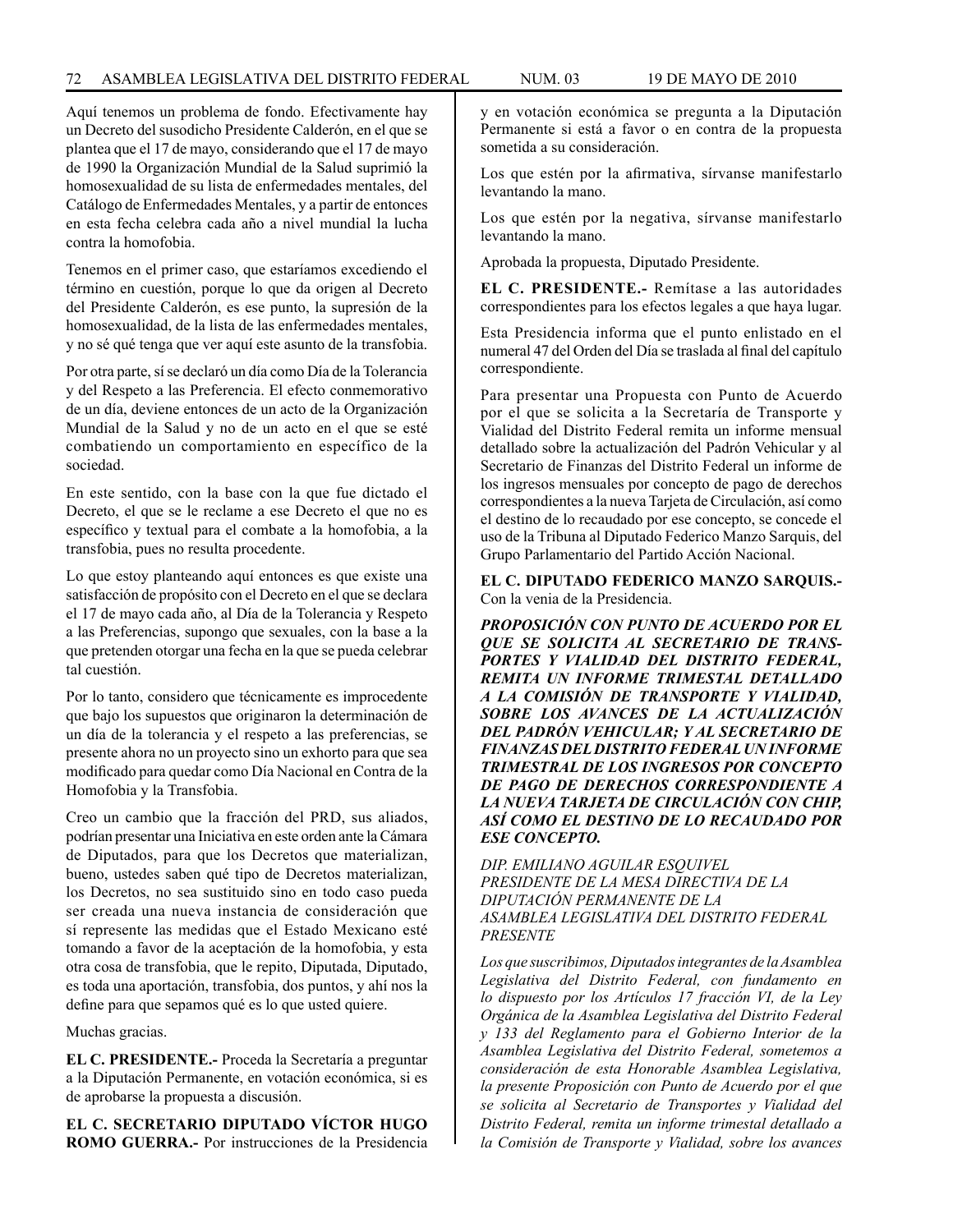*de la actualización del Padrón Vehicular; y al Secretario de Finanzas del Distrito Federal un informe trimestral de los ingresos por concepto de pago de derechos correspondiente a la nueva tarjeta de circulación con chip, así como el destino de lo recaudado por ese concepto, al tenor de los siguientes:* 

#### *ANTECEDENTES*

*1. De acuerdo con el Artículo 31 de la Constitución Política de los Estados Unidos Mexicanos, son obligaciones de los mexicanos, "contribuir para los gastos públicos, así de la Federación, como del Distrito Federal o del Estado y Municipio en que residan, de la manera proporcional y equitativa que dispongan las Leyes".* 

*2. Si bien el pago de la tarjeta de circulación no es un impuesto, genera ingresos para la Tesorería de esta Ciudad, mismos que deben apegarse estrictamente a los principios que se desprenden del Artículo constitucional, esto es, que deben ser proporcionales y equitativos.* 

*3. Con fecha de 10 de mayo de 2010, se publicó en la Gaceta Oficial del Distrito Federal, número 835, el Acuerdo por el que se Establece el Programa de Renovación de la Tarjeta de Circulación con Chip para Vehículos Automotores de Uso Particular; mediante el cual se establece el mecanismo para que los propietarios de los vehículos particulares, realicen el cambio de su actual tarjeta de circulación, por una nueva con chip.* 

*4. Tal actualización, y de acuerdo con las aseveraciones de las autoridades, obedece a motivos de seguridad, para poder otorgar certeza y seguridad jurídica, respecto de la propiedad de los vehículos automotores, además del cumplimiento al acuerdo que se implementó con el Registro Público Vehicular (REPUVE), que establece la actualización del padrón vehicular de cada una de las entidades de la República.* 

| <b>ENTIDAD</b><br><b>FEDERATIVA</b> | 2000      | 2001      | 2002      | 2003      | 2004      | 2005      | 2006      | 2007      | 2008       |
|-------------------------------------|-----------|-----------|-----------|-----------|-----------|-----------|-----------|-----------|------------|
| Estados<br><i>Unidosexicanos</i>    | 15611916  | 17300530  | 18784594  | 19806960  | 20878438  | 22155421  | 24830593  | 26554774  | 29 114 072 |
| Aguascalientes                      | 198046    | 226097    | 24 032    | 26.690    | 295160    | 316559    | 347133    | 375438    | 397205     |
| Baja California                     | 752607    | 869588    | 983260    | 1 209 643 | 1 061 369 | 1 187 451 | 1 281 923 | 1 362 035 | 1 442 539  |
| Baja California<br>Sur              | 185 233   | 204 063   | 230 767   | 257872    | 292890    | 321 122   | 373956    | 401647    | 435 130    |
| Campeche                            | 73 644    | 80 316    | 90883     | 106 062   | 131 339   | 97928     | 164682    | 175095    | 196759     |
| Coahuila de<br>Zaragoza             | 334 131   | 490 912   | 623 416   | 589 957   | 620 900   | 622 732   | 626344    | 646417    | 703 447    |
| Colima                              | 73 137    | 112 672   | 124 629   | 135 382   | 146 937   | 160842    | 179888    | 193409    | 207 707    |
| Chiapas                             | 222 570   | 237 304   | 257404    | 294 936   | 285 207   | 304 827   | 331147    | 372512    | 521 651    |
| Chihuahua                           | 811990    | 959 742   | 992 990   | 985 442   | 934 523   | 1 001 292 | 1 105 386 | 1 099 296 | 1 135 634  |
| Distrito Federal                    | 2 511 543 | 2 407 362 | 2 321 702 | 2 260 123 | 2 556 032 | 2 713 163 | 3 088 465 | 3 413 783 | 3 734 014  |
| Durango                             | 164 791   | 239 412   | 240 631   | 289 369   | 301 701   | 309 947   | 353509    | 375933    | 381 262    |
| Guanajuato                          | 599 774   | 685 177   | 768 381   | 812978    | 887591    | 914635    | 1019987   | 1 100 872 | 1 202 989  |

*5. La ciudad de México tiene registrados 3 734 014 vehículos de motor, de acuerdo con datos aportados por el Instituto Nacional de Estadística y Geografía1 .*

*FUENTE: INEGI. Estadística de vehículos de motor registrados en circulación.*

*Fecha de actualización: miércoles 20 de enero de 2010.*

*6. Con la finalidad de llevar un control sobre los vehículos que circulan en nuestra capital, los automovilistas deben contar con una tarjeta de circulación, misma que contiene los datos generales del automóvil, y que en el Reglamento para el Control Vehicular y de Licencias y Permisos para Conducir en el Distrito Federal, Artículo 8 menciona cuales son los datos que la tarjeta de circulación, como mínimo, debe contener, y en la fracción XV, dice que la vigencia de la misma no podrá ser mayor de tres años.*

<sup>1</sup> *http://www.inegi.org.mx/est/contenidos/espanol/soc/sis/sisept/default.aspx?t=mamb202&s=est&c=16833*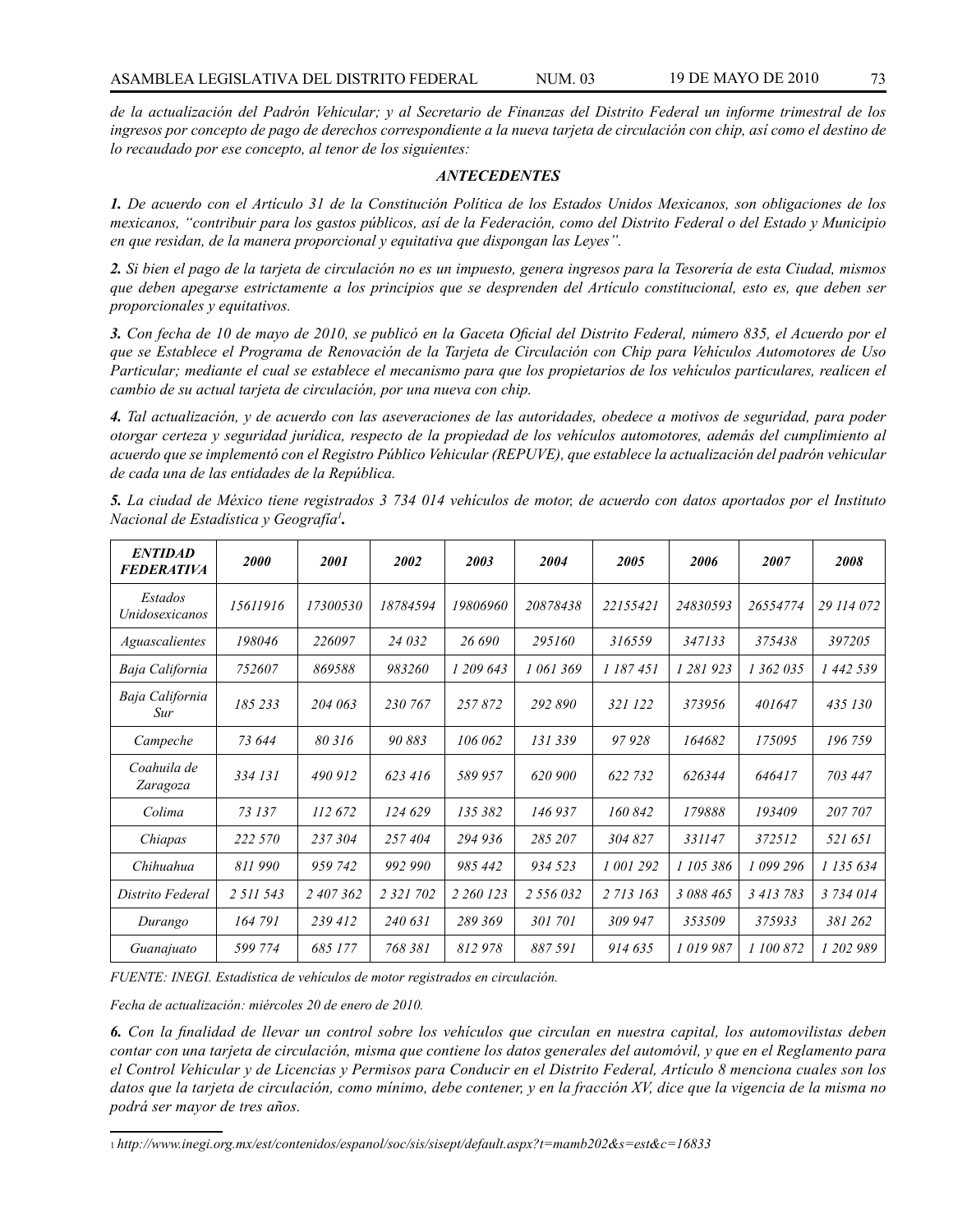## 74 ASAMBLEA LEGISLATIVA DEL DISTRITO FEDERAL NUM. 03 19 de mayo de 2010

*7. En el Código Fiscal del Distrito Federal 2010, Artículo 219, se fijan los costos que el ciudadano deberá cubrir por los servicios de control vehicular, específicamente en al fracción IV, por concepto de reposición o renovación de tarjeta de circulación, le corresponde el pago de \$220.00 (doscientos veinte pesos 00/100M.N.)*

*8. En la fracción V del citado Artículo 219, por cambio de propietario, carrocería, motor, domicilio y corrección de datos incluyendo la expedición de tarjeta de circulación, corresponde un pago de \$220.00 (doscientos pesos 00/100 M. N.)*

*9. La carga económica para los propietarios de los automóviles resulta evidentemente muy alta, pues deben cubrir rubros como la tenencia, la verificación, la licencia para conducir por mencionar los que son permanentes y con periodicidad regular, además de aquellos que son ocasionales, en caso de presentarse algún cambio en el status del dueño o del mismo vehículo, además de que año con año deben soportar los incrementos en cada uno de dichos servicios.* 

*10. Por añadidura, que se les imponga una nueva carga, resulta oneroso primero por la crisis económica que atraviesa el país y que en nuestra capital se ha resentido de manera clara y segundo porque se vuelve injusto para los poseedores de vehículos recibir un daño semejante en su patrimonio.*

*11. Haciendo cálculos sencillos, por la cantidad de vehículos registrados y la cantidad que se debe pagar por la tarjeta de circulación con chip, el Gobierno del Distrito Federal, recibirá alrededor de 300 millones de pesos, para los cuales aún no ha anunciado destino.*

*12. Más aún, el costo de cada tarjeta de circulación con chip, es de 70 pesos, según datos del empresa Corporación Mexicana de Impresiones, S. A. quien elaborará las tarjetas; sin embargo, el ciudadano deberá pagar por ella 220 pesos; lo que representa una ganancia de 150 pesos por cada una.*

*Por lo anteriormente expuesto y fundado, someto a consideración de esta Diputación Permanente el siguiente Punto de Acuerdo, bajo los siguientes,*

### *CONSIDERANDOS*

*PRIMERO. Que la seguridad pública es un asunto de importancia nacional, en el que todas las entidades federativas deben participar activa y puntualmente, sin menoscabo de la equidad en el cobro de derechos por los servicios que se deben prestar a los ciudadanos.*

*SEGUNDO. Que bajo la premisa de proporcionalidad, resalta que se esta castigando en exceso a los propietarios de automóviles particulares, por el solo hecho de tenerlos, lo que puede calificarse de insensibilidad hacia la ciudadanía.* 

*TERCERO. Que es deber de la autoridad, transparentar su actividad y sobre todo, rendir cuentas claras del uso al que destina los recursos públicos, sea cual sea su vía de ingreso a las arcas de la Tesorería.* 

# *PUNTO DE ACUERDO*

*PRIMERO. Se exhorta a la Secretaría de Transporte y Vialidad el Distrito Federal a elaborar un informe trimestral detallado sobre los avances de la actualización del padrón vehicular, mismo que remitirá a la Comisión de Transporte y Vialidad de la Asamblea Legislativa del Distrito Federal.* 

*SEGUNDO. Se exhorta a la Secretaría de Finanzas del Distrito Federal a elaborar un informe trimestral detallado de los ingresos que ha recibido y de los que proyecta recibir, por concepto de la nueva tarjeta de circulación con chip, como el destino que se le dará a lo así recaudado.*

*Recinto Legislativo, 19 de mayo de 20010.*

### *ATENTAMENTE*

*Dip. Federico Manzo Sarquis, Dip. Carlos Alberto Flores Gutiérrez, Dip. Carlo Fabián Pizano Salinas.*

Es cuanto, Diputado Presidente.

**EL C. PRESIDENTE.-** Gracias, señor Diputado. En términos de lo dispuesto por el Artículo 133 del Reglamento para el Gobierno Interior de la Asamblea Legislativa del Distrito Federal, consulte la Secretaría a la Diputación Permanente en votación económica si la propuesta presentada por el Diputado Federico Manzo Sarquis se considera de urgente y obvia resolución.

**EL C. SECRETARIO DIPUTADO CARLOS ALBERTO FLORES GUTIÉRREZ.-** Por instrucciones de la Presidencia y en votación económica se consulta a la Diputación Permanente si la propuesta de referencia se considera de urgente y obvia resolución.

Los que estén por la afirmativa, sírvanse manifestarlo levantando la mano.

Los que estén por la negativa, sírvanse manifestarlo levantando la mano.

Se considera de urgente y obvia resolución, Diputado Presidente.

**EL C. PRESIDENTE.-** Está a discusión la propuesta. ¿Existen oradores en contra?

Proceda la Secretaría a preguntar a la Diputación Permanente en votación económica si es de aprobarse la propuesta a discusión.

**EL C. SECRETARIO.-** Por instrucciones de la Presidencia y en votación económica se pregunta a la Diputación Permanente si está a favor o en contra de la propuesta sometida a su consideración.

Los que estén por la afirmativa, sírvanse manifestarlo levantando la mano.

Los que estén por la negativa.

Aprobada la propuesta, Diputado Presidente.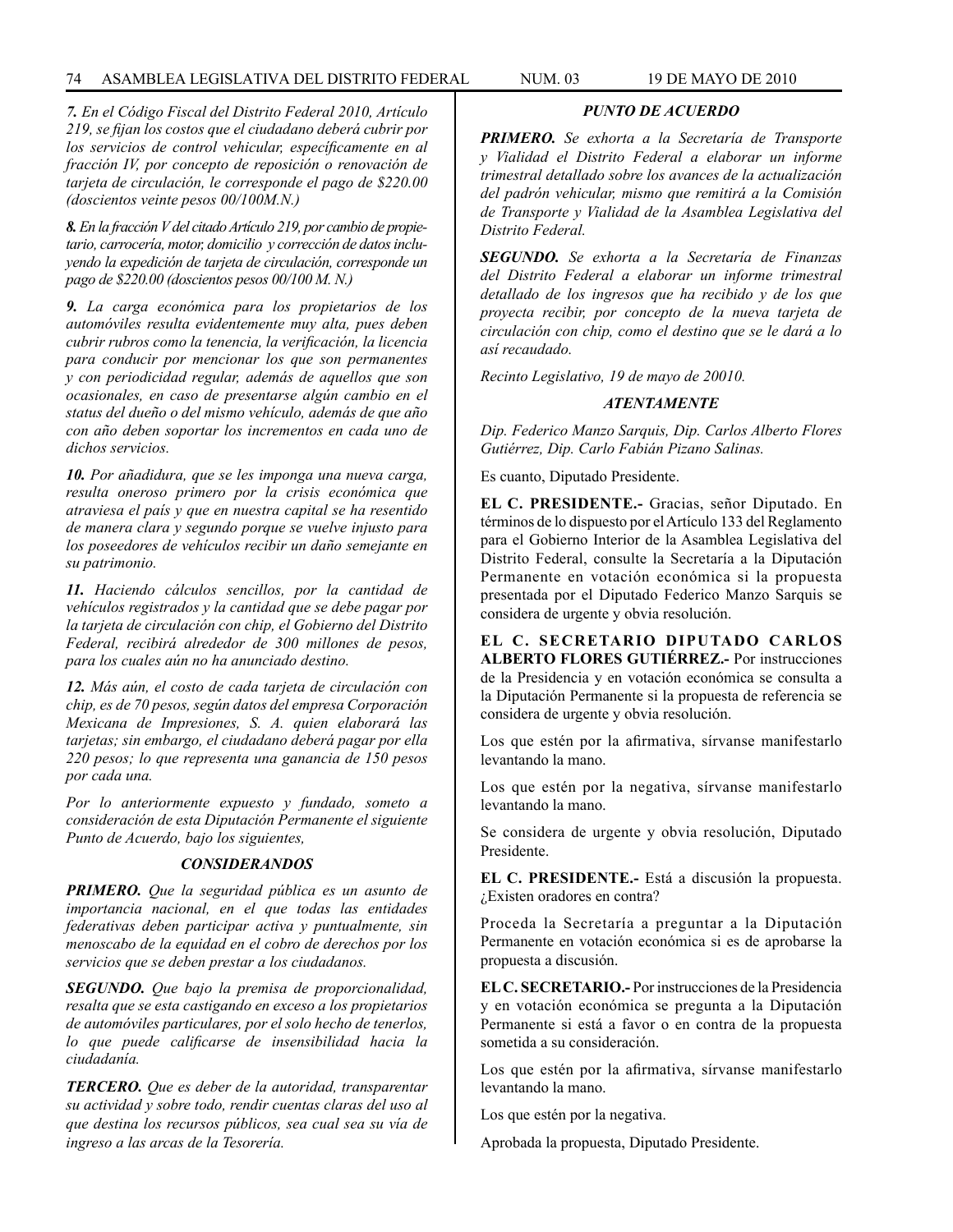**EL C. PRESIDENTE.-** Gracias, señor Secretario. Remítase a las autoridades correspondientes para los efectos legales a que haya lugar.

Para presentar una Propuesta con Punto de Acuerdo para que la Asamblea Legislativa del Distrito Federal envíe ayuda humanitaria a la comunidad de San Juan Copala, Oaxaca, se concede el uso de la Tribuna a la Diputada Lizbeth Eugenia Rosas Montero, a nombre propio y de las Diputadas Maricela Contreras Julián y Aleida Alavez Ruiz, del Grupo Parlamentario del Partido de la Revolución Democrática.

**LA C. DIPUTADA LIZBETH EUGENIA ROSAS MONTERO.-** Gracias, Diputado Presidente. Con su venia.

# *PROPOSICIÓN CON PUNTO DE ACUERDO PARA QUE LA ASAMBLEA LEGISLATIVA DEL DISTRITO FEDERAL ENVÍE AYUDA HUMANITARIA A LA COMUNIDAD DE SAN JUAN COPALA, OAXACA.*

*Las suscritas Diputada Maricela Contreras Julián, Dip. Aleida Alavéz Ruiz y Dip. Lizbeth Eugenia Rosas Montero, integrantes del Partido de la Revolución Democrática, con fundamento en lo dispuesto por los Artículos 10 fracción XI, 17 fracción VI de la Ley Orgánica y 133 del Reglamento para el Gobierno Interior de la Asamblea Legislativa del Distrito Federal, sometemos a la consideración de esta Soberanía, la siguiente proposición con Punto de Acuerdo, bajo las siguientes:* 

### *CONSIDERACIONES*

*Oaxaca es uno de los estados de la República con los más altos índices de violencia contra las mujeres, así lo indican los resultados de la Encuesta Nacional sobre violencia 2003 realizada por el Instituto Nacional de Mujeres y el Instituto Nacional de Estadística, Geografía e Informática:* 

*Oaxaca es la entidad de la República donde 75 por ciento de las mujeres (encuestadas en 2003) dijeron haber sufrido violencia. El número más alto en todo el país.* 

*Ocupa el primer lugar de casos de mujeres que sufrieron violencia con la pareja, con diez puntos porcentuales por arriba de la prevalencia nacional.* 

*Tiene además, el primer lugar de prevalencia de violencia sexual.*

*Según datos del INEGI entre 1999 y 2003 sucedieron en el estado de Oaxaca 351 homicidios de niñas y mujeres. La mayoría de las víctimas, tenía entre 11 y 30 años de edad en el momento de ser asesinadas. 52 niñas y mujeres fueron asesinadas entre enero de 2004 y Junio de 2005 en Oaxaca, según datos de la Procuraduría General de Justicia del estado.* 

*Información recabada por la Organización Consorcio para el Diálogo Parlamentario y la Equidad, Aída Gómez Piñón, titular de la Fiscalía Especializada para la Atención de Delitos contra la Mujer en Oaxaca, informó a la agencia CIMAC noticias, que entre enero de 2005 y*  *el 15 de mayo de 2006 se atendieron 700 denuncias de violencia sexual contra mujeres, se reportaron 184 casos de violación (11.5 al mes) y se cometieron 58 homicidios contra mujeres.* 

*Por otra parte, es necesario precisar que en el estudio "Violencia Feminicida en 10 Entidades de la República Mexicana", elaborado por la Comisión Especial para conocer y dar seguimiento a las investigaciones relacionadas con losfeminicidios en la República Mexicana de la pasada Legislatura de la Cámara de Diputados, Oaxaca resultó la Entidad con los más altos índices de violencia Feminicida.* 

*Si bien estas cifras deberían bastarnos para reconocer la gravedad del problema e involucrarnos en las acciones necesarias para frenar esta situación.* 

*A lo anterior hay que agregar la siguiente información recopilada por las organizaciones Consorcio para el Diálogo Parlamentario y la Equidad, y Liga Mexicana por la Defensa de los Derechos Humanos:* 

*Las mujeres indígenas de la zona triqui de Oaxaca se han convertido en las principales víctimas de un conflicto interno de poder. Para comprender el fenómeno que ocurre en la zona es necesario citar algunos datos preliminares.*

*Según la Comisión Nacional para el Desarrollo de los Pueblos Indígenas, actualmente existen 20,663 triquis en el país, de los cuales la mayoría vive en condiciones de marginación:* 

*El 44.7% de la población de 15 años o más es analfabeta, el 23.7% tiene primaria incompleta y el 29.6% es monolingüe.* 

*El 78% de la población ocupada no es derechohabiente de ningún servicio de salud, el 24% no recibe ingresos por trabajo y el 41% recibe únicamente de 1 hasta 2 salarios mínimos.* 

*El 66% de las viviendas tiene piso de tierra, el 53% no tiene agua entubada, el 92.3% no tiene drenaje y el 20.7% no tiene energía eléctrica.* 

*En el marco de estas condiciones, han surgido desde hace más de medio siglo una serie de conflictos políticos en la zona triqui, cuando en 1948 las autoridades decidieron desaparecer el municipio de San Juan Copala, y las comunidades fueron distribuidas en los municipios de Santiago Juxtlahuaca, Putla de Guerrero y Constancia del Rosario, lo que originó la exclusión y discriminación de las y los indígenas triquis. Dichos conflictos se recrudecieron cuando en 1978 fue instalado un retén militar en San Juan Copala.* 

*Como producto de este conflicto han surgido grupos en pugna por el poder político; si bien éstos reivindican su existencia y lucha para el fortalecimiento del pueblo triqui, se han venido constituyendo como antagónicos y se han enfrentado responsabilizándose unos a otros de asesinatos, secuestros y emboscadas, donde las mujeres han resultado objeto de violencia sexual, secuestros y despojo de sus pertenencias, además de provocar la migración forzada hacia la capital oaxaqueña u otras entidades del país.*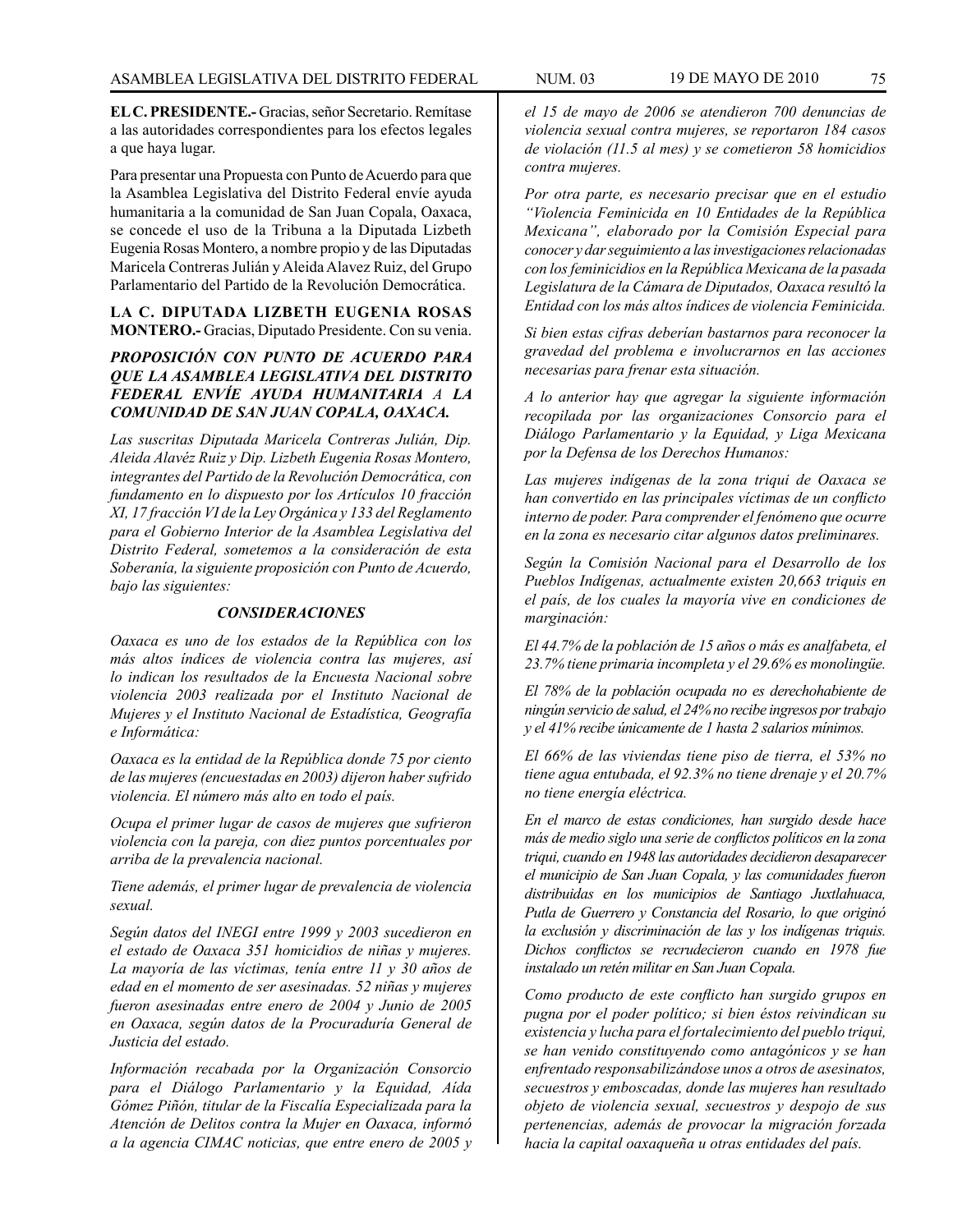*En los últimos años y derivado del conflicto en la zona, se han documentado los asesinatos de Juana Martínez Pérez, el 19 de febrero de 2005, y de Marcela Martínez López, de 30 años el 26 de mayo de 2006. También han sido lesionadas en 2007, Laura Ortiz Ramírez, estudiante de la normal de Tlacochahuaya; Celina García una niña de 12 años, y Sofía Bautista de 11 años, quien fue víctima de una balacera que la dejó con parálisis facial.* 

*Se han denunciado, dos violaciones sexuales contra mujeres de la comunidad triqui, una en julio de 2006 a una niña de 14 años y otra en octubre de 2007 a una joven de 17 años. Organizaciones como la Liga Mexicana por la Defensa de los Derechos Humanos, dicen que se han conocido por lo menos 10 casos más de violaciones sexuales, de los que no existen procesos por miedo de las víctimas a denunciar.*

*En este clima de violencia y riesgo para las mujeres, el 5 de julio de 2007, las hermanas Virginia y Daniela Ortiz Ramírez, desaparecieron cuando se dirigían a Juxtlahuaca, la primera tiene 20 años y es profesora bilingüe de educación primaria y la segunda es una niña de apenas 14 años, estudiante de secundaria.* 

*La madre de ambas, presentó una denuncia ante la Procuraduría General del Estado de Oaxaca, el 25 de julio de 2007. Hasta la fecha las jóvenes no han sido encontradas y nadie ha sido aprehendido como responsable de su secuestro, no obstante que ya fueron liberadas órdenes de aprehensión en contra de los responsables identificados por diversos testigos.* 

*El propio Presidente de la Comisión Interamericana de Derechos Humanos, tras escuchar la denuncia de los hechos el 10 de agosto de 2007 -durante su visita a Oaxaca declaró que era muy preocupante que los conflictos políticos en la zona derivaran en mayor violencia y en la desaparición de dos mujeres de la región.* 

*La madre de las víctimas ha buscado canales diversos de denuncia, ella aspira a la justicia, a que sus hijas aparezcan ilesas y a que las mujeres de la zona no tengan que vivir de forma permanente bajo la zozobra y el temor de ser víctimas u objetos de venganzas y ajustes de cuentas entre los grupos de poder de la zona.*

*También el lunes 7 de abril de 2008 fueron emboscadas y asesinadas Felicitas Martínez Sánchez y Teresa Bautista Merino de 20 y 24 años de edad, respectivamente, con rifles AK 47, dos mujeres indígenas triquis de la radioemisora comunitaria La Voz que Rompe el Silencio, cuando se dirigían a un foro por la defensa de los derechos de los pueblos de Oaxaca, en la capital del estado.*

*Derivado de este último hecho, una caravana integrada por defensoras y defensores de derechos humanos, nacionales e internacionales y periodistas, que acudían a la comunidad para realizar un reportaje especial sobre el caso de Teresa y Felicitas, fue blanco de un ataque por un grupo de encapuchados en las inmediaciones de la región triqui de San Juan Copala, en el paraje conocido como "Los Pinos", La Sabana, el pasado 27 de abril.*

*Producto de este ataque resultaron asesinados Beatriz Alberta Cariño, Directora de Centro de Apoyo Comunitario Trabajando Unidos (Cactus) y Tyri Jaakkola observador de origen finlandés, además de docenas de personas resultaron heridas y otras más desaparecidas entre las que se encontraba la reportera Erika Ramírez y el fotógrafo David Cilia, de la revista Contralínea, quienes días más tarde fueron rescatados.*

*Con la finalidad de informar sobre las condiciones en las que se presentan esos hechos violentos y del clima de impunidad que se vive en ese Estado, diversas organizaciones sociales y las autoridades del Municipio Autónomo de San Juan Copala han convocado a la caravana humanitaria "Bety Cariño y Jyri Jaakkola" que se realizará el día 8 de junio de 2010 para llevar alimentos y víveres suficiente para más de 70 familias que se encuentran en esa comunidad y viven en condiciones inhumanas y de violación permanente a sus derechos, incluidos el del ejercicio de sus propias formas de organización social, política y cultural y al pleno ejercicio de su vida y convivencia comunitaria.*

*Por lo anteriormente expuesto y fundado, someto a consideración del Pleno de la Asamblea Legislativa del Distrito Federal, como de urgente y obvia resolución el siguiente:*

### *PUNTO DE ACUERDO*

*PRIMERO.-Se exhorta a las y los Diputados de la Asamblea Legislativa del Distrito Federal para que entreguen diversa ayuda humanitaria a la comunidad de San Juan Copala, Oaxaca, a través de las instancias organizadoras de la Caravana Humanitaria "Bety Cariño y Jyri Jaakkola".* 

*SEGUNDO.-Se instruye a la Comisión de Gobierno para que disponga todo lo necesario, a efecto de que se instale en la Asamblea Legislativa del Distrito Federal un acopio de víveres y ayuda humanitaria para la comunidad de San Juan Copala y entregarse a La Caravana Humanitaria "Bety Cariño y Jyri Jaakkola", antes del 4 de junio de 2010.* 

#### *SUSCRIBEN*

*Dip. Maricela Contreras Julián, Dip. Aleida Alavez Ruiz, Dip. Lizbeth Eugenia Rosas Montero*

*Recinto de la Asamblea Legislativa del Distrito Federal, a los 19 días del mes de mayo de 2010.* 

Es cuanto.

**EL C. PRESIDENTE.-** Gracias Diputada. En términos de lo dispuesto por el Artículo 133 del Reglamento para el Gobierno Interior de la Asamblea Legislativa del Distrito Federal, consulte la Secretaría a la Diputación Permanente en votación económica si la propuesta presentada por la Diputada Lizbeth Eugenia Rosas Montero se considera de urgente y obvia resolución.

**EL C. SECRETARIO DIPUTADO VÍCTOR HUGO ROMO GUERRA.-** Por instrucciones de la Presidencia y en votación económica se consulta a la Diputación Permanente si la propuesta de referencia se considera de urgente y obvia resolución.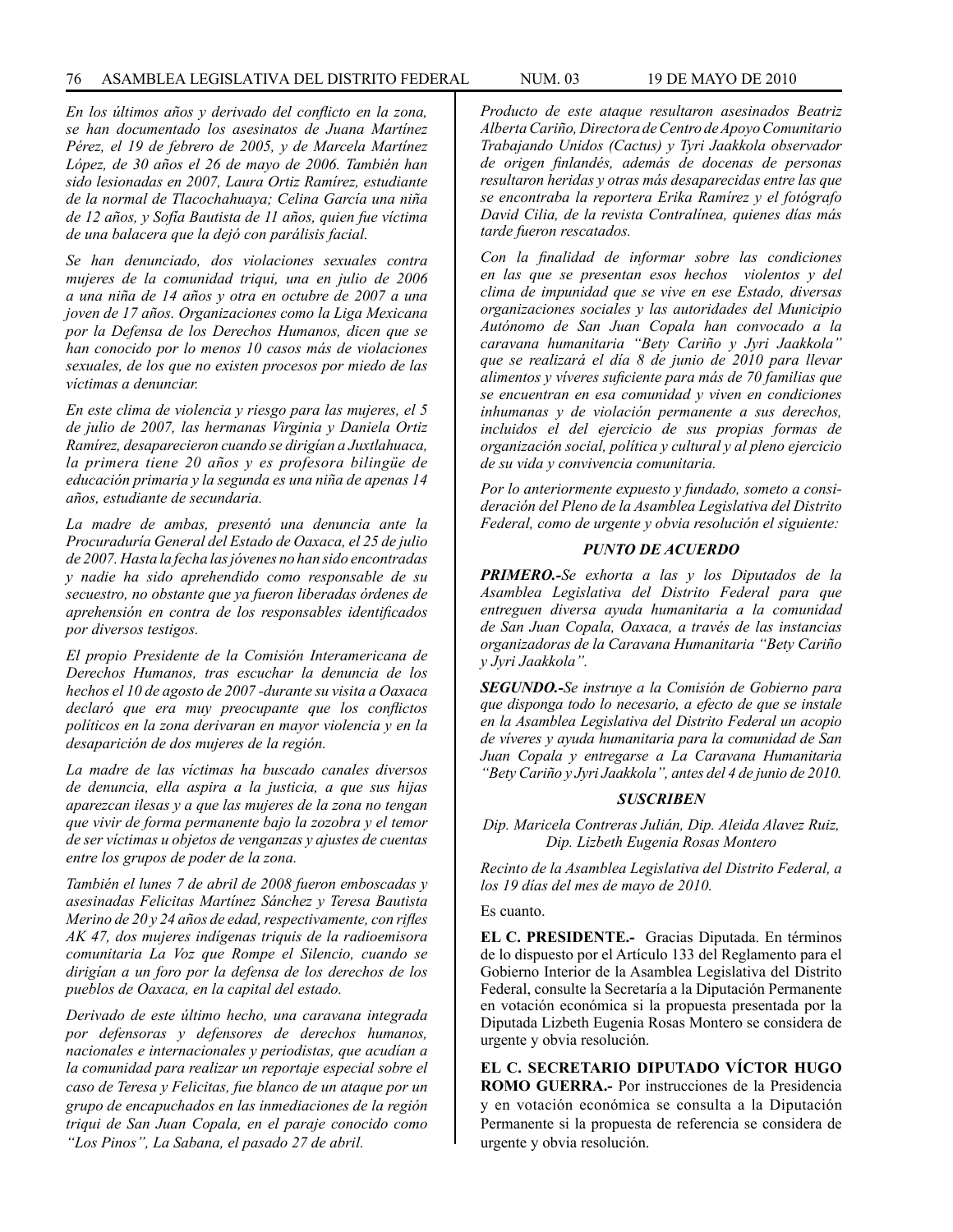Los que estén por la afirmativa, sírvanse manifestarlo levantando la mano.

Los que estén por la negativa, sírvanse manifestarlo levantando la mano.

Se considera de urgente y obvia resolución, Diputado Presidente.

**EL C. PRESIDENTE.-** Está a discusión la propuesta. ¿Existen oradores en contra?

Proceda la Secretaría a preguntar a la Diputación Permanente en votación económica si es de aprobarse la propuesta a discusión.

**EL C. SECRETARIO.-** Por instrucciones de la Presidencia y en votación económica se pregunta a la Diputación Permanente si está a favor o en contra de la propuesta sometida a su consideración.

Los que estén por la afirmativa, sírvanse manifestarlo levantando la mano.

Los que estén por la negativa, sírvanse manifestarlo levantando la mano.

Aprobada la propuesta Diputado Presidente.

**EL C. PRESIDENTE.-** Remítase a las autoridades correspondientes para los efectos legales a que haya lugar.

Para presentar una Propuesta con Punto de Acuerdo relacionado al *Programa Social para Unidades Habitacionales de Interés Social en la Delegación Coyoacán ejercicio 2010*, se concede el uso de la tribuna al Diputado Carlo Fabián Pizano Salinas, a nombre propio y del Diputado Sergio Israel Eguren Cornejo, del Grupo Parlamentario del Partido Acción Nacional.

# **EL C. DIPUTADO CARLO FABIÁN PIZANO SALINAS.-** Con su venia, Diputado Presidente.

# *PROPOSICIÓN CON PUNTO DE ACUERDO RELACIONADO AL PROGRAMA SOCIAL PARA UNIDADES HABITACIONALES DE INTERÉS SOCIAL EN LA DELEGACIÓN COYOACÁN, EJERCICIO 2010.*

*DIP. EMILIANO AGUILAR ESQUIVEL PRESIDENTE DE LA MESA DIRECTIVA DE LA DIPUTACIÓN PERMANENTE DE LA ASAMBLEA LEGISLATIVA DEL DISTRITO FEDERAL PRESENTE*

*Los Diputados integrantes del Grupo Parlamentario del Partido Acción Nacional de esta Asamblea Legislativa del Distrito Federal, V Legislatura, con fundamento en los Artículos 17, fracción VI de la Ley Orgánica de la Asamblea Legislativa del Distrito Federal y 133 del Reglamento para el Gobierno Interior de la Asamblea Legislativa del Distrito Federal, y demás Artículos relativos, presentamos ante esta Diputación Permanente la siguiente Proposición con Punto de Acuerdo relacionado al Programa Social para Unidades Habitacionales de Interés Social en la Delegación Coyoacán, ejercicio 2010, conforme a los siguientes:*

# *ANTECEDENTES*

*1. En la Delegación Coyoacán, según datos del Instituto Nacional de Estadística, Geografía e Informática (INEGI), existen aproximadamente 49,500 viviendas particulares constituidas bajo el régimen de propiedad en condominio, alrededor de 250 mil habitantes de la población total vive en esta modalidad, lo que representa casi un 35% de la población total.*

*2. Los conjuntos habitacionales dentro de esta demarcación fueron construidos hace mas de 30 años, en consecuencia, sufren un proceso gradual de deterioro, tanto en las zonas de propiedad exclusiva como en las áreas y bienes comunes. Dicho deterioro tiene como una de sus causas la nula organización vecinal.*

*3. En el 2008 la aplicación del programa Social para Unidades Habitacionales de Interés Social en la Delegación Coyoacán logró un beneficio para 31 mil 380 viviendas, en las cuales habitan casi 157 mil coyoacanenses de la zona de los Culhuacanes. Para el 2009, se logró un beneficio para 46 mil 321 viviendas, en las cuales habitan aproximadamente 228 mil habitantes.*

*4. Para el año 2010 se ha programado como meta física apoyar a 48 conjuntos a subconjuntos habitacionales, en los que se encuentran 43,900 viviendas y una población estimada de 219 mil 500 habitantes de la Delegación Coyoacán, para ello se otorgará un recurso económico de \$17,778,257,00 (DIECISIETE MILLONES SETECIENTOS SETENTA Y OCHO MIL DOSCIENTOS CINCUENTA Y SIETE PESOS 00/100 M.N.), para la ejecución de proyectos de mantenimiento y mejora de las áreas comunes de cada unidad habitacional.*

*5. De conformidad a las Reglas de Operación ya mencionadas, los conceptos en los que las unidades habitacionales podrán aplicar los apoyos serán:*

- *Arreglo, reparación e instalación de luminarias en áreas comunes, como estacionamientos, andadores, plazas y calles internas,*
- *Recuperación de áreas verdes a través de la realización de podas, talas y clareos.*
- *Desazolve de la red de drenaje,*
- *Bacheo y balizamiento de calles internas,*
- *Mejoramiento de la imagen urbana y señalización informativa.*

### *CONSIDERANDOS*

*PRIMERO. Que conforme lo dispuesto en el Artículo 117 del Estatuto de Gobierno del Distrito Federal, es responsabilidad de los Jefes Delegacionales prestar los servicios públicos y realizar obras atribuidas por la Ley y demás disposiciones. Asimismo el Artículo 39, fracción LVI de la Ley Orgánica de la Administración Pública del Distrito Federal, establece que en las demarcaciones territoriales se deberán implementar programas de desarrollo social con la participación ciudadana, considerando las políticas y programas que en la materia emita la dependencia correspondiente.*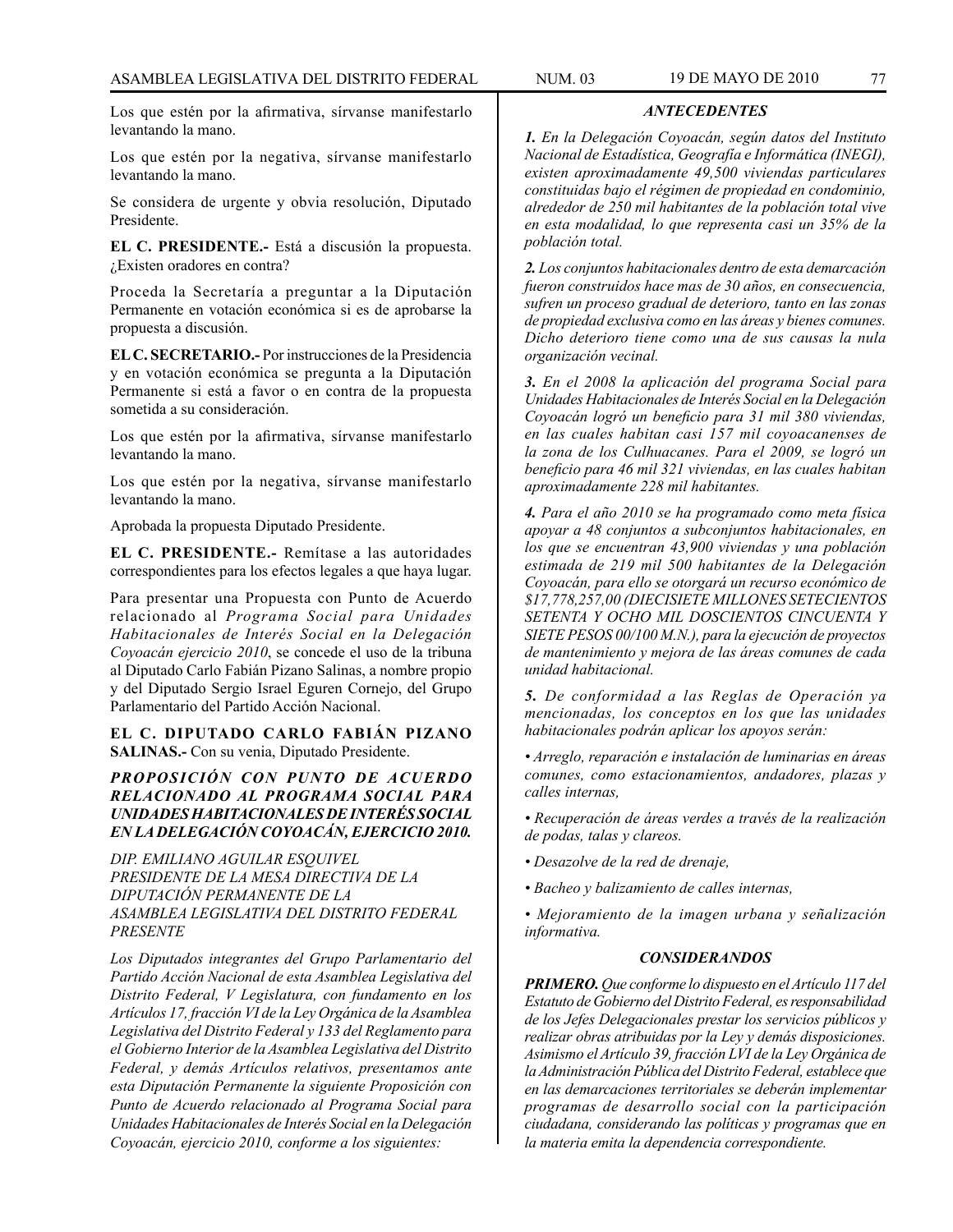*SEGUNDO. Que el Artículo 19 de la Ley de Desarrollo Urbano del Distrito Federal, establece lo que contendrán los programas delegacionales, así como la fundamentación y la motivación de los mismos. En la motivación deberán incluirse los antecedentes, el diagnóstico, el pronóstico, las disposiciones del Programa General que incidan en el ámbito espacial de validez del programa, las relaciones existentes entre el desarrollo de la delegación de que se trate con al desarrollo socioeconómico y el equilibrio ecológico y, con las políticas del Sistema de Protección Civil del Distrito Federal.*

*TERCERO.- Que para la aplicación del Programa Social para Unidades Habitacionales de Interés Social en la Delegación Coyoacán, se han calendarizado durante los meses de febrero, marzo y abril 2010 diversas acciones a fin de instrumentarlo, entre las que destacan la emisión y difusión de la invitación a las Asambleas Ciudadanas de Organización, en las que se definirá el Proyecto y se realizará la elección de Comités; la firma del convenio de corresponsabilidad, así como la elección y contratación de contratistas; y, la integración de los padrones de prestadores de servicios, entre otras.*

*CUARTO. Que a efecto de cumplir de forma eficiente y eficaz los mandatos establecidos por las fracciones VII, VIII y IX del Artículo 18 de la Ley Orgánica de la Asamblea Legislativa del Distrito Federal, el promovente considera necesario contar con información suficiente, veraz y necesaria que permita en forma general orientar y gestionar las demandas de los ciudadanos a quienes representamos y en el caso particular a aquellos en cuyo distrito hubiésemos sido electos.*

*QUINTO. Que con base en el Artículo 13, fracción VI de la Ley Orgánica de la Asamblea Legislativa del Distrito Federal, es facultad de este órgano de gobierno supervisar y fiscalizar a la administración pública del Distrito Federal.*

*SEXTO. Conforme a las consideraciones señaladas, es importante que en base al calendario del Programa Social para Unidades Habitacionales en la Delegación Coyoacán se informe de manera enunciativa más no limitativa:*

*• EI número e identificación de las unidades habitacionales en las cuales se realizó la emisión y difusión, para la integración de la Asamblea Ciudadana.*

*• Resultados de la Primera Asamblea Ciudadana de Organización y Definición del Proyecto en cada Unidad Habitacional, así como la elección de Comité de Administración y de supervisión, y la firma de convenio de corresponsabilidad.*

*• Resultados de la Segunda Asamblea Ciudadana para la elección y convenio de los contratistas y/o personas físicas por parte del Comité de Administración.*

- *Realización de los trabajos acordados por los vecinos.*
- *La integración de los padrones de prestadores de servicios.*

*Adicionalmente, a efecto de vigilar puntualmente el cumplimiento de la normatividad aplicable a lo largo del desarrollo del Programa Social para Unidades Habitacionales de interés social en la Delegación Coyoacán, ejercicio 2010, se estima oportuno solicitar se emitan a este Órgano de Gobierno reportes periódicos, a fin de integrar información e indicadores que permitan realizar una evaluación general del programa.*

*Por lo que es de formularse la siguiente proposición:*

### *PUNTO DE ACUERDO*

*ÚNICO. Se solicita al titular de la Jefatura Delegacional en Coyoacán un informe detallado sobre las acciones que se realizan en el marco del Programa Social para Unidades Habitacionales de interés social en la Delegación Coyoacán, de conformidad al considerando sexto de este documento.*

*Dado en la Asamblea Legislativa del Distrito Federal, a los 19 días del mes de mayo de dos mil diez.*

## *SIGNAN LA PRESENTE PROPOSICIÓN CON PUNTÓ DE ACUERDO LOS DIPUTADOS INTEGRANTES DEL GRUPO PARLAMENTARIO DEL PARTIDO ACCIÓN NACIONAL.*

*Dip. Sergio Israel Eguren Cornejo y Dip. Carlo Fabián Pizano Salinas.*

Es cuanto, Diputado Presidente.

**EL C. PRESIDENTE.-** Gracias, Diputado. En términos de lo dispuesto por el Artículo 133 del Reglamento para el Gobierno Interior de la Asamblea Legislativa del Distrito Federal, consulte la Secretaría la Diputación Permanente, en votación económica, si la propuesta presentada por el Diputado Carlo Fabián Pizano Salinas se considera de urgente y obvia resolución.

**EL C. SECRETARIO DIPUTADO CARLOS ALBERTO FLORES GUTIÉRREZ.-** Por instrucciones de la Presidencia y en votación económica se consulta a la Diputación Permanente si la propuesta de referencia se considera de urgente y obvia resolución.

Los que estén por la afirmativa, sírvanse manifestarlo levantando la mano.

Los que estén por la negativa, sírvanse manifestarlo levantando la mano.

Se considera de urgente y obvia resolución, Diputado Presidente.

**EL C. PRESIDENTE.-** Está a discusión la propuesta. ¿Existen oradores en contra?

Proceda la Secretaría a preguntar a la Diputación Permanente, en votación económica, si es de aprobarse la propuesta a discusión.

**EL C. SECRETARIO.-** Por instrucciones de la Presidencia y en votación económica se pregunta a la Diputación Permanente si está a favor o en contra de la propuesta sometida a su consideración.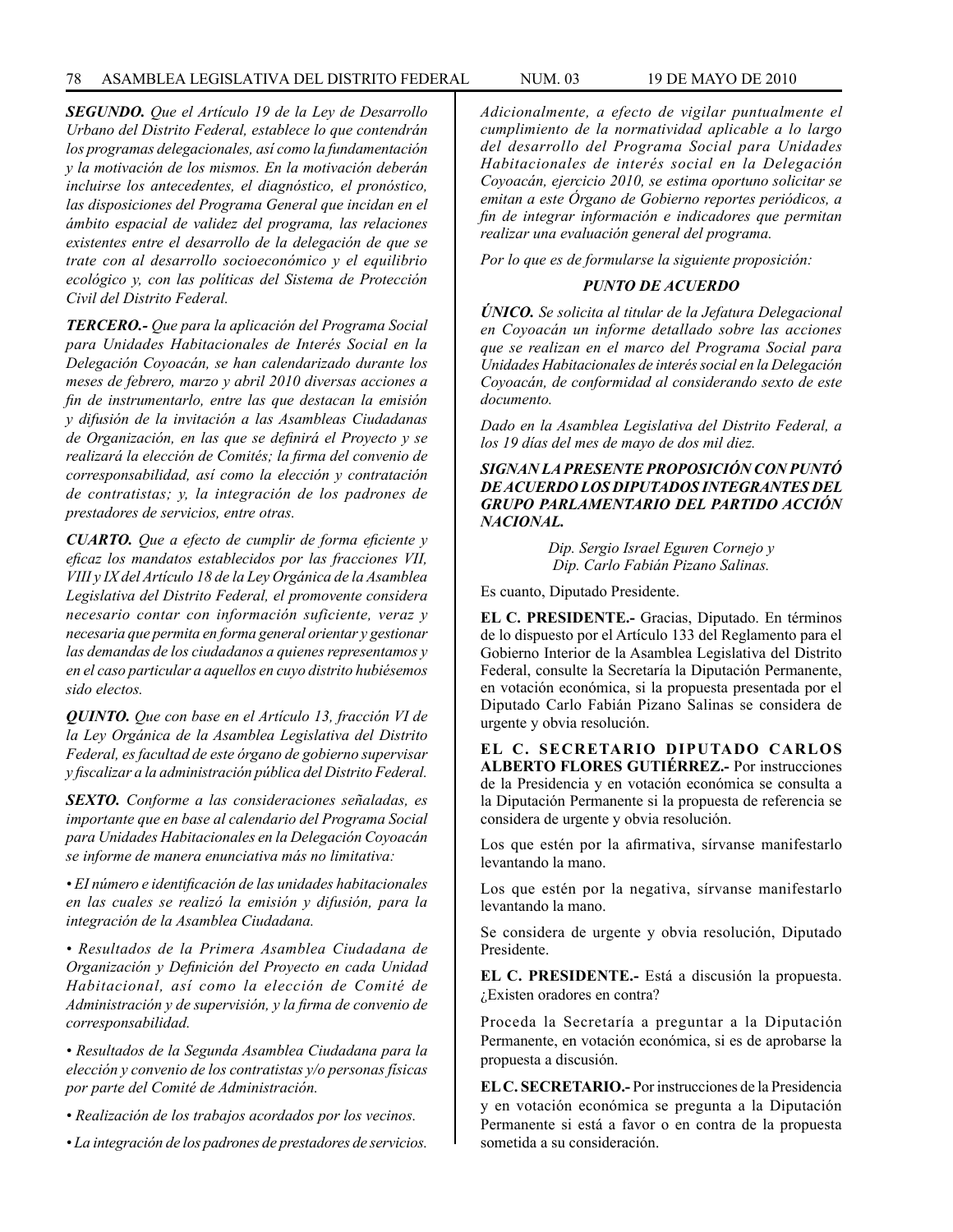Los que estén por la afirmativa, sírvanse manifestarlo levantando la mano.

Los que estén por la negativa, sírvanse manifestarlo.

Aprobada la propuesta, Diputado Presidente.

**EL C. PRESIDENTE.-** Remítase a las autoridades correspondientes para los efectos legales a que haya lugar.

Para presentar una Propuesta con Punto de Acuerdo por el que se solicita a la Secretaría de Protección Civil del Distrito Federal informe a la brevedad sobre el Programa Preventivo que tiene establecido ante las contingencias que pudieran presentarse en la temporada de lluvias, se concede el uso de la Tribuna al Diputado Leonel Luna Estrada, del Grupo Parlamentario del Partido de la Revolución Democrática.

**EL C. DIPUTADO LEONEL LUNA ESTRADA.-** Con su permiso, Diputado Presidente.

*PROPOSICIÓN CON PUNTO DE ACUERDO POR EL QUE SE SOLICITA A LA SECRETARÍA DE PROTECCIÓN CIVIL DEL DISTRITO FEDERAL, INFORME A LA BREVEDAD SOBRE EL PROGRAMA PREVENTIVO QUE TIENE ESTABLECIDO PARA HACER FRENTE A LAS CONTINGENCIAS QUE PUDIERAN PRESENTARSE EN LA TEMPORADA DE LLUVIAS.* 

*DIP. EMILIANO AGUILAR ESQUIVEL PRESIDENTE DE LA MESA DIRECTIVA DE LA DIPUTACIÓN PERMANENTE DE LA ASAMBLEA LEGISLATIVA DEL DISTRITO FEDERAL PRESENTE*

*El que suscribe, Diputado Leonel Luna Estrada, integrante del Grupo Parlamentario del Partido de la Revolución Democrática, con fundamento en lo dispuesto por los Artículos 17 fracción VI de la Ley Orgánica y 133 del Reglamento para el Gobierno Interior ambos de la Asamblea Legislativa del Distrito Federal, someto o la consideración de esta Honorable Diputación Permanente, la Proposición con Punto de Acuerdo por el que se solicita a la Secretaría de Protección Civil del Distrito Federal, Informe a la brevedad sobre el Programa Preventivo que tiene establecido para hacer frente a las Contingencias que pudieran presentarse en la temporada de lluvias, al tenor siguiente:* 

*Ante la inminente llegada de la temporada de lluvias, es necesario conocer los programas que con tal motivo implementa la Secretaría de Protección Civil, las condiciones de riesgo, así como la vinculación y coordinación con otras instancias del Gobierno del Distrito Federal, para hacer frente a las posibles contingencias que pudieran derivarse de las precipitaciones que se presenten.* 

*Como antecedente inmediato, tenemos las inundaciones provocados por las intensas lluvias en Gustavo A. Madero Iztapalapa y Venustiano Carranza.* 

*También es pertinente brindar un seguimiento especial sobre el peligro a que están expuestas las personas que viven en barrancas y asentamientos irregulares en Delegaciones como Magdalena Contreras, Cuajimalpa y Álvaro Obregón.* 

*Es por lo anterior que solicitamos a la Secretaría de Protección Civil del Distrito Federal, que informe a esta Honorable Asamblea, respecto de los programas preventivos encaminados a hacer frente a la temporada de lluvias, dada la cantidad y gravedad de los últimos acontecimientos, con el propósito de informar y atender oportunamente a la población, así como, responder a las eventualidades que pudieran presentarse por causa de hundimientos, deslaves, inundaciones o situaciones de riesgo en las Delegaciones.* 

*Por lo anteriormente expuesto, someto a la consideración del Pleno de esta Diputación Permanente, la presente proposición con Punto de Acuerdo con carácter de urgente y obvia resolución, para quedar como sigue:* 

### *PUNTO DE ACUERDO*

*PRIMERO: LA ASAMBLEA LEGISLATIVA DEL DISTRITO FEDERAL, V LEGISLATURA, SOLICITA A LA SECRETARÍA DE PROTECCIÓN CIVIL DEL GOBIERNO DEL DISTRITO FEDERAL QUE INFORME SOBRE EL PROGRAMA QUE TIENE ESTABLECIDO PARA HACER FRENTE A LAS CONTINGENCIAS QUE PUDIERAN PRESENTARSE EN LA TEMPORADA DE LLUVIAS.*

*SEGUNDO. SE CITA A UNA REUNIÓN DE TRABAJO EL PRÓXIMO LUNES 31 DE MAYO A LAS 11:00 HORAS, EN SALÓN POR DEFINIR, AL SECRETARIO DE PROTECCIÓN CIVIL, DR. ELÍAS MIGUEL MORENO BRIZUELA, ANTE LA COMISIÓN DE PROTECCIÓN CIVIL, CON LA FINALIDAD DE DAR A CONOCER LAS ACCIONES PREVENTIVAS QUE LLEVA A CABO LA SECRETARÍA A SU CARGO, CON MOTIVO DE LA TEMPORADA DE LLUVIAS A FIN DE EVITAR POSIBLES EVENTUALIDADES.*

*Dado en el Salón de Sesiones del Recinto Legislativa a los 19 días de mayo de 2010.*

### *ATENTAMENTE*

*Dip. Leonel Luna Estrada*

Es cuanto, Diputado Presidente.

**EL C. PRESIDENTE.-** Gracias, Diputado. En términos de lo dispuesto por el Artículo 133 del Reglamento para el Gobierno Interior de la Asamblea Legislativa del Distrito Federal, consulte la Secretaría a la Diputación Permanente en votación económica si la propuesta presentada por el Diputado Leonel Luna Estrada se considera de urgente y obvia resolución.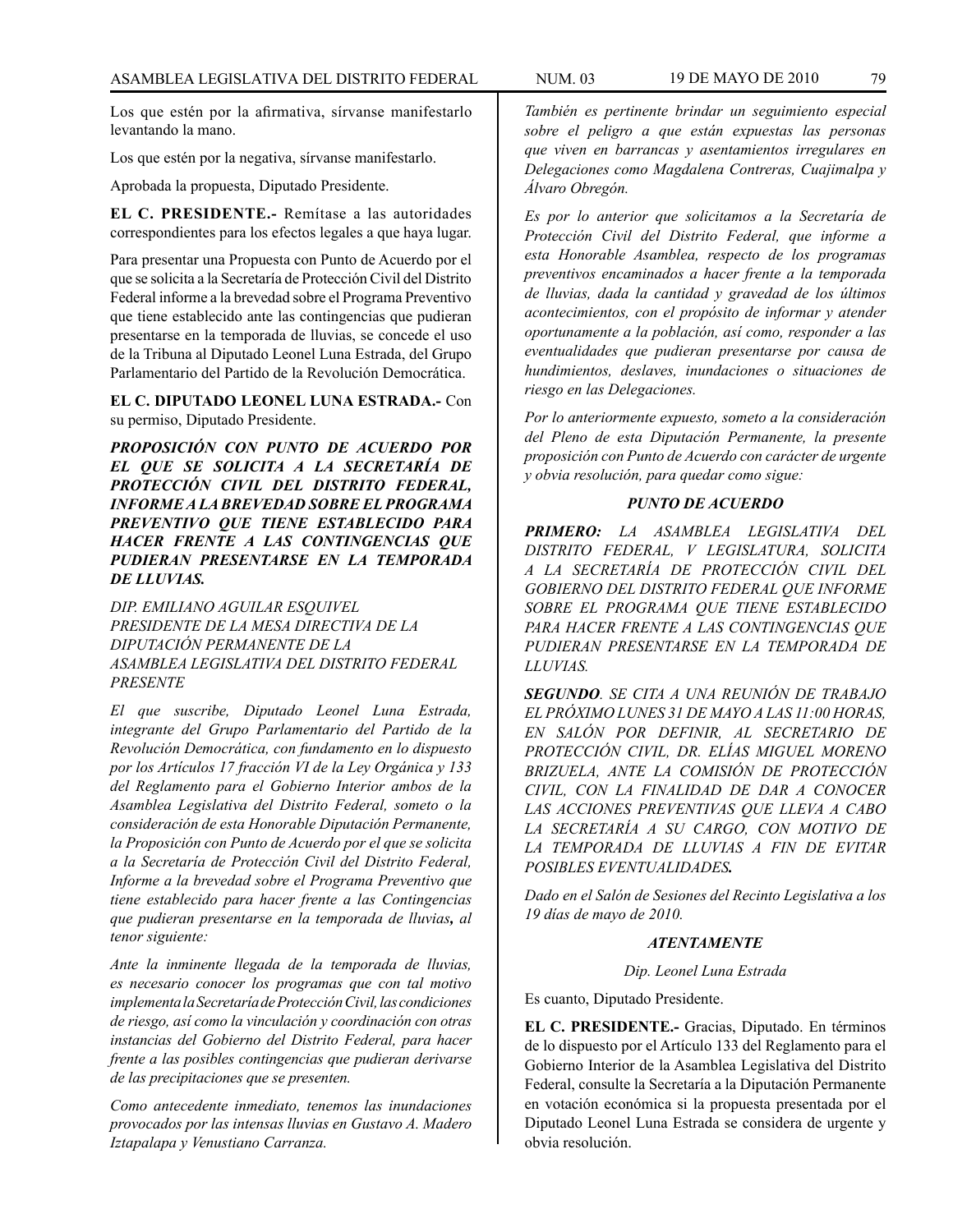**EL C. SECRETARIO DIPUTADO VÍCTOR HUGO ROMO GUERRA.-** Por instrucciones de la Presidencia y en votación económica, se consulta a la Diputación Permanente si la propuesta de referencia se considera de urgente y obvia resolución.

Los que estén por la afirmativa, sírvanse manifestarlo levantando la mano.

Los que estén por la negativa, sírvanse manifestarlo levantando la mano.

Se considera de urgente y obvia resolución, Diputado Presidente.

**EL C. PRESIDENTE.-** Gracias, señor Secretario. Está a discusión la propuesta. ¿Existen oradores en contra?

Proceda la Secretaría a preguntar a la Diputación Permanente en votación económica si es de aprobarse la propuesta a discusión.

**EL C. SECRETARIO.-** Por instrucciones de la Presidencia y en votación económica se pregunta a la Diputación Permanente si está a favor o en contra de la propuesta sometida a su consideración.

Los que estén por la afirmativa, sírvanse manifestarlo levantando la mano.

Los que estén por la negativa, sírvanse manifestarlo levantando la mano.

Aprobada la propuesta, Diputado Presidente.

**EL C. PRESIDENTE.-** Gracias, señor Secretario. Remítase a las autoridades correspondientes para los efectos a que haya lugar.

Esta Presidencia informa que el punto enlistado en el numeral 52 del Orden del Día ha sido retirado.

Para presentar una propuesta por la que se solicita información al Jefe Delegacional de Miguel Hidalgo respecto a las actividades que realiza para la atención estructural de las minas que se encuentran en su demarcación, se concede el uso de la Tribuna al Diputado Víctor Hugo Romo Guerra, del Grupo Parlamentario del Partido de la Revolución Democrática.

# **EL C. DIPUTADO VÍCTOR HUGO ROMO GUERRA.-**  Con la venia de la Presidencia.

*PROPOSICIÓN CON PUNTO DE ACUERDO POR EL QUE SOLICITA INFORMACIÓN AL JEFE DELEGACIONAL DE MIGUEL HIDALGO RESPECTO A LAS ACTIVIDADES QUE REALIZA PARA LA ATENCIÓN ESTRUCTURAL DE LAS MINAS QUE SE ENCUENTRAN EN SU DEMARCACIÓN TERRITORIAL.*

*DIP. EMILIANO AGUILAR ESQUIVEL PRESIDENTE DE LA MESA DIRECTIVA DE LA DIPUTACIÓN PERMANENTE DE LA ASAMBLEA LEGISLATIVA DEL DISTRITO FEDERAL PRESENTE*

*EI suscrito Diputado Víctor Hugo Romo Guerra, integrante del Grupo Parlamentario del Partido de la Revolución Democrática, de la V Legislatura, de la Asamblea Legislativa del Distrito Federal, con fundamento en el Artículo 17, fracción VI, de la Ley Orgánica de la Asamblea Legislativa del Distrito Federal y 133 del Reglamento para el Gobierno Interior de la Asamblea Legislativa del Distrito Federal, someto a la consideración de este Honorable Órgano Legislativo la siguiente Proposición con Punto de Acuerdo por el que solicita información al Jefe Delegacional de Miguel Hidalgo respecto a las actividades que realiza para la atención estructural de las minas que se encuentran en su demarcación territorial, solicitando que sea de urgente y obvia resolución, al tenor de las siguientes:*

# *CONSIDERACIONES*

*• Las minas han representado para la Ciudad de México un problema de mecánica de suelo que requiere ser atendido, pues representa un grave riesgo para los habitantes, ya que no sólo se ponen en riesgo sus bienes sino también su integridad física.*

*• Tal es el caso de la Delegación Miguel Hidalgo, cabe recordar que esta demarcación, la cual represento, tiene una historia muy larga al respecto, pues sus minas fueron explotadas durante varias décadas. Los posteriores asentamientos de vivienda e infraestructura sobre esta superficie irregular han provocado que se conviertan en un territorio muy inestable.*

*• EI pasado día domingo 16 de mayo de este año, un servidor, llevo a cabo un recorrido por las colonias: América y Daniel Garza del Distrito XIV de Miguel Hidalgo, con la finalidad de detectar los problemas y avances de la Delegación en el relleno de las Minas que afectan la integridad física de los vecinos de la zona, encontrando que la Delegación no ha rellenado por completo dichas minas, dejando a los ciudadanos no solo con sus reparaciones y mantenimiento sino también con la inseguridad de habitar una zona con estas características.*

*• Reconociendo la gravedad de la situación, la Asamblea Legislativa autorizó en el Decreto del Presupuesto de Egresos del Distrito Federal para el Ejercicio Fiscal 2010 una cantidad de 14 millones 300 mil pesos a la Delegación Miguel Hidalgo para la Actividad Institucional "Atención Estructural a Taludes, Minas y Grietas".*

*• En el Informe Presupuestal del Primer Trimestre de 2010 la Delegación Miguel Hidalgo no tiene avance presupuestal alguno, es decir, en ese período no erogó nada del recurso autorizado por la Asamblea Legislativa, Sin embargo, reportó el cumplimiento de su meta física anual, que fijó en un solo estudio.*

*• La Delegación Miguel Hidalgo tiene anunciado en su página oficial la elaboración de un Atlas de Minas que consiste en la realización de "estudios topográficos o geofísicos para determinar las condiciones actuales de las*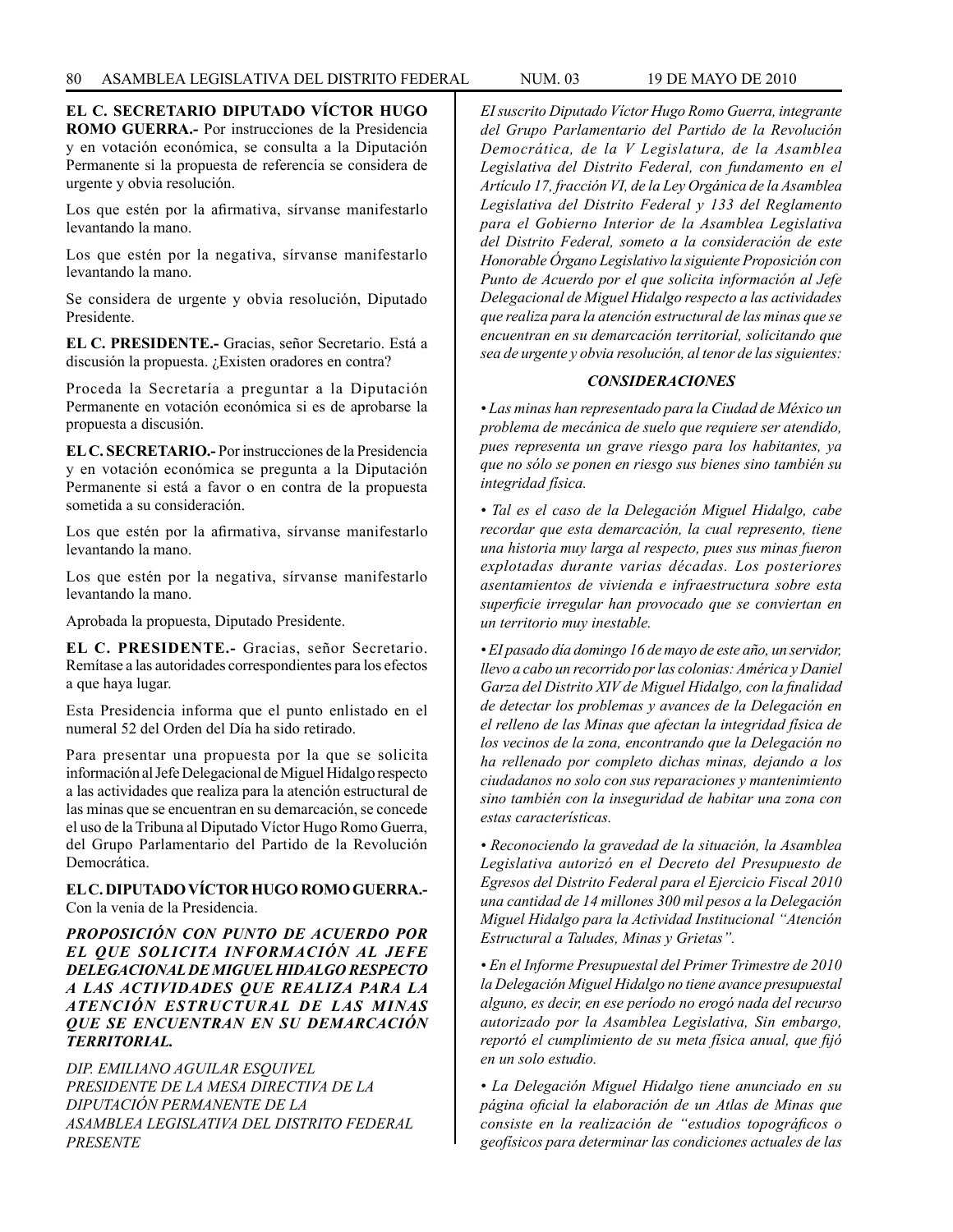*minas y determinar las zonas de alto riesgo a fin de que sean regeneradas conforme a la programación y presupuesto del órgano político administrativo".*

*• EI día 4 de mayo de 2010 el Jefe Delegacional de Miguel Hidalgo anuncio la puesta en marcha de un programa para al relleno de minas, refiriendo una partida presupuestal de 8 millones de pesos, es decir, 6 millones 300 mil pesos menos que el presupuesto original asignado.*

*• Asimismo, el Jefe Delegacional de Miguel Hidalgo, dijo que se tienen detectadas por lo menos cuatro minas que representan riesgos para los habitantes de la Delegación, ubicadas en las colonias América, 16 de Septiembre, Ampliación Daniel Garza y Tacubaya.*

*• Es preocupante que la Delegación Miguel Hidalgo haya reportado el cumplimiento de su meta física anual, la cual fijó en una sola acción; cuando al mismo tiempo anunció apenas el inicio de los trabajos para los rellenos de por lo menos cuatro minas.*

*• También es preocupante que el Jefe Delegacional haya realizado una adecuación presupuestal, reduciendo mas de 6 millones de pesos a la actividad "Atención Estructura a Taludes, Minas y Grietas". Sobretodo cuando no reportó avance presupuestal en el primer trimestre del año en esta importante actividad para salvaguardar la integridad física y patrimonial de las personas.*

*• El Artículo 77 de la Ley de Presupuesto y Gasto Eficiente dice:*

*Las adecuaciones presupuestarias, se realizarán siempre que permitan un mejor cumplimiento de los objetivos y metas de las Subfunciones a cargo de las Dependencias, Órganos Desconcentrados, Delegaciones y Entidades, mismas que tomarán en cuenta:*

*I. El resultado de la evaluación que realicen respecto del cumplimiento de los objetivos y metas que lleven a cabo mensualmente.*

*II. Las situaciones coyunturales, contingentes y extraordinarias que incidan en el desarrollo de las Subfunciones.*

*• Es decir, para la adecuación que hizo el Jefe Delegacional de Miguel Hidalgo, tuvo que haber realizado una evaluación o en su caso tuvo que existir una situación contingente o de urgencia, que le hiciera decidir la reducción de 6 millones 300 mil pesos para la atención de minas.*

*Por las razones antes expuestas, se somete a consideración de esta Asamblea Legislativa como de urgente y obvia resolución, el siguiente*

### *PUNTO DE ACUERDO*

*PRIMERO.- Se solicita el Jefe Delegacional de Miguel Hidalgo, informe sobre el avance en la elaboración del Atlas de Minas de la demarcación territorial Miguel Hidalgo.*

*SEGUNDO.- Se solicita al Jefe Delegacional de Miguel Hidalgo y a la Secretaría de Finanzas del Distrito Federal, informen sobre las razones de realizar una adecuación presupuestal a la Actividad Institucional 25 08 77 "Atención estructural a taludes, minas y grietas".*

*TERCERO.- Se solicita al Jefe Delegacional de Miguel Hidalgo que modifique sus metas físicas programadas en la Actividad Institucional 25 08 77 "Atención estructural a taludes, minas y grietas", a fin de que refleje el rellenado de cada una de las minas detectadas en el Atlas de Minas.*

*Dado en el Recinto Parlamentario, sede de la Asamblea Legislativa del Distrito Federal, V Legislatura, a los 19 días del mes de mayo del año dos mil diez.*

### *ATENTAMENTE*

*Dip. Víctor Hugo Romo Guerra*

Es cuanto, Diputado Presidente.

**EL C. PRESIDENTE.-** Gracias, Diputado. En términos de lo dispuesto por el Artículo 133 del Reglamento para el Gobierno Interior de la Asamblea Legislativa del Distrito Federal, consulte la Secretaría a la Diputación Permanente en votación económica si la propuesta por el Diputado Víctor Hugo Romo Guerra se considera de urgente y obvia resolución.

**EL C. SECRETARIO.-** Por instrucciones de la Presidencia y en votación económica se consulta a la Diputación Permanente si la propuesta de referencia se considera de urgente y obvia resolución.

Los que estén por la afirmativa, sírvanse manifestarlo levantando la mano.

Los que estén por la negativa, sírvanse manifestarlo levantando la mano.

Se considera de urgente y obvia resolución, Diputado Presidente.

**EL C. PRESIDENTE.-** Gracias señor Secretario. Está a discusión la propuesta. ¿Existen oradores en contra?

Proceda la Secretaría a preguntar a la Diputación Permanente en votación económica si es de aprobarse la propuesta a discusión.

**EL C. SECRETARIO.-** Por instrucciones de la Presidencia y en votación económica se pregunta a la Diputación Permanente si está a favor o en contra de la propuesta sometida a su consideración.

Los que estén por la afirmativa, sírvanse manifestarlo levantando la mano.

Los que estén por la negativa, sírvanse manifestarlo levantando la mano.

Aprobada la propuesta, Diputado Presidente.

**EL C. PRESIDENTE.-** Gracias señor Secretario. Remítase a las autoridades correspondientes para los efectos legales que haya lugar.

Para presentar una Propuesta con Punto de Acuerdo sobre concentraciones, se concede el uso de la Tribuna a la Diputada Lizbeth Eugenia Rosas Montero, a nombre propio y de la Diputada Aleida Alavez Ruiz, del Grupo Parlamentario del Partido de la Revolución Democrática.

**LA C. DIPUTADA LIZBETH EUGENIA ROSAS MONTERO.-** Con su venia Diputado Presidente.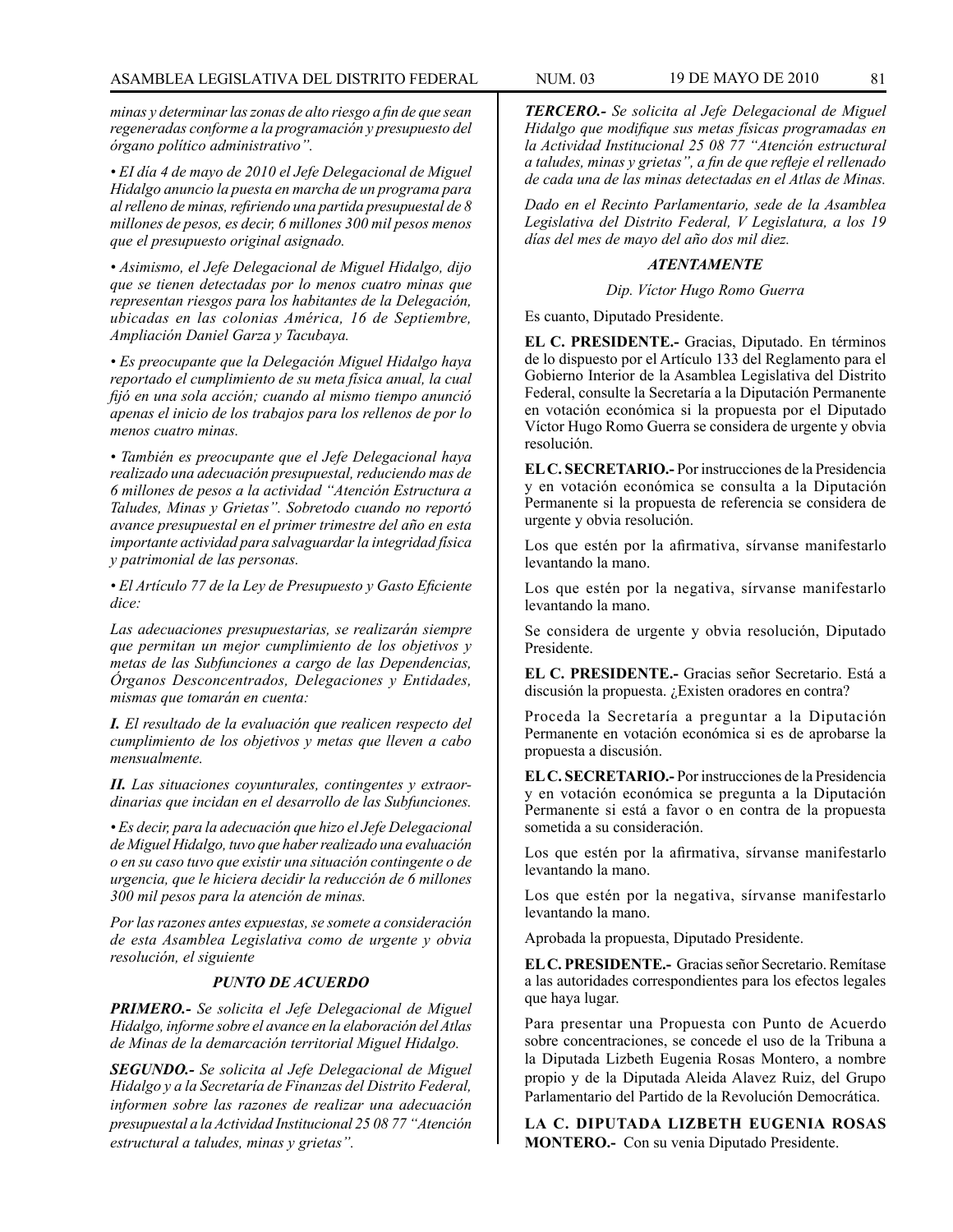*PROPOSICIÓN CON PUNTO DE ACUERDO POR EL QUE SE SOLICITA A LA TESORERÍA DEL GOBIERNO DEL DISTRITO FEDERAL Y AL SISTEMA DE AGUAS DE LA CIUDAD DE MÉXICO, ESTABLEZCAN UNA MESA DE TRABAJO DE ALTO NIVEL PARA RESOLVER LA PROBLEMÁTICA DE DETERMINACIÓN DE CRÉDITOS FISCALES ASÍ COMO DE COBROS EXCESIVOS POR EL SUMINISTRO DE AGUA POTABLE A LOS MERCADOS PÚBLICOS Y CONCENTRACIONES UBICADAS EN LAS COLONIAS CON ESQUEMA DE CONVOCACIÓN O DE TANDEO DE LAS DELEGACIONES IZTAPALAPA Y GUSTAVO A. MADERO.*

*DIP. EMILIANO AGUILAR ESQUIVEL PRESIDENTE DE LA MESA DIRECTIVA DE LA DIPUTACIÓN PERMANENTE DE LA ASAMBLEA LEGISLATIVA DEL DISTRITO FEDERAL PRESENTE*

*Los que suscribimos, Diputadas y Diputados, de la Asamblea Legislativa del Distrito Federal, V Legislatura, con fundamento en lo establecido en los Artículos 10 y 17 de la Ley Orgánica y 133 del Reglamento para el Gobierno Interior, ambos de la Asamblea Legislativa del Distrito Federal someto a la consideración de esta Comisión Permanente, como asunto de Urgente y obvia resolución, la siguiente Proposición con Punto de Acuerdo al tenor de las siguientes* 

### *CONSIDERACIONES*

*Desde hace ya muchos años, la delegación Iztapalapa y algunas zonas de Gustavo A. Madero padecen la escasez de agua potable debido a que el agua ingresa al Distrito Federal por el poniente de la Ciudad, siendo esta la principal fuente de suministro para la Delegación, de ahí que al llegar a la zona oriente la presión es menor, y sólo el agua que se extrae de fuentes locales como pozos, es la que se tiene segura, aunque de manera insuficiente y con el consecuente deterioro del acuífero.* 

*Con una población cercana a los 2 millones de personas, los iztapalapenses afectados por la escasez ascienden a un 30%, es decir 600 mil personas, sin embargo en época de estiaje el porcentaje se eleva hasta un 45 por ciento de la población.*

*Para cubrir las necesidades mínimas se distribuye agua potable en pipas, resultando insuficiente en los periodos más críticos de la temporada de estiaje.*

*Por tal motivo, el Jefe de Gobierno del Distrito Federal el pasado 21 de abril de este año, emitió la Resolución de carácter general mediante la cual se condona totalmente el pago de derechos por suministro de agua, correspondiente al ejercicio fiscal 2010, así como los recargos y sanciones a los usuarios de 75 colonias con márgenes críticos en la recepción del servicio en la delegación Iztapalapa.*

*La grave escasez de agua no sólo ha afectado la vida cotidiana en las casas de los iztapalapenses, el comercio se* 

*ha visto afectado de manera significativa para continuar con la cadena de prestación y distribución de bienes y servicios.*

*Una de las principales afectaciones se presenta en los mercados públicos y concentraciones que se localizan en las colonias beneficiadas por la condonación, las cuales deben pagar altos costos por suministro y en algunos casos otorgar dádivas a los distribuidores del líquido.*

*En los mercados públicos y concentraciones como es sabido se detona gran parte del quehacer económico de las comunidades, la intervención gubernamental es necesaria para reactivar un agente comercial de relevancia en la economía popular.*

*Los capitalinos realizamos en las concentraciones y mercados públicos de la ciudad 4 de cada 10 compras, lo cual hace evidente su influencia en la cadena tradicional de consumo.*

*Los estragos de escasez de agua al igual que en los hogares de la Delegación Iztapalapa ha mermado a los oferentes, aunado a lo anterior la profunda crisis económica que afecta al país requieren de la sensibilidad de las autoridades para proteger los empleos, el ingreso y bienestar de nuestra sociedad.*

*La atención de las autoridades del Gobierno de la Ciudad a las concentraciones y los mercados públicos ubicados en este conflicto debe pasar por el análisis de una nueva forma de determinación de los créditos fiscales, así como de un tratamiento acorde con las circunstancias sociales y económicas para aquellos adeudos en materia de agua, cuyo suministro no han sido suficiente en calidad y cantidad.*

*Esta Asamblea se ha distinguido por su sensibilidad con la población y los problemas que la aquejan, es también una obligación abrir los espacios necesarios para encontrar alternativas de solución a los problemas de los capitalinos.*

*Por lo anteriormente expuesto, a esta Comisión Permanente proponemos como asunto de urgente y obvia resolución la siguiente*

# *PROPOSICIÓN CON PUNTO DE ACUERDO*

*ÚNICO.- Se solicita a la Tesorería del Gobierno del Distrito Federal y al Sistema de Aguas de la Ciudad de México, establezcan una mesa de trabajo de alto nivel para resolver la problemática de determinación de créditos fiscales así como de cobros excesivos por el suministro de agua potable a los mercados públicos y concentraciones ubicadas en las colonias con esquema de convocación o de tandeo de las delegaciones Iztapalapa y Gustavo A. Madero.*

*Dado en el Recinto Legislativo a los diecinueve días del mes de mayo de 2010.*

### *SUSCRIBEN*

*Dip. Lizbeth Rosas Montero*

Es cuanto, Diputado Presidente.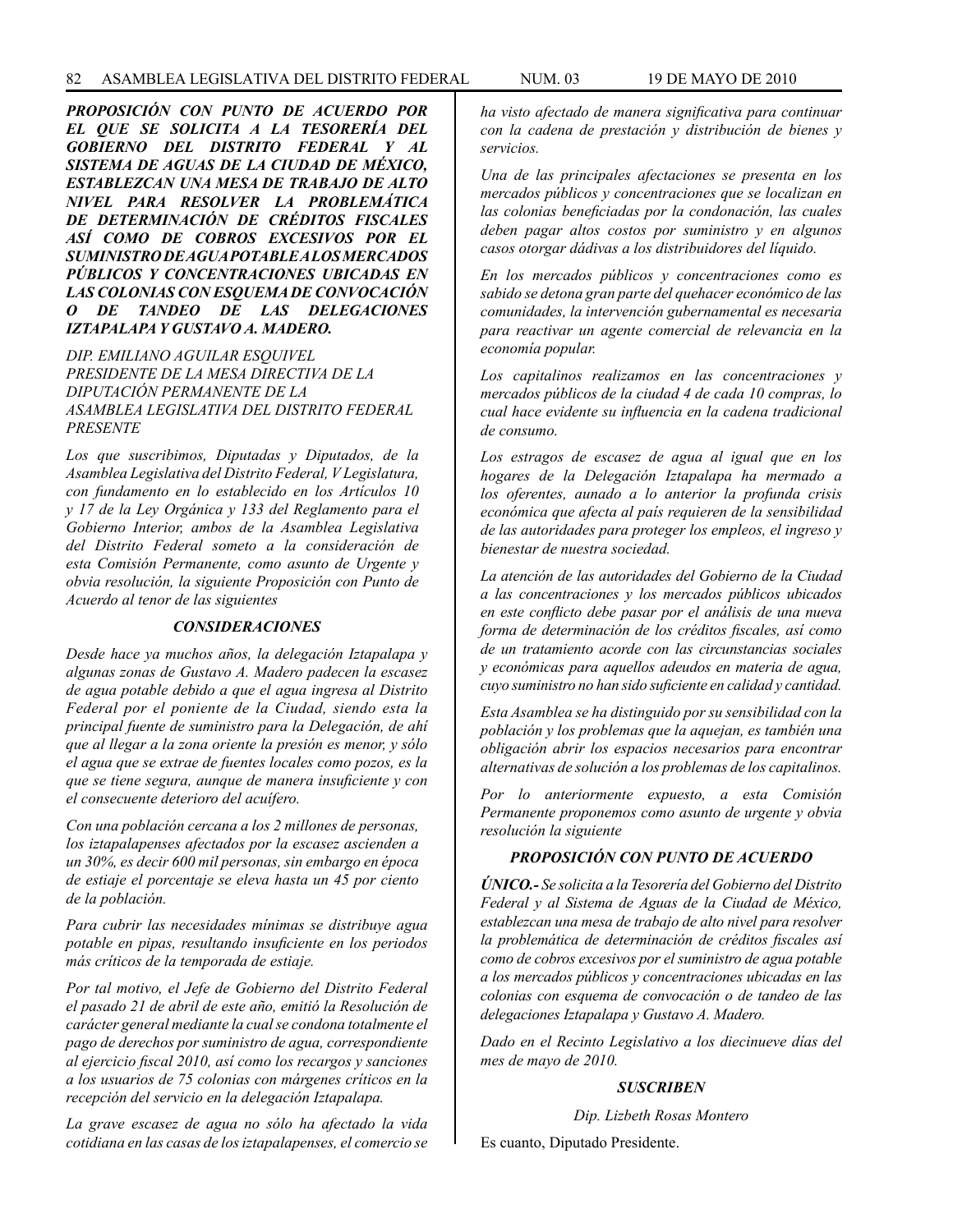**EL C. PRESIDENTE.-** Gracias, Diputada. En términos de lo dispuesto por el Artículo 133 del Reglamento para el Gobierno Interior de la Asamblea Legislativa del Distrito Federal, consulte la Secretaría a la Diputación Permanente en votación económica si la propuesta presentada por la Diputada Lizbeth Eugenia Rosas Montero, se considera de urgente y obvia resolución.

**EL C. SECRETARIO.-** Por instrucciones de la Presidencia y en votación económica se consulta a la Diputación Permanente si la propuesta de referencia se considera de urgente y obvia resolución.

Los que estén por la afirmativa, sírvanse manifestarlo levantando la mano.

Los que estén por la negativa, sírvanse manifestarlo levantando la mano.

Se considera de urgente y obvia resolución, Diputado Presidente.

**EL C. PRESIDENTE.-** Gracias, señor Secretario. Está a discusión la propuesta. ¿Existen oradores en contra?

Proceda la Secretaría a preguntar a la Diputación Permanente en votación económica si es de aprobarse la propuesta a discusión.

**EL C. SECRETARIO.-** Por instrucciones de la Presidencia y en votación económica se pregunta a la Diputación Permanente si está a favor o en contra de la propuesta sometida a su consideración.

Los que estén por la afirmativa, sírvanse manifestarlo levantando la mano.

Los que estén por la negativa, sírvanse manifestarlo levantando la mano.

Aprobada la propuesta, Diputado Presidente.

**EL C. PRESIDENTE.-** Remítase a las autoridades correspondientes para los efectos legales a que haya lugar.

Para presentar una Propuesta con Punto de Acuerdo para hacer una atenta invitación al Comité de Administración de esta Soberanía, para que realice las acciones, así como las gestiones necesarias ante las autoridades respectivas a fin de dar cabal cumplimiento a la recomendación 5/2009, de la Comisión de Derechos Humanos del Distrito Federal, relativa a la problemática de accesibilidad en los inmuebles de la Asamblea Legislativa del Distrito Federal, se concede el uso de la Tribuna al Diputado David Razú Aznar, a nombre propio y del Diputado Víctor Hugo Romo Guerra, del Grupo Parlamentario del Partido de la Revolución Democrática.

**EL C. DIPUTADO DAVID RAZÚ AZNAR.-** Con su venia, Diputado Presidente.

*PROPOSICIÓN CON PUNTO DE ACUERDO PARA HACER UNA ATENTA INVITACIÓN A COMITÉ DE ADMINISTRACIÓN DE ESTA SOBERANÍA PARA QUE REALICE LAS ACCIONES, ASÍ COMO LAS GESTIONES NECESARIAS ANTE LAS* 

*AUTORIDADES RESPECTIVAS A FIN DE DAR CABAL CUMPLIMIENTO LA RECOMENDACIÓN 5/2009 DE LA COMISIÓN DE DERECHOS HUMANOS DEL DISTRITO FEDERAL, RELATIVA A LA PROBLEMÁTICA DE ACCESIBILIDAD EN LOS INMUEBLES DE LA ASAMBLEA LEGISLATIVA DEL DISTRITO FEDERAL.*

*DIP. EMILIANO AGUILAR ESQUIVEL PRESIDENTE DE LA MESA DIRECTIVA DE LA DIPUTACIÓN PERMANENTE DE LA ASAMBLEA LEGISLATIVA DEL DISTRITO FEDERAL PRESENTE*

*Los suscritos Diputados, Víctor Hugo Romo Guerra y David Razú Aznar, integrantes del Grupo Parlamentario del Partido de la Revolución Democrática en la Asamblea Legislativa del Distrito Federal, V Legislatura, con fundamento en lo dispuesto por los Artículos 17 fracción VI de la Ley Orgánica y 133 del Reglamento para el Gobierno Interior ambos de la Asamblea Legislativa del Distrito Federal, someternos a consideración de esta Honorable Asamblea Legislativa, la siguiente "Proposición con Punto de Acuerdo para hacer una atenta invitación a Comité de Administración de esta Soberanía para que realice las acciones, así como las gestiones necesarias ante las autoridades respectivas a fin de dar cabal cumplimiento la Recomendación 5/2009 de la Comisión de Derechos Humanos del Distrito Federal, relativa a la problemática de accesibilidad en los inmuebles de la Asamblea Legislativa del Distrito Federal", conforme a los siguientes:*

### *ANTECEDENTES*

*El 27 de febrero de 2007 la Comisión de Derechos Humanos del Distrito Federal, recibió la queja formulada por el peticionario Héctor Figueroa Solano, integrante de la asociación civil "Libre Acceso", quien manifestó sustancialmente que el Recinto Legislativo de la Asamblea Legislativa del Distrito Federal no cuenta con las adecuaciones necesarias para el acceso y libre desplazamiento de las personas con discapacidad. Como ejemplo de lo anterior, señaló que el señor Federico Manuel Fleischmann Loredo, Presidente de la citada asociación, quien utiliza una silla de rudas con motor, fue invitado en octubre de 2006 a la comparecencia del Secretario de Transportes y Vialidad del Distrito Federal en el citado Recinto, pero no pudo acceder a este inmueble. Al respecto, "considera (que ello) deteriora su dignidad, pues necesitaría contar siempre con un apoyo externo, lo que lo hace poco independiente". Igualmente, refirió que el señor Fleischmann tampoco hubiera podido subir a los palcos, pues ese espacio no cuenta con las respectivas adecuaciones.*

*El Artículo 10 de la Ley para Prevenir y Erradicar la Discriminación en el Distrito Federal para conocer de quejas por presuntas violaciones al derecho a la no discriminación cuando sean atribuibles a cualquier autoridad o servidor público local.*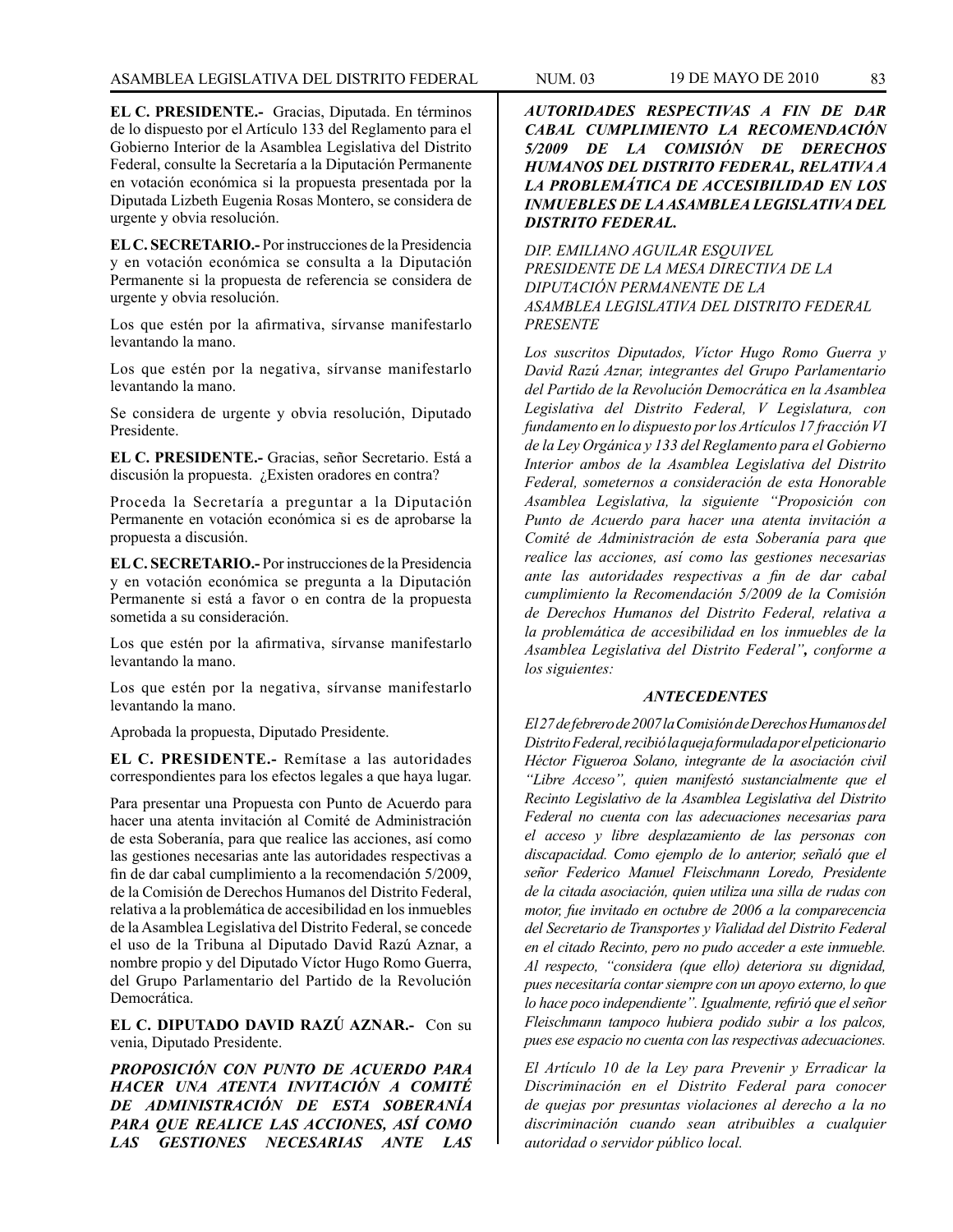*El Artículo 14 Bis de la Ley para las Personas con discapacidad del Distrito Federal prevé, entre otras cuestiones, que la Comisión de Derechos Humanos del Distrito Federal tendrá mandato para asistir, orientar y defender "a las personas con discapacidad, a fin de garantizar la promoción y defensa de sus derechos.*

*Una vez realizados los trámites legales y desahogado el procedimiento respectivo, el 28 de abril del año próximo pasado, la Comisión de Derechos Humanos del Distrito Federal, consideró que existían los elementos suficientes para emitir la recomendación identificada como 5/2009, donde, de manera textual, recomienda a esta soberanía:*

*PRIMERA. En un plazo que no exceda de 1 mes a partir de la aceptación de la presente Recomendación se constituya una Comisión de Accesibilidad, cuya tarea será supervisar y coordinar la implementación de las acciones que favorezcan la accesibilidad al interior del Recinto Legislativo de la Asamblea Legislativa; no obstante que existan modificaciones entre el personal de la citada ALDF. Dicha Comisión deberá contar con la participación de, al menos, una persona integrante de la CDHDF y otra de alguna asociación civil especialista en la materia de accesibilidad y los derechos de las personas con discapacidad.*

*SEGUNDA. En un plazo que no exceda de 2 meses después de creada la Comisión anterior, se realice la valoración sobre la accesibilidad universal del Recinto Legislativo de la Asamblea Legislativa del Distrito Federal, donde se deberá considerar, por lo menos:*

### *a) Los diferentes tipos de discapacidad;*

*b) La identificación con claridad de los espacios que requieren de modificaciones o ajustes para tal fin, en el cual, como mínimo, se conforme una ruta principal de acceso, se elabore un diagnóstico sobre la existencia actual de las diferentes barreras (considerando las necesidades de las personas con discapacidad) y se formulen propuestas para superarlas y garantizar la accesibilidad universal;*

*c) La participación de organizaciones de personas con discapacidad y especialistas en la materia de accesibilidad.*

*Tercera. Se presenten ante las autoridades competentes (INAH e INBA) las solicitudes que se requieran para la ejecución del referido plan de accesibilidad, en un plazo que no exceda 1 mes posterior a la realización de la valoración señalada en el punto que antecede.*

*Cuarta. En un plazo que no exceda 3 meses, contados a partir de la autorización de las autoridades antes indicadas, se realice un plan estratégico de accesibilidad en el cual se incluyan los recursos presupuestarios, los plazos y lineamientos para su cumplimiento, a efecto de realizar las adaptaciones arquitectónicas, modificaciones y demás ajustes razonables necesarios en el citado Recinto.*

*Quinta. En un plazo que no exceda de 6 meses, se inicie el citado plan de accesibilidad en el Recinto Legislativo y se presente un proyecto sobre condiciones mínimas de*  *accesibilidad universal de los otros inmuebles relacionados con la Asamblea Legislativa del Distrito Federal, ya sean de su propiedad o alquilados por dicho órgano local, donde además se incluya lo relativo a la eliminación progresiva de las barreras relativas a la comunicación, la tecnología y la información que utiliza la ALDF.* 

*De acuerdo al informe de las recomendaciones sujetas a seguimiento, elaborado por la Dirección Ejecutiva de Seguimiento, de la Comisión de Derechos Humanos del Distrito Federal, los cinco puntos de la recomendación de mérito, fueron aceptados por esta soberanía y estado que guarda su cumplimiento es el siguiente:* 

#### *Punto 1 de la recomendación.*

*En relación a que en un plazo de 1 mes, se constituya una Comisión de Accesibilidad, cuya tarea será supervisar y coordinar la implementación de las acciones que favorezcan la accesibilidad al interior del Recinto Legislativo de la Asamblea Legislativa, esta se encuentra cumplida.* 

*Por lo que respecta a que la Comisión citada en el párrafo anterior, deberá contar con la participación de, al menos, una persona integrante de la CDHDF y otra de alguna asociación civil especialista en la materia de accesibilidad y los derechos de las personas con discapacidad, esta parte se encuentra parcialmente cumplida.* 

# *Punto número 2 de la recomendación.*

*No se encuentra cumplido lo relativo a que se consideren los diferentes tipos de discapacidad; se identifiquen con claridad los espacios que requieren modificaciones o ajustes para tal fin, en la cual, como mínimo, se conforme una ruta principal de acceso; se elabore un diagnóstico sobre la existencia actual de las diferentes barreras (considerando las necesidades de las personas con discapacidad) y se formulen propuestas para superarlas y garantizar la accesibilidad universal; y la participación de organizaciones de personas con discapacidad y especialistas en la materia de accesibilidad.* 

#### *Punto número 3 de la recomendación.*

*No se encuentra cumplido lo relativo a que se presenten ante las autoridades competentes (INAH e INBA) las solicitudes que se requieran para la ejecución del plan de accesibilidad, en un plazo de 1 mes posterior a la realización de la valoración sobre la accesibilidad universal del Recinto Legislativo de la Asamblea Legislativa del Distrito Federal, donde se deberá considerar, por lo menos:* 

### *a) Los diferentes tipos de discapacidad;*

*b) La identificación con claridad de los espacios que requieren de modificaciones o ajustes para tal fin, en la cual, como mínimo, se conforme una ruta principal de acceso; se elabore un diagnóstico sobre la existencia actual de las diferentes barreras (considerando las necesidades de las personas con discapacidad) y se formulen propuestas para superarlas y garantizar la accesibilidad universal; y*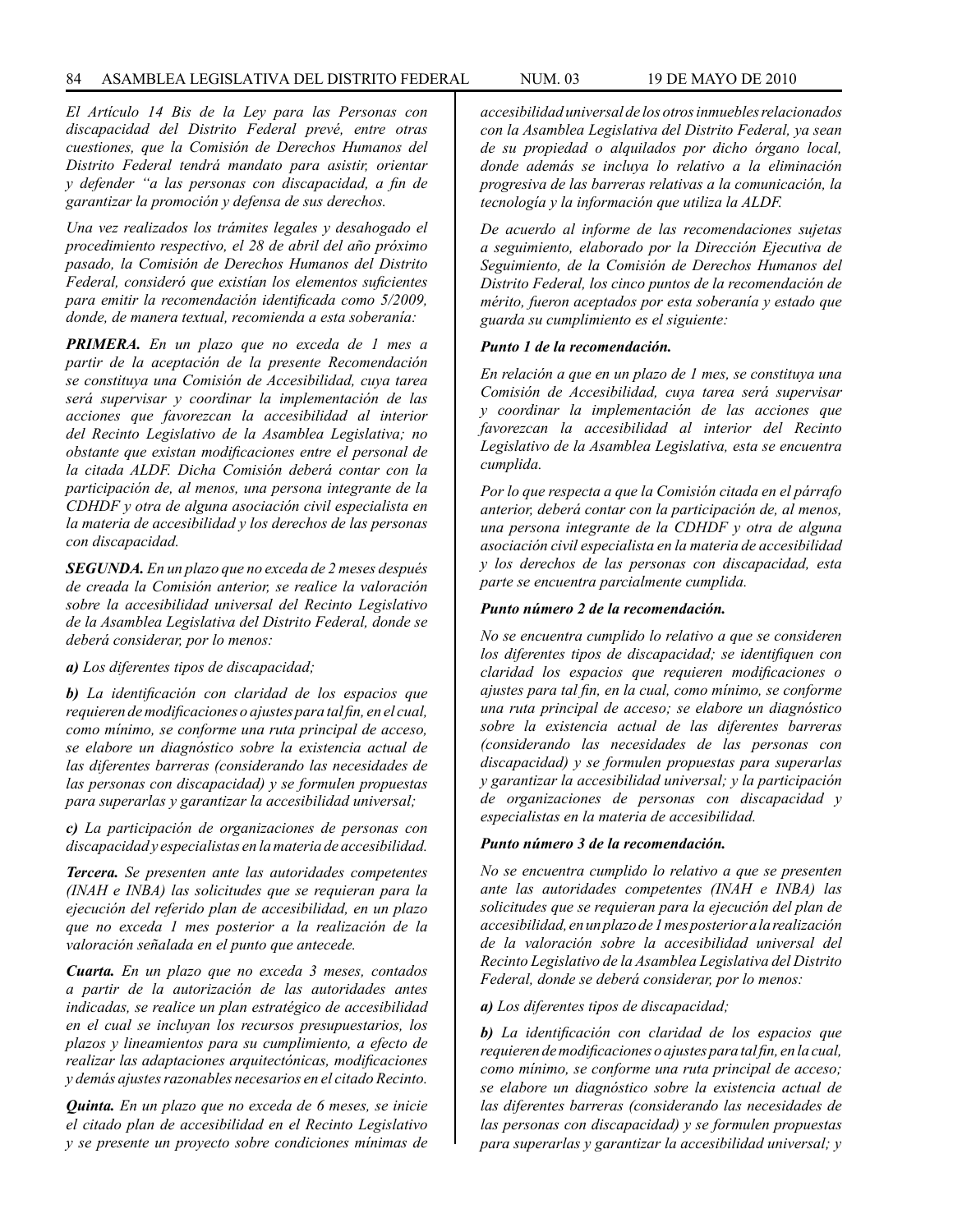*c) La participación de organizaciones de personas con discapacidad y especialistas en la materia de accesibilidad.* 

### *Punto número 4 de la recomendación.*

*No se encuentra cumplido lo relativo a que se cumpla con el Reglamento Federal de Seguridad, Higiene y Medio Ambiente de Trabajo, así como con las Normas que expidan las autoridades competentes en la materia de seguridad e higiene.* 

# *Punto número 5 de la recomendación.*

*No se encuentra cumplido lo relativo a que en un plazo que no exceda de 6 meses, se inicie el citado plan en el Recinto Legislativo; y se presente un proyecto de accesibilidad universal de otros inmuebles de la ALDF, de su propiedad o alquilados; se incluya lo relativo a la eliminación progresiva de las barreras de comunicación, tecnología e información.* 

*En virtud de lo anterior, es menester de esta soberanía llevar a cabo las gestiones y trámites pertinentes a fin de dar cumplimiento a las recomendaciones que emita la Comisión de Derechos Humanos del Distrito Federal a la ALDF, a fin de dar a su actuación el enfoque de derechos humanos que ha caracterizado a esta Legislación y sobre todo, eliminar todo tipo de discriminación incluida la arquitectónica en coherencia y apoyo a las personas con algún tipo de discapacidad.*

*Por lo anteriormente expuesto y fundado someto a consideración del Pleno de la Diputación Permanente del Primer Año Legislativo, del Segundo Periodo, de esta Asamblea Legislativa, el siguiente:*

# *PROPOSICIÓN CON PUNTO DE ACUERDO:*

*ÚNICO. LA ASAMBLEA LEGISLATIVA DEL DISTRITO FEDERAL HACE UNA ATENTA INVITACIÓN AL COMITÉ DE ADMINISTRACIÓN Y AL A COMISIÓN DE ACCESIBILIDAD DE ESTA SOBERANÍA PARA QUE REALICE LAS ACCIONES, ASÍ COMO LAS GESTIONES NECESARIAS ANTE LAS AUTORIDADES RESPECTIVAS A FIN DE DAR CABAL CUMPLIMIENTO A LA RECOMENDACIÓN 5/2009 DE LA COMISIÓN DE DERECHOS HUMANOS DEL DISTRITO FEDERAL, RELATIVA A LA PROBLEMÁTICA DE ACCESIBILIDAD EN LOS INMUEBLES DE LA ASAMBLEA LEGISLATIVA DEL DISTRITO FEDERAL.*

*Dado en el Recinto Legislativo de la Asamblea Legislativa del Distrito Federal a los diecinueve días del mes de mayo de dos mil diez.*

# *ATENTAMENTE*

*Dip. Víctor Hugo Romo Guerra y Dip. David Razú Aznar*

Es cuanto, Diputado Presidente.

**EL C. PRESIDENTE.-** Gracias, Diputado. En términos de lo dispuesto por el Artículo 133 del Reglamento para el Gobierno Interior de la Asamblea Legislativa del Distrito Federal, consulte la Secretaría a la Diputación Permanente en votación económica si la propuesta presentada por el Diputado David Razú Aznar se considera de urgente y obvia resolución.

**EL C. SECRETARIO DIPUTADO CARLOS ALBERTO FLORES GUTIÉRREZ.-** Por instrucciones de la Presidencia y en votación económica se consulta a la Diputación Permanente si la propuesta de referencia se considera de urgente y obvia resolución.

Los que estén por la afirmativa, sírvanse manifestarlo levantando la mano.

Los que estén por la negativa.

Se considera de urgente y obvia resolución, Diputado Presidente.

**EL C. PRESIDENTE.-** Está a discusión la propuesta. ¿Existen oradores en contra?

Proceda la Secretaría a preguntar a la Diputación Permanente, en votación económica, si es de aprobarse la propuesta a discusión.

**EL C. SECRETARIO.-** Por instrucciones de la Presidencia y en votación económica se pregunta a la Diputación Permanente si está a favor o en contra de la propuesta sometida a su consideración.

Los que estén por la afirmativa, sírvanse manifestarlo levantando la mano.

Los que estén por la negativa.

Aprobada la propuesta, Diputado Presidente.

**EL C. PRESIDENTE.-** Gracias, señor Secretario. Remítase a las autoridades correspondientes para los efectos legales a que haya lugar.

Para presentar una Propuesta con Punto de Acuerdo para exhortar al Jefe de Gobierno para que en el ámbito de sus facultades instruya a la Secretaría de Gobierno, Secretaría de Cultura, Secretaría de Desarrollo Económico, así como a la Subsecretaría del Sistema Penitenciario del Distrito Federal, así como exhortar a los 16 Jefes Delegacionales para que puedan implementar la ferias de artesanías y trabajos elaborados por internos penitenciarios en el Zócalo de la ciudad y en las explanadas delegacionales, se concede el uso de la Tribuna al Diputado Uriel González Monzón, del Grupo Parlamentario del Partido de la Revolución Democrática.

**EL C. DIPUTADO ADOLFO URIEL GONZÁLEZ MONZÓN.-** Con su venia, Diputado Presidente.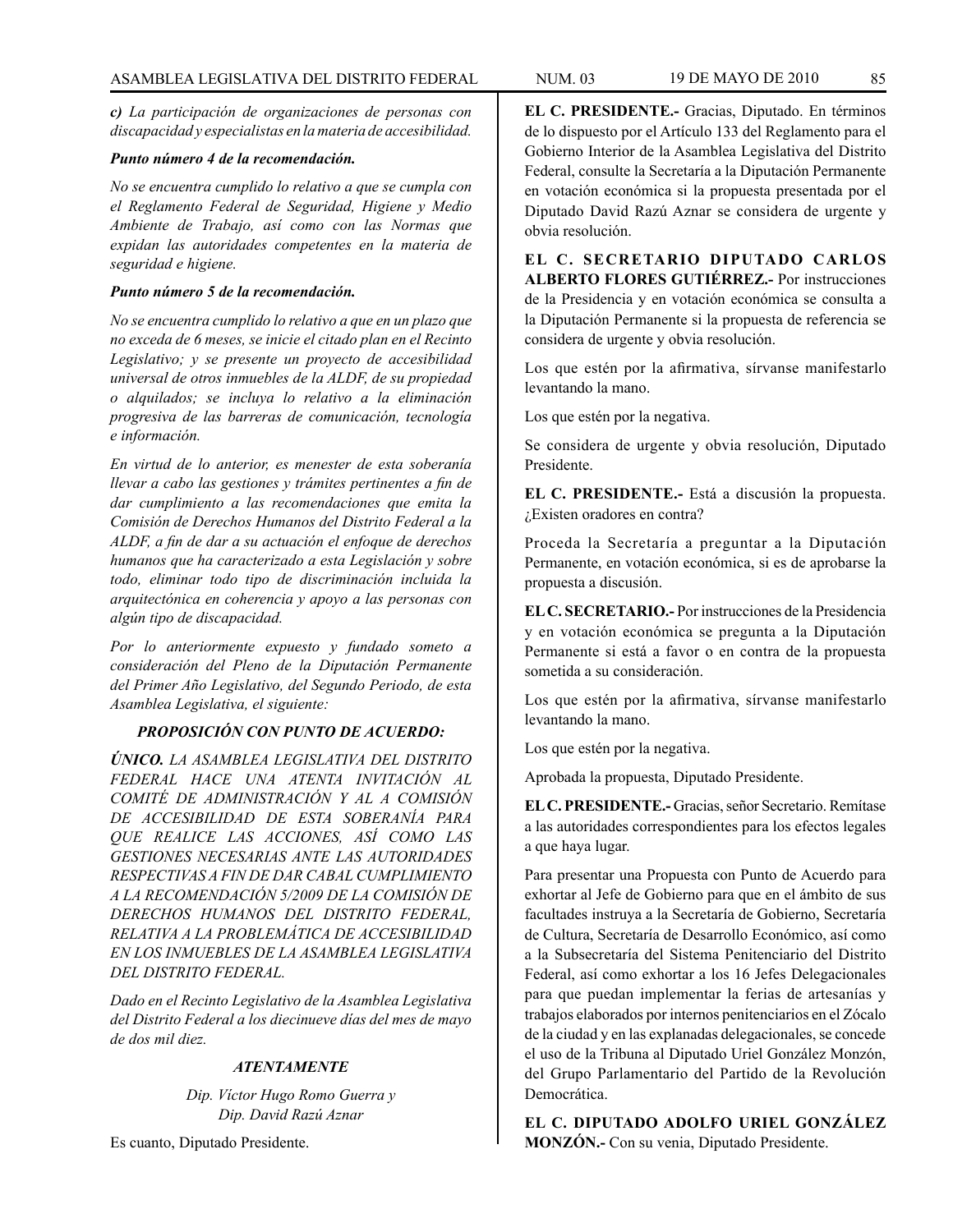*PROPUESTA CON PUNTO DE ACUERDO PARA EXHORTAR AL JEFE DE GOBIERNO, PARA QUE EN EL ÁMBITO DE SUS FACULTADES INSTRUYA A LA SECRETARÍA DE GOBIERNO, SECRETARÍA DE CULTURA, SECRETARÍA DE DESARROLLO ECONÓMICO, ASÍ COMO A LA SUBSECRETARÍA DEL SISTEMA PENITENCIARIO DEL DISTRITO FEDERAL, ASÍ COMO EXHORTAR A LOS 16 JEFES DELEGACIONALES PARA QUE PUEDAN IMPLEMENTAR LA FERIA DE ARTESANÍAS Y TRABAJOS ELABORADOS POR INTERNOS PENITENCIARIOS EN EL ZÓCALO DE LA CIUDAD, Y EN LAS EXPLANADAS DELEGACIONALES.*

*DIP. EMILIANO AGUILAR ESQUIVEL PRESIDENTE DE LA MESA DIRECTIVA DE LA DIPUTACIÓN PERMANENTE DE LA ASAMBLEA LEGISLATIVA DEL DISTRITO FEDERAL PRESENTE*

#### *PUNTO DE ACUERDO*

*El suscrito, Diputado integrante del Partido de la Revolución Democrática, en la Asamblea, Legislativa del Distrito Federal, en ejercicio de lo dispuesto por el Artículo 42 fracción XIII del Estatuto de Gobierno del Distrito Federal, 17 fracción VI de la Ley Orgánica de la Asamblea Legislativa; y 132 del Reglamento para el Gobierno Interior de la Asamblea Legislativa del Distrito Federal, presento a esta Honorable Soberanía la siguiente: conforme a la siguiente: Propuesta con Punto de Acuerdo para exhortar al Jefe de Gobierno, para que en el ámbito de sus facultades instruya a la Secretaría de Gobierno, Secretaría de Cultura, Secretaría de Desarrollo Económico, así como a la Subsecretaría del Sistema Penitenciario del Distrito Federal, así como exhortar a los 16 Jefes Delegacionales para que puedan implementar la Feria de Artesanías y Trabajos Elaborados por Internos Penitenciarios en el Zócalo de la Ciudad, y en las Explanadas Delegacionales. Al tenor de las siguientes:* 

# *CONSIDERACIONES*

*México es un país atento a las incitaciones y a los descubrimientos jurídicos que ajusta a sus métodos y sistemas propios de acuerdo a sus características y circunstancias económicas políticas y sociales. El progreso de las ideas penitenciarias ha caminado lentamente y ante ello no se esta logrando la verdadera intención de rehabilitar, readaptar y reinsertar a quien en su momento afectó a la sociedad con su conducta contraria a la Ley que sancionan las Leyes Penales, por que lo que primero importa es el bienestar de la sociedad y después el tratamiento de la persona que delinquió.* 

*La prisión como centro de readaptación social establecido en la Carta Magna compromete y obliga al estado a que proteja al recluso, respetando los derechos humanos, en el Artículo 18 constitucional segundo párrafo establece que:* 

*"El Sistema Penitenciario se organizará sobre la base del trabajo, la capacitación para el mismo, la educación, la salud y el deporte como medios para lograr la reinserción del sentenciado a la sociedad y procurar que no vuelva a delinquir, observando los beneficios que para él prevé la ley. Las mujeres compurgarán sus penas en lugares separados de los destinados a los hombres para tal efecto.* 

*No es suficiente esta base constitucional sin la aplicación exacta de la misma y de sus Leyes y Reglamentos, los planes y programas gubernamentales orientados a organizar el trabajo de los internos penitenciarios contrasta con la realidad de los centros, la sobrepoblación como uno de los principales problemas, ha generado formas de autogobierno, donde la violencia es cotidiana y siempre se esta en constante riesgo.* 

*Hay quienes puedan pensar que las cárceles no sirven para lograr una verdadera readaptación de los delincuentes, sin embargo el Maestro Jurista Sergio García Ramírez, sostiene que: "si queremos entender el mundo de las prisiones hay que abordarlo",* 

*Por lo anterior, siendo el trabajo en derecho de las personas que cumplen una sentencia, es pues una salida que debemos incentivar como medida que se lleven a cabo Ferias de exposición en las 16 Delegaciones Políticas y de forma anual una exposición anual en la Plaza de la Constitución, para que con la venta de sus artesanías y/o productos en los términos del Artículo 17 fracciones I, II, III, IV de la Ley de Ejecución de Sanciones Penales para el Distrito Federal cumpliendo con el 30% reparación del daño, 30% para el sostenimiento de los dependientes económicos del sentenciado; 30% para el fondo de ahorro; 10% para los gastos personales del interno. Esto sería fomentar el auto mantenimiento de los presos y para ello el Gobierno dotar del material y los medios suficientes para que el sentenciado pueda desarrollarlo, con ello contribuiremos en la incentivar a los y las internas a que desarrollen un trabajo, reconsideren su error y se de cumplimiento con la reinserción que establece la Ley Fundamental.*

*Con ello se podrá fomentar condiciones que se eviten actos de discriminación a los internos, la forma en que se organizaría sería convocando al Reo, a las familias de éste, asociaciones civiles, Secretaría de Gobierno y Subsecretaría del Sistema Penitenciario, Secretaría de cultura, Secretaría de Desarrollo Económico, pudiendo conformar una Comisión Interdependencial, a efecto de poder llevar a cabo los trabajos que así se requieran.*

# *CONSIDERANDOS*

*PRIMERO. Que es facultad y competencia del Jefe de gobierno de conformidad con el Artículo 67 fracción XXI del Estatuto de gobierno del Distrito Federal, así como lo dispuesto por los Artículos 4, 7, 8, 14, 14 bis y 17 de la Ley de Ejecución de Sanciones Penales para el Distrito Federal.*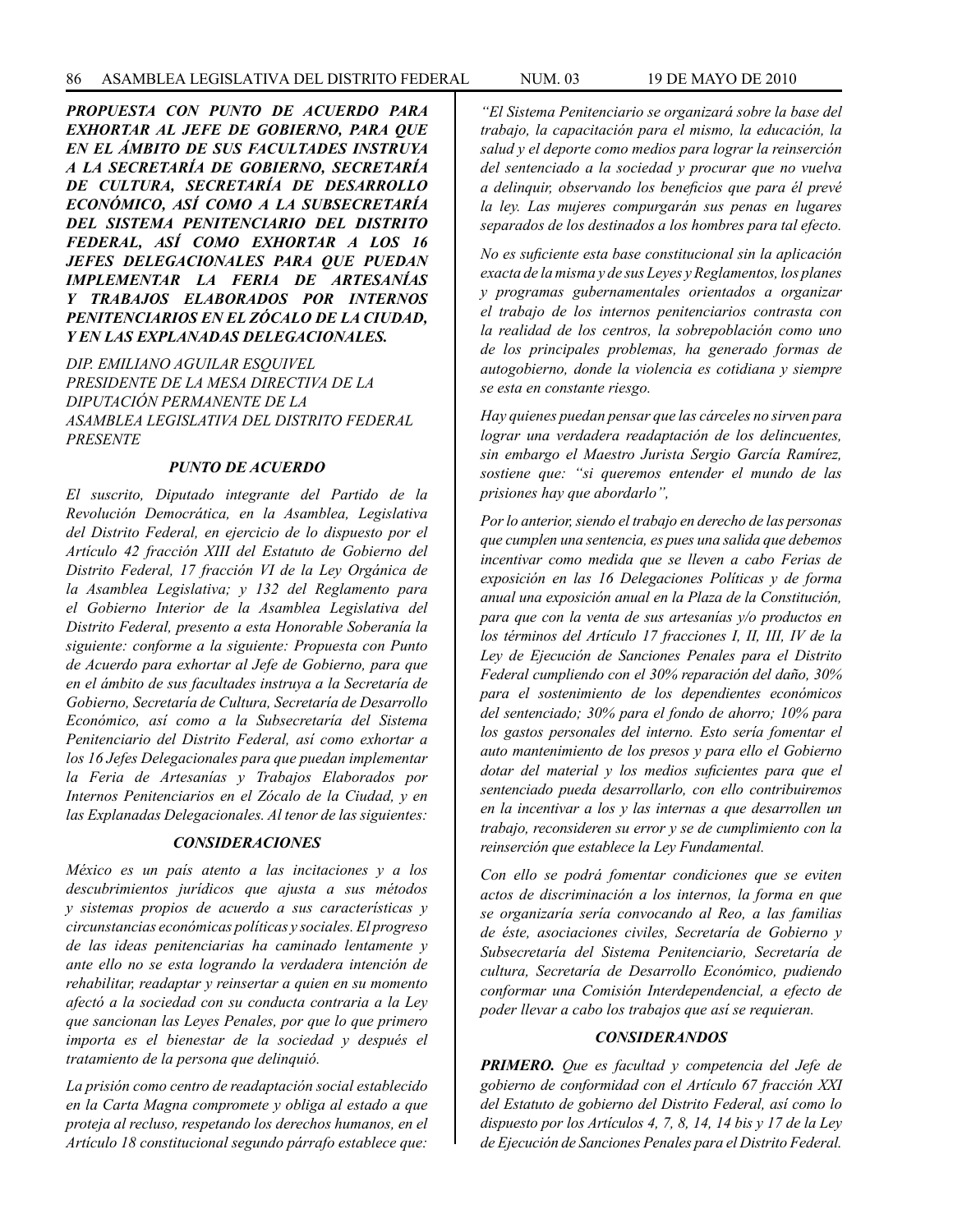*SEGUNDO. Que es facultad del Jefe de Gobierno crear una Comisión Interdependencial que lleve a cabo los trabajos necesarios para poder llevar a cabo la feria de artesanías y/o trabajos manuales de los internos penitenciarios por conducto de la Secretaría de Gobierno, Subsecretaría del Sistema Penitenciario, así como la Secretaría de Cultura, Secretaría de Desarrollo Económicos son plenamente competentes para organizar y difundir, y conformar la Comisión.* 

*TERCERO. Que los Jefes Delegacionales en Coordinación con la Comisión Interdependencial, podrán designar los lugares y fechas adecuadas para sentar las bases de la feria para la venta de artesanías de los internos penitenciarios.*

*Por lo anteriormente expuesto, someto a la consideración de esta soberanía la aprobación del siguiente:*

# *PUNTO DE ACUERDO*

*PRIMERO. Se exhorta al Jefe de Gobierno del Distrito Federal para que en el ámbito de sus facultades a efecto de que pueda implementar una Feria Anual de los Trabajos y Artesanías de los Internos Penitenciarios de los Centros de Reclusión Varoniles y Femeniles en la Plaza de la Constitución.*

*SEGUNDO. Se exhorta a los Jefes Delegacionales para que en el ámbito de su competencia puedan llevar a cabo la organización y difusión de estas ferias, exposiciones de los trabajos de los internos recluidos en los Centros de Readaptación Social varoniles y femeniles en los lugares que así designen para tal efecto.*

*México, D.F., a 26 de abril de 2010.*

# *ATENTAMENTE*

### *Dip. Karen Quiroga Anguiano*

Es cuanto, Diputado Presidente.

**EL C. PRESIDENTE.-** Gracias, señor Diputado. Con fundamento en lo dispuesto por los Artículos 50 fracción IV y V de la Ley Orgánica de la Asamblea Legislativa del Distrito Federal, 28 y 132 del Reglamento para su Gobierno Interior, se turna para su análisis y Dictamen a la Comisión de Cultura.

Para presentar una Propuesta con Punto de Acuerdo para que la Comisión de Gobierno de la Asamblea Legislativa del Distrito Federal, en cumplimiento a lo dispuesto en el Artículo 142 del Reglamento de los Centros de Reclusión del Distrito Federal, designen al o a los representantes que están en esta V Legislatura e integrarán el órgano de visita general, así como para pedir a ese órgano de visita general informe los resultados de las acciones que han llevado a cabo en cumplimiento de sus atribuciones, se concede el uso de la Tribuna al Diputado Fernando Cuéllar Reyes, a nombre propio y de la Diputada Abril Jannette Trujillo Vázquez, del Grupo Parlamentario del Partido de la Revolución Democrática.

**EL C. DIPUTADO FERNANDO CUÉLLAR REYES.-** Con su permiso, Diputado Presidente.

*PROPOSICIÓN CON PUNTO DE ACUERDO PARA QUE LA COMISIÓN DE GOBIERNO DE ESTA ASAMBLEA LEGISLATIVA DEL DISTRITO FEDERAL, EN CUMPLIMIENTO A LO DISPUESTO EN EL ARTÍCULO 142 DEL REGLAMENTO DE LOS CENTROS DE RECLUSIÓN DEL DISTRITO FEDERAL, DESIGNE AL O LOS REPRESENTANTES QUE EN ESTA V LEGISLATURA, INTEGRARAN EL ÓRGANO DE VISITA GENERAL, ASÍ COMO PARA PEDIR A ESE ÓRGANO DE VISITA GENERAL, INFORME LOS RESULTADOS DE LAS ACCIONES QUE HA LLEVADO A CABO EN CUMPLIMIENTO DE SUS ATRIBUCIONES*

*DIP. EMILIANO AGUILAR ESQUIVEL PRESIDENTE DE LA MESA DIRECTIVA DE LA DIPUTACIÓN PERMANENTE DE LA ASAMBLEA LEGISLATIVA DEL DISTRITO FEDERAL PRESENTE*

*El que suscribe, Diputado Fernando Cuéllar Reyes, a nombre de la Diputada Abril Yannette Trujillo Velázquez, integrantes del Grupo Parlamentario del Partido de la Revolución Democrática, con fundamento en lo dispuesto por los Artículos 13 fracción VI y VII, 17 fracción VI de la Ley Orgánica y 133 del Reglamento para el Gobierno Interior, ambos de la Asamblea Legislativa del D.F., someto a consideración de esta Honorable Diputación la siguiente Proposición con Punto de Acuerdo para que la Comisión de Gobierno de esta Asamblea Legislativa del Distrito Federal, en cumplimiento a lo dispuesto en el Artículo 142 del Reglamento de los Centros de Reclusión del Distrito Federal, designe al o los representantes que en esta V Legislatura, integraran el Órgano de Visita General, así como para pedir a ese Órgano de Visita General, informe los resultados de las acciones que ha llevado a cabo en cumplimiento de sus atribuciones, al tenor de los siguientes;*

### *ANTECEDENTES*

*El Distrito Federal cuenta con 10 centros de reclusión destinados a recibir internos (as), indiciados (as), depositados (as) con fines de extradición, procesados (as) y sentenciados (as) por delitos de fuero común y del fuero federal: 3 varoniles para Reclusión Preventiva; 6 para la Ejecución de Sanciones Penales (4 varoniles y 2 femeniles) y 1 de Rehabilitación Psicosocial.*

*A todo indiciado, procesado, reclamado o sentenciado que ingrese a una institución del Sistema Penitenciario del Distrito Federal, se le respetará su dignidad personal, salvaguardando sus derechos humanos, por lo que se le dará el trato y tratamiento correspondientes conforme a las disposiciones constitucionales, leyes y tratados aplicables en la materia.*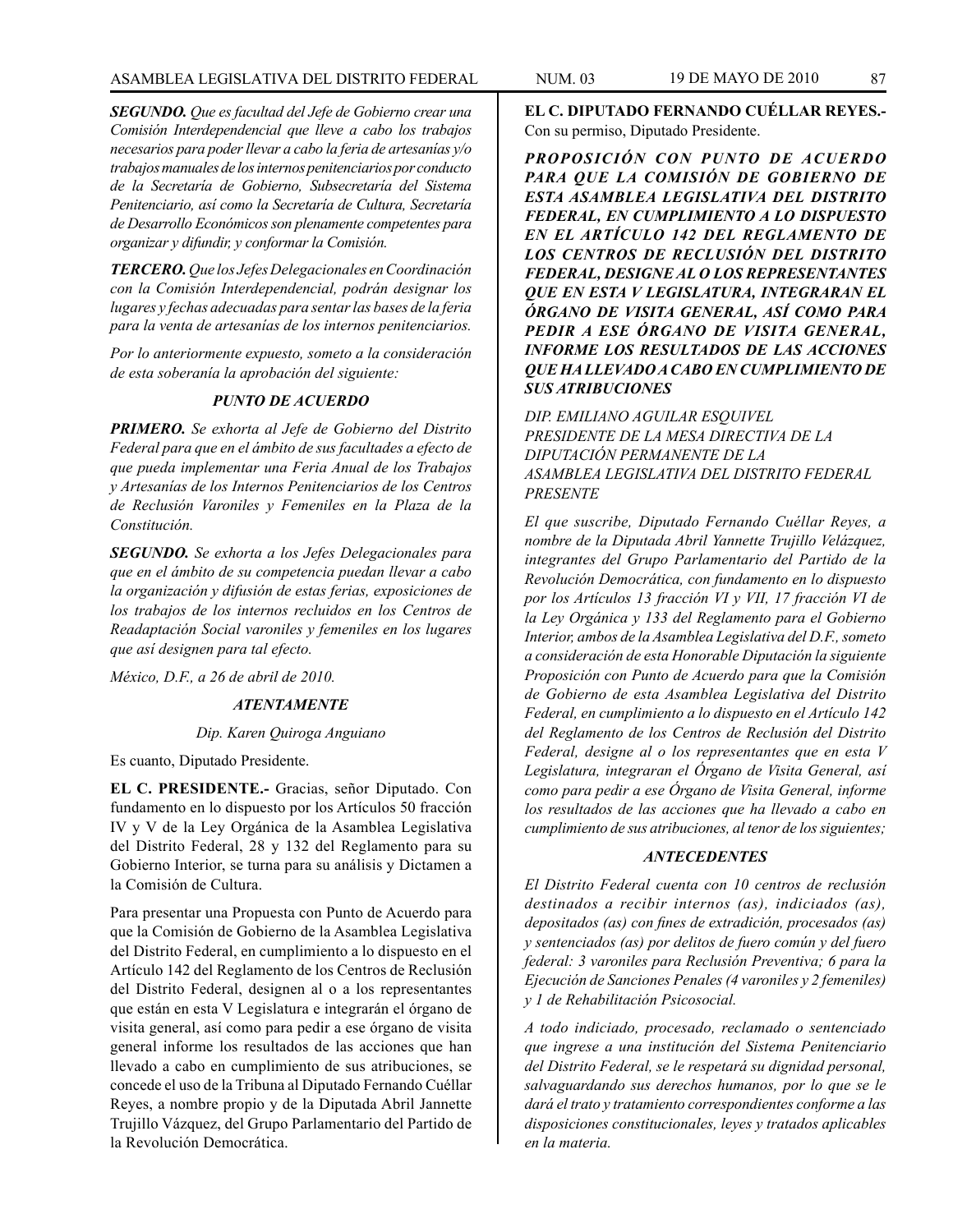*En cumplimiento de las disposiciones tanto de la Legislación Local, como de la Federal e Internacional, en fecha 24 de septiembre de 2004 fue publicado en la Gaceta Oficial del Distrito Federal, el Reglamento de los Centros de Reclusión del Distrito Federal, misma que regula la operación y funcionamiento de dichos centros destinados a la ejecución de sanciones privativas y medidas restrictivas de la libertad, a la prisión preventiva y al arresto de personas mayores de 18 años, correspondiendo su aplicación a la Administración Pública del Distrito Federal, a través de la Secretaría de Gobierno, de la Subsecretaría de Gobierno y de la Dirección General de Prevención y Readaptación Social.*

*El Reglamento antes mencionado, prevé en su Artículo 142, se constituya un Órgano de Visita General, mismo que tendrá dentro de sus funciones, acudir a cada una de los Centros de Reclusión del Distrito Federal para supervisar las actividades diarias de los reclusorios, verificar su administración, operación y manejo, así como el desarrollo de los servicios penitenciarios y de esa forma prevenir, readaptar y reinsertar a los internos en sociedad, y términos generales el cumplimiento de este Reglamento, y de la Ley de Ejecución de Sanciones Penales para el Distrito Federal.*

*Este órgano de Visita General, de conformidad con lo dispuesto en el Artículo 143 del reglamento aludido, se integra por:*

*I. Un Representante de la Dirección General;*

*II. Un Representante de la Asamblea Legislativa del Distrito Federal;*

*III. Un Representante de la Comisión de Derechos Humanos del Distrito Federal;*

*IV. Un Representante de la Procuraduría General de Justicia del Distrito Federal;*

*V. Un Representante de la Consejería Jurídica y de Servicios Legales del Distrito Federal;*

*VI. Un Representante del Tribunal Superior de Justicia del Distrito Federal;*

*VII. Un Representante de la Secretaría de Salud del Distrito Federal, y*

*VIII. Un Representante de la Contraloría Interna en la Secretaría de Gobierno.*

*Según el Diagnóstico de Derechos Humanos del Distrito Federal, por violaciones a los derechos humanos de las personas privadas de libertad, la CDHDF a emitido 32 recomendaciones desde 1993-2007, alrededor de dos por año, sobre temas de hacinamiento, suministro insuficiente de agua; negligencia médica, problemas de salud pública, desabasto de alimentos, tortura, corrupción por parte del personal penitenciario, negativa y suspensiones de visita familiar e íntima, discrecionalidad en los beneficios de libertad anticipada, problemas en las zonas de aislamiento, entre otros.*

*Por lo anteriormente referido, los Grupos Parlamentarios que integramos esta V Legislatura, debemos determinar, que Diputado o Diputada será la representación de esta Asamblea, en el Órgano de Visita General, ya que una de las responsabilidades de los Diputados que integramos este Órgano Legislativo, es pugnar por que las diferentes instancias de la administración pública del gobierno del Distrito Federal cumplan con la normatividad relativa a la protección y defensa de los derechos de las personas en estado de reclusión.*

#### *CONSIDERANOOS*

*PRIMERO.- Que el Artículo 143 del Reglamento de los Centros de Reclusión del Distrito Federal, prevé la participación de un representante de la Asamblea Legislativa del Distrito Federal, en el Órgano de Visita General.*

*SEGUNDO.- Que una de las políticas que han marcado como prioritaria el Gobierno del Distrito Federal es el de la defensa de los Derechos Humanos.*

*TERCERO.- Que para los integrantes de esta V Legislatura, es una prioridad y obligación velar por los Derechos Humanos de los Ciudadanos de esta Ciudad Capital incluyendo por supuesto los que se encuentran en estado de reclusión.*

*Por lo anteriormente expuesto y fundado, someto a consideración del Pleno de esta Diputación permanente, el siguiente:*

# *PUNTO DE ACUERDO*

*PRIMERO: Que la Comisión de Gobierno de esta Asamblea Legislativa del Distrito Federal, en cumplimiento a lo dispuesto en el Artículo 142 del Reglamento de los Centros de Reclusión del Distrito Federal, designe al a los representantes que en esta V Legislatura, integraran el Órgano de Visita General*

*SEGUNDO: Se solicite a la Subsecretaría del Sistema Penitenciario del Gobierno del Distrito Federal, un informe de las acciones realizadas por el Órgano de Visita General previsto en el Artículo 142 del Reglamento de Centros de Reclusión del Distrito Federal.*

# *ATENTAMENTE*

#### *Dip. Fernando Cuéllar Reyes*

Es cuanto, Diputado Presidente.

**EL C. PRESIDENTE.-** Gracias señor Diputado. En términos de lo dispuesto por el Artículo 133 del Reglamento para el Gobierno Interior de la Asamblea Legislativa del Distrito Federal, consulte la Secretaría a la Diputación Permanente en votación económica si la propuesta presentada por el Diputado Fernando Cuéllar Reyes se considera de urgente y obvia resolución.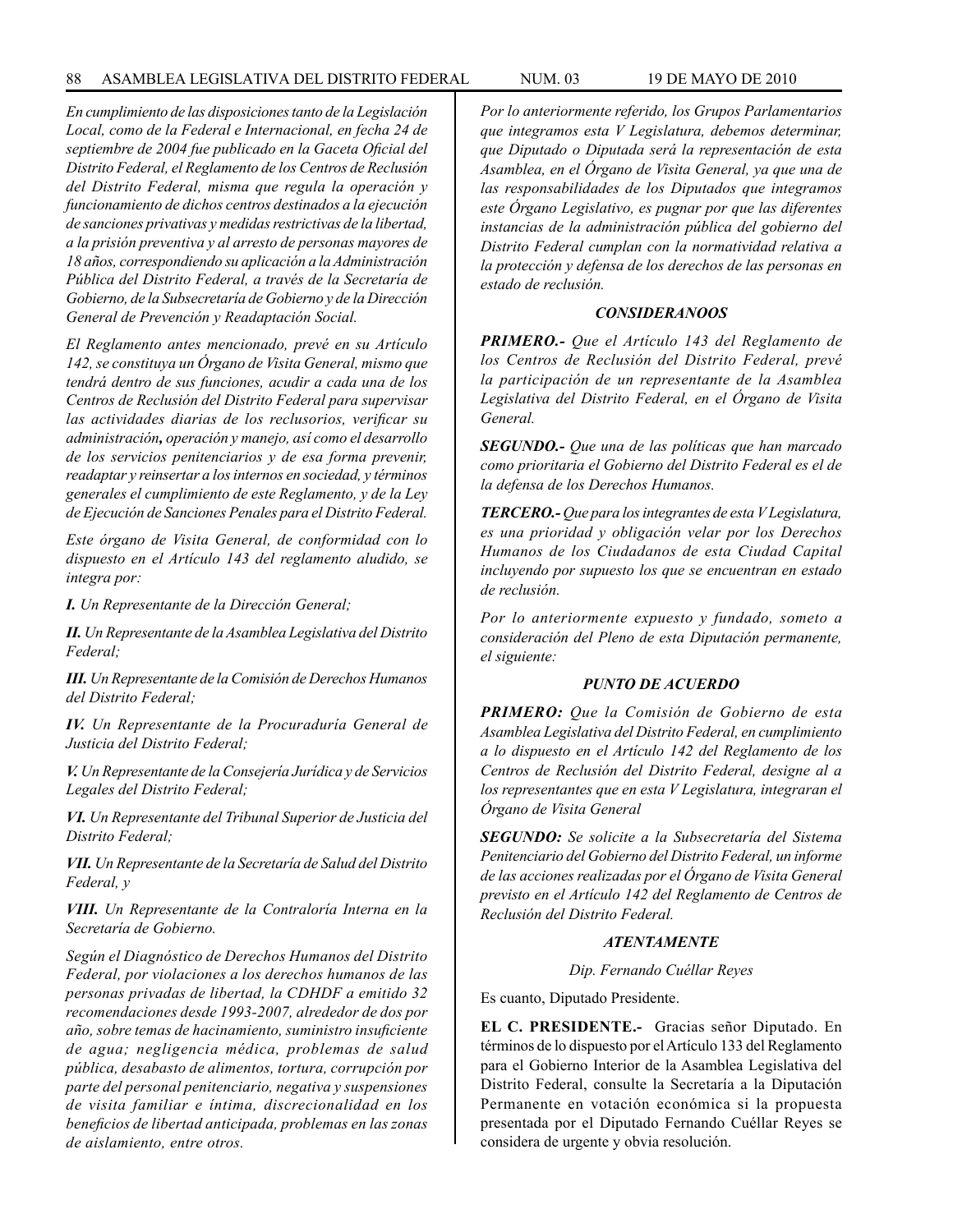**EL C. SECRETARIO DIPUTADO VÍCTOR HUGO ROMO GUERRA.-** Por instrucciones de la Presidencia y en votación económica se consulta a la Diputación Permanente si la propuesta de referencia se considera de urgente y obvia resolución.

Los que estén por la afirmativa, sírvanse manifestarlo levantando la mano.

Los que estén por la negativa, sírvanse manifestarlo levantando la mano.

Se considera de urgente y obvia resolución, Diputado Presidente.

**EL C. PRESIDENTE.-** Está a discusión la propuesta. ¿Existen oradores en contra?

Proceda la Secretaría a preguntar a la Diputación Permanente en votación económica si es de aprobarse la propuesta a discusión.

**EL C. SECRETARIO.-** Por instrucciones de la Presidencia y en votación económica se pregunta a la Diputación Permanente si está a favor o en contra de la propuesta sometida a su consideración.

Los que estén por la afirmativa, sírvanse manifestarlo levantando la mano.

Los que estén por la negativa, sírvanse manifestarlo levantando la mano.

Aprobada la propuesta, Diputado Presidente.

**EL C. PRESIDENTE.-** Gracias señor Secretario. Remítase a las autoridades correspondientes para los efectos legales a que haya lugar.

Para presentar una Propuesta con Punto de Acuerdo para que de manera respetuosa la Secretaría de Seguridad Pública del Distrito Federal proporcione información sobre los operativos realizados, alcances y beneficios que se han tenido mediante el *Programa de Ordenamiento Vial* en las calles del Centro Histórico de la Ciudad de México por medio de la inmovilización de vehículos estacionados en lugares prohibidos, se concede el uso de la Tribuna al Diputado Fernando Cuéllar Reyes, a nombre propio y de la Diputada Abril Jannette Trujillo Vázquez, del Grupo Parlamentario del Partido de la Revolución Democrática.

**EL C. DIPUTADO FERNANDO CUÉLLAR REYES.-** Con su venia Diputado Presidente.

*PROPOSICIÓN CON PUNTO DE ACUERDO PARA QUE DE MANERA RESPETUOSA LA SECRETARÍA DE SEGURIDAD PÚBLICA DEL DISTRITO FEDERAL, PROPORCIONE INFORMACIÓN SOBRE LOS OPERATIVOS REALIZADOS, ALCANCES Y BENEFICIOS QUE SE HAN TENIDO MEDIANTE EL PROGRAMA DE ORDENAMIENTO VIAL EN LAS CALLES DEL CENTRO HISTÓRICO DE LA CIUDAD DE MÉXICO, POR MEDIO DE LA INMOVILIZACIÓN DE VEHÍCULOS ESTACIONADOS EN LUGARES PROHIBIDOS.*

# *DIP. EMILIANO AGUILAR ESQUIVEL PRESIDENTE DE LA MESA DIRECTIVA DE LA DIPUTACIÓN PERMANENTE DE LA ASAMBLEA LEGISLATIVA DEL DISTRITO FEDERAL PRESENTE*

*El que suscribe, Diputado Fernando Cuéllar Reyes, a nombre de la Diputada Abril Yannette Trujillo Vázquez, integrante del Grupo Parlamentario del Partido de la Revolución Democrática, con fundamento en lo dispuesto por los Artículos 13 fracción VI y VII, 17 fracción VI, de la Ley Orgánica y 133 del Reglamento para el Gobierno Interior, ambos de la Asamblea Legislativa del D.F., someto a consideración de esta Honorable Diputación la siguiente Proposición con Punto de Acuerdo para que de manera respetuosa la Secretaría de Seguridad Pública del Distrito Federal, proporcione información sobre los operativos realizados, alcances y beneficios que se han tenido mediante el Programa de Ordenamiento Vial en las Calles del Centro Histórico de la Ciudad de México, por medio de la inmovilización de vehículos estacionados en lugares prohibidos, al tenor de los siguientes:* 

# *ANTECEDENTES*

*PRIMERO.-Siendo la Ciudad de México el centro político y económico del país, con más de ocho millones de habitantes y la más poblada de Norteamérica, ocupa el octavo sitio entre las ciudades más ricas del mundo al tener un PIB de 315.000 millones de dólares que se duplicará para el 2020, colocándola en el séptimo sitio sólo detrás de Tokio, Nueva York, Chicago, Los Ángeles, Londres y París.* 

*SEGUNDO.-Uno de los trastornos cotidianos de la ciudad capital sin duda es la sobre población, local y flotante, principalmente por el tipo de comercio que se ejerce en su entorno y por el ambulantaje, que se encuentra presente en muchísimas áreas de la ciudad y se ha apropiado de calles y vialidades principales y han contribuido al deterioro de la imagen urbana. TERCERO.-Sin duda la gran concentración de organismos públicos en el centro de la ciudad, la numerosa cantidad de oficinas gubernamentales y los grandes consorcios privados aparte del comercio formal e informal, hacen de esta capital un verdadero problema para transitar en ella, cada vez se reducen mas los espacios, se provoca congestionamiento y se hacen mas escasas las áreas de estacionamiento.* 

### *CONSIDERANDOS*

*PRIMERO.-Para los habitantes de la Ciudad de México así como para las personas que la visitan son importantes varios aspectos.* 

*1.-Transitar con seguridad en las calles céntricas de la Capital.* 

*2.-Contar con espacios dignos para estacionarse.* 

*3.-Tener la certeza de que al regreso de sus compras o visitas su automóvil permanecerá en el lugar donde lo dejo.*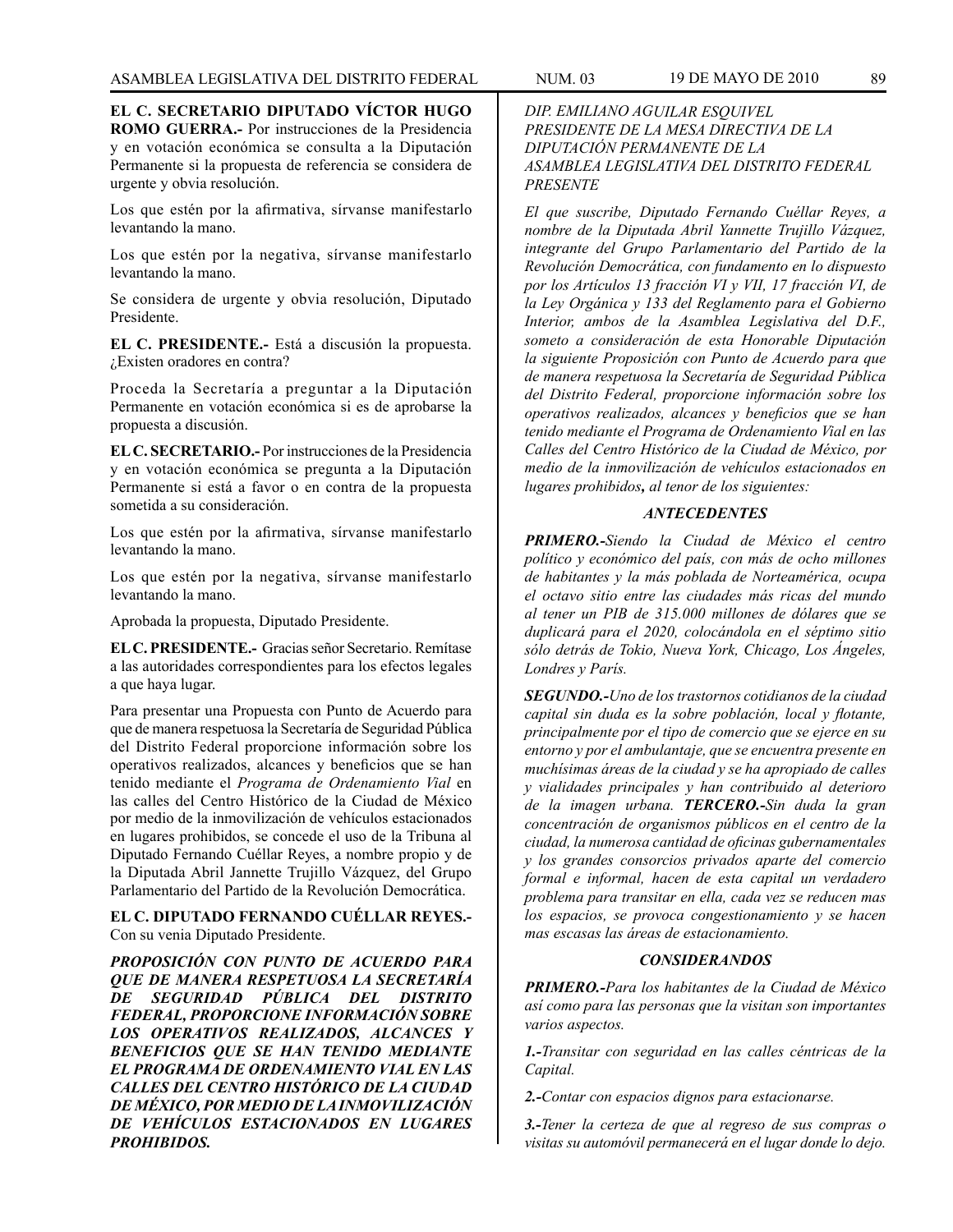# 90 ASAMBLEA LEGISLATIVA DEL DISTRITO FEDERAL NUM. 03 19 de mayo de 2010

*SEGUNDO.-Para el Gobierno del Distrito Federal, así como para la Asamblea Legislativa, el tema de ordenamiento vial es de suma importancia, tal es el caso que el pasado 2 de junio del 2003 se puso en marcha el programa de ordenamiento vial por el Secretario de Seguridad Pública del Distrito Federal en el Centro Histórico, mismo que tenía como objetivo principal la inmovilización de vehículos estacionados en lugares prohibidos.* 

*TERCERO.-La Asamblea Legislativa preocupada por el bienestar ciudadano y por que cada día se de a conocer el patrimonio cultural del centro histórico, coadyuva en el ejercicio del bienestar común.*

*Por lo antes expuesto y fundamentado se propone al pleno de esta asamblea de urgente y obvia resolución, la siguiente proposición con Punto de Acuerdo:*

# *PUNTO DE ACUERDO*

*ÚNICO.- Se solicita de manera respetuosa a la Secretaría de Seguridad Pública del Distrito Federal, proporcionar información sobre operativos realizados, alcances y beneficios que se han tenido mediante el programa de ordenamiento vial en las calles del centro histórico de la Ciudad de México, por medio de la inmovilización de vehículos estacionados en lugares prohibidos con los implementos llamados arañas.*

### *ATENTAMENTE*

### *Dip. Fernando Cuéllar Reyes*

Es cuanto, Diputado Presidente.

**EL C. PRESIDENTE.-** Gracias, señor Diputado. En términos de lo dispuesto por el Artículo 133 del Reglamento para el Gobierno Interior de la Asamblea Legislativa del Distrito Federal, consulte la Secretaría a la Diputación Permanente en votación económica si la propuesta presentada por el Diputado Fernando Cuéllar Reyes, se considera de urgente y obvia resolución.

**EL C. SECRETARIO DIPUTADO CARLOS ALBERTO FLORES GUTIÉRREZ.-** Por instrucciones de la Presidencia y en votación económica se consulta a la Diputación Permanente si la propuesta de referencia se considera de urgente y obvia resolución.

Los que estén por la afirmativa, sírvanse manifestarlo levantando la mano.

Los que estén por la negativa, sírvanse manifestarlo levantando la mano.

Se considera de urgente y obvia resolución, Diputado Presidente.

**EL C. PRESIDENTE.-** Está a discusión la propuesta. ¿Existen oradores en contra?

Proceda la Secretaría a preguntar a la Diputación Permanente en votación económica si es de aprobarse la propuesta a discusión.

**EL C. SECRETARIO.-** Por instrucciones de la Presidencia y en votación económica se pregunta a la Diputación Permanente si está a favor o en contra de la propuesta sometida a su consideración.

Los que estén por la afirmativa, sírvanse manifestarlo levantando la mano.

Los que estén por la negativa, sírvanse manifestarlo levantando la mano.

Aprobada la propuesta, Diputado Presidente.

**EL C. PRESIDENTE.-** Gracias, señor Secretario. Remítase a las autoridades correspondientes para los efectos legales a que haya lugar.

Para presentar una Propuesta con Punto de Acuerdo por el que se exhorta a distintas autoridades locales a dar cumplimiento a la resolución de fecha 21 de octubre, emitida por la Procuraduría Ambiental y del Ordenamiento Territorial del Distrito Federal, se concede el uso de la Tribuna al Diputado Federico Manzo Sarquis, a nombre del Diputado Juan Carlos Zárraga Sarmiento, del Grupo Parlamentario del Partido de Acción Nacional.

**EL C. DIPUTADO FEDERICO MANZO SARQUIS.-** Con la venia de la Presidencia.

*PROPOSICIÓN CON PUNTO DE ACUERDO POR EL QUE SE EXHORTA A DISTINTAS AUTORIDADES LOCALES A DAR CUMPLIMIENTO A LA RESOLUCIÓN DE FECHA VEINTIUNO DE OCTUBRE DEL AÑO EN CURSO EMITIDA POR LA PROCURADURÍA AMBIENTAL Y DEL ORDENAMIENTO TERRITORIAL DEL DISTRITO FEDERAL.*

*DIP. EMILIANO AGUILAR ESQUIVEL PRESIDENTE DE LA MESA DIRECTIVA DE LA DIPUTACIÓN PERMANENTE DE LA ASAMBLEA LEGISLATIVA DEL DISTRITO FEDERAL PRESENTE*

*El que suscribe, Diputado a la Asamblea Legislativa del Distrito Federal Parlamentario Acción Nacional con fundamento en lo dispuesto por los Artículos 17 fracción VI y 58 fracción X de la Ley Orgánica, y 93 y 133 del Reglamento para .el Gobierno Interior, ambos de la Asamblea Legislativa del Distrito Federal; someto a consideración de esta Diputación Permanente la siguiente Proposición con Punto de Acuerdo por el que se exhorta a distintas autoridades locales a dar cumplimiento a la resolución de fecha veintiuno de octubre del año en curso emitida por la Procuraduría Ambiental y del Ordenamiento Territorial del Distrito Federal, al tenor de los siguientes:*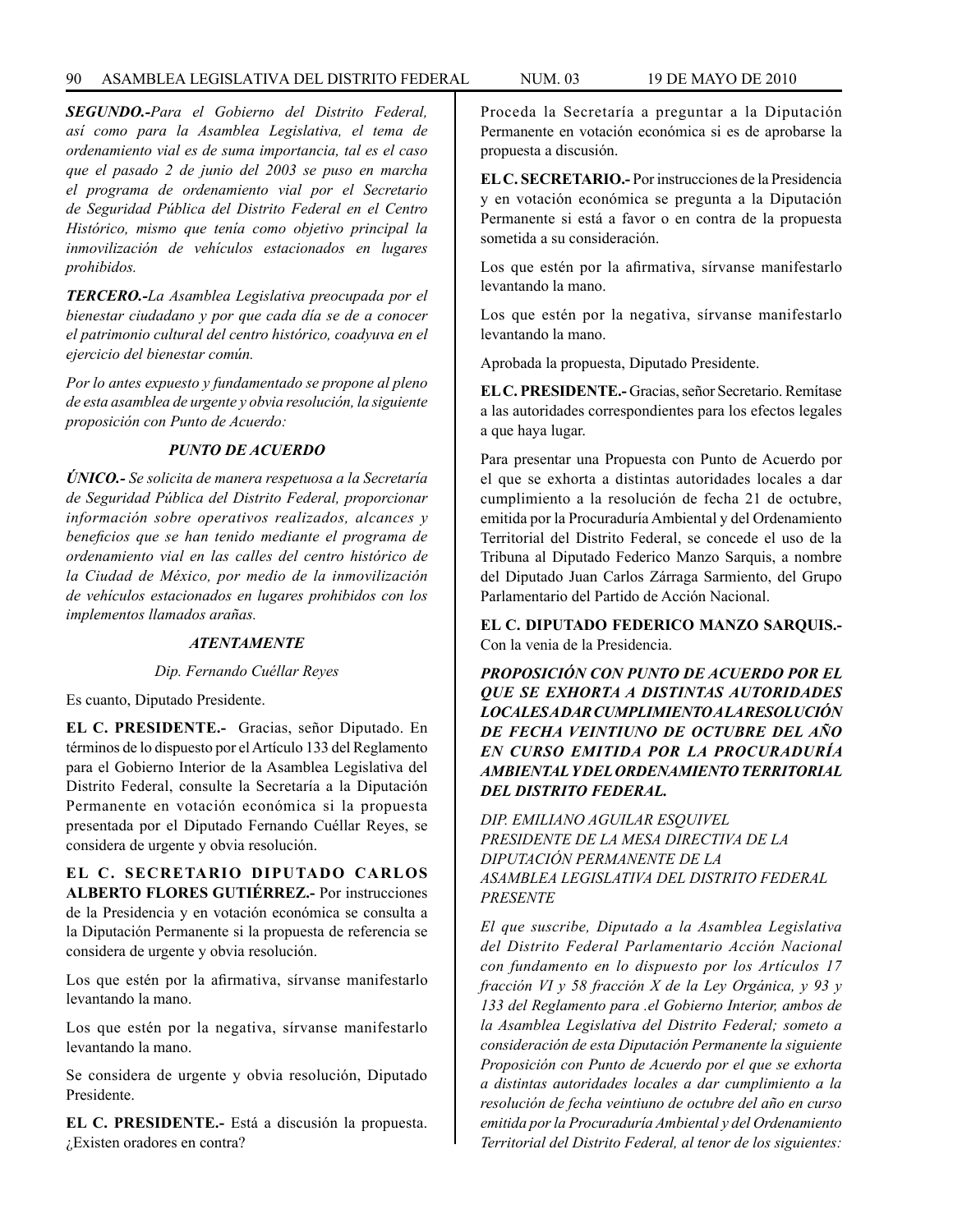## *ANTECEDENTES*

*La Procuraduría Ambiental y del Ordenamiento Territorial es la autoridad ambiental en el Distrito Federal que cuenta con autonomía financiera y operativa, es un Organismo Público Descentralizado de la Administración Pública del Distrito Federal. Surge ante la necesidad de prevenir y atender las demandas ciudadanas, con el fin de garantizar la contención de daños ambientales y la promoción del cumplimiento de la normatividad ambiental y territorial de la Ciudad de México.*

*Desde su creación en el año 2001 la Procuraduría Ambiental y del Ordenamiento Territorial del Distrito Federal se ha caracterizado por ser la defensora de los derechos ambientales de los habitantes del Distrito Federal, mediante la promoción y vigilancia del cumplimiento de las disposiciones jurídicas en materia ambiental y del ordenamiento territorial.*

*En el marco jurídico de sus atribuciones conforme a lo establecido en la Ley Orgánica de la Procuraduría Ambiental y del Ordenamiento Territorial a través de la Subprocuraduría atendió múltiples denuncias ciudadanas mismas que señalaban; que desde hace aproximadamente cinco años. sobre la Avenida de los Torres en la Delegación Álvaro Obregón, Colonia Torres de Potrero, como referencia exacta frente a la Universidad Anahuac del Sur, había un asentamiento humano irregular denominado "Colonos Unidos 11 de Noviembre", sobre el predio conocido como Barranca de La Malinche que delimita las demarcaciones Álvaro Obregón y Magdalena Contreras; sobre dicho predio mejor conocido como "La Angostura" se había realizado el derribo de árboles erosionando el suelo, así como la descarga aguas negras contaminándolo y eliminado la vegetación silvestre y la capa superficial del suelo, dando como resultado la modificación a la naturaleza del ecosistema, quebrantando el equilibrio ecológico y el ecosistema.*

*Asimismo, los ciudadanos denunciaron que aunado a lo anterior en dicho predio ya se estaban construyendo casas de uno y dos niveles causando un daño irreversible al ecosistema, deteriorándose los brazos de la Barranca "La Angostura".*

*Como consecuencia de las múltiples denuncias ciudadanas por la violación a la normatividad ambiental en el Predio conocido como "La Angostura", la Procuraduría Ambiental y del Ordenamiento Territorial admitió a trámite las múltiples denuncias a tráves de la Subprocuraduría Ambiental misma fueron acumuladas bajo el número de expediente PAOT-2006/AO-9/SPA-5 esto a fin de evitar duplicidad de actuaciones y en su momento, emitir resoluciones contradictorias que pudieran causar una situación jurídica que afecte la pronta solución al tema que nos ocupa.*

*Emanado de las investigaciones y actuaciones que realizo la Procuraduría Ambiental y del Ordenamiento Territorial, ésta determinó que existían graves violaciones a la* 

*normatividad ambiental y del ordenamiento territorial. Con fundamento en los Artículo 5 fracciones I y X, 6, fracción III, Artículo 15 BIS 4 fracciones I y XII entre otros la PAOT emitió la Resolución de fecha Veintiuno de Octubre de Dos Mil Nueve bajo el número de folio PAOT-05-300/200-2514- 2009 en la que se solicitó a las distintas autoridades locales y delegacionales llevar a cabo las acciones señaladas a fin garantizar el cumplimiento de las legislación ambiental y del ordenamiento territorial.*

*Por ello se solicitó a la Dirección General de Desarrollo Urbano de la Secretaría de Desarrollo Urbano y Vivienda, llevar a cabo la delimitación de las zonificaciones de áreas verdes y habitacional del predio conocido como La Angostura y/o Torres de Potrero en La Delegación Álvaro Obregón, así como debía informar a la Subprocuraduría de la PAOT el resultado de tal zonificación.*

*La Procuraduría Ambiental y del Ordenamiento Territorial solicitó a la Dirección de Protección y Conservación del Medio Ambiente, adscrita a la Dirección General de Servicios Urbanos, de la Delegación Álvaro Obregón a vigilar las áreas verdes de su competencia de acuerdo a lo que estipula el Artículo 87 de la Ley Ambiental del Distrito Federal, así como llevar a cabo la inspección del lugar para determinar si existen violaciones de la Norma .ambiental NADF- 001-RNAT-2006, e iniciar los procedimientos administrativos y/o penales correspondientes, y de igual forma debía informar a la Subprocuraduría de la Procuraduría Ambiental y del Ordenamiento Territorial sobre las acciones tomadas.*

*La Procuraduría Ambiental y del Ordenamiento Territorial, solicito a la Delegación Álvaro Obregón mediante la Dirección General Jurídica y de Gobierno y de Obras y Desarrollo Urbano a iniciar los procedimientos administrativos por violaciones al Programa General de Desarrollo Urbano Delegacional en Álvaro Obregón en cuanto al uso del suelo por violaciones al Reglamento de Construcciones en el Distrito Federal en lo que se refiere a contar con las manifestaciones de construcción por violaciones a la Ley Ambiental, pues no contaban con manifestaciones al impacto ambiental, y de ser ese el caso se procediera a imponer las sanciones correspondientes por las construcciones realizadas y que se siguen realizando en el predio denominado "La Angostura".*

*La Procuraduría Ambiental y del Ordenamiento Territorial, solicitó a la Dirección Ejecutiva de Vigilancia Ambiental de la Secretaría del Medio Ambiente a iniciar el procedimiento administrativo al asentamiento humano irregular denominado "La Angostura".*

*De igual forma la Procuraduría Ambiental y del Ordenamiento Territorial solicitó a la Secretaría de Desarrollo Urbano iniciar el procedimiento administrativo correspondiente al asentamiento humano irregular denominado "La Angostura" por no contar con Manifestación de Impacto Urbano.*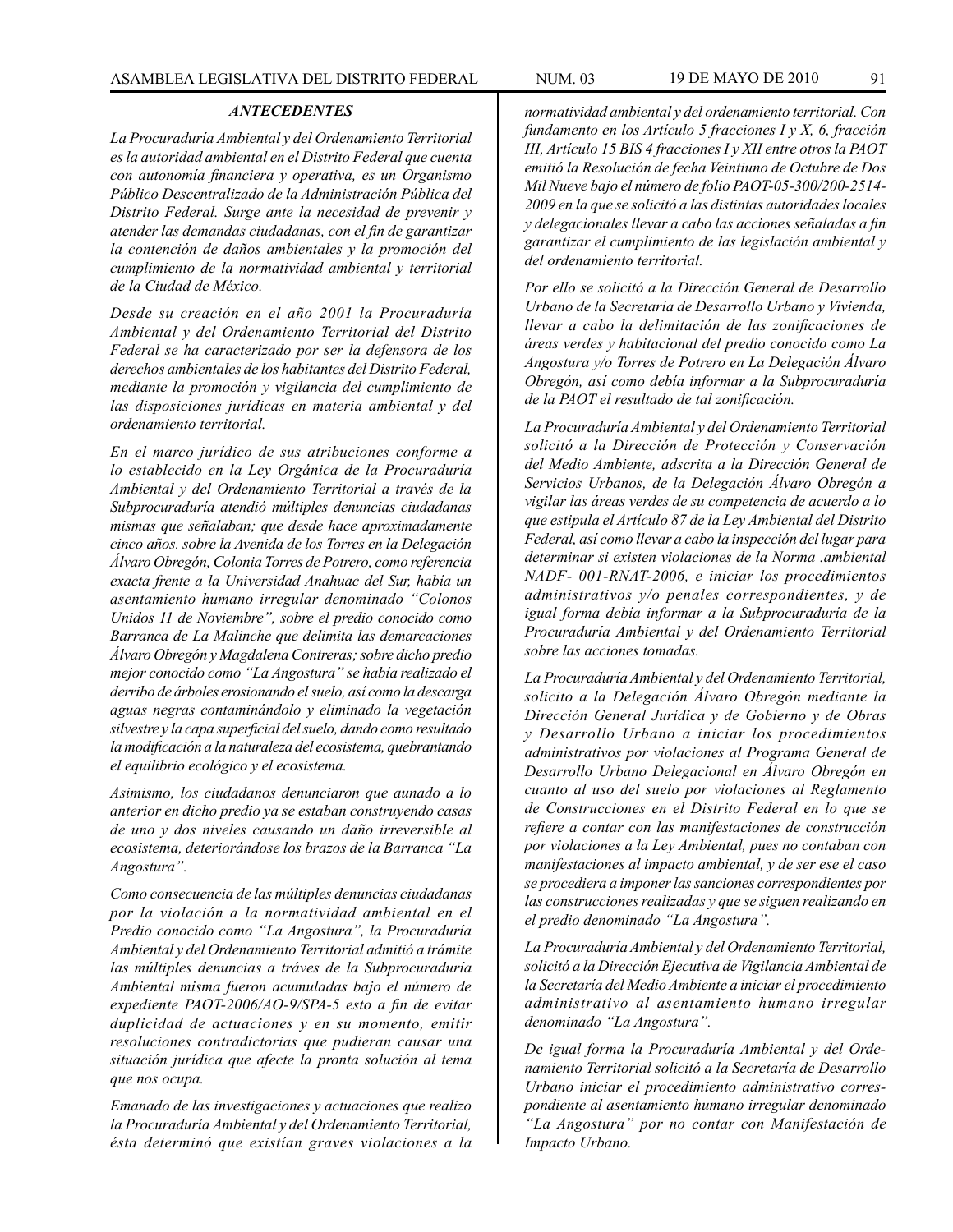*La Procuraduría Ambiental y del Ordenamiento Territorial, instó a Patrimonio Inmobiliario a determinar situación jurídica que guarda del predio en cuestión, mismo que se desincorpora de la Comisión Federal de Electricidad.*

*Instó la Procuraduría Ambiental y del Ordenamiento Territorial, al Instituto de Vivienda del Distrito Federal para que no otorgara créditos para la construcción de vivienda, sin antes llevar haber sido verificada la situación jurídica sobre la propiedad de los predios de la Angostura, pues no existe la certeza jurídica en cuanto la propiedad del predio en cuestión.*

*La Procuraduría Ambiental y del Ordenamiento Territorial, solicitó a la Contraloría Interna de Álvaro Obregón investigará si los vehículos, maquina excavadora y camiones forman parte del parque vehicular de la delegación en comento y si estos llevaron a cabo actividades dentro del predio en cuestión.*

*En diciembre de dos mil nueve, el Diputado promovente del presente Punto de Acuerdo presentó al Pleno de la Asamblea Legislativa una Proposición para exhortar a las autoridades correspondientes el cumplimiento de la referida recomendación de de la Procuraduría Ambiental.*

*Y ante el incumplimiento de las distintas autoridades involucradas, tanto a nivel local como delegacional, la Procuraduría Ambiental y del Ordenamiento Territorial mediante Oficio Número PAOT-05-300/200-0233-2010 de fecha 28 de enero del año en curso, solicitó nuevamente da la Secretaría del Medio Ambiente, Dirección General de Patrimonio Inmobiliario, Secretaría de Desarrollo Urbano y Delegación Álvaro Obregón giraran instrucciones a quien correspondiera a efecto de que informaran a la Subprocuraduría las acciones realizadas para el cumplimiento de la citada Resolución.*

*Finalmente, a más de seis meses de la resolución emitida por la Procuraduría Ambiental y del Ordenamiento Territorial con relación al predio denominado "La Angostura" en la Delegación Álvaro Obregón, las autoridades encargadas de su cumplimiento no han realizado ninguna acción encaminada al cumplimiento de la misma, y por el contrario, a la fecha el deterioro ambiental en el predio debido a la tala y derribo de árboles ha sido cada día mayor y con ellos la expansión del asentamiento humano irregular y día a día avance con las construcciones sin autorización alguna.*

#### *CONSIDERACIONES*

*PRIMERO.- Que de conformidad con el Artículo 4 de nuestra Constitución Política, que toda persona tiene derecho a un medio ambiente adecuado para su desarrollo y bienestar.*

*SEGUNDO.- Que de conformidad con lo que establecen los Artículos 17 fracción VI, y 18 fracción VII, ambos de la Ley Orgánica de la Asamblea Legislativa del Distrito Federal, es deber de los Diputados presentar proposiciones y denuncias, así como representar los intereses de los*  *ciudadanos, promover y gestionar la solución de los problemas y necesidades colectivas ante las autoridades competentes.*

*TERCERO.- Que de conformidad con lo establecido por el Artículo 2º de la Ley Orgánica de la Procuraduría Ambiental del Distrito Federal, la Procuraduría, como autoridad ambiental, es un organismo público descentralizado la Administración Pública con personalidad jurídica, patrimonio propio, y autonomía operativa y financiera para el buen desempeño de sus funciones, que tiene por objeto la defensa de los derechos de los habitantes del Distrito Federal a disfrutar de un ambiente adecuado para su desarrollo, salud y bienestar, mediante la promoción y vigilancia del cumplimiento de las disposiciones jurídicas en materia ambiental y del ordenamiento territorial, conforme a las atribuciones que se le otorgan en el presente ordenamiento.*

*CUARTO.- Que de conformidad con lo establecido par el Artículo 5 en su fracción XI de la Ley Orgánica de la Procuraduría Ambiental del Distrito Federal es deber de la PAOT dar respuesta, debidamente fundada y motivada a la denuncia presentada y, en su caso, ratificada ante la Procuraduría, notificando al denunciante el resultado de los reconocimientos de hechos realizados, y en su caso, de las acciones que se hayan tornado para su atención.*

*QUINTO.- Que de conformidad con lo establecido por el Artículo 5 en su fracción XIII de la Ley Orgánica de la Procuraduría Ambiental del Distrito Federal la PAOT emitió recomendaciones a las dependencias; órganos desconcentrados y entidades de la administración pública federal, estatal, municipal y del Distrito Federal, con el propósito de promover la aplicación del cumplimiento de las disposiciones jurídicas en materia ambiental y del ordenamiento territorial; así como para la ejecución de las acciones procedentes derivadas de la falta de aplicación o incumplimiento de dichas disposiciones; o cuando incurran en actos u omisiones que generen o puedan generar desequilibrio ecológico, daños o deterioro grave de los ecosistemas o sus elementos.*

*SEXTO.- Que de conformidad con lo establecido por el Artículo 31 de la Ley Orgánica de la Procuraduría Ambiental del Distrito Federal, La Procuraduría emitirá la Recomendación que corresponda a las dependencias, órganos desconcentrados y entidades de la administración pública federal, estatal, municipal y del Distrito Federal, cuando acredite actos, hechos u omisiones que constituyan violaciones, incumplimientos o falta de aplicación de las disposiciones jurídicas en materia ambiental y del ordenamiento territorial o cuando las acciones u omisiones de las autoridades correspondientes generen o puedan generar daños o deterioro grave del ambiente y los recursos naturales del Distrito Federal.*

*SÉPTIMO.- Que de conformidad con el Artículo 5 fracciones I y X, 6 fracción III, 15 Bis 4 fracciones I y XII, 19, 21 y 27 fracción III, 30 Bis 2 de la Ley Orgánica de la Procuraduría Ambiental y del Ordenamiento Territorial del*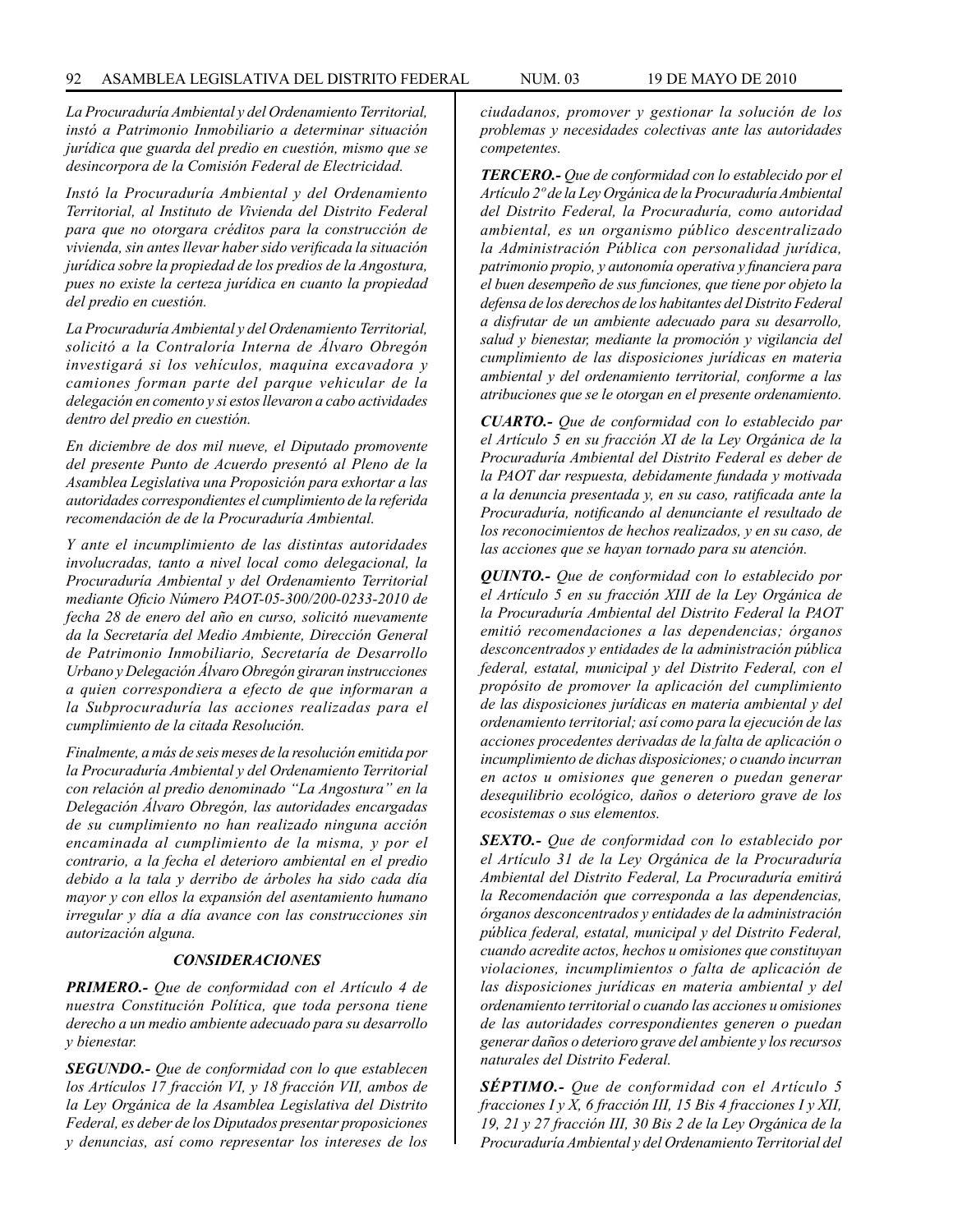*Distrito Federal y Artículos 91 y 95 de su Reglamento, la PAOT, emitió una resolución con número de folio PAOT-05-300/200-2514- 2009 de fecha 21 de octubre de 2009.*

*OCTAVO.- Que de conformidad con fundamento en lo señalado en el considerando anterior la PAOT, mediante oficio número PAOT-05-300/200-2514-2009, entregó copia de la Resolución en comento a las siguientes autoridades: Delegación Álvaro Obregón; Secretaría de Desarrollo Urbano y Vivienda, Dirección General de Patrimonio Inmobiliario, Instituto de Vivienda del Distrito Federal, Sistema de Aguas de la Ciudad de México, Consejería Jurídica y de Estudios Legislativos, Dirección General de Regulación Territorial, Procuraduría General de Justicia de Distrito Federal (Fiscalía Especializada en Delitos Ambientales y Protección Urbana) y Secretaría del Medio Ambiente. Esto con el fin de dar cumplimiento a la normatividad ambiental y territorial.*

*NOVENO.- Que debido a la falta de acciones de las autoridades competentes, para dar cumplimiento a la Resolución de la PAOT, esta solicito mediante oficio de fecha 28 de enero del año en curso, y con fundamento en lo establecido en el Artículo 5 fracciones I y X, 6 fracción III, 15 Bis 4 fracciones I y XII, 19, 21 y 27 fracción III, 30 Bis 2 de la Ley Orgánica de la Procuraduría Ambiental y del Ordenamiento Territorial del Distrito Federal y Artículo 91 y 95 de su Reglamento, a las autoridades involucradas se sirvan informar acerca de las acciones realizadas para el cumplimiento de dicha Resolución, hecho que hasta la fecha no ha acontecido, dando lugar a un mayor deterioro ambiental y casi irreversible.*

*Por lo expuesto y fundado, someto a la consideración del Pleno la Diputación permanente de esta Honorable Asamblea la siguiente proposición con*

### *PUNTO DE ACUERDO*

*ÚNICO.- SE EXHORTA A LOS TITULARES DE LAS DIRECCIONES JURÍDICA Y DE GOBIERNO, OBRAS Y DESARROLLO URBANO, SERVICIOS URBANOS Y CONTRALORÍA INTERNA, TODAS DEPENDENCIAS DE LA DELEGACIÓN ÁLVARO OBREGÓN; SECRETARÍA DE DESARROLLO URBANO Y VIVIENDA, PATRIMONIO INMOBILIARIO; SISTEMA DE AGUAS DE LA CIUDAD DE MÉXICO; DE PLANEACIÓN Y COORDINACIÓN DE POLÍTICAS DEL SISTEMA DE AGUAS DE LA CIUDAD DE MÉXICO; DIRECCIÓN EJECUTIVA DE VIGILANCIA AMBIENTAL DE LA SECRETARÍA DEL MEDIO AMBIENTE; JURÍDICA Y DE ESTUDIOS LEGISLATIVOS DE REGULACIÓN TERRITORIAL; FISCALÍA ESPECIALIZADA PARA LA ATENCIÓN DE DELITOS AMBIENTALES DE LA PROCURADURÍA GENERAL DE JUSTICIA DEL DISTRITO FEDERAL; Y LA SUBDIRECCIÓN GENERAL JURÍDICA DE LA COMISIÓN NACIONAL DEL AGUA, PARA QUE DEN CUMPLIMIENTO A LA BREVEDAD A LA RESOLUCIÓN DE FECHA VEINTIUNO DE OCTUBRE DEL AÑO EN CURSO EMITIDA POR LA PROCURADURÍA AMBIENTAL* 

*Y DEL ORDENAMIENTO TERRITORIAL DEL DISTRITO FEDERAL, CON RELACIÓN AL PREDIO DENOMINADO "LA ANGOSTURA" EN LA DELEGACIÓN ÁLVARO OBREGÓN.*

*Recinto Legislativo, a los diecinueve días del mes de Mayo del Dos Mil Diez.*

### *ATENTAMENTE*

*Dip. Juan Carlos Zárraga Sarmiento*

Es cuanto, Diputado Presidente.

**EL C. PRESIDENTE.-** Gracias, señor Diputado. Con fundamento en lo dispuesto por los Artículos 50 fracción IV y V de la Ley Orgánica de la Asamblea Legislativa del Distrito Federal, 28 y 132 del Reglamento para su Gobierno Interior, se turna para su análisis y Dictamen a la Comisión Preservación del Medio Ambiente y Protección Ecológica.

Para presentar un Pronunciamiento a nombre de la Asamblea Legislativa del Distrito Federal por el que se condena enérgicamente la desaparición del Licenciado Diego Fernández de Cevallos, se concede el uso de la Tribuna al Diputado Carlos Alberto Flores Gutiérrez.

## **EL C. DIPUTADO CARLOS ALBERTO FLORES GUTIÉRREZ.-** Con su venia, Diputado Presidente.

Los integrantes de esta Soberanía lamentamos profundamente la desaparición del Licenciado Diego Fernández de Cevallos, ex legislador, ex candidato a la Presidencia de la República y destacado político nacional, nacido en 1941 en la Ciudad de México.

Licenciado por la Facultad de Derecho de la Universidad Nacional Autónoma de México, Diego Fernández de Cevallos inició sus actividades profesionales en el bufete del Licenciado Manuel Gómez Morín, fundador del Partido Acción Nacional, para posteriormente independizarse y continuar el ejercicio de su profesión de abogado en su despacho particular como litigante y consultor en las diversas áreas del Derecho.

Fungió también como profesor de Derecho Penal y Derecho Mercantil en la Escuela de Derecho de la Universidad Iberoamericana.

Inició su carrera política dentro del Partido Acción Nacional, donde ingresó en 1959.

Fue candidato a la Presidencia de la República por el mismo partido en 1994, Consejero Nacional y miembro del Comité Ejecutivo Nacional en diversas ocasiones del Partido Acción Nacional.

Fue candidato a Diputado federal en cuatro ocasiones, ha sido Diputado federal y senador de la República.

Desde la noche del viernes 14 de mayo del 2010 se dio la desaparición del Licenciado Fernández de Cevallos en el rancho de su propiedad en el Municipio de Pedro Escobedo, en Querétaro, sin que hasta el momento se conozca su paradero o estado de salud.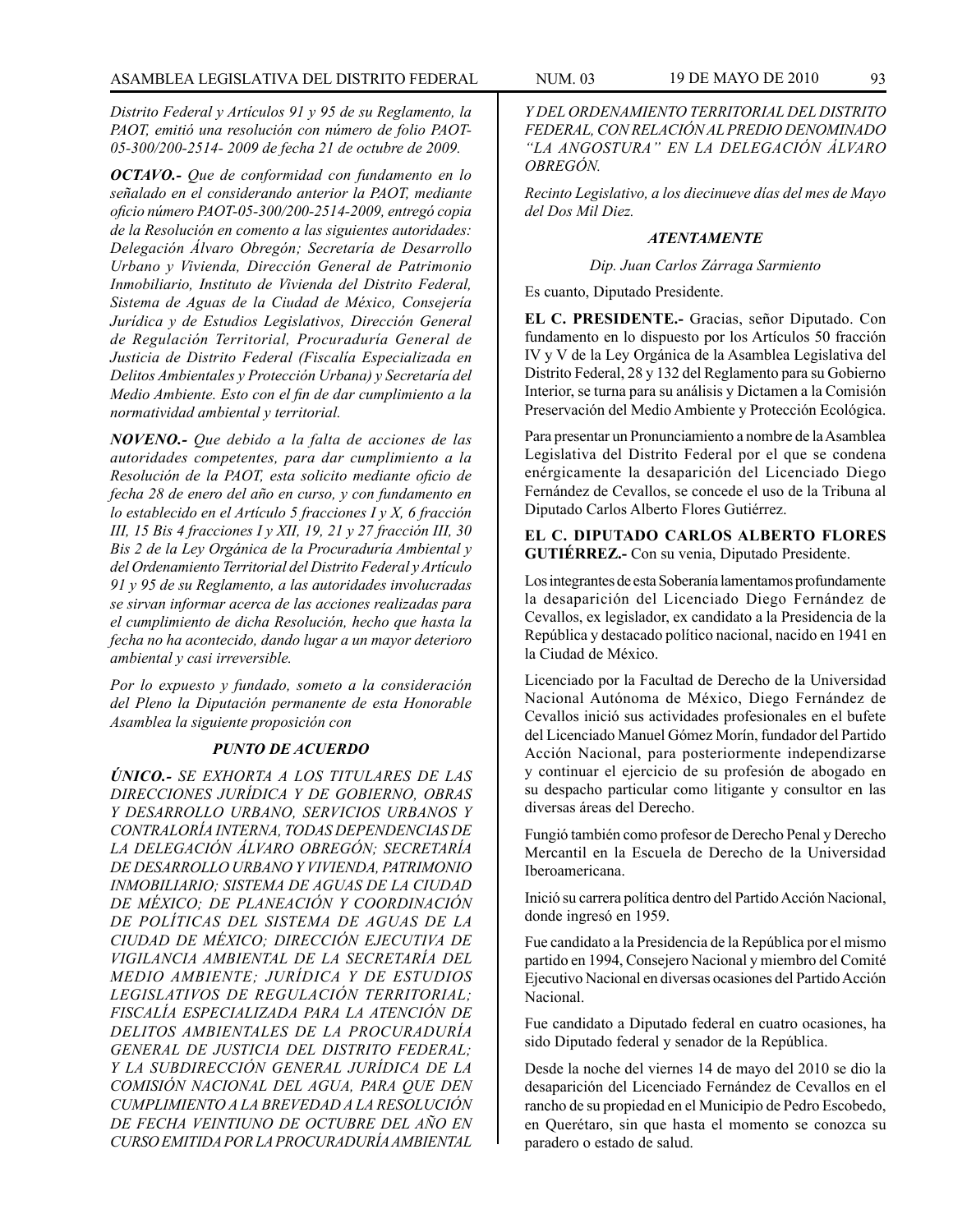La Procuraduría General de Justicia del Estado de Querétaro, así como la Procuraduría General de la República emitieron el sábado 15 tres comunicados para confirmar que el ex senador estaba en calidad de desaparecido.

Creyente en el Estado de Derecho, el Licenciado Diego Fernández de Cevallos viajaba sin escoltas. Como se sabe, el día de su desaparición él conducía su camioneta.

Lo ocurrido nos indigna y consterna. Como integrantes de esta Asamblea Legislativa y también como miembros de la sociedad, condenamos enérgicamente este tipo de acciones en contra del Licenciado Diego Fernández de Cevallos y contra cualquier otra persona que sea víctima de estas atrocidades.

Por tal motivo, solicitamos desde esta Tribuna a todas las autoridades encargadas de investigar directa e indirectamente a que a la brevedad posible puedan esclarecer este caso que tanto lastima la vida política de nuestro país.

Mediante este pronunciamiento, la Asamblea Legislativa del Distrito Federal reprueba enérgicamente cualquier acto de violencia que atente contra la integridad física de las personas y las prive ilegalmente de su libertad.

Nos pronunciamos por la liberación del Licenciado Diego Fernández de Cevallos y también manifestamos nuestra solidaridad con su familia en estos momentos de gran incertidumbre.

Firman este pronunciamiento: Diputado Carlo Pizano Salinas, el Diputado Federico Manzo Sarquis, el Diputado Octavio West, el Diputado Víctor Hugo Romo, el Diputado David Razú Aznar, la Diputada Lizbeth Rosas, el Diputado Emiliano Aguilar, el Diputado Fernando Cuéllar, el Diputado Uriel González Monzón y el de la voz.

Es cuanto, Diputado Presidente.

**EL C. PRESIDENTE.-** Muchas gracias, señor Diputado. Para presentar un pronunciamiento en contra de los criterios con base en los cuales se negó la inclusión en el Orden del Día de la Sesión anterior de esta Diputación Permanente de un asunto, se concede el uso de la tribuna al Diputado Octavio Guillermo West Silva, del Grupo Parlamentario del Partido Revolucionario Institucional.

### **EL C. DIPUTADO OCTAVIO GUILLERMO WEST SILVA.-** Con su venia, compañero Presidente.

En mi carácter de Diputado de esta Asamblea Legislativa y con base en lo dispuesto en los Artículos 17 fracción III, 58 fracción X de la Ley Orgánica de la Asamblea, así como 81, 82, 84 y 92 del Reglamento para el Gobierno Interior de la misma, presento el siguiente pronunciamiento en el que manifiesto mi preocupación en contra de los criterios con base en los cuales ha sido negada la inclusión en el Orden del Día de la Sesión anterior de una Iniciativa con Proyecto de Decreto.

De conformidad con el Artículo 48 del Estatuto de Gobierno del Distrito Federal, el derecho de iniciar leyes y Decretos ante la Asamblea Legislativa del Distrito Federal corresponde a los Diputados de la misma, al Jefe de Gobierno y, a través de la Iniciativa popular, a los ciudadanos del Distrito Federal.

Por su parte el Artículo 51 del Estatuto de Gobierno del Distrito Federal establece que en los recesos de la Asamblea la Comisión de Gobierno tendrá, entre otras, la atribución de recibir las Iniciativa de Ley y proposiciones dirigidas a la Asamblea y turnarlas para Dictamen a las Comisiones de la Asamblea a las que vayan dirigidas, a fin de que se despachen en el inmediato periodo de sesiones, lo cual se retoma en la fracción XIII del Artículo 44 de la Ley Orgánica de esta Asamblea.

Como se observa, el Artículo 46 del Estatuto de Gobierno no excluye la posibilidad de que los Diputados, en ejercicio de ese derecho, presenten y expongan Iniciativas ante la Diputación Permanente. En cambio el Artículo 51 del mismo ordenamiento si bien establece una facultad a la Comisión de Gobierno, subordinada al Pleno por cierto, para recibir Iniciativas y proposiciones, dicha atribución debe contextualizarse en congruencia con el Artículo 46, pues esta atribución está relacionada con aquellas Iniciativas que provengan de entes externos al Órgano Legislativo, como sería el caso de las remitidas por el Jefe de Gobierno o las que llegaren a presentarse a través de la Iniciativa Popular, lo cual se ratifica con el contenido del Artículo 86 del Reglamento para el Gobierno Interior de esta Asamblea.

Debe, adicionalmente, tenerse en consideración la incongruencia misma en la aplicación de tal criterio restrictivo sostenido no por sí mismos, sino por instrucciones por la Coordinación de Servicios Parlamentarios, pues en los hechos a la fecha la Diputación Permanente conoce sobre proposiciones, por lo cual también debería conocer sobre Iniciativas, pues suponiendo sin conceder que la interpretación errónea que se le pretende dar a ese numeral fuese válida, la Diputación Permanente tampoco podría conocer sobre proposiciones pues dicho numeral no hace distinción entre proposiciones e Iniciativas en particular.

Lo anterior se robustece por lo dispuesto en el Artículo 17 fracción IV de la Ley Orgánica de la Asamblea Legislativa del Distrito Federal que establece como un derecho de los Diputados iniciar leyes y Decretos ante la Asamblea sin acortar en forma alguna, que si bien puede ejercerse ante la Diputación Permanente, no pueda ser expuesta ante la misma.

Ahora bien, el Artículo 58 fracción X de la Ley Orgánica de la Asamblea establece que es atribución de la Diputación Permanente conocer de los pronunciamientos, propuestas y denuncias que no comprendan la aprobación, reforma, derogación o abrogación de leyes o Decretos. Empero, a esta disposición igualmente se le pretende dar una interpretación restrictiva y errónea ya que con base en ésta se negó el derecho que como Diputado integrante de esta V Legislatura tengo para exponer Iniciativas ante el Pleno de la Diputación Permanente, pero asimismo se ha negado el derecho a otros Diputados para exponer Iniciativas ante este Pleno.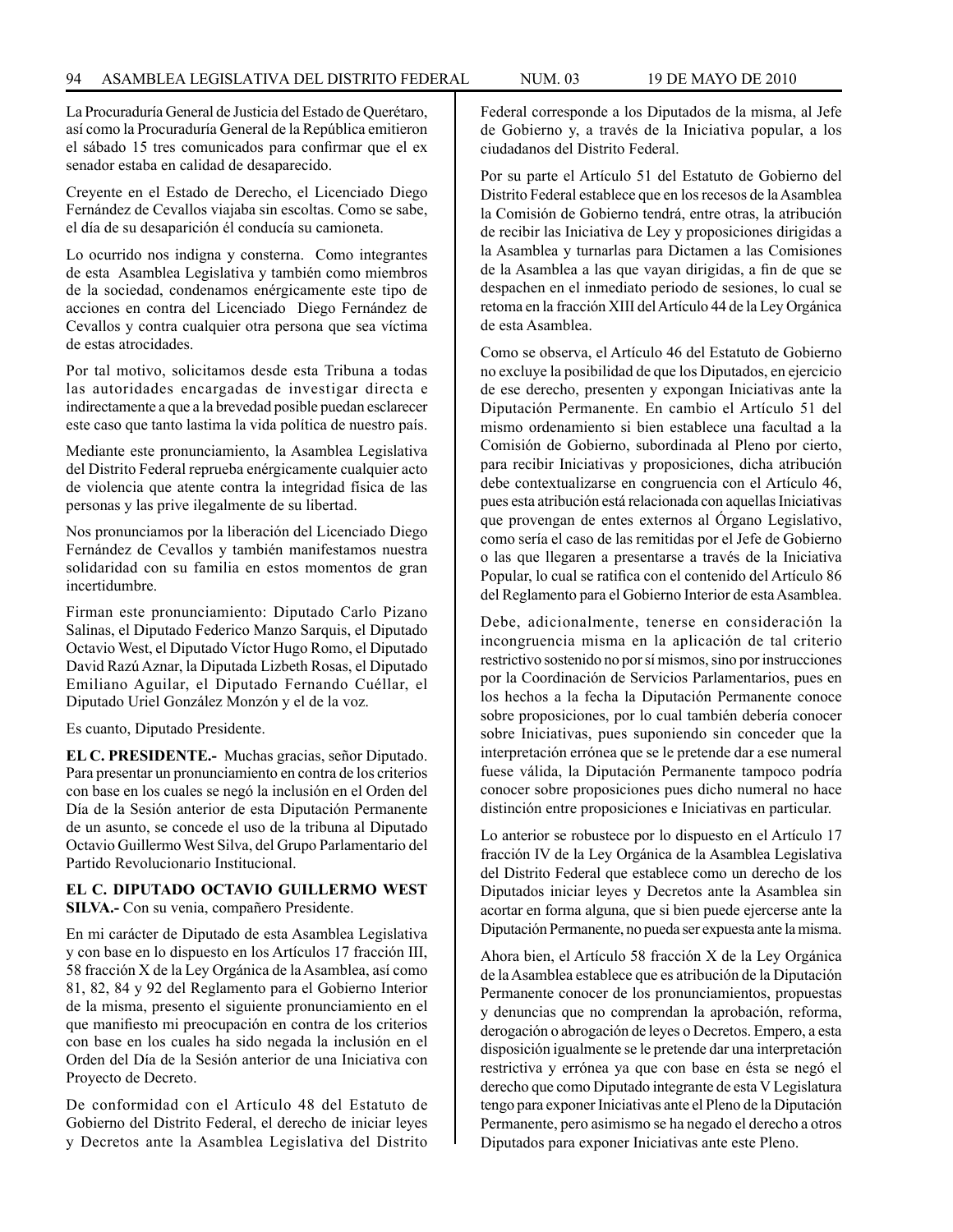Ello es así pues de la simple lectura del precepto en cuestión se desprende que el mismo no es aplicable para analizar si un asunto se incluye o no en el Orden del Día de la Diputación Permanente, en virtud de que su objeto solamente es el de regular que la Diputación Permanente no resuelva sobre este tipo de asuntos que implican reformas a ordenamientos o a Decretos.

Por lo contrario, como se pretende, que no puedan ser presentadas Iniciativas ante la misma, pues el trámite y la consecuencia de su presentación ante la Diputación Permanente es la orden de la Mesa Directiva para que sean turnados a la Comisión competente, es decir la consecuencia es la misma que el turno que se pretende dar por parte de la Comisión de Gobierno, por lo cual no existe ninguna razón ni lógica ni jurídica que avale la arbitraria restricción de exponer Iniciativas ante la Diputación Permanente.

Ello conlleva que ante esta Diputación Permanente solamente se puedan presentar lo que hemos visto, que son puntos de acuerdo o pronunciamientos y que ante la propia sociedad quede manifiesto que aquí no se presentan Iniciativas durante el período en el que dura la Permanente, mientras que sí se presentan Iniciativas pero se les turna mecánicamente a la Comisión de Gobierno y el Pleno ni siquiera informa que los Diputados presentaron Iniciativas.

Esto redunda en una mala imagen de la Asamblea por una interpretación errónea que se está haciendo de los ordenamientos legales.

No entiendo por qué la Permanente sí puede recibir en su Mesa Directiva una Iniciativa y turnarla a la Comisión de Gobierno o a donde piense que debe ser turnada y en cambio no puede escuchar al Diputado que trajo esa Iniciativa. No hay otra instancia ante cuál presentarla. Tiene que ser ante esta Mesa Directiva. Es un error de interpretación y esto está obligando a que pareciera o a que parezca ante la sociedad que durante este período es un tiempo perdido en el que solamente se presentan Puntos de Acuerdo porque así los juzgan o pronunciamientos sobre un tema u otro que sin menoscabar su importancia son de naturaleza diferente que el proceso fundamental le corresponde al inicio de leyes, de reformas, etcétera, que tiene a su cargo la Asamblea por ser Asamblea Legislativa.

Lo anterior se ve robustecido con lo establecido en el Reglamento para el Gobierno Interior de esta Asamblea, pues en el Artículo 84 del mismo se dispone expresamente *para el desarrollo de las Sesiones de la Diputación Permanente se aplicará en lo conducente el Título Tercero, Capítulo Primero del presente ordenamiento*. Título que se refiere al procedimiento legislativo en la Asamblea y cuyo Capítulo I es del procedimiento legislativo que contiene siete secciones, siendo la primera la relativa a las Iniciativas, por lo cual no puede interpretarse sin base alguna que esta sección quedó totalmente fuera de los supuestos aplicables a la Diputación Permanente, ya que no existe norma alguna que así lo disponga.

En mérito de lo expuesto, reitero mi más enérgica protesta ante esta Diputación Permanente por los hechos a los que me he referido y reitero no sólo son las Iniciativas que he tratado de presentar, sino otras de compañeros Diputados de otras fracciones que han sido turnadas a la Mesa Directiva y como si no existieran pasadas directamente a otra instancia para que las turne a las Comisiones o directamente a las Comisiones, dando la apariencia que en esta Asamblea no se legisla o no se inician leyes durante los periodos de la Diputación Permanente cuando en realidad durante los periodos de la Comisión, el que dura la Diputación Permanente, se tiene muchísimo trabajo en Comisiones, lo hemos estado viendo, se tiene muchísimo trabajo en orden directamente legislativo y no solamente gestión. No estamos de vacaciones, ni están de vacaciones otros compañeros Diputados que presentan o podrían estar presentando Iniciativas a través de nosotros.

En mérito de lo expuesto entonces, creo que debemos tomar el caso nosotros, no lo presente como un Punto de Acuerdo, para que todos pudiéramos juzgar la base jurídica que estoy exponiendo.

Cómo puede ser posible que si la Coordinación de Servicios Parlamentarios, le solicito un poco de tiempo, señor Presidente, en dos párrafos termino, que si la Coordinación de Servicios Parlamentarios interpreta por sí o se le ordena interpretar que el Artículo 44 fracción XIII de la Ley Orgánica de esta Asamblea restringe que la Diputación Permanente pueda conocer Iniciativas, a la vez se permita que sí conozca sobre proposiciones con puntos de acuerdo de cualquier tipo de gestión, como muchos que se presentaron, incluso hoy mismo ante este Pleno, y que en esa lógica con la que se impide la presentación de Iniciativa ante este Pleno, también estarán prohibidas, pues esa norma no distingue forma alguna, ya que se refiere a ambos tipos de asuntos, Iniciativas y proposiciones, por lo cual reitero en esa lógica, la Diputación Permanente no podría conocer tampoco sobre esas proposiciones. Sin embargo, este simple razonamiento muestra lo errónea de esa interpretación.

Por lo anteriormente expuesto y fundado, solicito a la Mesa Directiva de esta Diputación Permanente que turne a quien corresponda el presente pronunciamiento, para que se aclaren estos hechos como en derecho legislativo correspondan, independientemente de que el suscrito en breve presente las propuestas de reformas que fueran necesarias para clarificar lo que al parecer no ha quedado claro cuando se interpreta.

Yo creo, compañeros, que esta interpretación errónea está quitando mucha riqueza en la manifestación de la Asamblea Legislativa ante la sociedad en este período. Muchas gracias por su atención.

Gracias, señor Presidente.

**EL C. PRESIDENTE.-** Gracias, señor Diputado. Para presentar un pronunciamiento respecto a la Unión Nacional de Técnicos y Profesionistas Petroleros, se concede el uso de la palabra al Diputado Uriel González Monzón, a nombre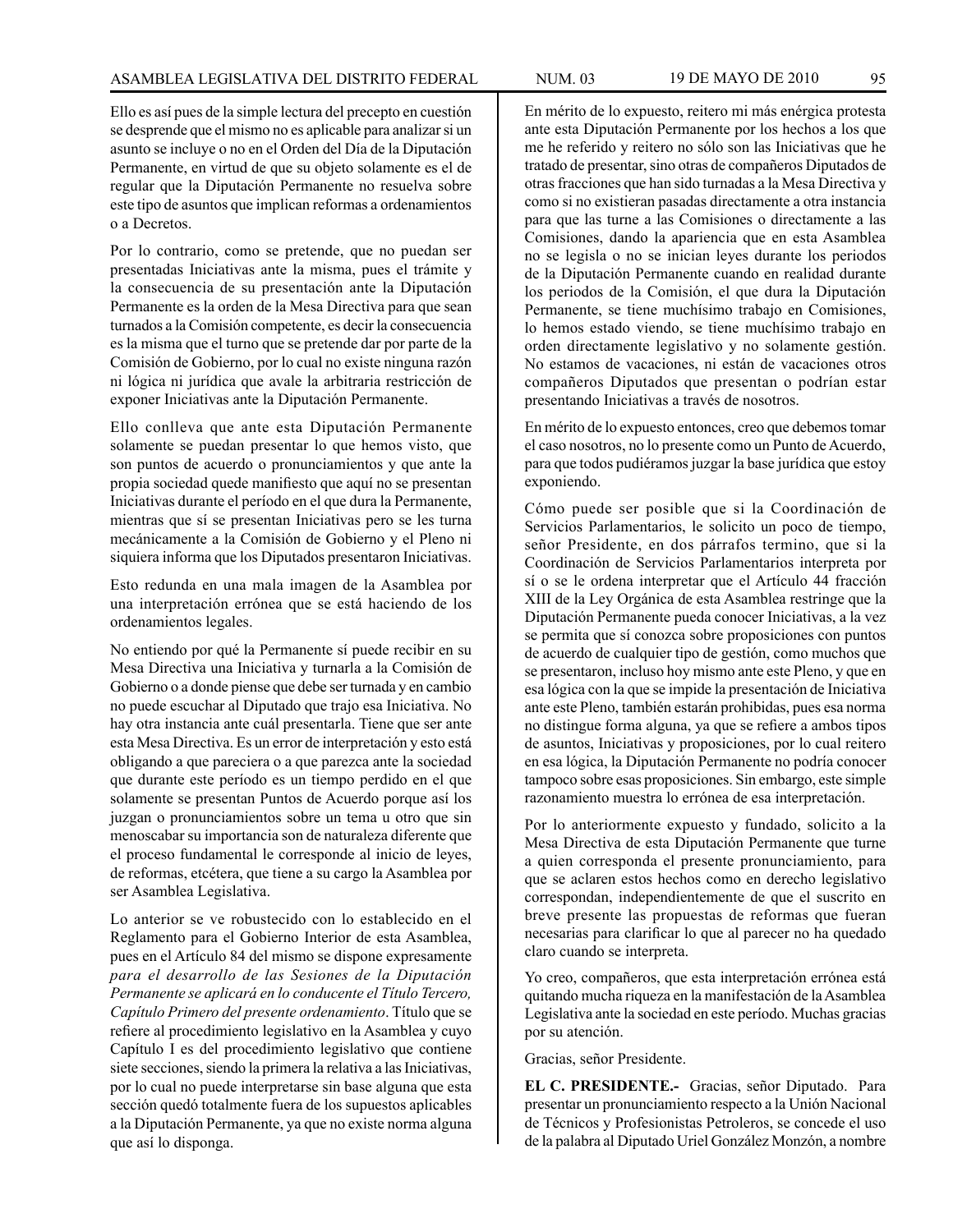propio y de la Diputada Karen Quiroga Anguiano, del Grupo Parlamentario del Partido de la Revolución Democrática.

### **EL C. DIPUTADO ADOLFO URIEL GONZÁLEZ MONZÓN**.- Con su venia, Diputado Presidente.

Compañeras y compañeros Diputados:

Como legislador es mi obligación pronunciarme respecto a los recientes acontecimientos, en los que el Gobierno Federal ha instruido al Secretario del Trabajo para reprimir a la clase trabajadora organizada en Sindicatos, negándoles derechos y libertades laborales establecidas en el Artículo 123 de la Carta Magna. Por ello denuncio las violaciones a los derechos personales de los trabajadores a asociarse para ejercer de manera conjunta un derecho colectivo.

Los integrantes o los intereses del Gobierno Federal buscan coartar los derechos y libertades sindicales de los mexicanos, pues no conforme con querer privatizar Petróleos Mexicanos, evita y desconoce a toda costa la conformación de sindicatos que lleva por nombre la Unión Nacional de Técnicos y Profesionistas Petroleros.

El día 14 de noviembre del 2008, dirigentes y afiliados de la Unión Nacional de Técnicos y Profesionistas Petroleros, fueron desalojados con lujo de violencia de sus centros de trabajo en toda la República Mexicana, refinerías, terminales de distribución y reparto, complejos petroquímicos, oficinas centrales e instalaciones de PEMEX. A la fecha, siguen separados laboralmente de Petróleos Mexicanos.

Ante tal violación de los derechos y libertades sindicales que se están presentando en nuestro país, como ya ocurrió con el Sindicato Mexicano de Electricistas que flagrantemente decidieron liquidar a más de 40 mil empleados, tal es el caso de la Unión Nacional de de Técnico y Profesionistas Petroleros, que habiendo cumplido con los requisitos legales, solicitaron su registro ante la Secretaría del Trabajo y Previsión Social en el año 2008, negándoles su registro a dicha Secretaría con el argumento de que no reunían los requisitos de Ley.

Ante tal acto de autoritarismo, esta Unión de Trabajadores promovió un amparo, el 15 de enero de 2008, resolviéndose a su favor el 2 de julio de ese mismo año.

El Juzgado Primero del Distrito en materia laboral determinó que es procedente el registro de esta organización y ordenó a la Secretaría de Trabajo y Previsión Social que entregara a esta organización su registro, pues el juzgador que reconoció del amparo argumentó que el derecho de asociación y la libertad sindical son garantías fundamentales de la Constitución, fundamentando también su resolución en el Convenio 87 de la Organización Internacional del Trabajo.

No obstante lo anterior, los funcionarios de Petróleos Mexicanos desconocen y niegan indebidamente los derechos sindicales que tienen los trabajadores, pues por lo que toca al Director General de PEMEX y otros funcionarios, amenazan con sacarlos por la fuerza de su fuente de trabajo, condicionando también el pago de su salario, para evitar a toda costa su afiliación, reprimiendo de forma física a los integrantes del Sindicato de referencia.

Es importante que el Congreso de la Unión investigue y en su momento conforme una comisión plural a efecto de revisar la política laboral y principalmente dé seguimiento a la situación jurídica de los trabajadores de la Unión Nacional de Técnicos y Profesionistas Petroleros, pues la censura sindical es un atropello a la vida democrática de nuestro país.

Siendo un requisito indispensable que 20 ó más trabajadores puedan constituir un sindicato establecido en la Ley Federal de los Trabajadores al Servicio del Estado, PEMEX por conducto de su titular, una vez que los trabajadores deciden ejercer su derecho establecido en el Artículo 123 Constitucional que consagra la libertad sindical con un sentido pleno de universalidad, partiendo del derecho personal de cada trabajador a asociarse y reconociendo un derecho colectivo una vez que el sindicato adquiere existencia y personalidad propia bajo tres aspectos fundamentales: uno, un aspecto positivo que consiste en la facultad del trabajador para integrar a un sindicato ya integrado o constituir uno nuevo; dos, un aspecto negativo que implica la posibilidad de no ingresar a un sindicato determinado y la de no afiliarse a sindicato alguno; tres, la libertad de separación o renuncia de formar parte de la asociación.

De lo anterior, se llega a la conclusión que los trabajadores que conformaron la Unión Nacional de Técnicos Profesionistas Petroleros no viola ningún precepto normativo, en cambio la sindicación única restringe la libertad de asociarse de los trabajadores para la defensa de sus intereses, y es ahí donde al haberse registrado legalmente y obtener su toma de nota debidamente otorgada por la Secretaría del Trabajo y no reconocerla PEMEX, violan los derechos laborales y por ende la aplicación eficaz de la Constitución.

Desde esta Tribuna solicito a los responsables de las agresiones, chantajes, condicionamientos y demás acciones que pretendan afectar el derecho de los trabajadores de la Unión Nacional de Técnicos y Profesionistas Petroleros, a que no continúen con esta política que atenta contra nuestra democracia.

Ahora bien, de la investigación que pudiera llevar a cabo el Congreso General, y en caso de resultar responsables los servidores públicos, se destituya de su encargo a los funcionarios que han desconocido dolosamente los derechos laborales de la Unión Nacional de Técnicos y Profesionistas Petroleros.

Por mi compromiso con la sociedad como legislador del Partido de la Revolución Democrática, invito a mis compañeras y compañeros legisladores a fomentar los derechos y libertades sindicales para contribuir a que los trabajadores no sean vulnerados de sus derechos que les otorga la Constitución y leyes reglamentarias en materia del trabajo.

No podemos permitir que haya retrocesos establecidos en la Declaración Universal de los Derechos Humanos, así como en el Convenio 87 de la Organización Internacional del Trabajo.